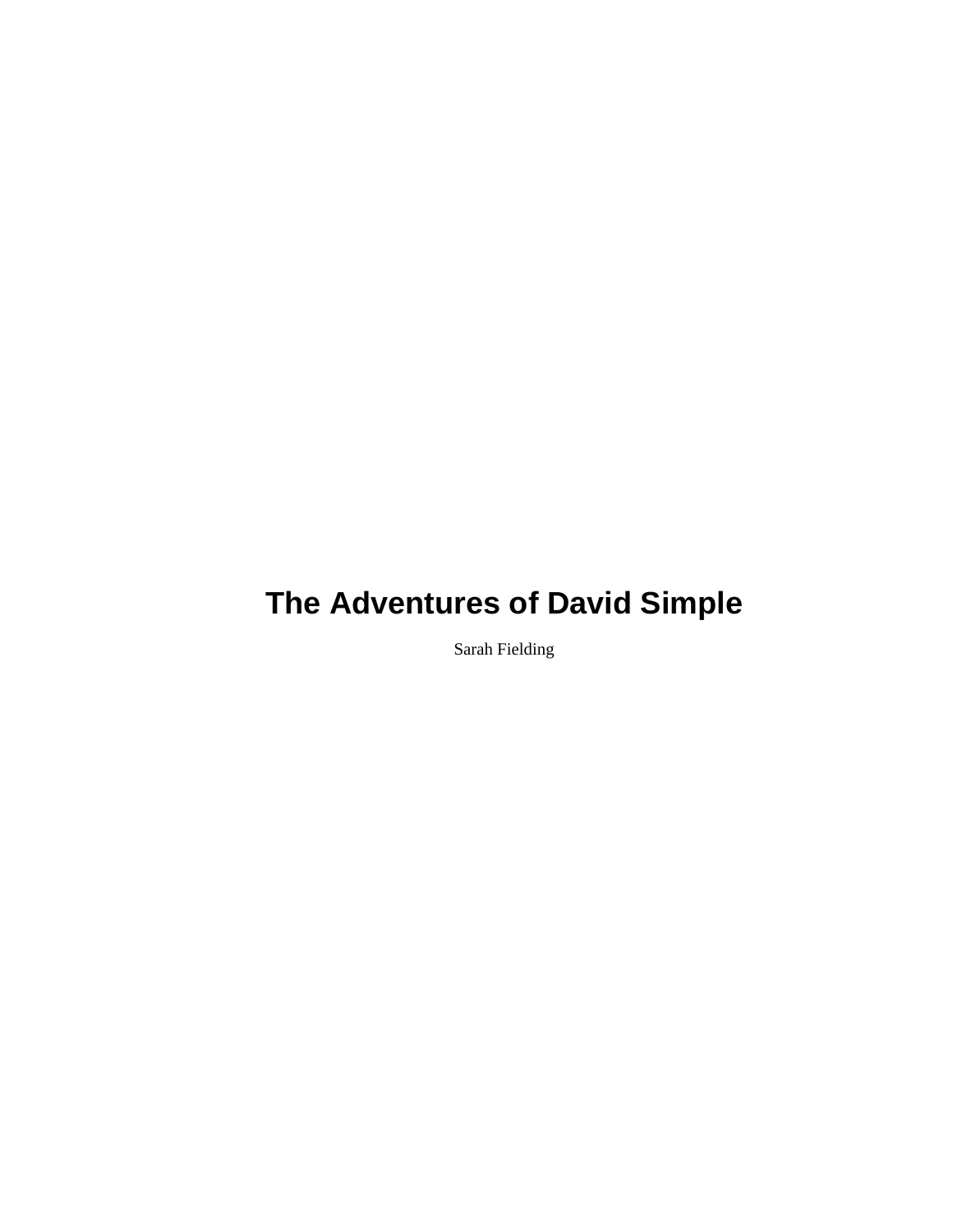# **Table of Contents**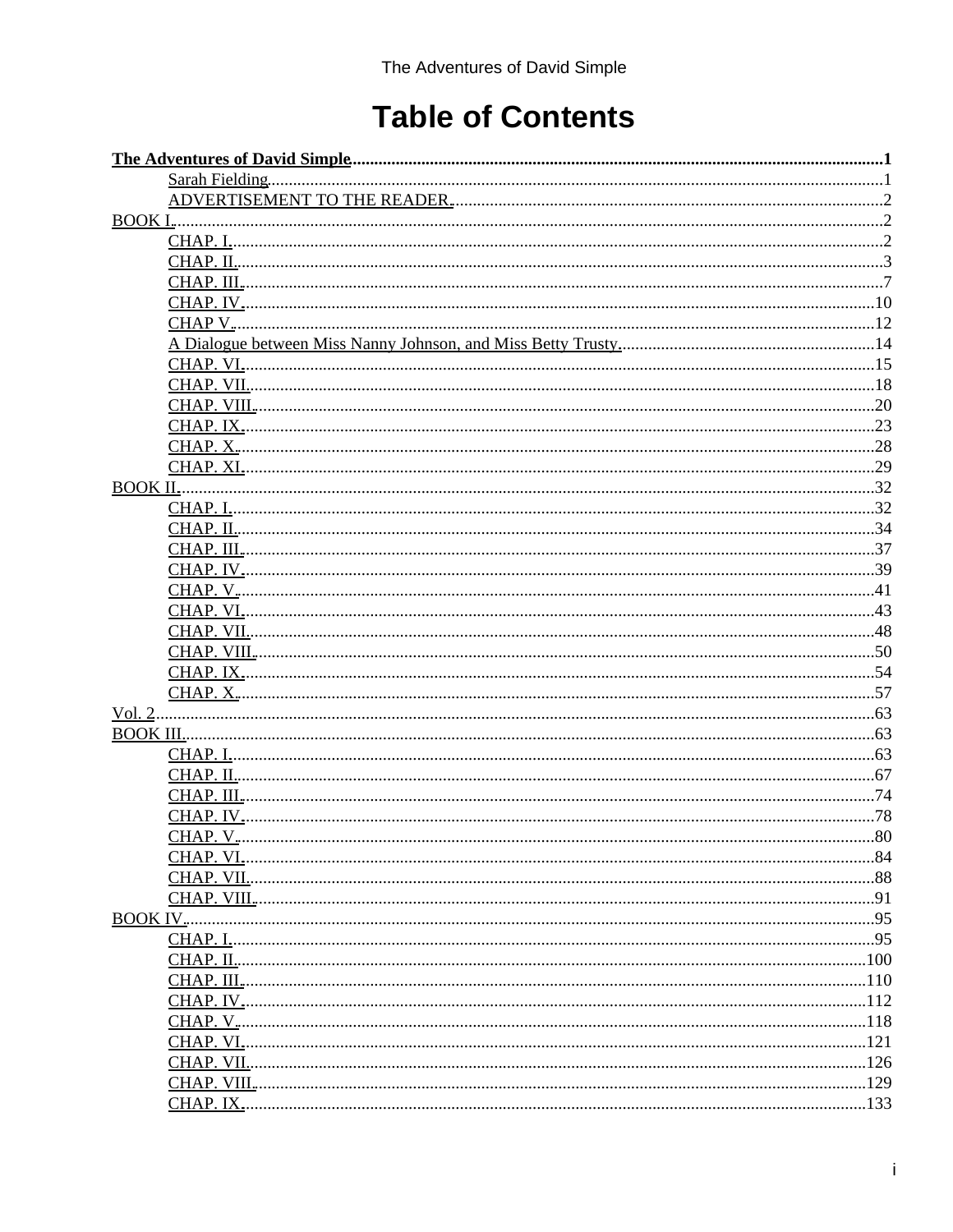### **Sarah Fielding**

<span id="page-2-1"></span><span id="page-2-0"></span>This page copyright © 2002 Blackmask Online.

http://www.blackmask.com

- [ADVERTISEMENT TO THE READER.](#page-3-0)
- [BOOK I.](#page-3-1)
	- [CHAP. I.](#page-3-2)
	- [CHAP. II.](#page-4-0)
	- [CHAP. III.](#page-8-0)
	- [CHAP. IV.](#page-11-0)
	- $\bullet$  [CHAP V.](#page-13-0)
	- [A Dialogue between Miss Nanny Johnson, and Miss Betty Trusty.](#page-15-0)
	- [CHAP. VI.](#page-16-0)
	- [CHAP. VII.](#page-19-0)
	- [CHAP. VIII.](#page-21-0)
	- [CHAP. IX.](#page-24-0)
	- [CHAP. X.](#page-29-0)
	- [CHAP. XI.](#page-30-0)

• [BOOK II.](#page-33-0)

- [CHAP. I.](#page-33-1)
- [CHAP. II.](#page-35-0)
- [CHAP. III.](#page-38-0)
- [CHAP. IV.](#page-40-0)
- $\bullet$  [CHAP. V.](#page-42-0)
- [CHAP. VI.](#page-44-0)
- [CHAP. VII.](#page-49-0)
- [CHAP. VIII.](#page-51-0)
- [CHAP. IX.](#page-55-0)  $\bullet$  [CHAP. X.](#page-58-0)

 $\bullet$  [Vol. 2](#page-64-0)

• [BOOK III.](#page-64-1)

- [CHAP. I.](#page-64-2)
- [CHAP. II.](#page-68-0)
- [CHAP. III.](#page-75-0)
- [CHAP. IV.](#page-79-0)
- [CHAP. V.](#page-81-0)
- [CHAP. VI.](#page-85-0) • [CHAP. VII.](#page-89-0)
- [CHAP. VIII.](#page-92-0)
- 

• [BOOK IV.](#page-96-0)

The Adventures of David Simple 1 and 1 and 200 km in the Adventures of David Simple 1 and 1 and 1 and 1 and 1 and 1 and 1 and 1 and 1 and 1 and 1 and 1 and 1 and 1 and 1 and 1 and 1 and 1 and 1 and 1 and 1 and 1 and 1 and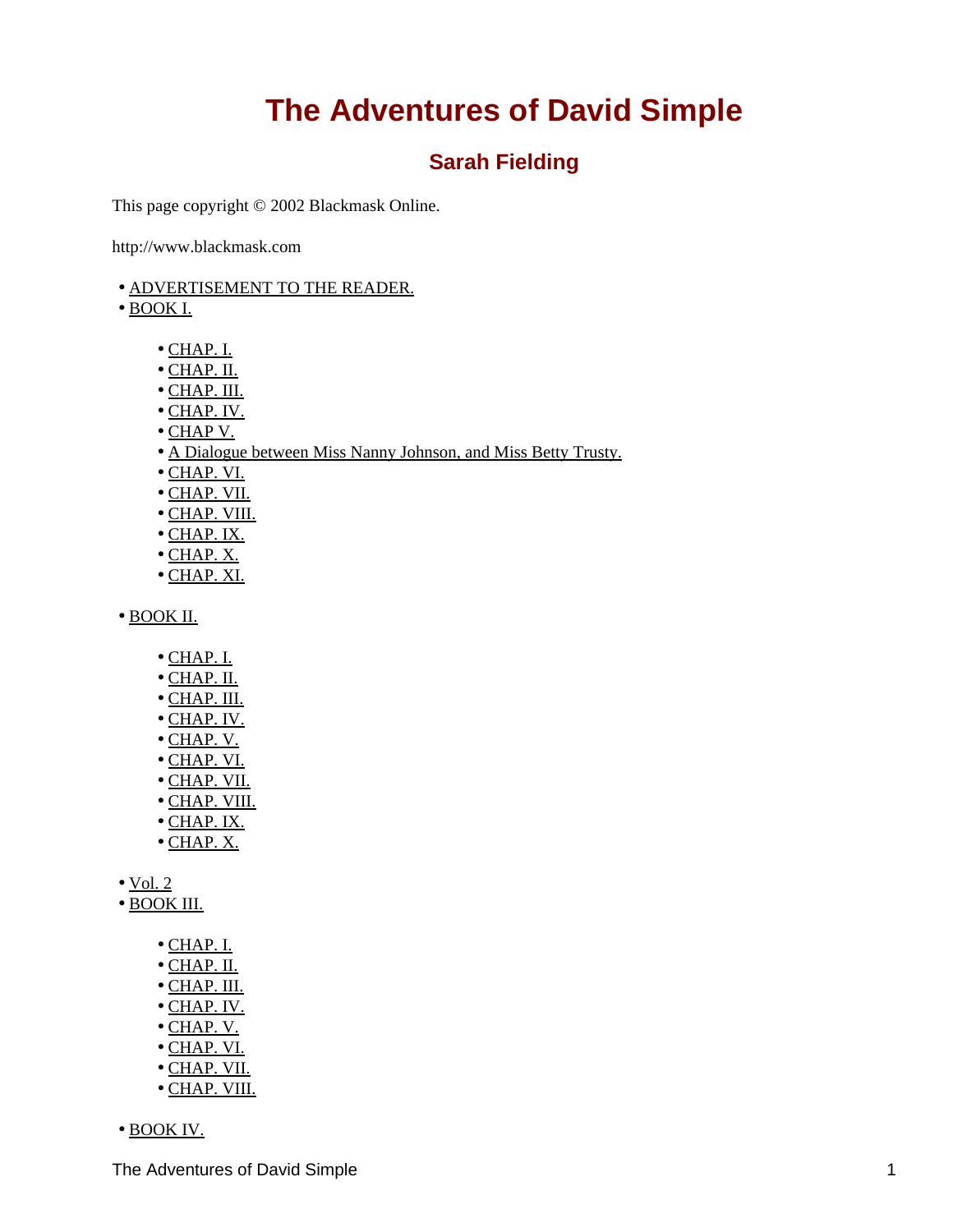- [CHAP. I.](#page-96-1)
- [CHAP. II.](#page-101-0)
- [CHAP. III.](#page-111-0)
- [CHAP. IV.](#page-113-0)
- [CHAP. V.](#page-119-0)
- [CHAP. VI.](#page-122-0)
- [CHAP. VII.](#page-127-0)
- [CHAP. VIII.](#page-130-0)
- [CHAP. IX.](#page-134-0)

The Adventures of David Simple: Containing An Account of his Travels Through the Cities of London and Westminster, In the Search of A Real Friend. By a Lady. In Two Volumes

### **ADVERTISEMENT TO THE READER.**

<span id="page-3-0"></span>*The* following Moral Romance (or whatever Title the Reader shall please to give it) is the Work of a Woman, and her first Essay; which, to the good−natured and candid Reader will, it is hoped, be a sufficient Apology for the many Inaccuracies he will find in the Style, and other Faults of the Composition.

PERHAPS the best Excuse that can be made for a Woman's venturing to write at all, is that which really produced this Book; Distress in her Circumstances: which she could not so well remove by any other Means in her Power.

IF it should meet with Success, it will be the only Good Fortune she ever has known; but as she is very sensible, That must chiefly depend upon the Entertainment the World will find in the Book itself, and not upon what she can say in the Preface, either to move their Compassion, or bespeak their Good−will, she will detain them from it no longer.

## **BOOK I.**

### **CHAP. I.**

<span id="page-3-2"></span><span id="page-3-1"></span>*The Birth, Parentage, and Education of Mr. David Simple.*

Mr. *David Simple* was the eldest Son of Mr. *Daniel Simple,* who kept a Mercer's Shop on *Ludgate−hill*. His Mother was a downright Country Woman, who originally got her Living by Plain−Work; but being handsome, was liked by Mr. *Simple*. When, or where they met, or what happened to them during their Courtship, is foreign to my present Purpose, nor do I really know. But they were married, and lived many Years together, a very honest and industrious Life; to which it was owing, that they were able to provide very well for their Children. They had only two Sons, *David* and *Daniel,* who, as soon as they were capable of learning were sent to a publick School, and kept there in such a manner as put them upon a footing to be respected and used as well, as if they had been born in a much higher Station: and their Behaviour really demanded it; for there never appeared any thing mean in their Actions, and Nature had given them Parts enough to converse with the most ingenious of their School−fellows. The strict Friendship they kept up was remarked by the whole School; whoever affronted the one, made an Enemy of the other; and while there was any Money in either of their Pockets, the other was sure never to want it: the Notion of whose Property it was, being the last thing that ever entered into their Heads. The eldest, who was of a sober prudent Disposition, had always enough to supply his Brother, who was much more profuse in his manner of spending; and I have often heard him say, (for this History is all taken from his own

ADVERTISEMENT TO THE READER. 2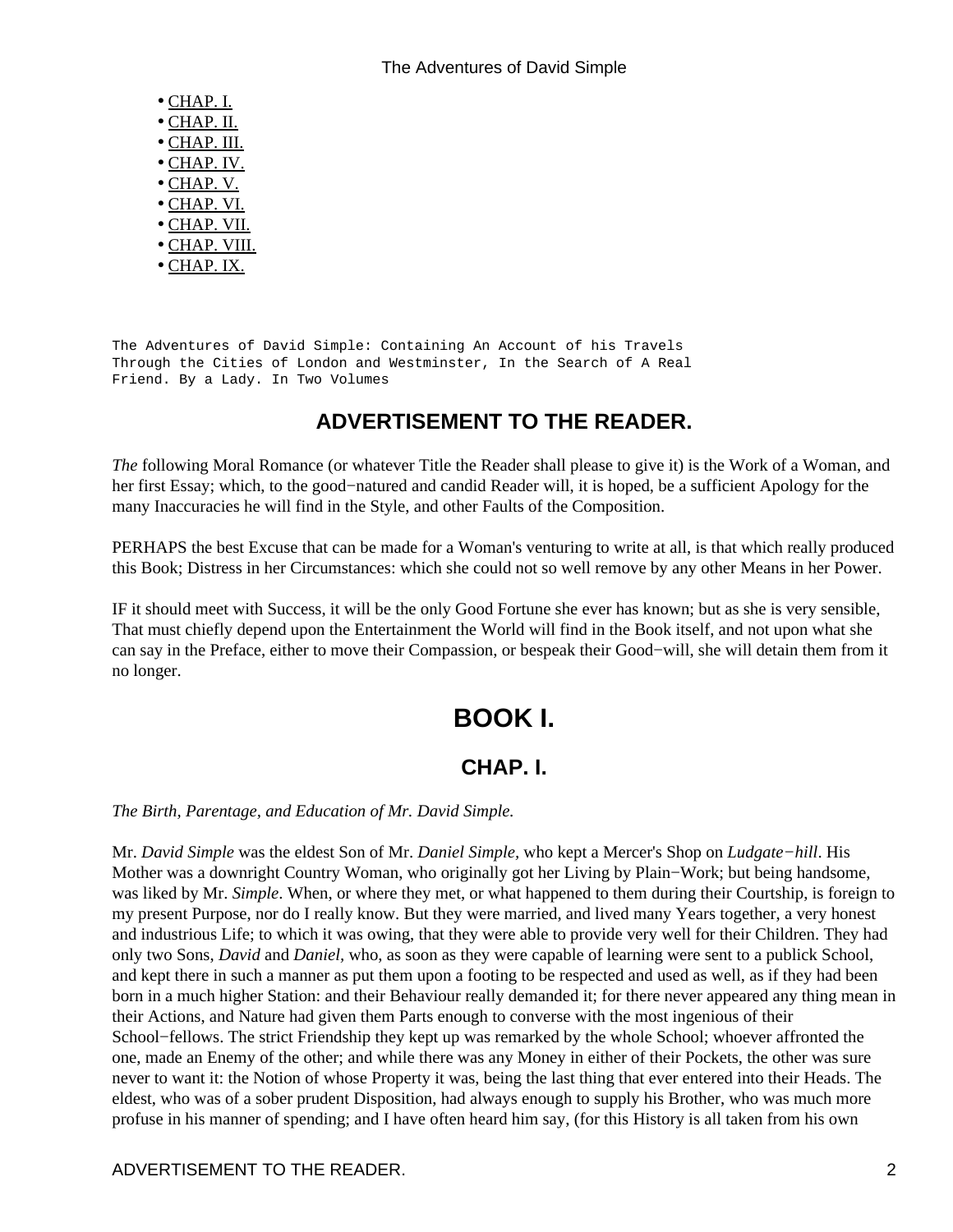Mouth) that one of the greatest Pleasures he ever had in his Life, was in the Reflections he used to make at that time, that he was able to supply and assist his dear Brother; and whenever he saw him but look as if he wanted any thing, he would immediately bring out all the Money he had, and desire him to take whatever he had occasion for. On the other hand, *Daniel* was in some respects useful to him, for altho' he had not half the real Understanding, or Parts, yet he was what the World calls a much sharper Boy; that is, he had more Cunning, and consequently being more suspicious, would often keep his Brother from being imposed on; who, as he was too young to have had much Experience, and never had any ill Designs on others, never thought of their having any upon him. He paid a perfect Deference to his Brother's Wisdom, from finding, that whenever he marked out a Boy as one that would behave ill, it always proved so in the end. He was sometimes indeed quite amazed how *Daniel* came by so much Knowledge; but then his great Love and Partiality to him easily made him impute it to his uncommon Sagacity; and he often pleased himself with the Thoughts of having such a Brother.

Thus these two Brothers lived together at School in the most perfect Unity and Friendship, till the eldest was Seventeen; at which time, their Father being taken violently ill of a Fever, occasioned their being sent for from School. He recovered of that Distemper, but it weakened him so much, that he fell into a Consumption, in which he lingered a Twelvemonth, and then died. The Loss of so good a Father was sensibly felt by the tender−hearted *David*; he was in the utmost Affliction, till by Philosophical Considerations, assisted by a natural Calmness he had in his own Temper, he was enabled to overcome his Grief, and began again to enjoy his former Serenity of Mind. His Brother, who was much more gay, soon recovered his Spirits; and the two Brothers seemed to be getting into their former State of Happiness, when it was interrupted by the Discovery of something in *Daniel's* Mind, which to his fond Brother had never appeared there before; and which, whoever thinks proper to read the next Chapter, may know.

### **CHAP. II.**

#### <span id="page-4-0"></span>*In which is seen the terrible Consequences that attend Envy and Selfishness.*

It will perhaps surprize the Reader as much as it did his Brother, to find that *Daniel,* notwithstanding the Appearance of Friendship he had all along kept up to *David,* was in reality one of those Wretches, whose only Happiness centers in themselves; and that his Conversation with his Companions had never any other View, but in some shape or other to promote his own Interest. To this it was owing, he endeavoured to keep his Brother from being imposed on, lest his Generosity should lead him to let others share his Money as well as himself: From this alone arose his Character of Wisdom; for he could easily find out an ill−disposed Mind in another, by comparing it with what passed in his own Bosom. While he found it for his Benefit to pretend to the same delicate Way of Thinking, and sincere Love which *David* had for him, he did not want Art enough to affect it; but as soon as he thought it would be better for him to break with him, he threw off the Mask, and took no pains to conceal the Baseness of his Heart.

From the time they came from School, during the old Gentleman's Illness, *Daniel's* only Study was, how he should throw his Brother out of his Share of his Father's Patrimony, and engross it wholly to himself. The anxious Thoughts he appeared continually in, on this account, was imputed by his good−natured Friend, to a tender Concern for a Parent's Suffering, and that still encreased his Love for him. His Mother had a Maid, whom Mr. *Daniel* had a great fancy for; but she being a virtuous Woman, (and besides, having a Sweet–heart in her Fellow−servant, whom she liked much better) resisted all his Sollicitations, and would have nothing to say to him. But yet he found she could not refuse any little Presents he made her; which convinced him she was very mercenary, and made him think of a Scheme to make her serve his Designs of another kind, since she would not be subservient to his Pleasures. He knew his Father had given a sealed Paper to his Brother, which he told him was his Will, with strict Orders not to open it till after his Death; and, as he was not ignorant where *David* had put it, he formed a Scheme to steal away the real Will, and to put a forged one in its place. But then he was greatly puzzled what he should do for Witnesses, for he was very fearful of any Forms being left out; because, as his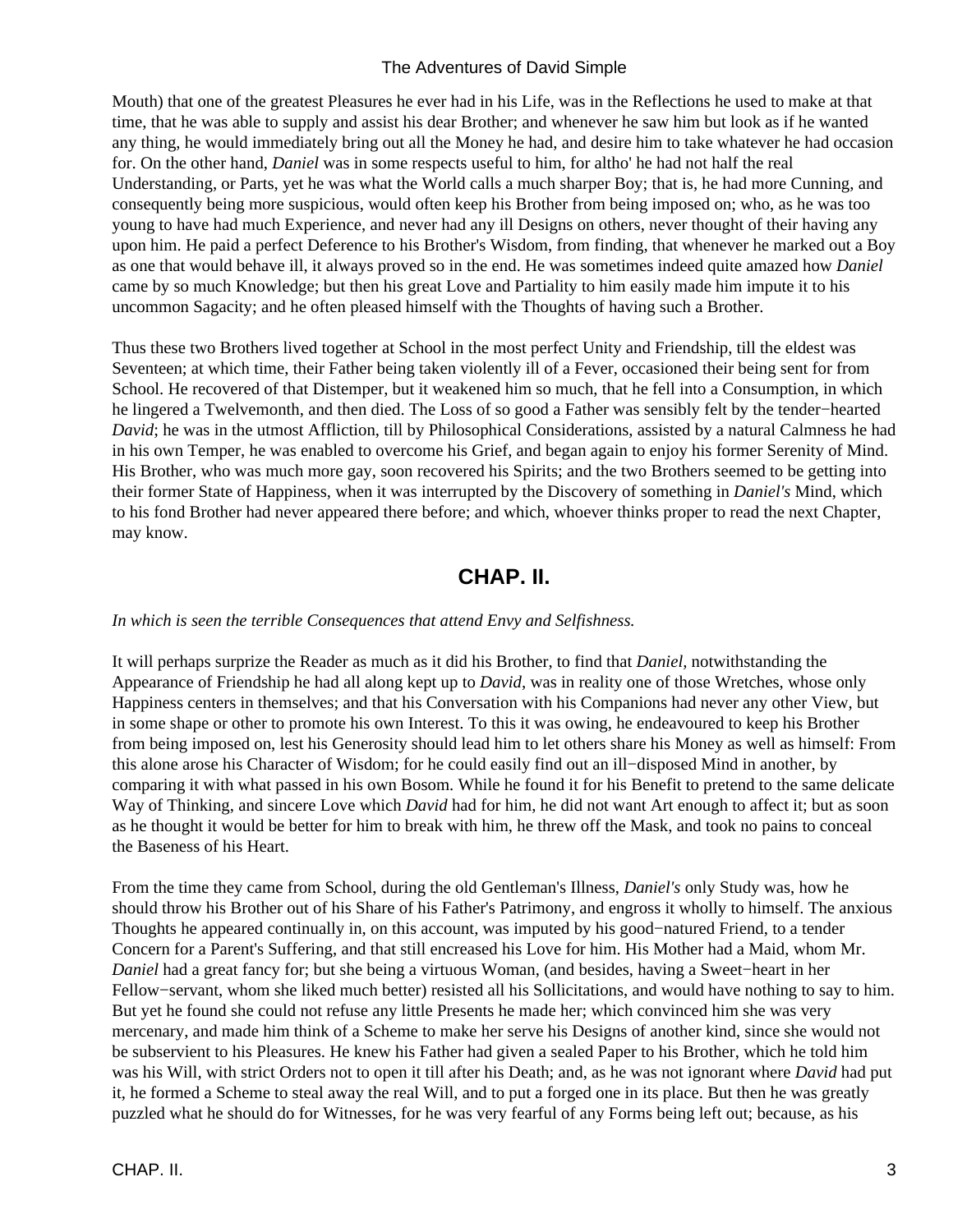Father's Estate was personal, they were Joint−Heirs, and any Flaw would have overthrown all his Designs. He therefore thought, if he could bribe this Girl and her Sweet−heart to be Witnesses, he should easily accomplish all he desired. This young Woman was one of those sort of People who had been bred up to get her Living by hard Work; she had been taught never to keep company with any Man, but him she intended to marry; nor to get drunk, or steal: for if she gave way to those things, (besides that they were great Sins) she would certainly come to be hanged; which, as she had an utter Aversion to, she went on in an honest way, and never intended to depart from it.

Our Spark, when first he thought of making use of her, was very much afraid, lest she should refuse, and betray him. But when he reflected, how impossible it would be for him to refuse any thing he thought valuable, tho' he was to be guilty of ever so much Treachery to obtain it, he resolved boldly to venture on the Trial. When he first spoke to her about it, he offered her fifty Pounds; but she was so frighten'd at the Thoughts of being accessary to the forging of a Will, that she declared, "she would not do it for the whole World; for that she had more Value for her precious Soul, than for any thing he could give her: That as to him, he was a Schollard, and might think of some way of saving himself; but as she could neither write nor read, she must surely be d'd." This way of talking so thoroughly convinced *Daniel* of her Folly, that he made no doubt of soon gaining her to his Purpose. He therefore made use of all the most persuasive Arguments he could think of: And amongst the rest, he told her, that by this means she might marry the Man she liked, and live with him in a very comfortable manner. He immediately perceived this staggered all her Resolutions; and as soon as he saw she could be moved, did not fear succeeding. He pulled out of his Pocket a Purse with a hundred Guineas, and told them out before her, (for the Sight of Money is much more prevalent than the Idea of it) and assured her, that he would be better than he had promised her; for if she would comply with his Request, the whole Sum she had seen should be her's, and that she and her Lover by this means would be enabled to live in a manner much above all the Maids she used to converse with. The Thoughts of being set above her Acquaintance quite overcame her; and, as she had never been Mistress of above forty Shillings at a time, a hundred Guineas appeared such an immense Sum, that she easily conceived she could live very well, without being obliged to work any more. This Prospect so charmed her, that she promised to do whatever he would have her: She did not doubt but she could make her Sweet−heart comply, for he had never refused her any thing since their Acquaintance began. This made *Daniel* quite happy, for every thing else was plain before him. He had no Scruple on the Fellow's account; for once get the Consent of a Woman, and that of a Man (who is vulgarly called, in love with her) consequently follows. For though a Man's Disposition is not naturally bad, yet it is not quite certain he will have Resolution enough to resist a Woman's continual Importunities.

*DANIEL* took the first Opportunity (which quickly offered, every thing being common between him and his Brother) of stealing the Will. As it was in his Father's Hand, he could easily forge it, for he wrote very like him; when he had done this, he had it witnessed in Form, placed it in the room of the other, and then went away quite satisfied in the Success of his Scheme.

The real Affliction of *David,* on the old Gentleman's Death, prevented his immediate thinking of the Will. And *Daniel* was forced to counterfeit what he did not feel, not daring to be eager for the opening it, lest when the Contents were known, the Truth should be suspected. But as soon as the first Grief was a little abated, and the Family began to be calmed, *David* desired his Mother and Brother to walk up stairs; then went to his Bureau, and took out the Will, and read it before them. The Contents were as follows: *Daniel* was left sole Heir and Executor; that out of 11000*l.* which was the Sum left, he should pay his Mother 60*l. per Annum,* and that *David* should have 500*l.* for his Fortune. They all stood speechless for some time, staring at each other. At last *David* broke silence, and embracing *Daniel,* said, I hope my dear Brother will not impute my Amazement to any Concern I have, that he has so much the largest Share of my Father's Fortune. No, I do assure you, the only Cause of my Uneasiness is fearing I have done any thing to disoblige my Father, who always behaved with so much Good−nature to me, and made us both so equal in his Care and Love, that I think he must have had some Reason for this last Action, of leaving me so small a matter, especially as I am the eldest.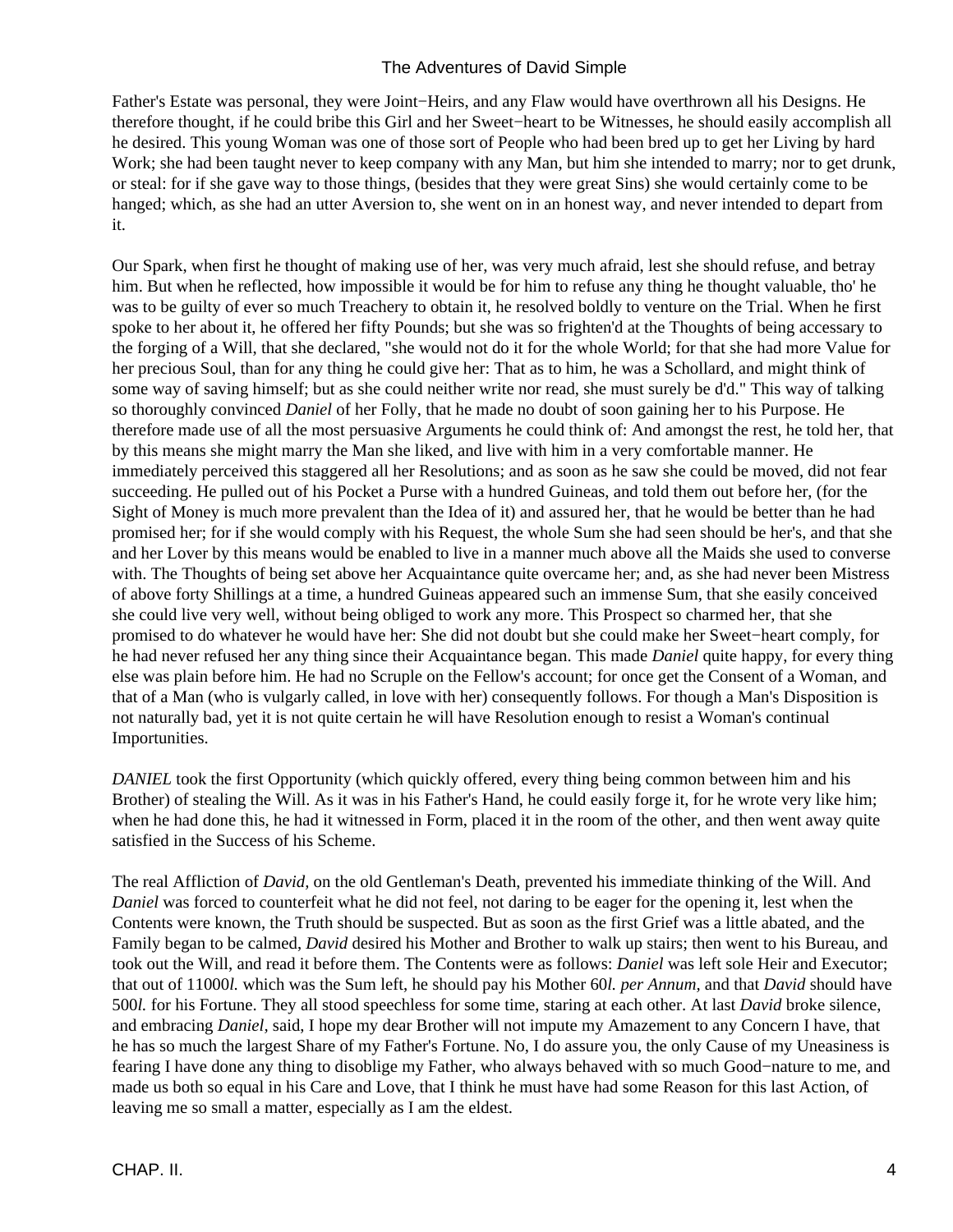Here *Daniel* interrupted him, and fell a blustring and swearing, somebody must have told his Father some Lyes of his Brother, and he was resolved to find out the vile Incendiary. But *David* begged him to be pacified, and assured him he thought it quite equal; for he knew him too well, to suspect any Alteration in his Behaviour, and did not doubt but every thing would be in common amongst them as usual: nay, so tenderly and affectionately did he love *Daniel,* that he reflected with pleasure how extremely happy his Life must be in continually sharing with his best Friend the Fortune his Father had left him. Thus would he have thought, and he had no Notion but his Brother's Mind was like his own. *Daniel* answered him with Asseverations, of his always commanding every thing equally with himself. The good old Woman blessed herself for having two such Sons, and they all went down stairs in very good Humour.

*DANIEL* had two Reasons for allotting his Mother something; one was, that nothing but being left a Jointure, could have barr'd her coming in for Thirds; the other was, that if no notice had been taken of her in the Will, it might have been a strong Motive for Suspicion: Not that he had any great Reason for Caution, as nothing less than seeing him do it could have made *David* (such a Confidence he had in him) even suspect he could be guilty of such an Action

The Man and Maid were soon married; and as they had lived some time in the Family, *David* gave them something to set up with, which was thought very lucky by the Brother, that it might create no Suspicions how they came by Money. Thus every thing succeeded to his Mind, and he had compassed all his Designs without any Fear of a Discovery.

The two Brothers agreed on leaving off their Father's Business, as they had enough to keep them; and as their Acquaintance lay chiefly in that Neighbourhood, they took a little House there. The old Gentlewoman, whose ill Health would not suffer her to live in *London,* retired into the Country, and lived with her Sister.

*DAVID* was very happy in the Proofs he thought he had of his Brother's Love; and as it was his Nature to be easily contented, he was very little Trouble or Expence in the Family. *Daniel* hugg'd himself in his Ingenuity, and in the Thoughts how impossible it would have been for him to have been so imposed on. His Pride (of which he had no small Share) was greatly gratified in thinking his Brother was a Dependant on him; but then he was resolved it should not be long before he felt that Dependance, for otherwise the greatest part of his Pleasure had been lost. One thing quite stung him to the quick, *viz.* That *David's* amiable Behaviour, joined to a very good Understanding, with a great Knowledge, which he had attained by Books, made all their Acquaintance give him the preference: and as Envy was very predominant in *Daniel's* Mind, this made him take an utter Aversion to his Brother, which all his Goodness could not get the better of: for as his Actions were such as he could not but approve, they were still greater Food for his Hatred; and the Reflection that others approved them also, was what he could not bear. The first thing in which *David* discovered an Alteration in his Brother, was in the Behaviour of the Servants; for as they are always very inquisitive, they soon found out by some Means or other, that *Daniel* was in possession of all the Money, and was not obliged to let his Brother share it with him. They watched their Master's Motions, and as soon as they found out, slackening in their Respect to *David* would not be displeasing to the other; it may easily be believed, they were not long in doubt whether they should follow their own Interest: so that at last, when *David* called them, they were always going to do something for their Master; "truly, while he wanted them, they could not wait on any body else." *Daniel* took notice of their Behaviour, and was inwardly pleased at it. *David* knew not what to make of it, he would not mention it to his Brother, till it grew to such a height he could bear it no longer: and when he spoke of it to *Daniel,* it was only by way of consulting with him how to turn them away. But how great was his Surprize, when *Daniel,* instead of talking in his usual Style, said, that for his part he saw no Fault in any of *his* Servants; that they did their Duty very well, and that he should not part with his own Conveniences for any body's Whims; if he accused either of them of any Fault, he would call them up, and try if they could not justify themselves. *David* was at first struck dumb with Amazement; he thought he was not awake, that it was impossible it could be his Brother's Voice that uttered those Words: but at last he recollected himself enough to say, What is it come to this? Am I to come to a Trial with *your* Servants, (as you are pleased to call them?) I thought we had lived on a different footing. Oh! recall those Words, and don't provoke me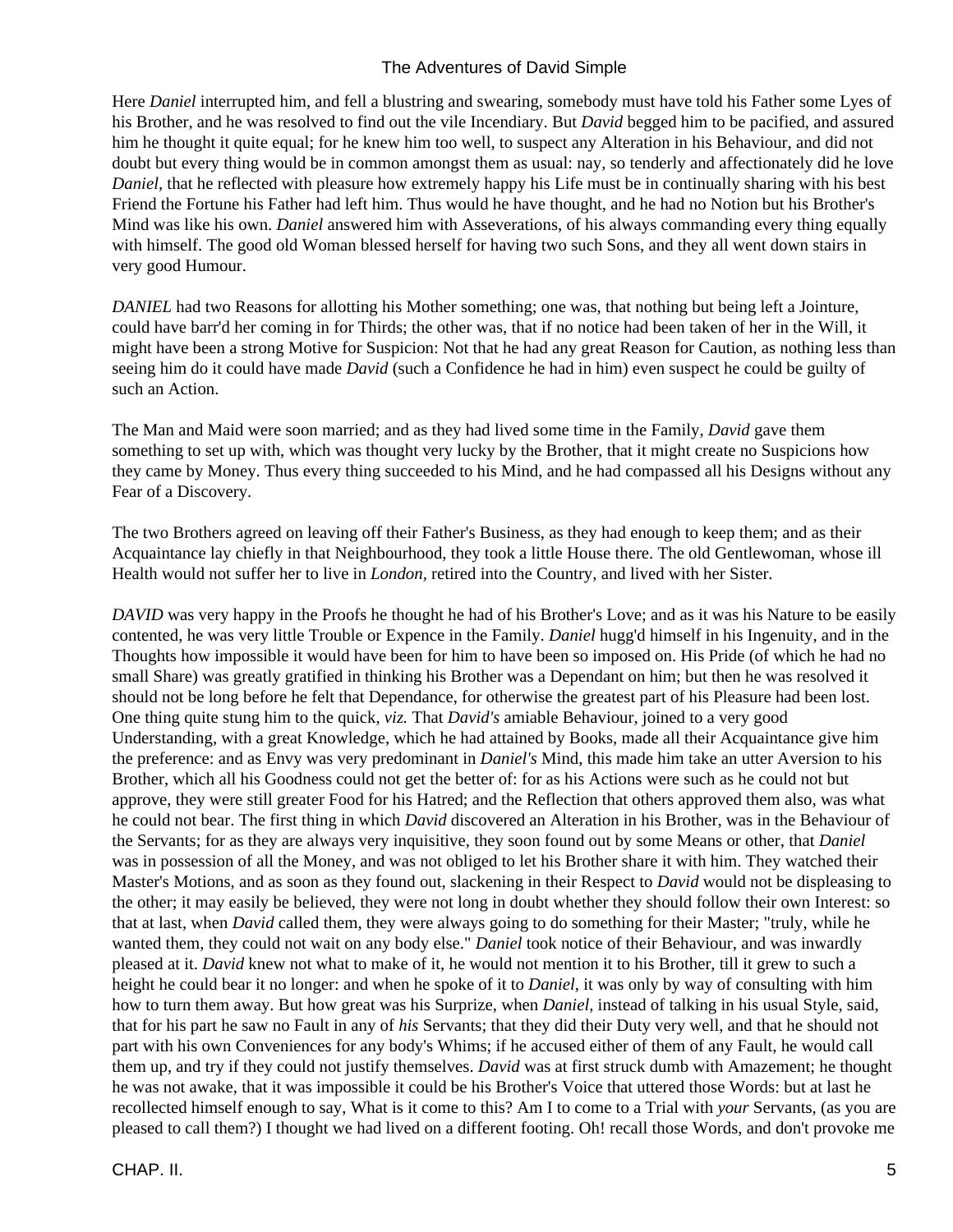to say what perhaps I shall afterwards repent. *Daniel* knew, that although his Brother was far from being passionate for Trifles, yet that his whole Frame would be so shaken by any ill Usage from him, he would not be able to command himself: And resolved therefore to take this Opportunity of aggravating his Passion, till it was raised to such a height, as to the unthinking World would make him appear in the wrong, he therefore very calmly answered, You may do as you please, Brother; but what you utter, appears to me to be quite Madness, I don't perceive but you are used in *my* House as well as I am myself, and cannot think what you complain of. If you are not contented, you best know how to find a Remedy; many a Brother in your Case, I believe, would think themselves very happy, to meet with the Usage you have, without wanting to make mischief in Families. This had the desired Effect, and threw *David* into that inconsistent Behaviour, which must always be produced in a Mind torn at once by Tenderness and Rage. That sincere Love and Friendship he had always felt for his Brother, made his Resentment the higher, and he alternately broke into Reproaches, and melted into Softness; till at last, he swore he would go out of the House, and never more set his foot into any Place, which was in the possession of so unnatural a Wretch.

*DANIEL* had now all he wanted; from the Moment the other's Passion grew loud, he had set open the Door, that the Servants might hear how he used him, and be Witnesses he was not in fault. He behaved with the utmost Calmness, which was very easy for him to do, as he felt nothing. He said, his Brother should be always welcome to live in his House, provided he could be quiet, and contented with what was reasonable; and not be so mad as to think, if he insisted on the Management of his own Family, it was going from that romantic Love he so often talked of. Indeed, so far was true, that if *David* would have been satisfied to have lived in his Brother's House, in a State of Dependency, walked about in a rusty Coat, and an old Tye−Wig, like a decayed Gentleman, thinking it a Favour to have Bread, while every body that came to the House, should be extolling the Goodness of his Brother for keeping him: I say, could he have been contented with this sort of Behaviour, he might have stayed as long as he pleased. But *Daniel* was resolved he should not be on an equal footing with him, who had taken so much pains to get a superiour Fortune: he therefore behaved in this manner, either to get rid of him, or make him submit to his Terms, which it was impossible ever to accomplish: For *David's* Pride would not have prevented his taking that Usage from a Stranger, but his Love could by no means suffer him to bear it from his Brother. Therefore, as soon as the Variety of Passions he struggled with, would give him leave, he told him, That since he was so very different from what he had always thought him, and capable of what he esteemed the greatest Villainy, he would sooner starve than have any thing more to say to him. On which he left him, and went up to his own Chamber with a fixed Resolution to leave the House that very Day, and never return to it any more.

It would be impossible to describe what he felt when he was alone; all the Scenes of Pleasure he had ever enjoyed in his Brother's Company rushed at once into his Memory; and when he reflected on what had just happened, he could not account for such a Difference in one Man's Conduct. He was sometimes ready to blame himself, and thought he must have been guilty of something in his Passion, (for he hardly remembered what he had said) to provoke his Brother to such a Behaviour; he was then going to seek him, to be reconciled to him. But when he considered the Beginning of the Quarrel, and what *Daniel* had said to him concerning the Servants, he concluded he must be tired of his Company, and from some Motive or other had altered his Affection. Then several little Slights came into his head, which he had overlooked at the time of their happening; and from all these Reflections, he concluded he could have no farther Hopes from his Brother. However, he resolved to stay in his Room till the Evening, to see if there yet remained Tenderness enough in *Daniel* to induce him to endeavour to remove his present Torment. What he felt during that Interval, is not to be expressed or understood, but by the few who are capable of real Tenderness; every Moment seemed an Age. Sometimes in the Confusion of his Thoughts, the Joy of being again well with his Brother, appeared so strong to his Imagination, he could hardly refrain going to him; but when he found it grew late, and no Notice was taken of him, not so much as being called to Dinner, he was then certain any Condescension on his side would only expose him to be again insulted; he therefore resolved to stay there no longer.

When he went down stairs, he asked where his Brother was, and was told, he went out to Dinner with Mr. and had not been at home since. He was so struck with the Thought that *Daniel* could have so little Concern for him,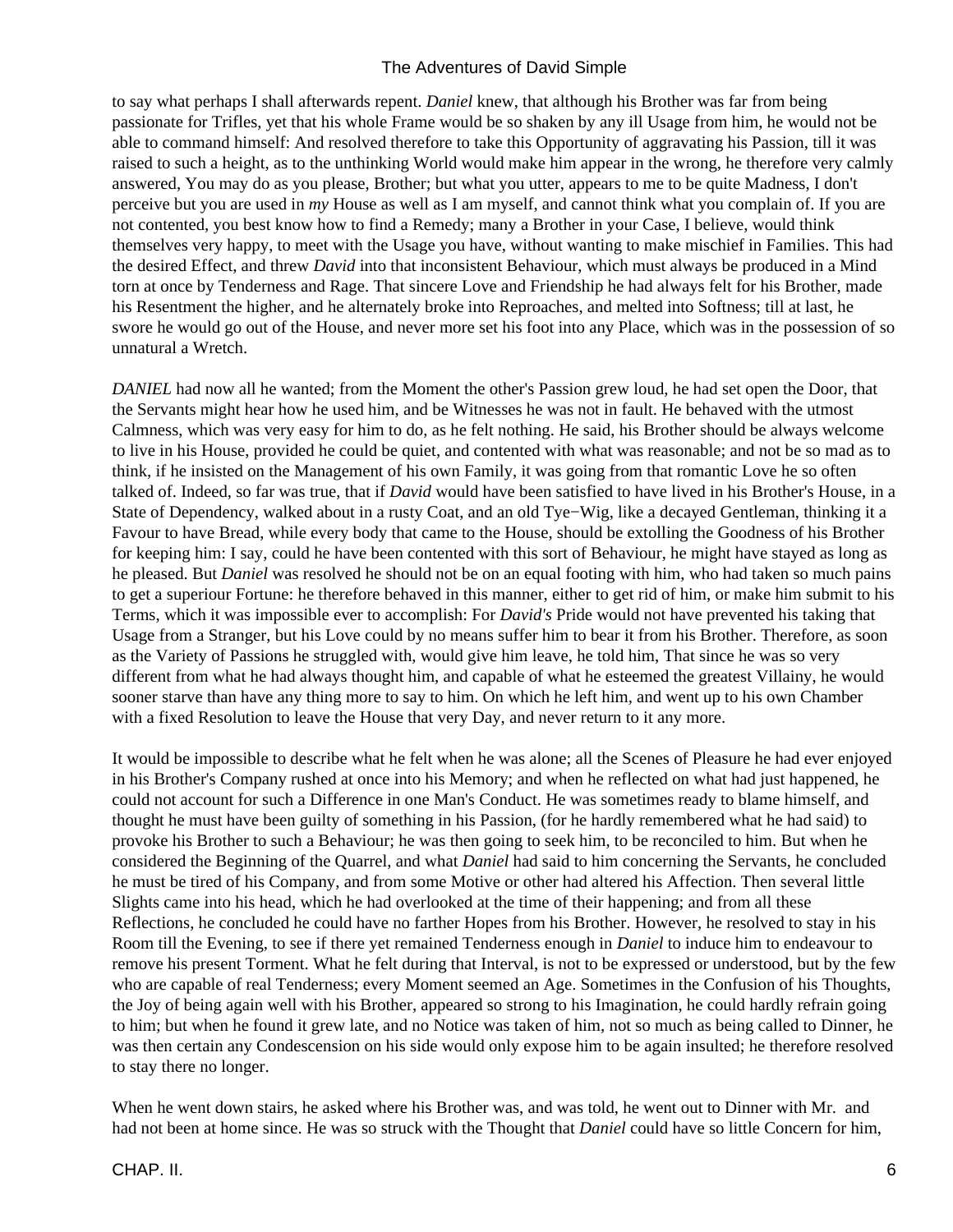as to go into Company and leave him in such Misery, he had hardly Strength enough left to go any farther; however, he got out of the House as fast as he was able, without considering where he was going, or what he should do, (for his Mind was so taken up, and tortured with his Brother's Brutality, that all other Thoughts quite forsook him.) He wandered up and down till he was quite weary and faint, not knowing where to direct his Steps. When he first set out, he had but half a Crown in his Pocket, a Shilling of which he gave away in his Walk to a Beggar, who told him a Story of having been turned out of doors by an unnatural Brother; so that now he had but one Shilling and Sixpence left, with which he went into a publick House, and got something to recruit his worn−out Spirits. In his Situation, any thing that would barely support Nature, was equal to the greatest Dainties; for his Mind was in so much anxiety, it was impossible for him to spend one Thought on any thing but the Cause of his Grief. So true is that Observation of *Shakespear's,* "When the Mind is free, the Body is delicate;" that those People know very little of real Misery (however the Sorrow for their own Sufferings may make them imagine no one ever endured the like) who can be very sollicitous of what becomes of them. But this was far from being our Hero's Case, for when he found himself so weak he could go no farther, he was obliged to go into a publick House; for being far from home, and an utter Stranger, no private House would have admitted him. As soon as he got into a Room, he threw himself into a Chair, and could scarce speak. The Landlord asked him, what he would please to drink; but he not knowing what he said, made answer, he did not chuse any thing. Upon which he was answered in a surly manner, "if he did not care for drinking, he could have no great Business there," and would be very welcome to walk out again. This Treatment just rouzed him enough, to make him recollect where he was, and that he must call for something; therefore he ordered a Pint of Beer to be brought, which he immediately drank off, for he was very dry, tho' his Griefs were so fixed in his Mind, he could not feel even Hunger or Thirst. But Nature must be refreshed by proper Nourishment, and he found himself now not so faint, and seemed inclined to sleep; he therefore inquired for a Bed, he did not care how coarse it was; and only wanted some Place to lie down upon. Which his kind Landlord (on his producing Money enough to pay for it) immediately procured for him; and being perfectly overcome with Fatigue and Trouble, he insensibly sunk to Rest.

In the Morning when he waked, all that passed the Day before came fresh into his Mind; he knew not which way to turn himself, but lay in the greatest Perplexity for some time: At last, it came into his head he had an Uncle, who when he was a Boy used to be very kind to him; he therefore had some hopes he would receive and take care of him. He got up, and walked as well as he was able to his Uncle's House. The good old Man was quite frighten'd at the sight of him; for the one Day's extreme Misery he had suffered, had altered him, as much as if he had been ill a Twelvemonth. His Uncle begged to know what was the matter with him; but he would give him no other Answer, but that his Brother and he had had a few Words, for he would not complain; and he desired he would be so kind to let him stay with him a little while, till Matters could be brought about again. His Uncle told him, he should be very welcome. And there for some time I will leave him to his own private Sufferings, *lest it should be thought I am so ignorant of the World, as not to know the proper Time of forsaking People*.

### **CHAP. III.**

#### <span id="page-8-0"></span>*In which is seen the Possibility of a married Couple's leading an uneasy Life.*

The two Servants, who were the Cause of all poor *David's* Misfortunes, and the Engines of *Daniels's* Treachery, tho' their mutual Fondness, and the great Desire they had to come together, prevailed on them to consent to an Action, which they themselves thought they must be d'd for, had not long lived in the State of Matrimony, before *John* found out, that *Peggy* had not all those Perfections he once imagined her possessed of; and her Merit decreased every day more and more in his Eyes. However, while the Money lasted, (which was not very long, for they were not at all scrupulous of using it, thinking such great Riches were in no danger of being brought to an end) between Upbraidings, Quarrels, Reconciliations, kissing and falling out, they made a shift to jumble on together, without coming to an open Rupture. But the Money was no sooner gone, than they grew out of all Patience. When *John* began to feel Poverty coming upon him, and found all he had got by his Villainy was *a Wife,* whom he now was heartily weary of, his Conscience flew in his face, and would not let him rest. All the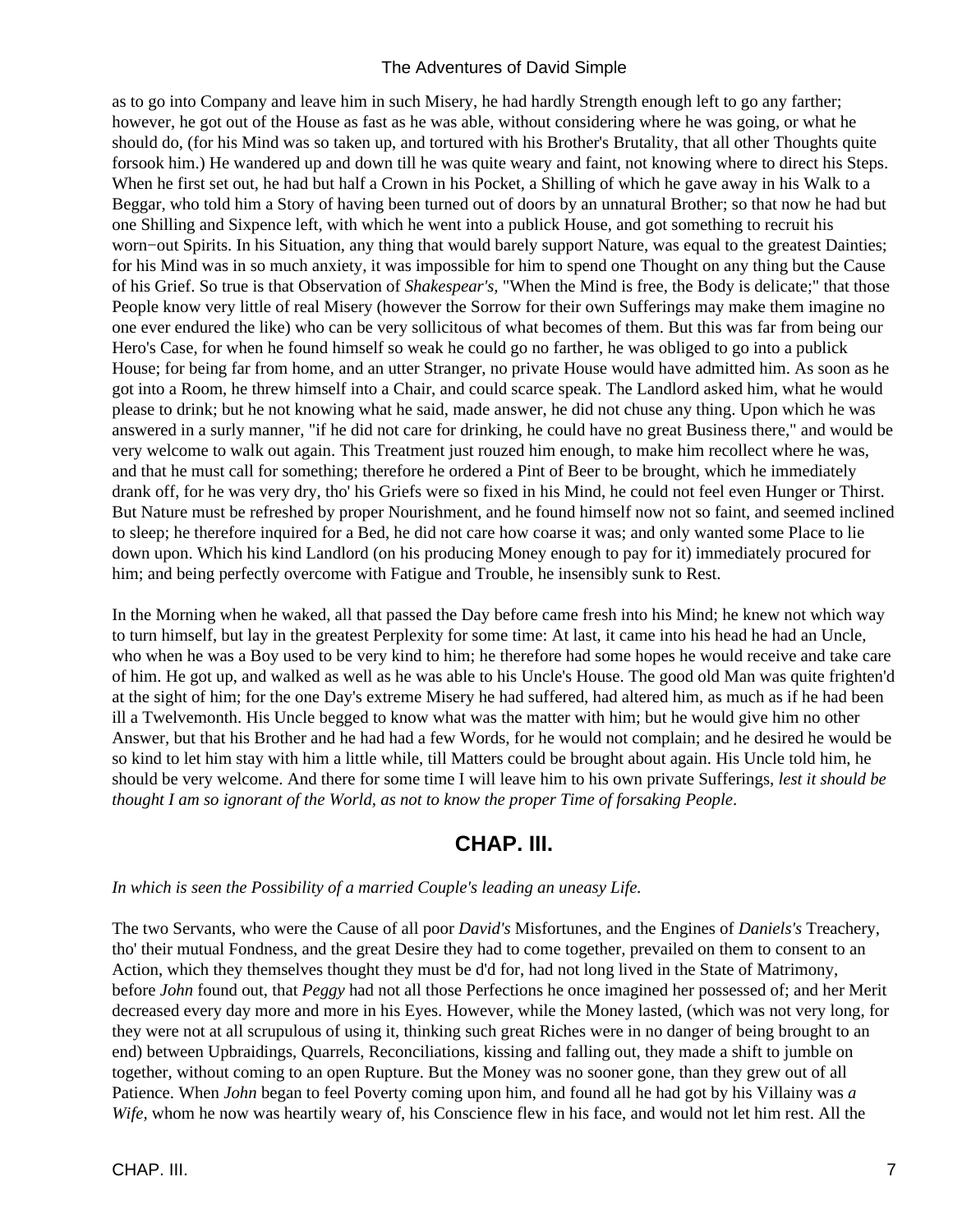Comfort he had left was in abusing *Peggy*: He said she had betrayed him, and he should have been always honest, had it not been for her wheedling. She, on the other hand, justified herself, by alledging, nothing but her Love for him could have drawn her into it: And if he thought it so great a Crime, *as he was a Man, and knew better than her, he should not have consented, or suffered her to do it*. For tho' I dare say this Girl had never read *Milton,* yet she could act the Part of throwing the blame on her Husband, as well as if she had learned it by heart. In short, from Morning till Night, they did nothing but quarrel; and there passed many curious Dialogues between them, which I shall not here repeat: for, as I hope to be read by the polite World, I would avoid every thing, of which they can *have no Idea*. I shall therefore only say in general, that between the Stings of their Consciences, the Distresses from Poverty, *John's* Coldness and Neglect; nay, his liking other Women better than his Wife, *which no virtuous Woman can possibly bear*; and *Peggy's* Uneasiness and Jealousy; this Couple led a Life above their Quality in all respects. But this could not last long, for when they found it was impossible for them to subsist any longer without working, they resolved to go into separate Services: for they were now as eager to part, as they had formerly been to come together.

They were forming this Resolution, when they heard Mr. *David* was gone from his Brother's House on a violent Quarrel. This Separation had made a general Discourse, and People said, it was no wonder, for it was impossible any body could live in the House with him; for he was of such a Temper, he fell out with his Brother, for no other reason than because he would not turn away all his Servants to please his Maggots. For altho' Mr. *Daniel* had all the Money, yet he was so *good to keep him*; and sure, when People are kept *upon Charity,* they need not be so proud, but be glad to be contented, without setting a *Gentleman against his Servants*. The old Gentleman his Father knew what he was, or he would have left him more.

When *John* heard all this, he was struck with Amazement, and the Wickedness he had been guilty of appeared in so horrible a light, that he was almost mad. At first he thought he would find Mr. *David* out, and confess the whole Truth: He had lived in the House with him a great while, and knew him to be so mild and gentle, that he flattered himself he might possibly forgive him; but then the fear of Shame had such an Effect on him, that he thought he could never go through the telling of the Story. The Struggle in his Mind was so great, he could not fix on what to determine; but the same Person who had drawn him into this piece of Villainy, occasioned at last the Discovery: For his Wife intreated him, with all the Arguments she could think of, not to be hanged voluntarily, when there was no necessity for it; for altho' the Action they had done was not right, yet, thank God, they had not been guilty *of Murder*. Indeed if that had been the case, there would have been a reason for confessing it; because it could not have been concealed, for *Murder will out; the very Birds of the Air will tell of that*: but as they were in no danger of being found out, it would be madness to run their Necks into a Halter.

*JOHN,* who was ruined by his Compliance with this Woman while he liked her, since he was weary of, and hated her, took hold of every Opportunity to contradict her. Therefore her Eagerness to keep their Crime a Secret, join'd to his own Remorse, determined him to let Mr. *David* know it. However, he dissembled with her for the present, lest she should take any steps to obstruct his Designs.

He immediately began to enquire where Mr. *David* was gone; and when he was informed he was at his Uncle's, he went thither, and asked for him: but the Servant told him he was indeed there, but so ill he could not be spoke with; if he had any Business of consequence to impart to him, he would call his Master, and telling him would be the same thing. But *John* said, what he had to say could be communicated to nobody but himself. He was so very importunate to see him, that at last, by the Uncle's Consent, he was admitted into his Chamber. When the Fellow came near him, and observed his wan and meagre Countenance, which the great Agitation of his Mind (together with a Fever, which he had been in ever since he came to his Uncle's) had caused, he was so shock'd for some time, that he could not speak. At last, he fell on his knees, and imploring his Pardon, told him the whole Story of his forging the Will, not omitting any one Circumstance. The great Weakness of poor *David's* Body, with this fresh Astonishment and strong Conviction of his Brother's Villainy, quite overcame him, and he fainted away; but as soon as his Spirits were a little revived, he sent for his Uncle, and told him what *John* had just related. He asked him what he should do, and in what manner he could proceed; for that he would on no account bring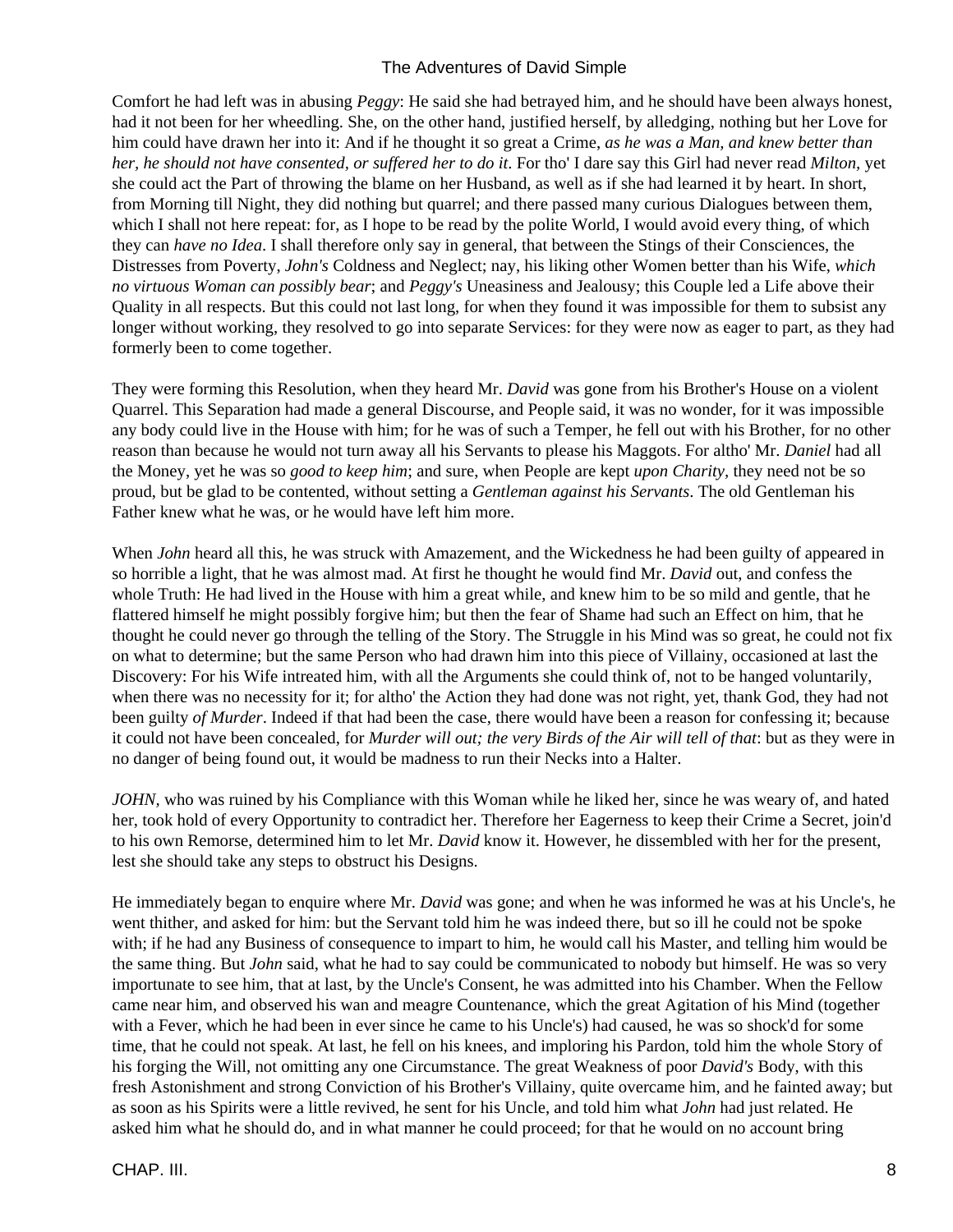publick Infamy on his Brother. His Uncle told him, he could do nothing in his present Condition; but desired him to compose himself, and have a regard to his Health, and that he would take care of the whole Affair, adding a promise to manage every thing in the quietest manner possible.

Then the good−natured Man took *John* into another Room, examined him closely; and assured him, if he would act as he would have him, he would make Interest that he should be forgiven; but that he must prevail with his Wife to join her Evidence with his. *John* said, "if he pleased to go with him, he thought the best method to deal with her, was to frighten her to it." On which the old Gentleman sent for an Attorney, and carried one of his own Servants for a Constable, in order to make her comply with as little noise as such an Affair could admit of. They then set out for *John's* House, when *David's* Uncle told the Woman, "if she would confess the truth, she should be forgiven; but if she resolved to persist, he had brought a Constable to take her up, and she would surely be hanged on her Husband's Evidence." The Wench was so terrified, she fell a crying, and told all she knew of the matter. The Attorney then took both their Depositions in Form; after which, *John* and his Wife went home with Mr. *David's* Uncle, and were to stay there till the Affair was finished.

The poor young Man, with this fresh Disturbance of his Mind, was grown worse, and thought to be in danger of losing his Life; but by the great Care of the old Gentleman he soon recovered. The Uncle's next Design was to go to *Daniel,* and endeavour by all means to bring him to reasonable Terms, and to prevail on him to submit himself to his Brother's Discretion. *Daniel,* at first, blustered and swore, it was a Calumny, and that he would prosecute the Fellow and Wench for Perjury: And then left the Room, with a *Haughtiness which generally attends that High−mindedness,* which is capable of being detected in Guilt. He tried all methods possible to get *John* and his Wife out of his Uncle's House, in order to bribe them a second time; but that Scheme could not succeed. He then went about to Attorneys, to procure him false Evidence; but when the time of Trial approached, his Uncle went once more to him, and talked seriously to him, on the Consequences of being convicted in a Court of Justice of Forgery, especially of that heinous sort: Assuring him he had the strongest Evidence, join'd to the greatest Probability of the Falseness of his Father's Will. After he had discoursed with him some time, and he began to find the Impossibility of defending himself, he fell from one Extreme to another, (for a Mind capable of Treachery, is most times very pusillanimous) and his Pride now thought fit to condescend to the most abject Submissions; he begged he might see his Brother, and ask his pardon; said, he would live with him as a Servant for the future, if he would but forgive him. His Uncle told him, he could by no means admit of his seeing *David* as yet, for he was still too weak to be disturbed; but if he would resign all that was left of his Father's Fortune, and leave himself at his Brother's mercy, he would answer for him that he would not prosecute him. *Daniel* was very unwilling to part with his Money, but finding there was no Remedy, he at last consented.

His Uncle would not leave him till he had got every thing out of his hands, lest he should embezzle any of it; there was not above eight thousand Pounds out of the eleven left by his Father, for he had rioted away the rest with Women and Sots.

When every thing was secured, the old Gentleman told *David* what he had done, who highly approved every Step he had taken, and was full of Gratitude for his Goodness to him. And now in appearance all *David's* Troubles were over, and indeed he had nothing to make him uneasy, but the reflecting on his Brother's Actions; these were continually before his Eyes, and tormented him in such a manner, it was some time before he could recover his Strength. However, he resolved to settle on *Daniel* an Annuity for Life to keep him from Want, and if he should ever by his Extravagance fall into Distress, to relieve him, tho' he should not know who it came from; but he thought it better not to see him again, for he dared not venture that Trial.

*DAVID* desired his Uncle would let him live with him, that he might take care of him in his old Age; and make as much Return as possible for his generous, good−natured Treatment of him, in his Distress. This Request was easily granted; his Company being the greatest Pleasure the old Man could enjoy.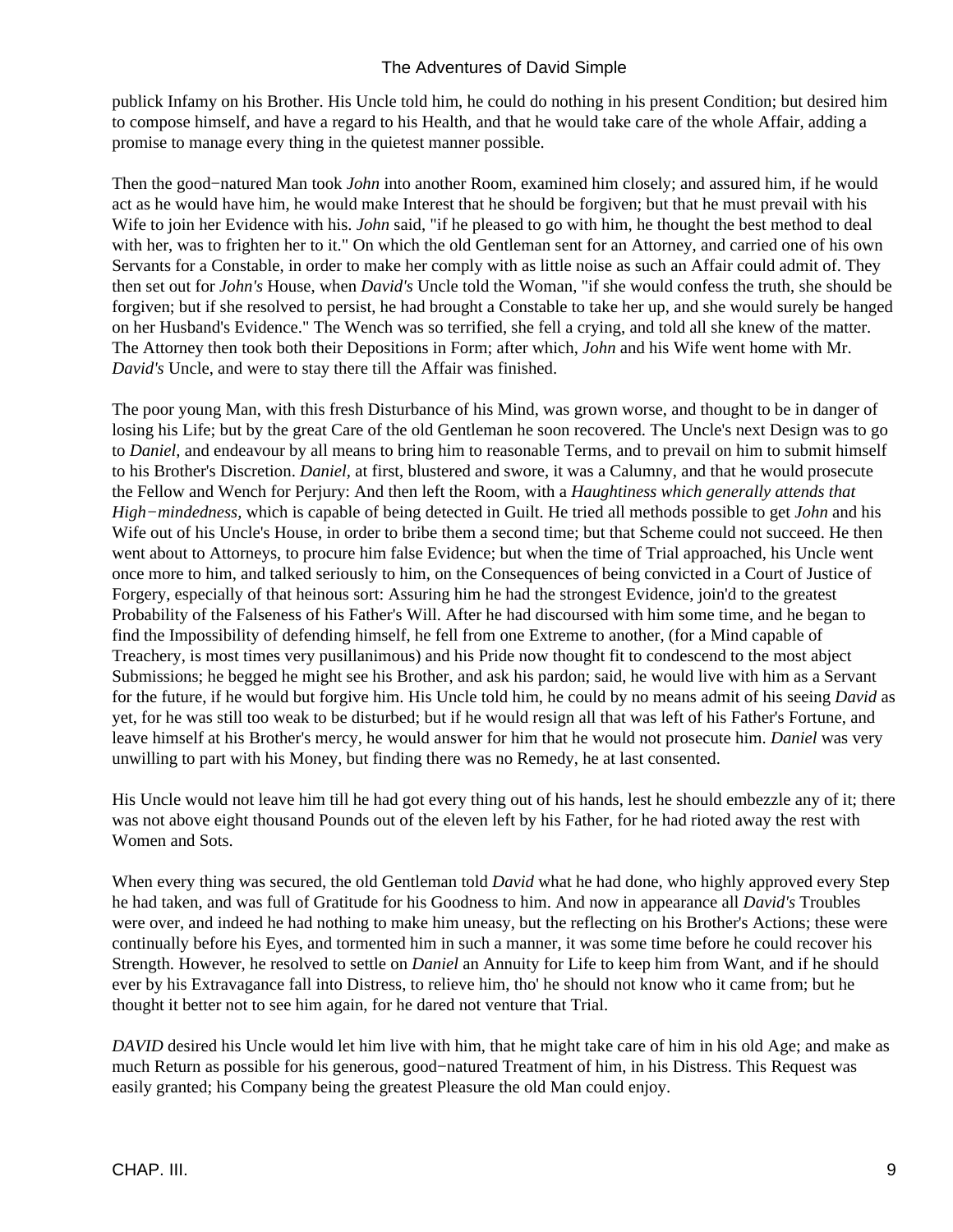*DAVID* now resolved to live an easy Life, without entering into any Engagements of Friendship or Love with any one; but to spend his time in reading and calm Amusements, not flattering himself with any great Pleasures, and consequently, not being liable to any great Disappointments. This manner of Life was soon interrupted again by his Uncle's being taken violently ill of a Fever, which carried him off in ten Day's time. This was a fresh Disturbance to the Ease he had proposed; for *David* had so much Tenderness, he could not possibly part with so good a Friend, without being moved: tho' he abated his Concern as fast as possible, with the Consideration that he was arrived to an Age, wherein to breathe was all could be expected, and that Diseases and Pains must have filled up the rest of his Life. At last, he began to reflect, even with pleasure, that the Man whom he had so much reason to esteem and value, had escaped the most miserable part of a human Life: For hitherto, the old Man had enjoyed good Health; and he was one of those sort of Men who had good Principles, designed well, and did all the good in his power: but at the same time, was void of those Delicacies, and strong Sensations of the Mind, which make both the Happiness and Misery of whoever is possessed of them. He left no Children; for tho' he was married young, his Wife died within half a Year of the Small Pox. She brought him a very good Fortune; and by his Frugality and Care, he died worth seven thousand Pounds, which he gave to his Nephew *David,* some few Legacies to old Servants excepted.

When *David* saw himself in the possession of a very easy comfortable Fortune, instead of being over−joyed, as is usual on such occasions, he was at first the more unhappy; the Consideration of the Pleasure he should have had to share this Fortune with his Brother, continually brought to his Remembrance his cruel Usage, which made him feel all his old Troubles over again. He had no Ambition, nor any Delight in Grandeur. The only Use he had for Money, was to serve his Friends; but when he reflected how difficult it was to meet with any one who deserved that Name, and how hard it would be for him ever to believe any one sincere, having been so much deceived, he thought nothing in Life could be any great Good to him again. He spent whole Days in thinking on this Subject, wishing he could meet with a Friend that he could live with, who could throw off all separate Interests; for where Selfishness reigns in any of the Community, there can be no Happiness. After he had revolved these things several times in his Mind, he took the oddest, most unaccountable Resolution that ever was heard of, *viz.* To travel through the whole World, rather than not meet with a real Friend.

From the time he lived with his Brother, he had led so recluse a Life, that he in a manner had shut himself up from the World; but yet when he reflected that what is called the Customs and Manners of Nations, relate chiefly to Ceremonies, and had nothing to do with the Hearts of Men; he concluded, he could sooner enter into the Characters of Men in the great Metropolis where he lived, than if he went into foreign Countries; where, not understanding the Languages so readily, it would be more difficult to find out the Sentiments of others, which was all he wanted to know. He resolved therefore to take a Journey through *London*; not as some Travellers do, to see the Buildings, the Streets, to know the Distances from one Place to another, with many more Sights of equal Use and Improvement; but his design was to seek out one capable of being a real Friend, and to assist all those, who had been thrown into Misfortunes by the ill Usage of others.

He had good Sense enough to know, that Mankind in their Natures are much the same every where; and that if he could go through one great Town, and not meet with a generous Mind, it would be in vain to seek farther. In this Project, he intended not to spend a Farthing more than was necessary; designing to keep all his Money to share with his Friend, if he should be so fortunate to find any Man worthy to be called by that Name.

### **CHAP. IV.**

#### <span id="page-11-0"></span>*The first setting out of Mr. David Simple on his Journey; with some very remarkable and uncommon Accidents.*

The first Thought that naturally occurs to a Man, who is going in search of any thing, is, which is the most likely Method of finding it. Our Hero, therefore, began to think seriously amongst all the Classes and Degrees of Men, where he might most probably meet with a real Friend. But when he considered Mankind from the highest to the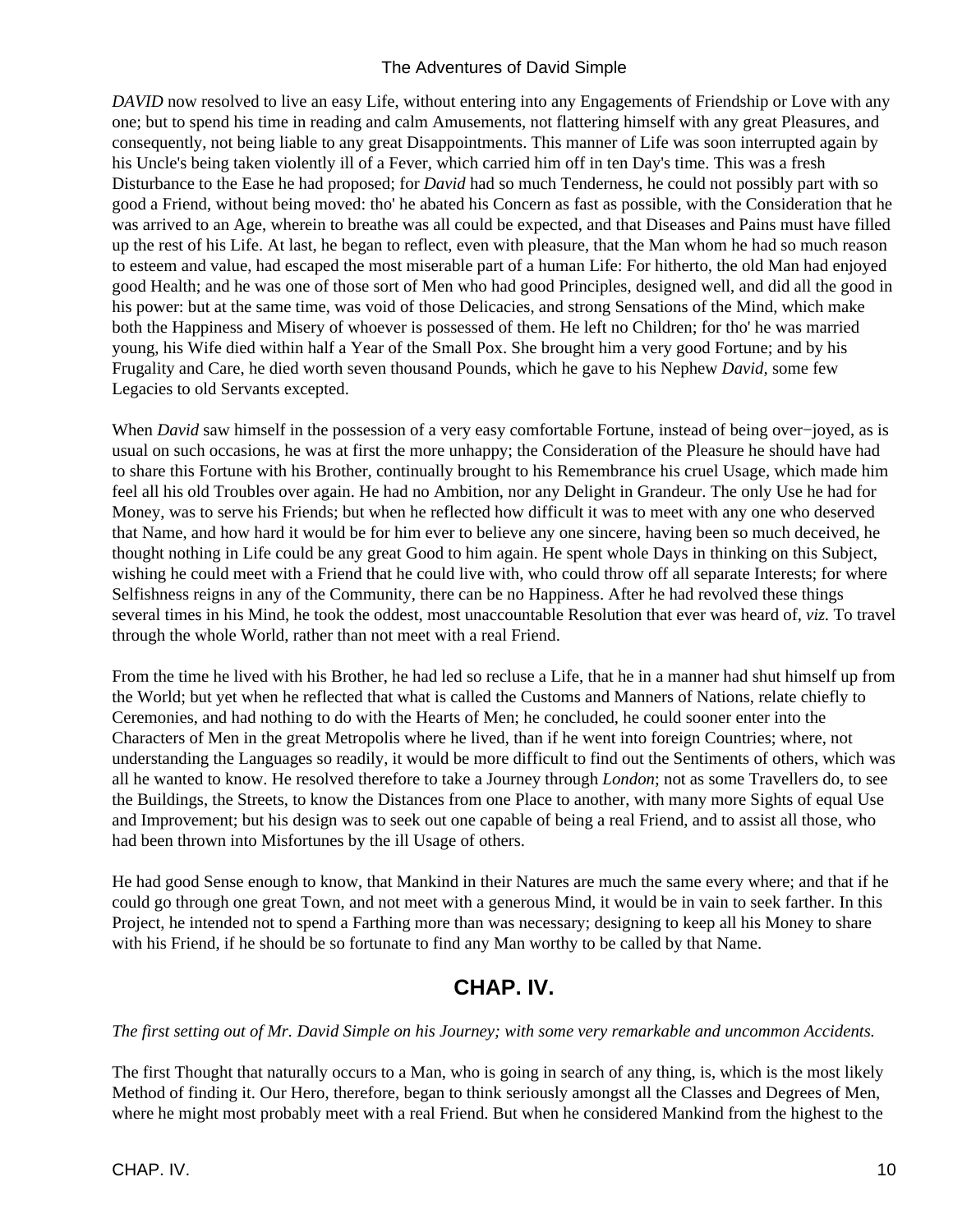lowest, he was convinced, to Experience alone he must owe his Knowledge; for that no Circumstance of Time, Place, or Station, made a Man either good or bad, but the Disposition of his own Mind; and that Good−nature and Generosity were always the same, tho' the Power to exert those Qualities are more or less, according to the Variation of outward Circumstances. He resolved therefore, to go into all publick Assemblies, and to be intimate in as many private Families as possible, to observe their Manner of living with each other; by which means, he thought he should judge of their Principles and Inclinations.

As there required but small preparation for his Journey, a Staff, and a little Money in his Pocket, being all that was necessary, he set out without any farther Consideration. The first place he went into, was the *Royal−Exchange*; he had been there before, to see the Building and hear the Jargon at the time of high Change. But now his Curiosity was quite of a different kind; he could not have gone any where to have seen a more melancholy Prospect, or more likelihood of being disappointed of his Design, than where Men of all Ages and all Nations were assembled, with no other View than to barter for Interest. The Countenances of most of the People, showed they were filled with Anxiety: Some indeed appeared pleased; but yet it was with a mixture of Fear. While he was musing, and making Observations to himself, he was accosted by a well−looking Man, who asked him, if he would buy into a particular Stock. He said no, he did not intend to deal. Nay, says the other, I advise you as a Friend, for now is your time, if you have any Money to lay out; as you seem a Stranger, I am willing to inform you in what manner to proceed, lest you should be imposed on by any of the Brokers. He gave him a great many thanks for his kindness; but could not be prevailed on to buy any Stock, as he understood so little of the matter. About half an Hour afterwards, there was a piece of News published, which sunk this Stock a great deal below *Par.* He then told the Gentleman, it was very lucky he had not bought. Ay, and so it is, replied the Gentleman; but when I spoke, I thought it would be otherwise. I am sure, I have lost a great deal by this *cursed News* . Immediately *David* was pulled by the Sleeve by a Man, who had stood by, and overheard what they had been saying; who whispered him in the Ear, to take care what he did, otherwise the Man, who he had been talking with, would draw him into some Snare. Upon which he told his new Friend, what had passed with the other, and how he had advised him to buy Stock. Did he, said this Gentleman? I will assure you, I saw that very Man sell off as much of *that* Stock as he could, just before you spoke to him; but he having a great deal, wanted to draw you in, to buy, in order to avoid losing; for he was acquainted with the News, before it was made publick.

*DAVID* was amazed at such Treachery, and began to suspect every thing about him, of some ill Design. But he could not imagine, what Interest this Man could have in warning him, of trusting the other, till by conversing with a third Person, he found out, that he was his most inveterate Enemy, from Envy; because they had both set out in the World together, with the same Views of sacrificing every thing to the raising of a Fortune; and that either by cunning or accident, the other was got rich before him. This was the Motive, said he, of his forewarning you of the other's Designs: For that Gentleman who spoke to you first, is one of the sharpest Men I know; he is one of the Long−heads, and much too wise to let any one impose on him: And to let you into a Secret, he is what we call *a good Man*.

*DAVID* seemed surprized at that Epithet; and asked, how it was possible, a Fellow whom he had just catched in such a piece of Villainy, could be called a good Man? At which Words, the other, with a Sneer at his Folly, told him he meant that he was worth a Plumb. Perhaps he might not understand that neither; (for he began to take him for a Fool) but he meant by a Plumb 100,000*l.*

*DAVID* was now quite in a Rage; and resolved to stay no longer in a Place, where Riches were esteemed Goodness, and Deceit, Low−Cunning; and giving up all things to the love of Gain, thought Wisdom.

As he was going out of the *Change,* he met a Jeweller, who knew him by sight, having seen him at his Uncle's, where he used often to visit. He asked him several Questions; and after a short Conversation, desired he would favour him with his Company at Dinner, for his House was just by.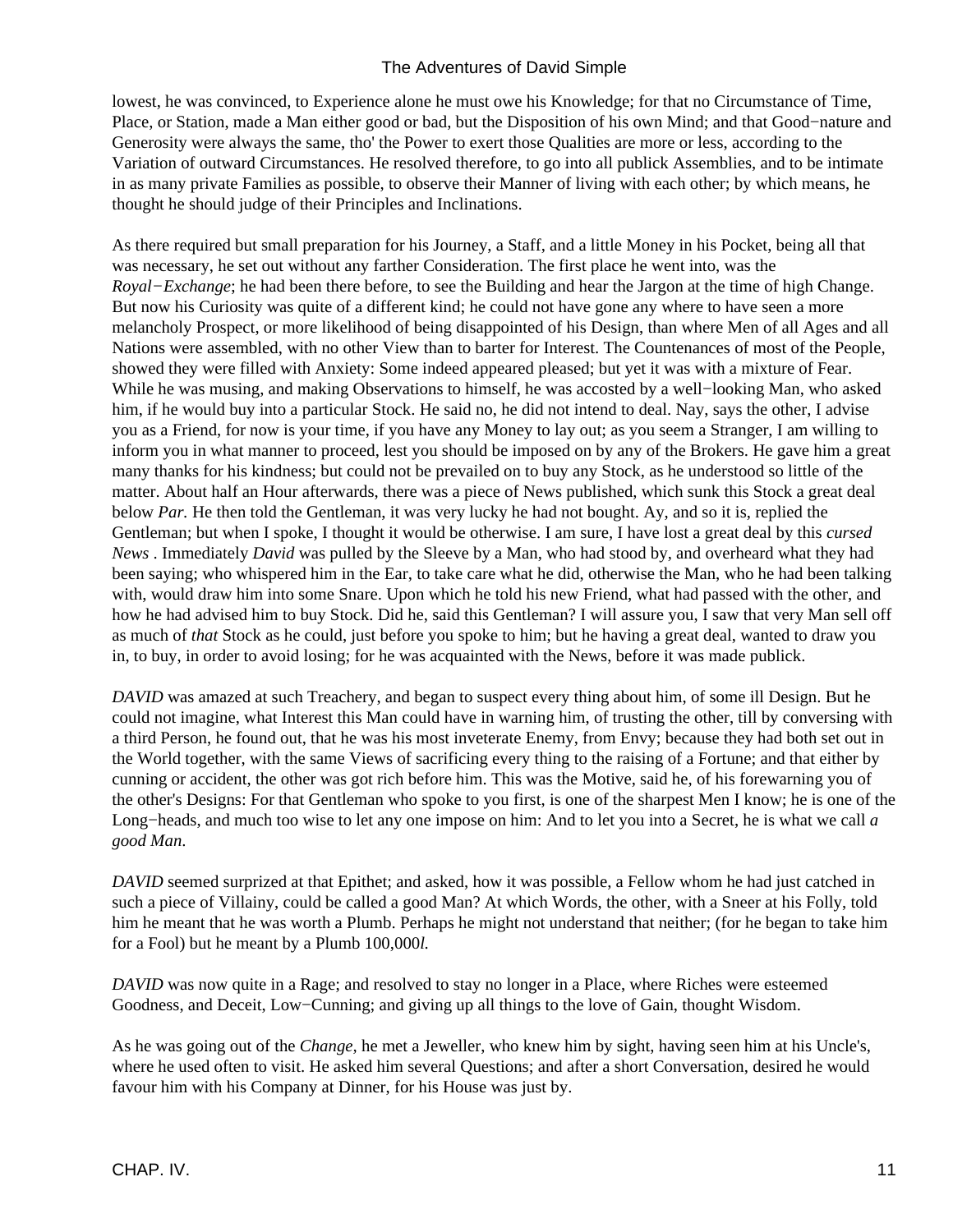*DAVID* readily accepted his Offer, being willing to be acquainted with as great a variety of People as he possibly could. The Jeweller's Name was *Johnson*; he had two Daughters, who dined with them. They were both young, and pretty: Especially the youngest, who had something so soft and engaging in her Countenance, that *David* was quite charmed with her. Mr. *Johnson,* who had been an extravagant Rake in his Youth, though he was now become a Miser, and a rigid Censurer of others Pleasures, immediately perceived the young Man was greatly taken with his Daughter; which he resolved to improve, knowing that his Uncle had made him his Heir, and that it was worth while to endeavour to encrease his liking for her. He well remembered, that in his days of Gallantry, he had often from a transient View of Women liked them; but for want of Opportunities of frequently conversing with them, his Passion had grown cool again. He therefore thought, the wisest way would be, to engage *David* to stay some time with him, as the surest Method to fix his Affection. It was no hard matter to persuade the young Man, to what his Inclination so strongly prompted him to comply with. Though this Inclination was so newly born, he hardly knew himself from what Motive his desire of staying there arose. But this Ignorance did not continue long; for a short time's conversing with his Mistress, convinced him, how much he liked her: He thought to watch her very narrowly, to see, if her Mind was equal to her Person, which was indeed very agreeable. But from the moment he took a Fancy to her, *he imagined her Beauty exceeded that of all other Women in the World*. For which Reason he was strongly possessed, she was in all respects what he wished her to be.

The Girl was commanded by her Father, if Mr. *David* made any Addresses to her, to receive them in such a manner, as to fix him hers. He said, he had conversed with Women enough in his time, to know they did not want Arts to manage the Men, they had formed any Designs on; and therefore desired she would comply with him, in a Case which would be so greatly to her advantage. She did not want many Arguments, to persuade her to endeavour to promote her own Interest, which she had as much at heart, as he could have. Her only Answer was, she should obey him: on which he left her, highly pleased at her Dutifulness; *which he imputed to his own Wisdom, in educating her in a strict manner*.

*DAVID* passed his time very happily; for the Master of the Family omitted nothing in his power to oblige him, and he was always received by his Mistress with cheerful Smiles, and Good Humour. He lived on in this agreeable manner for three Months, without ever wishing to go in search of new Adventures, thinking he had now found the greatest Happiness to be attained in this World, in a Woman he could both love and esteem. Her Behaviour was in all respects engaging; her Duty to her Father, Complaisance and Affection to her Sister, and Humanity to the Servants, made him conclude, his travelling was at an end; for that in her he had met with every thing he wanted. He was not long before he asked her Father's Consent, which was easily obtained; and now he had not a Wish beyond what he imagined satisfied.

Hitherto he had observed nothing in her, but what increased his good Opinion. He was one day a little startled, by her telling him, he should not seem too anxious, whether he had her, or no; for she was certain her Father designed, if he found he loved her enough to take her on any Terms, to save some of her Fortune to add to her Sister's: but when she told him, she had too much Generosity and Love for him, to let him be imposed on by his Affection to her; this Discourse encreased his good Opinion of her; and the Thought that she loved him, gave him the greatest Pleasure. He then told her, he did not care whether her Father would or could give her any thing; her Affection was all he coveted in this World. He spent his time in Raptures, in the reflection, what a charming Life he should lead with such a Woman. But this lasted not long, before all his fancied Scenes of Joy fell to the ground, by an Accident so very uncommon, I must pause a while before I can relate it.

### **CHAP V.**

<span id="page-13-0"></span>*In which is contained, a most curious Dialogue between a young Woman, and her Confidant.*

Just as Mr. *David* and his Mistress were on the point of being married, there came one day a rich Jew to Mr. *Johnson's* House, in order to deal with him for some Jewels. As he had been a long time an Acquaintance of his,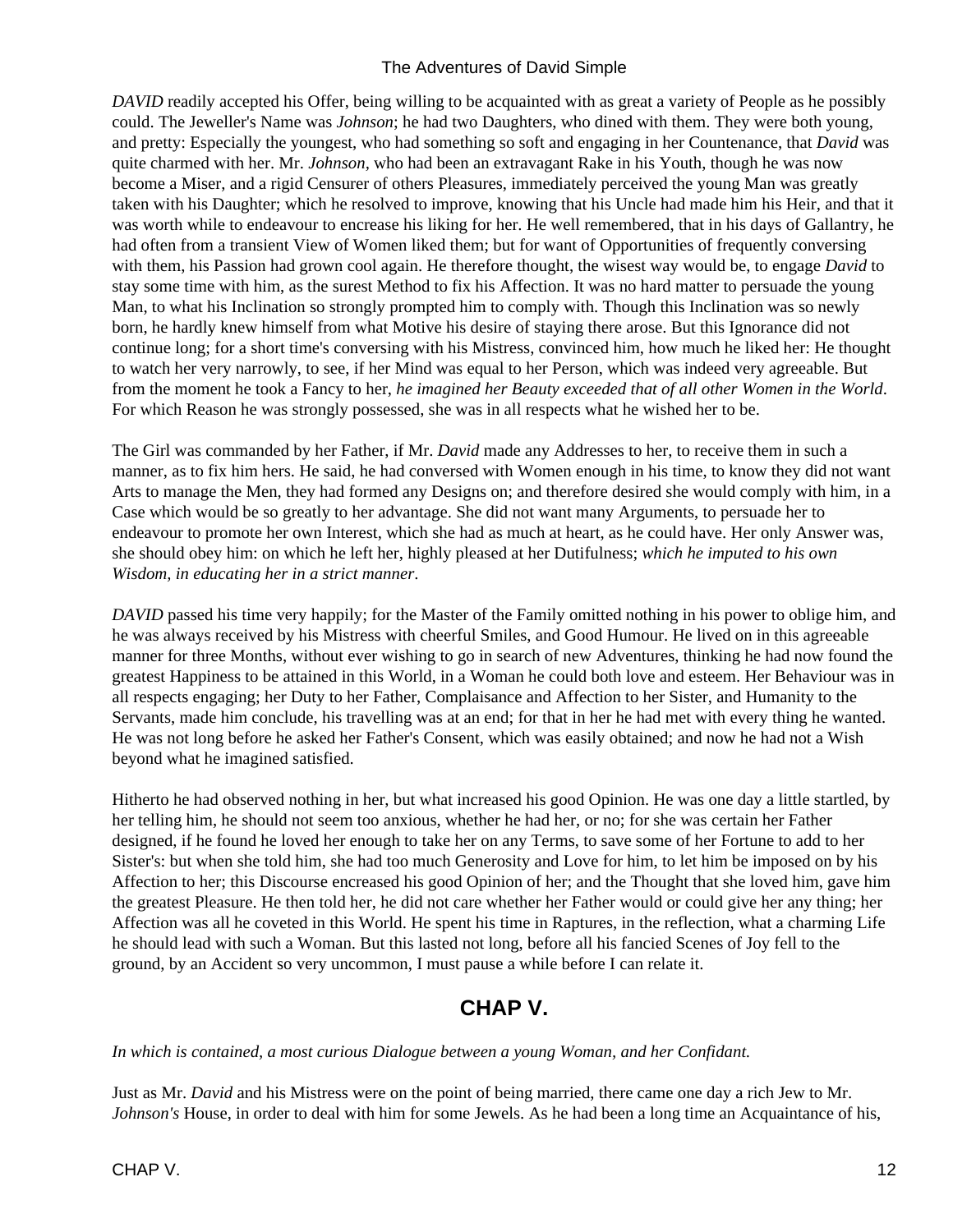he invited him to Dinner. It happened the Jew was as much taken with the eldest Daughter, as Mr. *David* was with the youngest; which occasioned his making frequent Visits. The Father soon perceived the Reason of it, and was greatly rejoiced at it; on which account he delayed the other's Match for a little while, hoping to see them both well disposed of at the same time. But the Jew did not presently declare himself, on the consideration that she was a Christian. He considered, whether it might not be possible, to obtain her on any other Terms than Matrimony. He knew her Father was very covetous; which gave him hopes, that for a Sum of Money, he himself would sell her. He resolved therefore to try that Method first; but if that did not succeed, as he found he liked her so much, that he was uneasy without the possession of her, he could but marry her afterwards. He was charmed with her Person, *and thought Women's Souls were of no great consequence,* nor did it signify much what they profess. He took the first Opportunity of making his proposal to the Father, and offered him such a Sum of Money as his Heart leaped at the mention of; but he endeavoured to conceal the Effect it had on him as much as possible, and only said, he would consider of it till the next Morning, and then he should have an Answer.

As soon as Mr. *Johnson* was alone, he sat down to think seriously on what he should determine. He was sure by the Sum the Jew had offered for his Daughter, that if he did not comply with his Scheme, he would marry her, rather than go without her. But then he was dubious which he should get most by. He was a good while deliberating, which way his Interest would be best promoted. At last he concluded, if he could get rid of his Daughter, without giving her any Fortune, and make an Alliance with so rich a Man, it would in the end prove more conducive to his Interest than taking the Money.

When the Jew therefore came at the appointed time to know his Determination, he began by telling him, "He was very sorry after so long an Acquaintance, in all which time he had dealt fairly with him," (as indeed he had never attempted to impose on the Jew, knowing it to be impossible) "that he should form a Scheme to dishonour his Family, and have so ill an Opinion of him, to think he would be an Instrument in it; but as it might be owing to the great Passion he had for his Daughter, he was very unwilling to fall out with him: If his Love was great enough to marry her, he would give her to him with all his heart. Perhaps he might object to her being a Christian; but he had always used her implicitly to obey him; and therefore he need not fear her conforming to whatever he pleased." This Stumbling−block once got over, every thing else was soon agreed between them; for the Jew consented to take her on her Father's own Terms: And there remained nothing now to do, but to acquaint Miss *Johnson* with it.

She was at first startled at the thoughts of changing her Religion; but as she had no more Understanding, than was just necessary to set off her own Charms, by knowing which Dress, and which Posture became her best; and had never been taught any thing more than to go to Church of a *Sunday,* when she was not wanted to stay at home to overlook the Dinner, without knowing any other Reason for it than Custom: The rich Presents the Jew made her, and his Promises of keeping her great, soon overcame all her Scruples, and she consented to have him.

He now took the privilege of a Son−in−Law, being so soon to be married, and had always one Dish dressed his own way. He one day brought Mr. *Nokes,* an Acquaintance of his, to Dinner with him; and though he was immensely rich, he was not afraid he would steal away his Mistress, he being too old and ugly to admit of a Suspicion of any Woman's liking him. But unluckily this old Fellow cast his Eye upon *David's* Mistress, and took so great a fancy to her, that he was resolved to have her: He was not afraid of being refused, for he had Money enough to have bought a Woman of a much higher Rank; nor did he give himself any trouble about gaining a Woman's Affections, not thinking them worth having; but took it for granted, every *virtuous Woman, when she was married, must love her Husband well enough to make a good Wife, and comply with his Humour*. He went therefore directly to the Father, and offered to make any Settlement he should think proper, if he would give him his Daughter; who was overjoyed at the Proposal, and made no scruple of promising her to him, without ever reflecting on the base trick he was playing *David*.

As soon as Mr. *Nokes* was gone, *Johnson* sent for his Daughter, and told her what had passed: He said, as she had hitherto been a very obedient Girl, he hoped she would still continue so. Indeed he had ordered her to encourage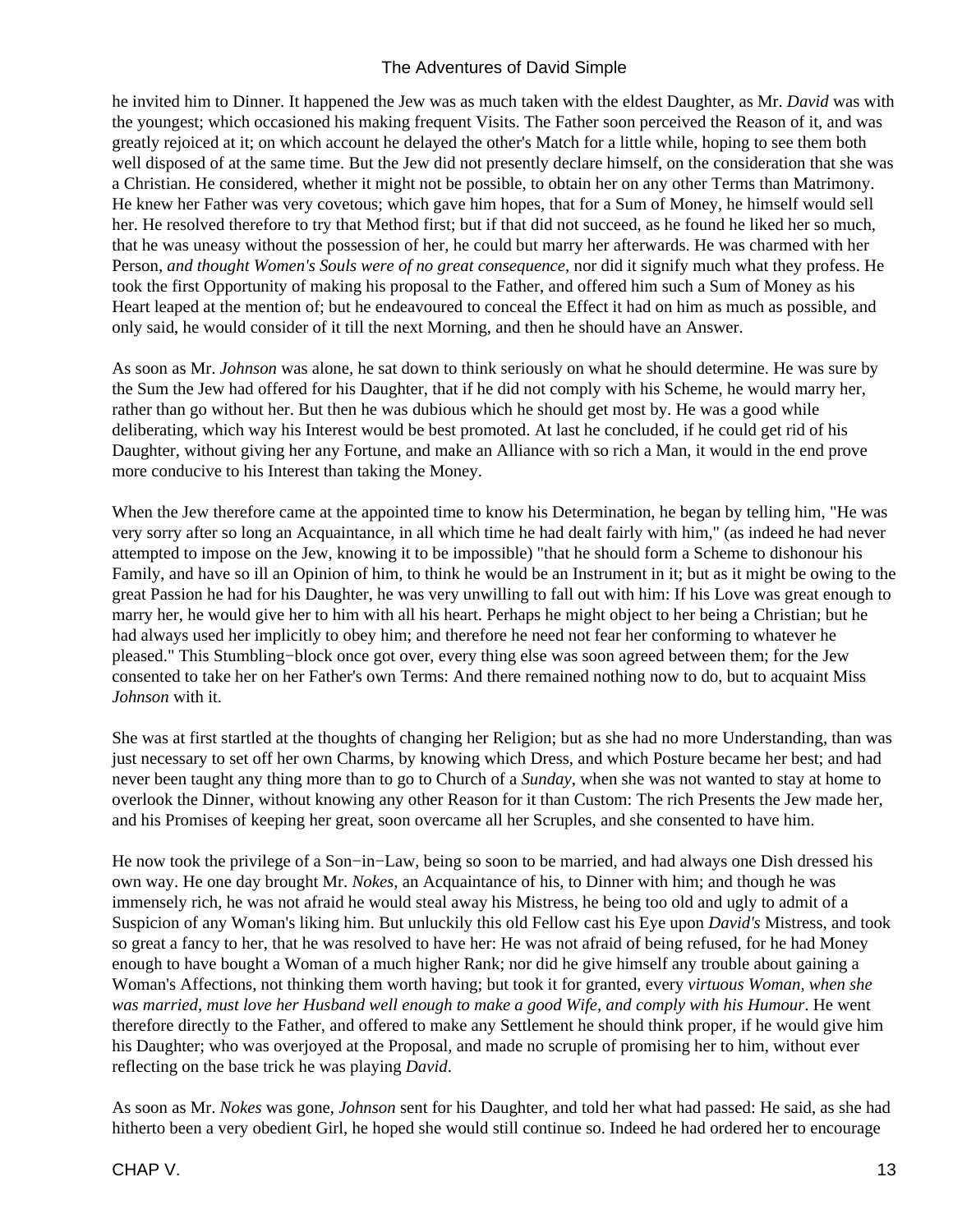Mr. *Simple's* Addresses, because at that time he appeared to be a very advantageous Match for her; but now a better offered, she would certainly be in the right to take the Man she could get most by; otherwise she must walk on foot, while her Sister rode in her Coach. He allowed her a Week's time to consider of it; well knowing, Women are most apt to pursue their Interests, when they have had time enough to paint to their own Imaginations, how much Riches will conduce to the satisfaction of their Vanity. She made him no Answer, but went immediately to her Chamber, where she had left a young Woman, her chief Confidant, and from whom she concealed nothing. As soon as she entered the Room, she threw herself on the Bed, and fell into a violent passion of Crying. Her Companion was amazed, and thought some dreadful Accident had happened to her. She begged to know what was the matter. Miss *Johnson* then told her, what her Father had been saying, with all the Agonies of a Person in the highest Distress. Upon which ensued the following Dialogue; which I shall set down word for word; every body's own Words giving the most lively Representations of their Meaning.

### **A Dialogue between Miss Nanny Johnson, and Miss Betty Trusty.**

<span id="page-15-0"></span>Miss *Betty*. "Well! and I see nothing in all this, to make you so miserable. You are very sure your Lover will take you without a Farthing, and will think himself happy to have such a Proof of your Affection: And for my part, if it was my Case, I should think it no manner of Sin to disobey a Father, who imposed such unreasonable Commands on me."

Miss *Nanny*. "Oh! my Dear, you quite mistake my Case; I am not troubling my head, either about the *Sin,* or my *Father*; but the height of my Distress lies in not knowing my own Mind: if I could once find that out, I should be easy enough. I am so divided, by the Desire of Riches on the one hand; and by my Honour, and the Man I like on the other, that there is such a struggle in my Mind, I am almost distracted."

Miss *Betty*. "O fie, Child, I thought you had been more constant in your Nature; and that when you had given your Affection to a Man, it had not been in the power of Money to have altered you. I am sure if it was my Case, I should make no question of preferring a young Man I liked, to an old decrepid ugly Monster, though he was ever so rich. I cannot help laughing at the Idea of his Figure whenever it comes in my Head: In him Nature seems perfectly reversed; the Calves of his Legs are placed before, and his Feet turn inward as it were, in spight of Nature: One side of his Back is high enough to carry the load of Riches he possesses; and the other is shrunk in such a manner, that one would imagine his two Sides were made only to form that ridiculous Contrast, which is always the Foundation of Laughter. Undoubtedly you will be much envied the Possession of so lovely a Creature."

Miss *Nanny*. "At what a rate you run on: 'Tis easy to talk; but if you was in my place, you can't tell what you would feel. Oh that this good Offer had but come before I knew the other; or at my first Acquaintance with him; for then I only received him, because my Father bid me, and I thought to gain by such a Match: But now I have conversed long enough with him, to find it is in his power to give me pleasure; I must either forsake him, or abandon all Thoughts of being a *great Woman*. 'Tis true, my Lover can indeed keep me very well, I shall not want for any thing he can procure me; for I am sure he loves me sincerely, and will do all in his power to oblige me; and I like him very well, and shall have no Reason to envy any other Woman the possession of any Man whatever: But then, he can't afford to buy me fine *Jewels,* to keep me an *Equipage*; and I must see my Sister ride in her Coach and Six, while I take up with a Hack, or at best with a Coach and Pair. Oh! I can never bear that Thought, that is certain; my Heart is ready to burst. Sure never Woman's Misfortune equalled mine." Here she fell into such a violent Passion of Crying, it was some time before she could speak; but when she was a little recovered, she went on in the following Words: "Pray, my dear Friend, advise me; don't be silent while I am thus perplexed, but tell me which will give me the greatest Pleasure, the Satisfaction of my Love, or my Vanity."

Miss *Betty*. "Was ever Woman so unreasonable? How is it possible for me to tell which will give you most Pleasure? You certainly must know that best yourself. I have already told you, if it was my Case, I should not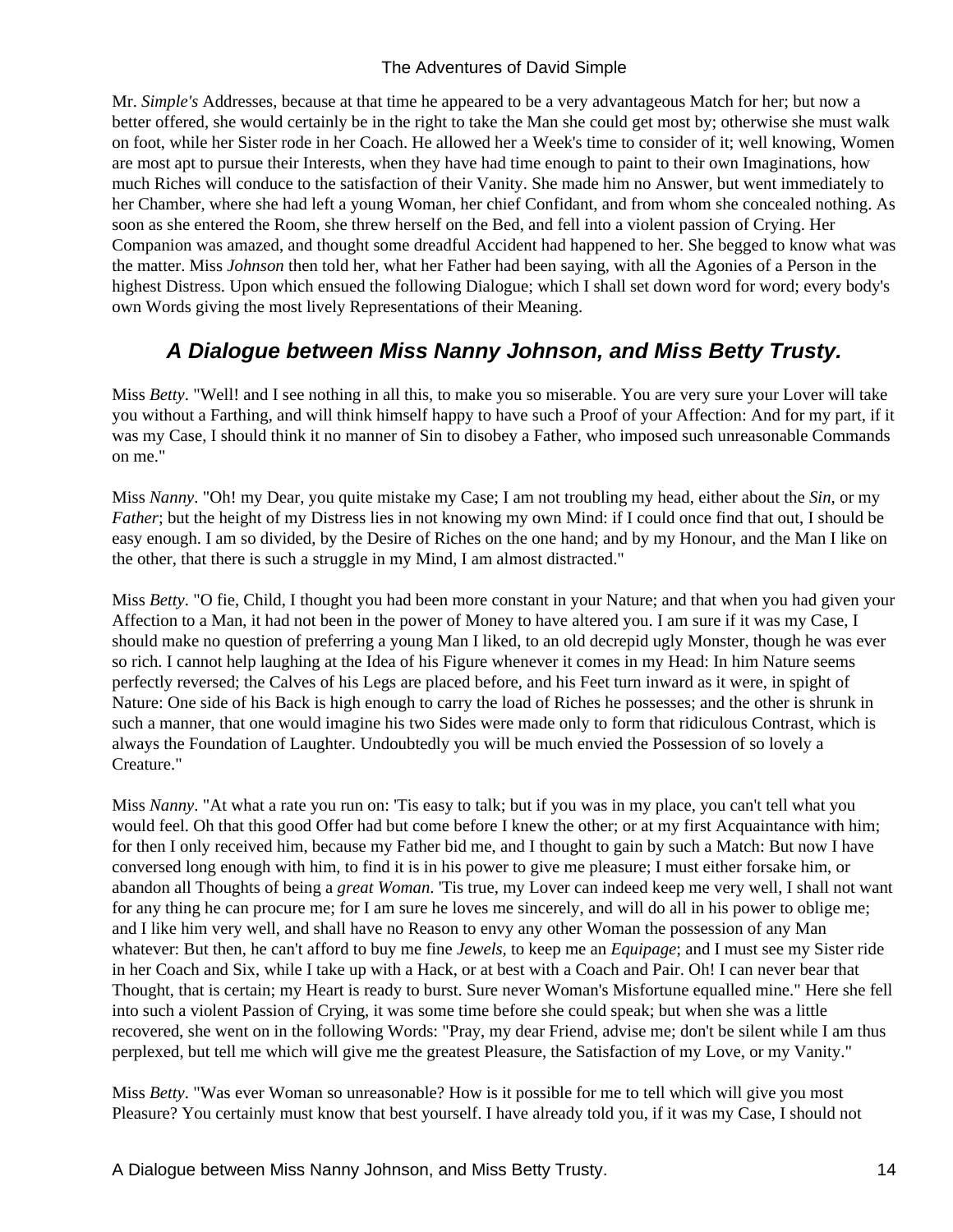hesitate a Moment, but take the young Fellow, and let the old Wretch be nursed by whoever his Money could buy; he may meet with Women enough who have no *Engagements, and there is no fear any such would refuse him*."

Miss *Nanny*. "You say true; I wish that had been my Situation, but if I should neglect this Opportunity of making my Fortune, every Woman I see supported in Grandeur, will make me mad, to think I had it once in my Power to have been as great as her. Well, I find it is impossible I should ever come to any Determination; I shall never find out what I have most mind to do, so I must even leave it to Chance. I will go tell Mr. *David* what has happened, and if he presses me very much to run away with him, I shall never be able to resist him; but perhaps he may be afraid to make me unhappy, and then I may marry the other without any Obstruction: but then no doubt he will marry somebody else, and I can't bear that neither. I find it is in vain for me to think; I am in a Labyrinth, and the farther I go, the more I am puzzled: if I could but contrive some way to have my Lover, and yet not give up the Money, I should be happy; but as that is impossible, I must be miserable, for I shall always regret the Loss of either. I will do the best I can, I will have the Riches, that is positive; if I can possibly command myself enough to resist my Lover's Importunities, in case he should persist in my going away with him."

Thus ended this Dialogue; in which is proved the Possibility of Love and Vanity, contending strongly in a Woman's Mind: and I hope to be excused by those Gentlemen, who are quite sure they have found one Woman, who is a perfect *Angel,* and that all the rest are perfect *Devils,* for drawing the Character of a Woman who was neither: for Miss *Nanny Johnson,* was very good−humour'd, had a great deal of Softness, and had no Alloy to these good Qualities, but a great Share of Vanity, with some small Spices of Envy, which must always accompany it. And I make no manner of doubt, but if she had not met with this Temptation, she would have made a very affectionate Wife, to the Man who loved her: he would have thought himself extremely happy, with a perfect Assurance that nothing could have tempted her to abandon him. And when she had had the Experience, what it was to be constantly beloved by a Man of Mr. *Simple's* Goodness of Heart, she would have exulted in her own Happiness, and been the first to have blamed any other Woman, for giving up the Pleasure of having the Man she loved, for any Advantage of Fortune; and would have thought it utterly impossible for her ever to have been tempted to such an Action; which would then have appeared in the most dishonourable Light: For to talk of a Temptation at a distance, and to feel it present, are two such very different things, that every body can resist the one, and very few People the other. But it is now Time to think of poor *David,* who has been all this time in a great deal of Misery; the Reason of which the next Chapter will disclose.

### **CHAP. VI.**

#### <span id="page-16-0"></span>*Which treats of Variety of Things, just as they fell out to the Hero of our History.*

*David* was going up to his Mistress's Chamber, to desire her Company to walk; when he came near the Door, he fancied he heard the Voice of a Woman who was crying, which made him run in haste to know what was the matter: but as he was entering the Room, being no longer in doubt whose Voice it was, he stopped short, to consider whether he should break in so abruptly or no. In this Interim, he heard the Beginning of the foregoing Dialogue; this raised such a Curiosity in him, that he was resolved to hear the End of it. But what was his Amazement, when he found the Woman he so tenderly loved, and who he thought returned that Love, was in the highest Perplexity to determine, whether she should take him with a Competency, or the Monster they had described with great Riches. He could hardly persuade himself but that he was in a Dream. He was going to burst open the Door, and tell her he had been witness to the Delicacy of her Sentiments; but his Tenderness for her, even in the midst of his Passion, restrained him, and he could not bring himself to do any thing to put her into Confusion.

He went back to his own Room, where Love, Rage, Despair and Contempt alternately took possession of his Mind: He walked about, and raved like a Madman; repeated all the Satires he could remember on Women, all suitable to his present Thoughts, (which is no great wonder, as most probably they were writ by Men, in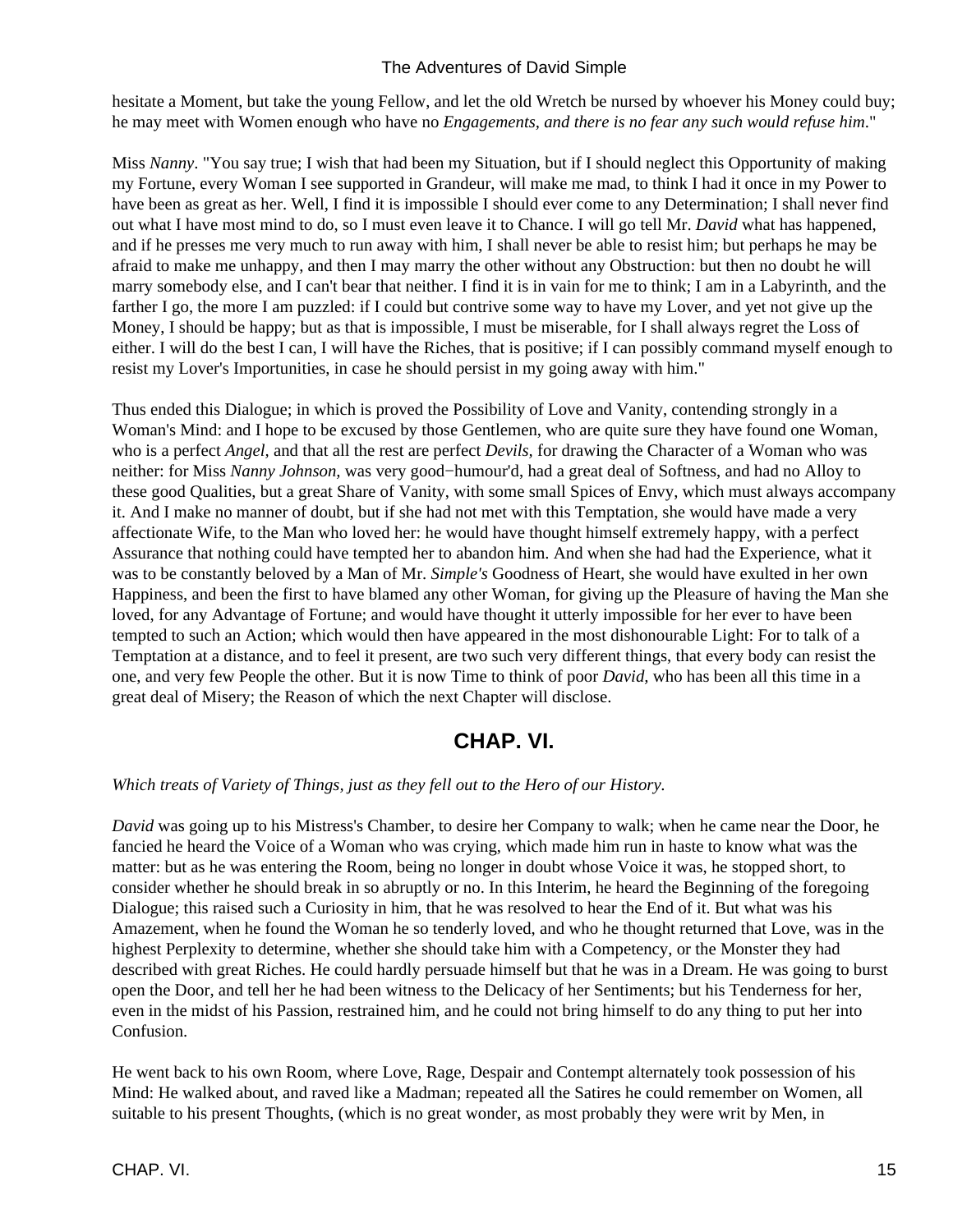Circumstances not very different from his.) In short, the first Sallies of his Passion, his Behaviour and Thoughts were so much like what is common on such Occasions, that to dwell long upon them, would be only a Repetition of what has been said a thousand times. The only Difference between him, and the generality of Men in the same Case, was, that instead of resolving to be her Enemy, he could not help wishing her well: For as Tenderness was always predominant in his Mind, no Anger, nor even a just Cause of Hatred, could ever make him inveterate, or revengeful: It cost him very little to be a Christian in that Point; for it would have been more difficult for him to have kept up a Resentment, than it was to forgive the highest Injury, provided that Injury was only to himself, and his Friends were no Sufferers by it. As soon therefore as his Rage was somewhat abated, and his Passion a little subsided, he concluded to leave his Mistress to the Enjoyment of her beloved Grandeur, with the Wretch already described, without saying or doing any thing that might expose, or any way hurt her.

When he had taken this Resolution, he went down stairs into a little Parlour, where he accidentally met Miss *Nanny* alone. She, with her Eyes swelled out of her Head with crying, with Fear and Trembling, told him her Father's Proposals. Her manner of Speaking, and her Looks, would have been to him the strongest Proofs of her Love, and given him the greatest Joy, if he had not before known the Secrets of her Heart from her own Mouth. The only Revenge he took, or ever thought of taking, was endeavouring to pique that Vanity, which was so greatly his Enemy. He therefore put on a cold Indifference, and said, he was very glad to hear she was likely to make so great a Fortune; for his part, he was very easy about it: he thought indeed to have been happy with her as a Wife; but, since her Father had otherwise disposed of her, he should advise her to be dutiful, and obey him.

He was very bad at acting any Part that was not quite sincere; but the present Confusion of her Mind was so great, she could not distinguish very clearly; and not knowing he was acquainted with what had passed between her and her Confidant, his Behaviour threw her into a great Consternation, and had so much the desired Effect of piquing her Vanity, that I verily believe, had his Design been to have gained her, and could he have taken the pains to have turned about, and made a sudden Transition in her Mind, from the Uneasiness his Coldness gave her Pride, to a Triumph in a certain Conquest of him, joined to the Love which she really had for him, notwithstanding it was not her predominant Passion, he might have carried her wherever he pleased. But as that was not his Design, he durst not stay long with her; for he was several times tempted by her Behaviour to think he was not in his Senses, when he fancied he over−heard her say any thing that could be construed to her Disadvantage. And certainly, if the longest experienced Friend had told him what he heard himself, he would have suspected him of Falshood; and if, on being taxed with it, *she had denied it, he would have believed her against the whole World*. But as he was witness himself to what she had said, and was convinced that she could think of such a Fellow as his Rival, for the sake of Money, he had just Resolution enough to leave her, tho' he had a great Struggle in his Mind before he could compass it; and he has often said since, that if he had staid five Minutes longer his Love would have vanquished his Reason, and he should have turned the fond Lover again. Before he went, he took leave of her Father and Sister, with great Civility, for he was resolved to avoid any bustle. He sent for a Coach, put his Clothes into it, and drove from the Door.

Mr. *Johnson* asked no Questions, for he was heartily glad to get rid of him, and thought it was owing to his Daughter's discharging him; he therefore again exulted in his own Wisdom, in making her always obey him. He then went to look for her, in order to applaud her Obedience; but how great was his Surprize, when he found her, instead of being rejoiced at having done her Duty, and being rid of a troublesome Lover, walking about the Room like a mad Woman, crying and tearing her Hair; calling out she was undone for ever; she had no Refuge now; her Misery must last as long as her Life.

Her Father had been in the Room some time before she perceived him, and then she took no notice of him; but continued walking about in the same manner. As soon as he could recollect himself, he began to talk to her, and asked her what could be the Cause of all this Tragedy; said her Lover was just gone from the Door in a Coach, and he was come to praise her dutiful Behaviour. When she heard *David* was quite gone, it increased her Agony, and she could hardly forbear reproaching her Father, for being the Cause of her losing such a Man. For now, that she thought him irretrievable, she fancied, in him, she had lost every thing that was valuable: And tho' that very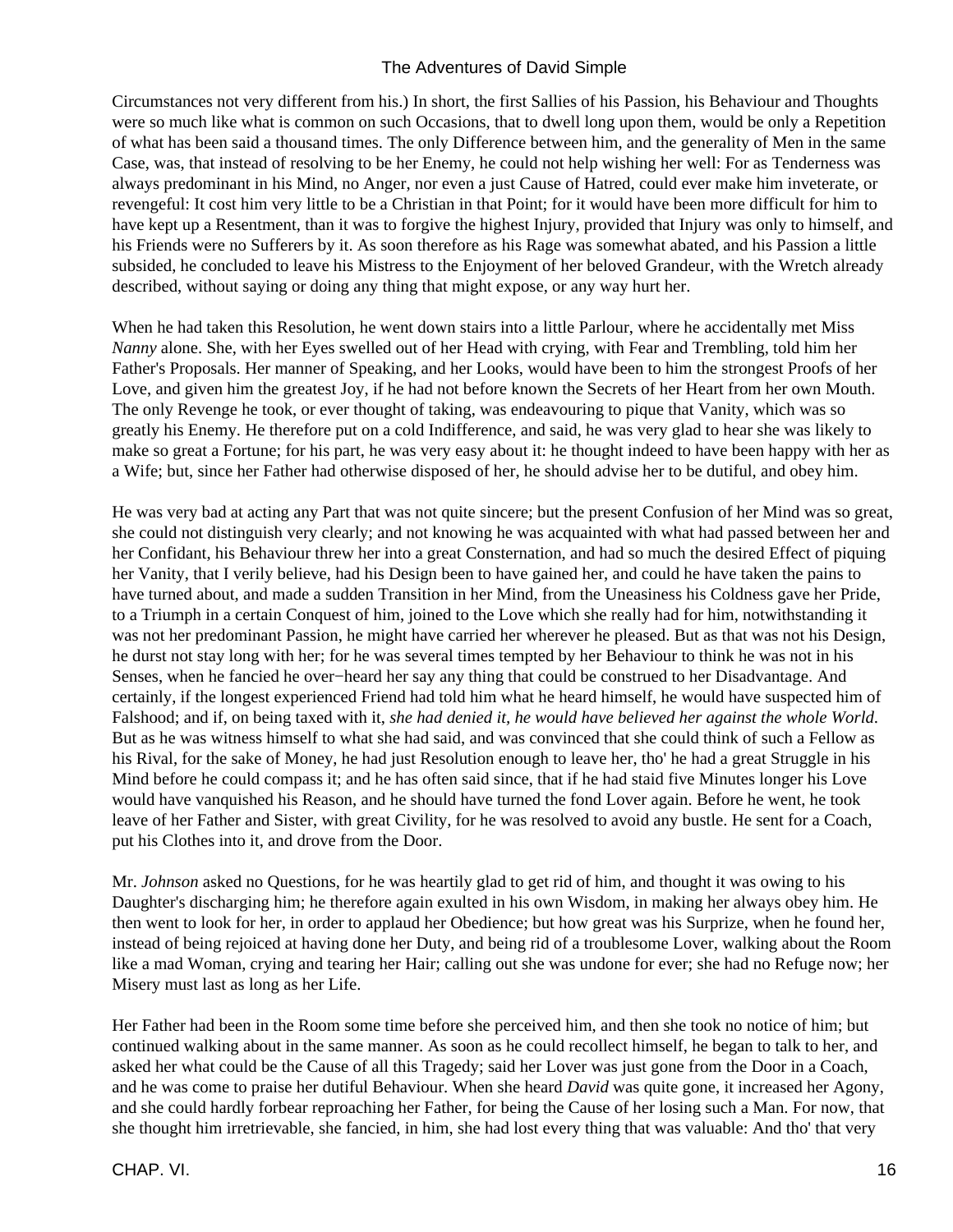Day all her Grief had been how to get rid of him; yet, now he was gone, she would have sacrificed (for the present) even her darling Vanity, if she could have brought him back again. And when Mr. *Johnson* would have comforted her, by telling her of the rich Husband she was to have, she flew into the greatest Rage imaginable, and swore, if she could not see Mr. *Simple* again, she would lock herself up, and never see any living Creature more; for, without him, she was undone and ruined.

Her Father, who had no Idea *of a Woman's being ruin'd any way but one,* began to be startled at her repeating that Word so often, and to fear that the Girl had been drawn in by her Passion to sacrifice her Honour; he was terrified, lest he should prove the Dupe instead of Mr. *Simple*. He stood considering some time, and at last was going to burst into a Rage with his Daughter, resolving, if she was not virtuous, he would turn her out of doors: But, before he said any thing in Anger to her, a sudden Thought came into his mind, which turned him into a milder Temper. He considered, that as the thing was not publick, and Mr. *Nokes* was ignorant of it; it might be all hushed up. He wisely thought, that as she was not in that desperate Condition, in which some Women, who have been guilty of Indiscretions of that kind, are, he might justify himself in forgiving her. If indeed her Reputation had been lost, and she had conversed long enough with a Man to have worn out her Youth and Beauty, and had been left in Poverty, and all kinds of Distress, without any hopes of Relief, *her Folly would then have been so glaring, he could by no means have own'd her for his Child*. But, as he did not at all doubt, when the first Sallies of her Grief were over, she would consent to follow her Interest, and marry the old Man; and then he should still have the Pleasure of seeing her a fine Lady, with her own Equipage attending her: He condescended to speak to her in as kind a manner as if he had been sure *Lucretia* herself (*whose Chastity nothing but the fear of losing her Reputation could possibly have conquered*) had not excelled her in Virtue. He desired her to be comforted; for if she had been led astray by the Arts of a Man she liked, if she would be a good Girl, and follow his Advice in concealing it from, and marrying the Man who liked her, he would not only forgive it, but never upbraid, or mention it to her more.

She was quite amazed at this Speech; and the Consideration, that even her own Father could suspect her Virtue, which was dearer to her than her Life, did but aggravate her Sorrows. At first she could not help frowning, and reproaching her Father for such a Suspicion, with some Hints of her great wonder how it was possible there could be such Creatures in the World; but, in a little time, her Thoughts were all taken up again with Mr. *Simple's* leaving her. She told her Father, nothing but his returning could make her happy, and she could not think how she had lost him; for she never told him she would prefer the other to him: tho' indeed she was very wavering in her own Mind, yet she had not expressed it to him, and his Indifference was what she could not bear. If he had but sigh'd, and been miserable for the loss of her, she could have married her old Man without any great Reluctance: But the Thought that he had left her first was insupportable. At this rate did she run on for some time.

Mr. *Johnson,* who in his Youth had been very well acquainted with Women's ways, and knew the Ebbs and Flows of their Passions, was very well satisfied, that as there was a great mixture of Vanity in the Sorrow she expressed for the Loss of her Lover, the greater Vanity would in the end conquer the less, and he should bring her to act for her own, and his Interest: He therefore left her, to go and follow his own Affairs, and made no doubt of every thing succeeding according to his Wish. She spent some time in the deepest Melancholy, and felt all the Misery which attends a Woman who has many things to wish, but knows not positively which she wishes most. Sometimes her Imagination would represent Mr. *Simple* with all the Softness of a Lover, and then the Love she had had for him would melt her into Tenderness; then in a Moment his Indifference and Neglect came into her head, her Pride was piqued, and she was all Rage and Indignation; then succeeded in her Thoughts the old Man and his Money: So that Love, Rage and Vanity were in the greatest Contention which should possess the largest share of her Inclinations. It cannot be determined how long this Agitation of Mind would have lasted, had not her Sister's Marriage with the rich Jew put an end to it; which being celebrated with great Pomp and Splendor, made Miss *Nanny* resolve she would not be outdone in Grandeur: She therefore consented to give her Hand to Mr. *Nokes,* and as he was ready to take her, it was soon concluded; and she now no longer made any difficulty of preferring Gaiety and Show to every thing in the World. She thought herself ill used by Mr. *Simple,* (not knowing the true Cause of his leaving her in that abrupt manner;) so that her Pride helped her to overcome any Remains of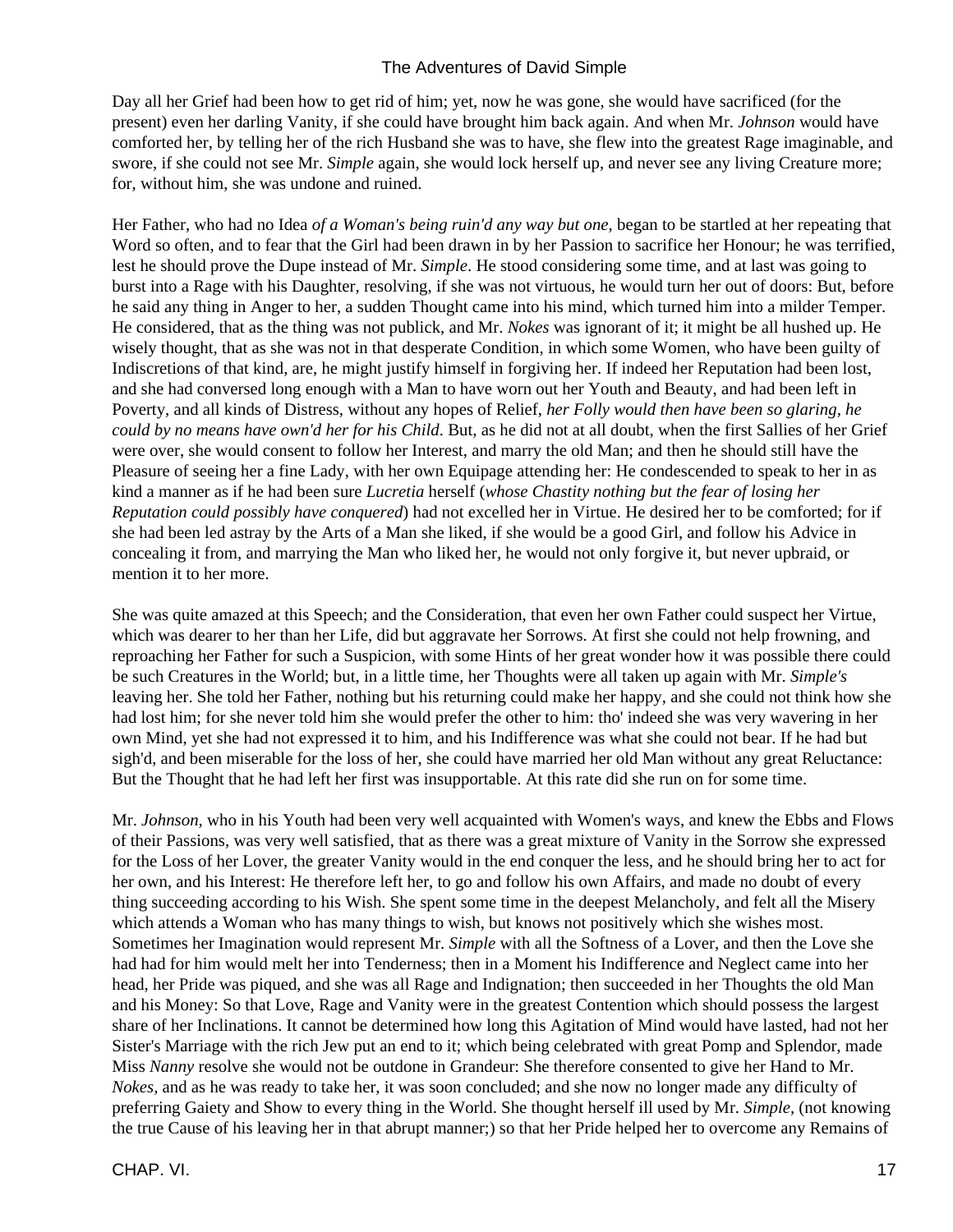Passion, and she fancied herself in the Possession of every thing that could give Happiness, in splendid Equipages and glittering Pomp. But she soon found herself greatly mistaken; her fine House, by constantly living in it, became as insipid as if it had been a Cottage: A short time took away all the giddy Pleasure which attends the first Satisfaction of Vanity.

Her Husband, who was old, soon became full of Diseases and Infirmities, which turned his Temper (naturally not very good) into Moroseness and Ill−nature: And as he had married a Woman whom he thought very much obliged to him, on account of his Superiority of Fortune, he was convinced it was but reasonable she should comply with his peevish Humours; so that she had not lived long with him, before the only Comfort she had, was in the hopes of out−living him.

She certainly would soon have broke her Heart, had she known that all this Misery, and the loss of the greatest Happiness, in being tenderly used by a Man of Sense, who loved her, was her own Fault; but as she thought it his Inconstancy, to his Generosity, in not telling her the Truth, she owed the avoiding that painful Reflection. The uneasy State of her Mind made her peevish, and cross to all around her; and she never had the Pleasure of enjoying that Fortune, which she had been so desirous of obtaining: Her Husband, notwithstanding his old Age, died of a spotted Fever; she caught the Infection of him, and survived him but three Days. But I think it now full time to look after my Hero.

### **CHAP. VII.**

#### <span id="page-19-0"></span>*Containing a remarkable Contention between three Sisters.*

Poor *David's* Heart was ready to burst. He ordered his Coach to drive into *Fleetstreet,* that he might be out of the Neighbourhood, and hearing of the Cause of his Torment; he took a Lodging in that Street; and the Moment he was at liberty to reflect on what had passed, found it was much harder to conquer a Passion than to raise it; for notwithstanding the great Contempt he had for his Mistress's Conduct, and his Aversion to the very Thought of a mercenary Woman, yet would his Fancy set before him, all those Scenes of Pleasure, he once imagined he should enjoy with the Object of his Love. With those Thoughts returned all his Fondness: Then came his Reason spitefully to awake him from the pleasing Dream, and shew him, he ought to forget it was ever in the power of a Person who so highly deserved to be despised, to contribute to his Pleasure. But all the Pains he could take to overcome his Inclination for her, could not make him perfectly easy: sometimes he would weep, to think that Vanity should prevent such a Creature from being perfect; then would he reflect on the Opinion he once had of her, and from thence conclude, if she could have such Faults, no Woman was ever truly good; and that Nature had certainly thrown in some Vices to Women's Minds, lest Men should have more Happiness than they are able to bear. On this Consideration, he thought it would be in vain to search the World round, for he was sure he could meet with nothing better than what he had already seen; and he fancied he might certainly justify himself in going back to her, who had no Faults, but what Nature, for some wise Purpose, had given to all Creatures of the same kind: He began to flatter himself, that Time and Conversation with him, would get the better of those small Frailties, (*for such he soon began to think them*) which, perhaps, might be only owing to Youth, and the want of a good Education. With these Reflections, he was ready to go back, throw himself at her Feet, and ask ten thousand Pardons for believing his own Senses; confess himself highly to blame, and unworthy her Favour, for having left her. However, he had just Sense enough left, to send a Spy first, to enquire into her Conduct concerning the old Man, who came just as she was married. This News assisted him to get the better of his Love; and he never enquired for her more, tho' he was often thoughtful on her Account.

Now was *David* in the same Condition as when he discovered his Brother's Treachery. The World was to begin again with him; for he could find no Pleasure in it, unless he could meet with a Companion who deserved his Esteem: he had been used ill, by both the Man and the Woman he had loved. This gave him but a melancholy Prospect, and sometimes he was in perfect Despair; but then his own Mind was a Proof to him, that Generosity,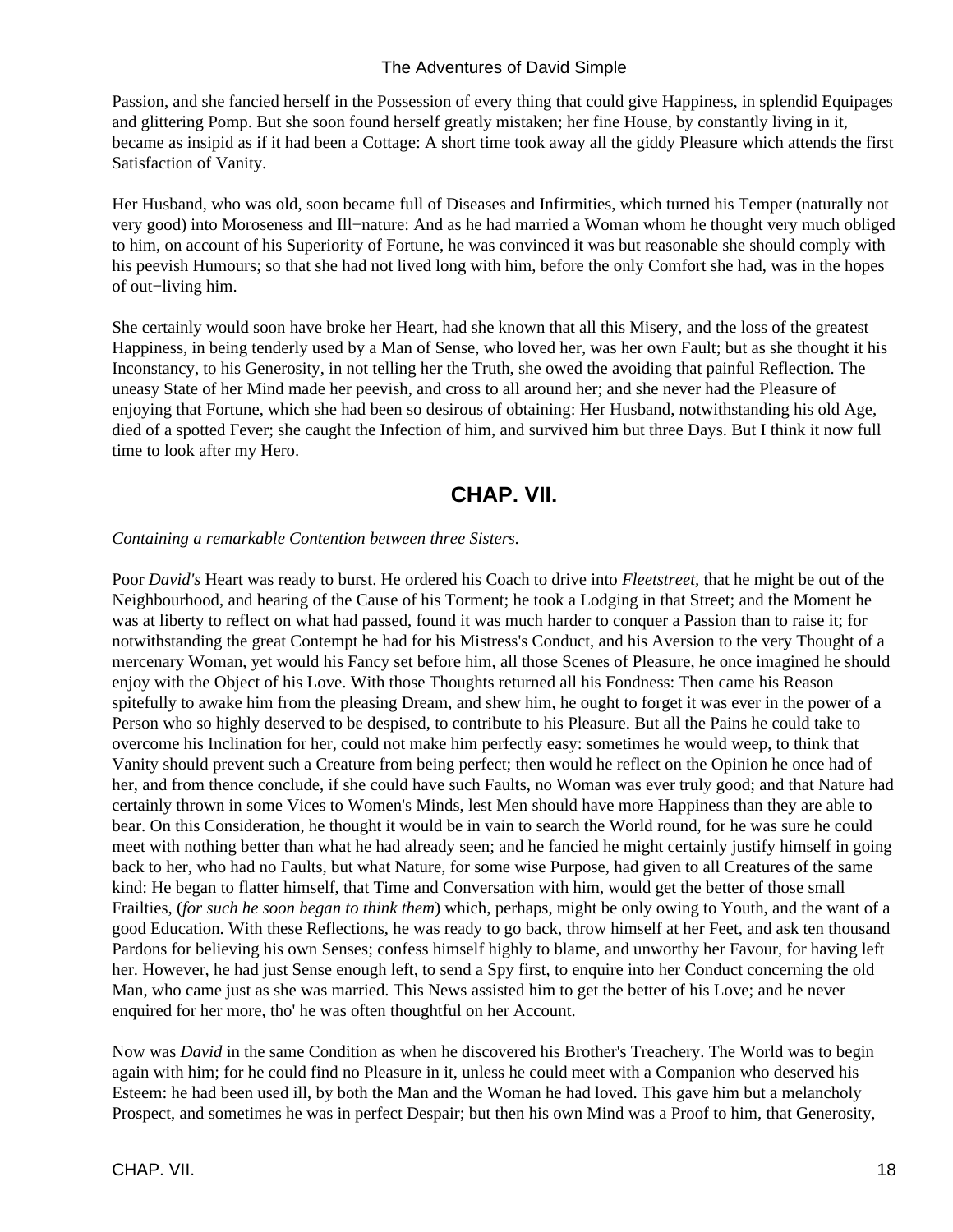Good−nature, and a Capacity for real Friendship, were to be found in the World. Besides, he saw the Shadow of those Virtues in so many Minds, that he did not in the least doubt, but the Substance must exist in some place or other. He resolved, therefore, to go on in his Search; for he was sure, if ever he could find a valuable Friend, in either Man or Woman, he should be doubly paid for all the Pains and Difficulties he could possibly go through.

He took a new Lodging every Week, and always the first thing he did, was to enquire of his Landlady, the Reputation of all the Neighbourhood; but he never could hear one good Character, from any of them, only every one separately gave very broad Hints of their own Goodness, *and what pity it was, they should be obliged to live amongst such a Set of People*. As he was not quite so credulous to take their Words, he generally, in two or three Days, had some reason to believe they were not totally exempt from Partiality to themselves. He went from house to house, for some time, without meeting with any Adventure worth relating. He found all the Women tearing one another to pieces from Envy, and the Men sacrificing each other for every trifling Interest. Every Shop he went into, he heard Men swear they could not afford their Goods under such a Price, one Minute, and take a great deal less the next; *which even his Charity could not impute to the desire of serving the Buyer*. In short, the Generality of Scenes he saw, he could never mention without a Sigh, or think of without a Tear.

In one of the Houses where he lodged, the Master of the Family died while he was there. He had three Daughters, every one of whom, attended him with the utmost Duty and Care during his Illness, and at the approach of his last Moments, shewed such Agonies of Grief and tender Sorrow, as gave our Hero great Pleasure. He reflected how much happier the World would be, if all Parents would sustain the helpless Infancy of their Children, with that Tenderness and Care, which would be thought natural by every good Mind, unexperienced in the World, for all Creatures to have towards every thing immediately placed under their Protection; and as they grew older, form their Minds, and instruct them, with that Gentleness and Affection, which would plainly prove every thing they said or did, was for their Good, and not command them with an arbitrary Power. He thought that Children thus educated, with grateful Minds would return that Care and Love to their Parents, when old Age and Infirmities rendered them Objects of Compassion, and made it necessary for them to be attended with more Assiduity, than is generally met with in those People who only serve them for their Money.

The three Daughters above−mention'd never ceased crying and lamenting, till their Father was buried, in all which time Mr. *Simple* did all he could to comfort them; but, as soon as the Funeral was over, they dried up their Tears, and seem'd quite recover'd. The next Morning, as *David* was musing by himself, he was startled by a sudden Noise he knew not what to make of. At first he fancied it was the chattering of Magpyes; then he recollected, that some young female Neighbours of his, fearing lest there should be *too much Silence in their House,* kept two or three Parrots to entertain themselves with. At last he thought he heard something like the Sound of human Voices, but so confused and intermixed, three or four together, that nothing could be distinguished. He got up, and went towards the Room the Noise seem'd to come from: But how great was his Amazement, when he threw open the Door, and saw the three dutiful Daughters, (whom he had so much applauded in his own Mind) looking one pale as Death, the other red as Scarlet, according as their different Constitutions or Complexions were worked on by violent Passions; each of them holding a Corner of a most beautiful Carpet in her Hand. The moment they saw *David,* they ran to him, got hold of him, and began to tell their story all at a time. They were agitated by their Rage to such a degree, that not one of them could speak plain enough to be understood; so that he stood as if he had been surrounded by the three Furies, for a considerable time, before he could have any Comprehension what they would be at. At last, with great Intreaties that one of them would speak at a time, he so far prevailed, that the eldest told him the Story, tho' it was not without several Interruptions and many Disputes.

Their Father had left all he had to be divided equally amongst them; and, when they came to open his Things, they found this Carpet, which was a Present to him from a Merchant, and was one of the finest that ever was seen. The Moment they set eyes on it, they every one resolved to have it for themselves, on which arose a most violent Quarrel; and, as none of them would give it up, the most resolute of them took a pair of Scissars, and cut it into three Parts. They were all vex'd to have it spoil'd, yet each was better pleas'd, than if either of their Sisters had had it whole. But still the Difference was not decided, for in one of the Pieces was a more remarkable fine Flower than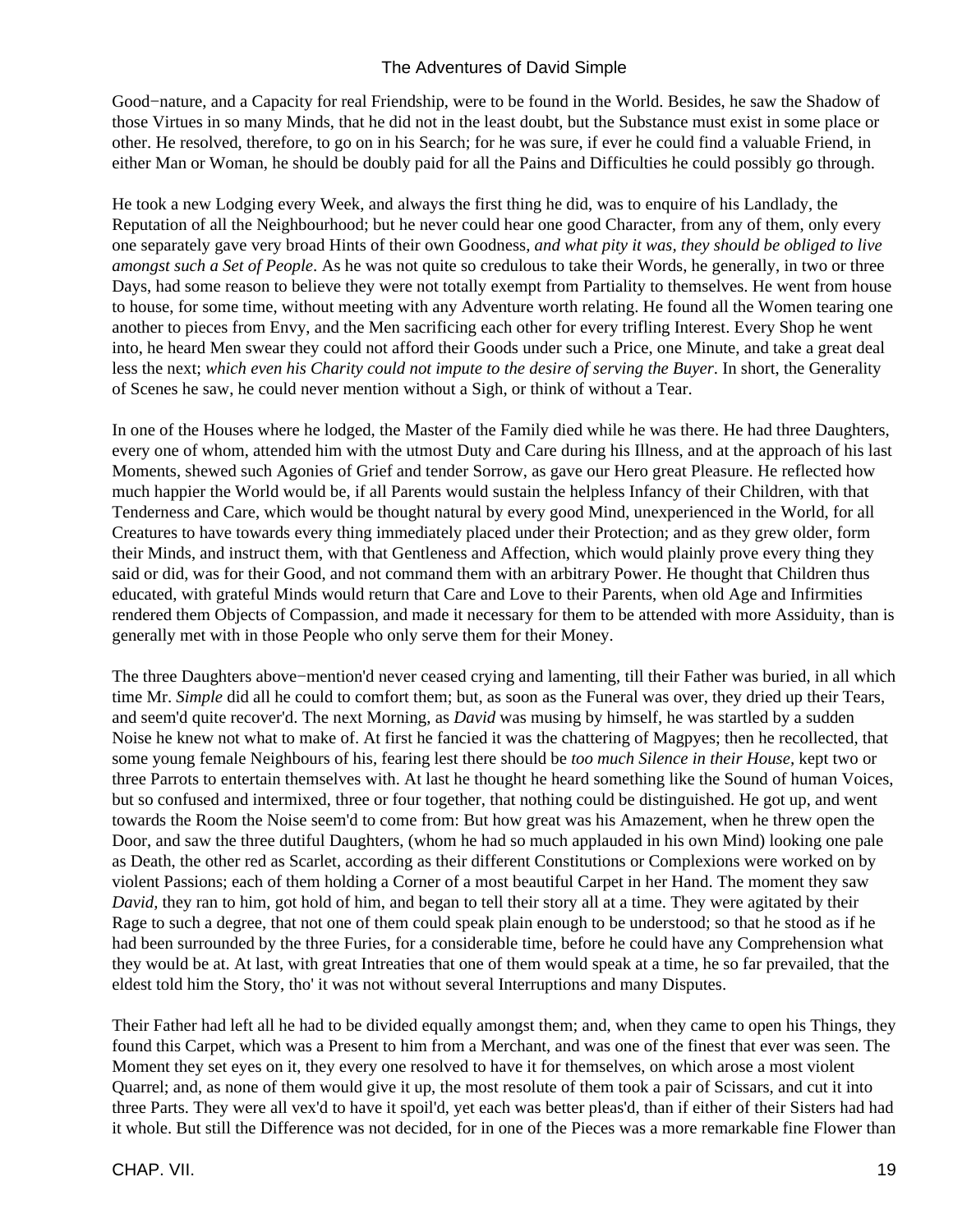the rest, and that they had every one fixed on as their own. When *David* had heard all this, he could not express his Astonishment, but stood staring at them, like one *who has seen, or fancies he has seen, a Ghost*. He desired them to let go their Hold, for he could not possibly be a Judge in a Dispute of so nice a nature. On which they all cry'd out, they would have the Flower divided: for they had rather see it cut in a thousand pieces, than any body should have it but themselves.

As soon as *David* could free himself from them, he ran down stairs, got as far out of their hearing as he could, and left the House that very Night.

The Behaviour of these Sisters to each other, and that lately shown to their Father, may appear perhaps very inconsistent, and difficult to be reconciled. But it must be considered, that as the old Man had always preserved all the Power in his own hands, they had been used implicitly to obey his Commands, and wait on him; and as to their Grief at his Death, there is to most People a Terror and Melancholy in Death itself, which strikes them with Horror at the sight of it: And it being usual for Families to cry and mourn for their Relations, till they are buried, there is such a Prevalency in Custom, that it is not uncommon to see a whole House in Tears, for the Death of those very People they have hated and abused while living, tho' their Grief ceases with their Funerals. But these three Sisters had an inveterate Hatred to each other; for the eldest being much older than the others, had, during their Childhood, usurped so unreasonable an Authority over them, as they could never forgive; and as they were handsomer when they grew up than she was, they were more liked by the rest of the World, and consequently more disliked and hated by her. The other two, as they were nearer of an Age, in all appearance agreed better; but they had met with one of those fine Gentlemen, who make Love to every Woman they chance to be in company with. Each of these two Sisters fancied he was in love with her; they therefore grew jealous Rivals, and never after could endure one another; yet, notwithstanding all this, I make no doubt, but on the Death of either, the others could have perform'd the *Ceremony of crying,* with as good a Grace as if they had loved one another ever so well. Nay, and what is yet more surprizing, this Grief might not have been altogether Affectation: for when any Person is in so low a State of Body, Mind, or Fortune, as makes it impossible for them to be the Objects of Envy, if there is the least grain of Compassion or Good−nature in the human Mind, it has full Power to exert itself, and the Thought of being going for ever to lose any body we are used to converse with, like a Charm, suddenly banishes from our Thoughts all the Bad, which former Piques and Quarrels ever suggested to us that they had in them, and immediately brings to our Remembrance all the good Qualities they possessed.

Poor Mr. *Simple* began now utterly to despair that he should ever meet with any Persons who would *give him leave* to have a good Opinion of them a Week together; for he found such a Mixture of bad in all those he had yet met with, that as soon as he began to think well of any one, they were sure to do something to shock him, and overthrow his Esteem: He was in doubt in his own Mind, whether he should not go to some remote Corner of the Earth, lead the Life of a Hermit, and never see a human Face again; but, as he was naturally of a social Temper, he could not bear the Thoughts of such a Life. He therefore concluded he would proceed in his Scheme, till he had gone through all degrees of People; and, if he continu'd still unsuccessful, he could but retire at last.

### **CHAP. VIII.**

#### <span id="page-21-0"></span>*Wherein is to be seen the Infallibility of Men's Judgments concerning the Virtues of Vices of their own Wives.*

As *David* was one day walking along the *Strand,* full of these Reflections, he met a Man with so contented a Countenance, he could not forbear having a Curiosity to know who he was: he therefore watched him home; and, on Enquiry, found he was a Carpenter, who work'd very hard, brought home all the Money he could get to his Wife, and that they led a very quiet peaceable Life together. He was resolv'd to take the first Opportunity of sending for him, on pretence of imploying him in his Trade, in order to know, from his own mouth, what it was caused those great Signs of Happiness, which so visibly appear'd in his Countenance. The Man told him, "He was indeed the happiest of all Mortals; for he certainly had the best Wife in the World; to which was owing that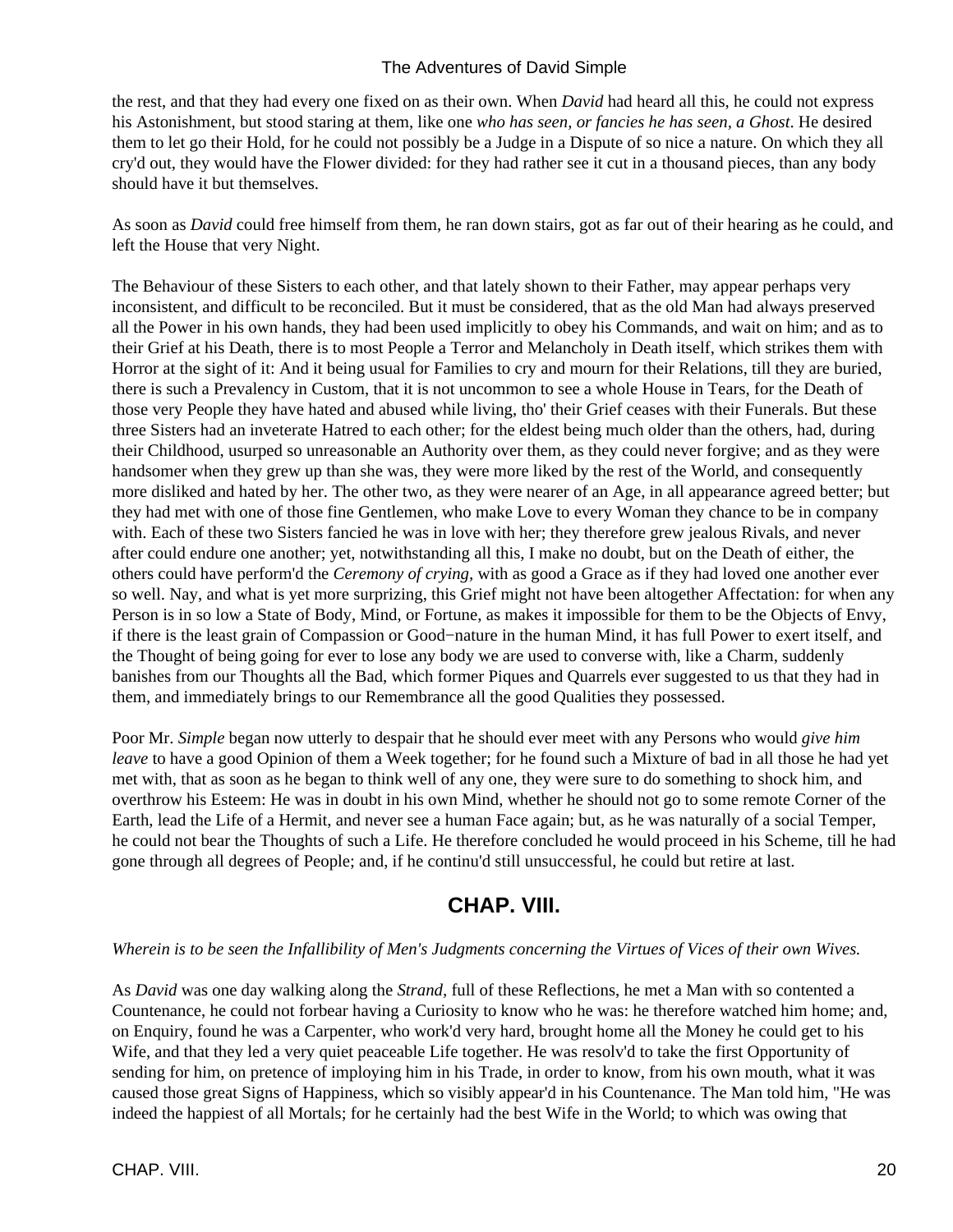Chearfulness he was pleas'd to take notice of." This still raised his Curiosity the more, and made him resolve to go to the Man's House to observe his Manner of living. He told him he had a mind to see this good Woman, whose Character pleased him so well, and that he would go home to dinner with him. The Carpenter, who thought he never had Witnesses enough of his *Wife's Goodness,* said, "He should be very proud of his Company." And home they went together.

Mr. *Simple* expected to have found every thing prepared in a neat, tho' plain way, by this *extraordinary Woman,* for the Reception and Comfort of her Husband, after his Morning's Work: But how greatly was he surprized, when he heard by a Prentice Boy, (who was left at home to wait on her, instead of assisting his Master in his Business) that she was in Bed, and desired her Husband would go and buy the Dinner, which the Boy dress'd for them, but very ill; and, when it was ready, the Lady condescended to sit down at Table with them, with the Boy waiting behind her Chair; and what was still the more amazing, was, that this Woman was ugly, to such a degree, that it was a wonder any Man could think of her at all. The whole Dinner pass'd in the Man's Praises of her Good−Humour and Virtue, and in Exultings in the Happiness of possessing *such a Creature*.

This Scene perplex'd *David* more than any thing he had yet seen, and he endeavour'd all he could to account for it. He therefore desir'd to board with them a Week, in order to find out, if possible, what could be the Cause of a Man's Fondness *for such a Woman*. In all the time he was there, he observed she indulged herself in drinking Tea, Wine, and in such Expences as a Man in his way could not possibly supply, notwithstanding all his Industry; but he thought nothing too much for her. After all the Reflections that could be made on this Subject, there could be no other Reason assign'd for this poor Man's being such a willing Slave, but her great Pride, and high Spirit, which imposed on him, and made him afraid to disoblige her; together with a sufficient manner of talking, which made him imagine her much more capable than she really was, in all respects.

I think it very likely, if she had known her own Deserts, and been humble in her Behaviour, he would have paid her no other Compliment, but confessing she was in the right, in the mean Thoughts she had of herself. He then would have been Master in his own House, and made a Drudge of her; an Instance of which, *David* saw while he was there, by a Man who came one day to visit his Neighbour, and was what is called by those sort of People, a jolly Companion: The first thing he did, was to abuse his Wife. He said, "he had left her at home out of humour, and would always deal with her after that manner, when he found her inclined to be ill tempered." The Carpenter cast a look on *his Wife,* which expressed his Satisfaction, in having so much the Advantage of his Acquaintance. The other went on, in saying, "for his part, he could never have any thing he liked at home, therefore he would stay but little there."

*DAVID* hearing all this, had a great Desire to see if this Woman was as much better than her Husband thought her, as the other was worse; and told the Man, if he would let him come and board with him a Week, he would give him his own Price. The other answered, "He should be very welcome, but his Wife did things in such an aukward Way, he was afraid he would not stay there a Day." But he, who was very indifferent as to what he eat and drank, was not frighten'd at this, and went home with the Man. He found the Woman hard at work, with two small Children, the eldest not four Years old, playing round her; they were dressed in coarse things, much mended, but yet whole and clean; every thing in the House was neat, and plainly proved the Mistress of that Family, having no Servant, could not be idle. As soon as they came in, she rose from her work, made an humble Court'sy to the Stranger, and received her Husband with a mixture of Love and Fear. He, in a surly Tone, said, "Well *Moll,* I hope you are in a better Humour than when I left you, here is a Gentleman wants to board with us for a Week, you had best not be in your Airs; none of your crying and whining, for I won't stay an hour in the House, if you don't behave yourself as you ought." The poor Woman, who could hardly refrain from Tears, said, "indeed, she was in very good Humour, and would do all she could in her homely way, to give the Gentleman Content." She had been very pretty, but her Eyes now had a Deadness in them, and her Countenance was grown pale, which seemed to be occasioned by the Sorrow and hard Labour she had endured, which produced the Effects of old Age, even in Youth itself.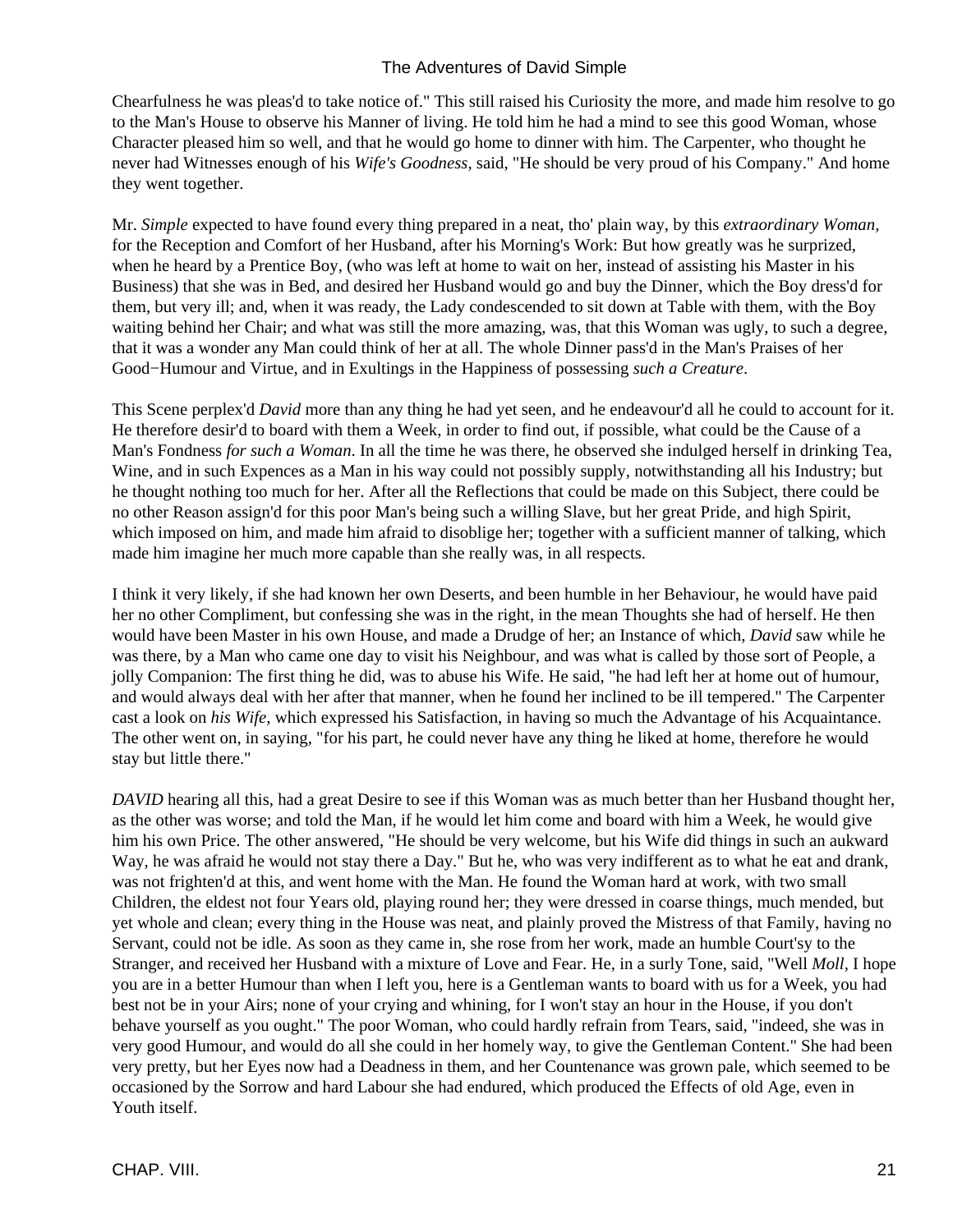The Husband never spoke for any thing but it was done, as if by Inchantment; for she flew to obey him, the moment he but intimated his Inclinations: she watched his very Looks, to observe what he would have, and if ever he expressed himself mildly, it seemed to be all her Pleasure. Every thing was ordered in the House, in the most frugal and best manner possible; yet it was seldom she could get a good Word from the Man she endeavoured to please. Her modest Behaviour, Love to her Husband, and Tenderness for her Children, in short, every thing she did or said, raised a great Compassion in *David,* and a strong Desire to know her Story, which he took the first Opportunity of desiring her to relate. She for a great while excused herself, saying, she could not tell her Story without reflecting on the Man she was unwilling to blame. But on *David's* assuring her, every thing should be a Secret, and that he would exert the utmost of his Power to serve her, she was at last prevailed on to give the following Account of her Life.

"As you seem, Sir, so desirous of knowing my Misfortunes, I cannot refuse complying with your Request; tho' the Remembrance of most of the past Scenes of my Life bring nothing but melancholy Thoughts to my Mind, which I endeavour, as much as possible, to avoid. Indeed, I have so few Comforts, that it's well my being continually obliged to employ myself, for the feeding and covering these my Little−ones, prevents my having time to think so much, as otherwise I should.

"My Father was a great Distiller in the City, and I was bred up with the utmost Tenderness and Care, till I was ten Years old, when he died and left me to the Care of an elder Brother, to depend on his pleasure for my Support. He was a sort of Man, it is impossible to draw any Character of, for I never knew him do one Action in my Life, that was not too much in the common Road to be remarked. He kept me in his House without either abusing, or shewing the least Affection towards me; by this sort of Behaviour, he neither gained my Love, nor my Hatred, but I lived a dull Life with very few things to amuse me: for as all the Companions I used to play with in my Father's Time, had plenty of Money, and I now was kept without any, they soon shunned me, and I was as willing to avoid them, having too much Pride to be beholden to them for paying my share of the Expence. I had now nothing to do but to fly to Books for Refuge: All the Pleasure I had, was in reading Romances, so that by the time I was Fifteen, my Head was full of nothing but Love. While I was in this Disposition, one Sunday, as I came out of Church, an old Woman followed me, and whispered in my Ear, if I had a mind to save a pretty young Fellow's Life, I should give a kind Answer to a Note he had sent by her; which she put into my Hand, and presently mixed amongst the Croud. I made haste home with the utmost Impatience, to read my Letter; it contained the strongest Expressions of Love, and was writ so much in the strain of some of my favourite Books, that I was over−joyed at the Thoughts of such an Adventure. However, I would not answer it, thinking some Years Service due to me, before such a Favour should be granted; for I began now to look on myself as the Heroine of a Romance. The young Man was Clerk to an Attorney in the Neighbourhood, and was none of those luke−warm Lovers, who require their Mistresses to meet them half way, but he followed me with the utmost Assiduity. This exactly suited my Taste, and I soon found a great Inclination for him, yet was resolved to make a long Courtship of it; but a very few Meetings with him, got the better of all my Resolutions, and he made me engage myself to him.

"If my Brother had treated me with Good−nature, I certainly should have acquainted him with this Affair; but he took so little Notice of me, and whenever I spoke to him, shewed such a Contempt for talking with Girls, that he being twice my Age, I contracted such an Awe of him, I really was afraid to tell him of it. I take shame to myself, for giving so easily into an Affair of this nature; but I was young, and had no body to advise or instruct me, for my Mother died when I was an Infant: which, I hope, may be some excuse for me, but I won't tire you with my foolish Remarks.

"My Brother happened one day to bring home a young Man to dinner with him, who took such a fancy to me, he would have married me. My Person then, as I was told, was very agreeable, tho' now, Sir, I am so altered, nobody would know me to be the same Woman. This young Man was in very good Circumstances, which you may be sure, made my Brother readily agree to it. He therefore told me of it, but was greatly surprized, to find me utterly averse to the Match; he teazed me so much about it, that at last I told him the Truth, that I was already engaged, both in Honour and Inclination, to another. On hearing this, he fell into the most violent Rage imaginable, at my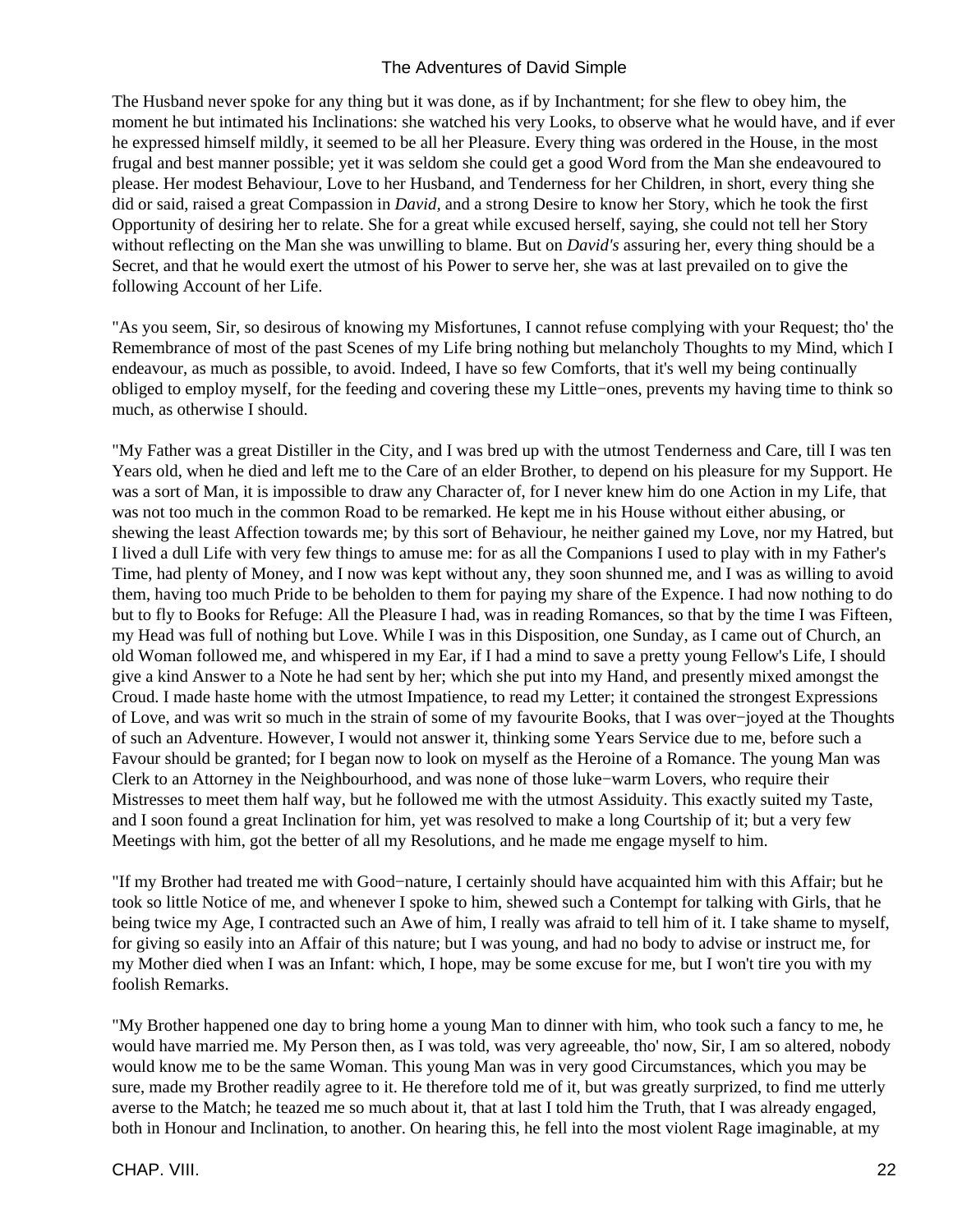daring to engage myself to any one, without his Consent. He told me, the Man I had pleased to take a fancy to, was a pitiful Fellow. That his Master often said, he would never come to any Good, for he thought of nothing but his Pleasures, and never minded his Business. In short, he said, if I would not give him up, he would abandon me, and never see me more. This Roughness and Brutality made me still fonder of my Lover, who was all Complaisance and Eagerness to please me. I took the first Opportunity of informing him of what had happened. He was not at all concerned, as he saw me so resolute, only he pressed me to marry him immediately, which my foolish Fondness soon made me consent to. My Brother was as good as his word, for he would never see me more. And, indeed, it was not long, before I found what he had told me was too true, that my Husband would not follow his Business; for as soon as he was out of his Time, he swore he would have no more to do with it. His Father was a very good Man, but, unfortunately for me, died soon after we were married; for he would have been kind to me, if he had lived. He had more Children, and was not very rich, so that he could not leave us a great deal: However, he left me 30*l. per Annum,* in an Annuity; and to his Son 500*l.* which he soon spent, and made me sell my Annuity: I have never refus'd him any thing since we have been marry'd. You see, Sir, by the manner we live, Money is not very plenty with us, tho' I do my Houshold Affairs myself, take care of my poor Children, and am glad to do Plain−Work besides, when I can get it; that, by all means possible, I may help to support the Man, whom yet I love with the greatest Fondness, notwithstanding you see he doth not treat me with an equal Tenderness.

"He has a Brother, who allows him a small matter, so that we make shift to rub on with Bread, and I could be content with my Lot, if he behaved to me as when we were first married; and what has occasioned this Alteration I cannot imagine, for I don't find he converses with any other Women, and I have always been a very humble Wife: I have humour'd him in every thing he has desir'd: I have never upbraided him with the Misery I have suffer'd for his sake, nor refus'd him any of the little Money I get. I remember once, when I had but just enough to buy a Dinner for the Day, and had been hard at work, he had a mind to go out, where he thought he should be merry: I let him have this little, and conceal'd from him that I had no more; thinking it impossible for him to take it, if he had known the Truth. I eat nothing but Bread that Day. When he came home at night, I receiv'd him with great good Humour; but had a Faintness upon me, which prevented my being chearful, which he immediately imputed to the Badness of my Temper. He swore there was no living *with Women,* for they had such *vile Humours* no Mortal could bear them. Thus even my Tenderness for him is turn'd against me, and I can do nothing that he does not dislike; yet my Fondness still continues for him, and there are no pains I would not take, if he would return it; but he imputes it to a Warmth in my Inclination, which *Accident* might as well have given to another Man."

*DAVID*, who sat silent all this while, and attended to her Discourse, was amazed at her Story; he assured her he would do all in his power to serve her, and would leave her some Money, which she might produce at times as she thought proper; and try if finding her always able and willing to supply her Husband with what he wanted, would not make him kinder to her. He said he had great Compassion for her, gave her five Guineas, being all he had about him, and promised to send her more, which he punctually perform'd.

When *David* came to reflect, he was perfectly amazed, how it was possible for one Man to be continually rejoicing in his own Happiness, and declaring he had the best of Wives, altho' she spent all his Substance, and threw the burden of every thing upon him; while another was continually complaining of his Wife, when her whole Time and Labour was spent to promote his Interest, and support him and his Children. And, *however common it may be in the World,* the Goodness of *David's* Heart could not conceive how it was possible for good Usage to make a Man despise his Wife, instead of returning Gratitude and Good−humour for her Fondness.

### **CHAP. IX.**

<span id="page-24-0"></span>*Containing some Proofs, that all Men are not exactly what they wish to pass for in the World.*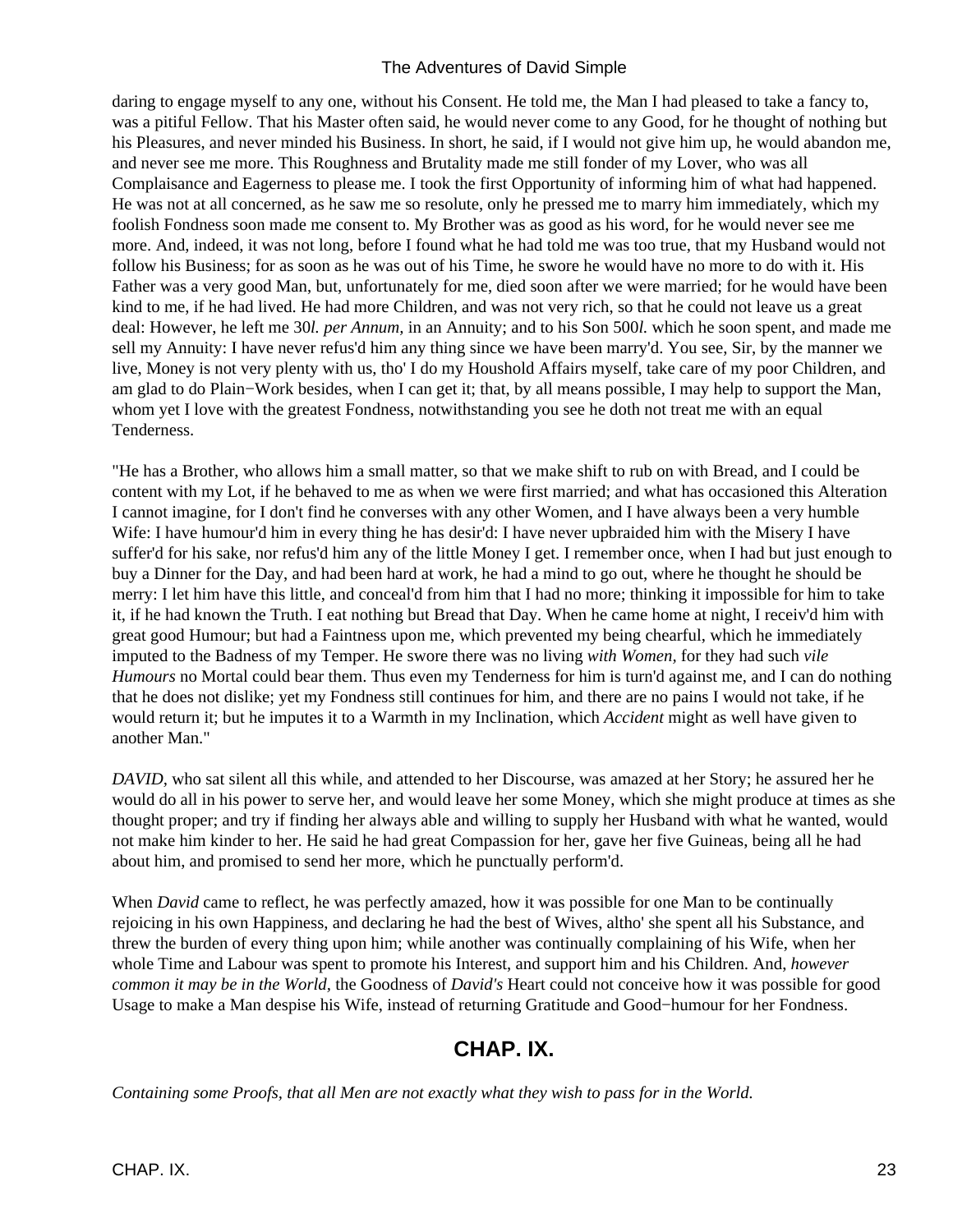The next Lodging our Hero took, was near *Covent−Garden*; where he met with a Gentleman, who accidentally lodg'd in the same House, whose Conversation Mr. *Simple* was mightily charmed with: He had something in his Manner, which seemed to declare that inward Serenity of Mind, which arises from a Consciousness of doing well, and every Trifle appeared to give him pleasure, because he had no Tumults within to disturb his Happiness. His Sentiments were all so refined, and his Thoughts so delicate, that *David* imagined such a Companion, if he was not again deceived in his Opinion, would be the greatest Blessing this World could afford.

This Gentleman, whose Name was *Orgueil,* being of *French* Extraction, was equally pleased with Mr. *Simple,* and they spent their whole time together: He had a great deal of good Acquaintance, that is, he conversed with all the People of Sense he could meet with, without any Consideration what their Fortunes were; for he did not rate Men at all by the Riches they possessed, but by their own Behaviour. In this Man therefore did *David* think he had met with the Completion of all his Wishes; for, on the closest Observation, he could not find he was guilty of any one Vice, nor that he neglected any Opportunity in his power of doing good; the only Fault he could ever discern in him, was, a too severe Condemnation of others Actions: for he would never make any allowance for the Frailties of Human Nature, but expected every one to act up to the strictest Rules of Reason and Goodness. But this was overlooked by a Friend, and imputed to his knowing, by himself, the Possibility of avoiding those Frailties, if due Care was taken. Wherever he went, he carried *David* with him, and introduced him into a perfect new Scene of Life: for hitherto his Conversation had been chiefly amongst a lower Degree of Men. The Company in which Mr. *Orgueil* delighted, were People who were bred to genteel Professions, and who were neither to be reckoned in very high, nor in low Life. They went one Night to a Tavern, with four other Gentlemen, who had every one a great deal of that kind of Wit, which consists in the Assemblage of those Ideas, which, tho' not commonly join'd, have such a Resemblance to each other, that there is nothing preposterous, or monstrous in the joining them; whereas I have known some People, for the sake of saying a witty thing, as it were by force, haul together such inconsistent Ideas, as nothing but Vanity, and a strong Resolution of being witty in *spite of Nature,* could have made them think of. But this Conversation was quite of a different kind; all the Wit was free and easy; every thing that was said seem'd to be spoke with a desire of entertaining the Company, without any Reflection on the Applause that was to arise from it to themselves. In short, nothing but Envy and Anger, at not having been Author of every thing that was said, could have prevented any body's being pleased with every Expression that was made use of. And, as *David's* Mind was entirely free from those low, mean Qualities, his Entertainment was pure and unmixed.

The next Morning passed in Observations on the Conversation of the foregoing Night, and *David* thanked his Friend for the Pleasure his Acquaintance had given him. "Ay, says the other, I do not in the least doubt but one of your Taste must be highly satisfied with every one of those Gentlemen you were with last Night; but your Goodness will make you sigh at what I am going to relate. Each of those Men you were so delighted with, have such glaring Faults, as make them unfit to be thought of, in any other light, than just to be diverted with: They are not to be trusted, nor depended on in any point in Life; and altho' they have such Parts and Sense, that I cannot help liking their Company, I am forced, when I reflect, to think of them just as I do of a Buffoon, who diverts me, without engaging either my Love or Esteem. Perhaps you may blame me, when I have told you their real Characters, for having any thing to say to them; but, as I consider I have not the power of Creation, I must take Men as they are; and a Man must be miserable, who cannot bring himself to take all the Pleasures he can innocently attain, without examining too nicely into the Delicacy of them. That Man who sat next you, and whom I was not at all surprized to see you hearken to with so much Attention, notwithstanding all those beautiful Thoughts of his on Covetousness, and the Eloquence in which he display'd its Contemptibleness, is so great a Miser, that he would let the greatest Friend he had suffer the height of Misery, rather than part with any thing to relieve him: And was it possible to raise, by any means, Compassion enough in him, to get but a trifle from him; the Person, who once had a Farthing of his Money, would be ever afterwards hateful to him. For Men of his Turn of Mind take as great an Aversion to those People, whom they think themselves, or, to speak more properly, their Chests a penny the poorer for, as Children do to the Surgeons who have drawn away any of their Blood.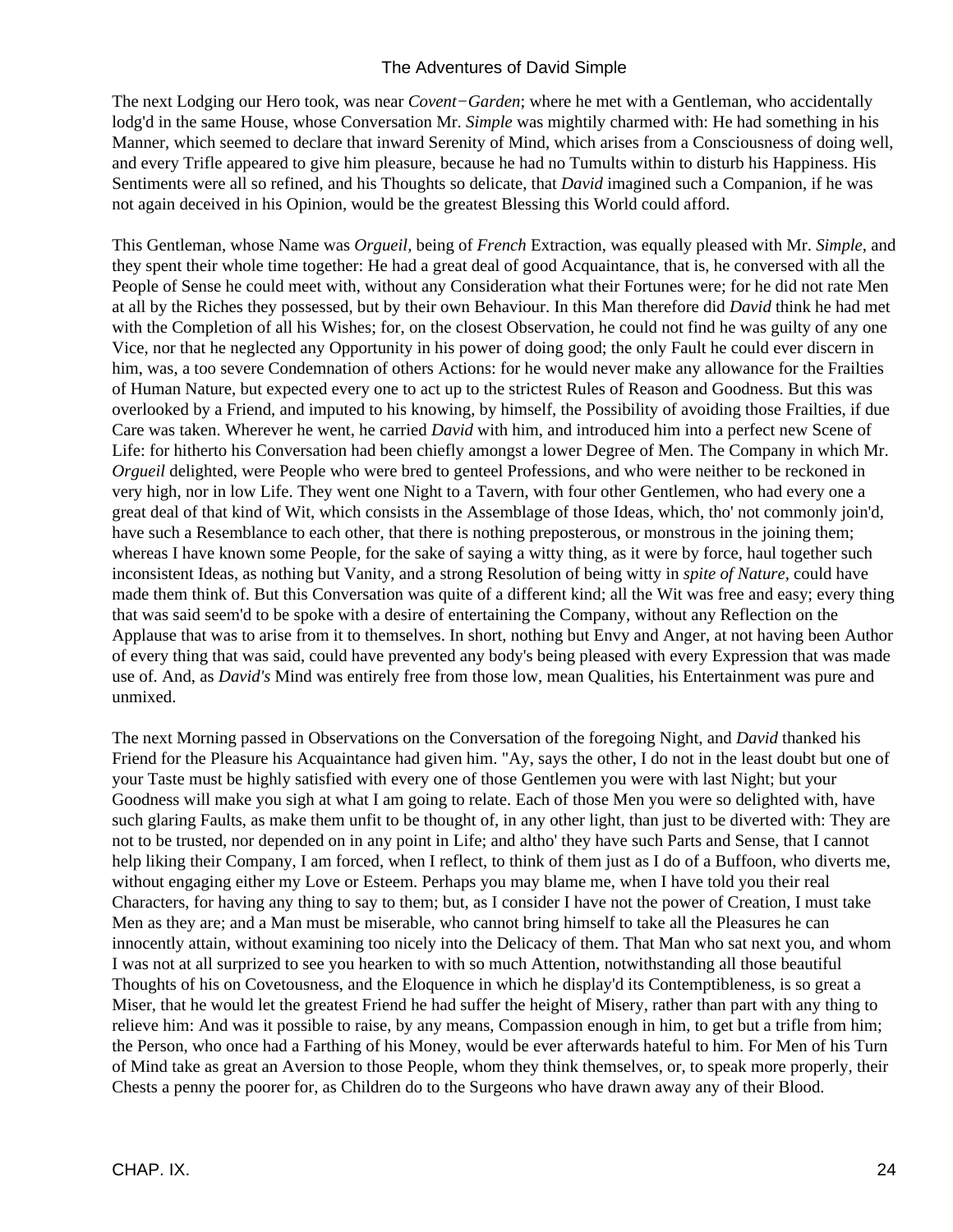"That other Gentleman, who seem'd to pitch on Extravagance as the properest Subject to harangue against, is himself the most extravagant of all Mortals; he values not how he gets Money, so that he can but spend it; and, notwithstanding his Lavishness, he is full as much a Miser, to every body but himself, as the other. Indeed he is reputed by the mistaken World to be generous; and, as he perfectly understands the Art of flattering himself, he believes he is so: but nothing can be farther from it. For, tho' he would not scruple to throw away the last twenty Guineas he had in the world, to satisfy any Fancy of his own, he would at the same time grudge a Shilling to do any thing that is right, or to serve another. These two Men, who appear so widely different, you may suppose have a strong Contempt for each other; but if they could think of themselves with that Impartiality, and judge of their own Actions with that good Sense, with which they judge of every thing else, they would find that they are much more alike than they at present imagine. The Motive of both their Actions is Selfishness, which makes every thing center wholly in themselves. It was Accident brought them together last Night; for a covetous Man as naturally shuns the Company of a Prodigal, unless he has a great Estate, and he can make a Prey of him, as an envious ugly Woman does that of a handsome one, unless she can contrive to do her some mischief by conversing with her.

"That Gentleman who sat next me, and inveighed against Treachery and Ingratitude, with such a Strength of Imagination, and delightful Variety of Expressions, that a *Pythagorean* would have thought the Soul of *Cicero* had been transmigrated into him; I know a Story of, that will at once raise your Wonder and Detestation.

"His Father was one of those sort of Men, who, tho' he never designed any Ill, yet from an indolent, careless Disposition, and trusting his Affairs entirely to others, ran out of a very good Estate, and left his Son at the Age of Fifteen, upon the wide World to shift for himself. An old Gentleman in the Neighbourhood took a great fancy to this Boy, from the Genius he saw in him: He received him into his House, and kept him, as if he had been his own Son, and made use of all his Interest to procure him a Commission in the Army, which he accomplished; it being in time of Peace, he easily obtained leave for him to come often, and spend much of his Time with him. The good old Man had a Daughter, who was just Fifteen when our Spark was Twenty; she was handsome to a miracle, the Object of her Father's most tender Love and Affection, and the Admiration of every body who knew her. She repaid her Father's Tenderness with the utmost Duty and Care to please him, and her whole Happiness was placed in his Kindness and good Opinion of her. She was naturally warm in her Passions, and inclined to love every body, who endeavoured to oblige her. This young Gentleman soon fell in love with her: That is, *he found it was in her power to give him Pleasure, and he gave himself no trouble what Price she paid for gratifying him*. In short, he made use of all the Arts he is master of, (and you see how agreeable he can make himself) to get her Affections; which as soon as he found he had obtained, he made no scruple of making use of that very Love to him, (which ought to have made him wish to protect and guard her from every Misfortune) to betray her into the greatest Scene of Misery imaginable; and all the Return he made to the Man, who had been a Father to him from Choice, and Good−nature, was, to destroy all the Comfort he proposed in his old Age, of seeing his beloved, only Child happy.

"He was soon weary of her, and then left her in a Condition the most unable to bear Afflictions, to suffer more than can be expressed. The being forsaken by the Man she loved, and the Horror of being discovered by her Father, made her almost distracted; it was not that she was afraid of her Father, but she loved him so well, that her greatest Terror was the Thoughts of making him uneasy. It was impossible to conceal her Folly long, and yet she could by no means bring herself to disclose it. The alteration of her Behaviour, which from the most lively Chearfulness, grew into a settled Melancholy, with her pale and dejected Countenance, made the poor old Man fear she was going into a Consumption. He was always enquiring what was the matter with her; he perceived whenever he spoke to her, on that Subject, the Tears stood in her Eyes, and she was hardly able to give him an Answer. At last, by continual Importunities, he got from her the whole Truth. What Words can describe his Distress when he heard it! His Thoughts were so confused, and his Amazement so great, it was some time before he could utter his Words. She stood pale and trembling before him, without Power to speak, till at last she fainted away. He then catched her in his Arms, cried out for Help, and the Moment she began to recover, welcomed her to returning Life, not in Passion and Reproaches, but in all the most endearing Expressions the most tender Love could suggest. He assured her, he never would upbraid her; that all his Resentment should fall on the proper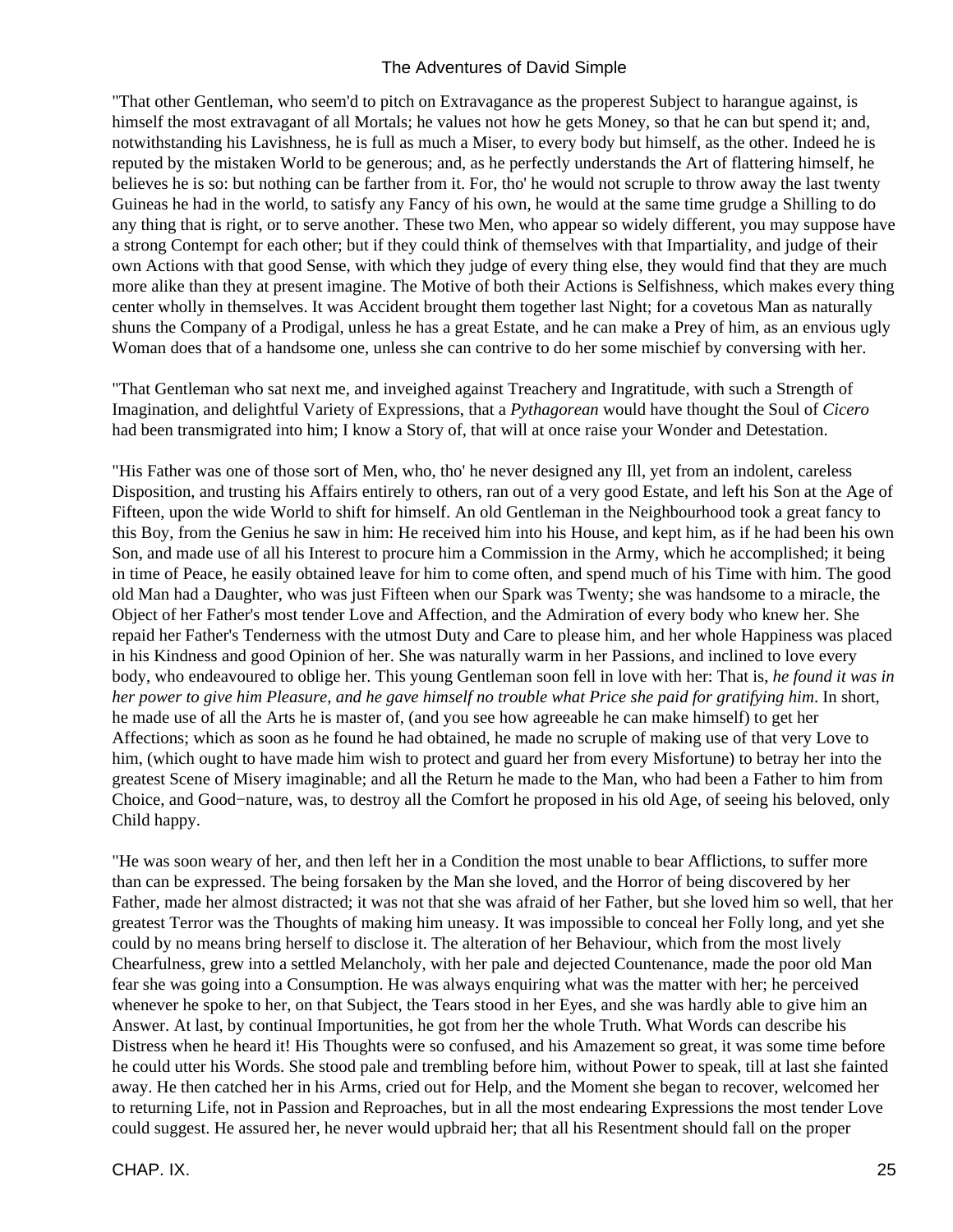Object, *i. e.* the Villain who had imposed on her soft artless Temper, to both their Ruins. He wondered what could induce the Wretch to so much Baseness, since if he had asked her in Marriage, as she was fond of him, there was nothing he would not have done to have made them happy.

"This Excess of Goodness was more fatal to the poor young Creature, than if he had behaved as most Fathers do in the like Case; who, when they find their Vanity disappointed, and despair of seeing their Daughters married to advantage, fall into a violent Rage, and turn them out of doors: for this uncommon Behaviour of his, quite overcame her, she fell from one fainting Fit to another, and lived but three Days. During all which time, she would never let her Father stir from her, and all she said, was to beg him to be comforted, to forget and drive out of his Memory, if possible, that ever she had been the Cause of so much Grief to him; for the Thoughts of that was worse than ten thousand Deaths to her; all the rest she could have borne with Patience, but the Consideration of what she had brought on him (the best of Fathers) was more than Nature could support.

"The poor Man stifled his Groans while she could hear them, for fear of hurting her; but the Moment she was gone, he tore his Hair, beat his Breast, and fell into such Agonies, as is impossible to describe. So I shall follow the Example of the Painter, who drew a Veil before *Agamemnon's* Face, when his Daughter was sacrificed, despairing from the utmost Stretch of his Art, to paint any Countenance that could express all that Nature must feel on such a dreadful Occasion: I shall leave to your own Imagination to represent what he suffered; and only tell you, it was so much, that his Life and Misery soon ended together."

Here Mr. *Orgueil* stopped, seeing poor *David* could hear no more, not being able to stifle his Sighs and Tears, at the Idea of such a Scene; for he did not think it beneath a Man to cry from Tenderness, tho' he would have thought it much too effeminate to be moved to Tears by any Accident that concerned himself only.

As soon as he could recover enough to speak, he cried out, "Good God! is this a World for me to look for Happiness in, when those very Men, who seem to be such Favourites of Nature, that she has taken particular Care to give them every thing that is agreeable, can be guilty of such Crimes as make them a Disgrace to the Species they are born of! What could incite a Man to such monstrous Ingratitude! there was no Circumstance to alleviate his Villainy; for if his Passion was violent, he might have married her." Yes, (answered, Mr. *Orgueil* ) but that was not his Scheme, he was ambitious, and thought marrying so young would have spoiled his Fortune, he could not expect with this poor Creature above fifteen hundred Pounds at first: He did not know how long the Father might live, and he did not doubt, but when he had been some time in the World, he might meet with Women equally agreeable, and much more to his Advantage" "Well, (replied *David* ) and is this Man respected in the World? Will Men converse with him? Should he not be drove from Society, and a mark set upon him, that he might be shunned and despised? He certainly is one of the agreeablest Creatures I ever saw; but I had rather spend my time with the greatest Fool in Nature, provided he was an honest Man, than with such a Wretch." "Oh, Sir, (says the other) by that time you have conversed in the World as long as I have, you will find, while a Man can support himself like a Gentleman, and has Parts enough to contribute to the Entertainment of Mankind, his Company will be courted, where Poverty and Merit will not be admitted. Every one knows who can entertain them best, but few People are Judges of Merit. He has succeeded in his Designs; for he has married a Woman immensely rich." At this, *David* was more astonished than ever; and asked, if his Wife knew the Story he had just told him. "Yes, (says he) I knew a Gentleman, who is her Friend, that told her of it before she was married: And all the Answer she made was, *Truly, if Women would be such Fools to put themselves in Men's power, it was their own Fault, and good enough for them; she was sure he would not use a virtuous Woman ill, and she did not doubt but her Conduct would make him behave well*. In short, she was fond of him, and would have him. He keeps an Equipage, and is liked by all his Acquaintance. This Story is not known to every body, and amongst those who have heard it, they are so inclined to love him, that while they are with him, they can believe nothing against him: No wonder he could impose on a young unexperienced Creature, when I have known him impose on Men of the best Sense."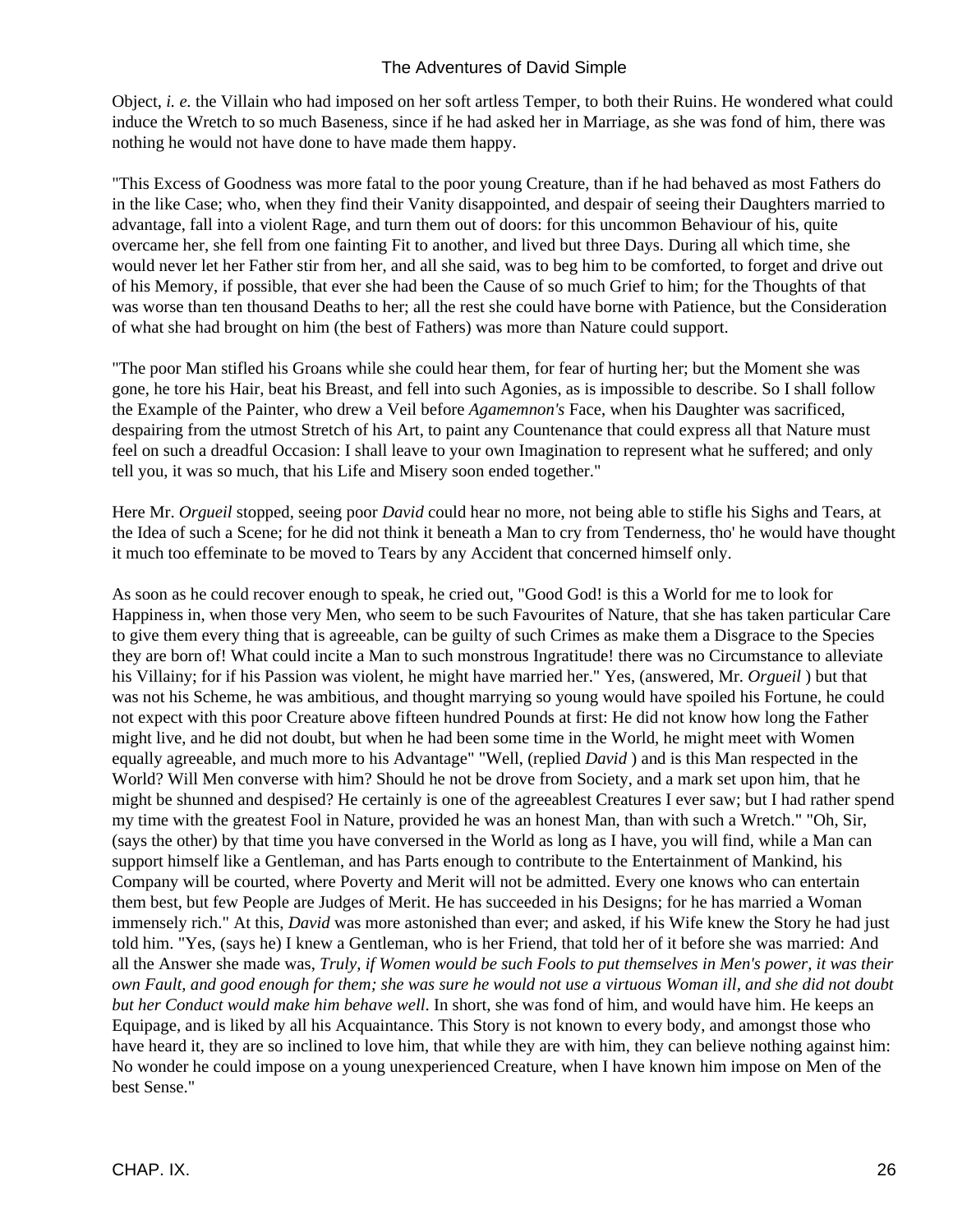*DAVID* could not bear the Thoughts, that any body's Wit and Parts should have power enough to make the World forget they were Villains; and lamented to his Friend, that whoever was capable of giving pleasure, should not also have Goodness. "Why, really Sir, (says Mr. *Orgueil*) in my Observations on the World, I have remarked, that good Heads and good Hearts generally go together; but they are not inseparable Companions, of which I have already given you three Instances, and have one more, in the other Gentleman, who was with us last Night, tho' it is impossible to equal the last Story.

"Perhaps, Sir, you would think it very unnatural that a Person, with his Understanding, should have all his good Qualities swallowed up and overrun with the most egregious Vanity; you see he is very handsome, and to his Beauty is owing all his Faults. And I often think he manages the Gifts in which Nature has been so liberal to him, with just the same Wisdom as a Farmer would do, who should bestow all his Time and Labour on a little Flower−Garden, placing his whole Delight in the various Colours, and fragrant Smells he there enjoyed, and leave all the rich Fields, which with a small Care would produce real Benefits, uncultivated and neglected. So this Gentleman's Mind, if he thought it worth his Notice, is capable of rendering him a useful Member of Society; but his whole Pleasure is in adorning his Person, and making Conquests. You could observe nothing of this, because there were no Women amongst us; but if there had, you would have seen him fall into such ridiculous Tosses of his Person, and foolish Coquetries, as would be barely excusable in a handsome Girl of Fifteen. He was thrown very young upon the Town, where he met with such a Reception wherever he went, and was so much admired for his Beauty, even by Ladies in the highest Stations, that his Head was quite turned with it. You will think, perhaps, these are such trifling Frailties, after what I have already told you of the others, they hardly deserve to be mentioned; but if you will consider a moment, you will find, that this Man's Vanity produces as many real Evils, as Ill−nature, or the most cruel Dispositions could do. For there are very few Families, where he has ever been acquainted, in which there is not at least one Person, and sometimes more, unhappy on his account. As the welfare and happiness of most Families depend in a great measure on Women, to go about endeavouring to destroy their Peace of Mind, and raise such Passions in them, as render them incapable of being either of Use or Comfort to their Friends, is really taking a pleasure in a general Destruction. And I myself know at this present time, several young Ladies, who used to be the Comfort and Joy of their Parents, and the Delight of all who conversed with them, that are become, from a short Acquaintance with this Spark, negligent of every thing; their Tempers changed from Good−humour and Liveliness, to Peevishness and Insipidity, and each of them languishes away her days in fruitless Hopes, and chimerical Fancies, that her superiour Merit will at last fix him hers.

"In one House there are three Sisters so much in love with him, that from being very good Friends, and leading the most amicable Life together, they are become such inveterate Enemies, that they cannot refrain, even in Company, from throwing out sly Invectives and spiteful Reproaches at one another. I know one Lady of Fashion, who has no Fault but an unconquerable Passion for him, and having too much Honour to give her Person to one Man, while another has her Affections, has refused several good Matches, pines herself away, and falls a perfect Sacrifice to his Vanity. And yet this Man, in all his Dealings with Men, acts with Honour and Good−nature. It appears very strange to me, that any one who would scruple a Murder, can without regret take pains to rack People's Minds. His Character is very well known, yet he is not a bit the less, nay, I think, he is the more liked, for whether it arises from the Hopes of gaining a Prize that is sighed for by all the rest, or from thinking they stand excused, for not resisting the Arts of the Man who is generally allowed to be irresistable, or what is the Reason I cannot tell; but I have observed the Man who is reported to have done most mischief, is received with most Kindness by the Women. I suppose, I need not bid you remember in what sprightly and polite Expressions, he ridiculed that very sort of Vanity, which, from what I have just now related, it is plain he has a great share of himself."

*DAVID* said, "That was what he was just remarking to himself; and he found, by all his Stories, every one of the Company expressed the greatest Aversion for the Vices they were more particularly guilty of." Yes, says Mr. *Orgueil*, "ever since I have known any thing of the World, I have always observed that to be the case; insomuch that whenever I hear a Man express an uncommon Detestation of any one criminal Action, I always suspect he is guilty of it himself. It is what I have often reflected on; and I believe Men think, by exclaiming against any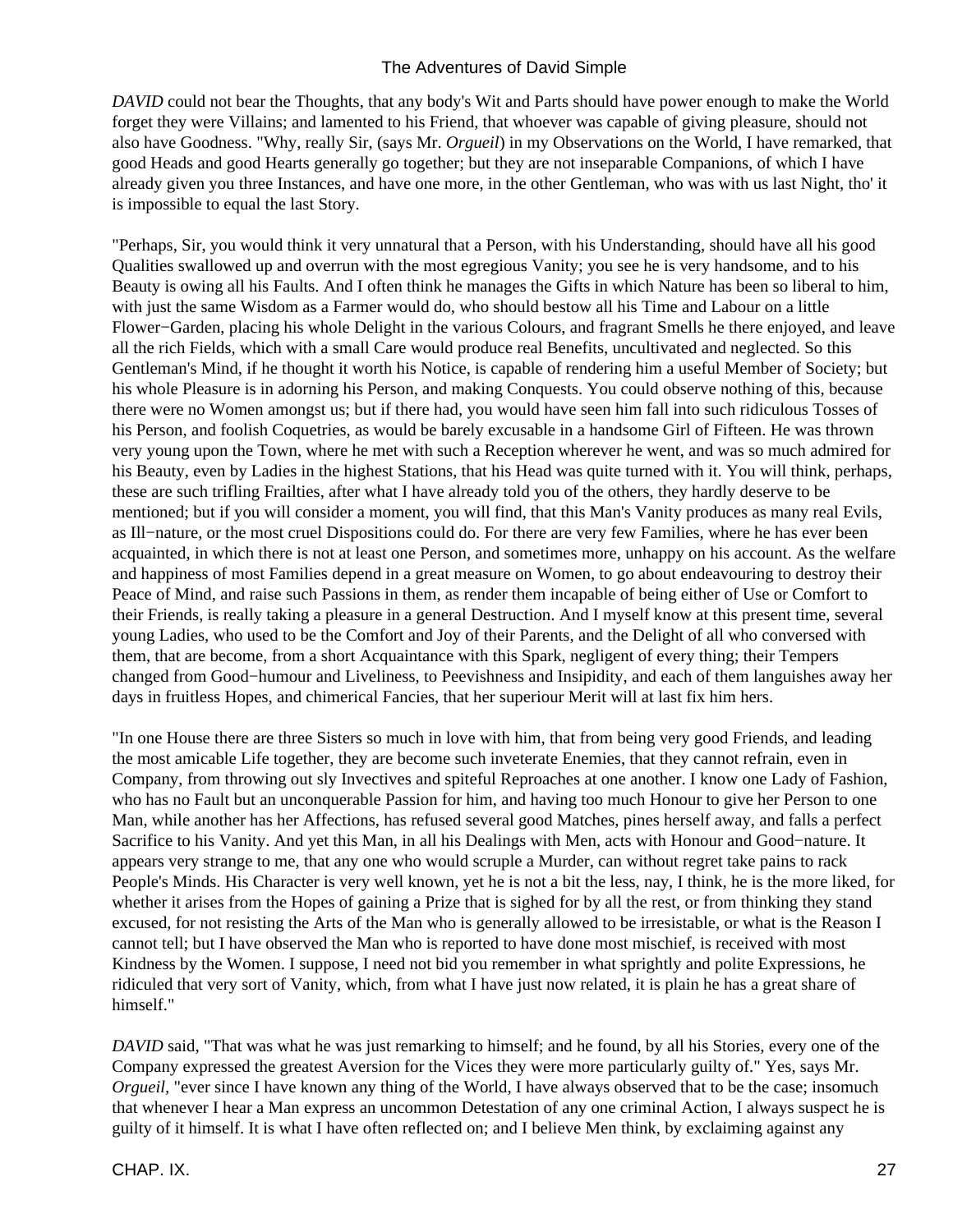particular Vice, to blind the World, and make them imagine it impossible they should have a Fault, against which all their Satire seems to be pointed: Or perhaps, as most Men take a great deal of pains to flatter themselves, they continually endeavour, by giving things false Names, to impose on their own Understandings; till at last they prevail so far with their *own Good−nature,* as to think they are entirely exempt from those very Failings they are most addicted to. But still there remains some Suspicion, that other People, who are not capable of *distinguishing things so nicely,* will think they have those Faults, of which their Actions give such strong Indications. Therefore they resolve to try, if a few Words, which do not cost them much, will clear them in the Opinion of the World. People with any Imagination, and a strong Resolution, may almost persuade themselves of any thing.

"I remember a Man, who was very fond of a Woman, whose Person had no Fault to be found with it, but a coarse red Hand: He at first chose to compliment her on that Part which was most defective, from a Knowledge of Nature, that nothing pleases so much, as to find Blemishes turn'd into Beauties. He persisted in this so long, that at last he really thought she had the finest white Hand that ever was seen; but still there remain'd a Suspicion in his Mind, from a faint Remembrance of what he had once thought himself, that other People might not think so. Therefore he was continually averring to all People, he never saw so beautiful a Hand in his Life. The Woman, whose Understanding would have been found light in the Scale, if weighed against a Feather, was foolish enough to be pleas'd with it; and, instead of trying to hide from Sight, as she used to do, what really seemed too ugly to belong to the rest of her Person, forgot all her Beauties; and had no Pleasure, but in displaying, as much as possible, before every Company, what she was now convinced was so deservedly the Object of Admiration. They carried this to such a ridiculous Height, that they became a perfect Proverb; and she was called, by way of derision; the *White−handed Queen*."

Mr. *Orgueil* was now quite exhausted with giving so many various Characters; and I think it full time to conclude this long Chapter.

### **CHAP. X.**

#### <span id="page-29-0"></span>*Which teaches Mankind a true and easy Method of serving their Friends.*

After Dinner, Mr. *Orgueil* proposed going to the new Play, which he heard had made a great Noise in the Town. *David* said, he would accompany him wherever he went, but it was what he had hitherto avoided; from hearing those who either approved or disapproved the Performance, generally made such a Noise, that it was impossible not to lose great Part of the Play. "That is very true, replied Mr. *Orgueil,* but I go on purpose to make Observations on the Humours of Mankind; for, as all the Criticks commonly go from Taverns, Nature breaks out, and shews herself, without that Disguise which People put on in their cooler Hours."

On these Considerations they agreed to go, and at half an Hour past Four they were placed in the Pit; the Uproar was begun, and they were surrounded every way by such a variety of Noises, that it seemed as if the whole Audience was met by way of Emulation, to try who could make the greatest. *David* asked his Friend, what could be the Meaning of all this; for he supposed they could be neither *condemning, nor applauding the Play,* before it was begun. Mr. *Orgueil* told him, the Author's Friends and Enemies were now shewing what Parties they had gathered together, in order to intimidate each other.

*DAVID* could not forbear enquiring what could induce so many People to shew such an Eagerness against a Man or his Performance, before they knew what it was: And, on being told by *Orgueil* it was chiefly owing to Envy and Anger at another's Superiority of Parts; for that every Man who is talked of in the World for any Perfection, must have numberless Enemies, whom he does not suspect: He could refrain no longer, but burst into the most pathetick Lamentation on the Miseries of Mankind, that People could rise to that height of Malignity, as to bring Spite and Envy with them into their very Diversions. He thought when Men were met together, to relax their Minds, and unbend their Cares; all was calm within, and every one endeavour'd to raise his Pleasures as high as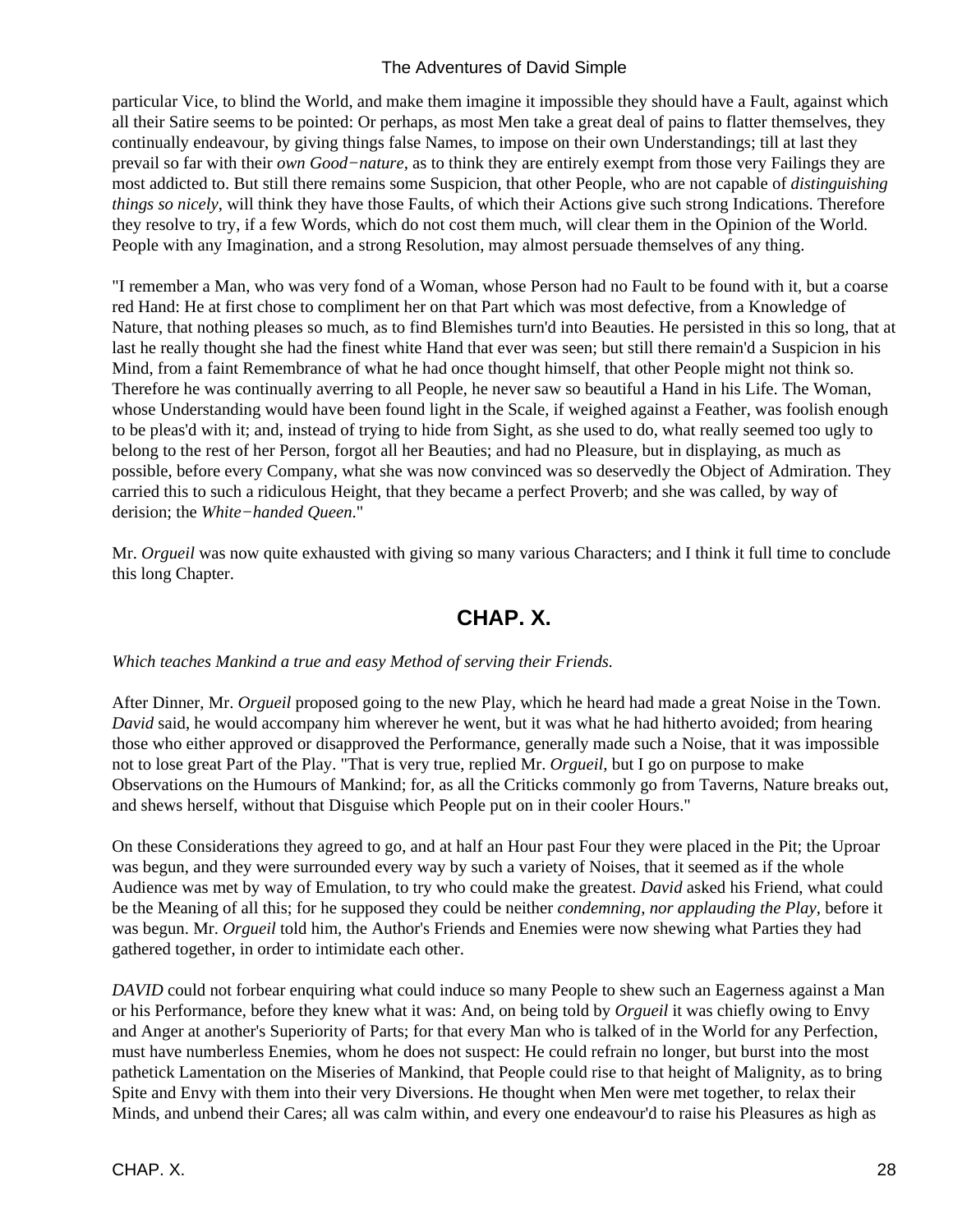possible, by a benevolent Consideration, that all that were with him were enjoying the same Delights with himself. He told his Friend, he now should have one Enjoyment less than ever he had; for he used to love publick Assemblies, because there People generally put on their most chearful Countenances, and seemed as if they were free from every malicious and uneasy Thought; but if what he had told him was true, he could consider them as nothing but painted Outsides, while within they were full of rancorous Poison.

Mr. *Orgueil* said, "There were yet another sort of People, who contributed to the damning of Plays, which were a Set of idle young Fellows, who came there on purpose to make a noise, without any Dislike to the Author, for few of them knew him; and as to his Play, they never hearkned to it, but only out of wantonness they happened to have said it should not be acted a second Night; and, as Fools are generally stubborn, they are resolved not to be overcome." Just as he had spoke these Words, the Curtain drew up, and the Play began.

The first Act went on very quietly; at which *David* expressed his Satisfaction, hoping to hear it out without any Disturbance. But his Friend knew to the contrary, and informed him, the more silent the Damners were now, the more Noise they would soon make; for that was only their Cunning, that they might not appear to have come there on purpose to condemn the Play. The second Act passed also with only a few Contentions between Claps and Hisses; but in the third Act the Tumult grew louder, and the Noise increased; *Whistles,Cat−calls, Groans,Hollowing,beating with Sticks, and clapping with Hands,* made such a hideous *Din,*and Confusion of Sounds, as no one can have any Idea of, who has not had the happiness to hear it. In short, the third Act was with great difficulty got through; but in the fourth the Noise began again, and continued with heroick Resolution, for some time, on both sides: but, as *Enemies* generally stick longer by People than *Friends,* the latter were first worn out, and forced to yield to their Antagonists. The Words *Horrid StuffWas ever such Nonsense*! *Bad Plot! &c.*were re−echoed throughout the House, for a considerable time: and thus the Play was condemned to eternal Oblivion, without having ever been heard; and the Author was forced to go without his Benefit, which, it is more than probable, would have been of great use to him, as well as many others, *who had not failed in their Attendance on him once a Week for a long time*.

As soon as the hurry was a little over, a Gentleman who had sat near them the whole Time, began to talk to them about the Play: he said, "He was very sorry that it was impossible for any body of Common Sense to appear in the imposing such horrid Nonsense on the Town; *for he was the Author's Friend, and should have been glad if he could have got any thing by it*; as, at this time, he knew it would have been very acceptable to him." *David* could not forbear saying; "Indeed, Sir, I took you rather for a great Enemy of his; for I observed you making use of all the Methods possible that it might not be heard." "Yes, Sir," answered the other, "that was, because, as I am his Friend, and found it was very bad, I was unwilling he should be exposed; besides, I hoped, by the Mortification this would give him, to prevent his ever attempting to appear again in this manner; for he is a very good−natured Fellow, a good Companion, and a Friend of mine; *but, between you and I, he cannot write at all*."

As soon as this *friendly Creature* left them, Mr. *Orgueil* observed to *David,* how strong a Proof this was, of the Truth of what he had told him before; for he himself had been a witness once, tho' he found he had forgot him, of this Gentleman's attempting to rally the Author before a Room full of Company; but his getting the better of him, and having always the Laugh on his side, had made him *envious* of him ever since. On this Subject Mr. *Orgueil* and *David* discoursed all the way home, where, when they arrived, they were so worn out with Hurry and Noise, they retired immediately to Bed; where I will leave them to take their Repose.

### **CHAP. XI.**

#### <span id="page-30-0"></span>*Which contains some strong Intimations, that the Human Mind is not always totally exempt from Pride.*

The next Day passed without any Occurrence worth mentioning, when in the Evening Mr. *Orgueil* perceiving his Friend to be very melancholy, did all he could to make him throw off the Thoughts of what disturbed him; telling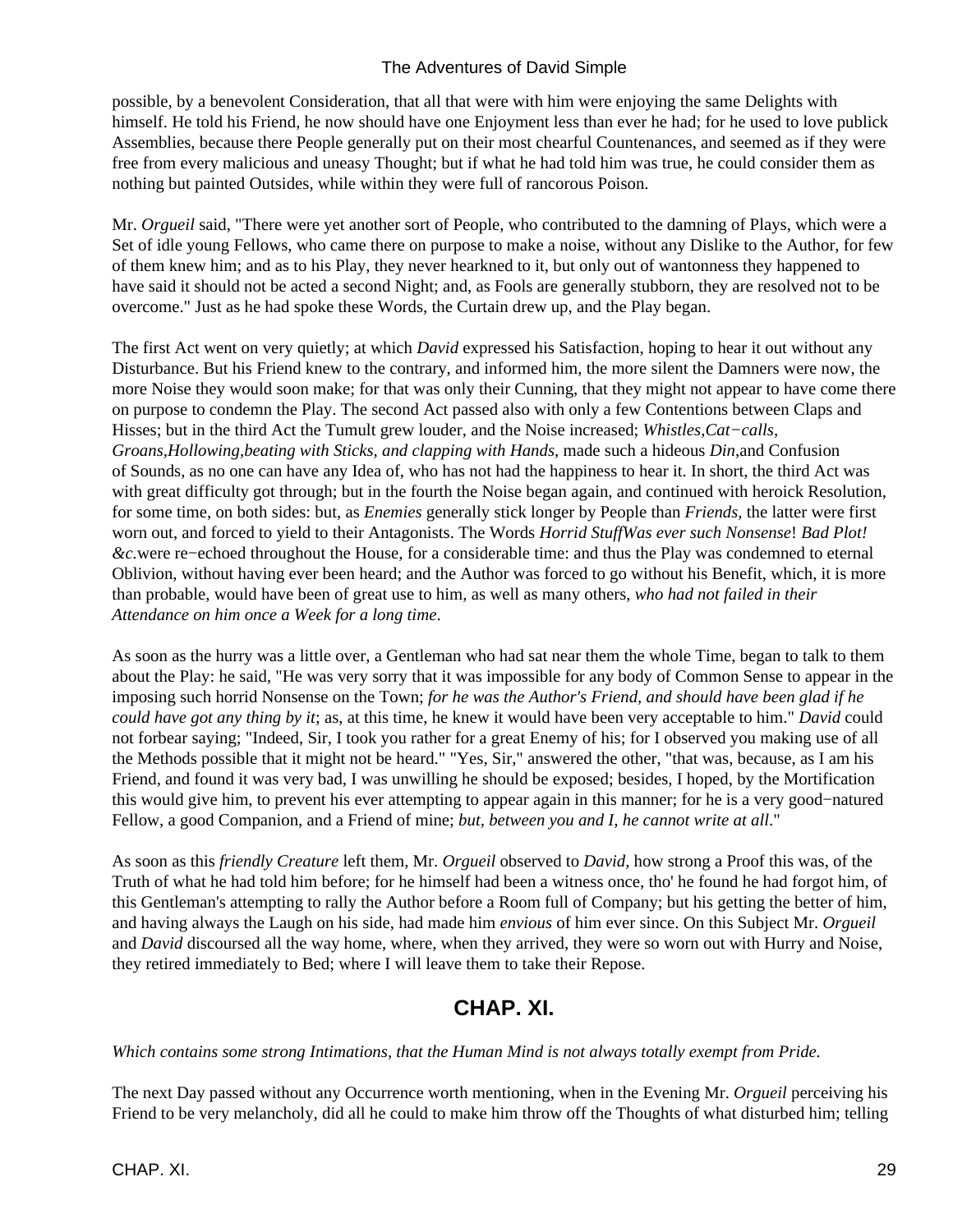him, it was in vain to sigh for what it was impossible for him to remedy. That it was much better to be the laughing than weeping Philosopher. That for his part, the Follies and Vices of Mankind were his Amusements, and gave him such ridiculous Ideas, as were a continual Fund of Entertainment to him.  *David* replied, "He could never think it a matter of Jest, to find himself surrounded by Beasts of Prey; and that it was no matter into which of their *voracious Jaws* he fell, as they were all equally desirous of pulling him to pieces." He went on remarking, if *Beauty, Wit, Goodness,* or any thing which is justly the Object of Admiration and Love, can subject the Possessors of them to the Envy, and consequently Hatred of Mankind, then nothing but *Knavery, Folly,* and *Deformity* can be beloved; or at least whoever is remarkable for either of the last mentioned Qualities, are the only People who can pass thro' the World without any body's wishing to hurt them, and that only because they are thought *low* enough already. What you told me yesterday, and the Scenes I was witness to, has made such a deep Impression on me, I shall not easily recover it. I was very much surprized to hear you tell that Story of the old Man and his Daughter with dry Eyes, and quite unmoved. Mr. *Orgueil* smiled, and said, "I look upon Compassion, Sir, to be a very great Weakness; I have no Superstition to fright me into my Duty, but I do what I think just by all the World, for the real Love of *Rectitude* is the Motive of all my Actions. If I could be moved by a Compassion in my Temper to relieve another, the *Merit* of it would be entirely lost, because it would be done chiefly to please myself: But when I do for any one, what they have a Right to demand from me, by the Laws of Society and right Reason, then it becomes *real Virtue,* and *sound Wisdom* ." *David* was amazed at this Doctrine, he knew not what to answer; but it being late, took his leave, and went to bed, with a Resolution to consider and examine more narrowly into it: for tho' it appeared to him very absurd, yet, as it was a Subject he had never thought of, he would not condemn what he could not refute.

His Head was so crouded with *Ideas,* he could sleep but little; he began to be frighten'd, lest he should have no more reason to esteem Mr. *Orgueil* than the rest of his Acquaintance, when he throughly knew him. However, he got up the next Morning, with a design of entering into a Conversation, that might give him more light into his Friend's Mind and Disposition. He found him at Breakfast with another Gentleman: The moment Mr. *Orgueil* saw him, he said, "he was very sorry an Affair had happened, which must oblige them to be apart that day; but he told him, that Gentleman, whom he before had some small Acquaintance with, had promised not to leave him, and he was sure his Company would make Amends for the loss of any other." As soon as Breakfast was over, Mr. *Orgueil* dressed, and went out.

*DAVID's* Mind was so full of what had passed the Night before, he could not forbear communicating his Thoughts to his present Companion, and desired him to tell him the meaning of what Mr. *Orgueil* had said to him last Night, concerning *Rectitude* and *Compassion*. On which the other replied, "he had conversed for many Years with Mr. *Orgueil,* and had the greatest Veneration for him at first, but by continually observing him, he had at last got into his real Character, which if he pleased to hear, he would inform him of." And on *David's* assuring him he could not oblige him more, he began in the following manner.

"You are to know, Sir, there are a Set of Men in the World, who pass through Life with very good Reputations, whose Actions are in the general justly to be applauded, and yet upon a near Examination their Principles are all bad, and their Hearts hardened to all tender Sensations. Mr. *Orgueil* is exactly one of those sort of Men; the greatest Sufferings that can happen to his Fellow−Creatures, have no sort of Effect on him, and yet he very often relieves them; that is, he goes just as far in serving others, as will give him new Opportunities of flattering himself: for his whole Soul is filled with *Pride,* he has made *a God* of himself, and such Attributes as he thinks necessary, for the Dignity of *such a Being,* he endeavours to have. He calls all Religion Superstition, because he will own no other *Deity*; he thinks even Obedience to the Divine Will, would be but a mean Motive to his Actions; he must do *Good,* because it is suitable to the *Dignity of his Nature*; and shun *Evil,* because he would not be debased as low as the *Wretches* he every day sees. When he knows any Man do a dishonourable Action, then he enjoys the height of Pleasure in the Comparison he makes between his own Mind, and that of such a *mean Creature*. He mentally worships himself with Joy and Rapture; and I verily believe, if he lived in a World, where to be without Virtue was reckoned a Prodigy, the same Pride which now makes him take a delight in doing what is right, (because for that Reason he thinks himself above most of the People he converses with,) would then lead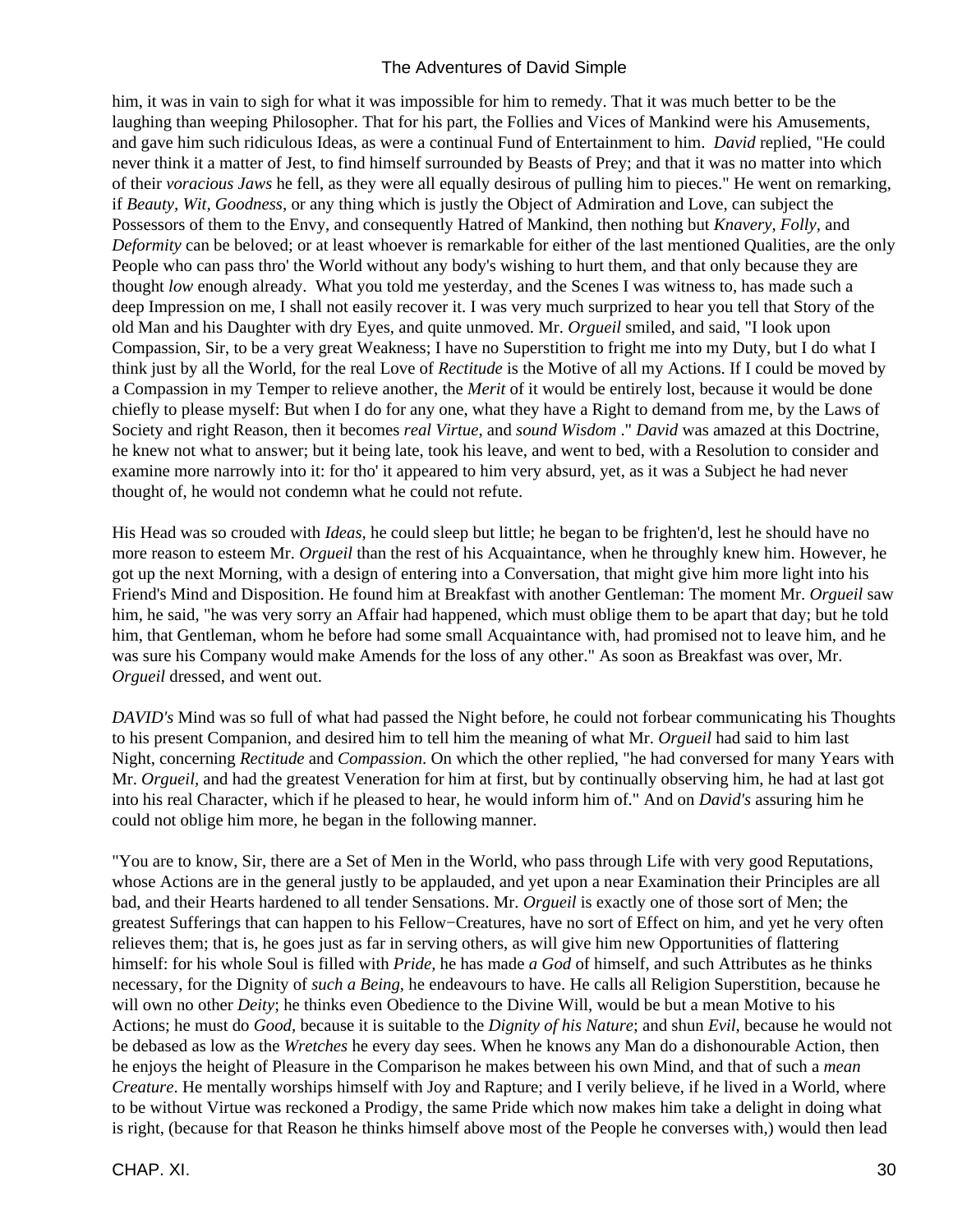him to abandon himself to all manner of Vice: for if by taking pains to bridle his Passions, he could gain no Superiority over his Companions, all his *Love of Rectitude, as he calls it,* would fall to the ground. So that his Goodness, like cold Fruits, is produced by the Dung and Nastiness that surrounds it. He has fixed in his Mind, what he ought to do in all cases in Life, and is not to be moved to go beyond it. Nothing is more miserable than to have any Dependance on him; for he makes no Allowance for any Frailties, and the moment any Person exceeds, in the least degree, the bounds his *Wisdom* has set, he abandons them, as he thinks they have no reasonable claim to any thing farther from him. If he was walking with a Friend on the side of a Precipice, and that Friend was to go a step nearer than he advised him, and by accident should fall down, altho' he broke his Bones, and lay in the utmost Misery, he would coolly leave him, without the least thought of any thing for his Relief: Saying, *if Men would be so mad, they must take the Consequence of their own Folly*. Nay, I question, whether he would not have a secret Satisfaction in thinking, that from *his Wisdom,* he could walk safely through the most dangerous Places, while others fell into them. As polite as you see he can be when he has a mind to be so, yet when he converses with any one he thinks greatly beneath him, or who is forced by Circumstances to be any ways obliged to him, he thinks they cannot expect good Breeding; and therefore can be as rude, tho' in different terms, as the most vulgar Wretch in the World. In short, every Action of his is center'd in Pride; and the only Reason he is not perfectly ridiculous, is, because he has Sense enough to affect to be quite contrary to what he is. And as you know he has great Parts, and his Manner is very engaging whenever he pleases; very few People really know him."

"What then (says *David*) have I been hugging myself all this time in the thoughts, that I had met with a Man who really deserved my Esteem, and is it all owing to my Ignorance of his real Character?" "Yes, Sir, (answered the Gentleman) I assure you, what I have told you is all true, and if you will give yourself the trouble to observe him narrowly, you will soon be convinced of it." *David,* with a Sigh, replied, "he wanted no stronger proof of the Certainty of it; for what he himself said last night, joined to what he had just now heard, was full Conviction enough." "I never was so startled (continued he) in my Life, as at his saying, he looked upon Compassion as a Weakness. Is it possible that the most amiable Quality human Nature can be possessed of, should be treated with Contempt by a Man of his Understanding! Or is it all delusion, and am I as much deceived in his *Sense* as in his *Goodness*! For surely nothing but the greatest Folly could make a Creature, who must every day, nay, every hour in the day, be conscious of a *thousand Failings,* and feel a *thousand Infirmities,* fancy himself a *Deity,* and contemplate his own Perfections." "As to that (says the Gentleman) when you have seen more of the World, you will find that what is generally called Sense, has very little to do with what a Man thinks; where Self is at all concerned, Inclination steps in, and will not give the Judgment fair play, but forces it to wrest and torture the Meaning of every thing to its own purposes. You must know, there are two sorts of Men who are the direct Opposites to each other; the one sort, like Mr. *Orgueil,* live in a continual war with their Passions, subdue their Appetites, and act up to whatever they think right; they make it their business in all Companies, to exalt the Dignity of human Nature as high as they can; that is, to prove Men are capable, if it was not their own fault, of arriving to a great degree of Perfection, which they heartily consent every one should believe *they themselves* have done. The others give way to every Temptation, make it their whole business to indulge themselves, without any Consideration who are Sufferers by it, or what Consequences attend it: and as they are resolved to pull others down as low as themselves, they fall to abusing the whole Species without any distinction, assert in all their Conversations, that human Nature is a Sink of Iniquity, every good Action they hear of another, they impute to some bad Motive; and the only difference they allow to be in Men is, that some have Art and Hypocrisy enough, to hide from undiscerning Eyes, the Blackness that is within. In short, they know they cannot be esteemed, and therefore cannot bear another should enjoy what they either can't or won't take the pains to attain.

"Thus there is no end of their Arguments, which may be all summed up in a very few Words: For the one sort only contend, that they themselves may be allowed to be perfect, and therefore that it is possible: And the other, as they know themselves to be good for nothing, modestly desire, that for their sakes, you will be so kind as to suffer all Mankind to appear in the same light; that their Faults are owing to Nature, they cannot help it. They have, indeed, some little Pleasure in reflecting, that they have this Superiority over others, that while they endeavour to deceive People, and impose on their Understandings, they claim this Merit, that they own themselves as bad as they are: that is, utterly void of every Virtue, and possessed of every Vice."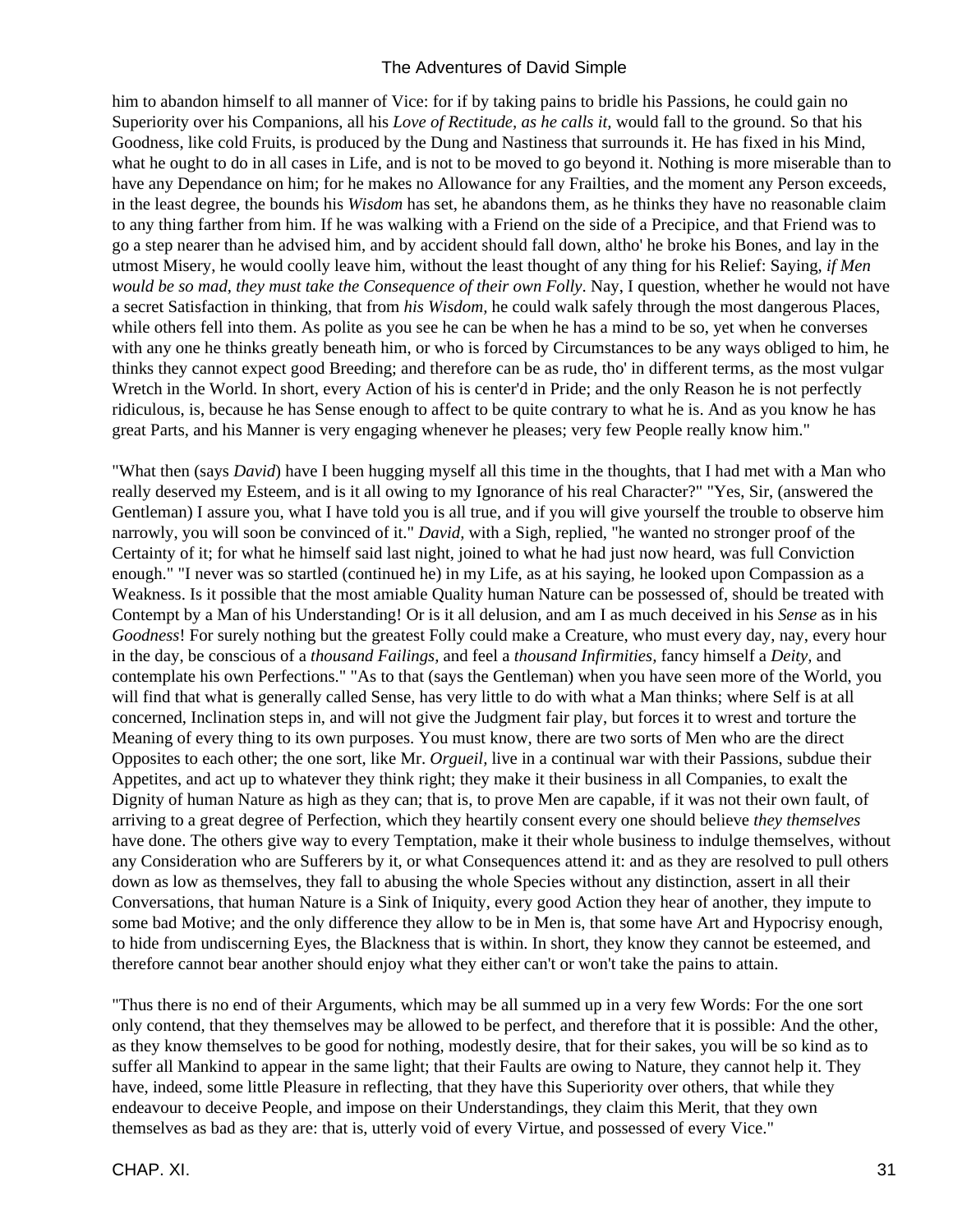*DAVID* stood amazed at this Discourse, and cried out, "I am come to the utmost despair, if these are the ways of Mankind, not to endeavour to be what really deserves Esteem, but only by Fallacy and Arts to impose on others, and flatter themselves, where shall I hope to find what I am in search of?" "And pray, Sir, (said the other) if it is not *impertinent* to ask, What is it that you are seeking?" *David* answered, "It was a Person who could be trusted, one who was capable of being a real Friend; whose every Action proceeded either from Obedience to the *Divine Will*, or from the Delight he took in doing good; who could not see another's Sufferings without Pain, nor his Pleasures without sharing them. In short, one whose Agreeableness sway'd his Inclination to love him, and whose Mind was so good, he could never blame himself for so doing." The Gentleman smiled, and said, "I don't doubt, Sir, but if you live any time, you will find out the *Philosopher's Stone*; for that certainly will be your next Search, when you have found what you are now *seeking*." *David* thought he was mad, to make a Jest of what to him appeared so serious, and told him, "notwithstanding his laughing, if ever he did attain what he was in pursuit of, he should be the *happiest Creature* in the World. Indeed, he must confess he had hitherto met with no great Encouragement. However, he was resolved to proceed; and if he was disappointed at last, he could but retire from the World, and live by himself: As he was mistaken in Mr. *Orgueil,* he would not stay to converse any longer with him, but remove that very Day to another Lodging."

Mr. *Spatter,* (for that was this Gentleman's Name,) seeing him so obstinate in his purpose, thought it would be no ill Scheme to accompany him, for a little while, by way of Diversion. He therefore said, "If it would be agreeable to him, he might lodge in the same House with him, in *Pall−Mall*." *David* readily agreed to it; and they only staid till Mr. *Orgueil* came home, that he might take his leave of him: For it was his Method, whenever he found out any thing he thought despicable, in a Person he had esteemed, quietly to avoid them as much as possible for the future. He therefore took his leave of Mr. *Orgueil,* and set out with his new Acquaintance, to view another Scene of Life; for the Manner of living of the Inhabitants of every different part of this great Metropolis, varies as much as that of different Nations.

<span id="page-33-0"></span>*The End of the First BOOK.*

## **BOOK II.**

### **CHAP. I.**

<span id="page-33-1"></span>*Which is writ only with a View to instruct our Readers, that Whist is a Game very much in Fashion.*

*David's* next Scheme was, to converse amongst People in *High Life,* and try if their *Minds* were as refined, as the Education and Opportunities they had of improving themselves, gave him hopes of. But then, as he had never lived at that end of the Town before, kept no Equipage, and was besides a very modest Man, he was under some difficulty how to get Introduction to Persons of Fashion. Mr. *Spatter* told him, "he need be in no pain on that account, for that he frequented all the Assemblies, and kept the best Company in Town, and he would carry him wherever he went; he had nothing to do, but to get a fine Coat, a well−powdered Wig, and a *Whist−Book,* and he would soon be invited to more *Routs* than he would be able to go to." "And, pray Sir, said *David,* What do you mean by a *Whist−Book*? It is a Game I have often played, to pass away a Winter−Evening, but I don't find any Necessity of a Book to learn it." "Why, really Sir, replied *Spatter,* I cannot tell what use it is of, but I know it is a Fashion to have it, and no one is qualified for the Conversation in *Vogue* without it. Though I can't but say, I have known several People, especially among the Ladies, who used to play tolerably well; but since they have set themselves to learn by Book, are so puzzled, they cannot tell how to play a Card. For as a Traveller, who is ignorant of the Country he passes through, is the most perplexed where he finds the greatest variety of Roads; so a weak Head is the most distracted, and the least able to pursue any point in view, where it endeavours to get many Rules, and comprehend various Things at once.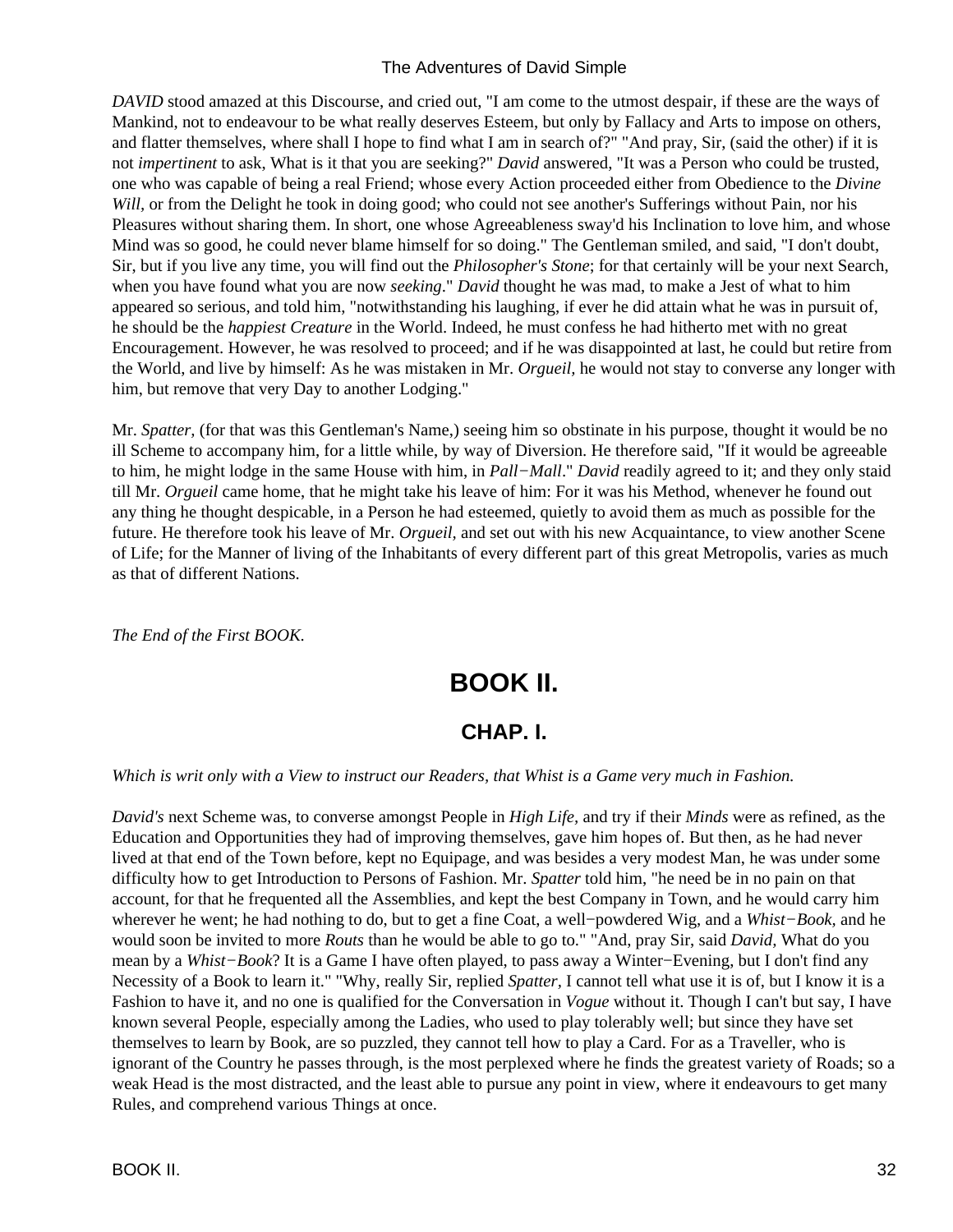"But as to the *Routs,* I can give you no other account of them, than that it is the genteel Name for the Assemblies that meet at private Houses to win, or lose Money at Whist. The Method pursued to gather these Companies together is, that the Lady of the House where the *Rout* is to be held, a Fortnight or three Weeks before the intended Day, dispatches a Messenger to every Person designed to be there, with a few magick Words properly placed on a Card, which infallibly brings every one at the appointed Time: but if by chance, notwithstanding the Care that is taken of sending so long beforehand, two of these Cards should happen to interfere, and the same Person be under a necessity of being at *two Places at once*; the best Expedient to be found out is, to play a *Rubbers* at one place, and then drive their Horses to death, to get to the other time enough not to disappoint their *Friends*. For you must know, every Lady looks on herself as in the highest Distress, who has not as many Tables at her House as any of her Acquaintance." But says *David,* "I don't see how this will at all promote my Scheme; for by going amongst People, who place their whole Happiness in Gaming, and where there is no sort of Conversation, how is it possible I should come at their Sentiments, or enter into their Characters." "Indeed, Sir, replied the other, you was never more mistaken in your Life, for People's Minds, and the Bent of their Inclination, is no where so much discovered as at a Gaming−Table: for in Conversation, the real Thoughts are often disguised; but when the Passions are actuated, the Mask is thrown off, and Nature appears as she is. I could carry you into several Companies, where you should see very pretty young Women, whose Features are of such exact Proportion, and in whose Countenances is displayed such a delightful Harmony, as you would think was the strongest Indication, that every Thought within was *Peace* and *Gentleness,* and that their Breasts were all *Softness,* and *Good−nature*. Yet but follow them to one of these Assemblies, and in half an hour's time you shall see all their Beauty vanish; those Features, with which you were so charmed before, all distorted, and in confusion; and that Harmony of Countenance, which could never be enough admired, converted into an Eagerness and Fierceness, which plainly prove the whole Soul to be discomposed, and filled with Tumult and Anxiety; and all this perhaps only from a desire of getting *Jewels* something *finer* than they could otherwise procure, and in order to surpass some Lady who had just bought a *new Set*. Besides, I can give you the Character of most of the People where we shall go, and that will be an Entertainment to us every Night, at our return home."

*DAVID* thanked him for his Offer; and they agreed to set out every Day to different Houses, in order to make Observations. The first Assembly they went to, there were ten Tables at Whist, and at each of them the Competitors seemed to lay as great a stress on either their Victory, or Defeat, as if the whole Happiness of their Lives depended on it.

*DAVID* walked from one to the other, to make what Observations he could; but he found they were all alike. Joy sparkled in the Eyes of all the Conquerors, and black Despair seemed to surround all the Vanquished. Those very People, who, before they sat down to play, conversed with each other in a strain so polite and well−bred, that an *unexperienced* Man would have thought the greatest Pleasure they could have had, would have been in serving each other, were in a moment turned into *Enemies,* and the winning of a Guinea, or perhaps five, (according to the Sum played for) was the only Idea that possessed the Minds of a whole Company of People, none of whom were in any manner of want of it.

This was a melancholy Prospect for poor *David*; for nothing could be a stronger Proof of the selfish and mercenary Tempers of Mankind, than to see those People, whom Fortune had placed in Affluence, as desirous of gaining from each other, as if they really could not have had Necessaries without it.

The two Gentlemen staid till they were heartily weary, and then retired to spend the rest of the Evening together at a Tavern; where the whole Conversation turned on what they had seen at the Assembly. *David* asked his Companion, if this was the manner in which People, who have it in their power to spend their Time as they pleased, choose to employ it. "Yes, Sir, answered Mr. *Spatter,* I assure you, I have very few Acquaintance at this end of the Town, who seem to be *born* for any other purpose but to play at *Whist,* or who have any use for more *Understanding* than what serves to that End." He then run through the Characters of the whole Company, and at the finishing of every one, uttered a Sentence with some Vehemence, (which was a Manner peculiar to himself) calling them either *Fools* or *Knaves,* but as he had a great deal of Wit, he did this in so entertaining a way, that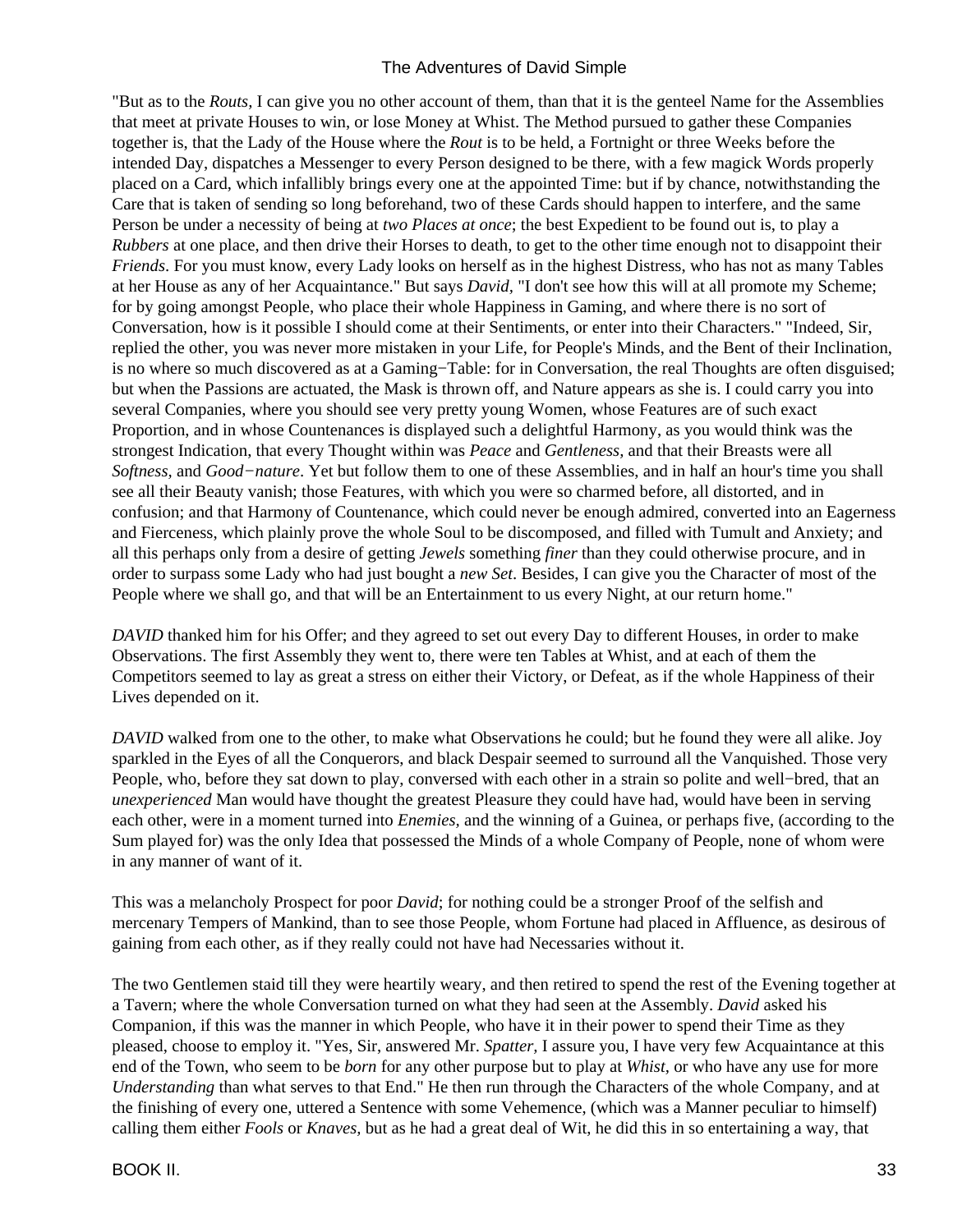*David* could not help laughing sometimes, though he checked himself for it; thinking the *Faults* or *Follies* of Mankind were not the proper Objects of Mirth.

The next Morning Mr. *Spatter* carried him to the Toilette of one of the Ladies, who was of the Whist−Party the Night before, where great part of the Company were met. There was not one single Syllable spoke of any thing but Cards; the whole Scene of the foregoing Night was played over again, who lost, or won; who played well, or ill: In short, there was nothing talked of, that can be either remembered, or repeated.

*DAVID* led this Life for about a Week, in the Morning at Toilettes, the Evening at Cards, and at Night with Mr. *Spatter,* who constantly pulled to pieces, *ridiculed,* and *abused* all the People they had been with the Day before. He told him Stories of Ladies, who were married by Men infinitely their Superiors, who raised their Fortunes, indulged them in every thing they could wish, were wholly taken up in contemplating their Charms, and yet were neglected and slighted by them, who would abandon every thing that can be thought most valuable, rather than lose one Evening playing at their darling Whist.

*DAVID* was soon tired of this manner of Life, in which he saw no hopes of finding what he was in Search of, and in which there was no Variety, for the Desire of winning seemed to be the only thing thought on by every body; he observed to his Companion here and there a Person who played quite carelessly, and did not appear to trouble themselves whether they won or lost. These Mr. *Spatter* told him, were a sort of People, who had no pleasure in Life, but in being with People of Quality, and in telling their Acquaintance, they were such a Night at the Dutchess of another time at the Countess of and although they do not love play themselves, yet as they find it the easiest Passport into that Company where their whole Happiness is center'd, they think it a small Price to pay, for what they esteem so valuable. But the worst of it is, some of them cannot afford to play, but sacrifice that Fortune to nothing but the Vanity of appearing with the Great, which would procure them every thing essentially necessary in their own Sphere of Life.

Thus was *David* again disappointed; for he had entertain'd some Hopes, that those few People in whom he had seen a Calmness at Play, were disinterested, and had that contempt for Money, which he esteemed necessary to make a good Character; but when he found it arose from so mean a Vanity, he could not help thinking them the most despicable of all Mortals. "I do assure you, says *Spatter,* I have known People spend their whole time in the most servile Compliances, for no other Reason, but to have the Words *Lordship,* and *Ladyship,* often in their Mouths, and who measure their *Happiness* and *Misery* every Night, by the number of People of Quality they had spoke to that Day. But as your Curiosity seems to be fully satisfied with what you have seen of the Whist−players, I will carry you to−morrow into a Set of Company, who have an utter Contempt for Cards, and whose whole Pleasure is in *Conversation*."

*DAVID* thanked him, approved of what he said, and they separated that Night with a Resolution of changing the Scene next Day. And I believe my Reader, as well as myself, is heartily glad to quit a Subject so extremely barren of Matter, as that of Gaming; and into which I would not have entered at all, but that it would have been excluding my Hero from one of the *chief Scenes* to be viewed at present in this great Town.

### **CHAP. II.**

#### <span id="page-35-0"></span>*Which contains a Conversation, in which is proved, how high Taste may be carried by People who have fixed Resolutions of being Criticks.*

When *David* was alone, he began to reflect with himself, what could be the meaning that Mr. *Spatter* seemed to take such a Delight in *abusing* People; and yet as he observed, no one was more willing to oblige any Person, who stood in need of his Assistance; he concluded that he must be good at the Bottom, and that perhaps it was only his *Love of Mankind,* which made him have such a Hatred and Detestation of their Vices, as caused him to be eager in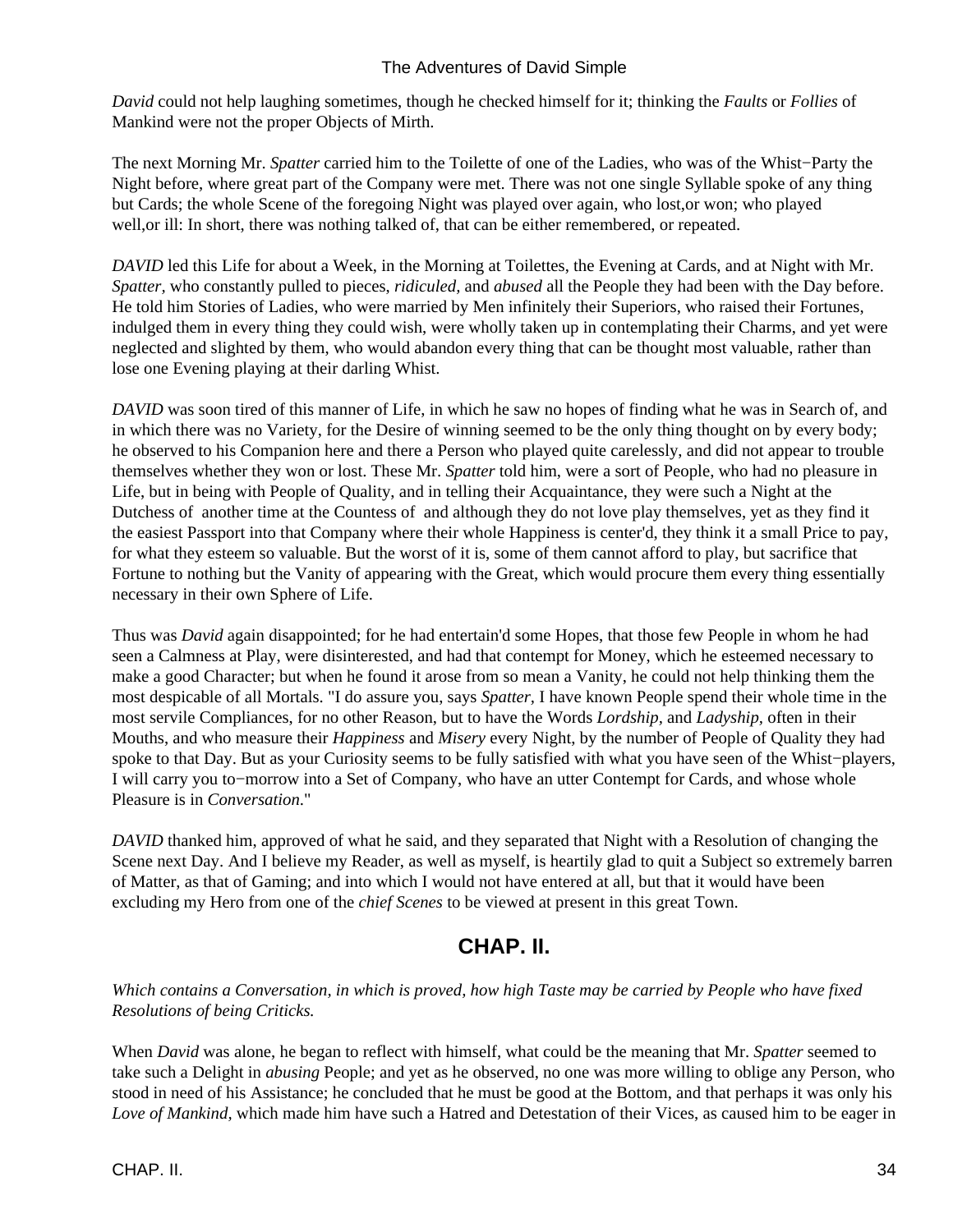reproaching them; he therefore resolved to go on with him, till he knew more of his Disposition.

The next Day they went to visit a Lady, who was reputed to have a great deal of Wit, and was so *generous as to* let all her Acquaintance partake of it, by omitting no Opportunity of displaying it. There they found assembled a large Company of Ladies, and two or three Gentlemen; they were all busy in Discourse, but they rose up, paid the usual Compliments, and then proceeded as follows:

*First Lady*. "Indeed, Madam, I think you are quite in the right, as to your Opinion of *Othello*; for nothing provokes me so much, as to see Fools *pity a Fellow,* who could *murder* his *Wife*. For my part, I cannot help having some Compassion for *her,* though she does not deserve it, because she was such a Fool as to marry *a filthy Black*. Pray, did you ever hear any thing like what my Lady *True−wit* said the other Night, that the Part of the Play which chiefly affected her, was, what that *odious Wretch* must feel, when he found out that *Desdemona* was innocent; as if he could suffer too much, after being guilty of so barbarous an Action."

*Second Lady*. "Indeed, I am not at all surprized at any thing that Lady *True−wit* says; for I have heard her assert the most preposterous things in the World: Nay, she affirms, a Man may be very fond of a Woman, notwithstanding he is jealous of her, and *dares suspect her Virtue*."

*Third Lady*. "That Lady once said, that one of the most beautiful Incidents in all *King Lear,* was the Impertinence of his Daughter's Servant, being the first Thing that made him uneasy; and after that, I think one can wonder at nothing: For certainly it was a great Oversight in the Poet, when he was writing of a King, to take notice of the Behaviour of such *vulgar Wretches*; as if what they did was any thing to the purpose. But some People are very fond of turning the greatest Faults into Beauties, that they may be thought to have found out something extraordinary: And then they must admire every thing in *Shakespeare,* as they think to prove their own Judgment: But for my part, I am not afraid to give *my Opinion* freely of the greatest Men that ever wrote."

*Fourth Lady*. "There is nothing so surprizing to me, as the Absurdity of almost every body I meet with; they can't even laugh or cry in the right place. Perhaps it will be hardly believed, but I really saw People in the Boxes last Night, at the Tragedy of *Cato,* set with dry Eyes, and show no kind of Emotion, when that *great Man* fell on his *Sword*; nor was it at all owing to any *Firmness of Mind,* that made them incapable of crying neither, for that I should have *admired*. But I have known those very *People* shed tears at *George Barnwell*."

*A good many Ladies speak at one time.* "Oh intolerable! cry for an *odious Apprentice−Boy,* who murdered his Uncle, at the Instigation too of a common Woman, and yet be unmoved, *when even* Cato *bled for his Country*."

*Old Lady*. "That is no Wonder, I assure you Ladies, for I once heard my Lady *Know−all,* positively affirm *George Barnwell* to be one of the best Things that ever was wrote; for that Nature is Nature in whatever Station it is placed: And that she could be as much affected with the Distress of a Man in *low Life,* as if he was a *Lord* or a *Duke*. And what is yet more *amazing,* is, that the Time she chuses to weep most, is just as he has killed the Man who prays for him in the Agonies of Death: And then, only because he *whines over him,* and seems sensible of what he has done, she must shed tears for a *Wretch,* whom every body of either *Sense* or *Goodness,* would wish to crush, and make ten times more miserable than he is."

*A Lady who had been silent, and was a particular Friend of Lady Know−all's, speaks.* "Indeed that Lady is the most affected Creature that I ever knew, she and Lady *True−wit* think no one can equal them; they have taken a fancy to set up the Author of *George Barnwell* for a Writer, tho' certainly he writes the *worst Language* in the World: There is a little Thing of his, called, *The Fatal Curiosity,* which, for my part, I know not what to make of; and they run about crying it up, as if *Shakespeare* himself might have wrote it. Certainly that Fellow must be something very *low,* for his Distresses always arise from *Poverty*; and then he brings his wicked Wretches, who are to be tempted for Money to some monstrous Action, which he would have his Audience pity them for."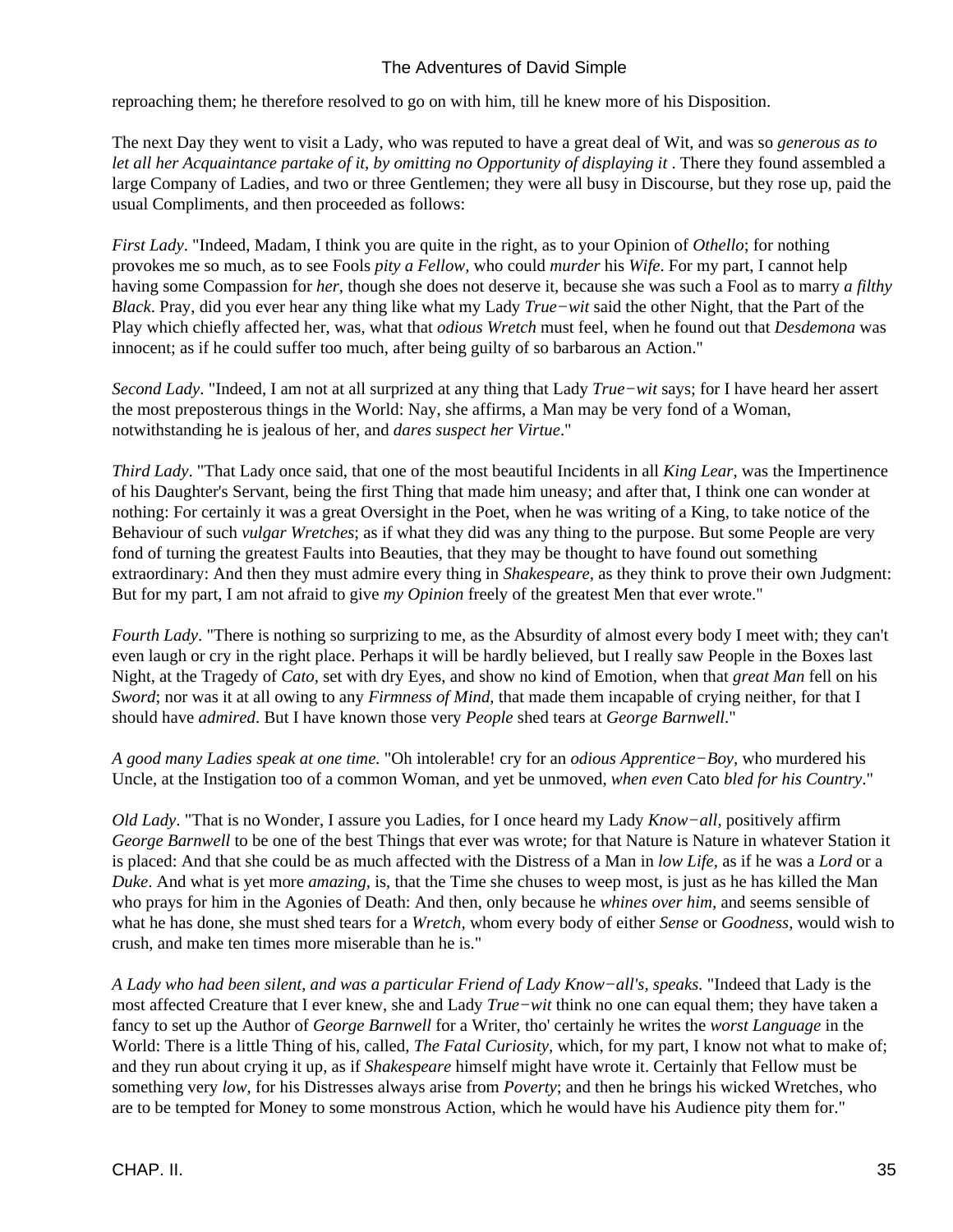She would have talked on more in this Strain, but was interrupted by another Lady, who assured the Company, she had the most ridiculous Thing to tell them of the two Ladies they were talking of, in the World: "For, (continued she) I was once at *Don Sebastian* with them, which is a favourite Play of their's; and they make a great Noise about the Scene between *Dorax* and *Sebastian,* in the fourth Act. I observed them more than the Play, to see in what manner they behaved: And what do you think they did? Why truly, all the time the Two Friends were quarrelling, they sat, indeed, with great Attention, altho' they were quite calm; but the Moment they were reconciled, and embraced each other, they both burst into a Flood of Tears, which they seemed unable to restrain. They certainly must have something very *odd* in their Heads, and the Author is very much obliged to them, for grieving most when his *Hero, Don Sebastian,* had most Reason to be pleased, in finding a true *Friend* in the Man he thought his *Enemy*."

Here the whole Company fell into a violent Fit of Laughter, and the Word *ridiculous* was the only Sound heard for some time; and then they fell back again to their Discourse on Authors, in which they were all so desirous to prove their own Judgment, that they would not give one another leave to speak.

And now, Reader, if ever you have lived in the Country, and heard the Cackling of Geese, or the Gobbling of Turkeys, you may have an Idea something adequate to this Scene; but if the Town has been mostly your Place of Abode, and you are a Stranger to every rural Scene, what will give you the best Idea of this Conversation is the'Change at Noon, where every one has a particular Business of his own, but a *Spectator* would find it a very difficult matter to comprehend any thing distinctly. *Addison, Prior, Otway, Congreve, Dryden, Pope, Shakespeare, Tom Durfey, &c. &c. &c.* were Names all heard between whiles, tho' no one could tell who spoke them, or whether they were mention'd with Approbation or Dislike. The words *Genius,*and *no Genius; Invention,−−Poetry,fine Things,−− bad Language,no Style,charming Writing, Imagery,*and *Diction,* with many more Expressions which swim on the *Surface* of *Criticism,* seem'd to have been caught by those *Fishers for the Reputation of Wit,* tho' they were intirely ignorant what Use to make of them, or how to apply them properly: But as soon as the Noise grew loud, and the whole Company were engaged in admiring their own *Sentiments* so much, that they observed nothing else, *David* made a Sign to his Companion, and they left the Room, and went home; but were, for some time, in the Condition of Men just escaped from a Shipwreck, who tho' they rejoice in their Safety, yet is there such an Impression left on them by the Bellowing of the Waves, the Cursing and Swearing of some of the Sailors, the Crying and Praying of others, with the Roaring of the Winds, that it is some time before they can come to their Senses. But as soon as *David* could recover himself enough to speak coherently, he told the Gentleman, "He had now shewn him what had surpriz'd him more than any thing he ever saw before; for he could comprehend what it was People pursued who spent their time in Gaming, but he could not find out what were the Schemes of this last Set of Company, nor what could possibly make so many People eager about *nothing*; for what was it to them who writ best or worst, or how could they make any Dispute about it, since the only Way of writing well was to draw all the Characters from Nature, and to affect the Passions in such a manner, as that the *Distresses* of the Good should move Compassion, and the Amiableness of their Actions incite Men to imitate them; and the *Vices* of the Bad stir up Indignation and Rage, and make Men fly their Foot−steps: That this was the only kind of Writing useful to Mankind, tho' there might be Embellishments, and Flights of Imagination, to amuse and divert the Reader." His Companion was quite peevish with him, (*which was no hard matter for him to be*) to find him always going on with his *Goodness,−−Usefulness,*−−and *Morality*. −− However, at last he fell a−laughing, and told him, "He was much mistaken, if he thought any of them troubled their Heads at all about the Authors, or ever took the least Pleasure in reading them; nay, half of them *had not read* the Books they talk'd of; but they are a Set of People, who place their whole *Happiness* in the *Reputation of Wit and Sense,* and consequently all their Conversation turns on what they think will establish that *Character*; and they are the most inveterate Enemies to any Person they imagine has more Reputation that way than themselves."

*David* had no longer Patience, but cry'd out, "What Hopes can I ever have of meeting with a Man who deserves my Esteem, if Mankind can be so furious against each other, for things which are of no manner of Consequence, and which are only to be valued according to the Use that is made of them, while they *despise* what is in every one's Power of attaining; namely, acting with *Honour* and *Integrity* . But I observed one young Lady who shew'd,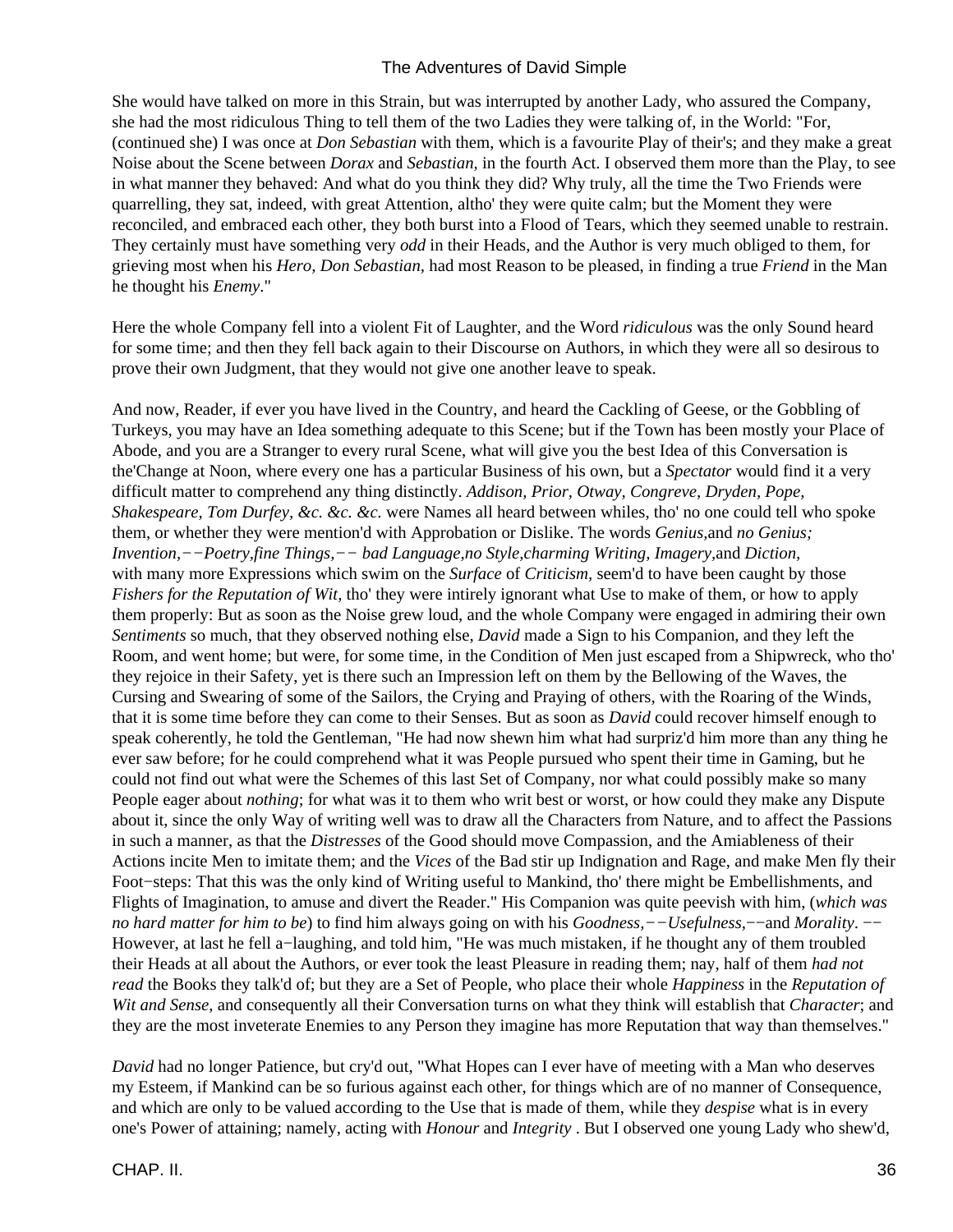by her Silence, the Contempt for the *Company* they deserved: Pray, Sir, do you know her? I should be glad to be acquainted with her." "I know no more of her, replied *Spatter,* than that she is Daughter to one of the Ladies who was there; but her Silence is no Proof of any thing but that she is *unmarried*; for you must know, that it is reckon'd a very ill−bred thing for Women to say any more than just to answer the Questions ask'd them, while they are *single*. I cannot tell the Meaning of it, unless it is a Plot laid by Parents to make their Daughters willing to accept any *Match* they provide for them, that they may have the *Privilege of speaking*. But, if you are not tired of Criticism, I will carry you To−morrow where you shall hear some of a quite different Kind; for there are three Sorts of Criticks, the one I have already shewn you, who arrogantly set up their own Opinions, tho' they know nothing, and would be asham'd of taking any thing from another; and as they cannot say any thing to engage any one's Attention, make a great *Noise,* and *stun* those they cannot *confute*. The second Sort are a Degree above them; have fix'd it in their Minds it is necessary for them to know every thing; but, as they have something more Sense than the former, they find out that they have no Opinions of their own, and therefore make it their whole Study to get into Company with People of real Understanding, and to *pick* up every thing that is said. And they are so generous of their Treasure, they vent it in every Company they go into, without any Distinction, by which means they impose on the *Undiscerning,* and make them wonder at their *Knowledge* and *Judgment*; but there is an Aukwardness and Want of Propriety in their Way of Speaking, that soon discovers them to the discerning Eye: for *borrow'd Wit* becomes the Mouth as ill as *borrow'd Clothes* the Body; and whoever has no delicate Sentiments, nor refined Thoughts of his own, makes as ill a Figure in speaking them, as the most aukward Country Girl could do, dress'd up in all the *Finery of a Court Lady*. I remember a Man of that Sort, whom I once heard run through most of the famous Authors, without dropping one Word that was not right; and yet there was something so preposterous when it came from him, something so like a *School−boy* saying his Lesson, it struck me with Laughter and Contempt, rather than that Admiration he proposed to gain by it; but he has stuck himself on to a Man of Sense, whom he takes so much Pains to oblige, that, as he is not ill−natured, he does not know how to throw him off; by which Means, he has laboriously gather'd together all he says. I'll say no more of him; he will be To−morrow Evening where I propose to carry you; and, I dare say, you will be very well entertain'd with him; only mention *Books,* and he will immediately display his *Learning*." *David* said, "He should be glad to accompany him." On which they separated for that Evening.

# **CHAP. III.**

#### *Which proves Memory to be the only Qualification necessary to make a modern Critick.*

The next Night they went to a Tavern, where there were three Gentlemen whom *Spatter* had promised to meet; and as the Ceremony is not so difficult to introduce Men to each other as Women, they soon fell into a Freedom of Conversation. *David* remember'd his Cue, and began to talk of Authors; on which the Gentleman, whom *Spatter* had mention'd, presently began as follows: "*Homer* undoubtedly had the greatest *Genius* of any Man who ever writ: There is such a *Luxuriancy* of Fancy, –− such a Knowledge of *Nature*, such a Penetration into the inmost Recesses of all the Passions of Human Kind display'd in his Works, as none can *equal,* and few dare *imitate*. *Virgil* certainly is the most correct Writer that ever was; but then his *Invention* is not so *fruitful,* his Poem is more of the *narrative Kind,* and his Characters are not so much alive as those of his *great Master*. *Milton,* who imitates the other two, I think, excels the *latter,* tho' he does not come up to the *former*: he certainly can never be enough admired; for nothing can at once be more the Object of Wonder and Delight than his *Paradise Lost*. *Shakespeare,* whose Name is immortal, had an Imagination which had the *Power of Creation,* a *Genius* which could form *new Beings,* and make a *Language* proper for them. *Ben Johnson,* who writ at the same time, had a vast deal of *true Humour* in his Comedies, and very fine Writing in his Tragedies; but then he is a *laborious* Writer, a great many of those beautiful Speeches in *Sejanus* and *Catiline* are *Translations* from the Classicks, and he can by no means be admitted into any Competition with *Shakespeare*. But I think any Comparison between them ridiculous; for what Mr. *Addison* says of *Homer* and *Virgil, That reading the* Iliad *is like travelling through a Country uninhabited, where the Fancy is entertain'd with a thousand savage Prospects of vast Desarts,wide uncultivated Marshes,−−huge Forests,−−mis−shapen Rocks and Precipices*: *On the contrary, the* Æneid *is like*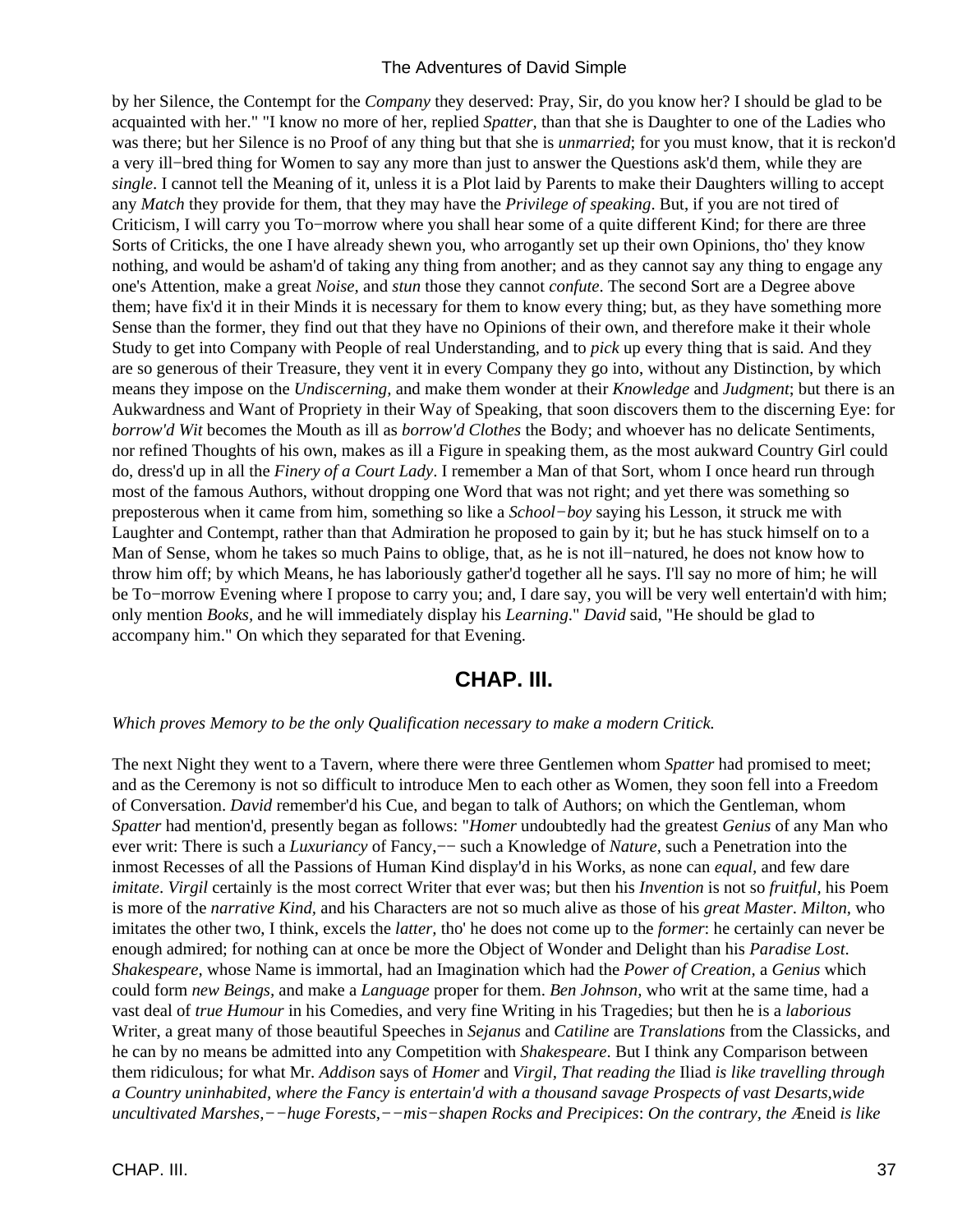*a well−order'd Garden, where it is impossible to find out any Part unadorn'd, or to cast our Eyes upon a single Spot that does not produce some beautiful Plant or Flower*: is equally applicable to *Shakespeare* and *Ben Johnson*; so that to say that the one or the other writes best, is like saying of a *Wilderness,* that it is not a *regular Garden*; or, of a *regular Garden,* that it does not run out into that Wildness which raises *the Imagination,* and is to be found in Places where only the Hand of Nature is to be seen. In my Opinion, the same thing will hold as to *Corneille* and *Racine*: *Corneille* is the *French Shakespeare,* and *Racine* their *Ben Johnson*. The Genius of *Corneille,* like a fiery Courser, is hard to be restrain'd; while *Racine* goes on in a majestick Pace, and never turns out of the Way, either to the Right or Left. The Smoothness of *Waller's* Verse resembles a *gentle cooling Stream,* which gives Pleasure, and yet keeps the Mind in Calmness and Serenity; while *Dryden's* Genius is like a rapid River, ready to over−leap its Bounds; which we view with Admiration, and find, while we are reading him, our Fancy heighten'd to rove thro' all the various *Labyrinths* of the *human Mind*. It is a thousand pities he should ever have been *forced to write for Money* ; for who that has read his *Guiscarda* and *Sigismonda,* could ever have thought he could have pen'd some other Things that go in his Name? *Prior's* Excellence lay in telling of Stories: And *Cowley* had a great deal of *Wit; but his Verse is something hobbling*. His pindarick Odes have some very fine Thoughts in them, altho' I think, in the main, not much to be admired; for it's my Opinion, that manner of Writing is peculiar to *Pindar* himself; and the Pretence to imitate him is, as if a Dwarf should undertake to step over wide Rivers, and stride at once over Mountains, because he has seen a Giant do it."

Here our Gentleman's *Breath began to fail him,* for he had utter'd all this as fast as he could speak, as if he was afraid he should *lose his Thread,* and *forget* all that *was to come* . When he had ceased, his *Eyes rolled with more than usual Quickness,* to view the *Applause* he *expected,* and thought he so well *deserved,* and he look'd bewilder'd in his own Eloquence.

The two Gentlemen who were with him seem'd struck with *Amazement* ; and yet there was a Mixture of *Uneasiness* in their Countenances, which plainly proved they were *sorry* they had not spoke every Word he had said. *David* stared to hear so much good Sense thrown away, only by being convey'd thro' a Channel not made by Nature for that Purpose; whilst his Companion *diverted* himself with the Thoughts how *ridiculous* a Figure the Man made, at the same time that he fancied he was the *Object of Admiration*. They staid at the Tavern but a short time, and concluded the Evening at home, as usual, with *Spatter's Animadversions* on the Company they had just left. *David* said, "He thought there was no great Harm in this Sort of Vanity; for if a Man could make himself happy by imagining himself six Foot tall, tho' he was but three, it certainly would be ill−natured in any one to take that Happiness from him." *Spatter* smiled, and said, "He believed he at present spoke without Consideration; for nothing hurts a Man or his Acquaintance more than his possessing himself with the Thoughts he is any thing he is not. If, indeed, a short Man would think himself tall, without being actuated by that Fancy, there would be no great matter in it; but if that Whim carries him to be continually endeavouring at Things out of his *Reach,* it probably will make him pull them down on his own Head, and those of all his Companions; and if the looking as if you did not believe he is quite so tall, as he *is resolved you shall think him,* will turn him from being your Friend into your most inveterate Enemy, then it becomes hurtful: And I never yet knew a Man who did not *hate* the Person, who seemed not to have the same Opinion of him as he had of himself; and, as that very seldom happens, I believe it is one of the chief Causes of the Malignity Mankind have against one another. If a Man who is *mad,* and has taken it into his head he is a King, will content himself with *mock Diadems,* and the tawdry Robes of Honour he can come at, in some it will excite *Laughter,* and in others *Pity,* according to the different sorts of Men; but if he is afraid that others don't pay him the Respect due to the *Station,* his own *wild Brain* has placed him in, and for that reason carries *Daggers* and *Poison* under his *fancied royal Robes,* to murder every body he meets, he will become the *Pest of Society*; and, in their own Defence, Men are obliged to confine him. The three Fellows we were with to−night, have an Aversion to every body who don't seem to think them as *wise* as they think *themselves* ; and, as they have some reason to believe that does not often happen, there are but very few People to whom they would not willingly do any Injury in their power: Whereas, if they would be contented with being as *non−sensical dull Blockheads as Nature made them,* they might pass through the World without doing any Mischief; and perhaps, as they have *Money,* they might *sometimes do a good Action*."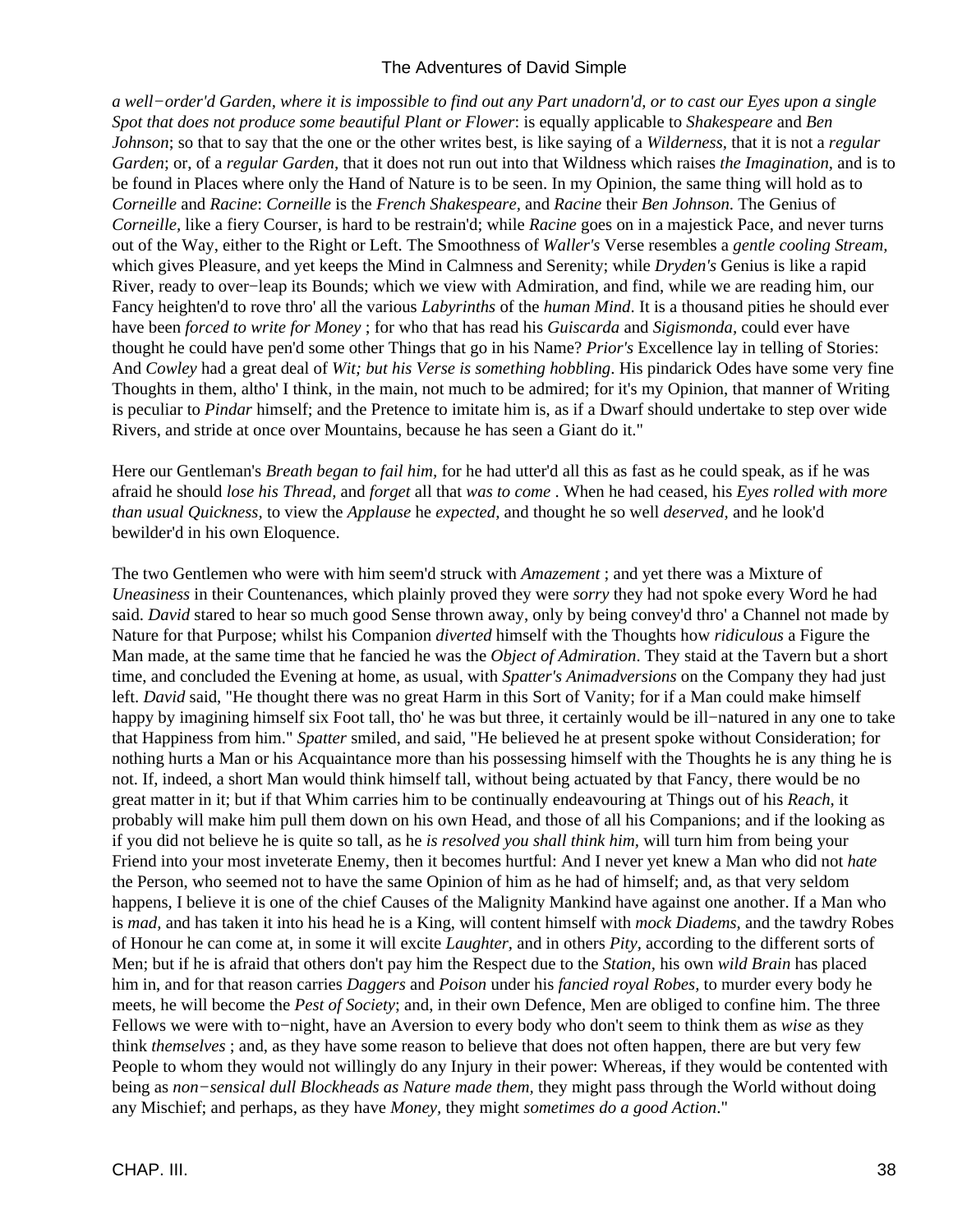*DAVID* said, *he had convinced him he was mistaken, and he was always more ashamed to persist in the wrong than to own his having been so*. His Companion asked him if he would spend the next day in relaxing his Mind, by being continually in what is called Company, and conversing with a *Set of No−bodies*. But I shall defer the Adventures of the next day to another Chapter.

# **CHAP. IV.**

#### *In which is seen the negative Description most proper to set forth the No Qualities of a great number of Creatures, who strut about on the Face of the Earth.*

The next Morning *David* asked *Spatter,* what it was he meant by his No−bodies. He told him he meant a number of Figures of Men, whom he knew not how to give any other Denomination to: But if he would saunter with him from Coffee−house to Coffee−house, and into *St. James's* Park, which are Places they much haunt, he would shew him great numbers of them: He need not be afraid of them, for altho' there was no Good in them, yet were they perfectly inoffensive; they would talk for ever, and say nothing; were always in motion, and yet could not properly be said ever to act. They have neither Wit nor Sense of any kind; and yet, as they have no Passions, they are seldom guilty of so many Indiscretions as other Men; the only thing they can be said to have, is Pride, and the only way to find that out, is by a Strut in their Gait, something resembling that of the Peacocks, which shews they are conscious (if they can be said to have any Consciousness) of their *own Dignity*; and like the Peacock, their Vanity is all owing to their find Feathers: for they are generally adorned with all the Art imaginable. But sometimes by Accident in Life, such as having *extravagant Fathers,* who took no Care to provide for them, and they cannot do any thing for themselves, they have it not in their power to come at these Ornaments; and then, instead of the strutting Gait, and erect Mien, they hang their Heads, like Birds in moulting−time, and mope and pine themselves to death, and nothing can recover them to that Gaiety which is natural to them, unless any one will have Compassion enough to dress them in some of those fine things, which are so very necessary to them, that they seem to be Part of their very Essence. I have known some of them, from the most desperate State of ill Health, occasioned by the want of a few Yards of Lace, when they have attained them by half starving themselves for a considerable time, immediately recover, chirp, and perch about on all their usual Haunts, like little warbling Birds at the Return of Spring.

But come, if you will go with me, you may see them; for now is the Time for them to peep abroad, which they generally do about Noon.

*DAVID* and *Spatter* spent all that Day in rambling about with these Nobodies; for as *Spatter* knew their Walks, they soon met whole Clusters of them. *David* found them just what his Companion had described them: And when they came home at Night, he said, "it had been the most agreeable Day he had spent a great while; for what hurt him, was conversing with *mischievous Animals,* but these Creatures appeared quite harmless, and they certainly were created for some wise Purpose. They might, perhaps, like *Ciphers in an Account,* be of great Use in the whole, tho' it was not to be found out by the narrow Sight of ignorant Mortals." *Spatter* made no other Answer, but speaking the word *Fools* with some Earnestness, a Monosyllable he always chose to pronounce before he went to Bed; insomuch, that it was thought by some who knew him, he could not sleep without it. After this, they both retired to Rest.

The next Day they accidentally met at a Coffee−house, an Acquaintance of *Spatter's,* who behaved with that extreme Civility and Good−humour to every thing around him, that *David* took a great fancy to him, and resolved to spend the Day with him. They went all to a Tavern to Dinner, and there passed a Scene, which would have been no ill Entertainment to the true *Lovers of Ridicule* : The Conversation turned mostly on the Characters of the Men best known about Town. Mr. *Varnish,* for that was this Gentleman's Name, found something that was praise−worthy in every body that was mentioned; he dropped all their Faults, and talked of nothing but their good Qualities, sought out good Motives for every Action that had any Appearance of *bad,* he turned Extravagance into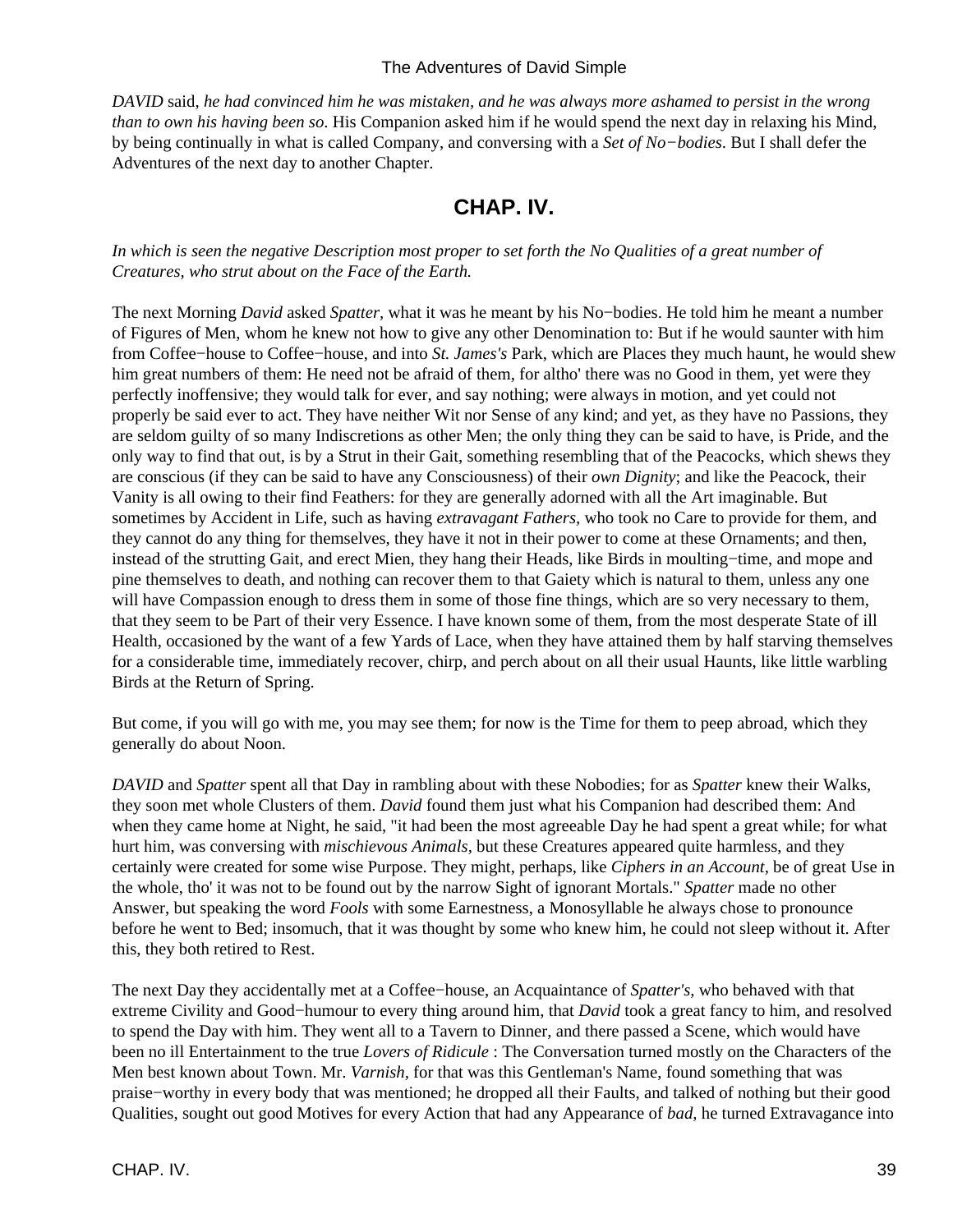Generosity, Avarice into Prudence, and so on, through the whole Catalogue of *Virtues and Vices*: And when he was pushed so home on any Person's Faults, that he could not intirely justify them, he would only say, "indeed, they were not what he could wish them; however, he was sure they had some Good in them." On the contrary, *Spatter* fell to cutting up every fresh Person that was brought on the Carpet, without any Mercy. He loaded them with Blemishes, was silent on all their Perfections, imputed good Actions to bad Motives; looked through the Magnifying−Glass on all their Defects, and through the other end of the Perspective, on every thing that was commendable in them: And quite opposite to Mr. *Varnish,* he always spoke in the Affirmative when he was condemning, and in the Negative when he was forced, in spite of himself, to allow the unfortunate Wretch, whom he was so horribly mauling, any good Qualities.

If the Reader has a mind to have a lively Idea of this Scene, let him imagine to himself, a Contention between a Painter, who is finishing his favourite Piece, and a Man who places his Delight in throwing Dirt; as fast as the one employs his Art to make it beautiful, and hide its Blemishes, the other comes with Shoals of Dirt, and bespatters it all over. And poor *David* was in the Situation of a Man, who was to view his Piece, which had thus alternately been touched by the Pencil, and daubed with Mud, till it was impossible to guess what it originally was. Or if this will not give him an adequate Idea of it, let him fancy a vain Man giving his own Character, and a revengeful one giving that of his most inveterate Enemy. This Contrast, in these two Men, and the Eagerness with which they both espoused their favourite Topicks, one of praising, and the other of blaming, would have been the highest Diversion to all those Men, who make it their Business to get together such Companies, as by *opposing each other, afford them Matter of Laughter*.

But poor Mr. *Simple* looked on things in another light, he was seriously considering the Motives from which they both acted; he could not help applauding Mr. *Varnish,* but then he was afraid lest he should be too credulous in his good Opinion, as he had often been already, and in the end discover, that all this Appearance of Good−nature was not founded on any real Merit as most of the People they had talked of were Strangers to him, and he was not of the Opinion, that the *more ignorant a Man is of any Subject, the more necessary it is to talk of it*. He said very little: but when he came home in the Evening, he asked *Spatter,* what could be the Reason he so earnestly insisted on putting the worst Construction on every Man's Actions; who replied, "that he hated Detraction as much as any Man living, and was as willing to allow Men the Merit they really had; but he could not bear to see a Fellow imposing himself as a good−natured Man on the World, only because Nature had given him none of that Melancholy, which Physicians call by the Name of the Black Blood, which makes him, to please himself, look on every thing on the best side. I can't say (continued he) that Gentleman is ill−humoured, but I am confident he has none of those Sensations which arise from Good−Nature; for if the best Friend he had, was in ever so deplorable a Situation, I don't say he would do nothing to relieve him, but he would go on in *his good−humoured Way,* and feel no Uneasiness from any thing he suffered. This I say, only to shew you, how desirous I am of placing things in the most *favourable light*: for it is rather my Opinion, he is so despicable a Fellow, as to lead a Life of continual Hypocrisy, and affects all that Complaisance only to deceive Mankind. And as he is no Fool, he may think deeply enough to know, that the praising of People for what they don't deserve, is the surest way of making them contemptible, and leading others into the thinking of their Faults. For with all his Love of his Species, I can't find it goes farther than Words: I never heard of any thing remarkable he did to prove that Love." *David* said, "let what would be the Cause of his Good−humour, and apparent Good−nature, yet if his Actions were not conformable to his Discourse, he could not esteem him, altho' he could not help being pleased with his Conversation."

Thus they talked on, from one Subject to another, till they happened on Revenge. *David* said, "of all things in the world he should hate a Man who was of a vindictive Temper; for his part he could never keep up Anger against any one, even tho' he should endeavour to do it. All he would do, when he found a Man capable of hurting him (unprovoked) was to avoid him." "Indeed, Sir, (says *Spatter*) I am not of your mind, for I think there is nothing so pleasant as Revenge; I would pursue a Man who had injured me, to the very Brink of Life: I know it would be impossible for me ever to forgive him, and I would have him live, only that I might have the Pleasure of seeing him miserable." *David* was amazed at this, and said, "Pray, Sir, consider, as you are a Christian, you cannot act in that manner." *Spatter* replied, "he was sorry it was against the Rules of Christianity, but he could not help his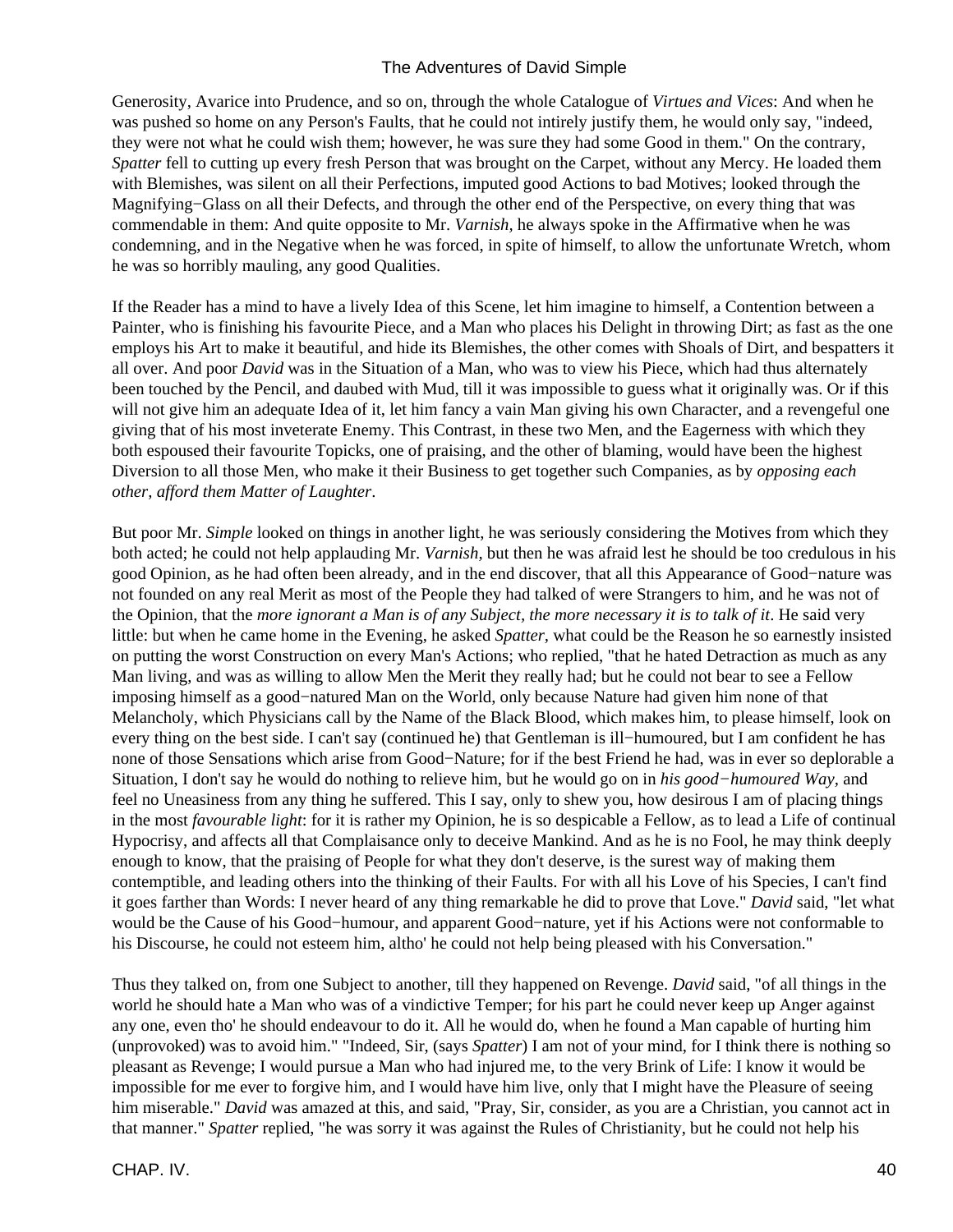Temper; he thought forgiving any body a very great Meanness, and he was sure it was what he could never bring himself to do." But as they were both tired, they separated without any further Discourse on that Subject for that Night.

# **CHAP. V.**

*In which People of no Fortune may learn what monstrous Ingratitude they are guilty of, when they are insensible of the great Obligation of being ill used; with many other Things which I shall not acquaint the Reader with before−hand.*

*David* could not sleep that Night, for reflecting on this Conversation. He had never yet found any Fault with *Spatter,* but his railing against others; and as he loved to excuse every body till he found something very bad in them, he imputed it to his Love of Virtue and Hatred of Vice: But what he had just been saying made him think him a perfect Dæmon, and he had the utmost Horror for his Principles; he resolved therefore to stay no longer with him. He accordingly got up the next Morning, and went out, without taking Leave or any Notice of him, in order to seek a new Lodging.

In his Walk he met with Mr. *Varnish,* who accosted him in the most agreeable Manner, and ask'd him if he would not take a Turn in the *Park* with him. The Discourse naturally fell on *Spatter,* as he was the Person who introduced them to each other; and *Varnish* ask'd *David,* "How he could be so intimate with a Man, who did nothing but laugh at and ridicule him behind his back?" And said, "He believed he was mad; for no Person, in his Senses, could ever have enter'd into such a Scheme as that of hunting after a *real Friend* ; which was just the same thing as little Children do, when they cry for the Moon." *David,* in whom it was difficult to raise a Resentment, yet found an Indignation within him at having his favourite Scheme made a jest of: for his Man of Goodness and Virtue was, to him, what *Dulcinea* was to Don *Quixote*; and to hear it was thought impossible for any such thing to be found, had an equal Effect on him as what *Sancho* had on the Knight, when he told him, "His great Princess was winnowing of Wheat, and sifting Corn." He cry'd out, "Is there a Man on Earth who finds so much Badness in his own Bosom, as to convince him, for from thence he must be convinced, that there is no such thing in the World as Goodness? But I should wonder at nothing in a Man, who professes himself a Lover of Revenge, and of an inexorable Temper." *Varnish* smiled, and said, "If he would please to hear him, he would tell him *Spatter's* Character, which, by what he had said, he found he was wholly mistaken in; for it was so odd a one, that no body could find it out, unless they had conversed with him a great while: That, for his part, he should never have known it, had he not been told it by a Man who had been a long time intimate with him, and who knew the History of his whole Life." *David* said he would be all Attention. Then Mr. *Varnish* went on as follows:

"You are to know, Sir, Mr. *Spatter's* Ill−nature dwells no−where but in his Tongue; and the very People whom he so industriously endeavours to abuse, he would do any thing in his power to serve. I have known Instances of his doing the best−natured Actions in the World, and, at the same time, abusing the very Person he was serving. He deals out the Words *Fool* and *Knave* with that Pleasure, and finds out such a Variety of Epithets, which all tend to the same Meaning, that it is incredible; by which means he often makes Enemies, where he does not at all suspect it. He forgets what he has said, finds no Ill−Will in himself, and thinks no more of it; but these People hear of it, and never forgive him. I myself was once a Witness of his doing the most generous thing in the world by a Man, who, the Moment he was gone out of the Room, he fell to pulling to pieces, in a manner as if he had been his greatest Enemy. What can be the Cause of it, I cannot imagine; whether, as you see he has a great deal of Wit, and it lies chiefly in Satire, he does it in order to display his Parts; or whether it is owing to a natural Spleen in his Temper, I cannot determine. But as to his being of a revengeful Temper, I can assure you he is quite the contrary; for I have seen him do friendly things to People, whom, I am certain, had done him great Injuries; but that is his Way. And so great is his Love of Abuse, that when no one else is talk'd of, to give him an Opportunity of displaying his favourite Talent, he falls to abusing himself, and makes his own Character much worse than it is; for I have known him say such things of his own Principles, as would make any one think him the worst Creature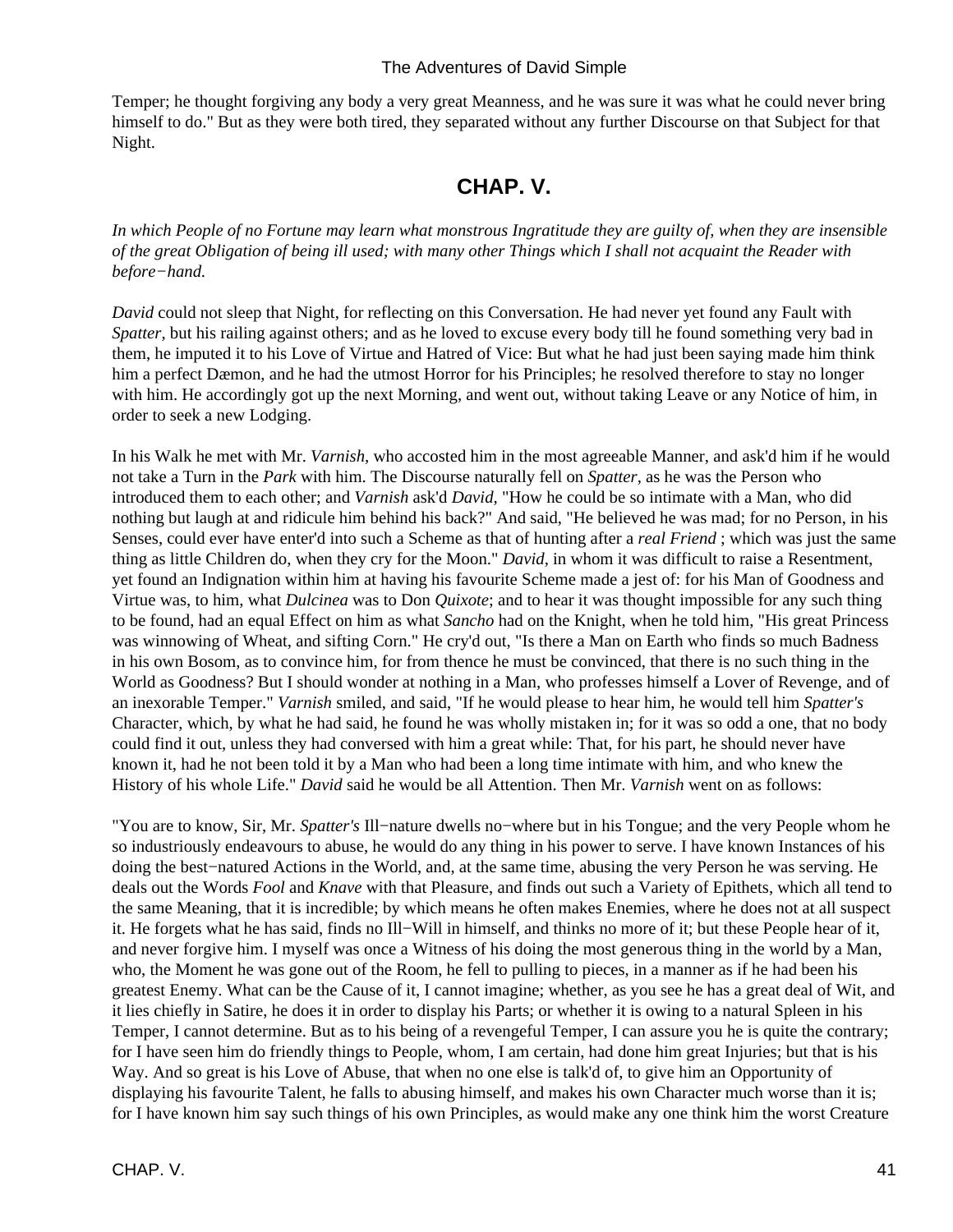in the World, and the next Minute act quite the contrary; nay, I verily believe, this Humour so strongly possesses him, could he be put into a World by himself, he would walk about abusing himself even to inanimate Things: for I don't think but he would die of the Spleen, if it was not for that Vent. He is like a mad Man, who, when he finds nothing else to cut and slash, turns his Sword on himself."

*DAVID's* Anger at *Spatter's* turning him into Ridicule, was now quite vanish'd, for Rage never lasted above two Minutes with him; and he was glad to hear an Account of him, which did not make him so black as, by his last Conversation, he began to suspect him. On the other hand, he was pleased to think all the Characters of Men he had had from him were not so bad as he had represented them. However, he resolved to leave him; for nothing was more unpleasant to him than continual Invectives; nor could he resist an Offer Mr. *Varnish* made him of lodging in the same House with him, for in his Company he always found himself pleased.

The next Day *Varnish* told him he would carry him to visit my Lady, who was just come from abroad, where he believed he would be very well entertain'd, as her House was frequented by a great deal of good Company. *David,* who was never out of his way, very willingly accompanied him. There happen'd that Afternoon to be only three Ladies, (who all appear'd, by their manner, to be very intimate in the Family) besides the Lady of the House, and a young Woman who lived with her. Our Hero, on whose Tenderness the least Appearance of Grief in others made an immediate Impression, could not help observing, in the Countenance of this young Creature, a fix'd Melancholy, which made him uneasy.

They had not been long seated before my Lady sent her out of the Room for some Trifle, saying, with a Sneer, "She hoped the *Expectation of being a Lady* had not turn'd her Head in such a manner, that she had forgot to walk across the Room." *Cynthia* (for that was the young Woman's Name) gave her a Look, which at once express'd Indignation and Shame at being thus treated; with such a Mixture of Softness, as plainly proved she was sorry she had so much Reason to despise the Person she wish'd to love. As soon as she was gone out of the Room, my Lady, without any Reserve, began to declare, "what an *ungrateful Creature* she was; said, she had taken her into her House from meer Compassion, used her as well as if she had been her nearest *Relation*; and the Reward she had for all this, was the Wretch's endeavouring to draw in her Nephew (a Boy about 17) to marry her." *David,* who utterly detested all Ingratitude, began in his Mind to be of my Lady's side; but then he could not help reflecting, that Insult was not the proper Manner of shewing Resentment for such Usage; if *Cynthia* was really guilty of such a piece of Treachery, he thought it would be better to part with her, than to keep her only to abuse her.

The other Ladies gave several Instances of the Ingratitude of those low *mean Animals,* who were forced to be *Dependants,* declaring, "That, from the Experience they had had of the Badness of the World, they were almost tempted to swear they would never do any thing to serve anybody;" at the same time giving very broad hints, "what a vast Restraint this would be upon their Inclinations, *which naturally led them to do Good*."

One of the Ladies, amongst several others, gave the following Instance how ungrateful the World was: "That she had bred up a young Woman from her Childhood, who was, indeed, the Daughter of a Man of Fashion, a very good Friend of her's, for which Reason she took to her, purely from Good−nature; but when she came to be old enough to be capable of serving her, she only desired her to keep her House, take care of her Children, overlook *all her Servants,*be *ready to sit with her when she call'd her,*with *many more trifling things*; and Madam grew out of humour at it, altho' she never put her at all on the footing of a Servant, *nor paid her any Wages as such,* but *look'd on her as her Companion*. Indeed, (continued she) I soon grew weary of it; for the Girl pined and cried in such a manner, I could not bear the Sight of her. I did not dare to speak to her, which I never did but in the *gentlest Terms,* only to tell her what a *Situation she was in,* and how unbecoming it was in her to think herself on a footing *with People of Fortune*; for that she was left by her Father on the World, without any Provision, and was beholden to me for every thing she had. And I do assure you, I never talk'd to her in this manner, but she had *Tears in her Eyes* for a Week afterwards."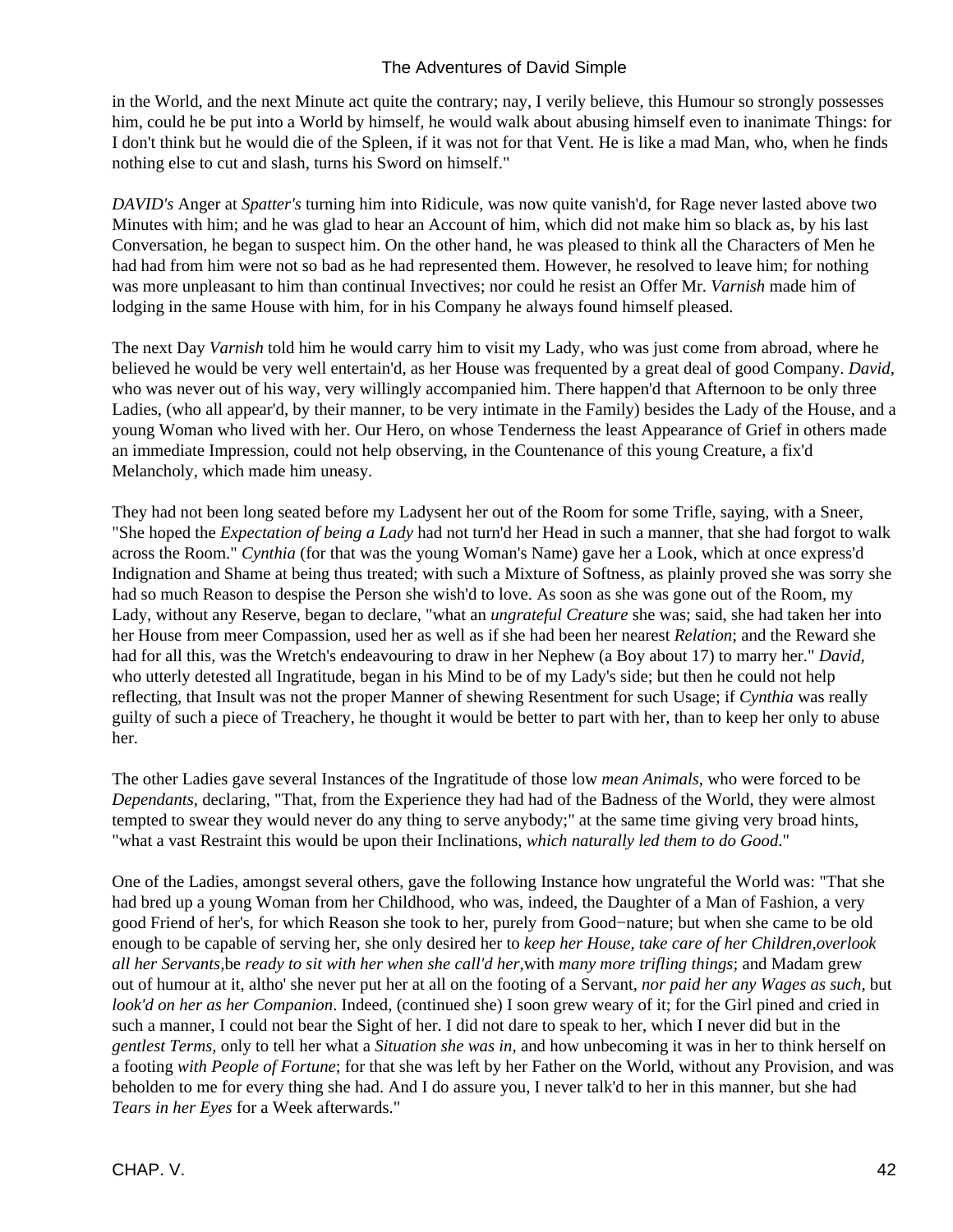All the Company, except *David,* join'd with this Lady in condemning the poor Girl's monstrous Ingratitude; but he could not forbear telling her, "He thought it was a little unkind in her to upbraid so unfortunate a Person, as the young Woman she had been talking of, with any Favours she conferr'd on her." On this ensued a Discourse between the four Ladies, *concerning Obligation and Ingratitude, of which I really cannot remember one Word*.

When the two Gentlemen got home, *David* said to his Companion, "He had a great Curiosity to hear *Cynthia's* Story; for there was something so good−natured in her Countenance, that he was very much inclined to believe my Ladyhad not represented the Case fairly." Adding, "That he should be obliged to him, if he would carry him the next day to see *Cynthia* alone; for he had observed by my Lady's Conversation, that she was to go out of Town in the Morning, and leave *Cynthia* at home." *Varnish,* who was all *Complaisance,* readily comply'd with his Request; for he had a long time been intimate in the Family, and had Admittance as often as he pleased; only he told him, "He must leave him there some time, being obliged to meet a Gentleman at a Coffee−house." This gave *David* an Opportunity of being alone with *Cynthia,* which he eagerly embraced, to tell her, "That he saw by her Look and Manner she was very unhappy, and begg'd, if it was any way in his power to serve her, she would let him know it; for nothing in this World was capable of giving him so much Pleasure, as relieving the Distress'd." *Cynthia* at first reply'd, "That she dared not ever receive any more *Obligations*; for she had already suffer'd so much by accepting them, that she heartily wish'd she had gone thro' all the Miseries Poverty could have brought upon her, rather than endured half what she had done for living in Plenty at another's Expence."

But, at last, by the Innocence of *David's* Looks, and the Sincerity which was visible in his Manner of expressing himself, she was prevail'd on to relate the History of her Life; which will be the Subject of another Chapter.

# **CHAP. VI.**

### *In which is displayed the Misery young Persons, who have any Taste, suffer, unless they are bred up with reasonable People.*

"I cannot say, I ever had any Happiness in my Life; for while I was young, I was bred up with my Father and Mother, who, without designing me any harm, were continually teazing me. I loved reading, and had a great Desire of attaining Knowledge; but whenever I asked any Questions of any kind whatsoever, I was always told, such Things were not proper for *Girls of my Age* to know. If I got any Book that gave me pleasure, and it was any thing beyond the most silly Story, it was taken from me. For *Miss must not enquire too far into things it would turn her Brain she had better mind her Needle−work and such Things as were useful for Women Reading and poring on Books, would never get me a Husband*. Thus was I condemned to spend my Youth, the Time when the Imagination is at the highest, and we are capable of most Pleasure, without being indulged in any one thing I liked; and obliged to employ myself, in what was fancied by my mistaken Parents to be for my Improvement, altho' in reality it was nothing more than what any Person, a degree above a natural Fool, might learn as well in a very small time, as in a thousand Ages. And what yet aggravated my Misfortunes was, my having a Brother who hated reading to such a degree, he had a perfect Aversion to the very Sight of a Book; and he must be cajoled or whipp'd into Learning, while it was denied me, who had the utmost Eagerness for it. Young, and unexperienced as I was in the World, I could not help observing the Error of this Conduct, and the Impossibility of ever making him get any Learning, that could be of Use to him, or of preventing my loving it.

"I had two Sisters, whose Behaviour was more shocking to me than that of my Father and Mother; because as we were more of an Age, we were more constantly together. I should have loved them with the sincerest Affection, if they had behaved to me in a manner I could have borne with Patience: They neither of them were to be reckon'd amongst the silliest of Women; and had both some small glimmering Rays of Parts and Wit. To this was owing all their Faults, for they were so partial to themselves, they mistook this faint Dawn of Day, for the Sun in its Meridian; and from grasping at what they could not attain, obscured, and rendered useless all the Understanding they really had. From hence, they took an inveterate Hatred to me, because most of our Acquaintance allowed me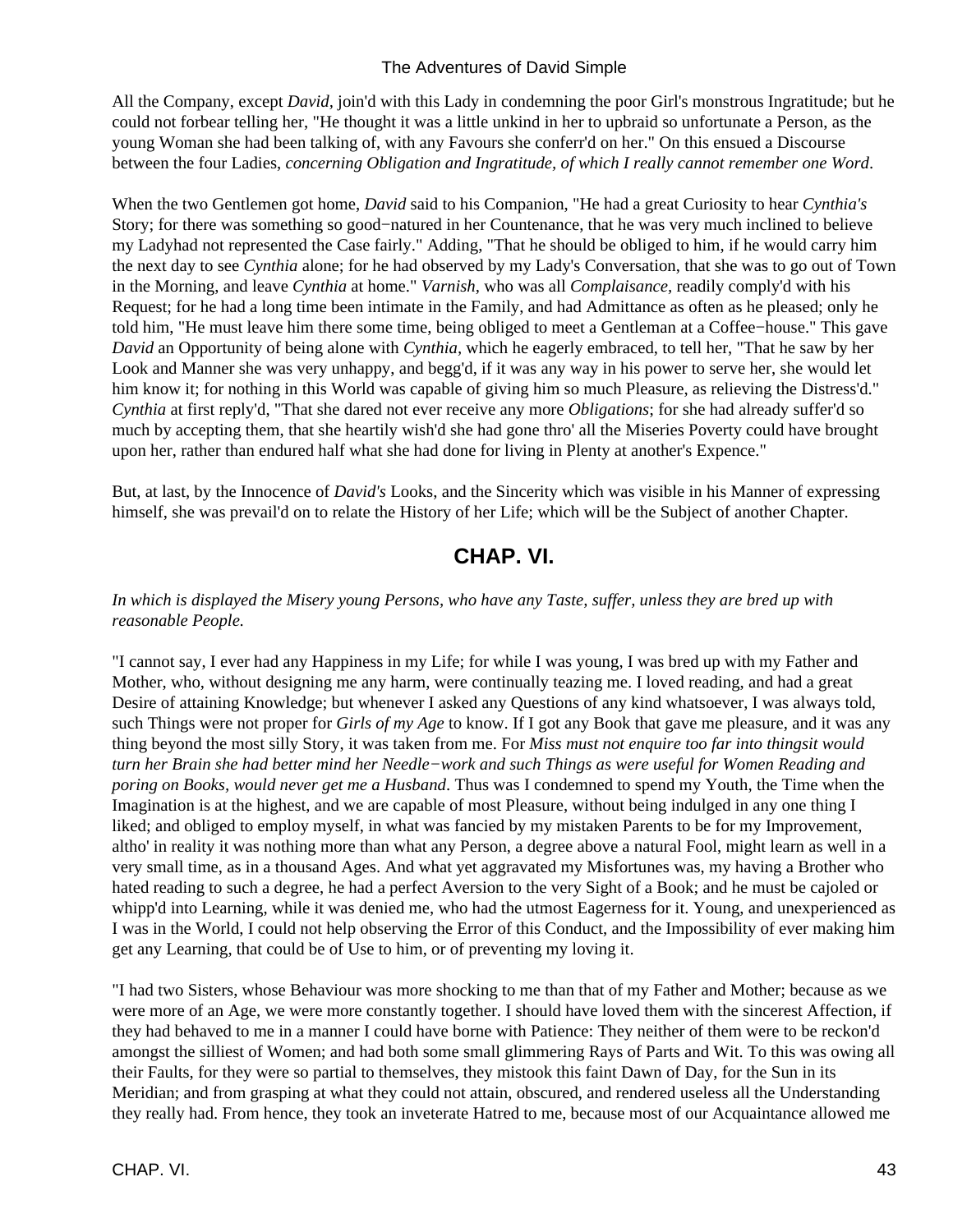to have more Wit than they had; and when I spoke, I was generally listened to with most Attention. I don't speak this from Vanity; for I have been so teazed and tormented about *Wit,* I really wish there was no such thing in the World. I am very certain, the Woman who is possessed of it, unless she can be so peculiarly happy as to live with People void of Envy, had better be without it. The Fate of those Persons who have Wit, is no where so well described, as in those excellent Lines in the *Essay on Criticism,* which are so exactly suited to my present Purpose, I cannot forbear repeating them to you:"

*Unhappy Wit, like most mistaken Things, Atones not for that Envy which it brings; In Youth alone its empty Praise we boast, But soon the short−liv'd Vanity is lost: Like some fair Flower, the early Spring supplies, That gayly blooms, but even in blooming dies. What is this Wit, which must our Cares employ? The Owner's Wife, that other Men enjoy: The most our Trouble still, when most admir'd, The more we give, the more is still requir'd. The Fame with Pains we gain, but lose with Ease; Sure some to vex, but never all to please: 'Tis what the Vicious fear, the Virtuous shun, By Fools 'tis hated, and by Knaves undone.*

"I never spoke, but I was a *Wit*; if I was silent, it was Contempt. I certainly would not deign to converse with *such People as they were*. Thus whatever I did, disobliged them; and it was impossible to be otherwise, as the Cause of their Displeasure was what I could not remove. I should have been very well pleased with their Conversation, if they had been contented to have been what Nature design'd them; for Good−humour, and a Desire to please, is all I wish for in a Companion. In my Opinion, being inoffensive goes a great way in rendering any Person agreeable; every Word I spoke was misunderstood, and turned to my disadvantage. I remember once on my saying, I would follow my Inclinations while they were innocent, and no ill Consequences attended them; my eldest Sister made me so absurd an Answer, I cannot help relating it to you: for she said, *she did not at all doubt, but I would follow my Inclinations, she was really afraid what I should come to as she saw, I fancied it a Sign of* Wit *to be a* Libertine. She had somewhere heard the Word, (you will observe how well she understood it) but she imagined it was a Term of Contempt, and always exulted, in saying any thing she thought could hurt me: If I dropt an unguarded Word or Expression, they could possibly lay hold on, to turn into what they thought *Ridicule,* the Joy it gave them was incredible; if I took up a Book, they could not comprehend, they suddenly grew very modest, and did not pretend to know what was only *fit for the Learned*. It is really entertaining to see the shifts People make to conceal from themselves their own want of Capacities: for whoever really has Sense, will understand whatever is writ in their own Language, altho' they are intirely ignorant of all others, with an Exception only of the Technical Terms of Sciences. But I was once acquainted with an old Man, who, from a small Suspicion, that he was not thought by the World to be extremely wise, was always considering which way he should flatter himself that the Fault was not in him, but owing to some Accident; till at last, he hit on the Thought that his Folly was caused by his Father's Neglect of him; for he did not at all seem to doubt, but he should have had as much Sense as another, if he had but understood *Greek* and *Latin*: As if those Languages had a Charm in them, which could banish all *Stupidity and Nonsense* from any Person who understood them. But to proceed in my Story:

"If Youth and Liveliness sometimes led me into any Action, which they, in their *riper Judgments,* (for the youngest of them was five Years older than I was) term'd Indiscretions, they immediately *thank'd God, tho' they had no* Wit, *they had* common Sense, *and knew how to conduct themselves in Life, which they thought much more*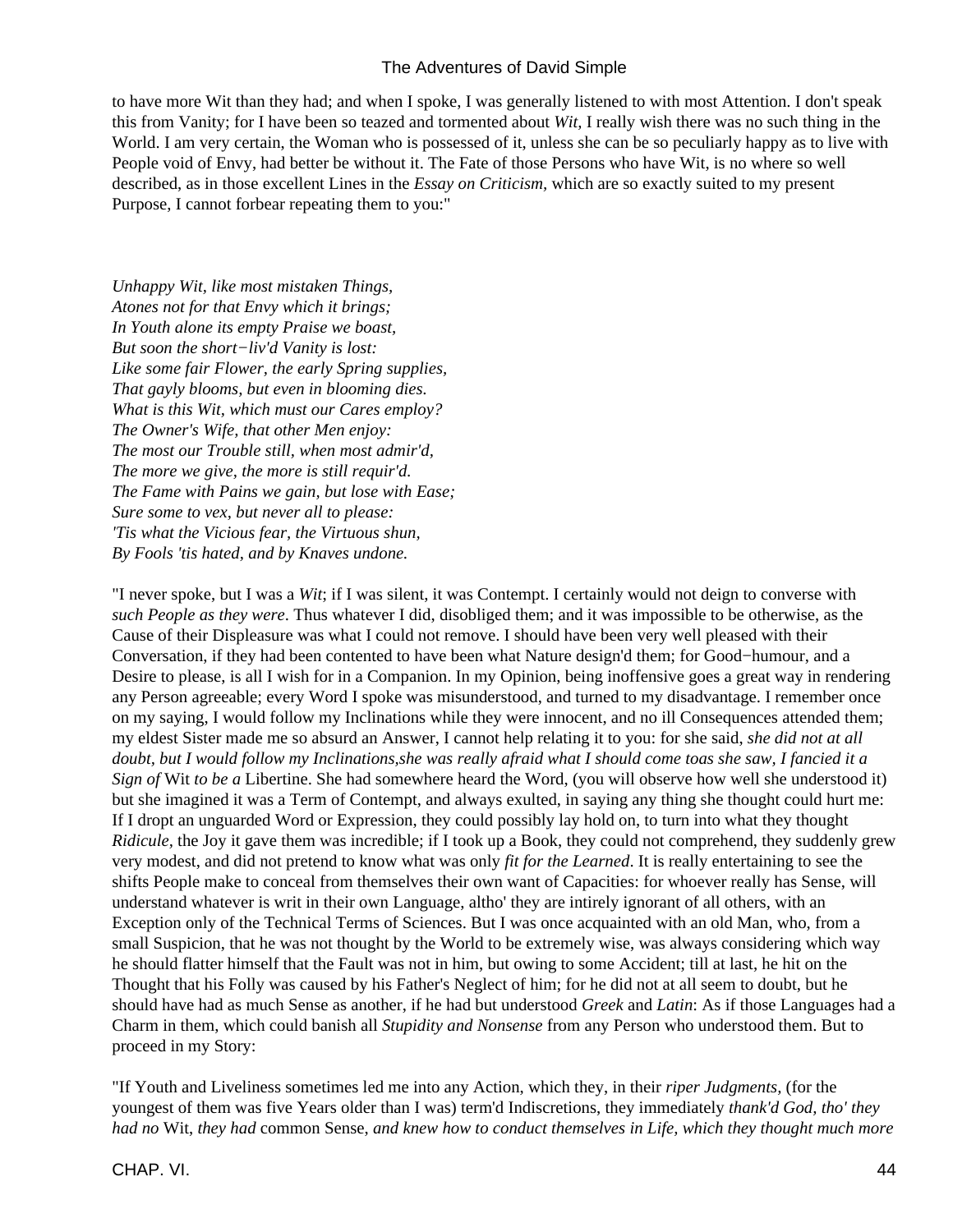*valuable; but* these Wits *had never any Judgment*. This is a Mistake which prevails generally in the World, and, I believe, arises from the strong Desire most Men have to be thought witty; but when they find it's impossible, they would willingly be thought to have a Contempt for it; and perhaps they sometimes have the Art of flattering themselves to such a Degree, as really to believe they do despise it: *For Men often impose so much on their own Understandings, as to triumph in those very Things they would be ashamed of, if their Self−Love would but permit them for a Moment, to see things clearly as they are: They go beyond the Jack−daw in the Fable, who never went farther than to strut about in the Peacock's Feathers, with a design of imposing on others. For they endeavour so long to blind other Men's Eyes, that at last they quite darken their own; and altho' in their Nature they are certainly Jays, yet they find a Method of persuading themselves that they are Peacocks.* But notwithstanding all the Industry People may make use of to blind themselves, *if Wit consists,* as Mr. *Locke* says, *in the Assemblage of Ideas, and Judgment in the separating them*; I really believe the Person who can join them with the most Propriety, *will separate them with the greatest Nicety*. A Metaphor from Mechanism, I think, will very plainly illustrate my Thoughts on this Subject: For let a Machine, of any kind, be joined together by an ingenious Artist, and I dare say, he will be best able to take it apart again: a Bungler, or an ignorant Person, perhaps, may pull it asunder, or break it to pieces; but to separate it nicely, and know how to divide it in the right Places, will certainly be the best performed, by the Man who had Skill enough to set it together. But with strong Passions, and lively Imaginations, People may sometimes be led into Errors, altho' their Judgments are ever so good; and when People, who are esteemed by the World to have Wit, are guilty of any Failing, all *the Envious,* (and I am afraid they are too great a part of the human Species) set up a general Outcry against them."

*DAVID,* into whose Head not one envious Thought ever entered, could easily comprehend the Reasonableness of what *Cynthia* said; but was too well pleased with her Manner of talking, to interrupt her: And she thus continued her Story:

"We had a young Cousin lived with us, who was the Daughter of my Father's Brother, she was the oddest Character I ever knew; for she certainly could not be said to have any Understanding, and yet she had one of the strongest signs of Sense that could be: For she was so conscious of her Defect that way, that it made her so bashful, she never spoke but with Fear and Trembling, lest she should make herself ridiculous. This poor Creature would have been made a perfect *Mope,* had it not been for me; for she was the only Person I ever submitted to flatter. I always approved whatever she said, and never failed the asking her Opinion, whenever I could contrive to do it without appearing to make a Jest of her. This was the highest Joy to my Sisters, who thought that in this Instance, at least, they could prove my want of Sense and their own *Superiority*; for their Delight was in making a *Butt* of this poor Girl, *rallying,* as they were pleased to term it, and putting her out of countenance."

"Pray, Madam, (said *David*) what is the meaning of making a Butt of any one?" *Cynthia* replied, "It is setting up a Person as a Mark to be scorned, and pointed at for some Defect of Body or Mind, and this without any Offence committed, to provoke such Treatment: Nay, on the contrary, it generally falls on the Bashful and Innocent; and when a poor Creature is thus undeservedly put to the Torment of feeling the uneasy Sensation of Shame, these *Ralliers* exult in the Thoughts of their own *Wit*. To be witty without either Blasphemy, Obscenity, or Ill−nature, requires a great deal more than every Person, who heartily desires the Reputation of being so, can come up to; but I have made it my Observation, in all the Families I have ever seen, that if any one Person in it is more remarkably silly than the rest, those who are the next degree to them, always despise them the most; they are as glad to find any body below them, that they may triumph over and laugh at, as they are envious and angry to see any one above them; *as Cowards kick and abuse the Person who is known to be a Degree more timorous than themselves, as much as they tremble at the Frown of any one, who has more Courage*. Thus my Sisters always treated my Cousin as a *Fool,* while they upbraided me with being a *Wit*; little knowing, that if that Term has any Meaning at all, when it is used by way of Contempt, they were the very People who deserved to be called so. For if I understand it, it signifies a Person with but a very moderate Share of Understanding, who from Affectation, and an insatiable Desire of being thought witty, grows impertinent, and says all the ill−natured things he can think of. For my part, I think all manner of Raillery the disagreeablest Conversation in the World: unless it be amongst those People who have Politeness and Delicacy enough to rally in the manner *La Bruyere* speaks of; that is, to fall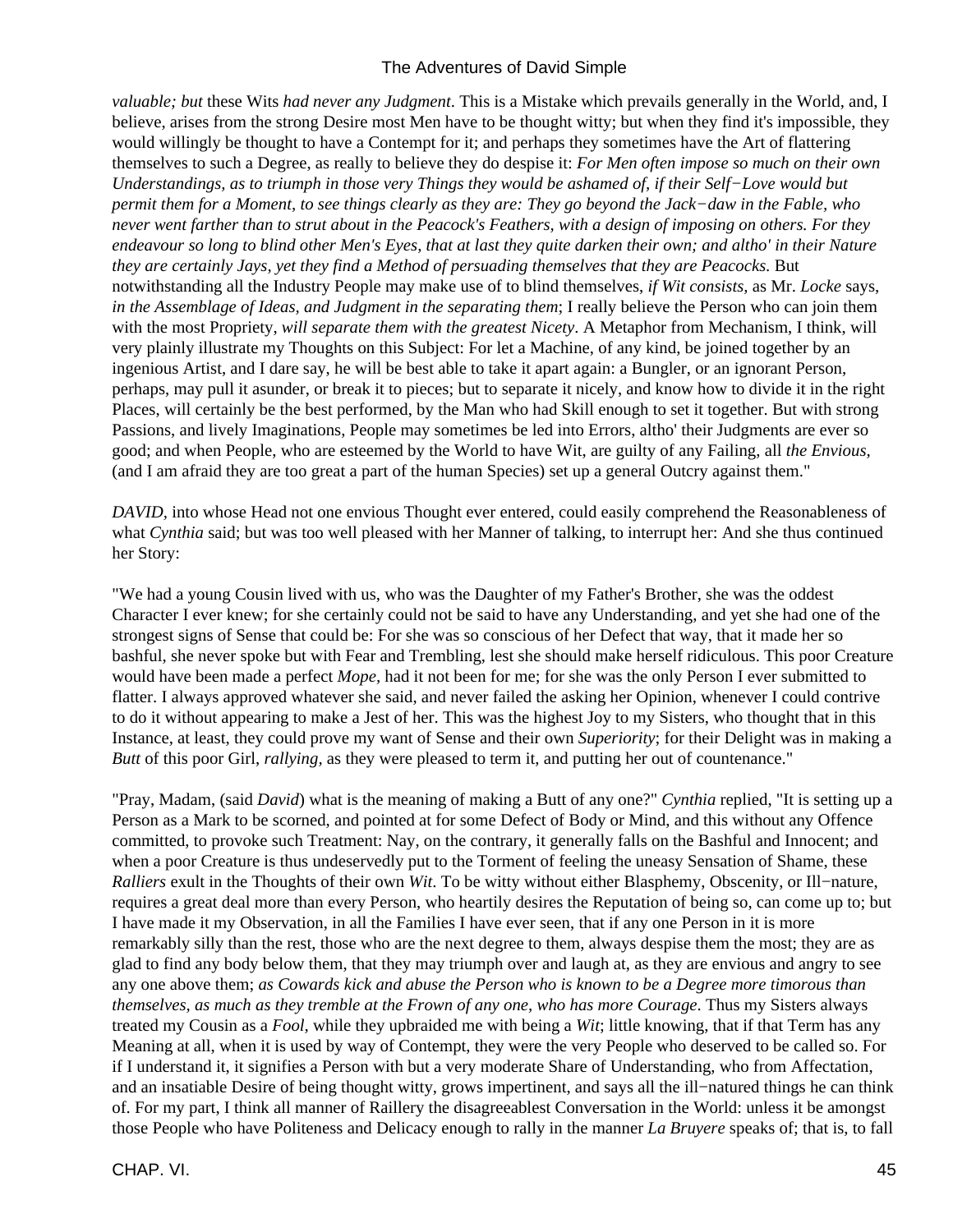only on such Frailties as People of Sense voluntarily give up to Censure: these are the best Subjects to display Humour, and turns into a Compliment to the Person rallied, as it is a sort of Insinuation that they have no greater Faults to be fallen upon.

"When I was about sixteen, I became acquainted with a young Lady, in whose Conversation I had the utmost Pleasure, but I had not often an Opportunity of seeing her; for as she too was fond of Reading, my Mother was frighten'd out of her Wits, to think what would become of us, if we were much together. I verily believe, she thought we should draw *Circles* and turn *Conjurers*. Every new Acquaintance we had, increased my Sisters Aversion to me; for as I was generally liked best, they were in a continual Rage at seeing I was taken so much notice of. But the only Proof of their Sense they ever gave me, was the being irritated more than usual, at the Fondness which was shewn me by this young Woman: for since they could be so low as to be envious, there was more Understanding in being so at my attaining what was really valuable, than at what was of no consequence, and gave me no other Pleasure but finding it was in my power to give it; which was the Case with most of the People I conversed with.

"When I was seventeen, my Mother died, and after that, I got with more Freedom to my Companion; for my Father did not trouble himself much about me, he had given way to my Mother's Method of educating me, as indeed he always complied with her in every thing; not that he had any extraordinary Affection for her, but she was one of those *sort of Women,* who, if they once take any thing in *their Heads,* will never *be quiet* till they have attained it, and as he was of a Disposition which naturally loved Quietness, he would sooner consent to any thing, than hear a Noise.

"One Day, at Dinner, my Father told me, *if I would be a* good Girl *I should be* married *very soon*. I laugh'd and said, I hoped, I should see the Man who was to be my Husband, at least an Hour before−hand.  *Yes, yes,* replied he, *you shall see him time enough; but it suffices I have an Offer for you, which I think to your Advantage, and I expect your Obedience; you know, your Mother always obeyed me, and I will be Master of my own Family*. I really could hardly forbear laughing in his face; but as I thought that would be very unbecoming in me to my Father, I turned the Discourse as fast as possible. My Sisters both fell out a laughing; one cried, *Oh! now, we shall have fine Diversion*Cynthia *will be a charming* Mistress of a Family. *−− I wonder which of her Books will teach her to be a Housewife. Yes,* says the other,*undoubtedly her Husband will be mightily pleased, when he wants his Dinner, to find she has been all the Morning diverting herself with* Reading, *and forgot to order any; which I dare say will be the Case* . I had now been so long used to them, that what they said gave me no manner of Concern, and I was seldom at the trouble of answering them.

"The next day my Father brought a Country Gentleman home to dinner with him, who was a perfect Stranger to me; I did not take much notice of him, for he had nothing remarkable in him, he was neither handsome nor ugly, tall nor short,−−old nor young; he had something, indeed, of a Rusticity in his Person, what he said, had nothing entertaining in it, either in a serious or merry way, and yet it was neither silly nor ridiculous. In short, I might be in Company with a thousand such sort of Men, and quite forget I had ever seen them: but I was greatly surprized after Dinner, at my Father's calling me out of the Room, and telling me, *that was the Gentleman he designed for my Husband, that he expected me to receive him as such, and he would take the first Opportunity to leave us together, that he might explain himself*. Which, as soon as he could contrive it, he did, by sending my Sisters and Cousin one after another out of the Room, and then withdrawing himself. I had so ridiculous an Idea of being thus shut up with a Stranger in order to be made Love to, that I could not resist the Temptation of making a little Diversion with a Person who appeared to me in so despicable a Light. The Gentleman took three or four strides across the Room, looked out of the Window once or twice, and then turned to me, with an *aukward* Bow, and an *irresistable* Air, (as I fancy he thought it) and made me the polite Compliment, of telling me, *that he supposed my Father had informed me that they two were agreed on a Bargain*. I replied, I did not know my Father was of any Trade, or had any Goods to dispose of; but if he had, and they could agree on their Terms, he should have my Consent, for I never interfered with any Business of my Father's: And went on rattling a good while, till he was quite out in his Catechism, and knew not what to say. But he soon recollected himself, for he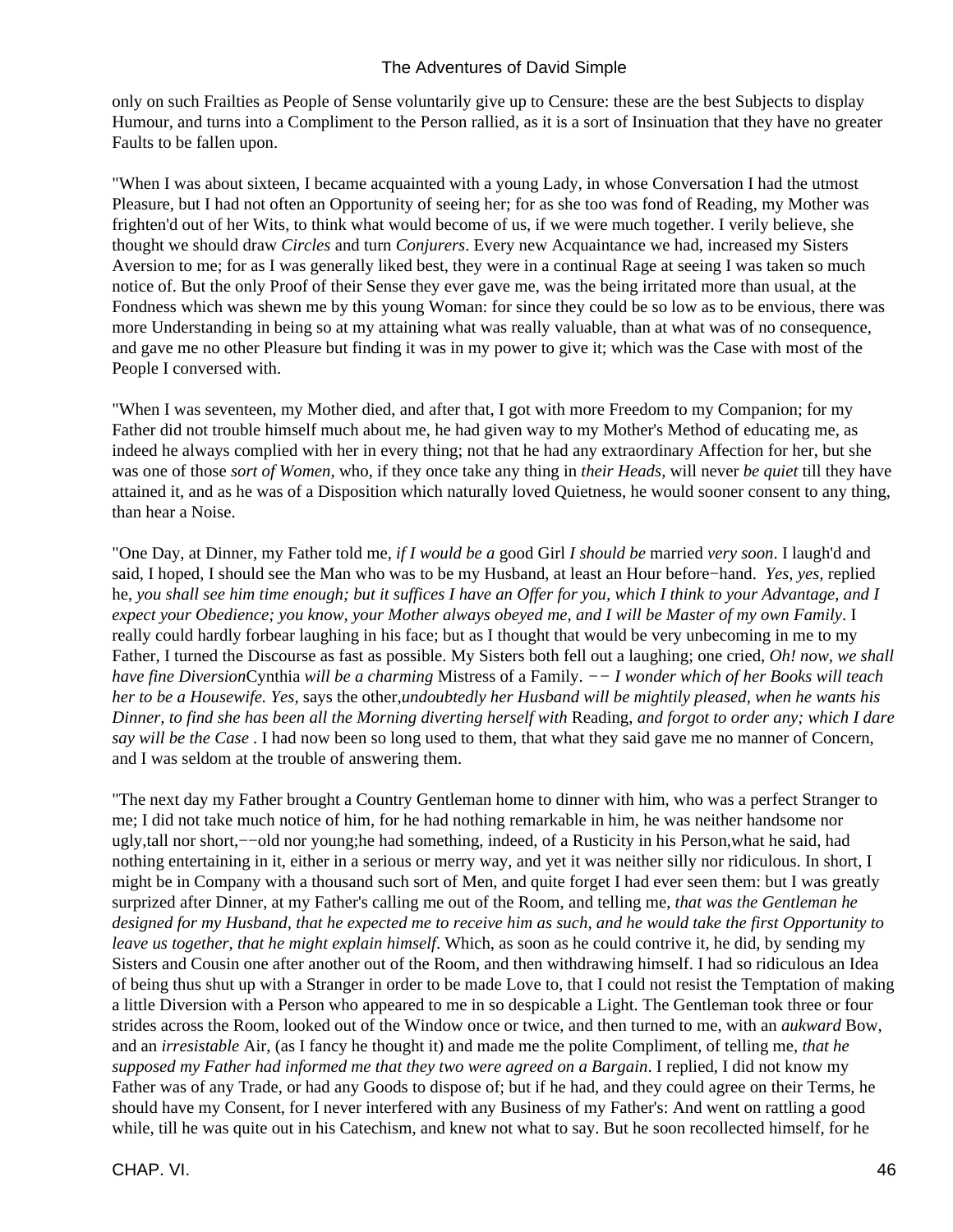had all the Assurance of a Man, who from knowing he has a good *Fortune,* thinks he does every Woman an *Honour* he *condescends* to speak to; and *assured me, I must interfere in* this *Business, as it more particularly concerned me*. *In short, Madam, continued he, I have seen you two or three times, altho' you did not know it; I like your Person, hear you have had a sober Education, think it time to have an Heir to my Estate, and am willing, if you consent to it, to make you my Wife; notwithstanding your Father tells me, he can't lay you down above two thousand Pounds. I am none of those nonsensical Fools that can whine and make romantick Love, I leave that to younger Brothers, let my Estate speak for me; I shall expect nothing from you, but that you will retire into the Country with me, and take care of my Family. I must inform you, I shall desire to have every thing in order; for I love good Eating and Drinking, and have been used to have my own Humour from my Youth, which if you will observe and comply with, I shall be very kind to you, and take care of the main Chance for you and your Children.* I made him a low Court'sey, and thanked him for the Honour he intended me; but told him, I had no kind of Ambition to be his *upper Servant*: Tho', indeed, I could not help wondering how it was possible for me to escape being charmed with his *genteel Manner* of addressing me. I then asked him how many Offices he had allotted for me to perform, for those great Advantages of having him to humour in all his Whims, and receiving Meat, Drink, and Lodging at his hands; but hoped he would allow me some *small Wages,* that I might sometimes recreate myself with my *Fellow−Servants*. In short, my Youth led me into indulging myself in a foolish Ridicule, for which I now condemn my self. He grew angry at my laughing at him, and left me, saying, *he should let my Father know in what manner I had used him; that I might very likely repent the refusing him, for such* Estates *as his were not to be met with every day*.

"I could not help reflecting on the Folly of those Women who *prostitute* themselves, (*for I shall always call it Prostitution, for a Woman who has Sense, and has been tolerably educated, to marry a Clown and a Fool*) and give up that Enjoyment, which every one who has taste enough to know how to employ their time, can procure for themselves, tho' they should be obliged to live ever so retired, only to know they have married a Man who has an Estate; for they very often have no more Command of it, than if they were perfect Strangers. Some Men, indeed, delight in seeing their Wives finer than their Neighbours, which to some Women, whose whole Thoughts are bent on fine Clothes, may be a Pleasure; but for my part, I should in that case think myself just in the Situation of the Horse who wears *gaudy Trappings* only to gratify his *Master's Vanity,* whilst he himself is not at all considered in it. I was certain I could live much more to my Satisfaction on the Interest of my own little Fortune, than I could do with subjecting myself to the Humours of a Man I must have always disliked and despised.

"I don't know how it was brought about, but this Man married my second Sister, and she took the other away with her, so that I was happily rid of them both. My Father was very angry with me for the present, but I thought that would be soon over, and did not at all doubt his being reconciled to me again. I now began to flatter myself, that I should lead a Life perfectly suitable to my Taste; my Cousin was very fond of me, for I was the only Woman she had ever met with, who had not shewn a Contempt for her. I carried her with me wherever I went, and had the Pleasure of seeing. I was the Cause of her being happy. I conversed as much as I pleased with my beloved Companion, and *Books and Friendship shared my peaceful Hours*. But this lasted but a very short time; for my Father, in the heat of his Anger against me, made a *Will,* in which he left me nothing; and before his Rage abated enough for him to alter it, he died of an Apoplexy. As soon as my Sisters heard of his Death, they hurried to Town, when the *Will* was opened, and they found I was excluded from having any share in my Father's Fortune; they triumphed over me with all the Insolence imaginable, and vented all their usual Reproaches; saying, *it was impossible but that a Person of my great* Wit and Genius must be able to provide for myself, they did not doubt *but I could do very well without Money*. Thus this unpardonable Crime of being thought to have more Sense than they had, was never to be forgiven; they staid no longer in town, than while they were settling their Affairs, and left me with but five Guineas, which I happened to have saved out of my Pocket−Money, while my Father was alive. The young Woman I have so often mentioned to you, was so generous as to let me have all the little Money she was mistress of. I wish nothing so much as to see her again; but while I was abroad, she and her Brother went from their Father's House, on his bringing home a Mother−in−law, and I cannot hear what is become of them. Whilst I was in this Situation, my Lady with whom I had had a small Acquaintance for some time, took such a fancy to me, she invited me to come and live with her; she seemed as if she loved me, and I was ignorant enough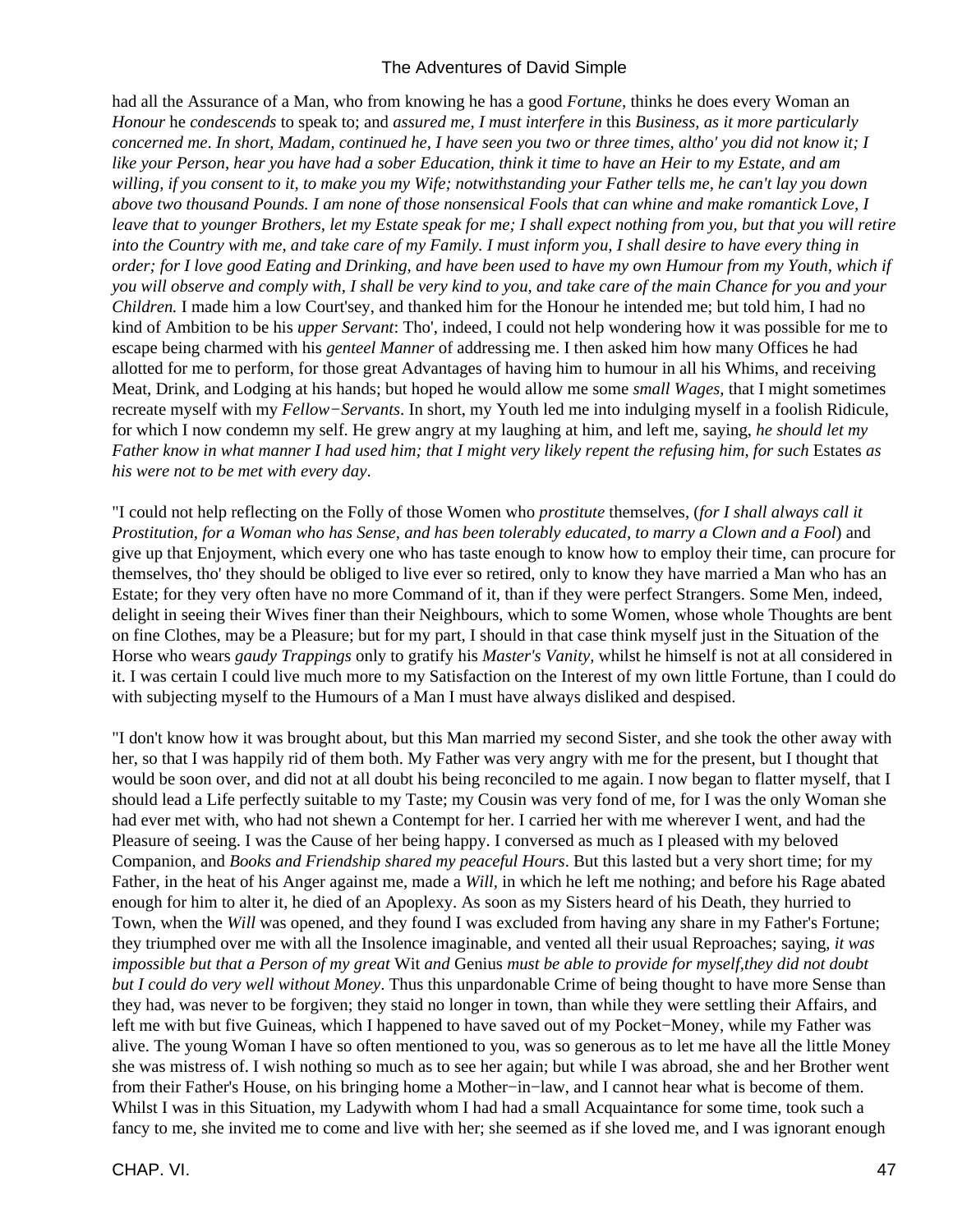of the World to think she did so. She was going abroad, and as I had a great Desire to see more Countries than my own, I proposed to myself a great deal of Pleasure in going with her: the only Regret I had, was in leaving my dear Companion, but I was not in Circumstances to refuse my Lady 's Offer.

"And now I am come to the Conclusion of my History, whilst I went under the Denomination of a *Wit,* and am really quite tired of talking; but if you have a Curiosity to know the rest of my History, and will favour me with your Company to−morrow, I will resume it." *David* assured her, nothing could oblige him more, and in a little while took his leave of her for that Night.

# **CHAP. VII.**

*The Continuation of the History of Cynthia, with an Account in what manner she was suddenly transformed from a Wit into a Toad−eater, without any visible Change, in either her Person or Behaviour.*

*David* went exactly at the Time appointed the next Day, and after some little Discourse, *Cynthia* went on with her Story, as follows:

"I think I left off at my going abroad with my Lady. My Cousin went home to live with her Mother; as they had but a very small Income to keep them, I should have been heartily glad if it had been in my power to have encreased it. I forgot to tell you, that my Brother died at School when he was fifteen; for he had but a weakly Constitution, and the continual tormenting and beating him, to make him learn his Book (which was utterly impossible) had such an Effect on the poor Boy, it threw him into a Consumption, and killed him. I shall not undertake to give you a Description of the Countries through which we passed, for as we were only to make the Tour of *France* and *Italy,* I suppose you have read a hundred Descriptions of them already. The Lady I went with, had something very amiable in her Manner, and at first behaved to me with so much Good−nature, that I loved her with the utmost Sincerity. I dwelt with pleasure on the Thoughts of the Obligations I owed her, as I fancied she was generous enough to delight in conferring them; and I had none of that sort of *Pride, by Fools mistaken for Greatness of Mind,* which makes People disdain the receiving Obligations: for I think the only Meanness consists in accepting, and not gratefully acknowledging them. I had learned *French,* that is, I had read some *French* Books with the help of a Dictionary, to satisfy my own Curiosity; for no body had ever taught me any thing: On the contrary, I was to be kept back as much as possible, for fear I should *know too much*. But the little I had learned by myself, helped me when I came into the Country, to talk it tolerable well. My Lady could not speak it at all, and as she did not care to take much pains while we were at *Paris,* which was a whole Winter, we herded mostly amongst the *English*.

"I was now in the place of the World I had often most wished to go to, where I had every thing in great plenty, and yet I was more miserable than ever. Perhaps you will wonder what caused my Unhappiness; but I was to appear in a Character I could not bear, *i. e.* that of a *Toad−eater*: and what hurt me most, was, that my Lady herself soon began to take pains to throw me into it as much as possible."

*DAVID begged an Explanation of what she meant by a Toad−Eater; for he said it was a Term he had never heard before.* On which *Cynthia* replied, "I don't wonder, Sir, you never heard of it, I wish I had spent my Life without knowing the Meaning of it: It is a Metaphor taken from a Mountebank's Boy's eating Toads, in order to shew his Master's Skill in expelling Poison: It is built on a Supposition, (which I am afraid is too generally true) that People who are so unhappy as to be in a State of Dependance, are forced to do the most nauseous things that can be thought on, to please and humour their Patrons. And the Metaphor may be carried on yet farther, for most People have so much the Art of tormenting, that every time they have made the poor Creatures they have in their power *swallow a Toad,* they give them something to expel it again, that they may be ready to swallow the next they think proper to prepare for them: that is, when they have abused and fooled them, as *Hamlet* says, to the top of their bent, they grow soft and good to them again, on purpose to have it in their power to *plague them the more*. The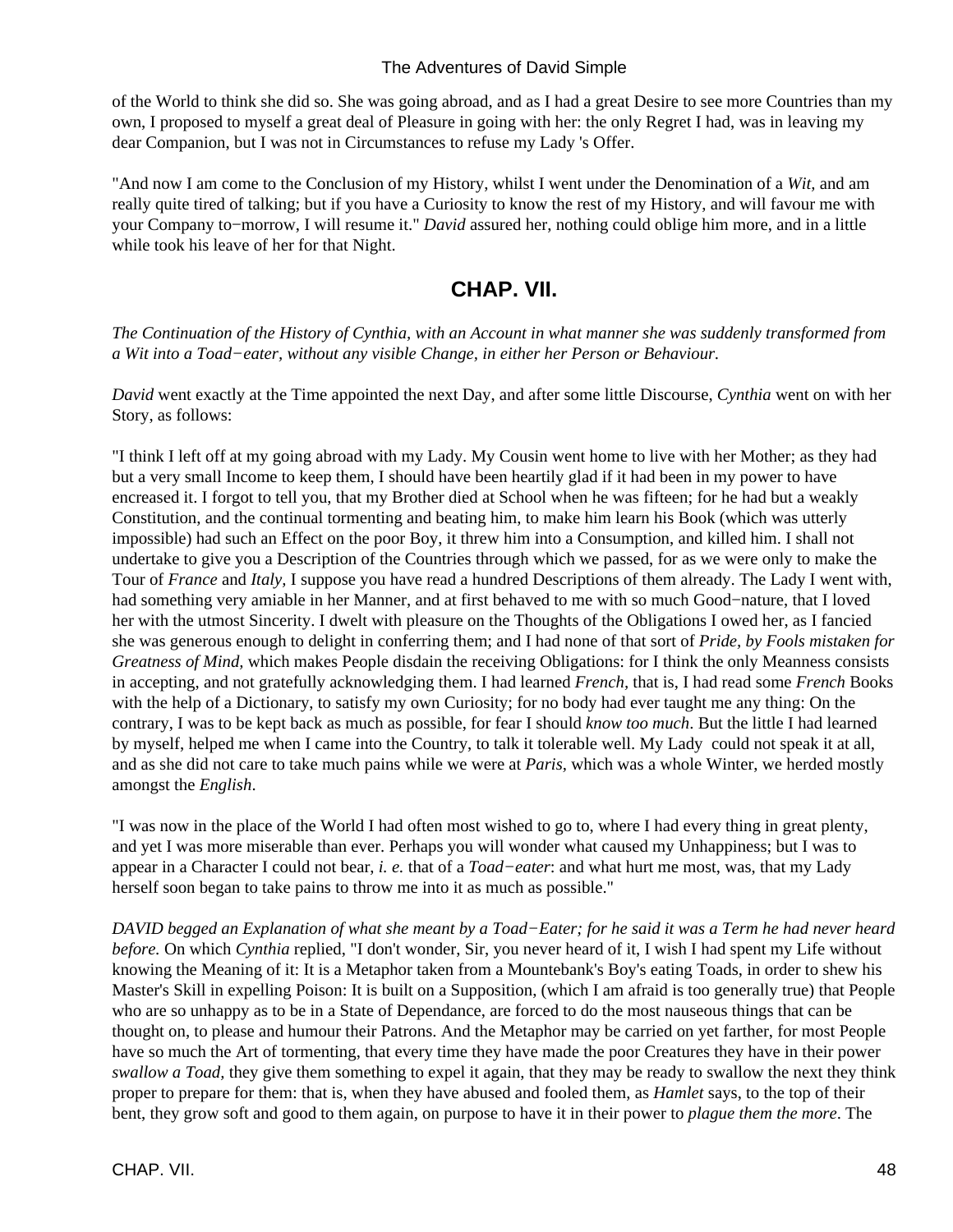*Satire* of the Expression, in reality, falls on the Person who is mean enough to act in such a manner; but as it is no uncommon thing for People to make use of Terms they don't understand, it is generally used, by way of *Derision,* to the unfortunate Wretch who is thrown into such a miserable Situation.

"I remember once I went with my Lady to visit some *English* Ladies, where there happened to be a great deal of Company: As we went out of the Room, I heard some−body mention the word *Toad−eater*; I thought it was me they were speaking of, and dropt my Fan, for an Excuse to make a stop at the Door; when I heard one Lady say to another *What* a Creature it is! *I believe she is dumb, for she has not spoke one Word since she has been here; but yet I don't dislike to see her, for I love Ridicule of all things and there is certainly nothing so ridiculous as a Toad−eater.* I could not stay to hear any more, but I despised both these Women too much to let it be in their power to give me any Pain, for I knew by their manner of talking they were *fine Ladies*; and that is the Character in Life I have the greatest Contempt for."

*DAVID begged her to let him know what she meant by fine Ladies.* On which she replied, "Indeed, Sir, you have given me the hardest Task in the World: I know them when I meet with them; but they have so little of what we call Character, that I don't know how to go about the describing them. They are made up of *Caprice* and *Whim,* they *love*and *hate,*are *angry*and *pleased,*without knowing any reason for either. If they have any *Characteristick,* it is *Vanity,* to which every thing else seems to be subservient; they always affect a great deal of *Good−nature,* are frighted out of their Wits at the sight of any Object in bodily Pain, and yet value not how much they rack People's Minds. But I must justify them so far as to say, I believe this is owing to their Ignorance; for as they have no *Minds of their own, they have no Idea of others Sensations*. They cannot, I think, well be liable to the Curse attending *Eve's* Transgression, as they do not enjoy the Benefit proposed by it, of knowing *Good from Evil*. They are so very *wise,* as to think a Person's being ignorant of what it is utterly impossible they should know, is a perfect sign of *Folly*. *Congreve* seems to me to have known them the best of any body: My Lady *Wish−for't* at her Toilette is a perfect Picture of them, where she insults over, and thinks herself *witty* on a poor ignorant Wench, because she does not know what she has never been taught, or used to. That fine Ridicule of the *Brass−Thimble* and the *Nutmeg jingling in her Pocket*; with the Hands dangling like Bobbins, is exactly their sort of Wit; and then they never call any body by their right Names, *Creatures,Animals, Things,* all the Words of Contempt they can think of, are what they delight in. I think *Shakespear* has made *Hamlet* give the best Description that can be of them, in that one Line he speaks to *Ophelia; Ye lisp and ye amble, and ye nick–name God's Creatures* . An Expression I never understood till I knew the World enough to have met with some of those sort of Women. They are not confined to any Station; for I have known while the Lady has been insulting her Waiting−woman in the Dressing−Room, the Chamber−Maid has been playing just the same Part below stairs, with the Person she thought her inferior, only with a small Variation of Terms. But I will dwell no longer on them; for I am tired of them, as I have often been in Life.

"But this would have had no Effect on me, had my Ladybehaved well herself. To her Usage was owing all my Misery; for by that time I had been with her two or three Months, she began to treat me as a *Creature* born to be her *Slave*: whenever I spoke, I was sure to offend her; if I was *silent,* I was *out of humour*;if I said any thing in the softest Terms, to complain of the Alteration of her Affection, I was *whimsical* and *ungrateful*. I think it impossible to be in a worse Situation. She had raised my Love, by the Obligations she had confer'd on me, and yet continually provoked my Rage by her Ill−nature: I could not for a great while, any way account for this Conduct: I thought, if she did not love me, she had no Reason to have given herself any trouble about me; and yet I could not think she could have used me in that manner, if she had had the least Regard for me. At last, I reflected, it must be owing to a love of *Tyranny,* and as we are born in a Country where there is no such thing as Slavery, People lay Plots to draw in others to be their Slaves, with the pretence of having an Affection for them: And what is yet more unfortunate, they always chuse the Persons who are least able to bear it. It's the fierce mettled Courser (who must be brought to their Lure, by fawning and stroaking) that they love to wring, and gird the Saddle on; whilst the Mule, which seems born to bear their Burdens, passes by them unheeded and neglected. I was caught like the poor Fish, by the Bait which was treacherously extended for me, and did not observe the *Hook* which was to pierce *my Heart,* and be my Destruction. You cannot imagine what I felt; for to be used ungratefully, by any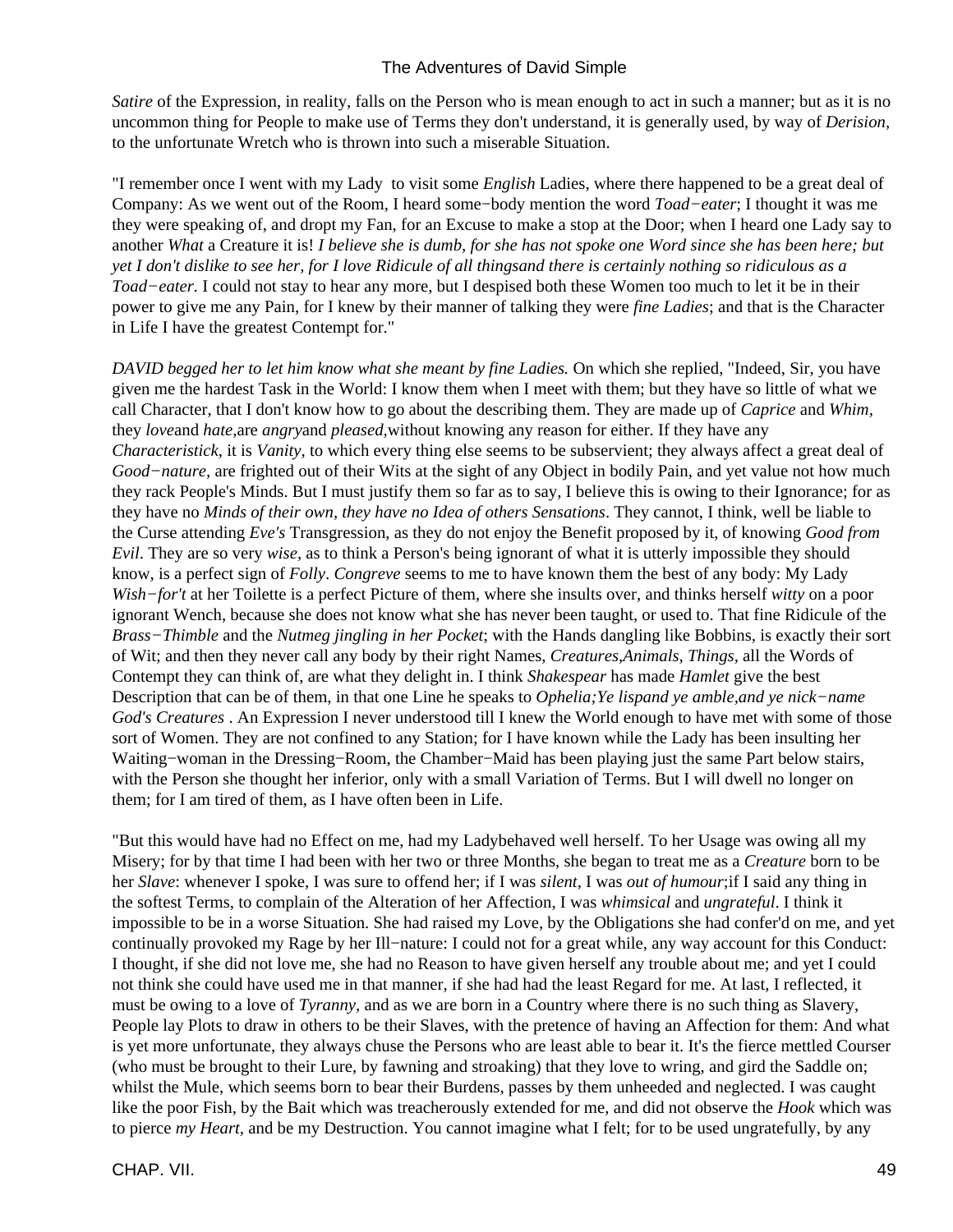one I had confer'd Favours on, would have been nothing to me, in comparison of being ill used by the Person I thought myself obliged to. I was to have no *Passions,* no *Inclinations* of my own, but was to be turned into a piece of Clock−Work, which her Ladyship was to wind up or let down, as she pleased. I had Resolution enough to have taken any Consequence that might have attended my leaving her; but I could not bear the Thoughts of even the Imputation of Ingratitude, *for there are very few People, who have any Notion of Obligations, that are not pecuniary*. But in my Opinion, those Persons who give up their Time, and sacrifice all their own Inclinations, to the Humours of others, cannot be over−paid by any thing they can do for them. Nobody thinks a Slave is obliged to them for giving them Bread, when they have performed their task: And certainly it is a double Slavery to be made *servile* under the pretence of *Friendship*; for no Labour of the Body could have been so painful to me, as the having my Mind thus teazed and tortured. My *Wit,* which I had heard so much of, was now all fled; for I was looked on in so contemptible a Light, no body would hearken to me: The only Comfort I had, was in the Conversation of a *led Captain,* who came abroad with a Gentleman of my Lady's Acquaintance. There are two sorts of led Captains, the one is taken a fancy to by somebody much above them, seated at their Table, and can *cringe and flatter, fetch and carry Nonsense for my Lord*; thinking themselves happy in being thus admitted into Company their Sphere of Life gives them no Pretensions to keep. The other is a sort of Male Toad−eater, who by some Misfortune in Life, is thrown down below his proper Station, meets with a Patron who pretends to be *his Friend*; and who by that means draws him in to be sincerely his. This Gentleman's Case and mine were so much alike, that our greatest Pleasure was in comparing them; but I was much more astonished at his Patron's Behaviour than at my Lady 's; for altho' she had a tolerable Understanding, yet it was not of that sort, that would make one wonder at her Frailties. But he was remarkable for his Sense and Wit, and yet could not forbear making this poor Gentleman feel all the weight of *Dependance*. He was so inconsistent with himself, he could not bear he should see his *Tyranny,* because he was very *fond* of gaining every body's Esteem; not considering, his Aim would have been lost, if the other had not been sensible of his Behaviour: but because he saw him uneasy under it, he took a perfect Aversion to him. I have heard of a Gentleman, who would never go to another's House, if they had ever so many Coaches and Six to carry him in, without Horses of *his own*: saying, *the only Way to be treated well, was to shew People he had it in his power to* leave them whenever he pleased. And I think he was perfectly in the right; for melancholy Experience has taught me how miserable it is to abandon one's self to another's Power. But now to shew you the unaccountable Caprice of Human Nature, I must tell you, that this very Gentleman, who had thus *groaned* under the Affliction of another's using him ill, coming to an Estate which was entailed on him by a Cousin's dying without Children, became the greatest *Tyrant in the World*; and kept a *led Captain,* whom he used much worse than his former Patron had ever done him: And instead of avoiding treating another in a manner he himself had found so difficult to bear, he seemed as if he was resolved to revenge his former Sufferings, on a Person who was perfectly innocent of them.

"I know not to what Malignity it is owing, but I have observed in all the Families I have ever been acquainted with, that one part of them spend their whole time in oppressing and teazing the other; and all this they do like *Drawcansir,* only *because they dare,* and to shew their Power: While the other Part languish away their Days, in bemoaning their own hard Fate, which has thus subjected them to the Whims and Tyranny of *Wretches,* who are so *totally void of Taste, as not to desire the Affection of the very People, they appear willing to oblige*. It's late to−night, but if you have a Curiosity to hear the remainder of my Story, to−morrow I will proceed."

*DAVID*, who never desired any one to do what was the least irksome to them, took his leave for that Evening, and returned the next day, according to her own Appointment.

# **CHAP. VIII.**

*A continuation of Cynthia's Story.*

The next Evening, after the usual Civilities had passed between *David* and *Cynthia,* she, at his Request, went on with her Story.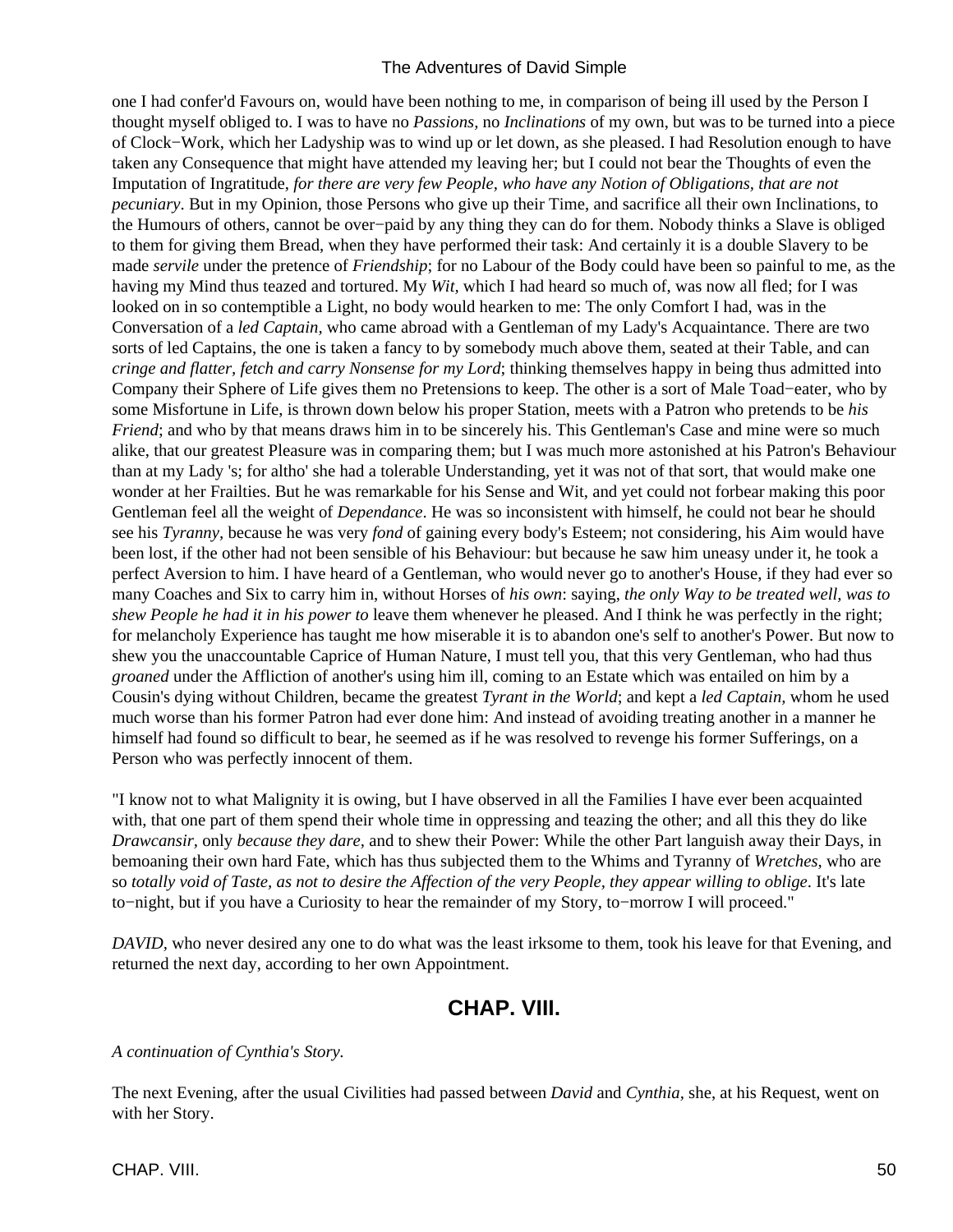"I spent the whole time I was abroad in Misery; because my Lady chose to see me *unhappy,* and *sighing* at her *Tyranny,* instead of viewing me always (which she might have done) with *cheerful Looks,* and a Countenance that expressed the most *grateful Acknowledgments,* for owing a Life of *Ease* and *Plenty* to her *Benevolence*."

*DAVID,* whose only Pleasure was in giving it others, was more amazed at this Account of my Lady 's Behaviour, than he would have been at the most surprizing Phænomenon in Nature: But he had so much Curiosity to know the End of *Cynthia's* Story, that he would not interrupt her: And she went on as follows.

"Since we have been come home, an Accident has happened to me, which was as little thought on as wish'd for. My Lady has a Nephew of about seventeen Years of Age, who after the Death of his Father, will be Earl of with a great Estate. This young Man took such a fancy to me, that the very first Opportunity he had of speaking to me alone, he made me a Proposal of Marriage. This is, in my Opinion, a very odd way of proceeding; but it is not very uncommon amongst Men who think themselves so much *above us,* that there is no danger of a Refusal; and consequently that they may be excused the *usual Forms* on such Occasions. I was, at first, so surprized, I knew not what to answer; but as soon as I could recollect my Thoughts, and revolve in my Mind the Situation I was in, I told him that I was infinitely obliged to him, for his good Opinion of me; but that as I lived in my Lady 's House, I should think myself guilty of the utmost *Treachery,* to marry so near a Relation of her's without her Consent; and as in my Circumstances I was not likely to obtain that, I begged him to give up all Thoughts of it. The more I refused him, the more earnest he was with me to comply: But while we were talking, my Lady entered the Room; I could not help blushing and looking confused, and my Lord was almost as much so as myself. She has very penetrating Eyes, and immediately saw something extraordinary had happened. However, she said nothing till my Lordwas gone, when she insisted on knowing the whole Truth, and was so very pressing, that at last I told it her; as I had done nothing I had any reason to be ashamed of, but acted (as I thought) with great *Honour* towards my Lady I had no Suspicion, that letting her know her Nephew liked me, could possibly turn out to my disadvantage. But the Moment I had complied with her Desire, in telling her what it was that caused that Confusion in us both, when she came in, she flew into as great a *Rage,* as if I had been guilty of the worst of Crimes; talked in her usual Style, of my *Ingratitude*; said, *It was a fine Return for all her Kindness, to endeavour to draw in her Nephew to marry me*. All I could say or do, could not pacify her. She immediately sent to my Lord's Father, who carried his Son out of town, and intends to send him abroad, in order to prevent his seeing me any more.

"And now I am to be used ten times worse than ever I was; but I shall not bear it much longer, for let the Consequence be what it will, I am sure I cannot lead a more unhappy Life, than I do at present. I verily believe if my Lordwas to marry *any other Woman,* without a *Fortune,* it would not give her half the Uneasiness; but to think that a Person, whom she has so long looked on as her *Subject,* should have an Opportunity of becoming her *Equal*, is more than she can bear. Thus, Sir, I am come to the End of my Story; I wish there was any thing more entertaining in it, but your desiring to know it, appeared to me to arise from so much Good−Nature and Compassion for the Afflicted, I could not refuse to gratify your Curiosity."

*DAVID* assured her, "if it was any way in his Power to serve her, he should have the utmost Pleasure in doing it; and that if she thought it proper to leave my Lady and go into a Lodging by herself, he would supply her with whatever she wanted: That she had no Reason to be afraid that he should upbraid her with being *obliged* to him; for that, on the contrary, he should be thankful to her for giving him an Opportunity of being any ways useful to a Person of her *Merit*: For that he had observed the World in general was so very mercenary, he could not help being at once pleased and surprized, to find a Person of her Age, and in her Circumstances, who had Resolution enough to think of refusing any Offer that was for her Advantage, from a Notion of Honour."

Whilst they were in this Discourse, my Lady who had altered her Mind, and did not stay out of town as long as she at first intended, returned home. *David* thinking he might be troublesome at her first coming off her Journey, soon retired, and the Moment he was gone, my Lady vented all the most ill−natured Reproaches on poor *Cynthia,* she could think on; saying, "she supposed, now her House was to be made the Receptacle for all the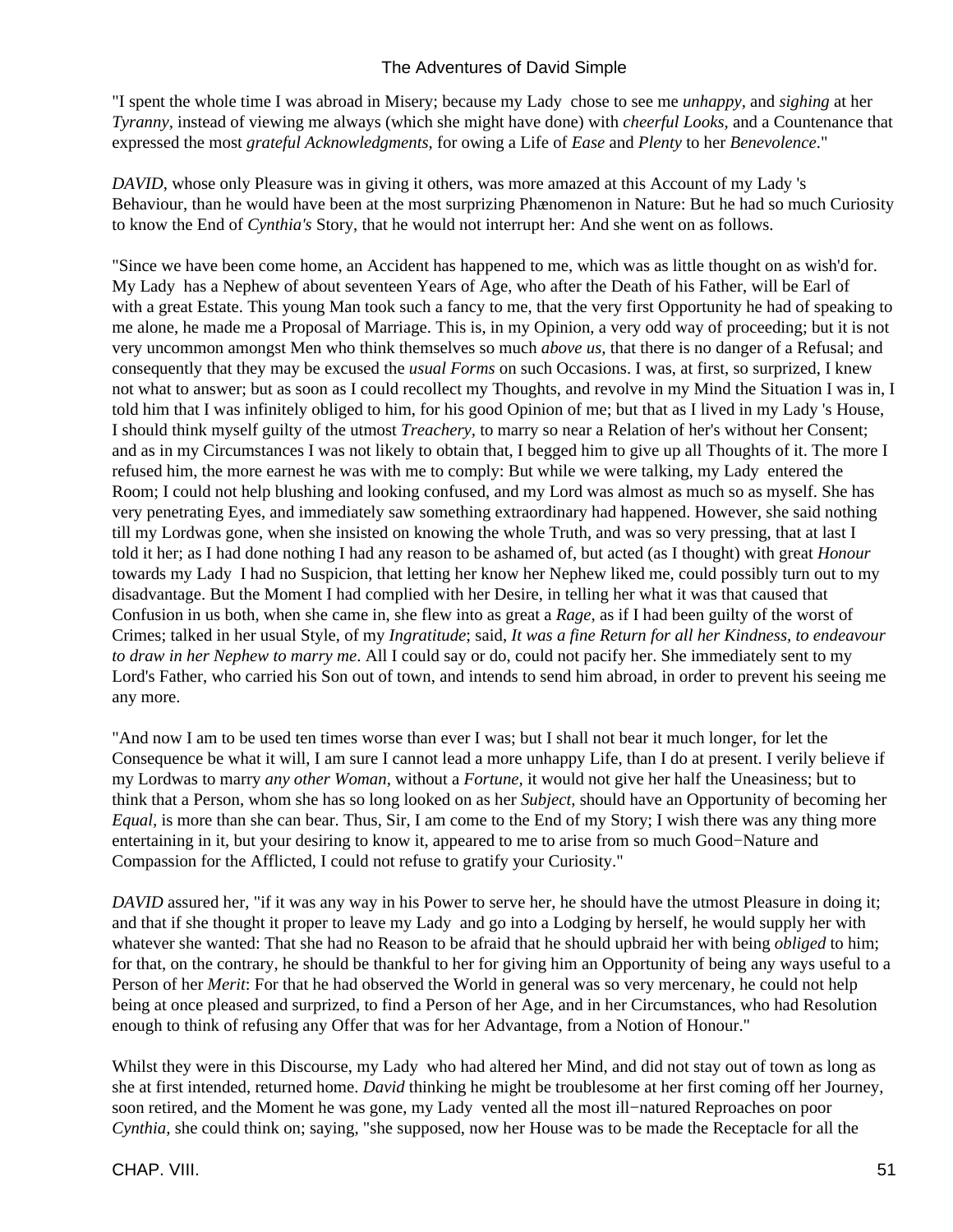*young Fellows* in town: That she was sure there must be something very *forward in her Behaviour,*−−for it could not be her *Beauty* that drew Men after her." In short, she treated her as if she had been the most *infamous* Creature alive; nor did she scruple to do this before all the Servants in her House. I suppose, besides her natural Love of Tyranny, she was one of those sort of Women, who, like *Venus* in *Telemachus,* lose the Pleasure of their numberless *Votaries,* if one Mortal escapes their Snares. Besides, she thought it insupportable, that *a Wretch* whom she looked upon to be so much *below* her as *Cynthia,* should have any Charms at all.

The next Day, *David* went to see her again, and as my Lady was gone to make a Visit, he met with *Cynthia* alone: He found her dissolved in Tears, and in such an Agony, that she was hardly able to speak to him: At last, however, she informed him in what manner my Lady had used her, because he happened to be there when she came home. *David* begged her not to bear this Treatment any longer, but to accept his Offer; and assured her, he would both protect and support her, if she would give him leave. *Cynthia* was charmed with his generous manner of offering to assist her, but said, her case was the most to be lamented in the world; for that if she accepted of what he with so much Good−nature offered her, it would be in my Lady 's Power (and she was certain it would be in her Will) to make her infamous. But on *David's* assuring her that he would submit to what Rules she pleased, supply her with whatever she wanted, and at the same time deny himself even the Pleasure of seeing her, if she thought it proper; she at last consented, and they consulted together the Method they should take. They agreed that *Cynthia* should leave a place she so much detested, as the House where she then was, the next day. But she said, she would acquaint my Lady with her Resolution, that it might not look like running away from her: She was very sensible, she must bear great Invectives and Reproaches; but however, she thought she should be able to go through them, as she hoped it would be the last time.

*DAVID* was to take her a Lodging, and send her word by some Woman, where it was, that she might go to it without his appearing in it. When they had settled every thing to their Satisfaction, he took his leave, that he might not be there when my Lady came home. Now the Anxiety was over, *for the Perplexity which is caused by not knowing how to act, is the greatest Torment imaginable*; but as *Cynthia* had fix'd her Resolution, her Mind was calmer and her Countenance more cheerful than it had been for some time. My Lady designed that Evening to use her very well, which she generally did once a week or fortnight, as if she laid a plot sometimes just to give her a taste of Pleasure, only to make her feel the want of it the more. But when she saw her look pleased, and on inquiry found that *David* had been there, her Designs were altered, and she could not forbear abusing her. But the moment she began, *Cynthia,* instead of keeping her usual Silence, intreated her to give her one quarter of an Hour's Attention; which, after two or three Speeches, which my Lady thought *Witticisms,* (such as, *That what she said must be worth hearkening to; That may be, her new Gallant had put some fresh Nonsense in her Head*;) was at last obtain'd: When *Cynthia* began as follows.

"I confess, Madam, you took me from *Poverty* and *Distress,* and gave me *Plenty*; I own the Obligation, nor have I ever, even in my Thoughts, tried to lessen it. *The moment People's Pride makes them wish or endeavour, by the Power of Imagination and Fallacy, to lose the Sense of any Favours conferred on them, all Gratitude must necessarily be at an end.* Had you behaved to me, as I first flattered myself you intended, your Ladyship in me, might have had a *willing Slave*: I should have thought my Life would have been but a small Sacrifice, could any Interest of your's have required it. Nay, I have already done more, I have given up my Youth, the time which is the most valuable in Life, to please all your *Whims,* and comply with all your *Humours*. You have chose, that instead of looking on you as my *generous Benefactress,* I should find you an *arbitrary Tyrant*: the Laws of *England* will not suffer you to make *Slaves of your Servants,* nor will I bear it any longer. I am certain, the meanest Person in your House has not gone thro' half what I have done for *Bread*: And, in short, Madam, here your Power is at an end, to−morrow I shall take my leave of you; I cannot help wishing you happy, but must own, I heartily hope you will never have any body so much in your *Power* again."

My Lady, who had been used to be treated by every thing in her House, (*her Husband not excepted*) with the greatest deference, swelled and reddened at this Discourse of *Cynthia's,* till at last, for want of Words to vent her Rage, she *burst into Tears*. *Cynthia,* whose Good−nature nothing could exceed, thinking this arose from my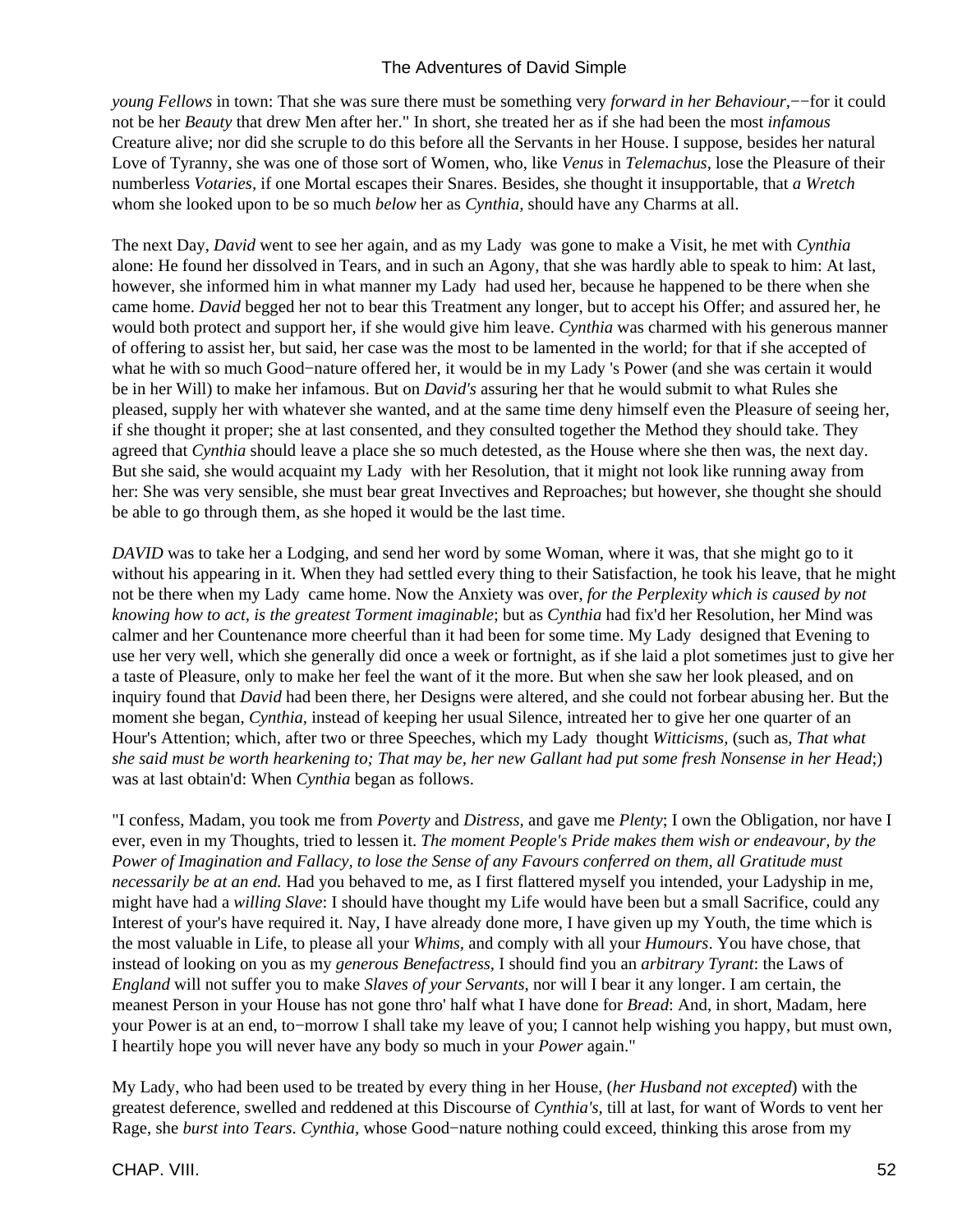Lady's *Consciousness* of her own wrong Behaviour, was softened, and threw herself at her Feet, asked ten thousand Pardons, said, *if she could have guessed the Effect what she said would have had on her, she would sooner have been for ever dumb, than have spoke a Word to offend her*. But, alas! how was she mistaken? For as soon as my Lady's Tears had made way for her Words, she fell upon her with all the most bitter *Invectives* she could think of, and even descended so far as to forget her Quality, (*which was seldom out of her Thoughts*) and use Terms that were perfectly *vulgar,* in order to abuse her. *Cynthia,* who had a great Aversion to all Broils and Quarrels, seeing her Passion was so high, said no more, but let her rail on, till it was time to go to bed.

When *Cynthia* waked the next Morning, she thought she had now performed her Duty in informing my Ladyof her Design to leave her, and therefore *chose* not to bear any farther Abuses from her: so that as soon as *David's* Messenger came, which was very early, she went with her, without any more *Ceremony,* to the Lodging he had taken for her. And here, I doubt not, but the graver sort of my Female Readers will be as ready to condemn *Cynthia* for taking such a Step, and thus putting herself in the power of a Man, with whom she had had so short an Acquaintance, as my Lady herself was. I do not pretend wholly to justify her; *but without doubt there are some Circumstances in Life, where the Distress is so high, and the Mind in such an Agitation, that a Person may be pardoned, being thrown so much off their guard, as to be drawn into Actions, which if they did in the common Occurrences of Life, would admit of no Alleviation*.

*CYNTHIA,* herself, as soon as she had time to reflect, suffered as much by the Consideration of what she had done, as she did while she lived with my Lady She knew too much of the World, to be easily persuaded that any Man could act as *David* did by her, from *pure Friendship*: nor was she indeed long left in doubt in this matter; for altho' he paid her all imaginable Respect, yet she plainly saw that he liked her. This perplexed her more than ever, for it gave her very little Relief, to find his Designs were honourable, as in her Situation she could not comply with them. For to confess the Truth, altho' I hope she would have acted the same part, with relation to her Refusal of my Lordhad she had no other Motive but Honour to induce her to it; yet she had the additional Reason for it, of having from her Youth secretly liked and esteemed a young Gentleman, with whom she was then acquainted. At last, after many Reflections, and often revolving in her Mind which way she should act, she fixed on a Resolution of going into the Country to see her Cousin, a Person whom she has often mentioned in the foregoing part of this History.

*DAVID,* altho' it was with great Regret he parted with her, did not attempt to say any thing to dissuade her from what he saw she had so great an Inclination to; only insisted on her accepting Money enough to bear her Expences. This she would not have done on any other Consideration, but that of seeing he would be very uneasy if she refused him: And here, for the present, we must take our leave of *Cynthia*.

*DAVID's* stay with *Varnish,* was but of small duration; for altho' he was agreeably entertained, by continually hearing the Praises of all the Company they met with, yet he could not help observing, that notwithstanding that Appearance of Good−nature there was in *Varnish,* yet, that in Reality he was not at all affected with others Sufferings. His Mother lived with him, and he shewed her so much Respect, and treated her with so much Complaisance, that *David* at first thought he loved her with the greatest Tenderness; but as this poor Woman was afflicted with the Stone and Gout, to such a degree as often threw her into violent Agonies, it gave *David* an Opportunity of observing that in the midst of her Groans, which often pierced *him* to the Soul, *Varnish* preserved his usual *Serenity of Countenance,* nor did the *Gaiety* of his Temper fail him in the least. This reminded him of the Character that *Spatter* had given of him, *viz.* that he kept up an eternal Cheerfulness, only because he had none of those Sensations which arise from Good−nature; and made *David* resolve not to live with a Man he could not esteem; which was the point he was always aiming at: And altho' he had met with so many Disappointments, he was not yet drove to Despair, but went on in his Pursuit.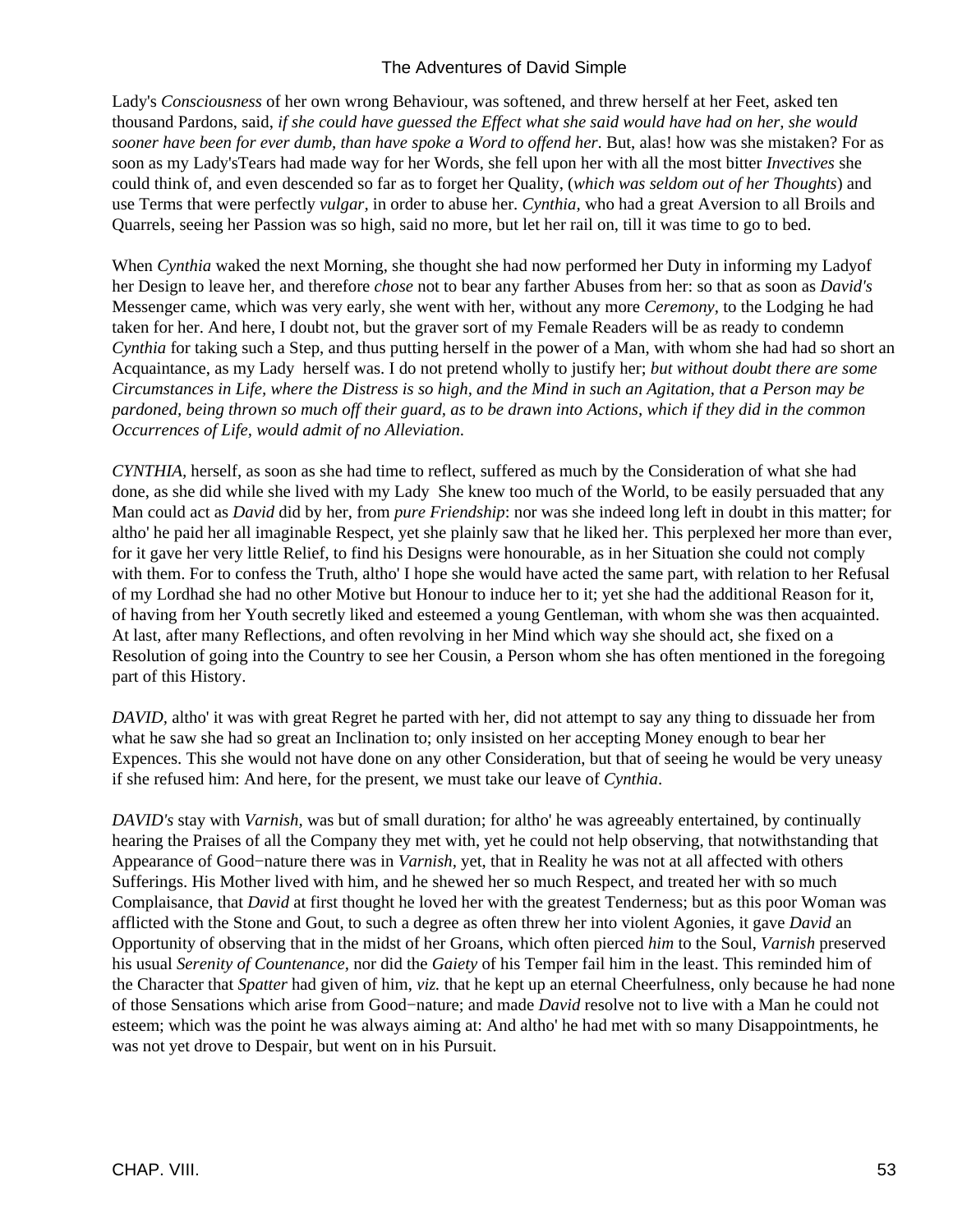# **CHAP. IX.**

#### *In which Mr. Simple gave a fresh Proof, that he was not insensible of his Fellow−Creatures Sufferings.*

My Hero now had left *Varnish, Cynthia* was gone out of Town; so that he was to begin the World again. And the next Fancy he took into his Head, was to dress himself in a mean Habit,—−take an ordinary Lodging,—–and go amongst the Lower Sort of People, and see what he could make of them. He went from House to House for a whole Month; for as he was now got amongst a Class of People, who had not had those Advantages from Education, which teaches Men the Way of artfully disguising their Dispositions; whilst he lived with them, he never imagined he had met with any thing he could esteem. For mercenary Views there, were so immediately perceptible in every thing they all said, or did, that he met with fewer Disappointments in this way, than in any other. This gave him but a melancholy Prospect; for he thought, if a Disposition was naturally good, it would appear as well in the lowest as in the highest Station.

As he was sitting one Evening revolving these things in his Mind, he suddenly heard a great Scolding in a Female Voice over his Head; which was so shrill, and continued so long in one Tone, that it gave him a Curiosity to know the Meaning of it. He went up stairs into a Garret, where he saw a most moving Scene. There lay on a Bed, (or rather on a parcel of Rags patched together, to which the Mistress of the House *chose* to give the *Name* of a Bed) a young Man, looking as pale as Death, with his Eyes sunk in his Head, and hardly able to breathe, covered with half a dirty Rug, which would scarce come round him. On one Side of him sat holding him by the Hand, a young Woman in an old Silk Gown, which looked as if it had been a good one, but it was so tattered, it would barely cover her with Decency; with a Countenance turned wan with Affliction, and Tears standing in her Eyes; which she seemed unwilling to let fall, lest she should add to the Sorrow of the Man she sat by, and yet was not able to restrain. The Walls were bare, and broke in many places in such a manner, that they were scarce sufficient to keep out the Weather. The Landlady was standing by them, looking like a Fury, and swearing, "she would have her *Money*; that she did not understand what People meant to come and lodge in other Folks Houses, and not pay them for it; she had been put off several times, and she could not stay any longer."

*DAVID* stood like one struck dumb; he stared at the Man on the Bed,–−viewed the young Woman;––then turned his Eyes on the Landlady, whom he was ready to throw down stairs for her Cruelty. He was for some time disabled from speaking by the Astonishment he was under. The young Woman in a low Voice, interrupted with Sobs and Tears, begged her to have Patience; that if she ever lived to be worth the Money, she would pay it her double; that she must see by the Condition her Brother was in, how improper it was he should be disturbed;—− and if he must die, she begged he might die in Peace. During the time she was speaking, *David's* Tears flowed as fast as hers; his Words could find no Utterance, and he stood motionless as a Statue. The Landlady replied immediately in a surly Tone, "*Brother* !−Yes, it was very likely, indeed,−−that any one would be so concerned for *only a Brother*: and she believed, if she was to tell her *Butcher* and *Baker,* she would pay them, if ever she should be worth the Money,−−she must go *without Bread* or *Meat*;−−she could not think how Folks could fancy she could live, unless she was paid *her own*."

*DAVID* now could hold no longer, but cried out, "Can any thing in a human Shape persecute Creatures in the Misery this young Man and Woman are? –What do they owe you? I will pay you immediately, if you will let them be quiet." −−As soon as the Woman heard she was to have her Money, she turned her furious Look and Tone into the mildest she was capable of; made a low Court'sy, and said, "she was sure no one could think her unreasonable in desiring what was *her Due,*−−she asked no more;−−and if the Gentleman would promise to pay for it, she would fetch them any thing they wanted. For her part, she was as willing to be *obliging* as another." In saying this, she left the Room.

The young Woman stared for the space of a Minute on *David,* with a Wildness which quite frightned him; at last she got up, threw herself at his Feet, and said, "She was sure he was some Angel, who had put on a human Form,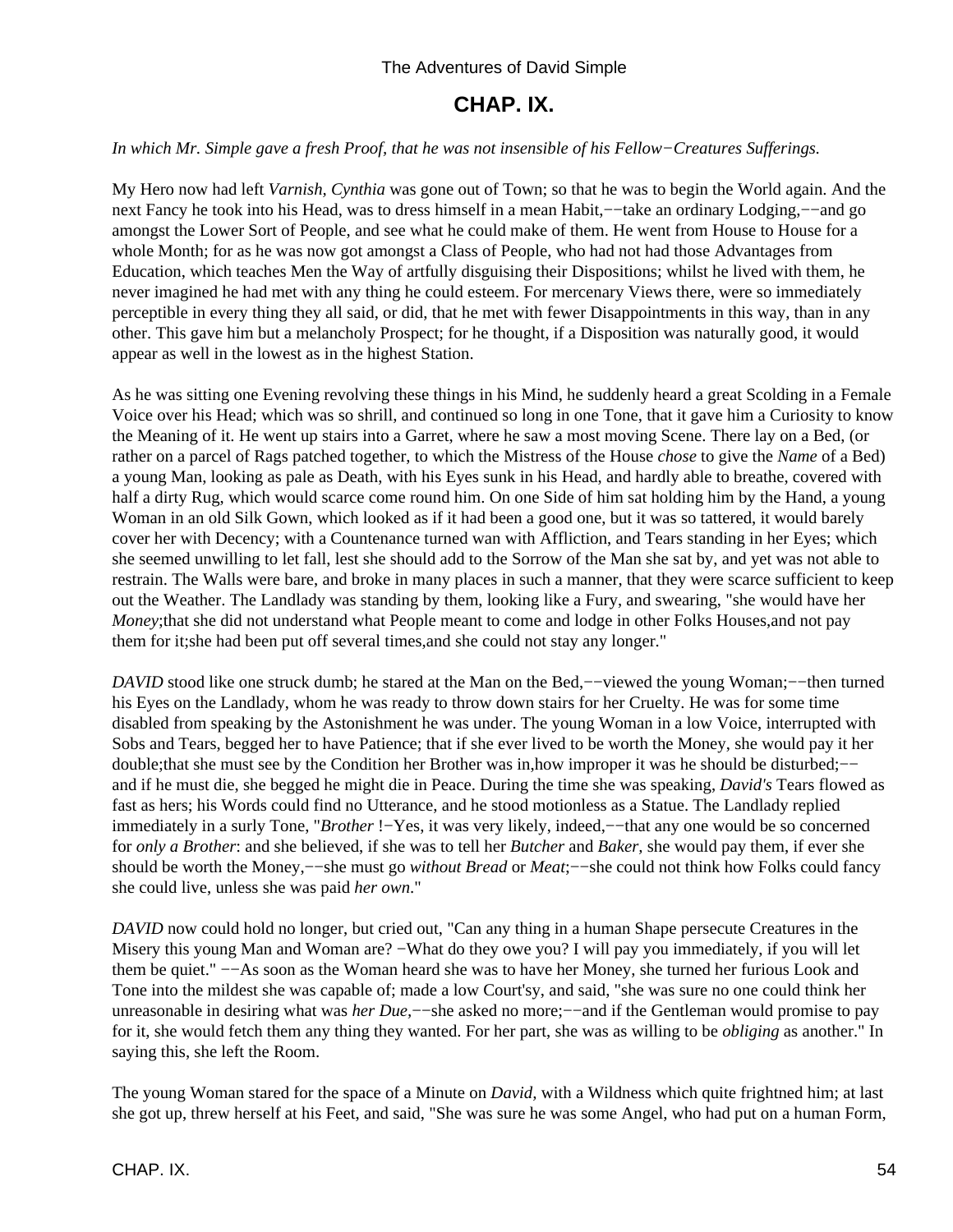to deliver her from the only Distress that could affect her in that manner; which was her Brother's Illness, and her being totally void of a Capacity to help him."

*DAVID,* who was very much surprized at her Air and Manner, had no time then for Reflections, but only asked her, what he should get to refresh them, and begged her to think of nothing at present, but how to recruit her's and her Brother's Spirits. She returned this Goodness with a Look that expressed more Thankfulness than all the pompous Words of laboured Eloquence could have done; "she would not waste a Moment, before her Brother was taken care of; and therefore desired her Benefactor would get a Glass of Wine, and a Biscuit for him: for I am sure, says she, it is a great many Hours since the poor Creature has had any thing."

*DAVID* with his Heart ready to burst, and his Eyes overflowing, ran down stairs, and made the Landlady (who was now as sollicitous to oblige, as she was before to be rude) send immediately for what they desired; and when he had got it, ran up stairs with the utmost Joy. The young Woman took no Thought for herself, but used all her Endeavours to make her Brother get something down, to revive him; it was with great difficulty he could swallow, for his Weakness was so great, he could hardly move. He had not yet spoke; but at last, by the help of the Refreshment he had taken, he got Strength enough to say, "I hope, Sir, I shall live to acknowledge your Goodness, though I am now utterly unable to do it." He then turned to his Sister, and begged her for God's sake to drink something herself; for he was certain she must want it. He had not Strength enough to go on, but looked sometimes at her, and expressed his Amazement at the unexpected Relief they had found. Sometimes he looked on *David* with an Air of Softness and Gratitude, in which our Hero's Sensibility read as much as in any thing he could have said. The poor Woman, who had a long time stifled her own Sorrows, lest she should add to her Brother's, found now such a struggle of Variety of Passions, labouring in her Mind at once; the Tenderness she had for her Brother−−the Joy that suddenly rushed on her, to see him a little relieved−−and the Gratitude she felt for her generous Benefactor,−−that it quite overcame her; she was unable to speak, or to refrain any longer from bursting into a Flood of Tears, which was the only way she had left, to express her Thoughts.

*DAVID,* who had more of what *Shakespear* calls the *Milk of Human Kind,* than any Man that ever was born, perceived by her manner of Behaviour, all that must pass in her Mind, and was much less able to comfort her, than what is generally called a *good−humoured* Man would have been: for his Sensations were too strong, to leave him the free Use of his Reason, and he stood some time without knowing what to do. At last, he recollected himself enough to beg her to dry her Eyes; saying, it would be the utmost Injury to her Brother, to continue in the Agony, seeing her in that Condition must unavoidably cause. That Thought immediately rouzed her, and suddenly stopt her gushing Tears. As soon as she grew a little calm, *David's* Senses began to return to him; and he asked her, if she thought her Brother would be able to bear a Chair, to carry him to some place where he might get what was decent, and be taken care of. He had indeed a Chamber below stairs, where every thing was clean, tho' in a very plain way, which he should be welcome to have; but he supposed they would be willing to move from a place in which they had met with such Treatment; besides, there was not room enough for them all; and he would not leave them, till he saw them recovered from the Condition they were now in. On which, she replied, "that, indeed, that last Consideration weighed greatly with her; but as to the Treatment they had met with, she had learned from sad Experience in the World, that good or bad Usage was to be had, just according to the Situation any Person appeared in, and that most People weighed the Respect they paid others very exactly in a Scale against the Money they thought them worth, taking great care not to let the one exceed the other." The Brother, who found himself revived, said, "he was sure he could bear being carried wherever *he* pleased; and that nothing could make him suffer so much, as the being separated from *him*." On which, *David* presently went out, got a good Lodging for them and himself, returned, and paid the Landlady his and their Bills, (the whole of what she had been so clamourous about, amounting to the Sum of only one Guinea.) He could not help reflecting with peasure, that this Woman had been a Loser by her Cruelty−−and Ill−nature;−− for he paid her whatever price she asked, and might have stayed with her some time, had it not been for this Accident.

*DAVID* ordered a couple of Chairs, and put the two poor young Creatures into them, and followed them to the Place he had provided for them; where when they arrived, they were so faint, and worn out, that he ordered them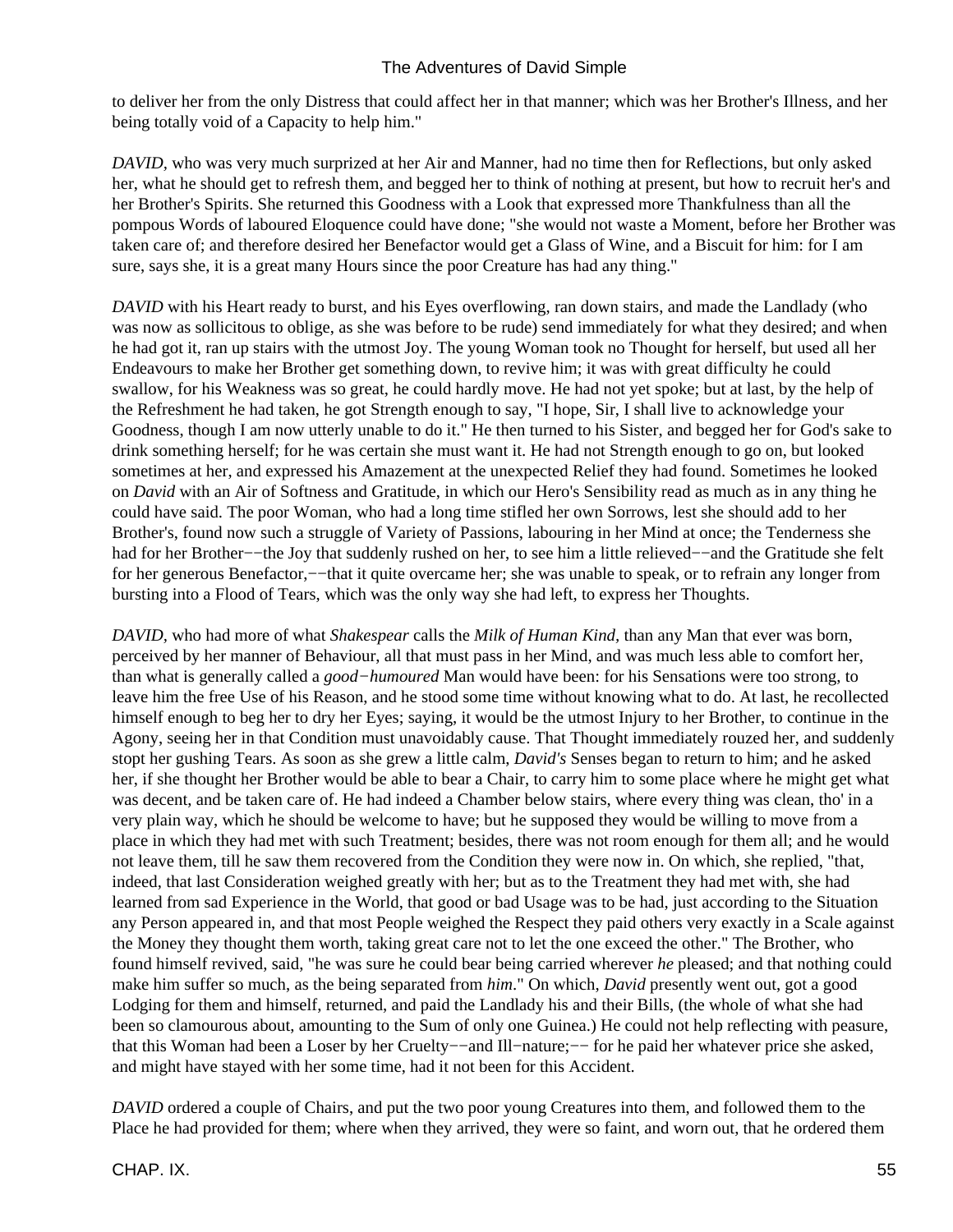immediately to be carried to their Beds, and they had something warm prepared for them to take. But the mean Appearance they made, set all the People in the House staring, and wondering what they could be; neither would they shew them to their Beds, or get them any thing, till *David,* whose Dress, tho' it was but mean, was whole and clean, pulled out Money enough to convince them he could pay for any thing they had: For nothing but the sight of the Money, could have got the better of that *Suspicion* the first sight of them had occasioned. The next thing *David* thought on, was to send for a Physician, to endeavour to restore these miserable Wretches to Health. When the Doctor came, and had seen his Patients, he told *David* in a great many Words, too learned for me either to understand, or remember, that from the Perturbation of Mind the young Woman had suffered, she was in great danger of a Fever; and that the Man was so excessively weak, it would be some time before he could be restored: But he would immediately order something for them to sleep, and was in hopes of setting them up again.

*DAVID* took care of every thing for them, and as soon as they had taken the Doctor's Prescription, left them with proper People to attend them, and retired into his own Chamber. His Head was filled with the Thoughts of what he had seen that Daynor could he imagine what these two young People could be; he was certain by their Manner, and Behaviour, they could not have been bred in very low Life; and if they had, he thought it still a stronger proof of their Sense, that they could so much get the better of the want of Education, as to be able, notwithstanding that Disadvantage, and the Disguise of their Dress, to show in every Word, and Gesture, a Delicacy, which could not be surpassed by the best−bred Person in the World.

*DAVID* got up very early the next Morning to inquire for them; he heard they were both fast asleep, and had been so all Night. This News gave him the greatest Pleasure imaginable; he sent out and bought them decent Clothes, to put on when they got up: And as soon as he heard the young Man was awake, he went into his Room, and was surprized to find such an Amendment: Who, the moment he saw him, said, "Sir, your Goodness has worked a Miracle on me, for it is so long since I have layed in a Place fit for a Human Creature, that I have seemed in Heaven to−night. I have had no Distemper on me for some time, but a Weakness occasioned by a Fever, and the want of Necessaries had brought me to the Condition you found me in: I am still faint and low, but don't in the least doubt soon to get the better of it. I hear my poor Sister is not yet awake; no wonder, the good Creature has sat up with me a great many Nights, and has had no Sustenance but a bit of dry Bread: Nature must be worn out in her, but I hope, with the Blessing of God, this Sleep will refresh her."

*DAVID* then told him, if he was able to rise that Day, he had prepared some Clothes fit for him to put on, and likewise for his Sister; which he had already sent by the Maid, to be in readiness for her against she waked. What this poor Creature, whose Heart was naturally tender and grateful, felt at seeing himself loaded with Benefits from a Stranger, I leave to the Imagination of every Reader, who can have any Sense of Obligations; and those that have none, I am sure must think enough of Trifles, to imagine he must be pleased, after being some time in Rags, to have whole Clothes to put on.

As soon as the young Woman opened her Eyes, she got up, and dressed herself in the things *David* had sent her, and then came to see her Brother. She look'd very pale and weak, but very beautiful; her whole Person was exactly formed, and genteel to Admiration; her Rags could not totally disguise her, but now she was clean, she made a most charming Figure. The meeting between the Brother and Sister was with the greatest Joy, to see each other so much better than they had been; and *David's* Pleasure was perfectly equal with either of theirs, in the Thoughts that he was the Cause of it. He took such Care of them, that a little time perfectly recovered them, and they lived together in the most agreeable manner: Sometimes they would say, as they had not a Farthing in the World, they were so much ashamed to be such a Burthen to him, they could not bear it. *David* desired them to be easy, for he could not spend his Money more agreeably to himself than in supplying People who had the Appearance of so much Merit. Indeed it was true; for there was such an open Simplicity in their Manner, and such a Goodness of Heart appeared in their Love to each other, as would have made any one less credulous than Mr. *Simple* have a good Opinion of them; and they had both such a Strength of Understanding, as made them the most delightful Companions in the World.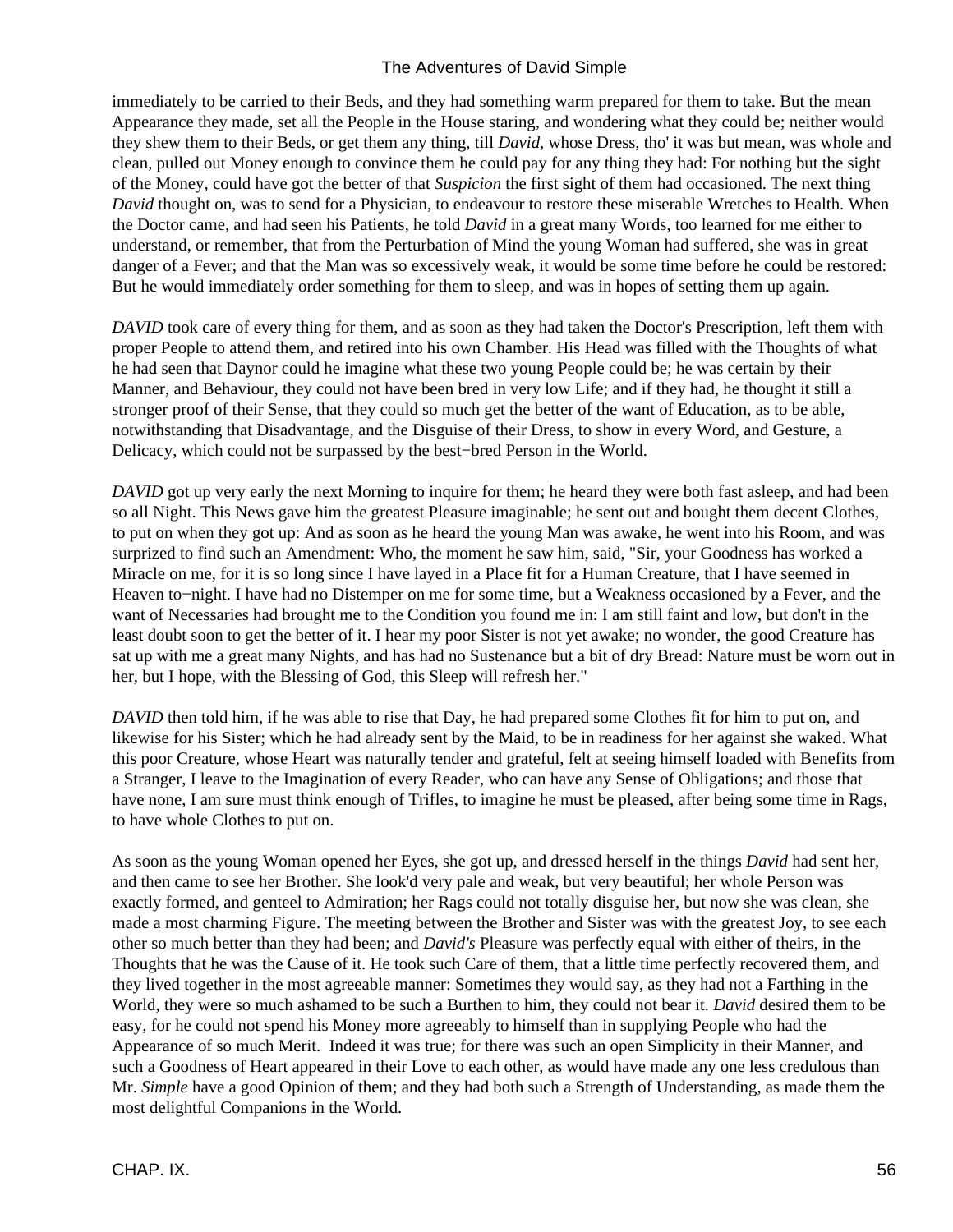*DAVID* longed to know their Story, and yet was afraid to ask it, lest by that means he should discover something in their Conduct which would lessen his Esteem for them; besides, he was afraid they might not care to tell it, and it would look like thinking he had a right to know what he pleased, because they were obliged to him; a Thought, which he would have utterly detested himself for, could it once have entered into his Head. He began to feel for *Camilla,* (for so we shall call the young Woman for the future) something more soft than Friendship, and more persuasive than common Compassion: for although *Cynthia* appeared to be a Person perfectly deserving of his Esteem, which was what he had a long time sought for, and he really very much admired her; yet there was something which more nearly touched his Heart in this young Woman, and immediately caused him to lose all Regret on the account of the other's refusing him; and as he was not at all suspicious in his Nature, he never entertained any Notion of what the Landlady hinted, as if her Companion was not her Brother. For as he was capable of the strongest Affection without the mixture of any Appetite with it, he did not doubt but others might be so too, though it is a thing some *few People* in the World seem to have no Notion of. He lived in a continual Fear, lest she might not turn out as he wished her: He as yet saw nothing but what he approved; but as he had been so often deceived, he was afraid of providing for himself those Sorrows he had already felt by too forward a Credulity.

However, one Evening as *David* and *Camilla* were sitting together, *Valentine,* (for that was the Brother's Name) being walked out for the Air, he resolved to ask her to let him into her History; which he did with the greatest Caution and Respect, lest she should be offended at his Request. She told him, "she should already have related it to him, but that there was nothing entertaining in it; on the contrary, she feared from the Experience she had had of his Good−nature, it might raise very uneasy Sensations in him; but as he desired it, should think it unpardonable in her not to comply: only whenever her Brother came in, she must leave off, not being willing to remind him of some Scenes, which she used her utmost Art to make him forget." *David* told her, "he would not for the World have her do any thing to give either herself, or Brother a Moment's Pain." She then proceeded to relate what will be seen in the following Chapter.

# **CHAP. X.**

### *The History of Camilla.*

The Task I have undertaken, Sir, cannot be performed without Interruptions from the Remembrance of past Sorrows; but I make no question, you will be so good as to pardon my Weaknesses. Nay, from what I have observed of your Disposition, I believe you will simpathize with me in my Griefs. I am the Daughter of Mr. a Man very well known in the World from many extraordinary Actions he has performed; his Reputation for Sense, and Courage, are equal.

I spent my Infancy from the time I can remember, very different from what most Children do; it being the usual Method of most of the wise Parents I have ever seen, to use their Little−ones in such a manner, as if they were laying Plots to make them take an aversion to them all their Lives afterwards; but my Father used to say, that as he lived in a Country where *Christianity* was professed, there was no danger his Posterity would ever be *Slaves*. He therefore would never use them to the Thoughts of Whips and Rods, nor on any account have them terrified into any Action by servile Fears. Indeed he often added, we did not scruple buying and selling *Slaves* in our Colonies; but then we took care not to convert them to our Faith, for it was not lawful to make Slaves of Christians. My Mother was a very good−natured Woman, and shewed her Judgment, in always submitting to my Father; so that my Brother and I passed our Childhood in all the Happiness that state is capable of enjoying; and the only Punishment we ever had for any Fault, was that of being sent from our Parents sight, which made us more afraid to offend than any thing else could possibly have done: for we soon became so fond of our kind Indulgers, that our chief Pleasure was to prattle round them, and see them delighted with our little childish Remarks. When we asked any Questions, we were never bid to be silent, nor called impertinent, but informed and instructed in every thing we were desirous to know. This Encouragement heightened our Curiosity, and we were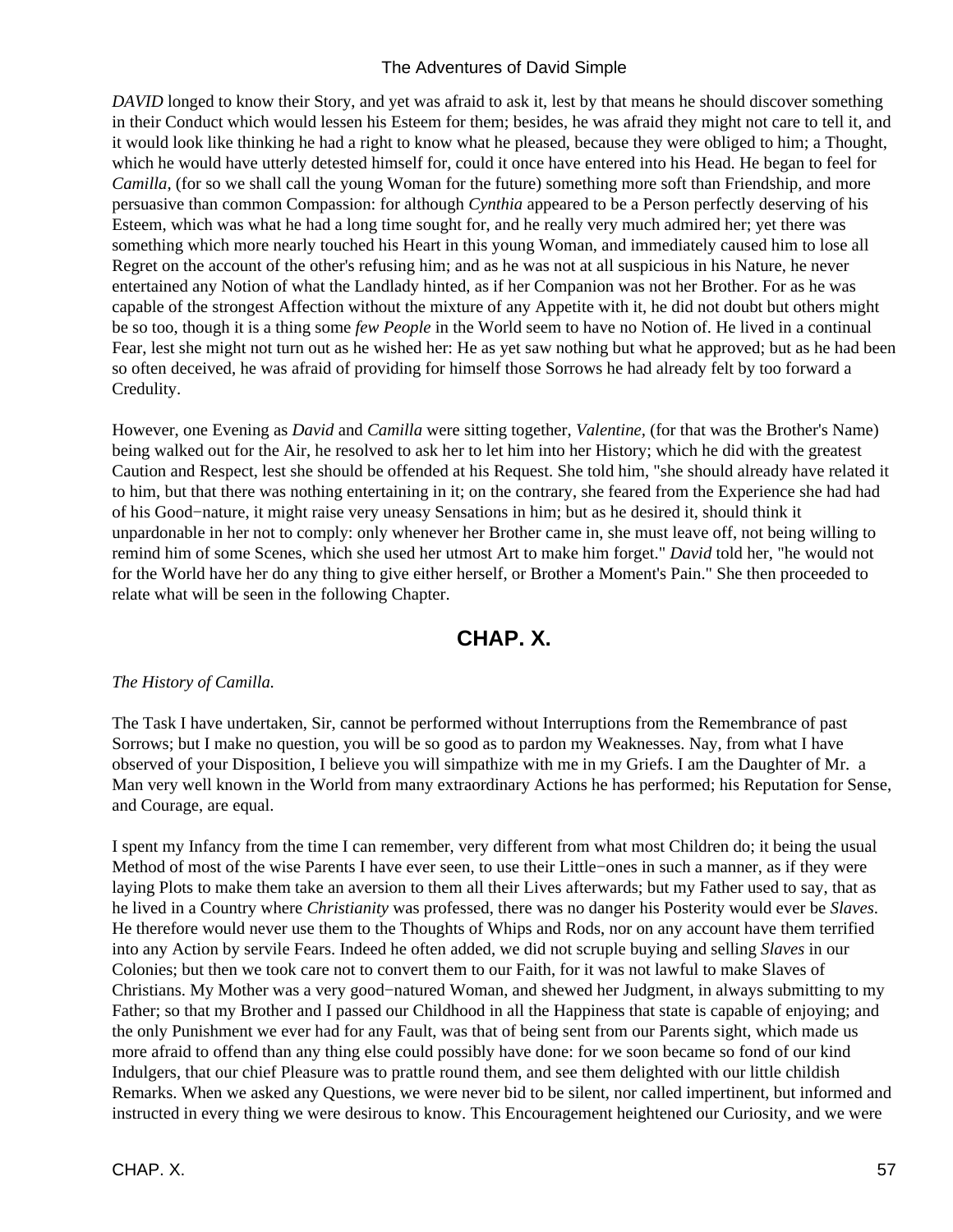in a manner led into a Knowledge beyond our Years. We loved each other with a perfect Fondness; there was no Partiality shewn to either of us, nor were we ever told, if we did not do right, the other should be loved best, in order to teach us to *envy,* and consequently to *hate* each other.

When *Valentine* was Nine, and I was Eight Years old, he was sent to a publick School; it was with great difficulty these fond Parents were induced to part with him, but they thought it was for his Good, and had no Notion of indulging themselves, at his Expence. Their Grief at this Separation was greatly abated by the Sorrow we both expressed at parting, as they thought it a Proof of that Love for one another, which they had made it their Study to cultivate, and which they hoped would be useful to us throughout our Lives. I was too young to consider any other Good than the present Pleasure, and was for some time inconsolable; but my Father and Mother's Goodness, who endeavoured all they could to comfort me, and told me they had only sent *Valentine* away for his own Profit, that he might be the happier Man, at last intirely pacified me: We heard from him once a Week, and I then lived in a Situation, I think, the most desirable in the World; I am sure I have often regretted it since, and wished to live it over again. This Life continued till I was twelve Years old, when all my Tranquillity was interrupted by a fatal Accident, which has never been out of my Thoughts twenty−four Hours since it happened, and which I can never mention without the most piercing Grief.

One Morning, as my Mother and I were walking in the Fields, (as was our Custom an Hour before Breakfast,) a Thorn ran into her Foot, which put her into the most violent Pain; insomuch, that she was unable to stir. As we were alone, I knew not what to do to help her: I saw her turn as pale as Death, and look ready to faint away; this threw me into such Agonies, that I fell a screaming so loud, that I was heard by some labouring Men, who were at plough in a Ground not far from the Place where we were. They immediately came to our Assistance: I desired them to take one of their Horses, and contrive if they could to carry my Mother home; we were not above a quarter of a Mile distant, so that one of the Men made a shift, as she was a little Woman, to carry her before him. It would be in vain to attempt to describe what my Father, (who loved her very affectionately,) felt at this sight.

We rubbed her Foot with some Spirits, and in a little time she seemed to be easy, and went about the House only a little limping, without any great Complaint, for four Days; at the end of which she began to be very uneasy. We presently looked at her Foot, the Point of the Thorn was just visible; all around it was very much swelled, and in the middle was a great black Spot: We neither of us had Skill enough to pull out the Thorn, and our Hands trembled at the very approaching her.

We therefore dispatched a Messenger with the utmost speed to fetch a Surgeon, who, when he arrived, and had pulled out the Thorn; I, who observed his Looks, saw he shook his head, and seemed to fear some terrible Consequence. My Mother, who had a Resolution not to be staggered by any Event, begged of him to let her know the worst of his Thoughts, for she saw he apprehended something very bad. The Surgeon said, indeed he had great reason to fear, that nothing but the immediate Loss of her Foot could save her Life. At first she said, she had much rather die; but on my Father's Persuasions, (in whose power it was to bring her to any thing) she consented, but the Operation threw her into Agonies, which caused so high a Fever, as could not be got the better of by all the means that were used. She kept her Senses to the last, my Father and I never left her, but sat by her Bed−side as long as she had any Signs of Life. As she knew her Sufferings, and losing her was as much as we were able to bear, she avoided saying any thing tender, lest she should add to our Sorrows; but in her Looks we read what any one who had less Consideration, and yet had a Mind capable of feeling, would have said. We saw her struggling with herself to keep down, and prevent the Utterance of what was always uppermost in her Thoughts, her Tenderness for her Husband and Children. Only one day when I was left alone with her, she went so far as to say, *Camilla,* make it the business of your Life to obey, and please your Father: if you should live to see him an old Man, return him that Care by which he has supported your Infancy, cherish your Brother's Love, don't remember me to afflict yourself, but only follow my Example in your Behaviour to the Man who has been so good to us both. She saw me ready to burst, and said no more, but soon after expired, without ever shewing the least Emotion of Fear; she looked forward with Pleasure instead of Terror, and died with the same Resolution of Mind, which had conducted her through all the various Scenes of this Life.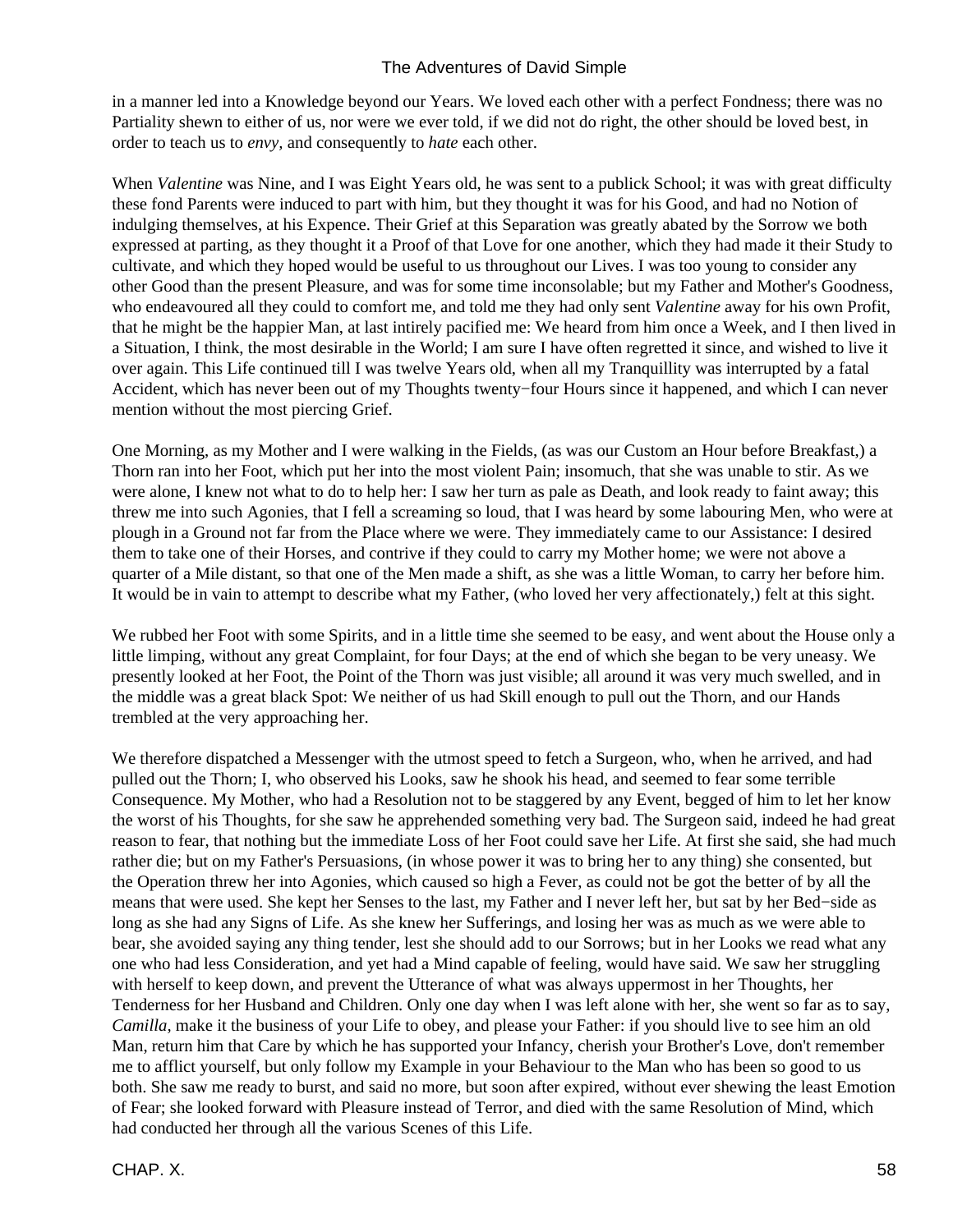Thus I lost the best of Mothers, and from her Loss I date all the Miseries of my Life. My Father at first was like one distracted, but as soon as the first Sallies of his Grief were abated, his good Sense came in to his assistance; and, by the help of the many Arguments his Understanding suggested to him, he calmed his Mind, and in a great measure overcame his Affliction; tho', like *Macduff,* he could not but remember such Things were, *&c.*yet he bore the common Fate of Mortals, of losing what they are fond of, with that Greatness of Mind, of which no Man had a greater share. I was too young to be so philosophical; the only Motive I had to command myself, was the fear of hurting my Father: and that indeed was sufficient to make me do, or suffer any thing; for I loved him with inexpressible Fondness, and did not want the Addition of my Mother's last Command to make me obey him, for it was all the Pleasure I had in Life. He had no occasion to tell me what to do, for I watched his very Looks, by them found out his Will, and in the performing it, employed all my Time. I resolved never to marry, for it was impossible for me to change my Situation for a happier; for, in my Opinion, to live with any one we love, and find that every Action we do is pleasing to them, is the Height of human Felicity.

My Brother continued to write to us, and I had the Satisfaction of hearing he was in health; and found, by all his Letters, his Affections were as strong to me, as when we were Children. He would sometimes send to my Father for Money a little faster than he thought convenient; upon which he would say to me, "This Brother of yours is so extravagant, I don't know how I shall do to support him." But I have since thought this was only done to try me, and to hear me plead for him, which I always did with all the little Rhetorick I was mistress of; so that by this means he contrived to give me the utmost Pleasure, in letting me believe I procured my Brother what he wanted. So indulgent was this Parent, that he used every Art he was master of, to give me all the pleasing Sensations that arise from Generosity and Delicacy.

As I constantly lived with him, and was sollicitous in my Attendance on him, tho' he was very impartial, yet I believe I was something his Favourite; but I always made use of that Favour rather for my Brother's Advantage than my own. I have heard of Women's living at home with their Fathers, and using all their Arts to make them hate their Brothers, in hopes by that means to better their own Fortunes; but to me it is surprizing, for I could never have forgiven myself, if I could once have reflected that I had ever done my dear *Valentine* any Injury, or omitted any Opportunity of serving him. I lived on in this State, in which I had nothing to wish but my Mother's being alive again, nor any thing to regret but her Loss.

I had a Companion in a young Woman in the Neighbourhood, who had more Wit and Vivacity than any Woman I ever knew; and we spent our Time, when my Father was in his Study, or gone abroad, in little innocent Amusements, suitable to Girls of our Age. In this manner did I live till I was Eighteen; happy had it been for me, if my Life had ended there, I should then have escaped all those Scenes of Misery I have since suffered. I lost my Companion; for her Father dying, and leaving her in bad Circumstances, she went to live with a Lady of Fashion, who took a great fancy to her. This was some Uneasiness to me, however I could not be miserable, while my Father was happy and fond of me.

But on a sudden I observed he turned quite thoughtful and melancholy, I grew very uneasy at it, and took the liberty one day to ask him the Cause of it, and begged, if I did any thing he disliked, he would let me know it, that I might take care to avoid it for the future. He looked at me with an Air of the greatest Tenderness, and said, My dear Child, how can you suspect you ever offend me? No! I am more and more pleased every day with your Conduct, which is much above what I ever saw in a Person of your Years; nay indeed, a Man of the greatest Understanding would not be ashamed of your Conversation. I cannot deny but this Acknowledgment from a Man of his Judgment had some effect on my Vanity; but I can sincerely say, that the greatest Joy I had in it, was owing to the Thoughts of my Father's Partiality, and Fondness for me. No, on the contrary, continued he, my Love of you is the Cause of my Uneasiness, for I have let a Passion unawares steal on me, which I am afraid will be to your disadvantage; for altho' with Oeconomy I am able to support you and your Brother in a tolerable manner, yet my Fortune is not large, and if I should marry, and have an Increase of Family, it might injure you.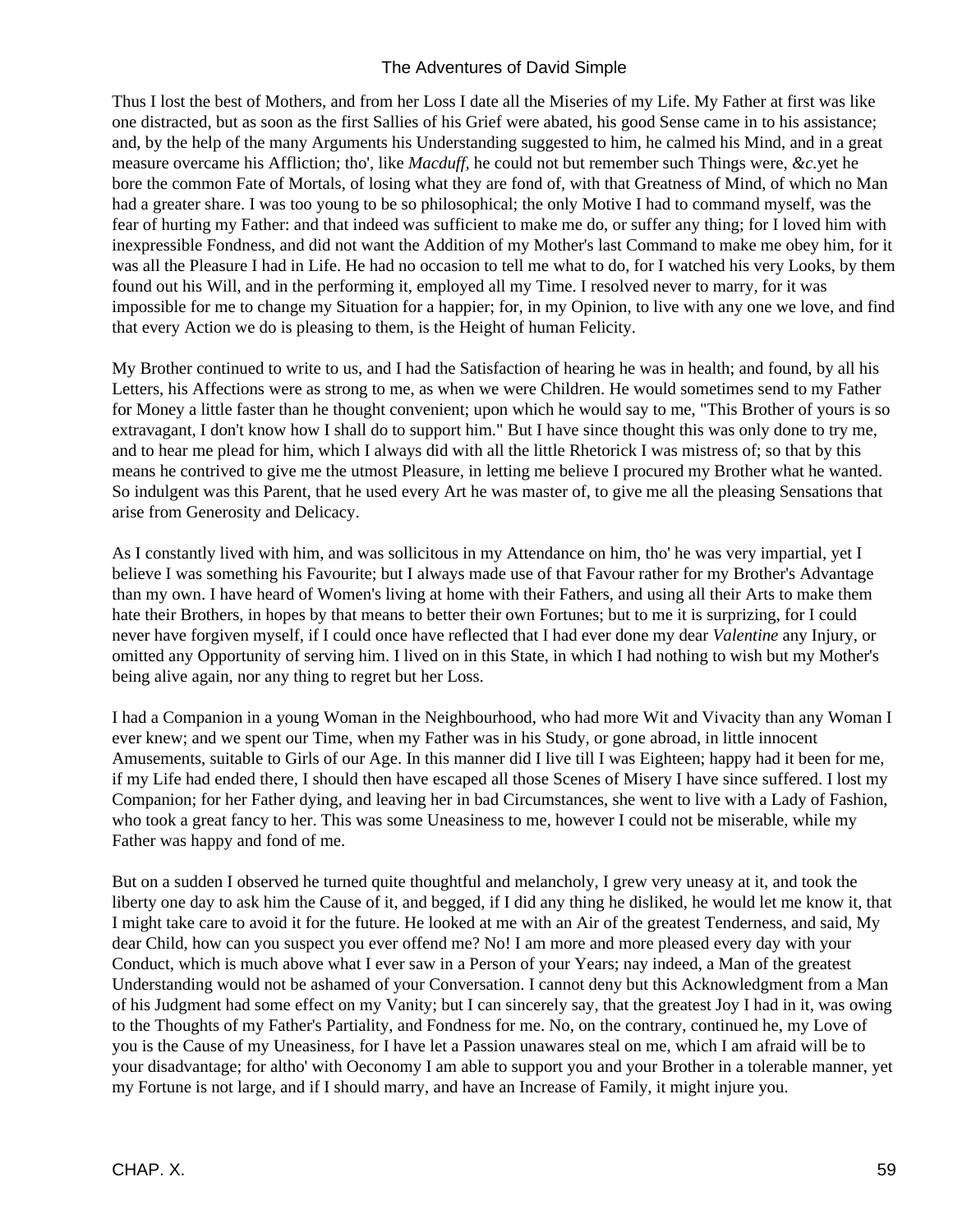The Object of this Passion is *Livia,* the Daughter of , her Fortune must be small, for almost all the Estate that is in the Family is gone to the eldest Son; who, as he is married, and has Children of his own, cannot be expected to do much for her. I was overcome with this Goodness, and desired him not to have any Consideration for me; and I was sure I could answer for my Brother, his Sentiments would concur with mine, in giving up every thing to his Father's Happiness, and I would by all means have him gratify himself; for I should hate myself, if I thought I was a Burthen, rather than a Pleasure to him; if we lived on less, we might be contented, which it was impossible to be, whilst he was uneasy. During the time I was speaking, I saw the most lively Joy in his Eyes; he was happy that I approved his Passion, and I, to find what I said was agreeable to him.

The next day he sent for me into his Chamber, and told me he had been thinking on what I said concerning the Reasonableness of his indulging himself with respect to *Livia,* he really *believed I was in the right*; that he had turned it in his Mind every way, and found, that as he could not be easy without her, it would be more for all our advantages that he should have her. In short, he presently proved, that the *most prudent,* and *wisest thing* he could do, was to *marry her*. It was no hard matter for him to make me believe whatever he pleased; for I had so implicit a Faith in whatever he said, that his bare Assertion was to me the strongest Proof. But I have often since reflected, that it is a great Misfortune that a good Understanding, when it is accompanied with a very strong Imagination, only makes People judge right, where their own Inclinations are not concerned; but when once any violent Passion interposes, it serves only to hide and gloss over all bad Consequences that attend the Gratification of that Passion, and removes Difficulties out of the way, to a Man's own destruction; which a Person of less Sense, and a cooler Fancy, would never be able to accomplish: for Strength of either Mind or Body, is useful only as it is employed. But I ask pardon, Sir,for troubling you with my Remarks, and will proceed in my Story, if you are not tired with it.

"*DAVID* begged her not to be afraid of that; for, by what he had heard already, he was but the more curious to know what remained; and, as to her Remarks, he desired her always to tell him what she felt and thought on every Incident that befel her; for nothing could give him greater Pleasure, as he was sure, by what she had hitherto expressed, her Sentiments were just on all occasions." *Camilla* thanked him for the favourable Construction he put on her Thoughts, and resumed her Story.

My Father then told me, he would send for my Brother home, for he had now finished his Studies, and he knew nothing would be so agreeable to us both as to be together: His Melancholy was dispersed, the Struggle was over; he had fixed it in his Mind, it was right for him to do what his Inclination prompted him to, and I was perfectly satisfied with it; for a Cloud on his Countenance was the greatest Pain I could suffer: and now I saw him chearful, I thought that Chearfulness could not be bought too dear. *Valentine* came home immediately on my Father's Summons, and his Sentiments all perfectly agreed with mine.

My Father introduced me to *Livia,* and we soon became intimate; she appeared very fond of me, and I found her so agreeable, that I was inclined to like her as much as my Father could wish. He asked me my Opinion of her; I told him, I thought she seemed a reasonable Woman, and I did not doubt but she would make a very good Wife, and be contented to live in the manner his Circumstances could afford. He replied, with a sort of Extasy, that if he had wanted any Proofs of my Judgment, what I had now said of *Livia* could not fail of *convincing him* of it. Altho' he was near Fifty, yet was his Person very agreeable, and he had such an eternal Fund of Entertainment in his Conversation, that all the World coveted his Company. It was no wonder *Livia* was pleased with his Addresses, and withstood them no longer than was just necessary to keep up the Ceremonies appointed by Custom for Women in such Cases, when they were married to the entire Satisfaction of all Parties. *Valentine* paid his Mother the Respect that was due to her; and, for my part, I really liked *Livia* from Inclination: but, as I found she was the Object that gave the greatest Pleasure to the Man in the World I most loved, and to whom I owed all the Duty I was capable of paying, I thought I could never do enough to oblige her. My Father grew every day fonder and fonder of his Wife; and now, Sir, I believe you will think the Happiness of this little Family could admit of no Addition.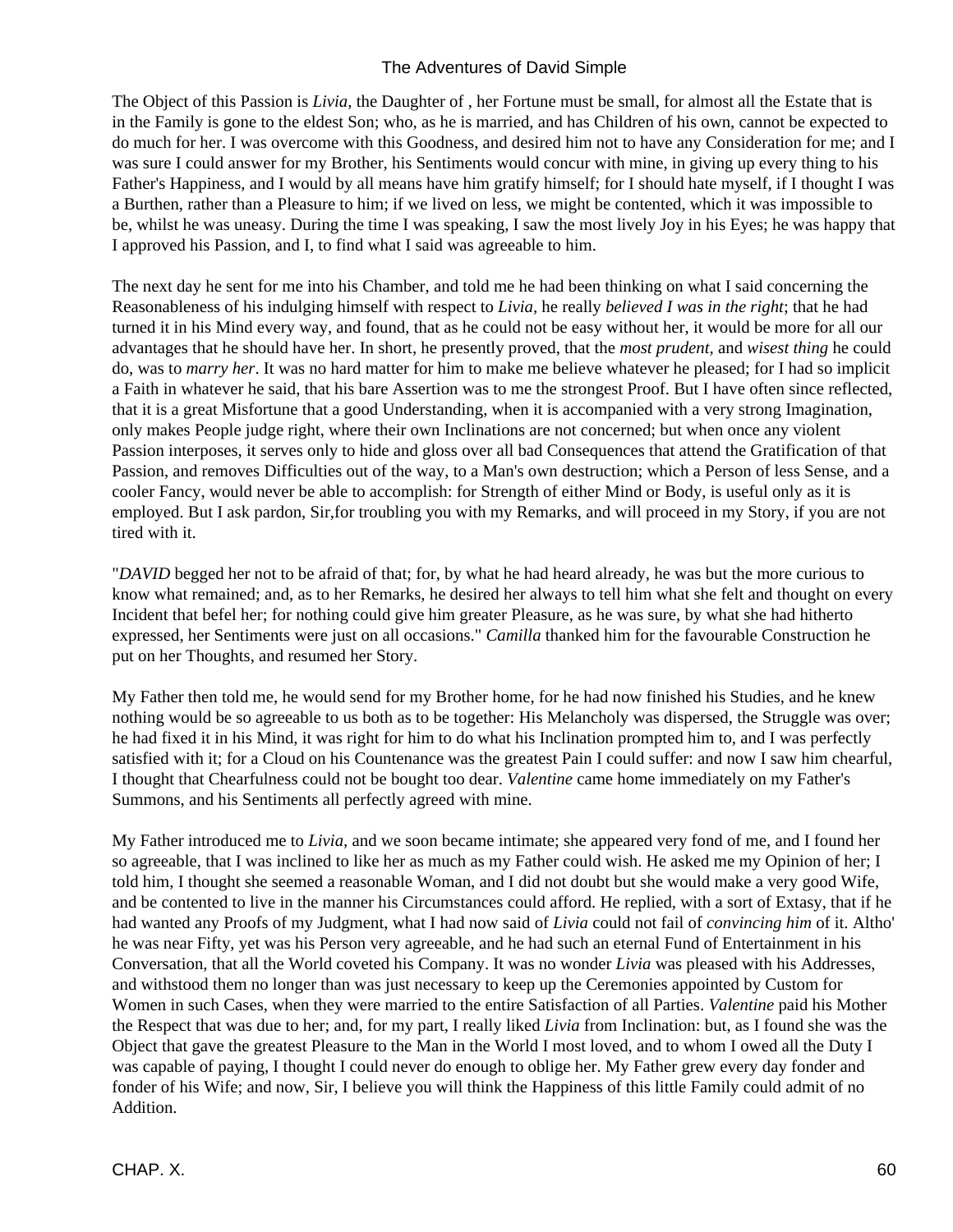I thought so at that time, and if the Opinion I then had of *Livia* could have been supported with any Colour of Reason, I should never have known a Wish beyond what I then enjoyed. But perhaps, Sir, if you have not had a great deal of Experience in the World, you may be yet to learn, that there are Women, who, in order to prove their *Love* to *their Husbands,* take an utter *Aversion* to *every thing* that *belongs to them*. This was my unhappy Case: the Woman whom I thought my best Friend, from the moment she became my Mother, turned my Enemy, *only* because my Father was fond of me; for I am certain she never had any other Reason for a Conduct like her's.

The first step she took, was to assume an Air of forced Civility, instead of that Familiarity, which, from the Beginning of our short Acquaintance, we had been used to treat each other with, and throw me at a distance; for, as *Shakespear* says, "When hot Love grows cold, it useth an enforced Ceremony." But in this she for some time lost her Aim; for I knew so little of the World, I took it for a Mark, that she was resolved, as she was got into a Character in Life so much hated, (and, I am afraid, too often deservedly) as that of a Mother−in−Law, that the World should say she paid me rather more, than less Respect than before. I was not so well pleased with this Behaviour as I should have been, had she continued her former Manner; but however, as I mistook the Motive of her Actions, I did not esteem her the less.

But this did not last long, she went on from one thing to another; till it was impossible, with all my Partiality for her, to be deceived any longer; and I shall never be ashamed to own, it was with great difficulty my Eyes were opened enough to see her in the true Light: for I shall always look on young People, who are apt to be suspicious, especially of their Friends, as Persons that can have no real Goodness in them. They may, if they please, boast their Judgment; but I cannot help imputing it more to the Badness of their Hearts, than the Goodness of their Heads.

*DAVID,* who never suspected any body without the strongest Proofs, very much applauded *Camilla's* Judgment, and concurred with her in her Sentiments. And she proceeded as follows.

You will be amazed, Sir, to find all the Guile and Cunning this Woman made use of, to make me and *Valentine* hated by my Father. I suppose it must be, because she thought her Interest incompatible with ours; and that the only way to spend all her Husband's Fortune, was to make him believe we were his greatest Enemies. She was quite different from the Opinion I had formed of her; for, instead of being contented with what my Father could afford, she never thought any thing extravagant enough; buying Jewels, going to publick Places, every thing that was to spend the most Money, was her chief Delight; and the only Article in which she ever thought of saving, was in denying my Brother and me what we wanted. But this she never did openly; for whatever was proposed for us, she always came very gladly into. The Method she took to disappoint us, was, that by her Conduct, Money soon became very scarce; for she spent all that was to be come at, and by that means we were obliged to go without it. She would condescend to such mean Arts, that had I not been witness of it, I could not have believed any human Creature could have been capable of them. I have known her several times bring in Bills to my Father, where she has set down things for us we never had, in order to make him think she had a great Affection for us, that he might esteem her the more; and when to our Generosity she owed the Success of her Schemes, for we neither of us would discover any thing to make my Father uneasy, she then exulted in the Thoughts of her great Sense, and applauded her own Understanding: for she was wise enough to mistake a low Cunning, and such little mean Arts, as People who had any Understanding could never submit to, for Sense. I soon found out that all the Softness and Tenderness I used to imagine her possessed of, was entirely owing to her Person, the Symmetry and Proportion of which gave so pleasing an Air to every thing she said or did, that nothing but Envy could have prevented her Beholders from being prejudiced in her favour.

I often thought, could she have beheld herself in the Goddess of Justice's Mirror of Truth, as it is described in that beautiful Vision in the *Tatler,* she would have loathed and detested, as much as now she admired herself. Her fine Chesnut−brown Hair, which flowed in natural Ringlets round her Neck, was it to have represented the Strings that held her Heart, must have become as harsh and unpliable as the stiffest Cord: Her large blue Eyes, which now seemed to speak the Softness of a Soul replete with Goodness, had they on a sudden, by the irresistible Power of a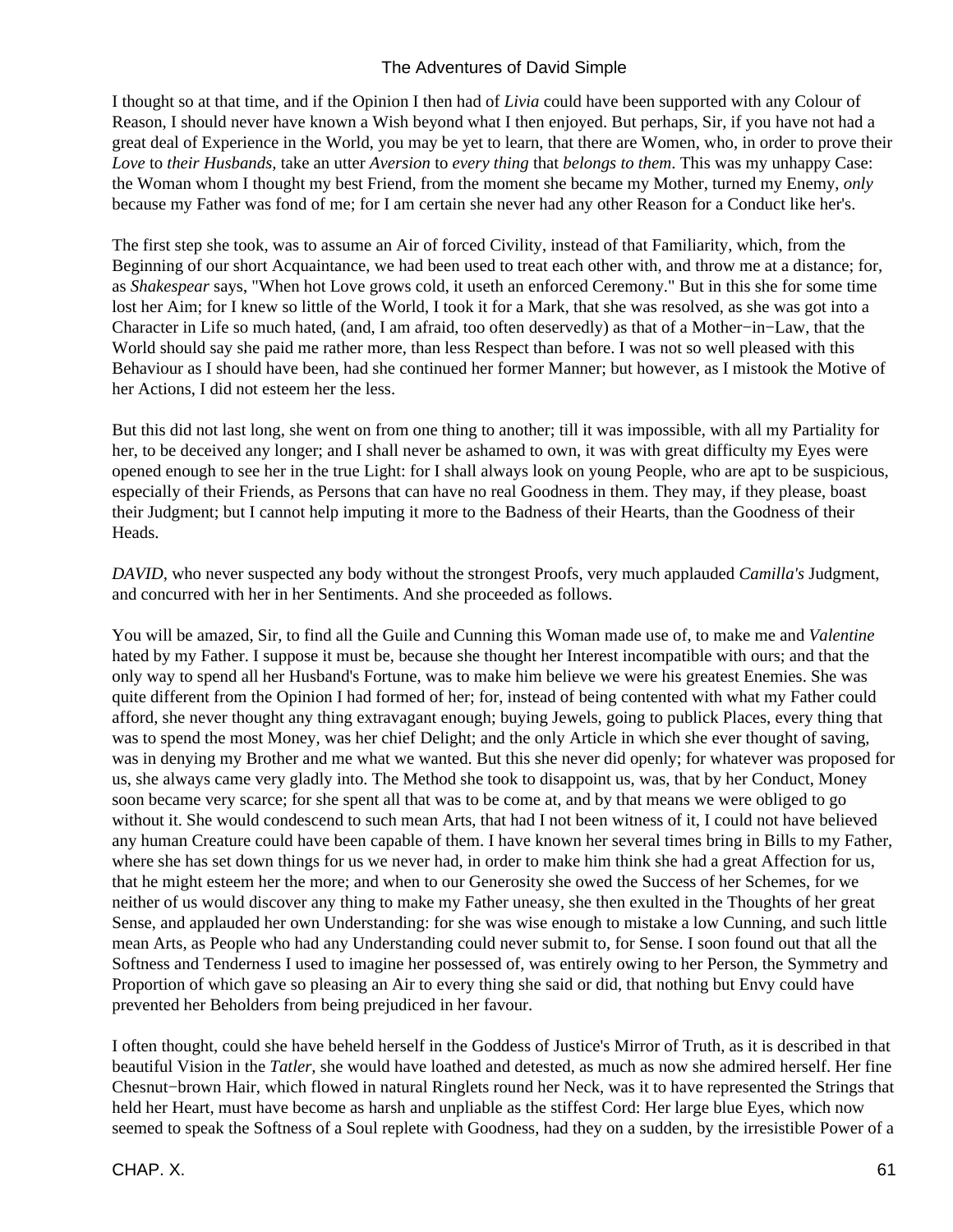Goddess's Command, been forced to confess the Truth, would have lost all their Amiableness, and have looked askew an hundred ways at once, to denote the many little Plots she was forming to do mischief: Her Skin would have become black and hard, as an Emblem of her Mind; her Limbs distorted, and her Nails would have been changed into crooked Talons, which however, should have had power to shrink in such a manner, as that the Unwary might come near enough (without Suspicion) to be got into her Clutches. Not a Metamorphosis in all *Ovid* could be more surprizing than hers would have been, was this Mirror of Truth to have been held to her. I have really shuddered with Horror at the Image my own Fancy has presented me; and notwithstanding all her Cruelty to me; nay, what is much more, to my dear *Valentine* ; my Indignation never could rise so high, as to wish her the Punishment to see herself in this Glass, unless it could have been a Means of her Amendment.

She never abused us; but found Means to work on our Tempers in such a manner, as in my Father's sight always to make us appear in the wrong. She knew I could not bear the least Slight from any one I loved without distraction, and therefore she would contrive, by all the Methods she could invent, to touch me in that tender Point, and to raise me into such a Height of Passion, as might make me behave in a manner to be condemned by my Father. *Valentine* seldom said any thing, he bore every thing with Patience; but unless he too would have joined in tormenting me, he was never to be forgiven; besides, ours was looked on by her as a common Interest, and he was as great an Offence to her Sight as I was. When she had worked me up to a Pitch, in which perhaps I might drop an unguarded Word, she was then in her Kingdom; for as she was cool, and all on her side was Design, she knew how to play her part. She was always *sorry* I was *so passionate* : As to her, she *loved me* so well, she could put up with any thing from me; but as she was my *Father's Wife*, she thought it a *Disrespect to him*, and she could *not bear* the Thoughts of any one's treating him otherwise than they ought to do,−−and as she was sure *he deserved* from every body. −He sat wondring and admiring at her Goodness, blessing himself at the great Love he saw she had for him. I was astonished at her giving things that Turn, and she triumphed in finding how easily she could make every thing go to her Wish; but still she had not done, she must do Acts of Supererogation, and interceed with my Father not to be angry with me, for she really believed it was only Passion. He had not yet got so much the better of the long Affection he had for me, but he was glad to find any Excuse to be reconciled to me.

Thus she flattered him, by engaging him to follow his own Inclinations, at the same time that she displayed her own Goodness. By Means like these, she increased his Esteem for her, while she deserved his Detestation: Then she would come into the best Humour in the world, and appear as if there was nothing more in it than an accidental Dispute, which was all over; she would be so like her former Self, that for several times she deceived me, and I began to think I fancied things, which had no Existence but in my own Brains. Thus barbarously she often took pains to pull me off the Rack, only that she might have the pleasure when I was almost healed and well, to torture me again: for to behave inconsistently, sometimes well, and sometimes ill, is the greatest Curse, a Mind disposed to Love, can ever meet with.

My Brother and I looked with Horror on the Consequences of the expensive sort of Life *Livia* was drawing her Husband into; and yet as we saw it impossible to prevent it, we commanded ourselves enough to be silent. But this was not sufficient; the Dread we had of what our Father would be brought to, broke out in our Countenances in spite of any Resolutions we could form to the contrary. This she insinuated was owing to Selfishness in us, and a Fear lest we should have the less for what she spent. As my Father could not resist giving way to her Desires in every respect, and observed our Disapprobation of it in our Faces, he began to look upon us as Bars to his Pleasures, and the Reproachers of his Actions; which by degrees lessened his Affections for us in such a manner, that he esteemed us rather as his Enemies than his Children.

Thus my Father's House, which used to be my *Asylum* from all Cares, and the Comfort of my Life, was converted by this Woman's Management into my greatest Torment; and my Condition was as miserable, as a Person's would be, who had lost the best Friend he had in the World, and was to be haunted hourly by his Ghost; but so changed, so altered, from that pleasing Form in which he used to place his whole Delight, he could hardly know him; his Face made grim with Death, and furious with some Perturbation of Spirit. Such now my Father become to me,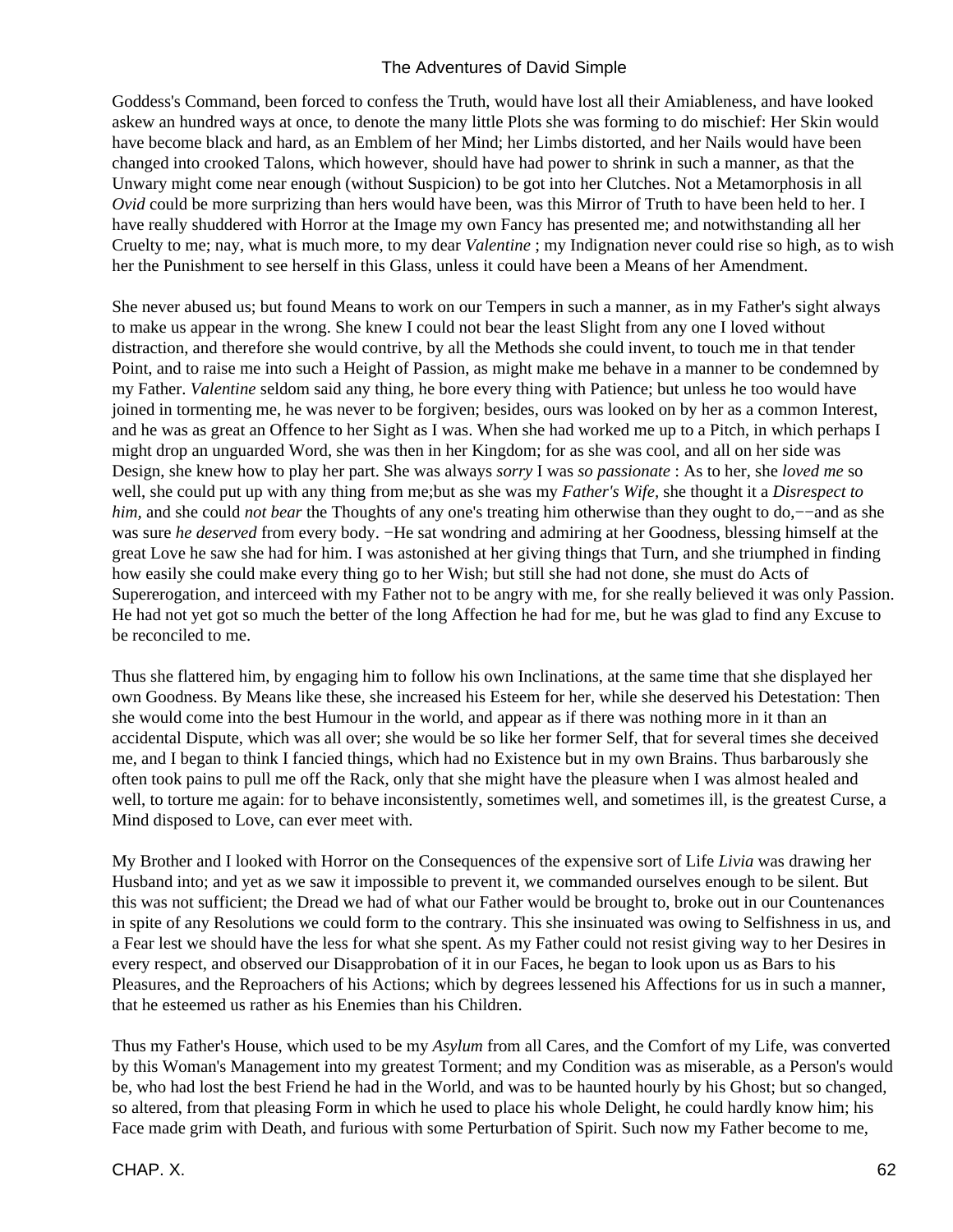instead of that kind, that fond, that partial approving every thing I said or did; my every Action was displeasing to him, and he never saw me, but his Looks expressed that Anger and Dislike, which pierced me to the Soul; every thing I wanted was too much for me: And though I denied myself every thing but the bare Necessaries of Life, yet all the Expence of the Family was imputed to me and my Brother. All the Servants in the House finding it their Interest to be as disobliging as they could to us, took care not to be too officious in serving us. Such mercenary Wretches were below my Notice; but yet their Behaviour was shocking to me, as it was one of the Proofs of the Decay of my Father's Love.

"*DAVID* here interrupted her, by saying, that she was very much in the right, for there was nothing so strong a Proof, that the Master of a House has no regard for any one, as his Servants not behaving well to them; he had had the melancholy Experience of it: But he thought she was mistaken, in thinking any Station could make People below her Notice; for as to him, there was nothing in Life he attended to more earnestly than the Behaviour of those Men, whose want of Education shewed more openly, and with less disguise, what their Natures were: indeed hitherto his Observations of that kind had given him but a melancholy Prospect." His Eyes expressed so much Sorrow as he spoke this, and his Mind appeared so agitated, that *Camilla* gave him a thousand Thanks for the good−natured part he took in her Afflictions, and said, she would now take Leave of him, it being late, and to−morrow would resume her Story.

*The End of the First Volume.*

# **Vol. 2**

# **BOOK III.**

# **CHAP. I.**

*The Continuation of the History of Camilla.*

The next Day, the first Opportunity *Camilla* had of being alone with *David,* on his Desire she proceeded as follows.

*VALENTINE* was now all the Comfort I had left me; his Passions were either not so strong, or his Resolutions stronger; for he bore up much better than I did, altho' I found his Sentiments were the same with mine. We were always together, from which *Livia* possessed my Father with an Opinion, that we were making *Parties* in the House against them. I was so altered with the continual Uneasiness of my Mind, that no one would have known me. This, which was owing to my tender Regret for the Loss of a Parent's Love, was imputed to Rancour and Malice; thus my very Grief was turned to my disadvantage. My Father, whose Nature was open and generous, was as it were intoxicated by his Passion for this Woman; and grew, like her, suspicious of every thing around him. "And to the Jealous, Trifles, light as Air, are Confirmations strong as Proofs from Holy Writ. " In short, was I to tell you all the little Arts she made use of to make us miserable, impose on the Man who doated on her to Distraction, and in the end to ruin herself, it would fill Volumes, and tire your Patience. Whenever she had laid any extravagant Scheme to spend Money, she never directly proposed it, but only gave a hint, that it would be agreeable to her: If it happened to be a thing her Husband thought very unreasonable, and he did not catch immediately at the least Intimation of her Pleasure, and speak of it as if it was his own Desire, and in a manner force her to comply with it, in appearance against her Will; she then threw herself out of humour, and contrived all manner of ways to plague him; and when she saw him in Agonies at her Frowns, she often said things to him, I really would not say to the greatest Enemy I had in the World. But I must take shame to myself, and own a Weakness which you perhaps will condemn me for; but I could not help being sometimes pleased at seeing my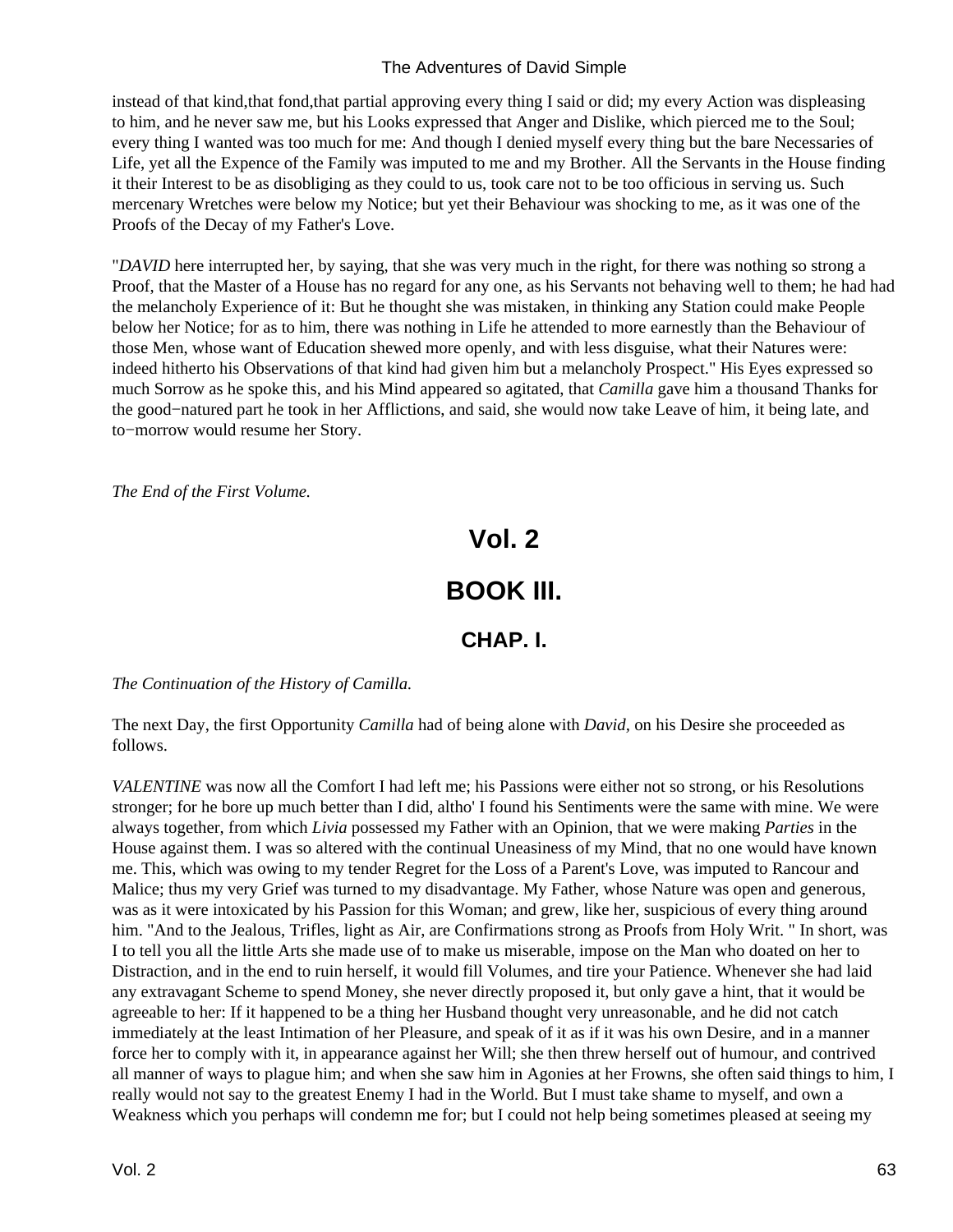Father teazed, by the Woman he himself suffered to be so great a Curse to me and *Valentine*. "Here *David* sighed, and looked down, not answering one Word; for he could not approve, and he would not condemn her. *Camilla* observed him, and hastened to take him out of that Perplexity she saw him in, by turning again to the brighter Side of her own Character; and went on as follows." But then she carried this on to so great a degree, that the Misery I saw my once fond Father in, raised all my Tenderness for him; the Comparison between her Behaviour, and that of my dear Mother's, (who made it the Business of her Life to please him) and my own, who watched his very Looks, and carefully obeyed their Motions, with various Scenes which formerly had passed, rushed at once into my Memory, and I often left the Room with Tears in my Eyes.

She knew so well the Bent of his Temper, and how far she might venture, that she would carry it exactly as far as he could bear. But when she found he began to grow warm, and retort her Ill−nature, she could at once turn from a Devil into an Angel. This sudden Change of the Mind, from Pain to Pleasure, had always such an Effect on him, that he in a moment forgot all she had said or done to hurt him, and thought of nothing but her present Good−humour. The being reconciled, was so great a Heaven to him, he condemned himself for having offended such a *charming Creature*; and was in Raptures at her great Goodness in forgiving him; would ask a thousand Pardons, and be amazed at her *Condescension* in granting them. His Fondness was greater than before; for all violent Passions, put a stop to but for a moment, increase on their return, as Rivers flow faster after any Interruption in their Course. People who really love, will grant any thing in the moment of Reconciliation. My Father would then think what he should do, to return all this *Softness* and *Tenderness*; and ten to one but he hit on the very thing which had been the Cause of all her Ill−humour; he would then intreat her to oblige him so much as to do what he knew she had most mind to; which, after Objections enough to shew him the Obligations he owed her for complying, she consented to. Thus every thing fell into the right Channel again; my Father was the happiest Man in the World, and had nothing to vex him, but the Enmity he was made believe his Children had to him.

Poor *Valentine* and I walked about the House forlorn and neglected; what I felt, and I dare say the same thing for him, at the Alteration in our Father's Behaviour, I shall not attempt to describe, as I am very certain no Words can express it so strongly as your own Imagination will suggest it to you. But *Livia* was not yet contented, altho' we were made miserable; we were not utterly abandoned, altho' she had contrived to give my Father an ill Opinion of us. Yet, unless she could have proved us guilty of some great Villainy, she could not bring him to turn us out of doors. Nor did she dare to appear to wish it; for all her Power was owing to his Blindness; and had she done any thing to have opened his Eyes, the Goodness of his Heart would have made him detest, as much as now he loved her. She was obliged therefore to be cautious in what she did; for the way to bring things about with Men, who have no ill Designs of their own, is to work underhand, by pretending our Views are good.

She had so long been our Enemy, and endeavour'd to impose us, as her's, on my Father, that I really believe at last she imposed on herself, and thought we were so. She watched us about the House, as if she was afraid we would do some mischief: She did not concern herself much about *Valentine*; and thought, as we were looked on to love one another, in such a manner, as that what one did, was always approved by the other, as I was the most passionate, and had least Command of my Temper, I was the properest Person to work on. She therefore continually did all she could to provoke me into Passions, and work me into Madness, that I might not know what I said or did.

"*DAVID* could not forbear sighing at such a piece of Barbarity, but would not interrupt *Camilla's* Narration; only begged to know what could be the End of all these Designs of her Mother's, and how far her Father could be blinded by his Passion."

Alas! Sir, answered *Camilla,* there is no knowing how far Passions of that kind will carry People; they go Lengths, which they themselves at first would be perfectly startled at, and are guilty of Actions, which, were they to hear of a third Person, they would condemn, and think themselves utterly incapable of. Perhaps you will wonder to hear me say it, but I could never enough get the better of the Opinion I had fixed of my Father's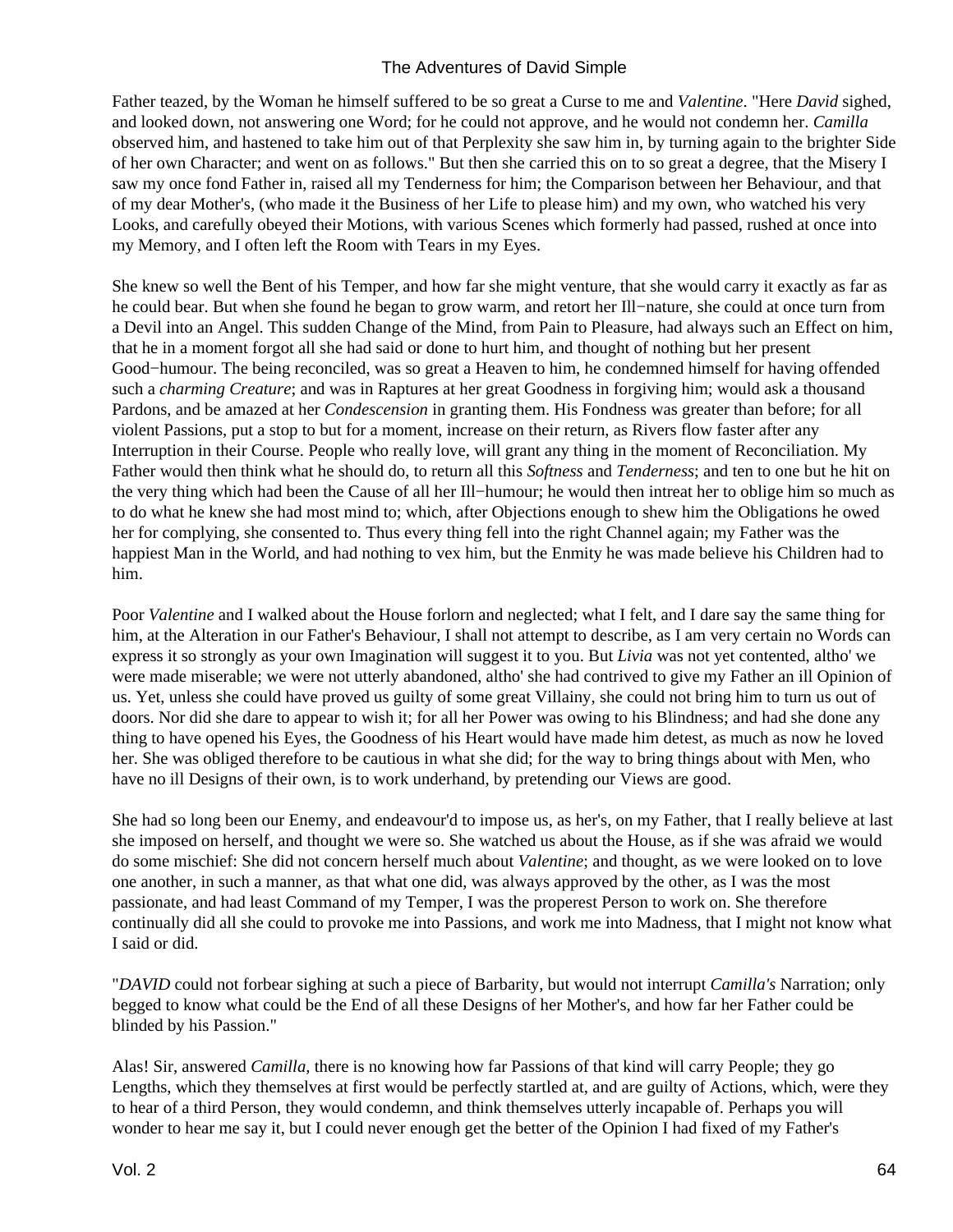Goodness, not to think if his Mind had been less great, his Actions would have been better; for that Tenderness and Good−nature, which made him really love the Object that gave him Pleasure, was the Cause of all his Errors. A Man who looks upon a Woman as a Creature formed for his Diversion, and who has neither Compassion nor Good−will towards her, can never be worked on by her Arts to do himself or another an Injury Women have it in their power at once to please all the Passions a Man can be possessed of; he is flattered by her liking him, melted into Tenderness (if he has any) by her Softness, and easily drawn in to esteem her, if she thinks it worth her while to gain his Friendship; because he finds she pleases him, and he would not willingly think he can be thus pleased with a Creature unworthy his Esteem. So that a Man, in some measure, *thinks it necessary, in order to prove his own Judgment, to justify the Woman he finds he cannot help being fond of*. This is a Passion I have always observed People of Merit to be most liable to. If it happens to light on a Woman, who really deserves it, the Man becomes a greater Blessing to all his Acquaintance, his Thoughts are more refined; and, by continually being influenced by a Person who has no other View, but to promote his Interest and Honour; all the little Carelessnesses of his Temper are corrected, and he is visibly both happier and better than he was before. But if, on the contrary, as in the Case of *Livia* and my Father, the Woman looks on her Husband's Love for her, in no other Light, but as it gives her an Opportunity to make a Prey of his Fortune, and to impose on his Understanding; the latter will be destroyed as fast as the former is spent, his Friends will drop from him, he will find a Fault somewhere, and from a Desire not to impute it to the right Cause, not know where to place it. He will awaken that Suspicion which always sleeps at Wisdom's Gate , and find he has roused a Fury, which neither † "Poppies, nor Mandragora, nor all the drowsy Syrups of the World, can medicine to sweet Sleep again."

But I ask pardon, I am led into a Subject I could for ever expatiate on, and forget, while I am indulging my self, you, Sir, may be tired: I will therefore now bring myself back to the Thread of my Story, as well as I am able. This was the Life the whole Family led; my Father was continually uneasy, at seeing a Disagreement between us and his Wife. My Mother spent her whole Time, in considering which way she should best carry on her pernicious Schemes. *Valentine* walked about silent and discontented, and as for my part, I was worked by my Passions in such a manner, that I hardly knew one thing from another, nor can I think I was perfectly in my Senses.

I tell you, Sir, every thing without Order, and hope you will be so good as to forgive the Incoherence of my Style. I remember once, when my Mother's Extravagance had drove her Husband to great Distress, and he knew not which way to turn himself, I asked no Questions, but borrowed some Money of an intimate Friend of mine, and brought it to them. My Father, who, tho' he was cajoled and deceived by his Wife's Cunning, yet in his Heart was all Goodness, could not help being pleased with this Instance of my Love and Duty; and as he had no Deceit in him, did not endeavour to conceal it. I saw *Livia* had rather have suffered any thing than I should have acted so generously; however, she carried it off in such a manner, that her fond Lover never perceived it. I declare, I did it sincerely to serve them, and had no other View in it. I had for some time had such a despair in my Mind, of ever enjoying my self again, that even that Despair really gave me some sort of Ease; but this Action of mine, had revived my Father's former Tenderness, just enough to bring to my Remembrance all I had lost. The little while this continued, I was more miserable than when he quite neglected me; for now the want of those trifling Instances of his Affection I once enjoyed, began to rise in my Mind again, and I had all the Pain my Heart had felt at the Loss of them, to suffer afresh. I had spent a great deal of Time in endeavouring to calm my Mind, and inure it to bear ill Usage: but this little View of Pleasure, this small Return of Hope, quite got the better of all my Resolutions. For I am convinced, that to live with any body we have once loved, and fancy we have, by any Wisdom or Philosophy of our own, put it out of their power to hurt us, is feeding ourselves with a vain Chimæra, and flattering our Pride, with being able to do more than is in the Power of any Mortal.

*LIVIA* saw the Agitations of Mind I suffered, and was resolved to make them subservient to her Purposes. She, therefore, one Morning, as I was sitting musing and revolving in my Mind, the Difference of my present Situation, from what it had formerly been, came into my Room with all the Appearance of Good−humour, and sat and talked for some time of indifferent things; at last, she fell into a Discourse on our private Affairs, in which, she took an Opportunity of saying all the most shocking Things she could think of, altho' she kept up to the strictest Rules of Civility; for she valued herself much upon her *Politeness*: and I have observed several People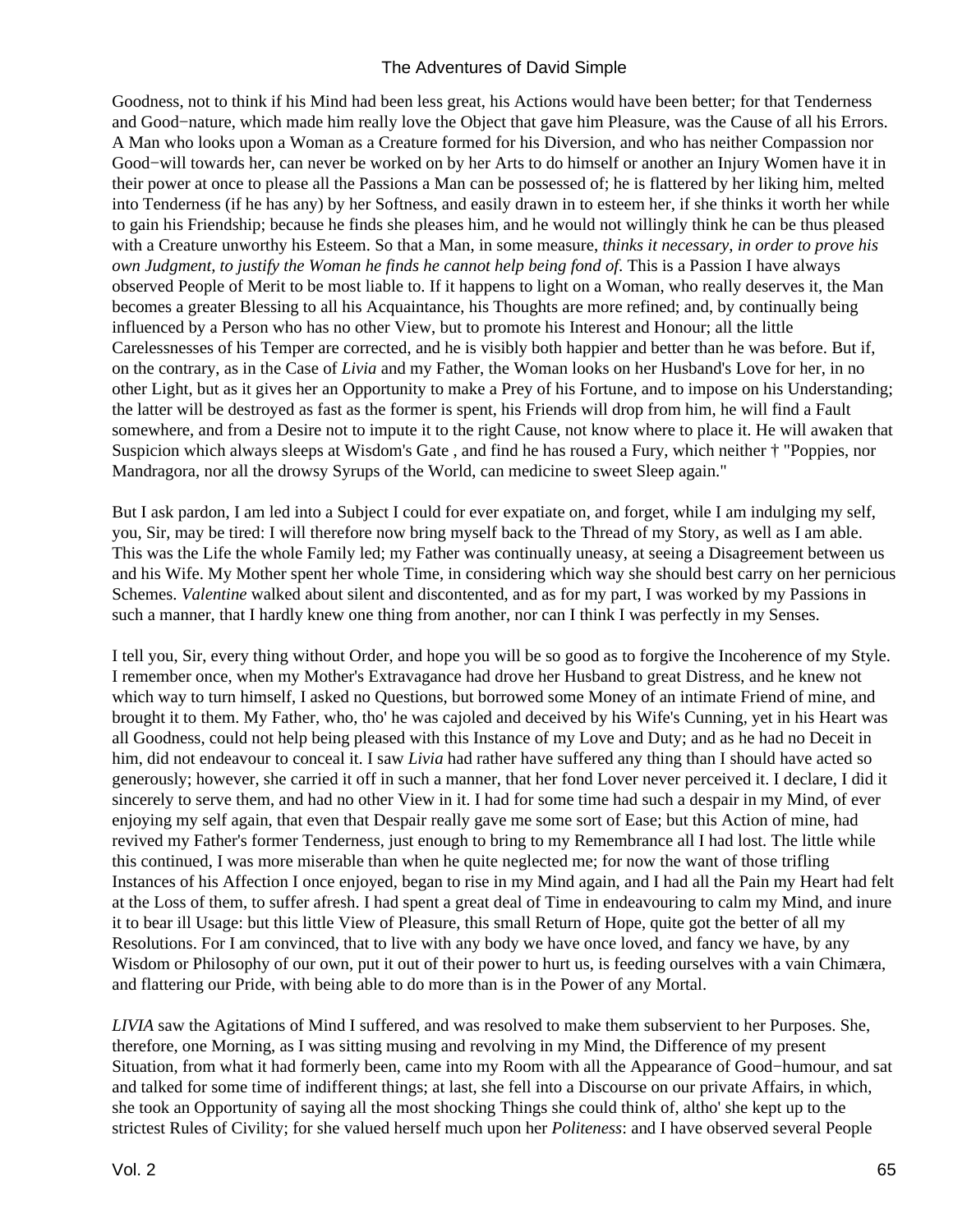value themselves greatly on their own good Breeding, whose Politeness consists in nothing more, than an Art of hurting others, without making Use of vulgar Terms.

When *Livia* had by these Means worked me up to a Rage, then she had her Ends. She knew my Father was reading in a Room very near us, she therefore exalted her Voice to such a pitch, that it was impossible for him not to hear her; this immediately brought him to know what was the matter: He found me endeavouring to speak, and yet from the Variety of Passions that worked in my Mind, unable to utter my Words: for from what we had been talking of, the Idea of all the Torments I had suffered from the Time I first observed a Decline in my Father's Affections, rushed at once upon my Thoughts, and quite overpower'd me. *Livia* looked as pale as Death; for thus provoked, I could not help telling her what I thought of her Behaviour. Her Pride could not bear to think I knew her, so that I believe she was at last in as great a Passion as *she* could be; but she never was carried so far, as to forget her main View. My Father looked wild, at seeing us in this Condition, and desired *Livia* to tell him, what could be the Cause of all this Confusion; solemnly affirming, "that no Nearness of Blood, or any Tye whatever, should screen the Person from his Anger, who could use her in such a Way as to ruffle that *Sweetness of Temper,* which he knew nothing but the highest Provocation could so much get the better of, as to make her talk so loud, and look so discomposed." By this time she had enough recollected herself to think of an Answer proper for her Purpose, and told him, "It was no matter nowit was overshe had recovered herself again; but I had been in a violent Passion, only because she said," And then she repeated some trifling thing, which however had two Meanings, and the different Manner she now spoke it in, from what she had done before, gave it quite another Turn; and you may be sure her Husband took it in the most favourable Sense. But said she, "I must have been a Stock or a Stone, and have had no manner of Feeling, if I had not been provoked at the Answers she made." On which she chose to repeat the most virulent Expression I had made use of. And, I confess, I was quite unguarded, and said whatever I was prompted to by my Rage. She concluded, by saying, "there should be an end of it; for now she was calm again." During the Time she was speaking, the poor unhappy deceived Man stared with Fury, his Eye−Balls rolled, and like *Othello,* he bit his nether Lip with Fury. At last, he suddenly sprung forward, and struck me.

While *Camilla* was relating this last Transaction, her Voice faultered by degrees, till she was able to speak no more. She trembled with the Agonies, the Remembrance of past Afflictions threw her into; and at last fainted away. *David* catched her in his Arms, but knew not what to do, to bring her to life again; for he was almost in the same Condition himself.

At this very Instant *Valentine* entered the Room; he was amazed at this Scene, and knew not to what Cause to ascribe it. However, his present Thoughts were all employed in Considerations how he could help his Sister; he ran for Water, and threw it in her Face, which soon brought her to herself. The Brother and *David* were both rejoiced to hear her speak again, but particularly *David,* for he really thought she had been dead. The rest of the Evening passed in Conversation on indifferent things. *Valentine* seemed more thoughtful than usual; *Camilla* observed it, and could not help being uneasy: she was terrified lest he should have met with some new Vexation. However, as he did not mention any thing, she would not ask him before a third Person. When they retired to Rest, *Valentine* followed her into her Room, and seemed as if he had something to say to her, which he was afraid to disclose, and yet was unable to conceal; for his Love for *Camilla* was quite of a different kind from that of those Brothers, who, by their Fathers having more Concern for the keeping up the Grandeur of their Names, than for the Welfare of their Posterity, having got the Possession of all the Estate of the Family, out of meer *Kindness* and *Good−Nature,* allow their Sisters enough out of it to keep them from starving in some Hole in the Country; where their small Subsistence just serves to keep them the longer in their Misery, and prevents them from appearing in the World to *disgrace their Brother, by their Poverty*.

*VALENTINE* was afraid to say any thing that could any ways be shocking to the Person he would never have been ashamed of owning a Friendship for, notwithstanding she was a Woman. *Camilla* saw him in perplexity, and begged him to let her know what it was that grieved him; and if it was in her power, by any Labour or Pains, either to relieve or comfort him, he might be sure of her Assistance. *Valentine* then made the following Reply: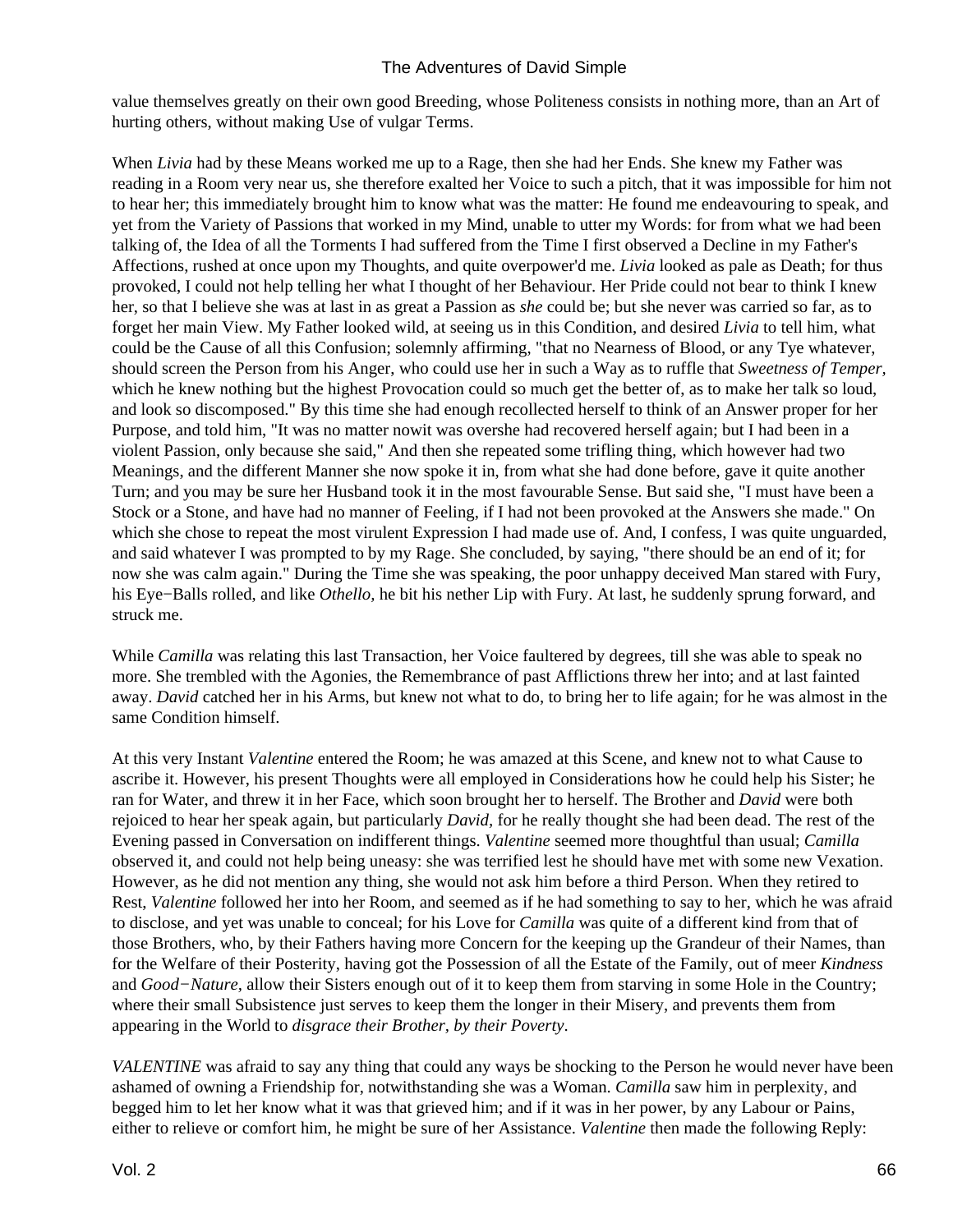"My dear *Camilla,* I am certain, wants no Proof of my sincere Affection, and I must confess all my present Uneasiness is on your account: The Condition I just now found you in, with the Confusion in Mr. *Simple's* Looks, raised Fears in my Breast, lest you should be now going to suffer, if possible, more than you have already gone through; for in Minds, as generous as I know yours to be, the strongest Affections are those which are first raised by Obligations. I am not naturally suspicious; but the Experience I have already had of Mankind, and the Beauty of your Form, with the Anxiety I am always in for your Welfare, inclines me to fear the worst. You, of all Womankind, should be most careful how you enter into any Engagements of Love; for that Softness of Disposition, and all that Tenderness you are possessed of, will expose you to the utmost Misery; and, unless you meet with a Man whose Temper is like your own, which will be no easy matter for you to do; you will be as unwise to throw away all the Goodness you are mistress of on him, as a Man would be, who had a great Stock in Trade, to join it with another, who not only was worth nothing of his own, but was a Spend−thrift, and insensible of the great Good he was doing him. I acknowledge this Gentleman has behaved to us both in a manner that demands the Return of all our most grateful Sentiments; but if what he has done should be owing to his liking of your Person, and he should be plotting your Misery, instead of your Welfare, I had rather be in the Condition he found us in, than be relieved by any one, who can have so mean, so despicable a way of thinking." *Camilla* hearkened with the utmost Attention, while *Valentine* was speaking; and, when he had finished, told him, she thought she could never enough acknowledge his Kindness in his Concern for her; but she assured him, that by all she could observe in Mr. *Simple's* Behaviour, and she had narrowly examined all his Words and Actions, she could not but think he had as much Honour as he made an outward Profession of. That indeed she could not deny but that she thought he had some Regard for her; but he seemed rather afraid to let her know it, than solicitous to make an appearance of it; which she imputed to his Delicacy, lest she should suspect he took any advantage of her unhappy Circumstances, or thought what he had done for her, ought to lay any restraint on her Affections. She desired her Brother not to be uneasy; told him, that it was the repetition of what she could never remember without Horror, that had thrown her into the way he found her in; assured him, if *David* mentioned any thing of Love to her, she would tell him of it, and conduct herself by his Advice. After this Promise, he took his leave of her, and went to bed.

*DAVID* could get but little Sleep that Night, for the various Reflections which crouded into his Mind, on the Story he had heard that Day. All the good Qualities *Camilla* intimated her Father was possessed of, and yet his being capable of acting in such a manner, by such a Daughter, were melancholy Indications to him, that a perfect Character was no where to be found. When he thought on *Camilla's* Sufferings, his Indignation was raised against him: Then, when he remembered that all his Faults were owing to being deceived by a Woman of *Livia's* Art, he could not help having a Compassion for him. But from this Scene, which he looked on with Terror, there was a sudden Transition in his Mind to the Idea of all *Camilla's* Softness and Goodness. On this he dwelt with the utmost Rapture, but was often interrupted in this pleasing Dream, tho' much against his Will, by the Remembrance of her owning she had sometimes been weak enough to triumph in her Heart, at seeing *Livia* teaze her Father; but then so many Excuses immediately presented themselves to plead in his Breast for *Camilla,* that had her Frailties been much greater, they would not have prevented his thinking, that in her he had met with all he wished. He longed for an Opportunity of hearing the rest of her Story; for he was now perfectly sure that he should hear nothing in it but what was to her advantage. And the next time *Valentine* was gone out of the way, *Camilla,* by his earnest Desire, went on with her History in the following manner.

# **CHAP. II.**

#### *A Continuation of the History of Camilla.*

I ceased, Sir, at a Part, the Remembrance of which always affects me in such a manner, that my Resolution is not strong enough to keep Life in me, at the repetition of it. It was the first time my Father had ever struck me, tho' I had been bred up with him from my Infancy: I was stunned with the Blow, but my Senses soon returned, and brought with them that Train of horrible Thoughts, which it is equally impossible for me ever to root from my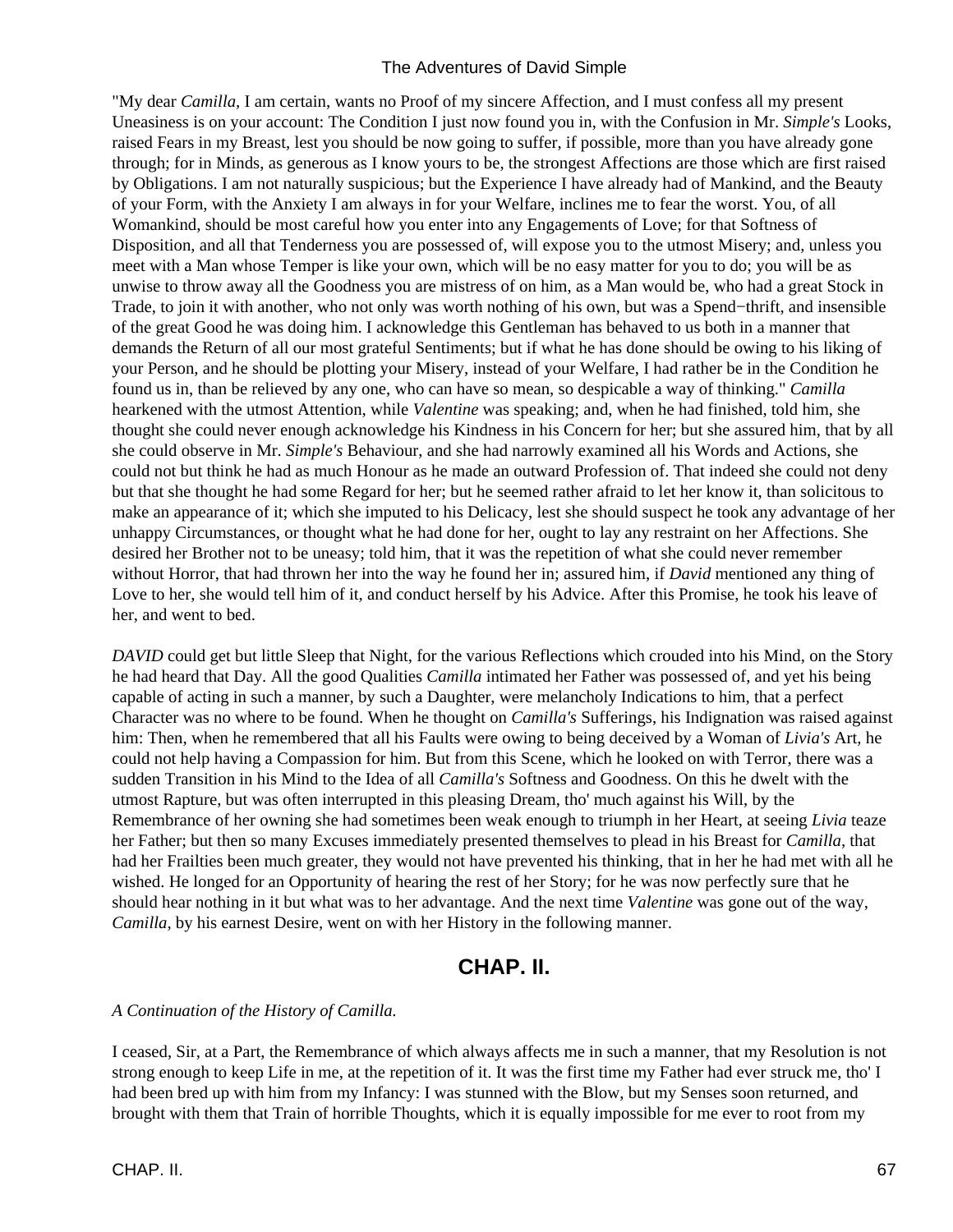Memory, or to find Words in any Language capable of expressing. When my Father saw me fall, I believe he was at first frighten'd: He took me up, and set me upon the Bed; but the moment *Livia* saw there was no real Hurt done, fearing he should relent, and make it up with me again, she hurried him out of the Room, under the pretence of being frighten'd at his Passion, saying, "She would not have had him struck me on any account, especially in her Quarrel, for she could bear it all." And then she put him in mind again, of what she thought he would be most displeased at my saying. I had not spoke one Word, nor was I able. The Moment they were gone, I threw myself back on the Bed, in greater Agonies than the strongest Imagination can paint, or than I can comprehend how human Nature is able to survive. My Father's leaving me in this Condition, without giving himself any farther Trouble about what I suffered, or to find out whether I really deserved this Treatment, hurt me more than even his striking me had done.

In this miserable Condition I lay till *Valentine* came in; it was his Custom always to come up immediately to me, after he had been abroad: The poor Creature found me almost drowned in Tears, and unable to tell him the Cause of them. He guessed *Livia* was at the bottom of whatever it was that made me in this Situation. He at first swore, he would go and know from her what she had done to me. I caught hold of him, and shewed him by my Looks, that nothing would hurt me so much; and by that means prevailed with him to sit down by me, till I could recover myself enough to speak; when, with the Interruption of Sighs and Tears, I told him every thing that had happened. *Valentine,* who is very far from being passionate, (but the Passions of Men who are not subject to be ruffled, are much more to be dreaded, than those of a sort of People, who can have their whole Frame shaken, and torn to pieces, about every Grain of Mustard−Seed or every Blast of Wind) when he had heard me out, grew outrageous, "insisted that I would let him go, for he was resolved no Respect, even for his Father, should prevent his telling *Livia,* she should not use me in that manner. Nay, and before her Husband's face, he would display all her Tricks, and shew him how she imposed on him."

I was now frighten'd to death, for I would not have had my Father and Brother met, while he was in this Humour, for the whole World. I still kept hold of him, and begged him, with all the most endearing Expressions I was mistress of, not to increase my Misery; but to sit down till he was cool, that we might consult together, what was best for us to do. He was so good, in Consideration for me, to comply with my Request, and I did all I could to calm his Passion; and when I found he was able to hearken to me, I cried out, "Oh! *Valentine,* in this House I can live no longer; the Sight of my Father, now I have such evident Proofs his Affection is so entirely alienated from me, is become as great a Torment to me as ever it was a Blessing. I value not what I shall go through in being a Vagabond, and not knowing where to go; for I am certain, no Poverty, no Misery, can ever equal what I suffer here. But then, how shall I leave you! Can I bear to be separated from the only Comfort I have left in the World, or can I be the Cause of your leaving your Father's House, and subjecting you to, perhaps, more Afflictions than you already endure! 'Tis that Thought distracts my Mind! for as to myself, I am careless of every thing future, and am sure nothing, when I am absent from hence, can ever make me feel what I do at this Moment; nor would I have borne it so long, had it not been for fear of bringing greater Mischiefs on your Head, than what you now suffer."

*VALENTINE* swore he would never forsake me, "that he would accompany me wherever I pleased, and be my Support and Guard to the utmost of his power; for that he valued his Life no longer than it conduced to that end; but he thought it adviseable we should make one Effort, before we took such a Step, to convince my Father of *Livia's* Treachery, and lay before him how she had used us; perhaps his Affection might return for us, his Eyes might be opened, and every thing be right again."

I considered a moment, and then replied; My dear Brother, I am very certain my Father's Passion for this Woman must be without all Bounds, or he could never have been influenced by any Arts of her's to strike me, and use me as he has done. Were we to attempt to open his Eyes on her Faults, he would not hearken to us, and only hate us the more; and, could we give him any Suspicion of her, it would only make him unhappy, which, let him use me ever so cruelly, the World could not bribe me to wish him; for, as I take his Fondness for *Livia* to be unconquerable, all the Ease he has he owes to his Blindness: and I am sure, if a Man was put in heavy Chains,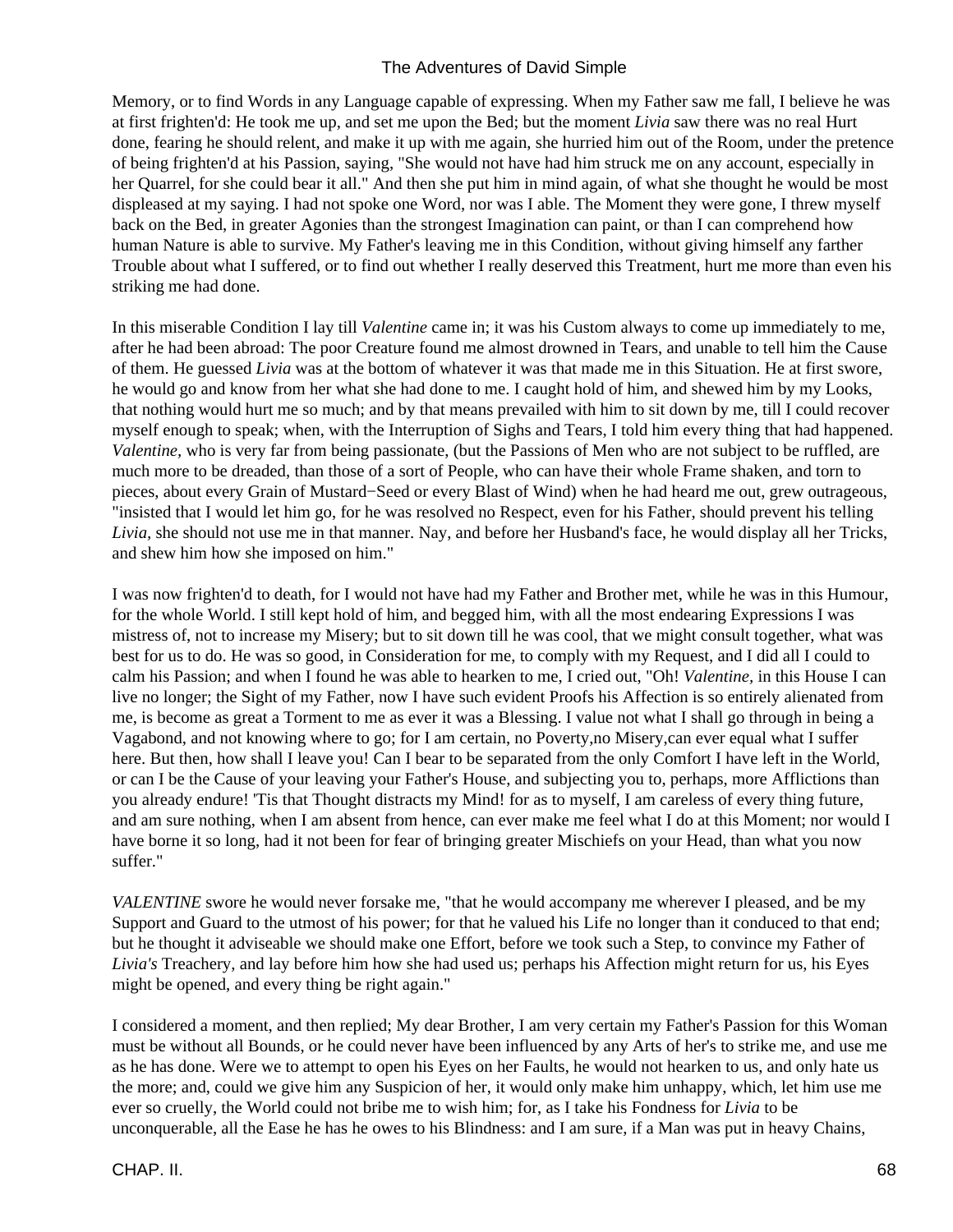which he had no means of taking off, and was mad enough to deceive himself, and fancy they were Bracelets made of the finest Jewels, and Strings of the softest Silk, that Man would be very little his Friend, who should take pains to convince him they were made of Iron, till he felt all their Weight, and was sensible of his own unhappy Condition. Nay, if I loved him, and was confined within his reach, and he should carry his Madness so far as to strike me with the Iron, fancying it was so soft I could not feel it, while the Hurt was not greater enough to throw me off my Guard, I would not tell him of it. Indeed I would get from him, if it was in my power, as I will now from my Father, lest I should be tempted to act a Part I myself think wrong, and contrive some Method of undeceiving him, to his own Misery.

*VALENTINE* was by this time quite cool, and approved of what I had said. We therefore took a Resolution of going from thence, tho' we knew not where, nor who would receive us. We at last recollected we had an old Aunt, who used to be very kind to us, and appeared to have taken a great fancy to *Valentine*: to her, therefore we went, and begged her, for some little time, till we could settle what to do with ourselves, to let us remain in her House. We told her as much of what had happened, as we thought just necessary to plead for us in going from our Father's House; but with the greatest Caution, that we might throw as little Blame on him as possible. We could not avoid letting her a little into *Livia's* Behaviour, for we had no other Justification for what we had done. "She said, she was very much amazed at what we told her, for *Livia* had a very good Character; but she supposed this was a passionate Quarrel, and she would take care of us, till such time as it could be made up again." We assured her that was impossible, that we would on no account ever go back again to a Place we had suffered so much in: And only entreated it, as the greatest Favour, she would grant us some little Corner of her House to be in, and let nobody know we were there. She took little notice of what we said, but resolved to act her own way.

The next day she went out, and at her return came into the Room where we were, with the greatest Fury imaginable in her Looks; and asked us, "What it was we meant, by telling her a Story of *Livia's* ill Usage, and God knows what; and endeavouring to impose on her, and make her accessary to our wicked Conversation with each other: Brother and Sister! it was unnatural, she did not think the World had been arrived at such a pitch of Wickedness." She ran on in this manner for a great while, without giving us leave to answer her.

*VALENTINE* and I stood staring at one another, for we did not understand one Word she said: At last, when she had talked herself out of breath, I begged her to explain herself, for I was really at a loss to know what she meant; if she had any thing to lay to our Charge, and would please to let us know what it was, we were ready to justify ourselves. Then she began again; "Oh! undoubtedly you are very innocent Peopleyou don't know what I mean."

Then she launch'd out into a long Harangue on the crying and abominable Sin of Incest, wrung her Hands, and seemed in the greatest Affliction, that ever she should live to her a Nephew and Niece of hers could be such odious Creatures. At last I guessed what she would insinuate; but, as I knew myself perfectly innocent, could not imagine how such a Thought could come into her head. I begged her for God's−sake to let me know who could have filled her Ears with such a horrid Story; and by degrees I got it out of her. It seems this good Woman had been at my Father's that Afternoon, with a Design of reconciling and bringing us together again: when she came in, she found *Livia* and her Husband sitting together; after the usual Compliments of Civility were past, she began to mention us, told them we were at her House; and that she was come with an Intention of making up some little Disputes she understood there had been between us. *Livia* now acted a Part, which perhaps she had not long intended; but I am convinced, whoever is capable unprovoked to do another an Injury, will stop at nothing to carry their Schemes through; and, if they find no Villainy in the Person they thus undeservedly prosecute, they will make no scruple of inventing any thing, ever so bad, for their own Justification.

The Moment my Aunt mentioned us, *Livia* fell into a violent Passion of crying, and said, she was sure she was the most *unfortunate Woman* alive: She did not doubt but we had told her every thing we could think of to vilify her; for we were cunning enough to know, that Mothers−in−law were easily believed by the World to be in fault; tho' she was sure she had always acted by us, as if we had been her own Children: that her chief Concern now was *for us,* for that she was in the utmost Consternation, to think what the World would say of us; a young Man and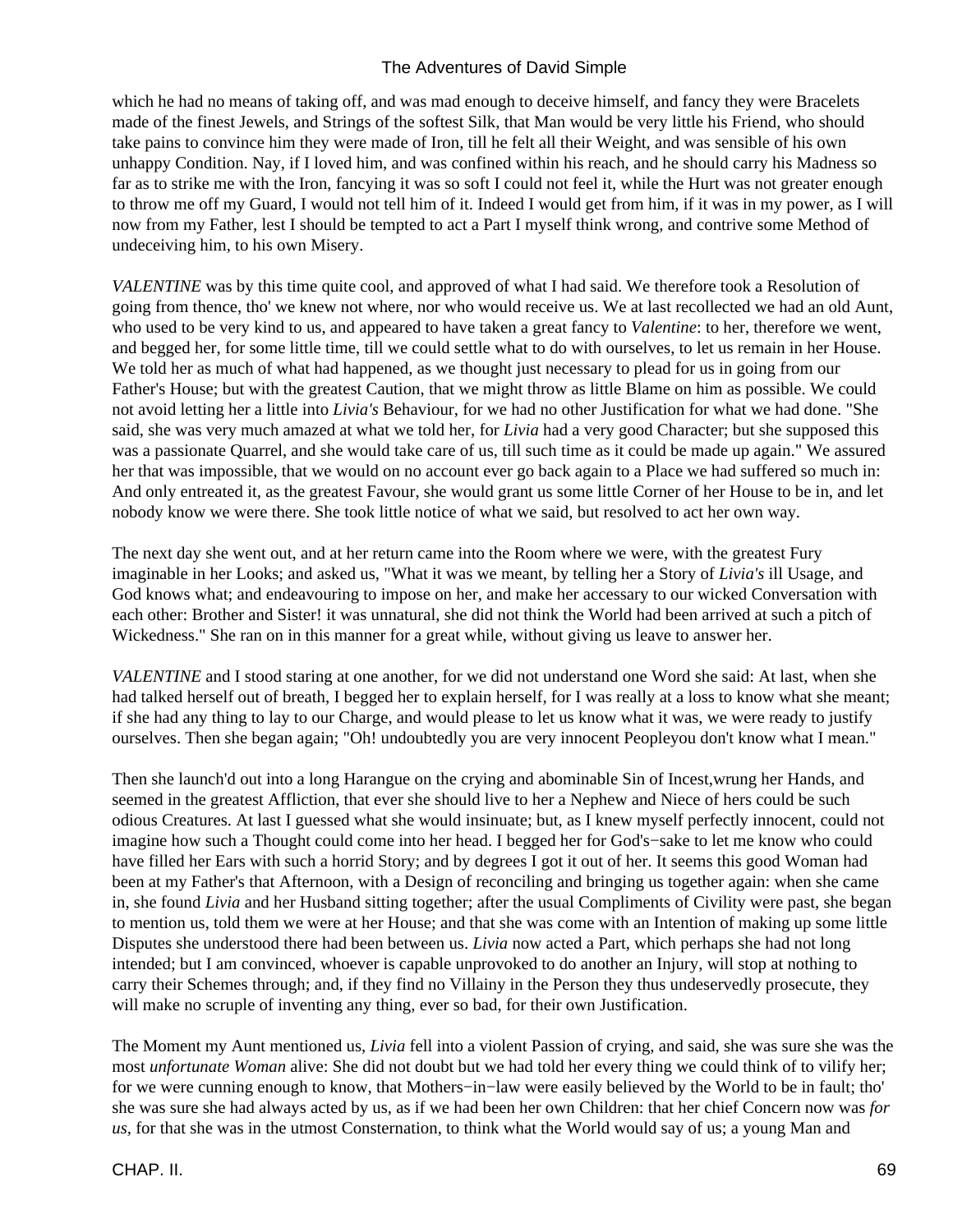Woman to run away together from their Father's House, without any reason, (and she was sure she knew of none) had a very bad Appearance: And, as all our Acquaintance knew we had always had a remarkable Fondness for each other, that Circumstance would corroborate the Suspicion. Then she mentioned several little Instances in which *Valentine* and I had shewn our reciprocal Love; adding, that altho' she had great reason to believe we both hated her; yet, as we were so nearly related to the *Man she loved,* she could not help being concerned for our Welfare. As she spoke this, she look'd at her Husband with such an Air of Softness and Tenderness, as she knew would be the strongest Proof imaginable to him of her Sincerity. My Father stood for some little time in Amazement, and was struck with the utmost Horror at the Thought *Livia* had suggested to him; and then swore he would send for us home, and lock us up separately from each other. This would utterly have frustrated all *Livia's* Designs: for she knew the Temper of the Man she had to deal with well enough to be satisfied, if once we came home again, Time would bring about a Reconciliation between my Father and us, which she was resolved to prevent; and therefore, as she had gone so far, she thought herself now under a necessity to go through with it. Few People stop in the midst of Villainies, as the first Step is much the hardest to get over.

*LIVIA* therefore, with the appearance of the greatest Perturbation of Mind, as if it was the utmost Force to her in this Case, even to speak the Truth, and, with Tears in her Eyes, said, Things were now come to such an Extremity, that, in order to prevent her Husband's having any Suspicion of her giving his Children any Cause for their Hatred, she was forced against her Will to confess she knew the reason of our Aversion to her was, because she had found out a Secret of our's, which we feared she might one time or other discover; therefore we used all the Methods we could invent, to give our Father an ill Opinion of her, that if she told him of it he might disbelieve her. She then turned to him, and said, I ought to ask your pardon, Sir, for so long concealing from you a thing which is of the utmost consequence to your Family; but it was the Fear of making you unhappy, was the reason of it, and I could never bring myself to give you the Pain you must have felt at the knowledge of it. It is now some time since I found out there was a criminal Conversation between your Son and Daughter; to this was owing all that Love they talked of to each other; to this may be imputed *Valentine's* Melancholy, and this was the Foundation of all the Passions you have seen *Camilla* in, which she feigned to be owing to her Grief for our using her ill: for on their Oaths and solemn Promises of Amendment, I assured them you should know nothing of it. I don't know whether I am excusable for so doing, but I had so great a Dread of disturbing *your Peace of Mind,* that I could not prevail with myself to act otherwise, and was in hopes to have preserved your Quiet, and by this Lenity have saved *your Children* from Ruin. I have watched them all I could, (thus she artfully gave a reason for all her Actions) and it was on my speaking to *Camilla* yesterday, because I observed she still continued to contrive Methods of being alone with *Valentine,* she fell into that Passion in which you found her. This, if they will come before you, I will affirm to their faces, and I think they cannot even dare to deny it.

Perhaps, Sir, you will wonder how *Livia* could venture to go so far as this, in a thing she knew to be utterly false; but, if we consider it seriously, she hazarded nothing by it: On the contrary, this pretended Openness was the strongest Confirmation of the Truth of what she asserted. She knew very well, there could be no more than our bare Words against her's; and that, before a Judge as partial to her as her Husband, there was no danger but she should be believed. My Father now saw every thing made clear before him, the reason of all our Discontents was no longer a Secret; he was amazed at our Wickedness, and said, he was sorry he had been the Cause of such Creatures coming into the World; that he would never see us more, then concluded with a Compliment to *Livia,* on *her great Goodness,* and wondered how it was possible anything could be so bad, as to abuse such *Softness* and *Good−nature*. On which, *Livia* replied, she did not value our Behaviour, nothing but Necessity should have extorted from her what she always intended to conceal; and, if she might advise, he should see us again, separate us from each other, and make no noise in the World about such an Affair as this. She well knew my Father's Temper, and that his seeing she thus returned Good for Evil, would only raise his Esteem the higher for her, and exasperate him the more against us.

My Aunt was astonished at our Wickedness, and in the highest Admiration of *Livia's* Virtue: from this Visit she came directly home to us, with a Resolution such Wretches should find no Harbour in her House, and talked to us in the manner already related.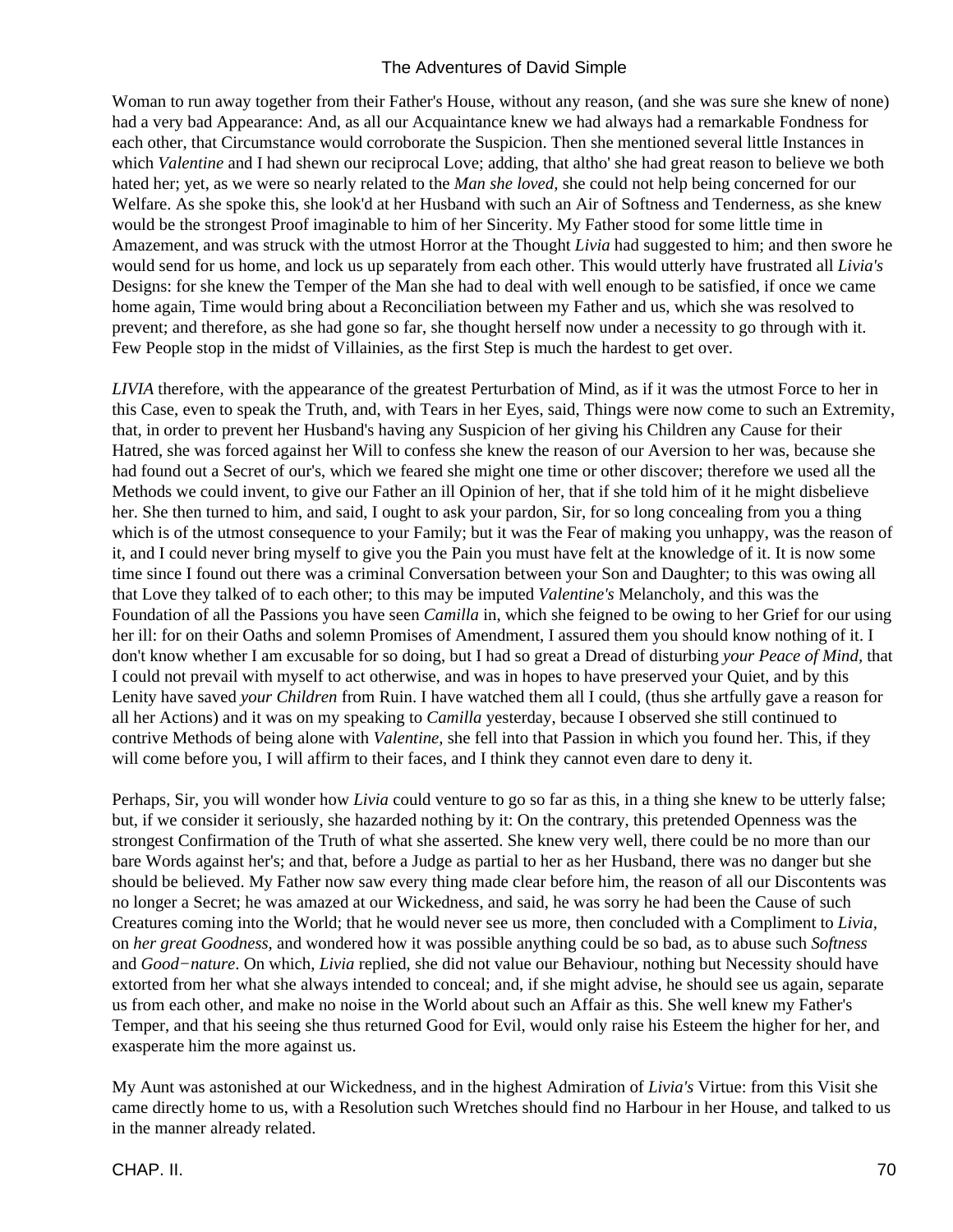*VALENTINE* and I were like Statues, on the hearing of all this, and it was some time before we could recollect ourselves enough to speak: This was thought to be owing to our Guilt, and the Shame of being detected, instead of Amazement and Indignation at hearing our Innocence thus falsely accused. It was in vain for us to endeavour at clearing ourselves, for my Aunt was a very good sort of a Woman, as far as her Understanding would give her leave; but she had the misfortune of having such a turned Head, that she was always in the wrong, and there was never any Possibility of convincing her of the contrary of any thing she had once *resolved* to believe. She had run away warmly with the Thoughts of the terrible Sin of Incest, and therefore we were to be condemned unheard, and be thought guilty without any Proof.

"*DAVID* could contain himself no longer, but looking at *Camilla* with an Air of the greatest Compassion, cried out, Good God! Madam, what have you suffered! and how was you able to bear up in the midst of all these Afflictions? I would rather go and live in some Cave, where I may never see any thing in a human Shape again, than hear of another *Livia*; and how could your Aunt be so barbarous, as not to give you leave to justify yourselves?"

So far from it, Sir, reply'd *Camilla,* my Aunt would by no means suffer such wicked Creatures, as she now believed us, to remain under the same Roof with her. Thus were we abandoned and destitute of all means of Support, for we had but one Guinea in the World; and *Livia* took care to make the Story that we were run from home, that we might have a better Opportunity to carry on our Intrigues, fly like Lightning through all our Relations and Acquaintance. So that, altho' we tried to speak to several of them, it was in vain, no one would admit us, except one old Maiden Cousin, who, instead of doing any thing for our Relief, said all the ill−natured things (on the Report she had heard of us) the utmost Malice could think of. She had always been very circumspect in her own Conduct, and was rather a Devotee than otherwise; and I verily believe she was glad of an Opportunity to vent her own Spleen, while she was silly enough to imagine she was exerting herself in the Cause of *Virtue*.

We knew not which way to turn ourselves; but, as we happened to be tolerably dressed, we thought we might possibly be admitted into a Lodging, where we were not known: We happened on that very House, Sir, where you found us, and took that little Floor you afterwards had; but what to do for Money to pay for it, or to keep us, we could not imagine. While we were in this unhappy Situation, poor *Valentine* fell into a violent Fever; this Misfortune made me almost distracted: what to do to support him, I could not tell; and to see him want what was necessary for him, was what I could not bear. Drove by this Necessity, and urged on by my eager Desire to serve my Brother, I took a Resolution of trying whether I could raise Compassion enough in any one to induce them to relieve me: I avoided all Places where I was known, but went to several Gentlemen's Houses; I told just the Heads of my Story, concealing my Name, and all those Circumstances which might fix it on our Family; supposing the Persons I told it to should have heard any thing of my Father, or of our running away.

Amongst the People I went to, I found some Gentlemen who had Good−nature enough, *as I then thought it,* to supply me so far, as to enable me to get *Valentine* Necessaries. My Heart was full of Gratitude towards them, and I thought I could never enough acknowledge the Obligation; but when I went to them a second time, (for they bid me come again, when that was gone) they severally entertained me with the Beauty of my Person, and began to talk to me in a Style, which gave me to understand they were not silly enough to part with their Money for nothing. In short, I found I had nothing farther to expect from them, unless I would pay a Price I thought too dear for any thing they could do for me. Here I was again disappointed, and obliged to seek out new ways of getting Bread for us both. By the Care I had taken, I had got my Brother out of his Fever; but it had left him so weak, he was not able to stir out of his Bed. I could not shew my Head amongst any of my old Acquaintance, and I perceived all the Ladies I applied to looked on me with *Disdain,* tho' I knew not for what reason; and I found amongst the Men I had but one way of getting any thing from them. My Spirits were now quite worn out, and I was drove to the last Despair: I was almost ready to sink under the Weight of my Afflictions, and I verily believe should have done it, had it not been for the Consideration I had for *Valentine*.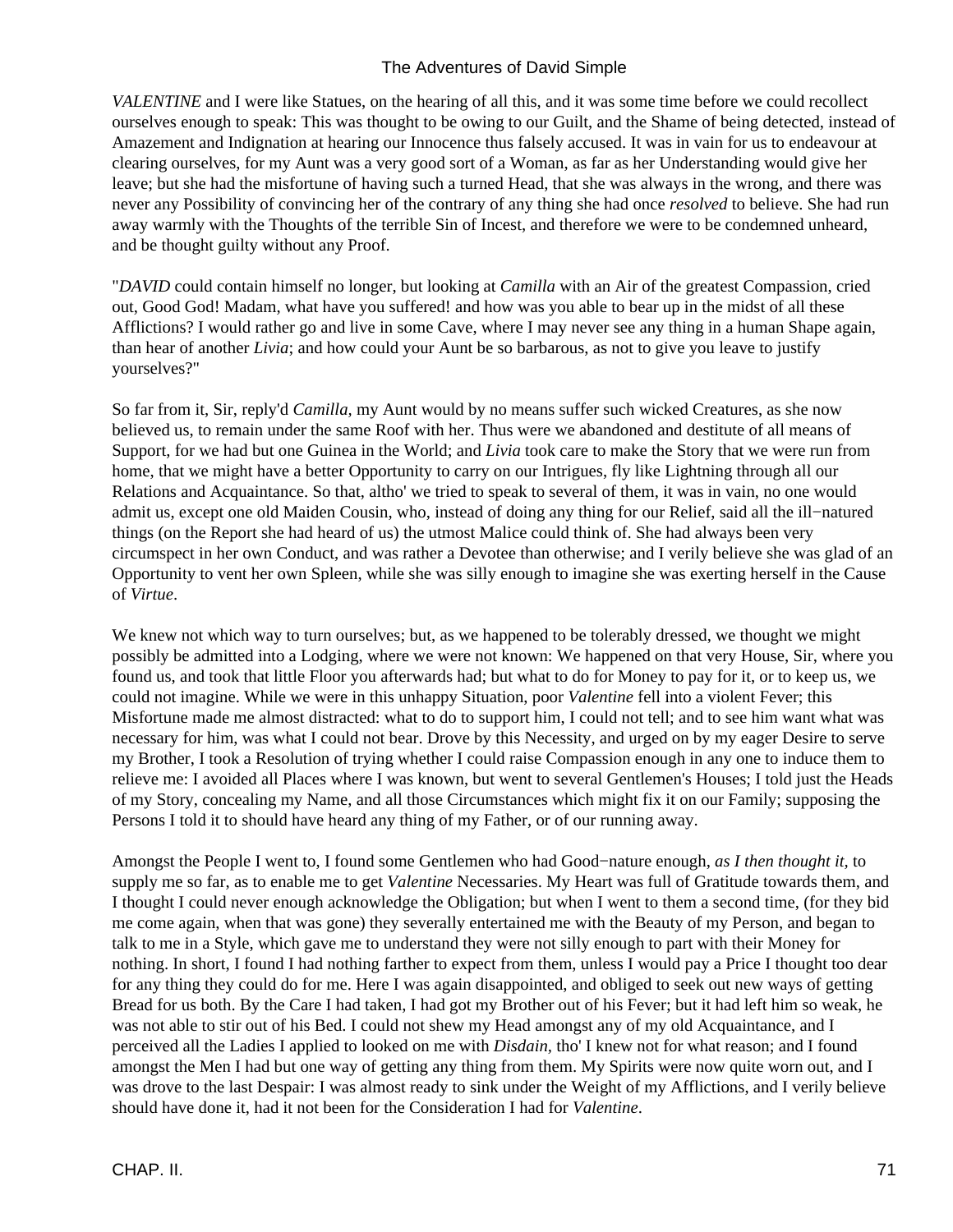It came into my head one Morning, as I was revolving in my Mind what Step I should take next, to disguise myself in such a manner, as that no one could be under any Temptation from my Person. I made myself a Hump−back, dyed my Skin in several places with great Spots of Yellow; so that, when I look'd in the Glass, I was almost frighten'd at my own Figure. I dress'd myself decently, and was resolved to try what I could procure this way. I now found there was not a Man would hearken to me: If I began to speak of my Misery, they laugh'd on one another, and seem'd to think it was no manner of Consequence what a *Wretch* suffer'd, who had it not in her power to give them any *pleasure* . The Women, indeed, *ceased their Disdain,* and seem'd to take Compassion on me; but it was a very small Matter I got from them, for they all told me, "They would serve me, if it was in their power:" and then sent me to somebody else, who they said was immensely rich, and could afford to give away Money; but when I came to these rich People, all I heard from them was "a Complaint of their Poverty, and how sorry they were they could not help me." You must imagine it could not be amongst Persons in very High Life I went; for I had no means of getting into their Houses; but amongst those sort of People, where being dressed like a Gentlewoman is Pass−port enough for being seen and spoken to. The Figure I had borrowed availed me as little as that which Nature had given me. I began now to look on myself with Horror, and to consider I was the Cause that *Valentine* lay in such a Condition, without any hopes of being restored to his Health again; for his Weakness was so great, it required much more than I was able to procure for him to support him. I reflected, that if I could have commanded my Passions, to have borne my Father's Slights, and *Livia's* ill Usage, with patience, he might have had Necessaries, tho' he would not have lived a pleasant Life; and I had the inexpressible Torment of thinking myself guilty of a Crime, in bringing such Miseries on the best of Brothers. This Consideration, added to all my other Sufferings, had very nigh got the better of me; and how I was able to go through all this, I cannot conceive. If I had had nothing but myself to have taken care of, I certainly should have sat down and been starved to death, without making any Struggle to have withstood my hard Fate; but when I looked on *Valentine,* my Heart was ready to burst, and my Head was full of Schemes what way I should find out to bring him Comfort. At last a Thought came into my head, that I would put on Rags, and go a begging. I immediately put this Scheme in execution, and accordingly took my Stand at a Corner of a Street, where I stood a whole Day, and told as much of my Story, as they would hear, to every Person that passed by. Numbers shook their Heads, and cried, it was a shame so many Beggars were suffered to be in the Streets, that People could not go about their Business, without being molested by them, and walked on, without giving me any thing; but, amongst the Crouds that passed by, a good many threw me a Penny, or Half−penny, till I found in the Evening my Gains amounted to half a Crown.

When it grew dark, I was going joyfully home, and was very thankful for what little I had got; but on a sudden I was surrounded by three or four Fellows, who hustled me amongst them, so that I had no way to escape: one of them whispered me in the Ear, "That if I made the least Noise, I should be immediatley murdered." I have often since wondered how that Threat could have any Terror to one in my Circumstances: but I don't know how it was, whether it was owing to the Timidity of my Temper, or that I was stunned with the Suddenness of the thing; I let them carry me where they would, without daring to cry out. They took me under the Arm, as if I had been of their Company, and pulled me into a Room; where, the moment they had me fast, they rifled my Bag, in which I had put all my little Treasure, and took it every Farthing from me, and then asked me, "How I dared to stand begging in their District, without their leave; *they would have me to know, that Street belonged to them*." And saying this, they every one struck me a Blow, and then led me through such Windings and Turnings, it was impossible I should find my way back again, and left me in a Street I did not know. But I enquired my way home; and, as I was in my Rags and my borrowed Ugliness, was not attacked in my way. I suppose it was owing to that Disguise, that I escaped meeting with brutal Usage of another kind from those Wretches.

"*DAVID* shook with Horror at that Thought; and, altho' he had never cursed any body; yet, when he reflected on *Camilla's* Sufferings, he could hardly forbear cursing *Livia*; and said, no Punishment could be bad enough for her: He was now afraid every time *Camilla* opened her Mouth, what he should hear next; for he found himself so strongly interested in every thing that concerned her, that he felt in his own Mind all the Misery she had gone through, and he then asked her, what she could possibly do in this unhappy Situation." To which she replied, I knew not what to do, my Spirits were depressed, and worn out with Fatigue, and I felt the Effects of the rough Blow those barbarous Creatures had given me. But this indeed was trifling, in comparison of the Horror that filled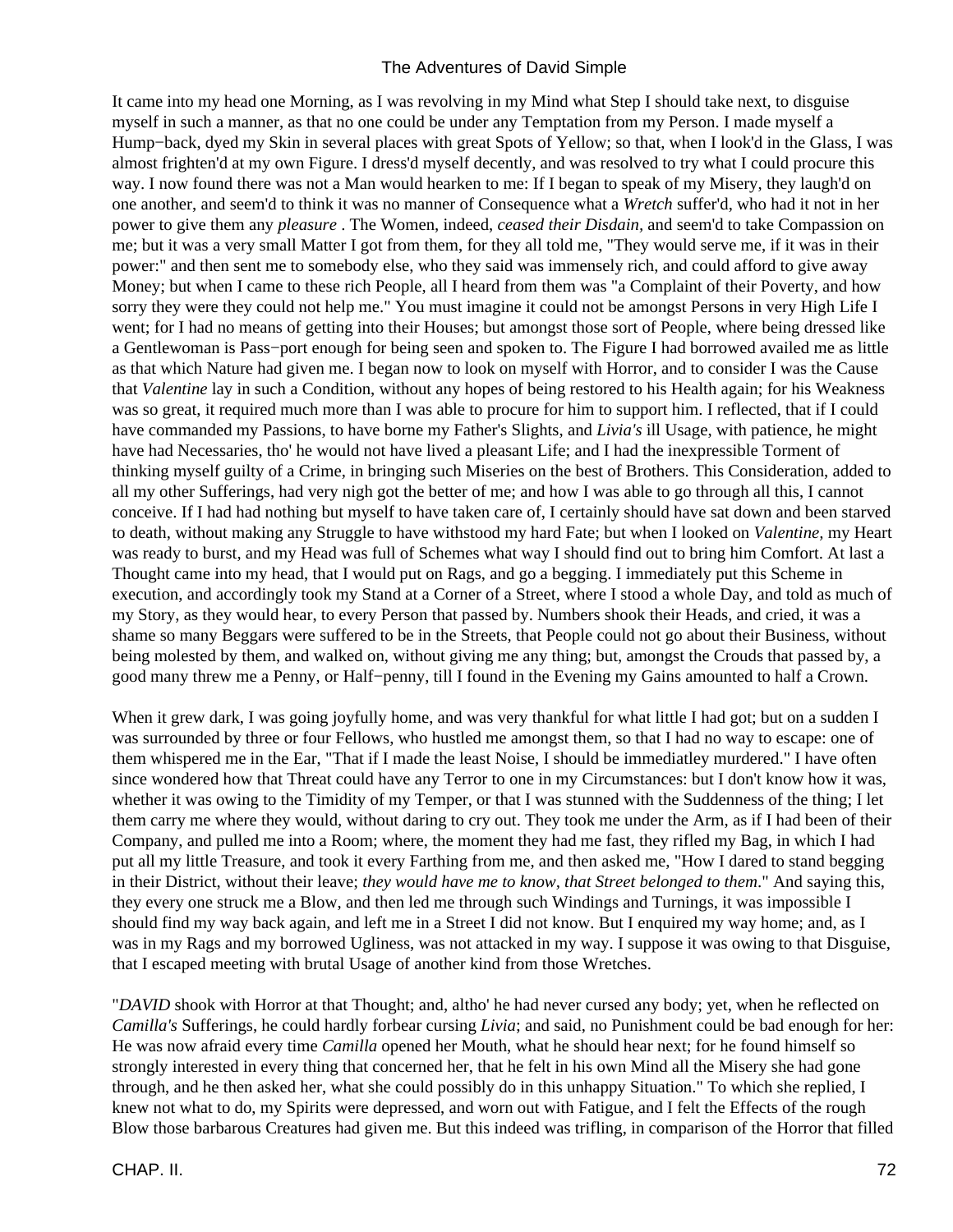my Mind, when I saw *Valentine* faint, and hardly able to speak for want of proper Nourishment, and I had no Method of getting him any.

The Landlady of the House had been already clamorous for her Money, but I had, by Persuasions and Promises to get it for her as soon as ever I could, pacified her from time to time. I was afraid the laying open our starving Condition to her, would be the means of being turned out of doors; and yet, desperate as this Remedy appeared, I was forced to venture at it. I therefore called her up, and begged her to give me something to relieve the poor Wretch, whom she saw sick in bed; for that I was in the utmost Distress to get some Food for him. She fell a scolding at me, and said, "She wondered how I could think poor People could live, and pay their Rent, if such as I took their Lodgings, and had nothing to pay for them; why did not I *work* as well as other People, if I had no other means of supporting myself. Sure! she did not understand what People meant by setting up for *Gentlefolks*." I told her, if she would be so good to get me any Employment, I would work my Fingers to the Bone, to pay her what I owed her, and only begged her to give me something for my present Support. "Yes, answered she, that is a likely matter truly! then I should have the Work to answer for, and be still a greater Loser; for I don't know any body would trust any thing in the Hands of *Beggars*."

"Good God! said *David,* have I lived under the same Roof with such a Monster, a Creature who could be so barbarous as to upbraid, instead of assisting her Fellow−Creatures, when drove to such a Height of Misery."

Alas, Sir, said *Camilla,* there is no Situation so deplorable, no Condition so much to be pitied, as that of a Gentlewoman in real Poverty. I mean by real Poverty, not having sufficient to procure us Necessaries; for good Sense will teach People to moderate their Desires, and lessen their way of living, and yet be content. Birth, Family, and Education, become Misfortunes, when we cannot attain some Means of supporting ourselves in the Station they throw us into; our Friends and former Acquaintance look on it as a Disgrace to own us. In my Case, indeed, there was something peculiarly unhappy; for my Loss of Reputation gave my Relations some Excuse for their Barbarity: tho' I am confident they would have acted near the same part without it. Men think our Circumstances gives them a Liberty to shock our Ears with Proposals ever so dishonourable; and I am afraid there are Women, who do not feel much Uneasiness, at seeing any one who is used to be upon a Level with themselves, thrown greatly below them. If we were to attempt getting our living by any Trade, People in that Station would think we were endeavouring to take their Bread out of their mouths, and combine together against us; saying, we must certainly deserve our Distress, or our *great Relations* would support us. Men in very high Life are taken up with such various Cares, that were they ever so good−natured, they cannot hearken to every body's Complaint, who applies to them for Relief. And the lower sort of People use a Person who was born in a higher Station, and is thrown amongst them by any Misfortune, just as I have seen Cows in a Field use one another: for, if by accident any of them falls into a Ditch, the rest all kick against them, and endeavour to keep them down, that they may not get out again. They will not suffer us to be equal with them, and get our Bread as they do; if we cannot be above them, they will have the pleasure of casting us down infinitely below them. In short, Persons who are so unfortunate as to be in this Situation, are in a World full of People, and yet are as solitary as if they were in the wildest Desart; no body will allow them to be of their Rank, nor admit them into their Community. They see all the Blessings which Nature deals out with such a lavish Hand, to all her Creatures, without finding any Possibility of sharing the least Part of them. This, Sir, was my miserable Case, till your Bounty relieved me.

The Raptures *David* felt at that Moment, when *Camilla* had thus suddenly turned his Thoughts on the Consideration that he was the Cause she was relieved, from that most miserable of all Conditions, which she had just described, are not to be expressed; and can only be imagined by those People who are capable of the same Actions. He could not forbear crying out, "was he to live a thousand Years, he could never meet with another Pleasure equal to the Thought of having served her: And said, if she thought herself any way obliged to him, the only Favour he had to ask of her, in return, was never to mention it more." She was amazed at his Generosity, however, took no further Notice of it, but went on thus with her Story.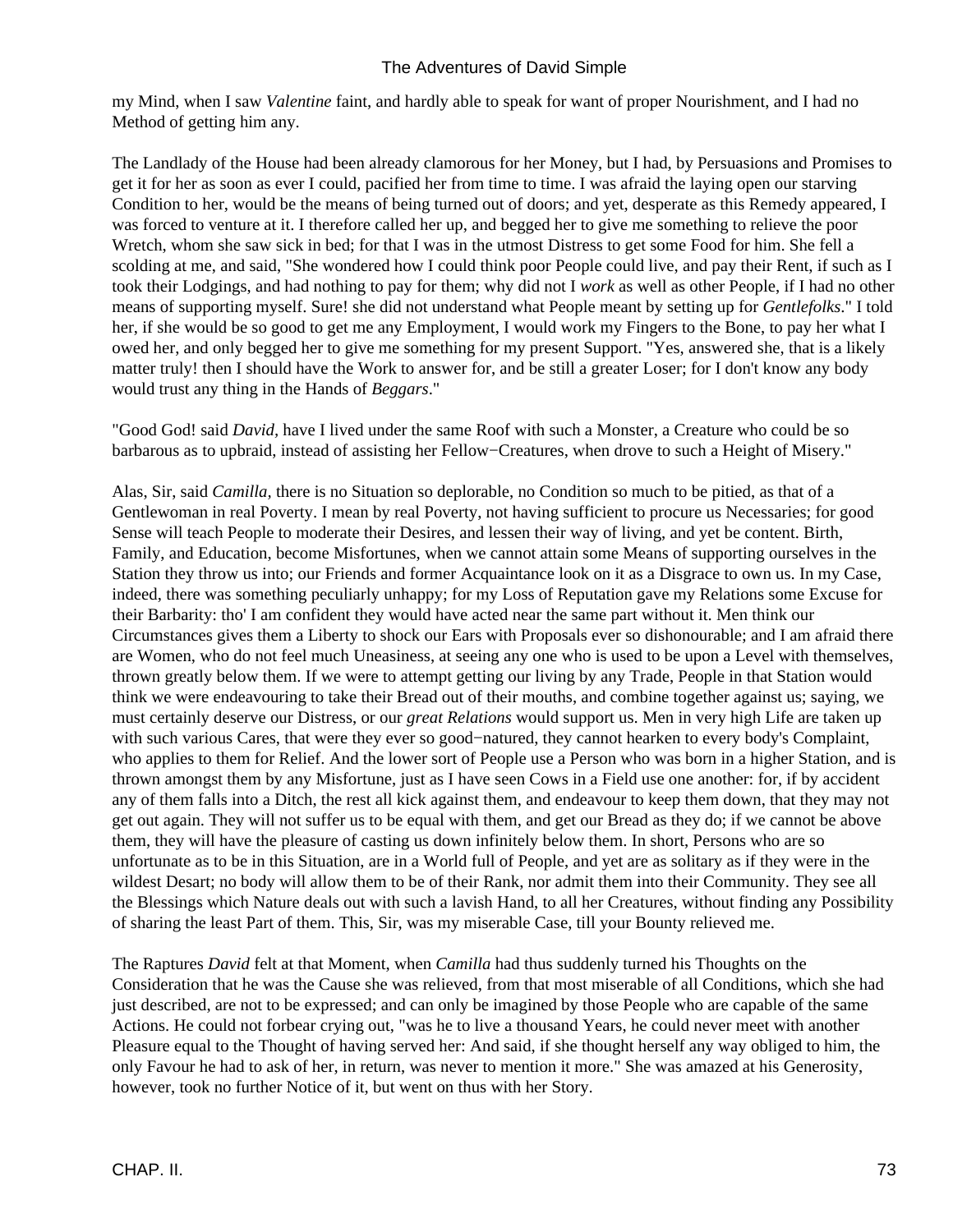Whilst this hard−hearted Woman, Sir, was talking in this Strain, a Neighbour of her's, who accidentally came to see her, hearing her Voice louder than usual, (tho' she never spoke in a very low Key) came up to us, to know what was the matter. I took hold of her the moment she entered the Room, and as soon as I could have an Opportunity (for the Landlady would hardly give me leave to speak) I told her my Case. The poor Woman, tho' she worked for her Bread, was so touched with what she heard, and with my Brother's pale languid Look, that she pulled out Six−pence, and gave it me; this enabled me to support him two Days, for his Stomach was too weak to take any thing but Biscuits. As to myself, I swallowed nothing but dry Bread and Water, for I would not rob him of a Farthing more than just served to keep me alive. The Mistress of the House, as soon as this our Benefactress was gone, began again in her old strain, and said, "she must send for the proper Officers of the Parish to which we belonged, and charge them with us, for she could not venture to bring any Expence on herself." I begged her, for God's sake, not to turn us out in that Condition: and at last prevailed so far on her *Good−nature,* that she consented we should stay in her House, provided we would go up into the Garret, and be contented with one Room; for "truly she could not spare more to such *Creatures,* and if we could not in a Week find some Method of paying her, she was resolved no longer to be imposed on; because we had found out she could not help *being Compassionate,*" with many Hints, how happy we were to have met with her: For there were very few People in this hard−hearted World, could arrive at such a *Pitch of Goodness*. To these Terms we were forced to submit, and get up stairs into that Hole, which you found us in. She did not fail coming up once a day, to inform us how much she wanted her Money, altho' she knew it was impossible for us to pay her.

The poor Woman who had relieved us last, spared us one Six–pence more; but she happened to get a Service, and go into the Country, so that now all our Hopes were lost. I have really several times, during this dreadful Week, wish'd *Valentine* dead, that I might not see him thus languish away in Misery, before my face. I sat up with him the whole Time. I will not shock a Nature so tender as your's, Sir, with the Repetition of what Horrors passed in my Mind, between my then present Sufferings, and the Expectation of seeing my dear Brother, in his miserable Condition, soon turn'd into the Street. The time was just expired, and she was come up with a Resolution of turning us out of doors, when the Noise she made brought you up to see, and relieve our Misery. What little things there were in that dismal Room when first we went up, she by degrees took away, under the pretence of wanting them for some Use or other, till she left us nothing at all; and a poor Creature ill, as *Valentine* was, could not get even the coarsest Clothes to cover him. I had managed the little that good Woman spared me, from her own Labour, in such a manner, he had been but one Day totally without any Sustenance; but for my part, it was above two Days that I had had nothing but cold Water: And we must both have perished in that deplorable Misery, had not you opportunely come to save us, and restore us to Life and Plenty.

*CAMILLA* ceased speaking, and *David* after looking at her with Amazement, was going to make some Observations on the various Scenes of Wretchedness she had gone through, when *Valentine* entering the Room, made them turn the Conversation on more indifferent Subjects, they passed the Evening very agreeably together. And with *Camilla's* Story, till she met with *David,* I shall conclude this Chapter.

# **CHAP. III.**

#### *Which treats of some remarkable Discourse, that passed between Passengers in a Stage−Coach.*

The next Conversation *David* had with *Camilla,* after some Observations on her own Story, he was naturally led into a Discourse on *Cynthia*. The moment *Camilla* heard her Name, (from a Suspicion that she was her former Companion) she shewed the utmost Eagerness in her Inquiries concerning her, which opened *David's* Eyes; and he immediately fancied, she was the Person whom *Cynthia* had mentioned in so advantageous a Light: Which, considering what he then felt for *Camilla,* gave him a pleasure much easier felt then described; and which can only be imagined by those People, who know what it is to have a Passion, and yet cannot be easy unless the Object of it deserves their Esteem.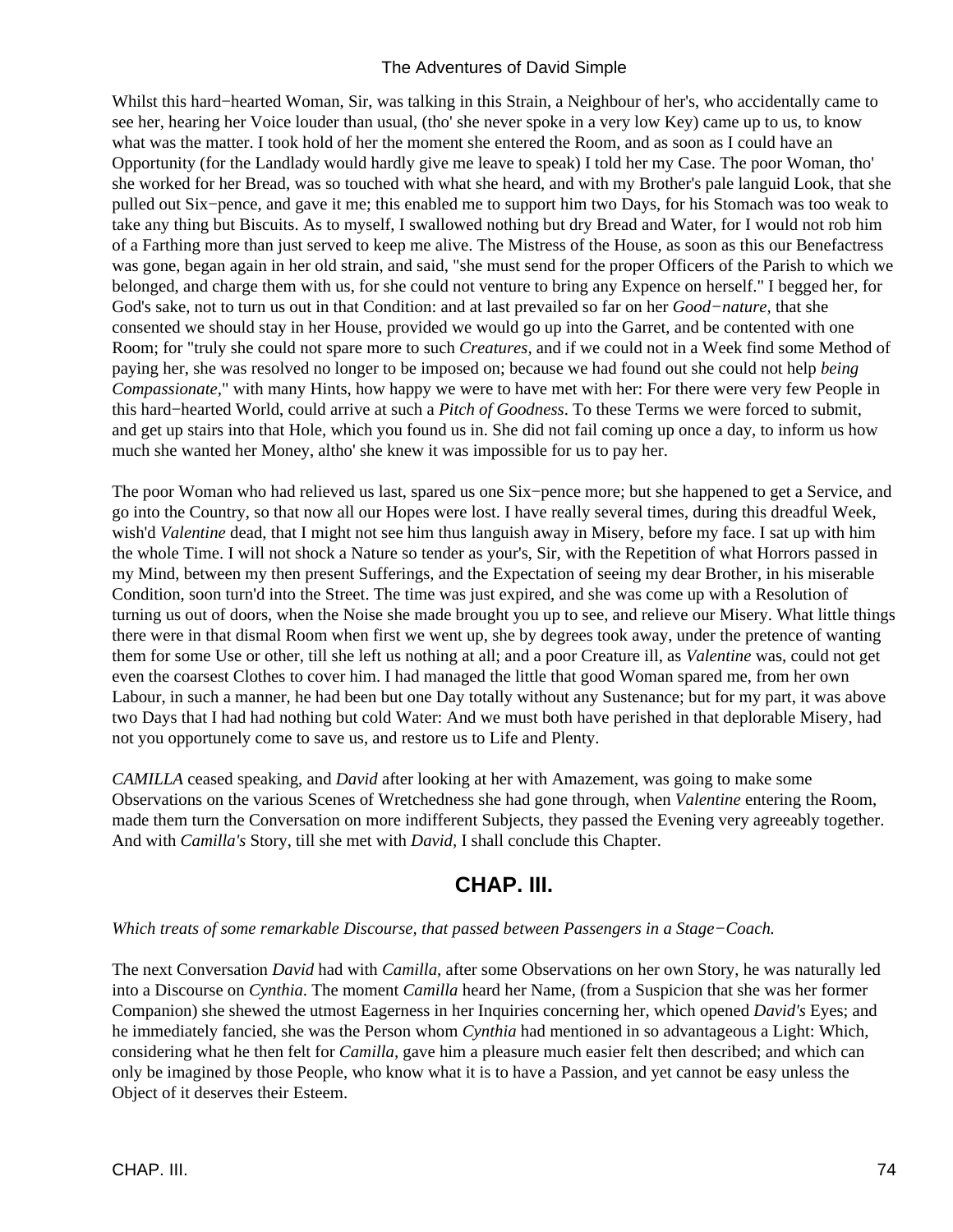*DAVID* was too much concerned while *Camilla* was telling her own Story, with the Part she herself bore in it, to observe what she said of any other Person, and over−looked the Circumstance of her Friend's going abroad with a Lady of Fashion, who had taken a fancy to her: But now they were both soon convinced, that she was the very Person whom *Camilla* had been so fond of.

*DAVID* therefore told her *Cynthia's* Story; the Distresses of which, moved *Camilla* in such a manner, she could not refrain from weeping. *David* was melted into Tenderness at the sight of her Tears; and yet, inwardly, rejoiced at the Thoughts of her being capable of shedding them on so just an Occasion. He then said, he thought it would be proper to acquaint *Valentine* with the Hopes she had of seeing her Friend again. *Camilla,* with a Sigh, replied, she never concealed any thing from her Brother, which gave her pleasure. This Sigh, he thought, arose from reflecting on *Cynthia's* Misfortunes; but in reality something that more nearly concerned her, was at the bottom of it. For she remembered enough of *Valentine's* Behaviour to *Cynthia* before she went abroad, to be well assured he could not hear of any Probability of seeing her again, without great Perturbation of Mind: However, the next time they met, she by degrees opened to him, what *David* had told her. But the Paleness of his Countenance, and the Anxiety that appeared in his Looks, while she was speaking, cannot be expressed. *David,* who, from his own Goodness of Heart, required the strongest proofs to convince him of any Ill in another, from the same Goodness easily perceived all the Emotions which arise in the Mind from Tenderness; and consequently, was not long in suspense at *Valentine's* extraordinary Behaviour on this Occasion.

*CAMILLA* had acted with great Honour; for altho' she had told *David,* as her Benefactor and Friend, the whole History of her own Life, she had said no more of her Brother than what was necessary; thinking she had no Right, on any account to discover his Secrets, unless by his Permission.

*VALENTINE,* after several Changes of Countenance, and being in such a Situation he could not utter his Words, at last recovered himself enough to beg *David* to tell him all he knew of *Cynthia,* which he generously complied with, even so far as to inform him of her Adventure with my Lord , and her Refusal of himself; but as I think it equally as unnecessary as it is difficult to attempt any Description of what *Valentine* felt during *David's* Narration, I shall leave that to my Reader's own Imagination.

The Result of this Conversation, was *Valentine's* earnest Request to his Sister immediately to write to *Cynthia*; she knew where *Cynthia's* Cousin lived, and as she was perfectly a Stranger to the refusing her Brother any thing he desired, it was no sooner asked than complied with; but when *David, Valentine,* and *Camilla* separated that Night to go to bed, various were their Reflections, various were their Situations. *Camilla's* Mind was on the Rack, at the Consideration, that *David* had offered himself to *Cynthia*he was pleasing himself with the Thoughts of the other's refusing him, since he *now knew* Camilla−−and *Valentine* spent the whole Night in being tossed about between Hopes and Fears. *Cynthia's* Refusal of my Lord , and *David* sometimes gave him the utmost Pleasure, in flattering his Hopes that he might be the Cause of it; but the higher his Joy was raised on this account, the greater was his Torment, when he feared some Man she had met with, since he saw her, might possess her Heart. In short, the great Earnestness with which he wished to be remembered by her, made him but the more diffident in believing he was so; and his Pains and Pleasures were increased or lessened every moment by his own Imagination, as much as Objects are to the natural Eye, by alternately looking through a magnifying Glass, and the other End of the Perspective. But here I must leave him to his own Reflections, to look after the Object of them, and see what became of *Cynthia* since her leaving *David*.

On her Arrival in the Country, where she proposed to herself the enjoying a Pleasure in seeing her old Acquaintance, and a little to recruit her sunk Spirits, after all the Uneasiness she had suffered; the first News she heard, was, that her Cousin had been buried a Week, having lost her Mother half a Year before. However, she went into the House, where she was informed that the young Woman had left all the little she was worth, amounting to the Sum of thirty Pounds a Year, to a Cousin of her's, who was gone abroad with a Woman of Fashion. *Cynthia* soon found by the Circumstances, that this Cousin was herself: This, instead of lessening, increased her Affliction for her Death; for the Consideration, that neither Time nor Absence could drive from the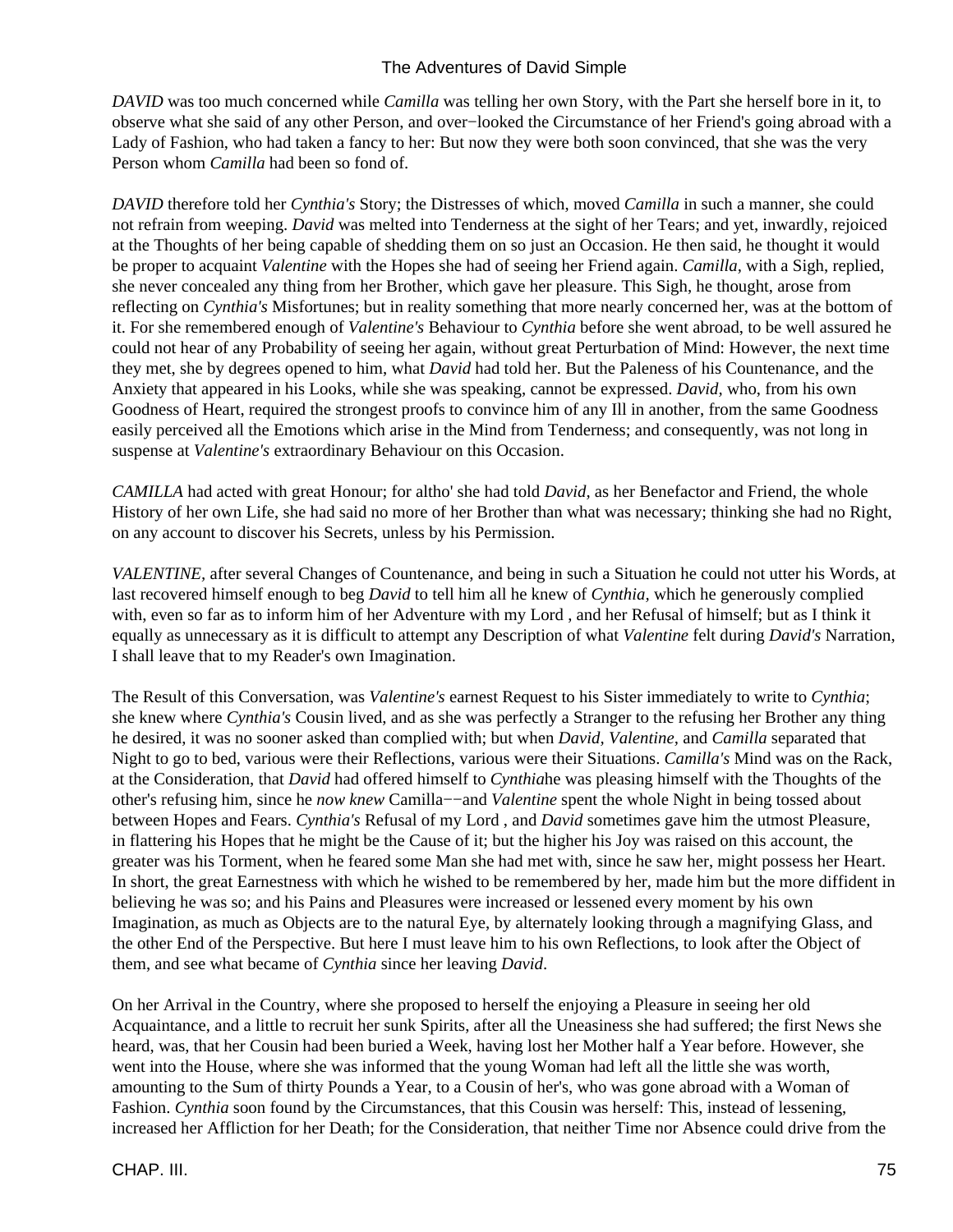poor young Creature's Memory the small Kindnesses she had received from her formerly, made the good−natured *Cynthia* but the more sensible of her Loss.

She could bear the House no longer than was just necessary to settle her Affairs, and then took a Place in the Stage−Coach, with a Resolution of returning to *London*; being, like People in a burning Fever, who, from finding themselves continually uneasy, are in hopes by every Change of Place to find Relief.

Three Gentlemen were her Fellow−Travellers; it was dark when they set out, and the various Thoughts in *Cynthia's* Mind prevented her entering into any Conversation, or even so much as hearing what her Companions said; till at the Dawn of Day a grave Gentleman, who sat opposite to her, broke forth in so fine an Exclamation on the Beauties of the Creation, and made such Observations on seeing the rising Sun, as awakened all her Attention, and gave her hopes of meeting with both Improvement and Pleasure in her Journey. The two other Gentlemen employed themselves, the one in *groaning* out a Disapprobation, and the other in *yawning*, from a Weariness at every Word the third spoke. At last he that yawned, from a desire of putting an end to what he undoubtedly thought the dullest *Stuff* he ever heard, turned about to *Cynthia,* and swearing he never studied any other Beauties of Nature, but those possessed by the *Fair Sex,* went to take her by the Hand; but she knew enough of the World to repulse such Impertinence, without any great difficulty; and, by her Behaviour, made *that* Spark very civil to her, the remainder of the Time she was obliged to be with him.

The very Looks and Dresses of the three Men were sufficient to let her into their different Characters: The grave Man, whose Discourse she had been so pleased with, was drest in the plainest, tho' in the neatest manner; and, by the Chearfulness of his Countenance, plainly showed a Mind filled with Tranquillity and Pleasure. The Gentleman who sat next him was as dirty as if he had sat up two or three Nights together in the same Clothes he then had on; one Side of his Face was beat black and blue, by Falls he had had in his Drink, and Skirmishes he had met with by rambling about. In short, every thing without was an Indication of the Confusion within, and he was a perfect Object of Horror. The Spark who admired nothing but *the Ladies,* had his Hair pinned up in blue Papers, a laced Waistcoat, and every thing which is necessary to shew an Attention to adorn the Person, and yet at the same time with an Appearance of Carelessness.

The first Stage they alighted at to breakfast, the two last−mentioned Gentlemen made it their business to find out who the third was; and, as he was very well known in that Country, having lived there some Years, they soon discovered he was a Clergyman. For the future therefore I shall distinguish these three Persons by the Names of the *Clergyman,* the *Atheist*and the *Butterfly* for, as the latter had neither Profession nor Characteristick, I know not what other Name to give him.

As soon as they got into the Coach again, the Atheist having recruited his Spirits with his usual *Morning−Draught,* accosted the Clergyman in the following abrupt and rude manner: Come on, Mr. Parson now I am for you; I was not able to speak this Morning, when you fancied you was going on with all *that Eloquence,* to prove there must be an infinite Wisdom concerned in this Creation. As he spoke these Words, there happened to be so violent a Jolt of the Coach, they could hardly keep their Seats. Ay! there continued he with a sort of Triumph in his Countenance, Accident has proved to my hand, that Accident is the Cause of every thing, otherwise I would fain know how the Roads should become so very rugged, one cannot go from one place to another, without being almost *dislocated*. (Indeed, to have judged by his Looks, any one would have thought the least Motion would have shook him to pieces.) For my part, considering the numberless Evils there are in the World, it is amazing to me how any one can have the Assurance to talk of the Deity; especially when I consider those very Men, who thus want to persuade us out of our *Senses,* at the same time take our *Money,* and are paid for talking in that manner. I am sure now, whilst I am speaking, I feel such Pains in my Head, and such Disorders all over me, as is a sufficient Proof that there was no *Wisdom* concerned in the forming *us*. It is true indeed, that I have *sat up whole Nights,* and *drank very hard lately*: But if a good Being, who really loved his Creatures, had been the Cause of our coming into this World, undoubtedly we should have been made in such a manner, that we should neither have had Temptations, nor Power to injure ourselves: The whole thing appears to me so very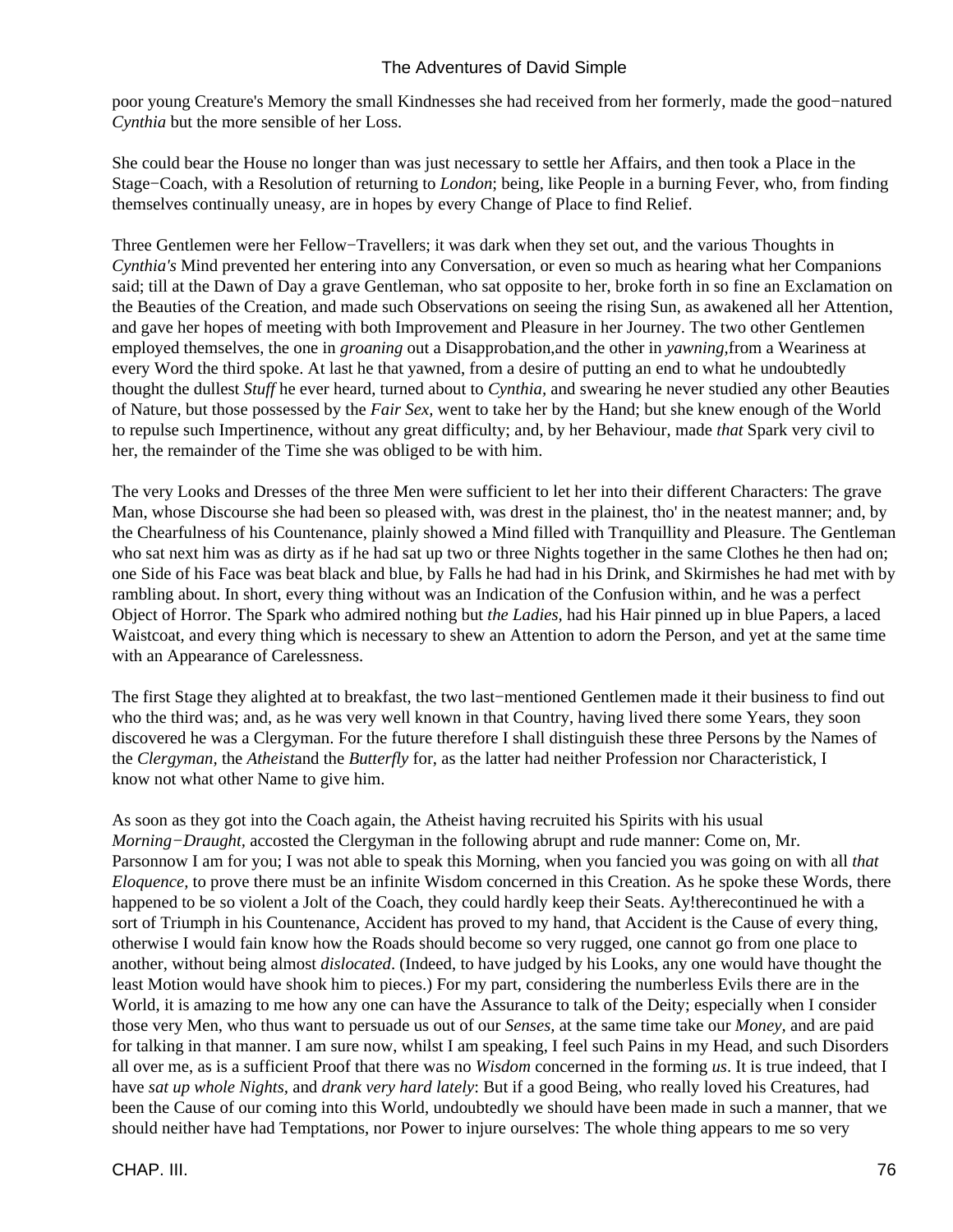absurd, and notwithstanding all our boasting of superior Reason to the rest of the Creation, in my opinion *we are such low groveling Creatures,* that I can easily conceive we were made by Chance. It is certainly the *Clergy's Interest* to endeavour to govern *us,* but I am resolved I will never be *Priest−rid*whatever other Folly I give into. In this Style he went on a great while, and when he thought it time to conclude, that is, when the *Spirit of the Liquor he had drank was evaporated,* he stared the Clergyman full in the Face, with a Resolution, as he saw he was a modest Man, that if he *could not get the better of him by his Arguments, he would put him out of Countenance by his Impudence* .

The Butterfly, who had been silent, and hearkened with the utmost Attention while the other was speaking, now began to open his Mouth; he was full as irreligious as the Atheist, altho' the Cause of it was very different: for as the latter, from a natural Propensity to Vice, and a Resolution to suffer all the Consequences of it, rather than deny himself any thing he liked, drove all serious Thoughts as much as possible from his Mind, and endeavoured to make use of all the *Fallacies* he could think on, to impose on his *own Understanding* ; so the former, who was naturally disposed to lead a regular Life, and whose Inclinations prompted him to nothing, which he might not have been allowed in any Religion whatever, put on all the Appearance of Viciousness he could, because he was silly enough to imagine it *proved his Sense*. And, as he could not think deep enough to consult on which side Truth lay, he never considered farther than what would give him the best Opportunity of *displaying his Wit*. He openly professed himself a great *Lover of Ridicule,* and thought no Subject so fit to exercise it on, as Religion and the Clergy: he therefore, as soon as the other had done speaking, ran through all the trite things that ever were said on that head; such as the *Pride* of Prieststheir being greedy after their Tythes, *&c.* This he spoke with an Air, which at once proved his Folly, and the strong Opinion he had of his own Wisdom.

The Clergyman heard all the Atheist's *Arguments,* and the Butterfly's *Jests,* without once offering to interrupt them; and, had they talked such Nonsense on any other Subject, he would not have taken the pains to answer them; but he thought the Duty of his Profession in this case called upon him to endeavour, at least, to convince them of their Error. His good Sense easily saw that to go too deep would be only talking what they did not understand, and consequently throwing away his own Labour; he therefore kept on the Surface of things, and to the Atheist only proved that the *Unevenness of the Roads,* or a Man's having the *Head−ach* after a *Debauch,* (which were the two Points he had insisted on) were no Arguments against the Existence of a Deity; and then had Good−nature enough to try to bring him off from the Course of Life he saw he was in, by shewing him how easy it would be for him to attain Health and Ease, if he would only do what was in his own power, *i. e.* lead a regular Life, for the sake of enjoying those Benefits: and that then he would find as much Cause to be thankful to the Author of his Being, as he now fancied he had to complain of him.

To the Butterfly, (whose Disposition was not hard, for a Man who knew the World, to find out) he did nothing more than shew him how very little Wit there was in a repetition of what had been said a hundred times before; and, for his Encouragement, to alter his way of *thinking,* (or rather of talking) assured him, that he might learn much more real Wit, on the other side of the question, and repeat it with less danger of having the *Theft found out*.

Every Word this Gentleman spoke, and his Manner of speaking, convinced *Cynthia* he was not endeavouring to shew his own Parts, but acting from the true Christian Principle of desiring to do good. She was perfectly silent the whole time he was speaking; but, when he had concluded, could not forbear rallying the Butterfly, on his strong Desire of having *Wit*; and told him, she knew several Subjects he could talk on, so much better than Religion, that she would advise him to leave that intirely off, and take up with those he was much fitter for, such as *Gallantry GamingDressing, &c.* This drew a loud Laughter from both the Atheist and Butterfly. The latter replied, Ay! Ay! I warrant you I never knew an Instance when the Parsons did not get the *Women on their side*; with several coarse Jests not worth repeating. And now they had nothing to do, but to roar and make a noise; resolving, if they could not confute their Adversaries, to persecute them, by putting their Ears on the rack, in hopes, by that means, for the sake of Quietness, to extort a Confession from them, of whatever they pleased. In this Confusion of Noise and Nonsensethey were obliged to continue, till they arrived at the Inn in the Evening, when *Cynthia* and the Clergyman, on the pretence of being weary and indisposed, left them, and retired to their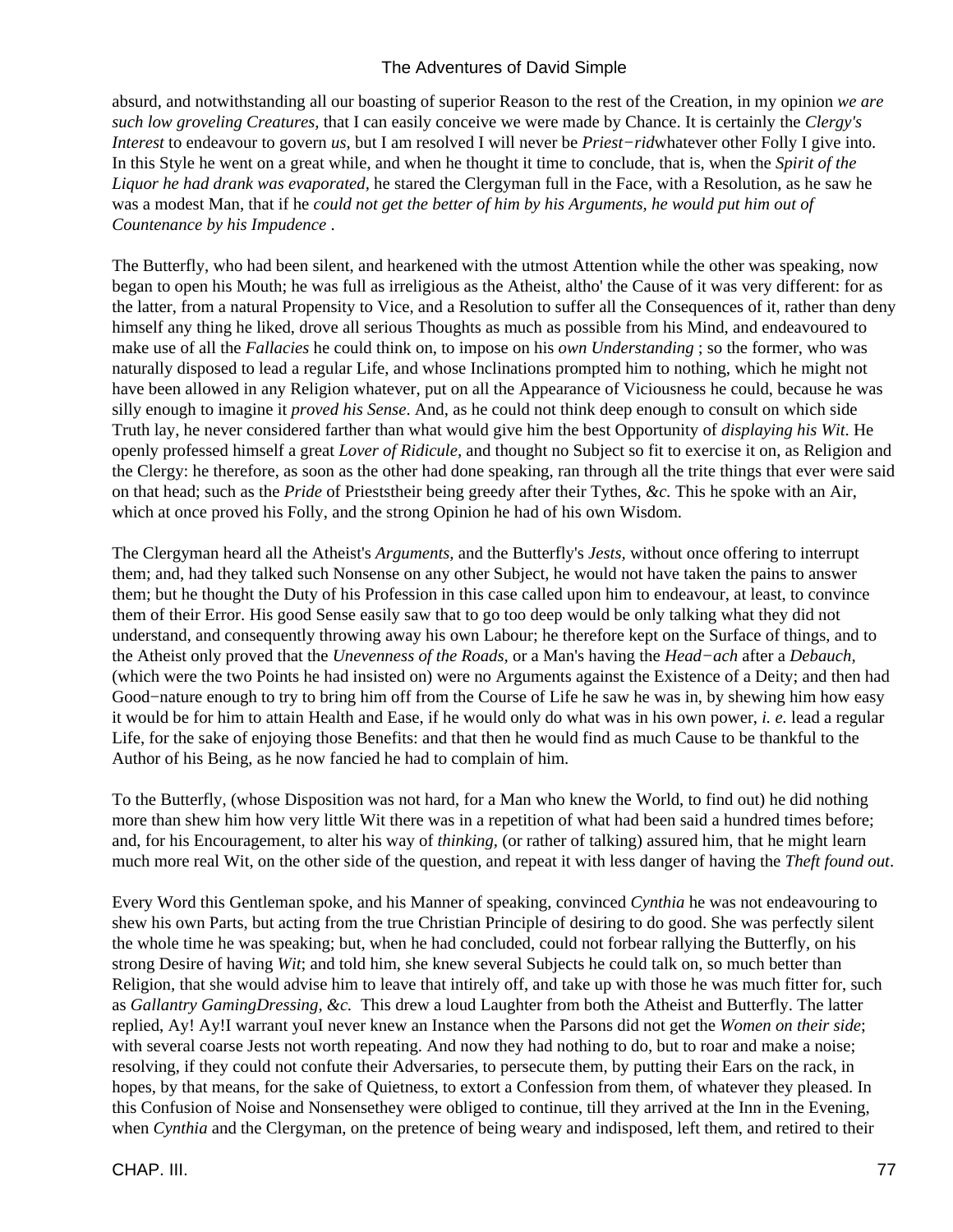separate Rooms.

The Atheist had been forming a Scheme in his Mind, from the time he first saw *Cynthia,* in what manner he should address her; for, as he had persuaded himself there was no such thing as any one Virtue in the World, he was under no Apprehension of being disappointed in his hopes. *Cynthia's* Contempt of the Butterfly was a convincing Proof to him of her Understanding, and consequently encouraged him to believe, that she must be *pleased with him*. The only Difficulty that he feared he should meet with, was the finding an Opportunity of speaking to her alone; but while he was perplexing his Brains how he should accomplish his Designs, Accident threw that in his way, which he knew not how to bring about for himself.

It was a fine Moon−light Night; and, as the various things labouring in *Cynthia's* Mind inclined her to be pensive and melancholy, when she fancied the two Gentlemen were safe at their Bottle for that Evening, she went down a pair of Backstairs into a little Garden belonging to the House, in which was an Arbour. Here she sat down, wandering in her own Fancy through all the past Scenes of her Life, the Usage she had met with from almost all her Acquaintance; and their *different Behaviour,* according to her *different Circumstances,* gave her but an uneasy Sensation: but by giving way to the Bent of her Mind, at length all unpleasing Thoughts were exhausted, and her Imagination began to indulge her with more agreeable Ideas. But, as if it had been impossible for her to enjoy one moment's Pleasure, no sooner had her Thoughts taken this turn, than she saw the Atheist, who softly, and unperceived by her, (so fix'd was she in her own Contemplations) was come near enough to sit down by her. He had drank his Companion to sleep; and, as it was not his usual time of going to bed, (which he seldom did till four or five in the Morning) accidentally roved into the Garden. *Cynthia* at first was startled, but endeavoured as much as possible to conceal her Fear, thinking that the Appearance of Courage and Resolution, was the best means she could make use of in her present Situation.

He began at first with talking to her of indifferent things, but soon fell on the Subject of his own Happiness, in thus meeting with her alone. She immediately rose up, and would have left him; but he swore she should hear him out, and promised her, if she would but attend with Patience to what he had to say, she should be at liberty to do as she pleased. He then began to compliment her on her *Understanding* insisted that it was impossible for a *Woman of her Sense* to be tied down by the common *Forms of Custom*which were only complied with by Fools then ran through all the Arguments he could think of, to prove that Pleasure is Pleasure and that it is better to be pleased than displeased. Talked of *Epicurus's* saying, Pleasure is the chief Good, from which he very wisely concluded, that *Vice is the greatest Pleasure*. In short, his Head naturally not being very clear, and being always confused with Liquor when it came to be Night, he made such a medley between Pleasure and Pain Virtue and Vice that it was impossible to distinguish what he had a mind to prove.

*CYNTHIA* could not help smiling, to see a Man endeavouring to persuade her, that she might follow her Inclinations without a Crime, while she knew that nothing could so much oppose her *gratifying* him, as her *pleasing herself*. However, she thought it her wisest way to be civil to him; for altho' she was not far from the House, yet nothing could have shocked her more, than to have been obliged to make a noise. She therefore told him, she did not doubt but what he had said might be very reasonable, but she had not Time now to consider of it, being very ill, and therefore begged she might go in for that Night, and she would talk more to him the next day. The Atheist was so much pleased to think she gave any Attention to what he said, that for fear of disobliging her, he left her at liberty to retire; which she did with the utmost Joy.

# **CHAP. IV.**

*In which is plainly proved, that it is possible for a Woman to be so strongly fix'd in her Affection for one Man, as to take no pleasure in hearing Love from any other.*

The next Morning, *Cynthia* and the *Clergyman,* who had neither of them any Fumes arising from *Intemperance* to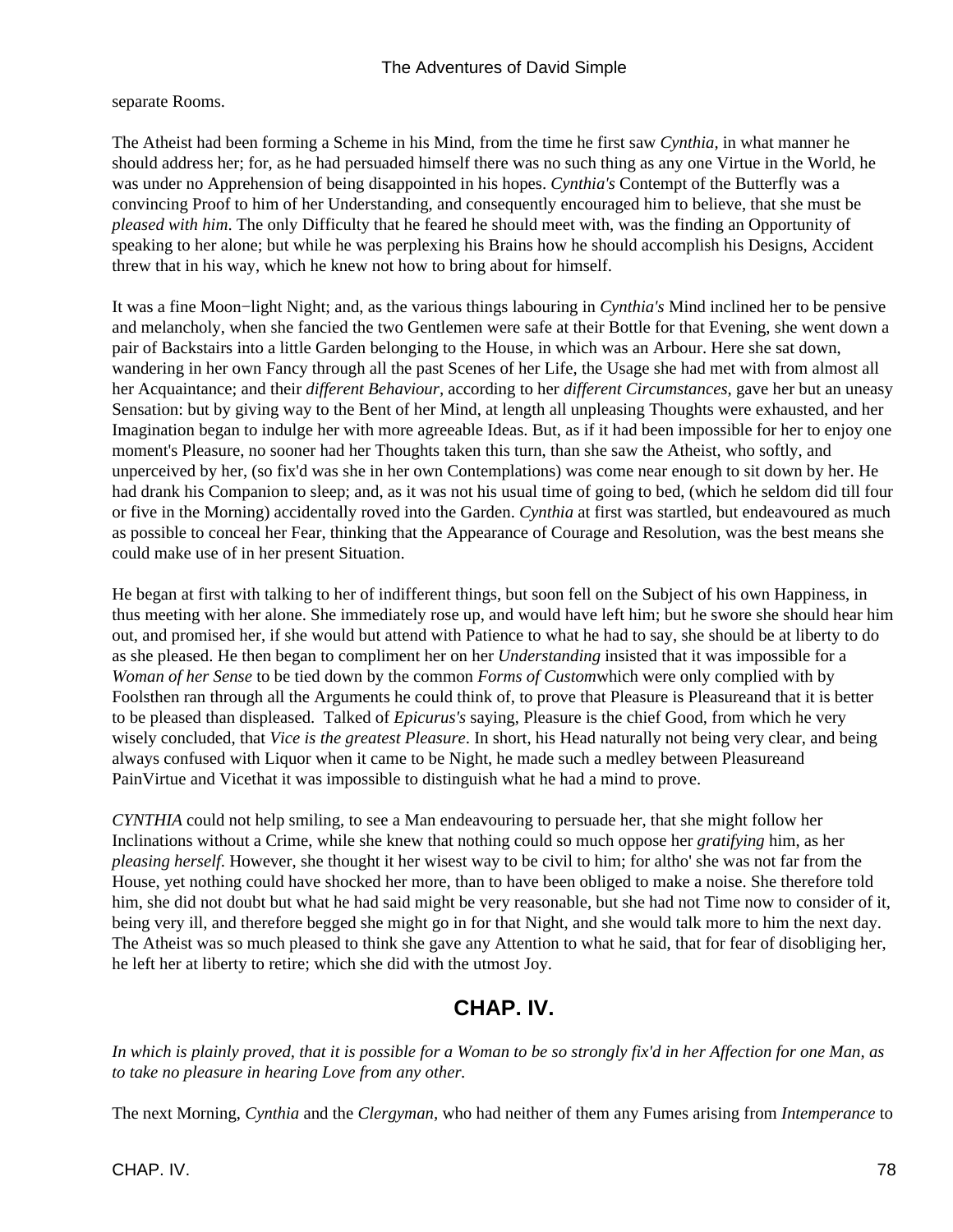sleep off, got into the Coach with Cheerfulness and good Humour; they had all the Conversation to themselves the first Stage, for the Atheist and *Butterfly* both slept all the way till they came to breakfast. There, with *Hands shaking* in such a manner, that it was with difficulty they could carry the Liquor to their Mouths, they at last contrived to revive their *drooping Spirits,* and began to be as *noisy* as ever. The *Atheist* looked at *Cynthia* with an assured Air, as if he did not doubt of Success, till he often put her out of Countenance. But the *Butterfly* paid her the greatest Respect imaginable; being convinced, that as she would not suffer any Familiarity *from him,* she must be one of the most virtuous Women that ever was born. The *Clergyman* was so tired with their Impertinence, he certainly would have got out of the Coach, and walked afoot, had it not been for his Consideration for *Cynthia*; for she had no Relief but in his Conversation.

In this manner they went on, till they came to the Place where they were to dine, when the Postilion giddily taking too little Compass, overturned the Coach; and as it was on a Flat, they were all in great danger of being killed, or breaking their Limbs. However, they were all taken out safe, except the *Atheist,* who had stupified his Senses in such a manner by the Breakfast he *chose to drink,* that he had no Command of his Limbs, and broke his Leg under him in the Fall.

*CYNTHIA* was terribly frightned, and begged the *Clergyman* to be so good as to contrive some Method of having the poor Wretch taken care of, and the Bone set again. Her Caution was perfectly unnecessary; for from the Moment the good Man saw the Accident, he was considering which would be the best Method of taking care of him. He presently inquired for the best Surgeon in the Town; and luckily there was one lived the very next door, who was both a Surgeon and an Apothecary. To his House therefore he had him carried; he went with him, and staid with him while the Operation was performing; during which time he alternately prayed and cursed which struck the Clergyman with the utmost Horror. However, he carried his Christianity and Compassion so far, as to enquire, whether he had any Money in his Pocket to defray his Expences, while he was confined there; and on being answered in the Negative, offered to leave him what was necessary. But on the Apothecary's assuring him, that he knew him very well, and would take the utmost care of him, he returned to *Cynthia,* who rejoiced to hear the poor Creature was in such good hands.

The *Butterfly,* whose Journey was at an end, he being to go no farther, took his Leave of them, humming the end of an *Italian* Song, without once enquiring what was become of the poor Man, with whose Sentiments he had so heartily concurred the whole Way.

They were now about sixteen Miles from *London*. The *Clergyman* had wished from the first Morning for an Opportunity of being alone with *Cynthia*; but the Hurries which attend Travelling in a Stage−Coach, with his own Inexperience in all Affairs of Gallantry, and his great Fear of offending, had prevented his gratifying that Wish: And now that Accident had thrown what he desired in his Way, his great Modesty, Distrust of himself, and his Esteem for *Cynthia*, rendered him almost incapable of speaking to her; he went on two or three Miles in the greatest Fright imaginable, for every Step the Horses took, he condemned himself for losing his Time, and yet could not bring himself to make use of it. At last, he fell into a Discourse on Love; all his Sentiments were so delicate, and the Thoughts he expressed so refined, that *Cynthia* not only agreed with him, but could not forbear shewing by her Smiles, and Good−humour, that she was greatly pleased to meet with a Person who had so much her own Way of thinking. This encouraged the Gentleman to speak, and from talking of Love in general, he began to be more particular: He begged Pardon for being so abrupt; for which he alledged as an Excuse the short Time he had before he should lose Sight of her for ever, unless she would be so good to inform him where she lived.

*CYNTHIA* was greatly surprized at this Declaration, which she neither expected, or wished; the *Clergyman's* Behaviour for the short time she had in a manner lived with him, had given her great Reason to esteem him, and his Conversation would have been a great Pleasure to her on any Terms, but that of being her Lover; but her Heart was already so fixed, that she resolved never to suffer any other Man to make Love to her; and she would on no Account have endeavoured to encrease the Affection of a Man of Merit, with a View of making him uneasy. She therefore very seriously told him, "that she was infinitely obliged to him for the Affection he had expressed for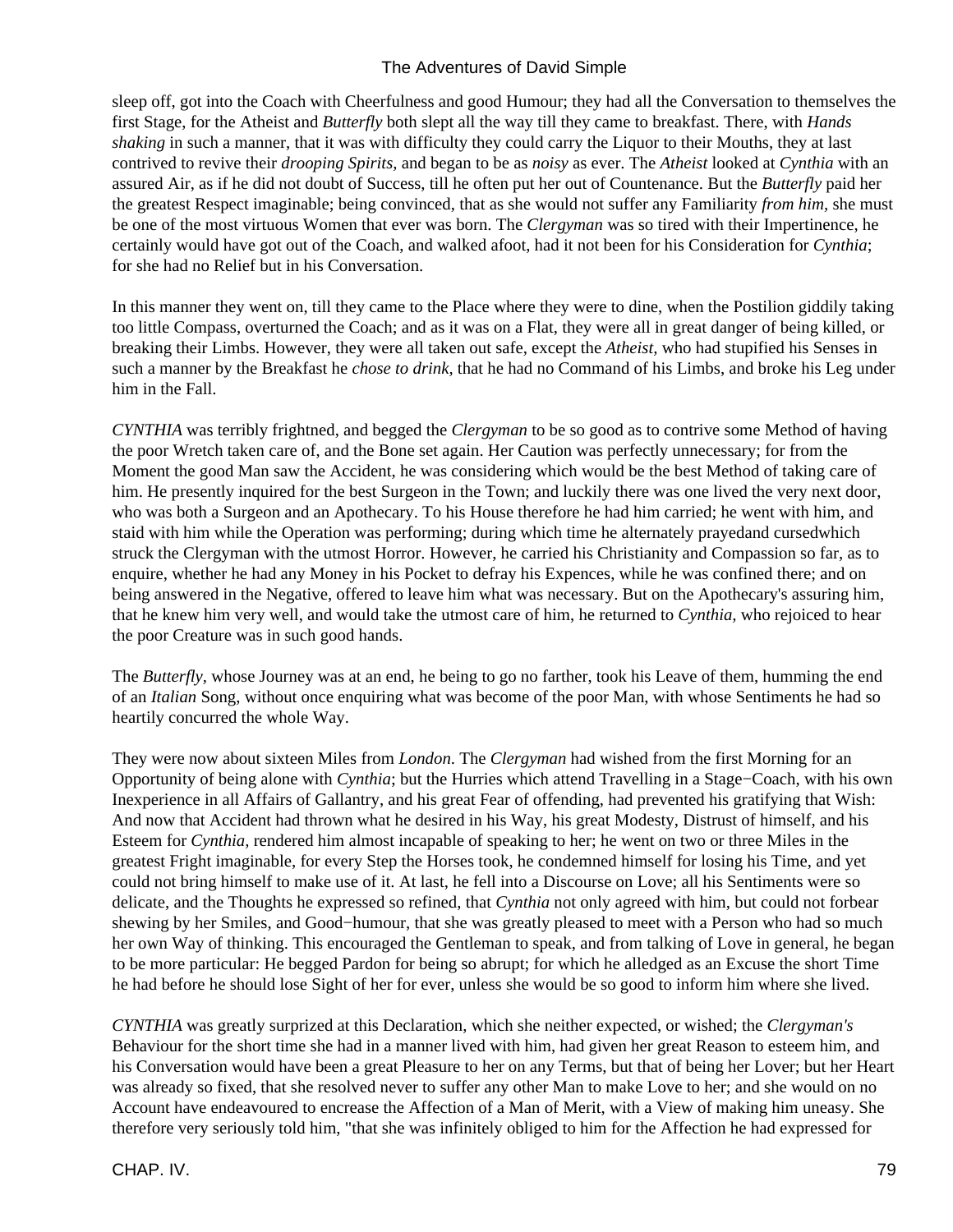her; but, that as in her Circumstances it was utterly impossible she could ever return it; she must be excused from letting him know where she lived, as the conversing with her, if he had really an Inclination for her, would only make him unhappy." She spoke this with such an Air of Sincerity, that the *Clergyman,* who had no Deceit in himself, nor was he apt to suspect others of it, resolved to believe her, and whatever he suffered, not to say any thing that might give her Pain; and from that Moment was silent on that Head: They soon arrived in Town, where they parted.

*CYNTHIA* took a Lodging, for she knew not at present what to do with herself: The *Clergyman's* having put things on such a footing, that she could not converse with him, made her very uneasy; for she was in hopes before he spoke to her of Love, that he would have been a great Comfort to her, when she came to Town. She almost made a Resolution never to speak to any Man again, beginning to think it impossible for a Man to be civil to a Woman, unless he has some Design upon her. But now having brought *Cynthia* to Town, I think it Time to take Leave of her for the present, and look after my Hero.

# **CHAP. V.**

#### *Containing an Account of several extraordinary Transactions.*

The Morning after *David* had informed *Valentine* and his Sister, of what he knew concerning *Cynthia,* he perceived a Melancholy in them both; which, although he imputed *Camilla's* Thoughtfulness to her Love for her Brother, and was not ignorant what it was, sat so heavy on his Mind, as gave him great Uneasiness: for he felt all the Pains of his Friends to a much greater Degree than he did his own. He therefore did all he could to comfort *Valentine,* told him, he did not doubt but *Cynthia* would immediately answer *Camilla's* Letter, with some Hints, that he himself might be the Cause of her refusing all Offers; and assured him, if his Fortune could any way conduce to his Happiness, whatever share of it was necessary for him, should be intirely at his Service.

*VALENTINE* was struck dumb with this Generosity. Tenderness and Gratitude for such uncommon Benevolence, was to be answered no other way, but by flowing Tears. *David* saw his Confusion, and begged him not to fancy he was under any Obligation to him, for that he should think his Life and Fortune well spent in the Service of a Man, whom both Nature and Goodness had so nearly allied to *Camilla*. *Valentine* at last with much difficulty found a vent for his Words, and swore no Passion of his should ever make him a greater Burden than he already was to such a Friend. *Camilla,* between the Concern for her Brother, and the Pleasure *David's* Words gave her, was quite overcome. But as Tenderness, when it is come to the height, is not to be described, I shall pass over the rest of this Scene in Silence.

*VALENTINE's* Impatience encreased every Day to hear from *Cynthia*; a Week passed over, and no News of her: At last, one day as *David* was walking through *Westminster,* he heard a Voice which called him by his Name; and when he looked up, he saw *Cynthia* looking out at an Upper−window; he immediately ran into the House, and great were his Raptures at the Thoughts of the Pleasure he should carry home to his Friends. When he was seated, he began to tell *Cynthia,* that he had met with *Camilla* and *Valentine*: He had no sooner mentioned their Names, than she asked him a thousand Questions concerning them; which quite puzzled him, and he knew not what to answer. This Confusion she imputed to his having heard the Story of their running away together, in an infamous manner, which she had been told at her first Arrival in Town with my Lady but had never spoke of it to *David,* as she was unwilling to spread the Report. At last she cryed out: "Sir, I beg, if you have any Compassion for me, tell me what you know of *my Camilla, (she spoke not a Word of Valentine*) for there is nothing I so much long to know, as whether she is innocent of what she is accused of; for if she is, how hard is her Fate, and what must she have suffered by lying under such an Imputation!"

*DAVID* desired her to have a little Patience, and he would tell her all: He had not time then to repeat all *Camilla's* Story, but said enough to clear her Innocence. *Cynthia* knew so much of the World, she easily observed by his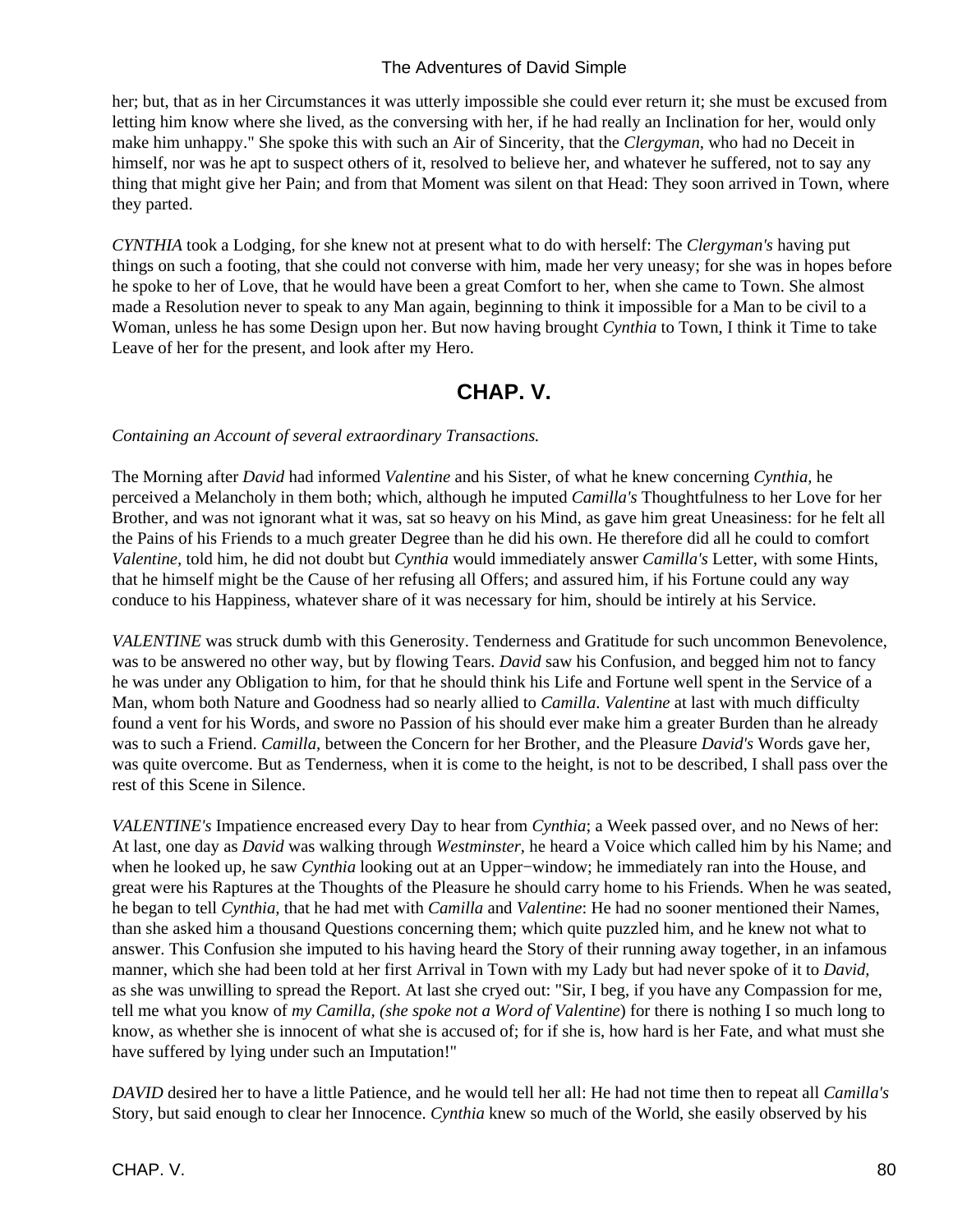manner of talking of her, that he was in love with her. This gave her the greatest Pleasure she could have received, as it was the strongest Proof he could not think her guilty. And when she was farther informed in what manner they lived together, and *David* (who was always contriving Methods to give pleasure) invited her to go home with him, and told her there was room for her in the same House; it is impossible to describe her Raptures: She immediately paid her Lodgings, put her things into a Hackney−Coach, and then they sat out together, to find all that either of them valued in this World.

*VALENTINE's* Joy was greater than he could bear, and almost overcame his Senses. The Extacy thus suddenly viewing *Cynthia* before him, threw him into, almost made him forget the Respect he had always paid her; and it was as much as he could do to forbear flying and catching her in his Arms. *Camilla,* although she could no ways blame *Cynthia* for her Behaviour, and really loved her with a sincere Affection; yet such is human Frailty, that the first Sight of her struck her with the Idea of *David's* having liked her; and this Thought, in spite of herself, was a great damp to the Pleasure of meeting with her Friend. But *Cynthia's* Thoughts were so much employed, she did not perceive it; she ran and embraced her, and expressed the utmost Joy to see her: she addressed most of her Conversation to *Camilla,* but her Eyes were fixed on *Valentine* ; and I question whether *David* had not more Joy than either of them, as his Goodness made him feel the Pleasures of all the other three at once.

That Evening, and all the ensuing Day, they spent in informing each other of every Accident that had befallen them since their Separation; and, on the Day following, *Cynthia* proposed at Breakfast the taking a Coach, and riding thro' all the Parts of this great Metropolis, to view the various Countenances of the different sorts of People that inhabit it. *David* said nothing could be more agreeable to him, if *Camilla* approved of it: for, as he had travelled through it in a more attentive manner, than what was proposed at present, he should be the better Judge of People's Thoughts by their Manners and Faces. *Valentine* had no Objection to any thing proposed by *Cynthia,* on which they called a Coach; and this agreeable Party, and such another I believe is not easily to be found, got into it.

They had no occasion to make the Coach heavy, by loading it with Provisions, there being many hospitable Houses by the way open for their Entertainment; tho' I did once see a Coach, which set out from the Tower, stop in the middle of *St. James's−street,* and the Company that were in it take a small *Repaste* of Ham and cold Chicken; but that perhaps was owing to a *Weakness* in some of the Stomachs of the Passengers, which disabled them from *fasting above an Hour at a time*.

As *David* and his Company passed through the polite Parts of the Town early in the Morning, they saw but few People worthy their Observation; all there was hushed and still, as at the dead of Night; but, when they came to the more trading Part of the Town, the Hurry there was equal to the Stillness they had before observed.

As they drove through *Covent−Garden,* they saw a Company of Men reeling along, as if they in a manner had lost the use of their Legs; each of them had something in his Right−hand, which he had picked up in the Market; some had Hop–tops, others Flowers others Cabbages and some chose for *Nosegays*, a Bunch of Onions or Garlick; but all their Hands shook, as if it was with difficulty they could hold any thing in them. As soon as they saw the Coach, they ran, or rather tumbled up to it, with the utmost Speed their Condition would admit them, and *stammered* out a Desire, that the Ladies would accept of *their Garlands*.

Poor *Camilla* was frighted; but *Cynthia,* who had seen more of the World, and perceived they were Gentlemen, (tho' they had, as *Shakespear* says, "put that into their Mouths, which had stolen away their Brains") took a Bunch of Flowers from a very young Fellow who was foremost, and thanked him for her *Flowery Garland* ; after which they all staggered away againhallooing her for her Good−humour.

*DAVID* called to a Man who was passing by, and asked him, if he knew any of those Gentlemen, for that he thought it pity somebody should not take care of them home, for fear they should come to any Mischief. Alack! Sir!−−replied the Man, there is no danger of them drunken Men and Childrenyou know the Proverb I have kept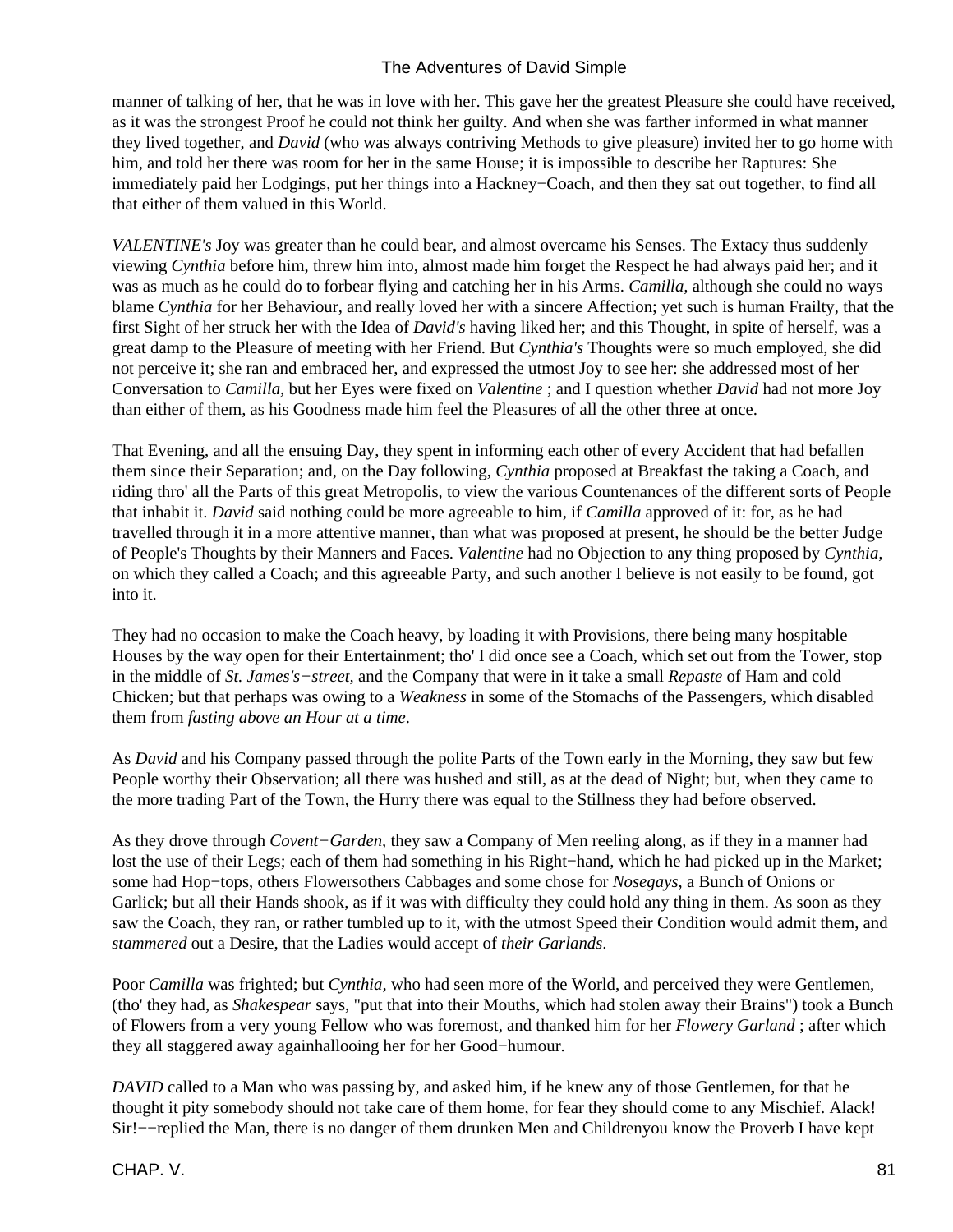a Shop in that Street these twenty Years; and it is very few Mornings, unless it be very bitter cold Weather, but that a parcel of them pass by: That *young Gentleman* who went first, I am told, would make a very fine Gentleman, if he did not drink so hard,—– and I had it from very good hands, for I am acquainted with his *Mother's Chambermaid,* and she *must know* to be sure. And then that *Hatchet−face Man* who came next,I think he had better take care of his Wife and Children, than run about spending his Money in such a manner, he owes me a Bill of one Pound three Shillings and two−pence: But no wonder he can't pay his Debts, while he leads such a sort of Life That short Man that walks by his Side, to my certain Knowledge was arrested last Week; and I was told, if some of his rakish Companions had not bailed him, he would have found it a difficult matter to have got out of the Bailiff's hands for *faith and troth*, Master, if once they lay hold of any one, it is not an easy matter to get from them again. He is but poor I don't believe he is much richer than one *of we,* that do keep Shops to get our Livelihood; and yet, they say, his elder Brother rides in his *Coach and Six*. I think he might relieve him, when he is in Distress; indeed it is *nothing to me*, and I never *trouble my head* about other *Folks Business* . There is a Man lives in that House yonder,—he pretends to set up for a Gentleman, and yet I don't hear he has any Estate; forsooth, he must have Servants though he can't tell where to get Money to pay them but they *serve* him as he deserves, they won't over−work themselves, I warrant them. But it is time for me to go home, for I have enough to do; besides, *I hate gossiping,* and *never talk of my Neighbours*. He spoke all this so fast, he would not give himself time to breathe, and kept his Hand on the Coach−Door the whole time, as if he was afraid it would drive away from him. When he ceased speaking, *Cynthia* applauded him for *minding his own Business,* and not *troubling himself* about other People; on which, he was going to begin again, but *Valentine* bid the Coachman drive on, and so left him

They went on some time musing, without speaking one Word, till at last *Cynthia* said, she should be glad to know what they were all so thoughtful about, and fancied it would be no ill Entertainment, if every one of them were to tell their Thoughts to the rest of the Company. They all liked the Proposal, and desired *Cynthia* to begin first.

She said, she was considering, amongst the variety of Shops she saw, how very few of them dealt in Things which were really necessary to preserve Life or Health; and yet that those things which appeared most useless, contributed to the general Welfare: for whilst there was such a thing as Property in the World, unless it could be equally distributed, those People who have little or no share of it, must find out Methods of getting what they want, from those whose Lot it is to have more than is necessary for them; and, except all the World was so generous, as to be willing to part with what they think they have a right to, only for the pleasure of helping others; the way to obtain any thing from them is to apply to their Passions: As, for instance, when a Woman of Fashion goes home with her Coach loaded with Jewels and Trinkets, which, from Custom, she is brought to think she cannot do without, and is indulging her Vanity with the Thoughts of *out−shining* some other Lady at the next Ball−the Tradesman who receives her Money in Exchange for those things which appear so trifling, to that Vanity perhaps owes his own and his Family's Support. Here *Cynthia* ceased, and called on *Camilla* to tell what it was her Mind was so earnestly fixed on.

She said she did not know whether she ought not to be ashamed to own her present Reflections, for she was not sure they did not arise from Ill−nature; for she was thinking, in all that number of Houses they passed, how many miserable Creatures there were tearing one another to−pieces, from Envy and Folly; how many *Mothers−in−Law,* working underhand with their Husbands, to make them *turn their Children out of Doors* to *Beggary* and *Misery*: She could not but own the pleasing Sensations she felt, for being *delivered herself* from those Misfortunes, more than over−balanced her Sorrow for her Fellow−Creatures; and she desired *David* to tell her his Sentiments, whether this was not in some measure triumphing over them. I should have trembled in some Companies at such a Question, for fear the Eagerness to decide it should prevent the hearing any one Person's speaking at a time for half an Hour together, but here it was otherwise; and *David,* after a little Consideration, replied,

Nothing can be more worthy of Admiration, than to observe a young Woman thus fearful of giving way to any Frailty; but what you now express, I believe has been felt by every Mortal. To rejoice indeed at the Sufferings of any Individual, would be a Sign of great Malignity; or to see another in Misery, and be insensible of it, would be a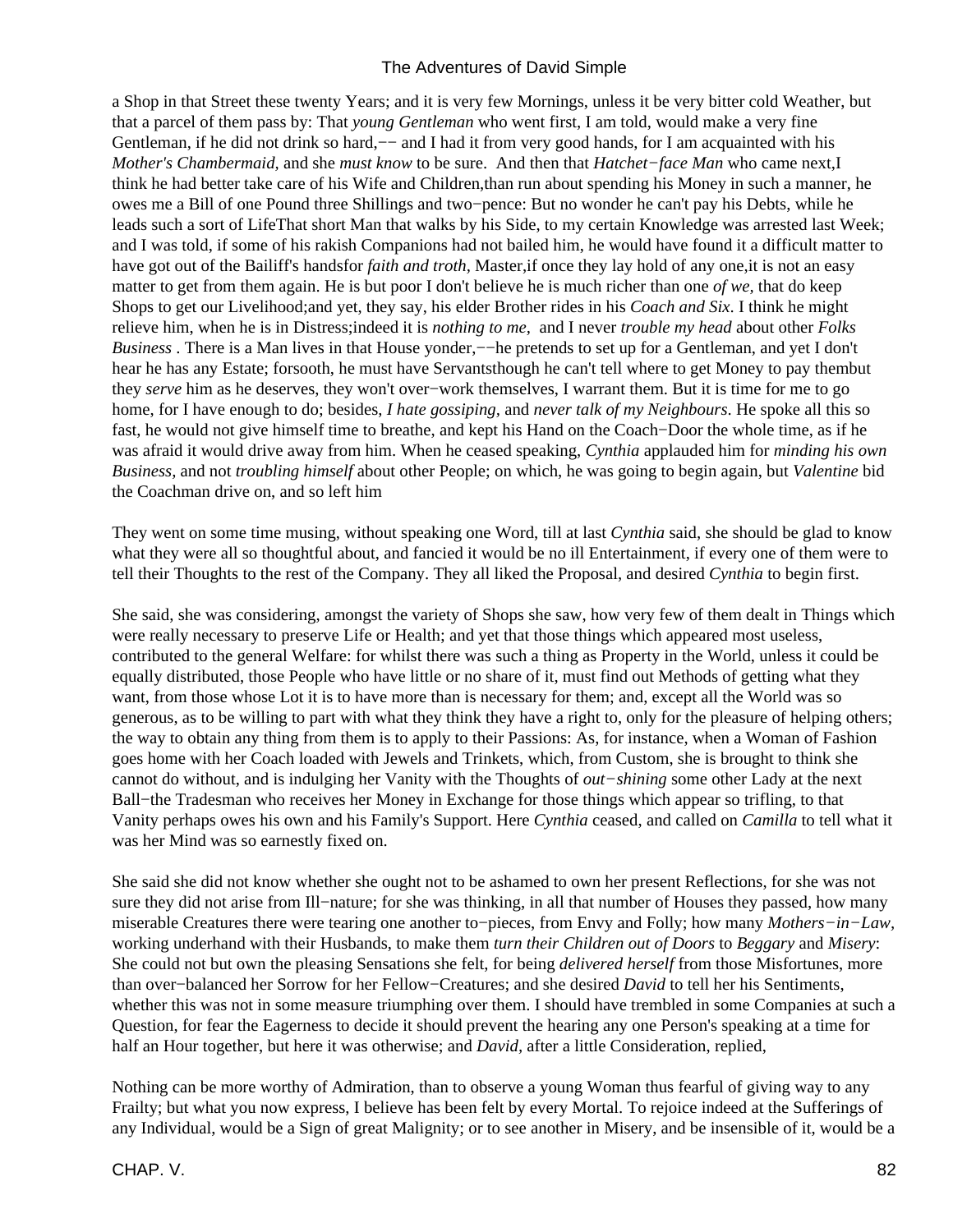Proof of the want of that Tenderness I so much admire: but to comfort ourselves in any Affliction, by the Consideration that it is only the common Fate of Men, and that we are not marked out as the peculiar Objects of our Creator's Displeasure, is certainly very reasonable. This is what *Shakespear* calls, "bearing our own Misfortunes on the Back of such, as have before endured the like." On the other hand, to rejoice with Thankfulness, when we escape any Misery, which generally attends our Species, with a Mixture of Compassion for their Sufferings, is rather laudable than blameable. *Camilla* was happy to find *David* did not condemn her Thoughts, and then desired him to tell what his were.

I was musing, said he, on the Scene we saw, and what that Man told us in *Covent−Garden,* with the Oddness of his Character; he seemed to take such a pleasure in telling us the Faults of his Neighbours, and yet looked with such a good−humoured Countenance, as if railing would be the last thing he could delight in. *Cynthia* replied, it was very likely he was a good Man, but that there is in some Natures a prodigious Love of talking; and, from a want of any Ideas of their own, they are obliged to fall on the Actions of their Neighbours; and as, it is to be feared, they often find more Ill than Good in their Acquaintance, that Love of talking naturally leads them into Scandal. She then turned to *Valentine,* and desired to know what had taken up his Thoughts in such a manner as to make him so silent. *Valentine* answered, he was revolving in his Thoughts the miserable Situation the Man was in, who was in love with a Woman, whom his Circumstances in Life debarred him from all hopes of its ever being reasonable for him to let her know it. While he spoke this, he fixed his Eyes stedfastly on *Cynthia*; she observing it, blushed, and made him no Answer.

While they were discoursing in this manner, *David* observed a Woman behind a Counter, in a little Shop, *sobbing* and *crying* as if her Heart would break; he had a Curiosity to know what was the matter with her, and proposed the going in, under the pretence of buying something in the Shop, and by that means inquiring into the Cause of all this terrible Grief. The Woman did not seem at all shy of talking to them of her Misfortunes; but said, her Husband was the most *barbarous Man* in the World. They all began to pity her, and asked if he had beat or abused her. No, no,−−she said, *much worse* than that;−−she could sooner have forgiven *some Blows,* than the *Cruelty* he had been guilty of towards her. At last with the Interruption of many Tears, it came out, that all this complaining was for nothing more, than that her Husband having received a Sum of Money, had chose to *pay his Debts* with it, instead of buying her and her Daughter some new Clothes. And sure, said she, there is Neighbour such–a–one (pointing to a very handsome young Woman, who sat in a Shop opposite her) can have every thing new, as often as she pleases; and I am sure her Husband is more in debt than mine. I think a Man ought to take care of his own *Wife and Children,* before he pays his Money to *Strangers*. *Cynthia* could not forbear bursting into a loud Laughter, when she heard the Cause of this Tragedy. The Woman seeing that, fancied she made Sport of her; and turned her melancholy Tone into a scolding one. She was not very young, and the Wrinkles in her Face were filled with drops of Water which had fallen from her Eyes; which, with the Yellowness of her Complexion, made a Figure not unlike a Field in the decline of the Year, when Harvest is gathered in, and a smart Shower of Rain has filled the Furrows with Water. Her Voice was so shrill, they all jumped into the Coach as fast as they could, and drove from the Door.

*CYNTHIA* and *Valentine* talked of this Accident in a ridiculous Light; but *David,* in his usual way, was for enquiring into the Cause of this Woman's Passions; and wondered how it was possible, for such Trifles to discompose any one in such a Manner. *Camilla* had lately, I don't pretend to say from *what Motive,* been very apt to enter into *David's* way of Conversation, and looked very grave.

*CYNTHIA* said, she was at no loss to find out the Reason of the Scene, they had just now been Witnesses of; for she knew the common Cause of most Evils, *i. e.* Envy was at the bottom of it. The old Woman would have been contented with her old Clothes, had not her handsome Neighbour had new ones; for she, no doubt, had observed this young Woman was taken most notice of, and from a strong Resolution not to impute it to her own Age, or any Defect in her Person, flattered herself it was owing to the other's being better dressed: For I have known, continued *Cynthia,* something very like this, in People of a much higher Station. I remember once, I was with a Lady who was trying on her Gown, her Shape was but indifferent, for she was something awry; she scolded at her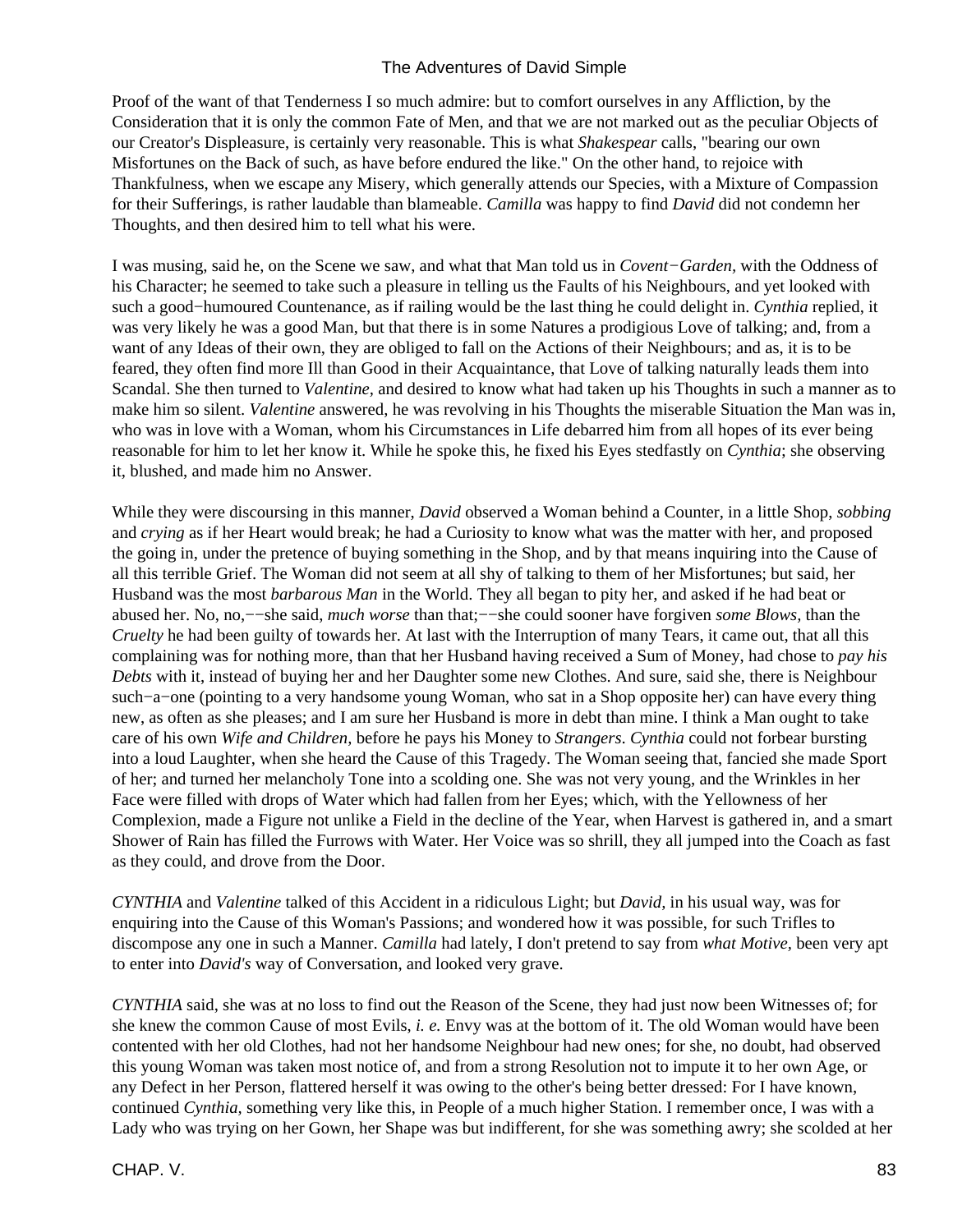Manteau−Maker two hours, because she did not look so streight and genteel as another Lady of her Acquaintance, who had one of the finest Shapes that ever was seen. And yet this Woman in other things did not want Sense, but she would not see any Defect in her own Person, and consequently resolved to throw the blame on any thing else that came first in her way.

This little Set of Company, passed the Remainder of that Day in amusing themselves with every Incident that happened, with their Observations on them; and as they were all disposed in their own Minds to be pleased, every Trifle was an addition to their Pleasure. When they returned home in the Evening, they were weary with their Jaunt, and finding themselves inclined to Rest, retired to Bed: Where I will leave them to their Repose, and keep the next Day's Adventures for a subsequent Chapter.

# **CHAP. VI.**

#### *Which introduces a Lady of Cynthia's Acquaintance to the Company.*

*Cynthia,* who had been accustomed for many Years to be startled from her Sleep at every Morning's Dawn, with all the uneasy Reflections of the several Insults and Indignities, Ill−nature and a Love of Tyranny had barbarously made her suffer the day before, was at present in so different a Situation, that the returning Light, which used to be her greatest Enemy, now as her best Friend brought back to her Remembrance, all those pleasing Ideas her present Companions continually inspired her with. Therefore instead of endeavouring to compose herself again to slumber, (the usual method of the Unfortunate, in order to lose the Sense of their Sorrows) the chearfulness of her Mind induced her to leave her Bed, and indulge herself with all those various Flights of Fancy, which are generally the Reward of Temperance, and Innocence. She stole softly into *Camilla's* Room, that if she was awake, she might increase her own Pleasures by sharing them with her Friend; but finding her fast asleep, was again returning to her own Chamber, when by a Servant's opening the Door of an Apartment, by which she was obliged to pass, she had a transient View of a young Lady, with whom she fancied she was very well acquainted, but could not recollect where, or by what Means she had seen her. This raised so great a Curiosity in *Cynthia,* to know who she was, that she could not forbear immediately inquiring of the Maid of the House, who lodged in that Apartment. The Maid replied, "Truly she did not know who she was, for she had not been there above a Fortnight, she was very handsome, but she believed a very *stupid* kind of a Body for that she never dressed fine, or visited like other Ladies, but sat moping by herself all Day: but, continued she, there is no Reason to complain of her. *I think she is very honest, for she don't seem to want for Money to pay for any thing she has a mind to have*; she goes by the Name of *Isabelle,* and they say she is a *French* Woman."

The Moment *Cynthia* heard her Name, she remembered it to be the same with that of the Marquis *de Stainville's* Sister, whom she knew very well when she was in *France* with my Lady But then she could not imagine what Accident or Turn of Affairs could possibly have brought her into that House, and have caused so great an Alteration in her Temper, as from a gay sprightly Girl, to fall into so melancholy a Disposition.

When *David* and his Companions met at breakfast, *Cynthia* told them all that had passed, and by what means she had discovered an Acquaintance in that House; and said she should be very glad of this Opportunity of waiting on *Isabelle*; but that she feared by the retired Life she seemed to chuse, Company would be troublesome to her.

*DAVID* immediately fancied, it must be some terrible Distress, which had thus thrown this young Lady into a settled Melancholy; therefore begged *Cynthia* with the utmost Eagerness to visit her, and find out, if possible, if there was any Method could be thought on for her Relief; and it was agreed by them all, that after breakfast, *Cynthia* should send to know, if she would admit of a Visit from her.

In the mean time the whole Conversation was taken up in Conjectures on *Isabelle's* Circumstances. *Camilla* could not forbear enquiring of *Cynthia,* if this *young Lady had not a Father alive,* and *whether it was not probable his*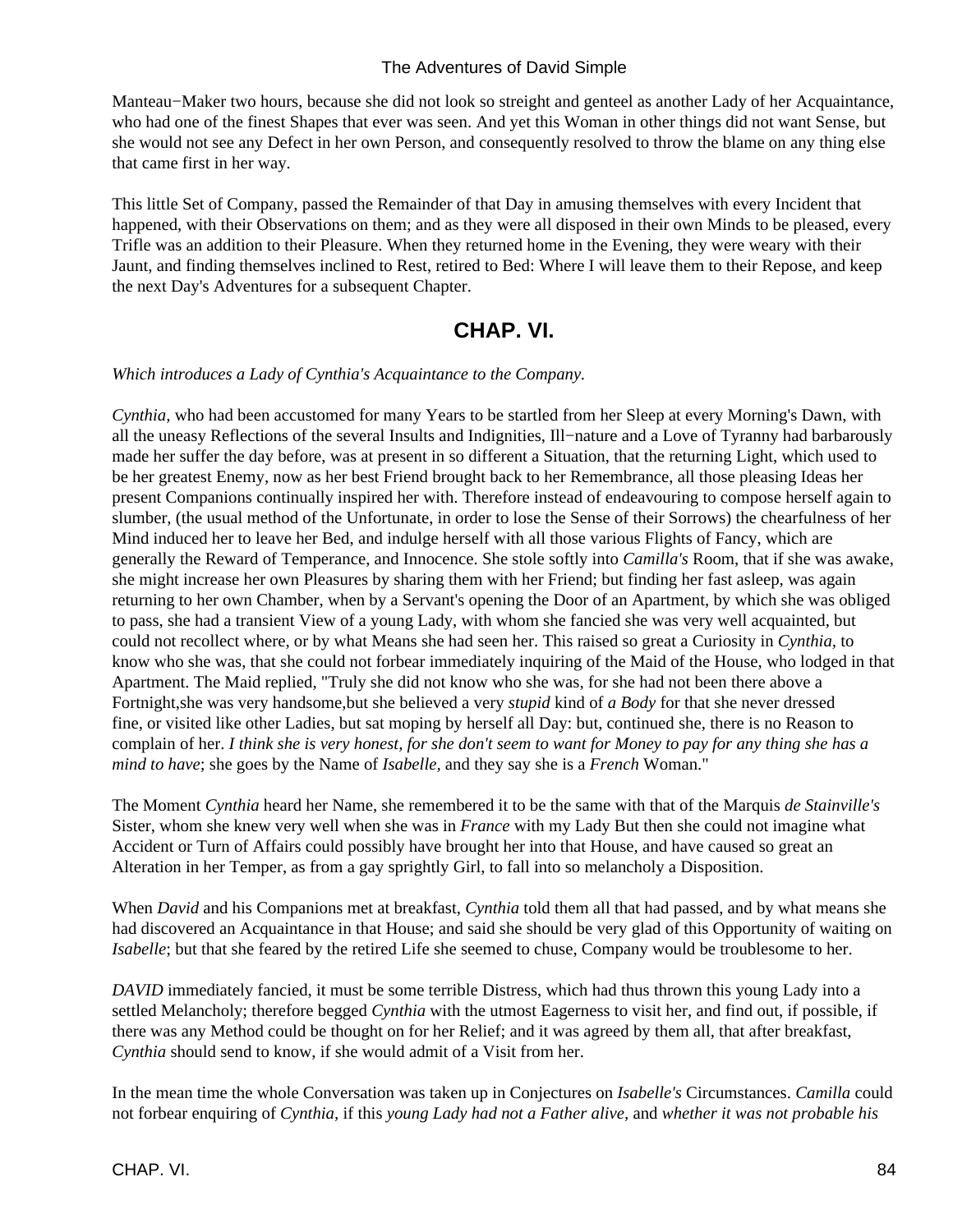*marrying a second Wife might be the cause of her Misfortunes*: But before there was time for an Answer, *David* said, "*I think, Madam, you mentioned her Brother; he possibly may have treated her in such a manner, as to make her hate her own Country, and endeavour to change the Scene, in hopes to abate her Misery*." In short, every one guessed at some Reason or other, for a Woman of *Isabelle's* Quality leading a Life so unsuitable to the Station Fortune had placed her in.

The Marquis *de Stainville's* Sister, although at this time she would have made it greatly her Choice to have been quite alone; yet, as she had always had a great liking to *Cynthia's* Company, would not refuse to see her. Their Conversation turned chiefly on indifferent things; for *Cynthia* would not so far transgress the Rules of Good Breeding, as to ask her any Questions concerning her own Affairs; but in the midst of their Discourse, she often observed Tears to flow from *Isabelle's* Eyes, though she used her utmost Endeavours to conceal them.

*DAVID* waited with great Impatience while *Cynthia* was with *Isabelle,* in hopes at her Return to learn, whether or no it would be in his power to gratify his favourite Passion (of doing Good) on this Occasion: but when *Cynthia* informed him, it was impossible as yet, without exceeding all Bounds of Good Manners, to know any Occurrences that had happened to *Isabelle*; he grew very uneasy, and could not forbear reflecting on the Tyranny of Custom, which often subjects the Unfortunate to bear their Miseries; because her severe Laws will neither suffer them to lay open their Distresses, without being thought *forward* and *impertinent*; nor let even *those People* who would relieve them, enquire into their Misery, without being called by the World *madly curious,* or *ridiculously meddling*. Whereas he thought, that to see another uneasy, was a sufficient Reason for any of the same Species to endeavour to know, and remove the Cause of it.

*CYNTHIA* on reflection was convinced, that what on some Occasions would be transgressing the Laws of Decency, in this Case would be only the Effect of a generous Compassion. She therefore sought all Opportunities of conversing with *Isabelle,* till at length by her amiable and tender Behaviour she prevailed with her to let her introduce her to *David* and his Company. They were all surprized at the Grandeur of her Air and Manner, and the perfect Symmetry of her Features, as much as they were concerned at the Dejectedness of her Countenance, and the fixed Melancholy which visibly appeared in every thing she said, or did. For several Days they made it their whole Business to endeavour to divert her; but (as is usually the Case where Grief is really and unaffectedly rooted in the Heart) she sighed at every thing, which at another time would have given her pleasure. And the Behaviour of this Company seemed only to make her regret the more something she had irrecoverably lost. She begged to be left to her own private Thoughts whatever they were, rather than disturb the Felicity of such Minds as she easily perceived theirs to be.

But *David* would not, nor indeed would any of the Company suffer her to leave them, without informing them, whether or no they could do any thing to serve her. As to her saying, she perceived by the Tenderness of their Dispositions, she should only make them feel her Afflictions, without any possibility of relieving them; they looked on that to be the common Reflection of every generous Mind weighed down with present Grief. At last, by their continual Importunities, and the Uneasiness she was convinced she gave to People, who so much deserved her Esteem, she resolved, whatever Pain it would occasion her, to comply with their Requests, and relate the History of her Life; which she accordingly began, as follows:

I was bred up from five Years of Age in a Nunnery; nothing remarkable happened to me during my Stay there: but I spent my Time sometimes with my Companions in innocent Amusements and childish Pleasures, sometimes in learning such things as were thought by my Governess to be most for my Improvement. At Fourteen, my Father sent for me home, and indulged me, in bringing with me a young Lady, named *Juliè,* for whom I had taken a great fancy. I had not been long there, before a Gentleman, who often visited and dined with my Father, made him a Proposal of marrying me. He soon informed me of it; and although he did not absolutely command me to receive him as my Lover, yet I plainly saw he was very much inclined to the Match. This was the first time I had any Opportunity of acting; or that I had ever considered of any thing farther than how to spend my time most agreeably from one Hour to another. I immediately ran and told my Companion what had passed, in order to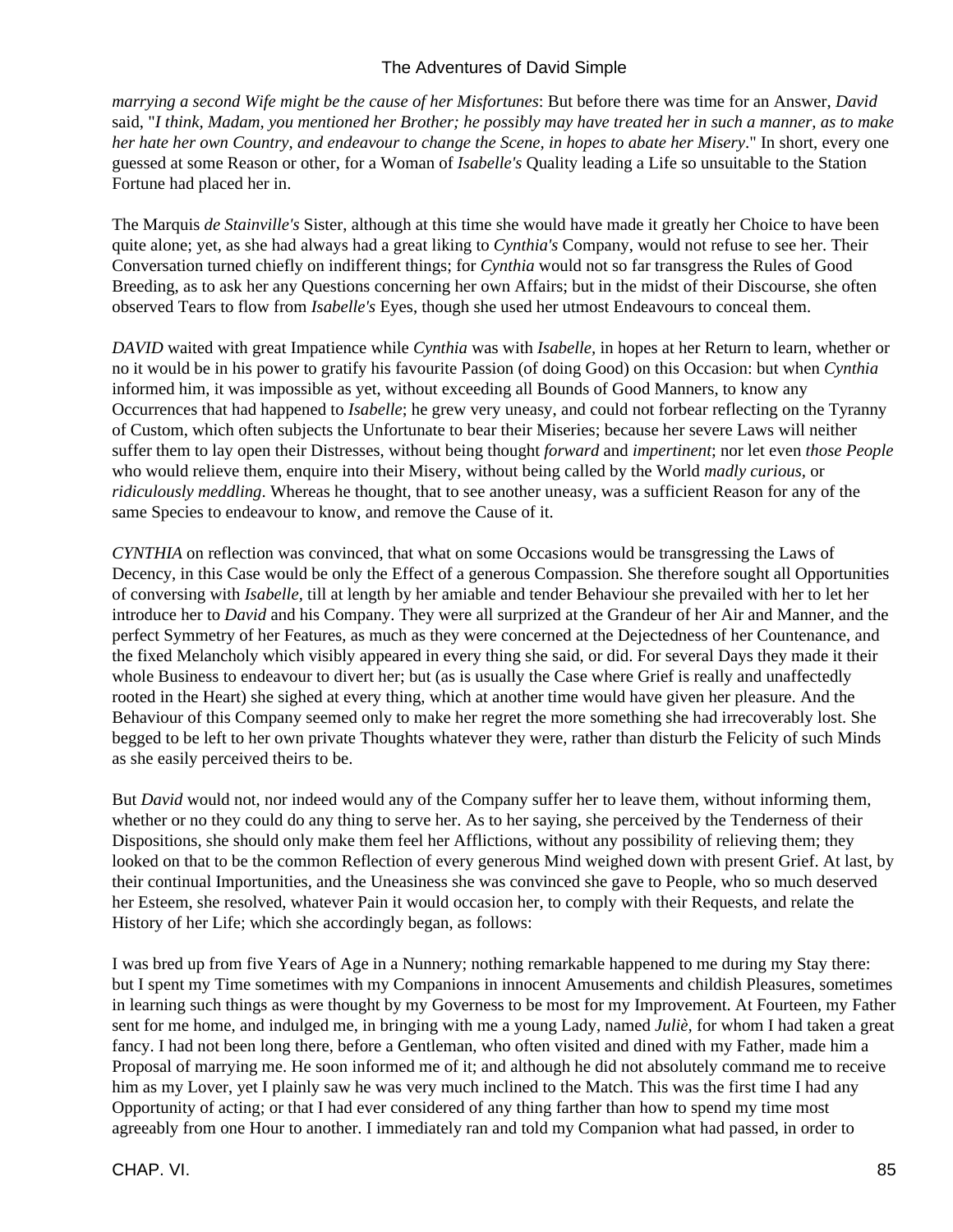consult with her in what Method I had best act; but was very much surprized, when I saw her, from the Moment I mentioned the Gentleman's Name, alternately blush and turn pale; and when she endeavoured to speak, her Voice faultered, and she could not utter her Words. When she was a little recovered, she begged me to call for a Glass of Water, for she was suddenly taken very ill. I was in the utmost Confusion, and knew not what to say; but was resolved however for the present not to begin again on a Subject that had shocked her so much. We both endeavoured to turn the Conversation on indifferent things; but were so perplexed in our own Thoughts, that it was impossible for us to continue long together without running into a Discourse on what we were both so full of. I therefore soon made some trifling Excuse, and left her; and I believe this Separation at that time was the most agreeable thing that could have happened to her.

The Moment I was alone, and had an Opportunity to reflect on the foregoing Scene; young as I then was, I could not avoid seeing the Cause of *Juliè's* Behaviour: it appeared very odd to me, that a Girl of her Sense should in so short a time be thus violently attached to a Man; and had it not appeared so very visibly, the Improbability of it would have made me overlook it. For my own part, I neither liked or disliked the Gentleman, but was perfectly averse to Marriage, unless I had a tender Regard for the Man I was to live with as a Husband. But I began now to think, that a Man who was capable of making such a Conquest, without even endeavouring at it, must have something very uncommon in him; and was resolved therefore to observe him more narrowly for the future. I begged my Father would give me leave to converse with him a little while longer, without being thought for that reason engaged in Honour to live with him for ever: *for certainly it is very unreasonable that any Person should be obliged immediately to determine a Point of such great Importance*.

*JULIE,* now avoided me, as much as formerly she used to contrive all ways of being with me; and whenever we were together, her downcast Eyes, and anxious Looks, sufficiently declared her Uneasiness at my having discovered a Secret she would willingly have concealed within her own Bosom.

My Lover being now admitted to converse with me, seemed to make no doubt but that he should soon gain my Affections, and grew every day more and more particular to me. I don't know what was the Reason of it, (for he was far from being a disagreeable Man) but now he looked on himself as an accepted Lover, my Indifference turned into a perfect Aversion to him. I believe the seeing poor *Juliè's* continual Unhappiness, was one Cause that I could not bear him to come near me. Besides, I fancied that he saw her Love, (notwithstanding all her Endeavours to conceal it) and did not treat her in the manner a good−natured Man would have done in that Case. In short, I soon resolved to declare to my Father, that nothing could make me so unhappy as the marrying this Gentleman, and to desire his Permission to refuse him. But before I took this Step, I was willing to talk to *Juliè* about it; for as I saw her unhappy Situation, I dreaded doing any thing that might make her more miserable. I was very much perplexed, in what manner I could bring about a Conversation on a Subject, the very mentioning of which had so violent an Effect on her. But one Day, as we were sitting together, it came into my Head to tell her a Story parallel to our Case; where a young Woman, by an obstinate concealing from her Friends that she was in love with her Lover, let her go on entirely to deprive her of him for ever, and brought herself into the most deplorable Condition imaginable.

*JULIE* immediately understood my Meaning, and after several Sighs and Struggles with herself, burst out into the following Expressions: "Oh, *Isabelle,* what fresh Obligations are you every Minute loading me with! The generous Care you take of my future Peace, is so much beyond my Expectation, that it is impossible for me to thank you in any Words adequate to the strong Idea I have of your Goodness. I am satisfied, most Women in your Case would hate me as a *Rival,* although they despised the Man contended for. I must own to you, from the time I first saw Monsieur *Le Buisson,* I always liked him; and I flattered myself, that he treated me with a peculiar Air of Gallantry, which I fondly imputed to a growing Passion. If ever I accidentally met him walking in the Garden, or in any other Place, he seemed to seek Occasions to keep me with him. But alas! I have since found out, that it was his Love for you, which made him endeavour to be acquainted with me, as he saw we were generally together: If you like him, I will go and bemoan my own wretched Fate in any Corner of the Earth, rather than be the least Obstacle to your Happiness."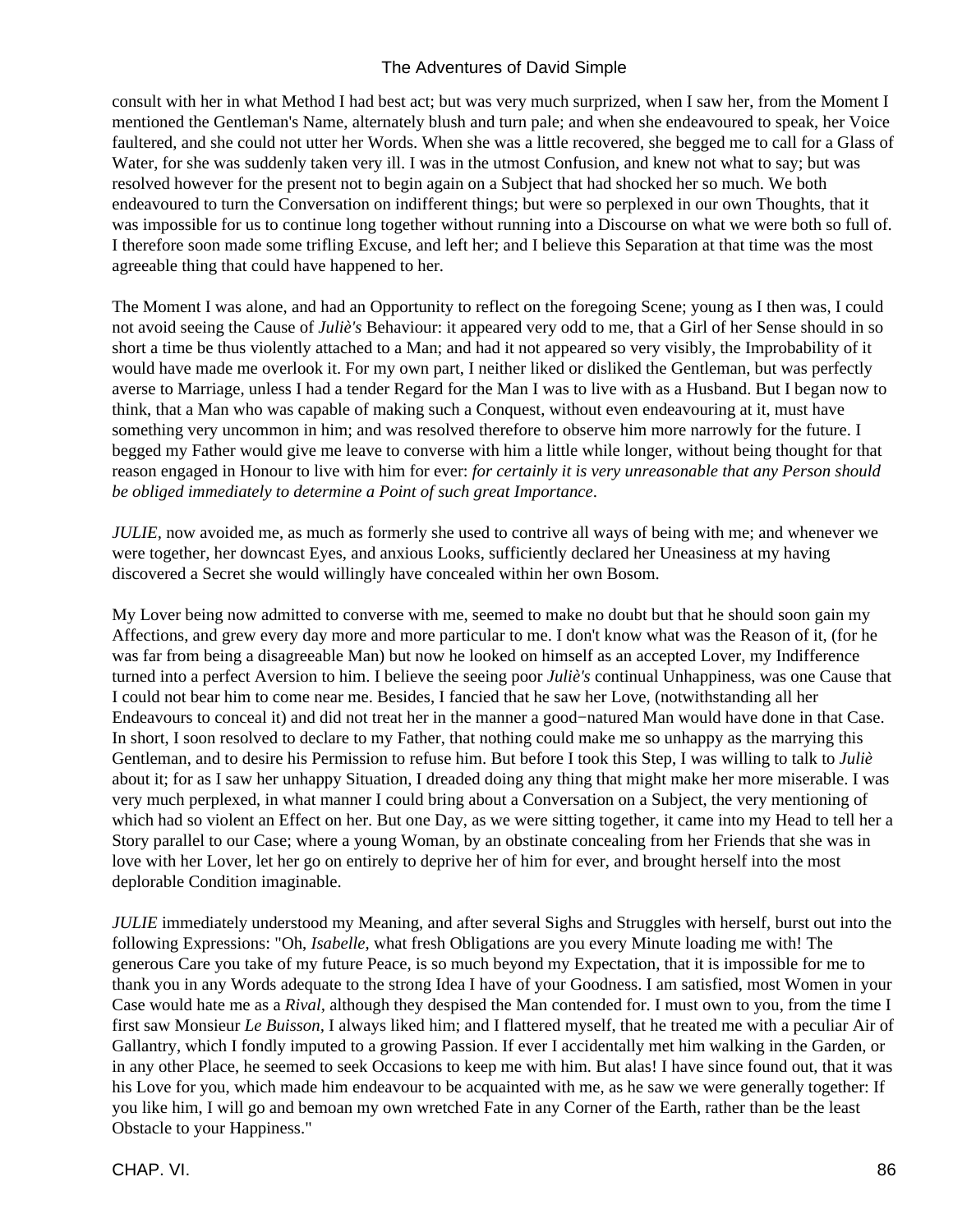Here she ceased, the swelling Tears stood ready to start from her Eyes, and she seemed almost choaked for want of Utterance. I really pitied her, but knew not which way to relieve her: To tell Monsieur *Le Buisson* of her Passion, did not appear to me, by what I could observe of *his Disposition,* to be a likely Means of succeeding. I tried all manner of ways, to find if there was a possibility of making her easy, in case there should be any unconquerable Obstacle to the gratifying her Inclination: but when at last I found she would hearken with pleasure, to nothing but the talking of Methods to make Monsieur *Le Buisson* in love with her, I began to think seriously which way I could bring it about. I imagined, if I kept him on without any determinate Answer what I would do, that I might by a disagreeable Behaviour, joined to *Juliè's* Good−nature and Softness, make him turn his Affections on her. But it was some time before I could bring myself to this; I thought it was not acting a sincere part, and I abhorred nothing so much as Dissimulation. But then, when I considered on the other side, that it would be making my Friend happy, and doing no injury to Monsieur *Le Buisson,* as it would be the means of his having the best of Wives, I overcame all my Scruples, and engaged heartily in it. Every time I had used him ill enough to work him into a Rage, *Juliè* purposely threw herself in his way, and by all the mild and gentle Methods she could think on, endeavour'd to calm his Mind, and bring him into Good−humour again: In short, we did this so often, that at last we succeeded to our wish; I got rid of my Lover, and *Juliè* engaged the Man, whose Love was the only thing she thought could make her happy.

The Match was soon concluded, for her Friends all greatly approved of it: I was forced to tell my Father the whole Truth, to prevent his thinking himself injured by his Friend. He chid me at first, for not informing him of it sooner; but as he always looked with a favourable Eye on what I did, he soon forgave me. My Friend and I, both thought ourselves now quite happy; *Juliè* in the Completion of her Wishes, and I in having been instrumental in bringing them about. But alas! better had it been for us both, had she for ever shut herself from the World, and spent her time in conquering, instead of endeavouring to gratify and indulge her Passion: for Monsieur *Le Buisson,* in a very short time, grew quite tired of her. For as she had never been really his Inclination, and it was only by working on the different Turns of his Passion, that he was at first engaged to marry her, he could not keep himself from falling. at least, into a cold Indifference: However, as he was a polite Man, it was some time before he could bring himself to break through the Rules of good Breeding, and he treated her with the Respect and Civility he thought due to a Woman. This, however, did not prevent her being very miserable; for the great Tenderness she felt for him, required all that Delicacy and soft Sensations in his Behaviour, which only could have completed the Happiness of such a Heart as her's; *but which it is impossible ever to attain, where the Love is not perfectly mutual*.

I denied myself the Pleasure of ever seeing her, lest I should be the Cause of any Disturbance between them, but my Caution was all in vain; for she, poor Soul, endeavoured to raise his Gratitude and increase his Love, by continually reminding him of her long and faithful Passion, even from her first Acquaintance with him, till at last, by these Means, she put it into his head, that my Love for my *Friend,* was the Cause of my refusing and treating *him* ill. This Thought rouzed a Fury in his Breast; all Decency and Ceremony gave way to Rage, and from thinking her *Fondness* had been his *Curse,* by preventing his having the Woman he liked, she soon became the Object of his Hatred rather than his Love; and he could not forbear venting continual Reproaches against her, for having thus gained him. Poor *Juliè* did not long survive this Usage, but languished a short time in greater Misery than I can express, and then lost her Life, and the Sense of her Misfortunes together.

This was the first real Affliction I had ever felt; I had loved *Juliè* from her Infancy, and I now looked upon myself to have been the Cause of all her Sorrows; nor could I help in some measure blaming my own Actions, for I had always dreaded the Consequence of thus in a manner betraying a Man into Matrimony. And altho' perhaps it may be something a more excusable Frailty, yet it certainly is as much a Failure in point of Virtue, and as great a want of Resolution, to indulge the Inclination of our Friends to their Ruin, as it is to gratify our own: or, to speak more properly, to People who are capable of Friendship, it is only a more exquisite and refined way of giving themselves Pleasure. But I will not attempt to repeat all I endured on that occasion, and shall only tell you, that Monsieur *Le Buisson,* on the Death of his Wife, thinking now all Obstacles were removed between us, would again have been my Lover; but his Usage of *my* poor *Juliè* had raised in me such an Indignation against him, that I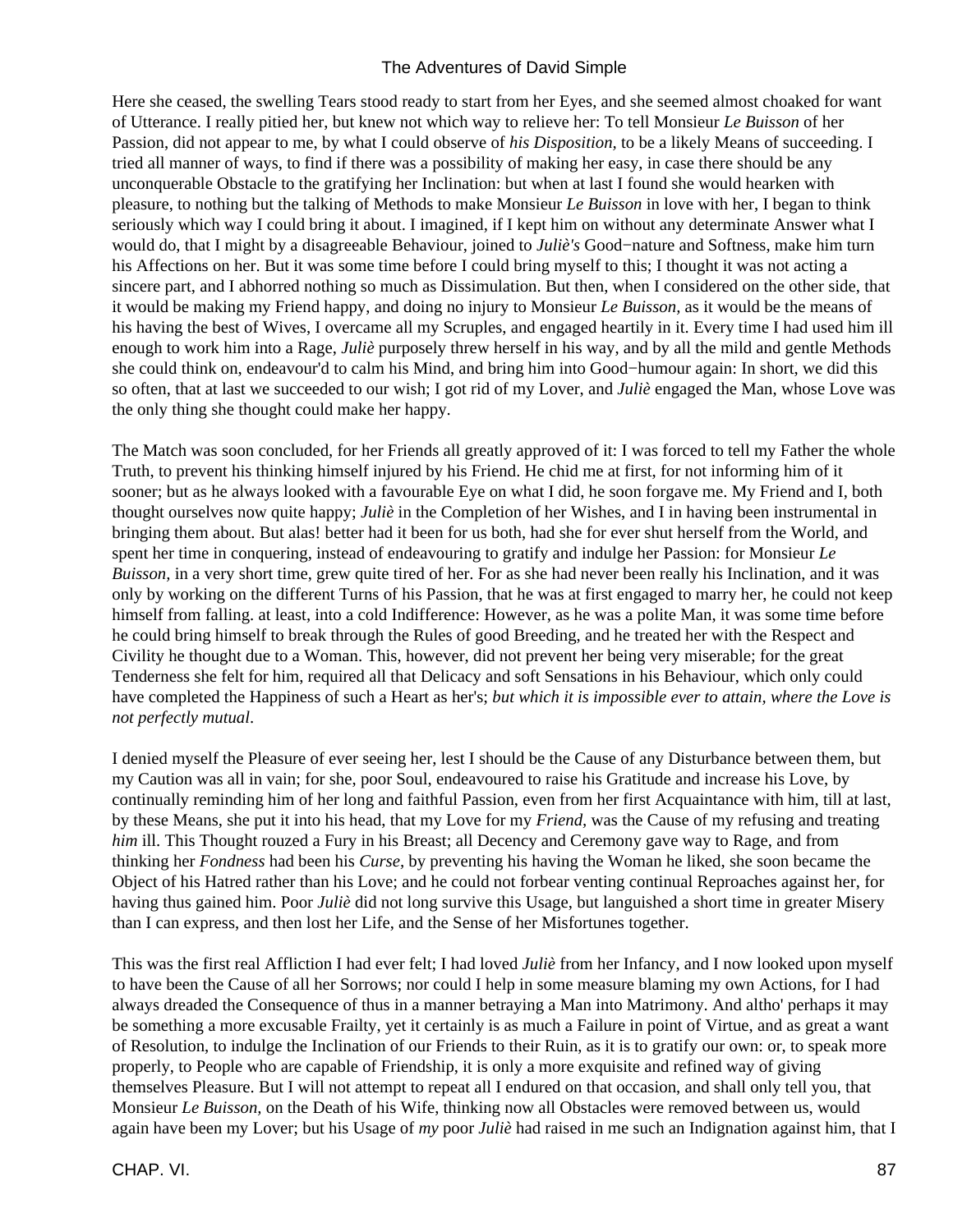resolved never to see him more.

But here, at the Period of *my* first Misfortune, I must cease; for I think nothing but the strong Desire I have to oblige this Company, could possibly have supported my sunk and weak Spirits to have talked so long at one time.

The whole Company begged her not to tire herself, and expressed their hearty Thanks for what she had already done. She insisted now on retiring to her own Apartment, and promised the next Day, if her Health would give her leave, to continue her Story, in order to satisfy their Curiosity; or rather to convince them, that their Compassion in her Case, must be rendered perfectly fruitless, by the invincible Obstinacy of her Misfortunes.

After *Isabelle* had left them, they spent the remainder of the Day in Remarks on that part of her Story she had already imparted to them. *David* could not help expressing the utmost Indignation against Monsieur *Le Buisson* for his barbarous and ungrateful Treatment of *Juliè*; he desired *Cynthia* to engage *Isabelle* as early as it was possible the next Morning, that she might reassume her Story; which he said must have something very extraordinary in it; as the Death of her first Friend, and that in so shocking a manner, seemed to be but the Prologue to her increasing Miseries. Had not *Cynthia's* own Inclinations exactly agreed with his, she would have been easily prevailed on, to have obliged the Man who had generously saved *Valentine's Life,* and was the only Cause of her present happy Situation. In short, as soon as *Isabelle* was stirring the following Day, she was persuaded to join the Company, and after Breakfast went on with her Story, as follows.

# **CHAP. VII.**

#### *The Continuation of the History of Isabelle.*

After the Death of my favourite Companion, I had an Aversion to the Thoughts of all Lovers, and altho' my Father had several *Proposals* for me, yet I utterly rejected them, and begged him, as the only means to make me go through Life with any tolerable Ease, that I might be permitted to spend my Time at his Villa in Solitude and Retirement. His Fondness for me prevailed on him to comply with my Request, and Time began to make my late Affliction subside. I had besides a Dawn of Comfort in the Company of my Brother, who, notwithstanding his Youth, and being a *Frenchman*, was of so grave and philosophical a Temper, that he having now finished his Studies, like me preferred the enjoying his own Thoughts in Ease and Quiet, to all the gay Amusements and noisy Pomp which were to be met with in *Paris*. Tho' we had never been bred together, yet the present Sympathy of our Tempers (for I was become as grave from the late Accident which had befallen me, as he was from Nature) led us to contract the strictest Friendship for each other. All Sprightliness was now vanished, and I had no other Pleasure but in my Brother's indulging me to converse with him on serious Subjects: With this Amusement I began to be contented, and to find returning Ease flow in upon my Mind; but this was more than I was long permitted to enjoy, for whilst I was in this Situation, one Evening, as my Father was coming from *Paris,* he got a Fall from his Horse, by which Accident he bruised his Side in such a manner, that it threw him into a Pleurisy, of which he died. Thus was I only to be cured of the Sense of one Misery, by the Birth of another; he had always been to me a most indulgent Parent, and the Horror I felt at the Loss of him, rendered me for some time inconsolable; nor do I think any thing could have ever made me overcome my Grief, but that my Brother, now Marquis *de Stainville,* notwithstanding I am certain he felt the Loss equal with me, had *Greatness of Mind* enough to enable him to stifle all his own Sorrows, in order to comfort and support me under mine; till at length I was ashamed to see so much Goodness thrown away upon me, and I was resolved (at least in appearance) to shake off my Melancholy, that I might no longer be a Burthen to *such a Brother*. This Consideration, and the Agreeableness of his Conversation, assisted me by degrees to calm my Mind, and again return into a State of Tranquillity: He often used to entertain me with Stories of what had happened to him at School, with his Remarks (which were generally very judicious) on them. One Evening, as we were talking of Friendship, he related to me the following Instance of a Boy's unusual Attachment to him, which I will give you in his own Words.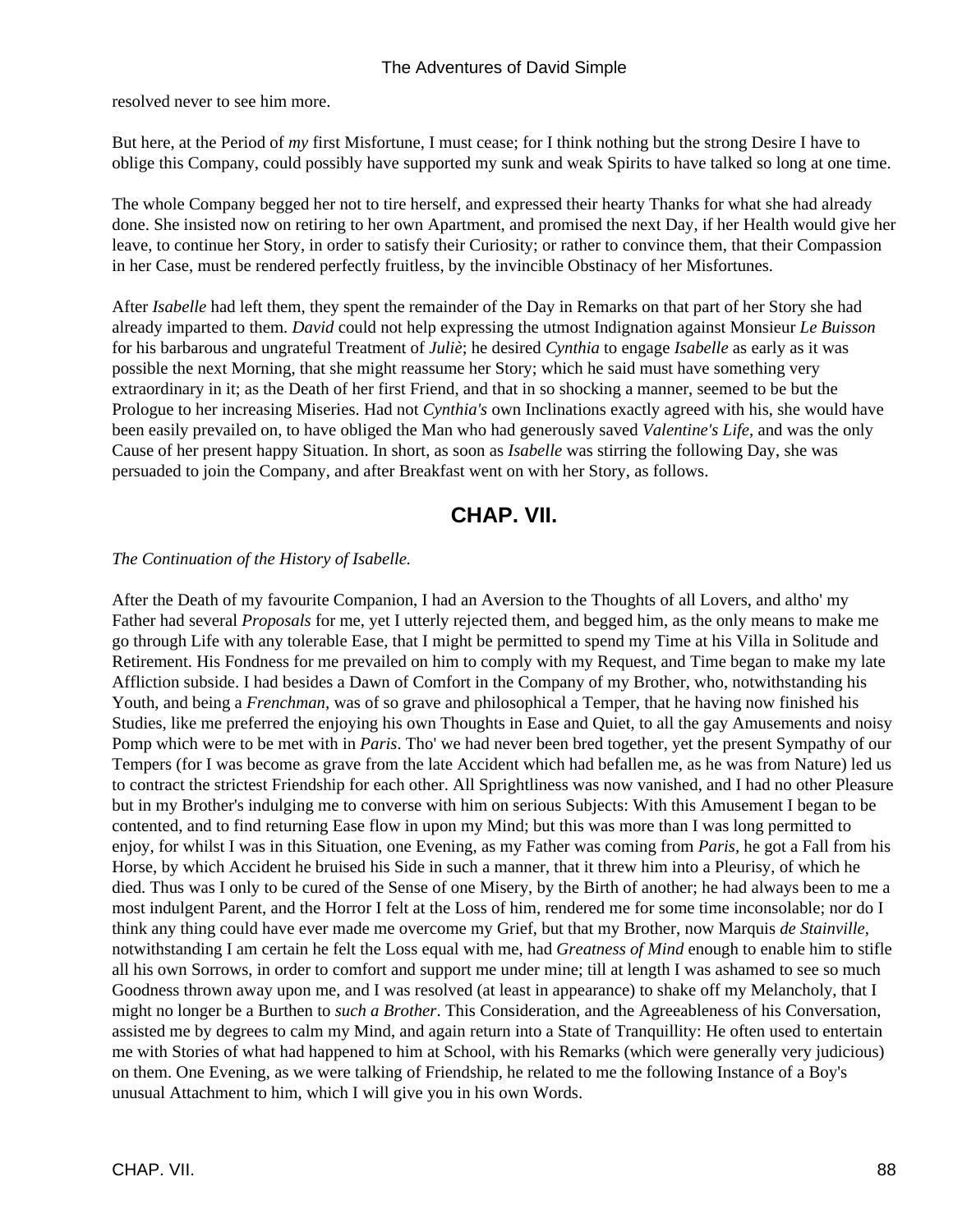"When I was at School, I contracted a warm Friendship with the young Chevalier *Dumont*: indeed it was impossible for me to avoid it, for the Sympathy of our Tempers was so very strong, that Nature seemed to have pointed us out as Companions to each other. It is usual amongst every number of Boys, for each of them to single out some one or other with whom they more particularly converse than with the rest; but we not only loved one another better than all our other School−fellows, but I verily believe, if we had had our Choice throughout the whole World, we neither of us could have met with a Friend to whom we could have been so sincerely attached. Notwithstanding our Youth, and the general Levity of our Nation, we were both so fond of Reading and Study, that we became the Contempt of all the School; the Boys used to laugh at us, calling us *Book−worms,* and shun us, as unfit for their Society: This was the most agreeable thing that could have happened to us, as it gave us an Opportunity to enjoy each other's Company undisturbed, and get Improvement by continually reading together. In short, we spent our Time, till we went to the Academy, as pleasantly as I think it possible to do in this World; there all our Scenes of Pleasure were destroy'd by the Villainy of a young Man, (one Monsieur *Le Neuf*) whose Father was so penurious, that he would not allow him Money enough to be on a footing with the rest of the young Gentlemen. This put him on all manner of Stratagems to supply his Expences, which as much exceeded the Bounds of common Discretion, as his Father's Allowance fell short of what was necessary. He soon found out that I had great plenty of Money, and therefore resolved some way or other to get an Intimacy with me: He affected the same Love of Learning, and Taste for Study, with the Chevalier and myself; till at last, by his continual endeavouring to oblige us, we were prevailed on often to admit him into our Company. He saw I had no great fondness for Money, and was willing to share what I had with my Friends; this put it into his head to try if he could make a Quarrel between *Dumont* and me, that he might possess me wholly himself: And you must know, *Isabelle,* notwithstanding the present Calmness that appears in my Temper, I am naturally excessively passionate, and have such a Warmth in my Disposition, that the least Suspicion of being ill used by my Friends, sets my whole Soul in a flame, and enrages me to madness. Now the sort of Mind in the World best suited for Villainy to work its own Ends out of, is this. *Le Neuf* would often take Opportunities to tell Stories of false Friends; of People, who under the pretence of Love, had betrayed, and made their own Advantage of the *undesigning* and *artless,* and would always conclude with some Remarks on the *Folly* of People's confiding too strongly in others, unless a long Experience had convinced them of their *Sincerity*. We neither of us had the least Suspicion of his Aim; and, as he had an entertaining manner of telling Stories, used to hearken to him with the utmost Attention.

"There was a Boy belonging to the Academy, who had a Voice so like *Dumont's,* that in another Room it was very difficult to distinguish them from each other. *Le Neuf* one day got this Lad into a Chamber adjoining to mine, and, when he had given him his Lesson, began to talk very loud, and mentioned my Name with such an Eagerness, as gave me a Curiosity to hear what they were talking of: But what was my Surprize, when I heard *Dumont,* (as I then thought) use me with great Contempt; swear he would never have had any thing to say to such a Fool, if my Command of Money had not put it in his power to make a proper use of meAnd then endeavoured to inveigle *Le Neuf,* that they two might join together, in order to make me the greater Dupe; but said, *he* must still keep up the appearance of Generosity, and Unwillingness to take any thing from me, lest I should suspect *him*! *Le Neuf* immediately answered, that he would not for the World *deceive* mebut would let me know what a Friend I had in *Dumont,* if it was not for fear that he would have Art enough to make him appear only a *Mischief−maker*and still impose the more on me. But, continued he, I will endeavour all the ways I can to open his Eyes, and let him see the regard you have for him.

"I had now heard enough, and was going hastily to break open the Door, but found it locked. *Le Neuf* well knew who it was, and sent the Boy out at another Door, down a Pair of Back−Stairs, and then let me in. The Fury of my Looks sufficiently declared that I had been witness of all that had passed between him and the *fancied Dumont* . I stared wildly about the Room, in hopes to find him, but in vain. *Le Neuf* was in the highest Satisfaction imaginable at this Success of his *vile Scheme,* and said, That by my Actions and Manner, he was convinced, Accident had undeceived me with regard to my Opinion of *Dumont*; that indeed he had a long time been thinking of a Method to let me know the Truth; but was always afraid my fixed Love for my Friend, would have put it in his power, to blind my Eyes enough to make *him* appear the only guilty Person. You may remember, Sir, continued he, how much my Conversation has turn'd, ever since I have had the Pleasure of knowing you, on the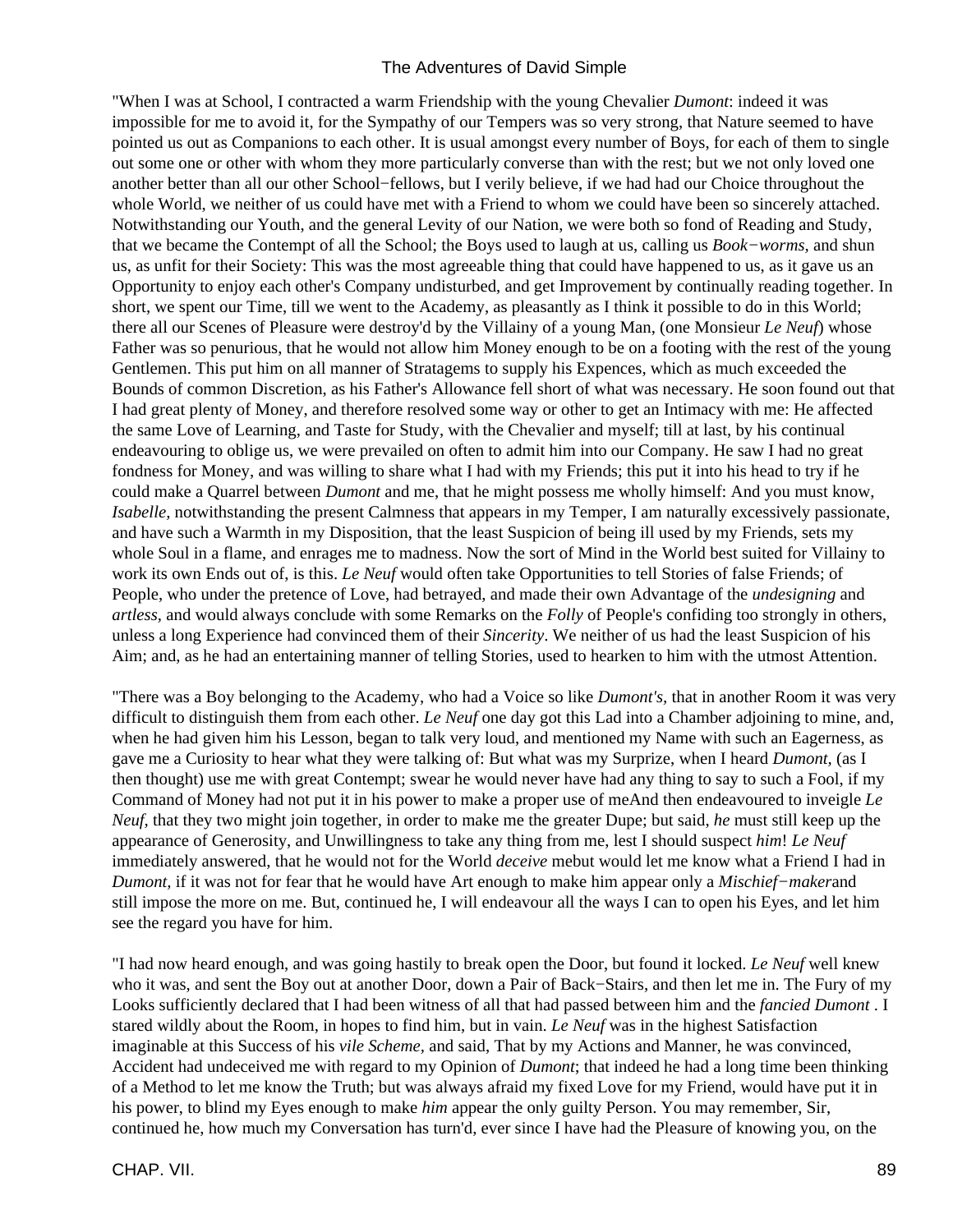great Caution that is necessary (if we would preserve our own Peace) before we intirely place a Confidence in any Man. What you have now over−heard, will prove this to you better than all I could say: But let me add another piece of Advice, which is no less proper for you upon this Occasion: Break off your Friendship with *Dumont* by degrees, without ever telling him the real Cause; that would only produce a Quarrel between you, which might have bad Consequences; and when the Subject of it comes to be known in the World, it might bring some Disgrace upon you, for having been duped by him so long, and give you the Air of a Bubble. It is therefore much more prudent to let your Connection with him quietly drop, than to come to any disagreeable and publick Explanations upon this Affair.

"Thus did this artful Villain endeavour to guard against any Eclaircissement between me and my Friend, which might produce a Discovery of the Trick he had played; and had my Temper been cooler, he would have succeeded; but I was then quite incapable of attending to any Considerations of Prudence: And, in the height of my Rage, ran down stairs to seek Satisfaction of the *injured Dumont,* for the Wrongs I falsly imagined he had done me. Upon inquiry I found he was gone out through the Garden into a Field, the properest place in the World for my present Purpose. He was alone, out of either the hearing or sight of any Mortal. The Moment I came near enough to be heard, I drew my Sword, and called on him to defend himself; it was in this Instant that *Dumont* (notwithstanding the Surprize he must undoubtedly be in) collected all his Resolution, and exerted the highest Friendship, to prevent the happening of an Accident so fatal, as must either have cost me my Life, or destroyed all my future Peace. In short, all the opprobrious Language I could give him could not provoke him to draw his Sword; but with the warmest Entreaties he begged me to put up mine, till we could come to some Eclaircissement.

"I now began to think he added Cowardice to Treachery, and in my Rage had not Command enough of myself to forbear adding the Name of Coward to the rest of my Reproaches. Still he bore it all: At last he swore, *If I would but have Patience till he knew what it was that had thrown me into this Passion, if he could not clear himself, he would not refuse to fight with me, whenever I pleased*. These Words a little abated my Fury, and I put up my Sword, and then told him all I thought I had over−heard between him and *Le Neuf*. It is impossible to describe his Amazement at hearing this; I thought there was something so innocent in his Looks, that all my former Love returned for him, and I began to fancy I had been in a Dream: He at length got so far the better of me, that I consented to make a stricter Enquiry into this Affair before we proceeded any farther.

"We walked some time together, but every Word *Dumont* spoke put me so much in mind of that *Wretch's Voice* who had deceived me, that I could hardly keep myself from bursting into fresh Passions every Moment: he perceived it, and kindly bore all my Infirmities.

"As soon as we came home, we called *Le Neuf*; and the Chevalier asked him what Villainy he could have contrived to impose so much on my Understanding, as to make me believe he had ever mentioned my Name but with the greatest Respect and Friendship; he was too much hardened in his Wickedness to recede from what he had begun; and said, I was the best Judge whether I knew *Dumont's* Voice or no: and then pretended to be in the greatest Astonishment, that a Man could in so short a time deny his own Words, to the face of the very Person to whom he had spoke them. We all three stood looking at one another in great Perplexity; and, for my part, I knew not which way to come at the Truth. At last *Dumont* begged me to have Patience till the next Day, and, by that time, he did not doubt but he should make every thing clear before me; to which, with much Persuasion, I at last consented.

"The Chevalier knew *Le Neuf* used to go every Night to walk in a solitary Place, in order, as he supposed, to plot the Mischiefs he intended to perpetrate; thither he followed him a little after Sun−set, and catching hold of him by the Collar, swore, that Moment should be his last, unless he confessed who it was that he had bribed to speak in his Voice, in order to impose upon me. The Villain had not the Courage to draw his Sword, but falling down on his Knees, confessed the whole, and shewed the Baseness of his Nature no less in begging Pardon, than he had done in committing the Crime. But *Dumont* refused to forgive him, unless on condition of his going with him to me, and repeating the same Confession, to which the mean Creature submitted.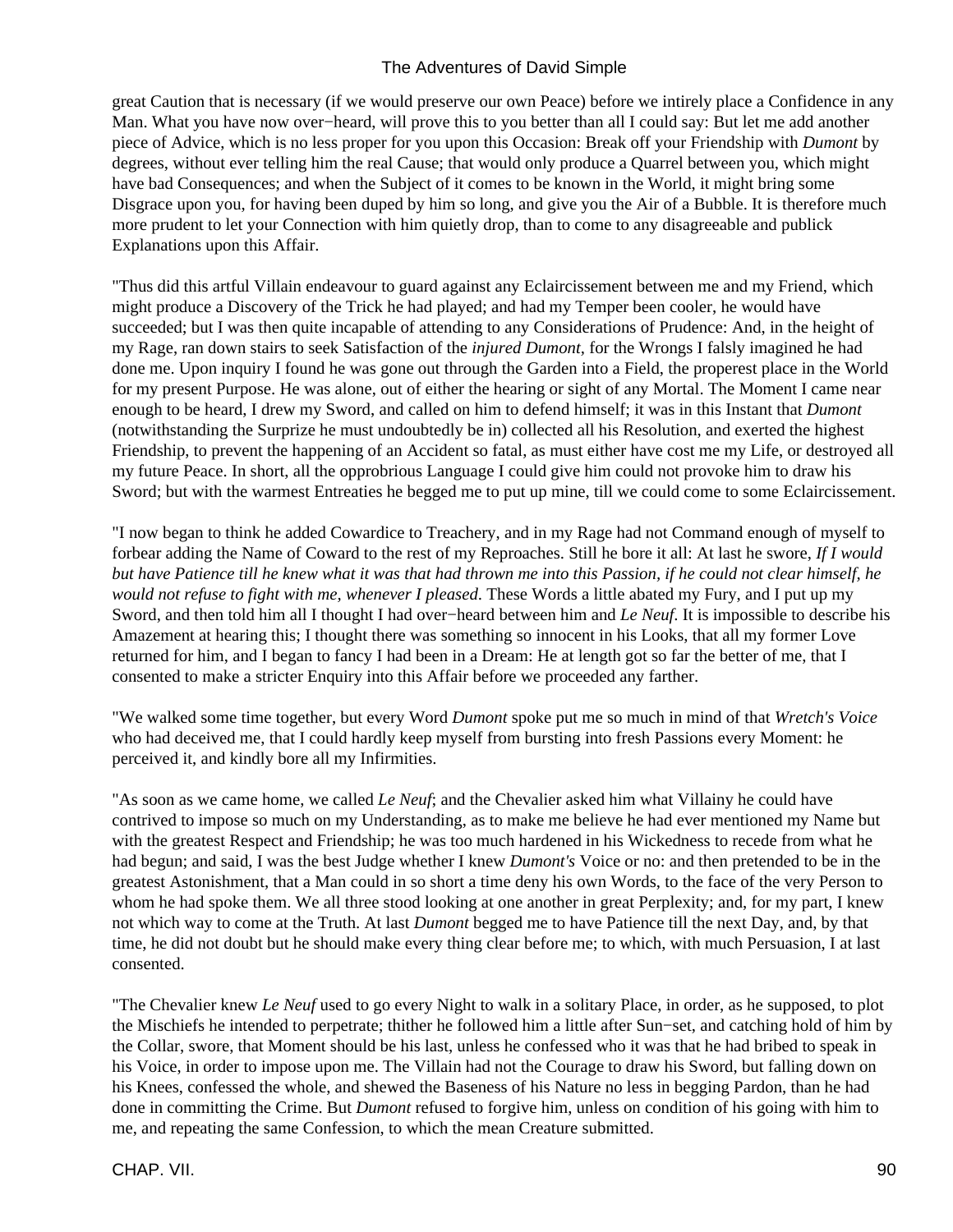"Think, my *Isabelle,* (continued my Brother) what I must feel, when I found I had wrong'd the Man, who was capable of acting in the generous and uncommon manner the Chevalier had done; he saw my Confusion, and kindly flew to my Relief. Now, said he, I hope my dear Friend is convinced of my Innocence; and at the same time embracing me, assured me he would impute the Violence of my Passion to the Vehemence of my Love, and never mention this Accident more.

"*LE NEUF* begged we would keep this Affair a Secret, but that we could not consent to, for the sake of others. We asked him how it was possible, that at his Age he could think of such Villainy, for the sake of a little Money; to which he replied, that he had been from his Infancy bred up with a Father, who had amassed great Wealth, by never sticking at any thing, from which he could gain any Advantage; and altho' indeed, contrary to his Father, he loved to spend it, yet he had always laid it down as a Maxim, that all Considerations were to be sacrificed to the getting it.

"We made him produce the Boy he had employed, and he really spoke so like the Chevalier, we could not distinguish one Voice from the other; on which the good−natured *Dumont* told me, I ought not to be angry with myself for not avoiding an Imposition, which must have deceived all the World: This was Generosity this was being a true Friend for the Man who will bear another's Frailties, in my Opinion, is the only Person who deserves that Name. Those People who let their Pride intervene with their Tenderness, enough to make them quarrel with their Friends for their Mistakes, may sometimes make an appearance of loving another, but in reality they never enter into Engagements from any other Motive than Selfishness: and I think the Man who forsakes his Friend, only because he is not perfect, is much upon the same footing with one who will be no longer faithful to his Friend, than while Fortune favours him. I have told you this Story, Sister, only to let you into the Character of the Man I so deservedly esteem; that, as you are my chief Companion, when I talk of him, (as I am fond of doing) you may not be an entire Stranger to him: I left him at the Academy, where I have since written to him, and am suprized I have had no Answer. As to *Le Neuf,* we published his Infamy, which obliged him to leave the Academy." Here my Brother ceased.

As soon as *Isabelle* had related thus much of her Story, *Cynthia* desired her to rest herself before she proceeded: And, in the mean time, *David* could not forbear shewing his Indignation against *Le Neuf,* and declaring his Approbation of the Marquis *de Stainville's* Sentiments, that nothing but finding some great Fault in the Heart, can ever excuse us for abandoning our Friends. The whole Company joined in their Admiration of the Chevalier *Dumont's* Behaviour; but, perceiving that turning the Conversation a little on indifferent Subjects, would be the best means of enabling *Isabelle* to relate what remained, they endeavoured to amuse her as much as lay in their power; and, as soon as she had a little recovered herself, she went on, as will be seen in the next Chapter.

# **CHAP. VIII.**

## *The Continuation of the History of Isabelle.*

After my Brother had told me this Story, his favourite Subject of Conversation was the Chevalier *Dumont*; but this lasted not long, before the accidental Sight of a young Lady at a Neighbour's House turned all his Thoughts another way; her Name was *Dorimene,* Daughter to the Count *de* . As the Marquis *de Stainville* never concealed any thing from me, he immediately told me the Admiration *Dorimene* had inspired him with; his whole Soul was so filled with her Idea, he could neither think nor talk of any thing else; she was to stay some time with the Gentleman's Lady where my Brother saw her; and, as I had a small Acquaintance with her, at his Request I went to wait on her, in order to get an Opportunity to invite *Dorimene* to our House. I was a little surprized at the great and sudden Effect her Charms had had on my Brother; but at the first sight of her all my wonder vanished; for the elegant Turn of her whole Person, joined to the regular Beauties of her Face, would rather have made it matter of Astonishment, if a Man of my Brother's Age could have seen her without being in love with her. In short, a very little Conversation with her quite overcame him, and he thought of nothing but marrying her.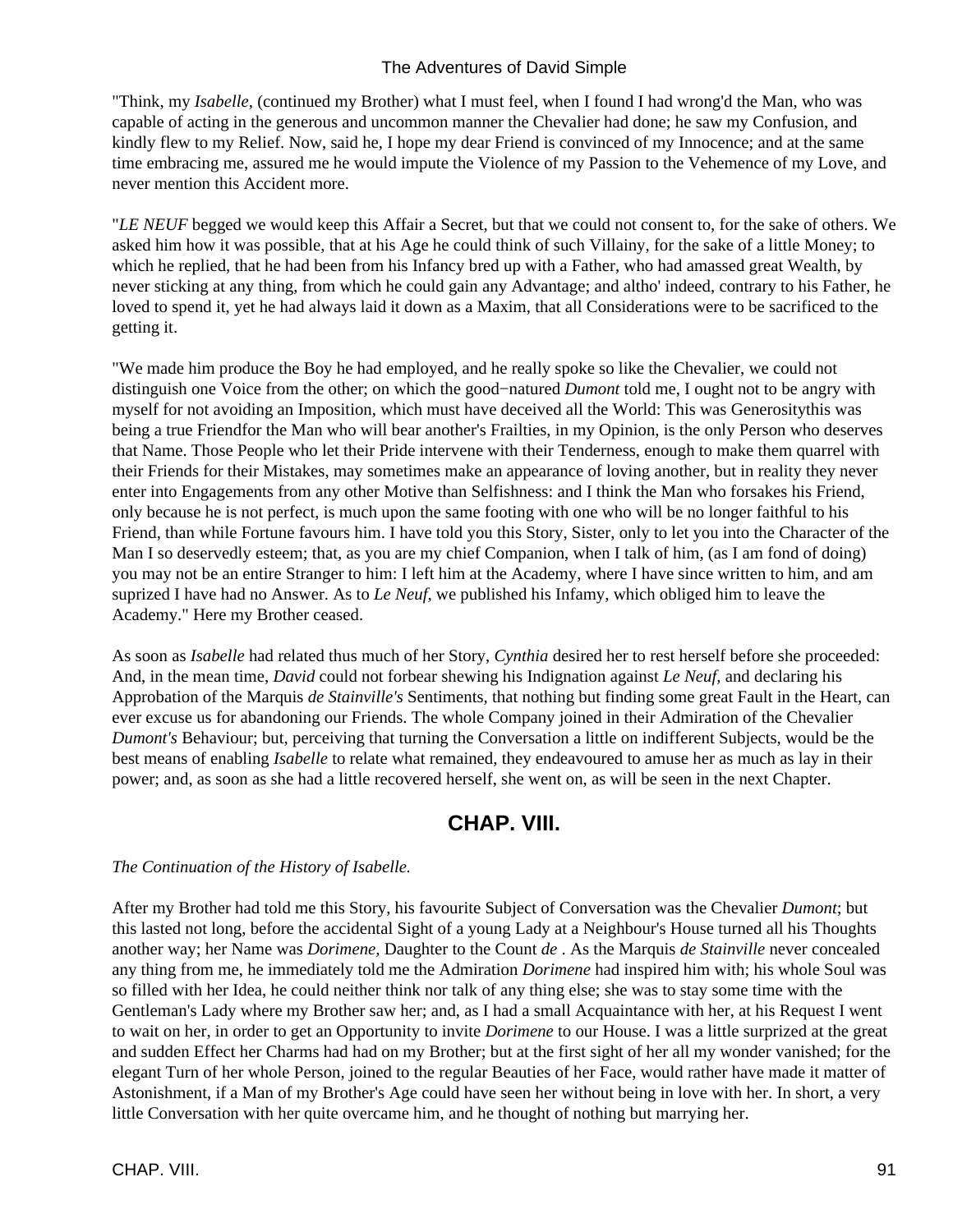The Marquis *de Stainville* was in the possession of so large a Fortune, that he was a Match for *Dorimene,* which there was no danger of her Friends refusing; and the Gentleman with whom she then was, being very intimate with her Father, immediately wrote him word of the particular notice my Brother took of his Daughter. On the receipt of this Letter the Count *de* came to his Friend's House, under the pretence of fetching *Dorimene* home, but in reality with a Design of concluding the Match between her and my Brother. She was very young, had never had any other Engagement; and, as the Custom in *France* makes most Ladies think a married Life most agreeable, she implicitly obeyed her Father.

The Marquis *de Stainville's* Passion for her was so violent, that it could not bear any Delay. In a Month's time they were married, with the Consent of all Parties; and, in the possession of *Dorimene,* my Brother's Happiness was compleat, nor did he know a Wish beyond it. On her Request I continued to live with them, and we spent our Time very agreeably, for *Dorimene* was really an amiable Companion; she was not of a Temper to be ruffled with Trifles, and, as to the generality of things, was very indifferent which way they went. I never saw her but once in a Passion, but then indeed she perfectly frightned me; for she was quite furious, and her Mind was agitated with much more Violence than those that are easily put into Disorder can ever be. My Brother doated on her to Distraction, the least Intimation of any Inclination of her's was enough to make him fly to obey her; at her Desire we spent a few Months in the Winter at *Paris,* but then she gave no farther into the Gayeties of that Place than her Husband approved of.

The Count *de* had a small Villa about six Leagues from *Paris,* which was as pleasantly situated as any in *France*; in this Place my Brother took a fancy to spend the next Summer after he was married. In a little while after we had been there, as my Sister and I were sitting one day in a Grotto at the End of a Parterre, we saw the Marquis *de Stainville* and another Gentleman coming towards us; we rose up to meet them, and as soon as we were near enough to join Companies, my Brother took the Gentleman by the Hand, and presented him to us under the Name of the Chevalier *Dumont*. *Dorimene* and I (for she had also heard his History) were both rejoiced at thus meeting with the Man my Brother had given us so advantageous a Character of. She politely said, "That nothing could be more welcome to her than the Marquis *de Stainville's* Friend." We walked some time in the Garden, but my Brother observing the Chevalier grow faint, proposed the going in; saying, "That as he was but just recovered of a Fit of Sickness, it would be adviseable for him to be in the House." And indeed he looked so pale and thin, that it was rather wonderful how it was possible for him to bear being out of his Bed, than that Rest should be necessary for him: he was in so weak a State of Health, that we spent two or three Days together before the Marquis would ask him any Particulars; but as soon as he thought he had gained Strength enough, to enable him to relate all that had happened to him, from the time of their Separation, he eagerly desired him not to let him remain in ignorance of whatever had befallen him during that Interval: which Request both my Sister and I earnestly joined in, and the Chevalier obligingly began, as follows:

"The Day, Sir, after you left the Academy, when I was in the height of my Melancholy for your Loss, to compleat my Affliction, I received a Letter from my Mother, "That my Father was taken very ill, and desired me to hasten Home, as I valued ever seeing him again." I did not delay a Moment obeying his Commands; but immediately took Horse and rode with full Speed till I reached his *Villa*: he was yet alive, but so near his End, that it was with difficulty he uttered his Words. The Moment I entered his Chamber, and he was told by his fond and afflicted Wife that I was there to attend his Commands, he raised himself up in his Bed, and seemed to keep Life in him by Force, in order to give me his last Blessing. He then desired to be left some few Minutes with me alone; and as I approached his Bedside, he took me by the Hand, and sighing said, "Oh! my Son, I have ruined you and the best of Wives at once, you know the long and faithful Friendship I have had for Monsieur and the great Obligations I owe to him. After you was separated from me, in order to follow your Studies, he married a young and beautiful Lady, whom he was so fond of, he could deny her nothing. She was one of those gay Ladies, who never thought herself so happy, as when she was lavishing her Husband's Fortune on her own Extravagance; by this Means she soon brought him into the most distressed State imaginable; he had a growing Family, and no Means of supporting them. I could not bear to see his Misery, and presently relieved it: I did this once or twice; but he had so much Generosity, and so strong a Resolution, that he absolutely refused to drag me down to Ruin and Perdition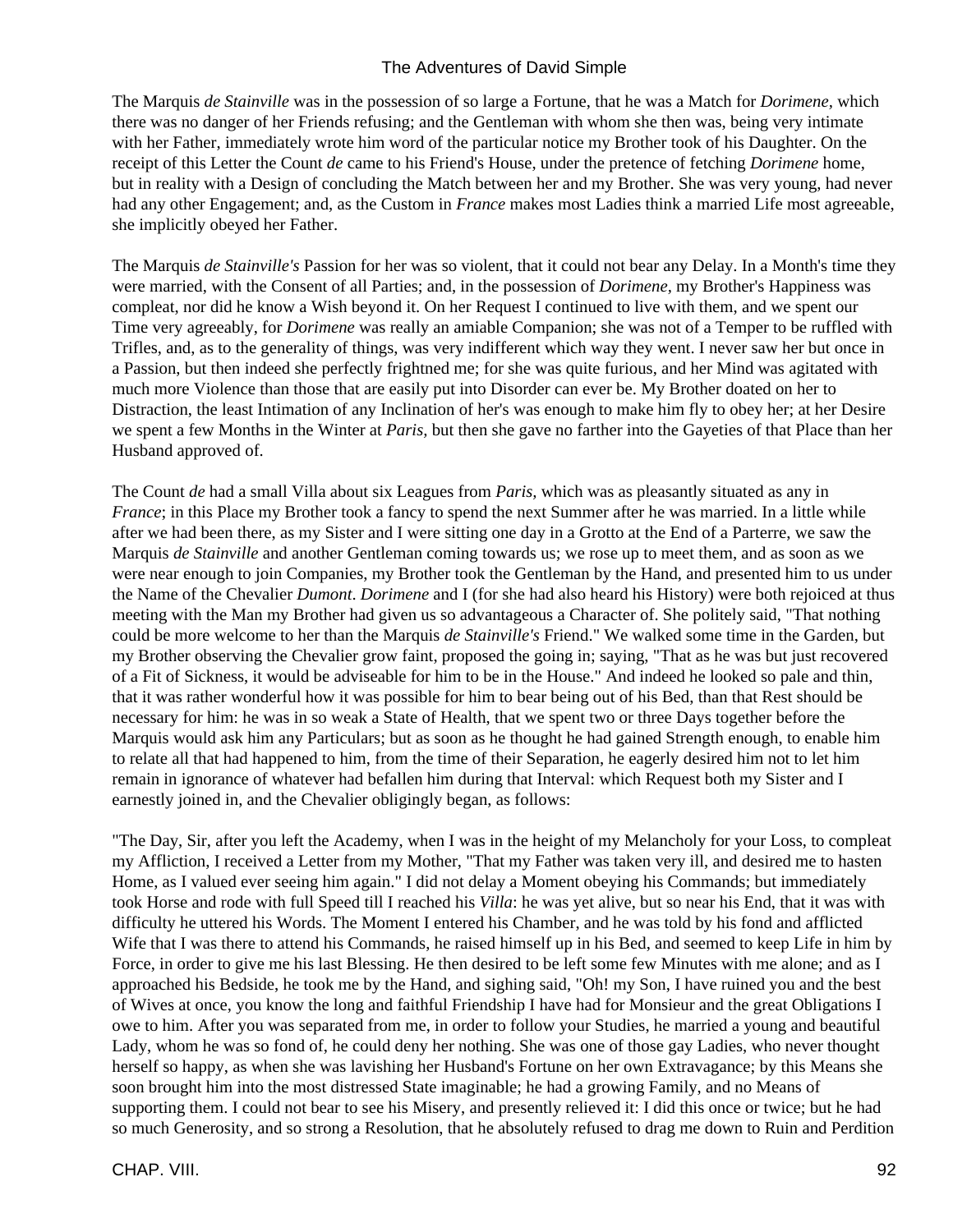with him. He obstinately persisted in what he thought right, and I on the other hand was as fully bent never to let him sink, without sharing his Misfortunes. In short, I by degrees underhand sold almost every thing I was worth, and convey'd it to him in such a manner, that he never knew who it came from. If God had been pleased to have spared my Life, I intended to have got you a Post in the Army, and had a Scheme in my Head, which I thought could not fail to have made some Provision for your Mother; but it is now at an end, my Strength fails me, and I can no more. Farewell for ever: As you are young, if you can make any Struggle in the World, cherish, and take care of my Wife." At these Words he ceased speaking, and breathed his last in my Arms."

At this Description *Dorimene* and I both burst into Tears, in spite of our utmost Endeavours to prevent it; which stopt the Chevalier *Dumont's* Narration for a few Minutes, when on our earnest Intreaties he thus proceeded.

"I see I need not explain to these Ladies, what I felt on this dreadful Occasion; they seem too sensible of the Miseries that attend Human Kind, not to imagine it all without my Assistance; nor will I shock the Tenderness of any of this Company, with the Repetition of my Mother's Grief; but shall only say, it was as great as the softest Heart could feel on the Loss of a Husband, whom she had lived with, and tenderly loved for Thirty Years together. Perhaps as my Father had a Family, he may be thought blameable for such a Conduct; but for my part, notwithstanding I am the Sufferer, I shall always honour his Memory the more for it; when I reflect that I have often heard him say, that to the Gentleman's Father (for whom he at last ruined himself) he owed all that he had in the World.

"I was afraid of revealing to my Mother, what my Father had told me, and delayed it some time for no other Reason but from want of Resolution to add to the Load of Afflictions she was already burdened with; at last, Necessity forced me to undertake the Task, however uneasy it was to me: for the Person who had bought the House we were then in of my Father, was to enter upon it the next Week. I really believe the Uneasiness the poor Man suffered on that account, and chiefly for his Wife's sake, hastened his Death. When I disclosed to my Mother the present Situation of our Affairs, instead of burdening me with Complaints and Lamentations, she at first shewed a perfect Indifference, and said, as she had lost her only Comfort in losing my Father, she cared very little what became of her; but then looking at me with an Air of the greatest Tenderness, she sighed, and said, Why did I bring into the World a Creature with your generous Sentiments! who after being educated like a Gentleman, must be thrown on the wide World without any Means of supporting that Station in Life. She saw how much her Discourse affected me, and therefore said no more.

"As soon as I had time to reflect by myself on the present Condition of my Affairs, I began seriously to consider what I should do; for I was resolved in some shape or other to support my Mother: My Thoughts immediately turned on you, my dear Marquis *de Stainville,* and I made no doubt, but in your Friendship I should meet with an *Asylum* from all my Cares and Afflictions. I then wrote the Letter I have already mentioned to you; it was not at all in the Style of a poor Man to his Patron, but rather rejoicing that I had an Opportunity of giving you what I thought the highest Pleasure in the World, that of relieving your Friend from the greatest Distress that could be imagined; that is, the having a helpless and distressed Mother upon my hands, without its being in my power to help her.

"When I had sent away my Letter, I got Credit for a little House, where I placed my Mother; but as soon as I thought it possible for me to have an Answer, I cannot describe the anxious Hours I passed: every Moment seemed a thousand; day after day was I in this Situation, and no Letter came to comfort me. Forgive me, my dear Friend; nothing could have given me any Suspicion of you at another time: but now every thing seemed so much my Enemy, that I thought you so too. When I remembered our tender Parting, Tears would start into my Eyes, and I thought, to have you forsake me, because I wanted Fortune, was more than I could bear: Yet in the midst of all this Trouble, I was obliged to struggle and appear chearful, to keep up my poor Mother's sinking Spirits. To tell you the Variety of Misery I went through, would make my Story tedious, and be shocking to your Natures: When I thought *my Stainville* had forsaken me, the Neglect of all my other professed Friends was trifling. The Insults of my Creditors I could have supported with tolerable Patience; but my Father's last Words, *Take care of my Wife,*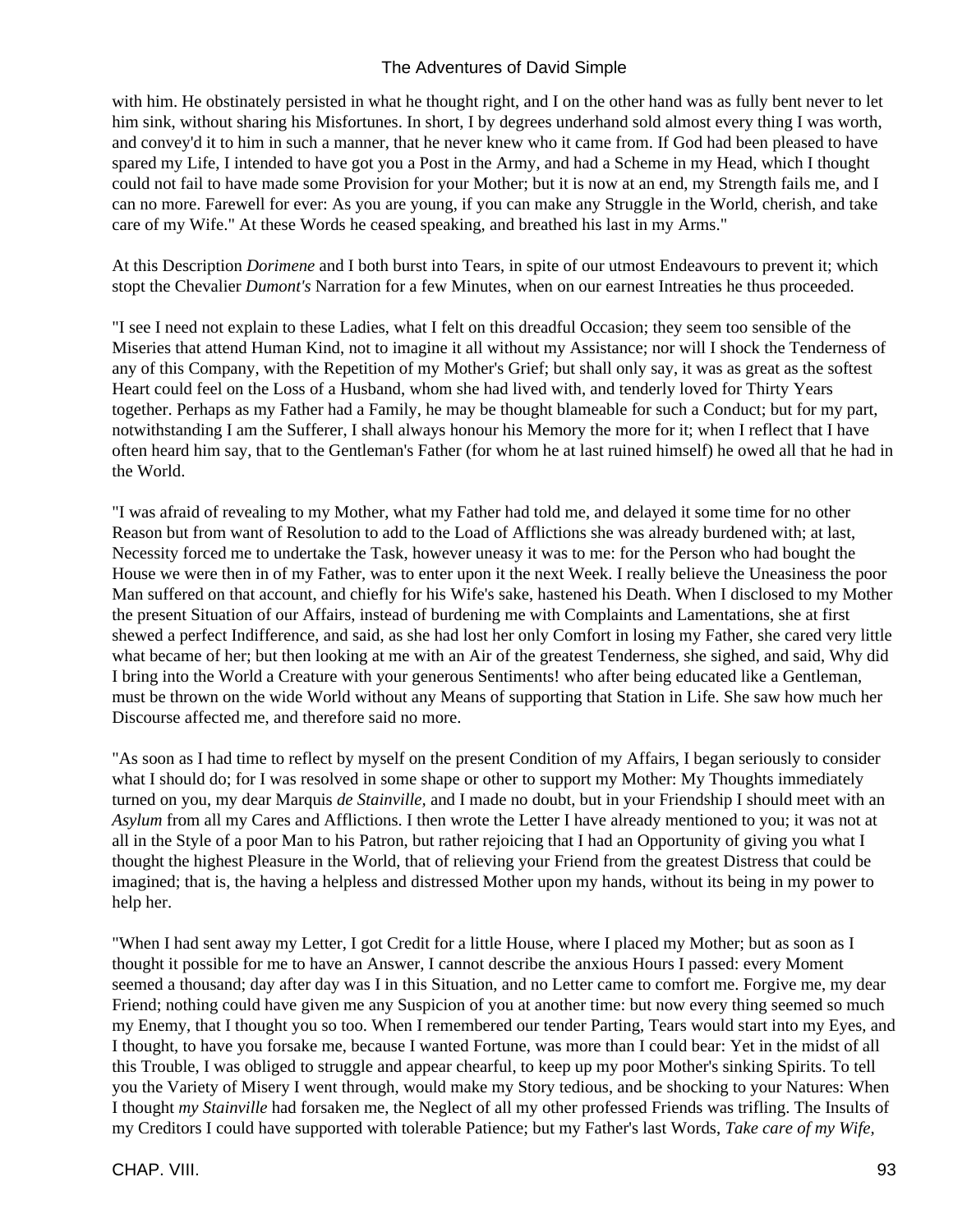continually resounded in my Ears; and I saw daily before my Eyes, *this Wifethis Mother* and found myself utterly void of any Power to save her from Destruction; and now fruitless Lamentations were the only Refuge left me.

"When I was almost drove to the utmost Despair, at last often revolving in my Mind various Schemes to extricate myself out of the deplorable Condition of seeing a tender Parent languish away her little Remains of Life in want of Necessaries, brought to my Remembrance the young Duke *de* who you know, Sir, left the Academy about two Months after we came to it. The little while he was there with us, he was particularly civil to me; and I resolved now as my last Effort to write him my Case in the most pathetick Terms I could think of, and try if I could prevail on him to deliver me out of my Misery. It was some time before I obtained an Answer, and when it came, it was perfectly in the Style of a great Man to *his Dependant*: However at the Bottom he told me he had procured a Place for me, which would bring in about 50 Louis−d'ors a Year; if I would accept this, I must come immediately to *Paris*.

"Though this was not a thing fit to be offered a Gentleman; yet it was not a Time for me to consider my Station in Life; this would be some little Support to my Mother, and I did not fear bustling in the World for myself. I was going to *Paris,* when I was taken ill of a violent Fever in the House where you found me. I had but just enough in my Pocket to have carried me to my Journey's End; this was soon spent in Sickness, and I was in a Place where I was an utter Stranger, confined to my Bed, without a Penny to help myself: And though Death would have been very welcome to me, as it would have put an end to my Misfortunes; yet when I considered my Mother, I looked on it with great Dread.

"My Landlord happened to be a very humane good−natured Man, and on my telling him my helpless Condition, desired me not to make myself uneasy, for that he would for the present bring me Necessaries, and he did not doubt, but by the Representation of my Circumstances, to a very charitable Gentleman, who was lately come to the Count *de 's* he should get me some Relief.

"My Distemper became so violent, that I was hardly sensible; but by the great Care that was taken of me, it abated by Degrees; and as soon as I came to recollect how long I had lain there, I asked who was the generous Benefactor to whom I owed the Preservation of my Life; and was immediately told by my Landlord, that he had found a Method of making my Case known to the Marquis *de Stainville,* who had given strict Orders to have the utmost Care taken of me, and sent Money for that Purpose. At the Sound of that Name I started up in my Bed, and stared so wildly, that the poor Man was quite frightned. At last I cryed out, Are you sure it is the Marquis *de Stainville*? Are you positive you don't mistake the Name? No, no, Sir, replied the Man, I know I am right in what I say, he married the Count *de 's* Daughter, and is here at his House. I had lived so retired from the time of my Father's Death, and had been so little inquisitive about any thing that passed in the World, that I had never so much as heard of your Marriage: However, on the Man's positive Assurance, that he was not mistaken, I began to think this Goodness was like the Nature of my old Friend; but then it seemed to me improbable, that a Man who was capable of being so charitable to Strangers, could abandon his Friend in the highest Distress. This put it into my Head, that possibly my Letter might have miscarried, and you were yet ignorant of all I had suffered. This Thought infused such inexpressible and sudden Joy all over me, it hastened my Recovery so much, that in two Days time I was able to walk about my Room.

"As I was sitting and considering with myself which way I should bring about an Interview with you, without directly sending my Name, my Landlord said; Now, Sir, if you have a mind to see your Benefactor, the Marquis *de Stainville,* at that Window you may satisfy your Curiosity, for he is coming this way. I immediately placed myself in such a Position, that it was impossible for you to pass by without seeing me: But how, Ladies, shall I describe my Raptures, when I saw the Marquis *de Stainville* start at the first Sight of me; fly in a moment back to the Door, and run into my Arms, with all the Joy which attends the unexpected Meeting of a long absent Friend! This sudden Transport, with the Shame I felt for having ever suspected his Affection, joined to the great Weakness of my Body, quite overcame me, and it was some time before my Words could find an Utterance: but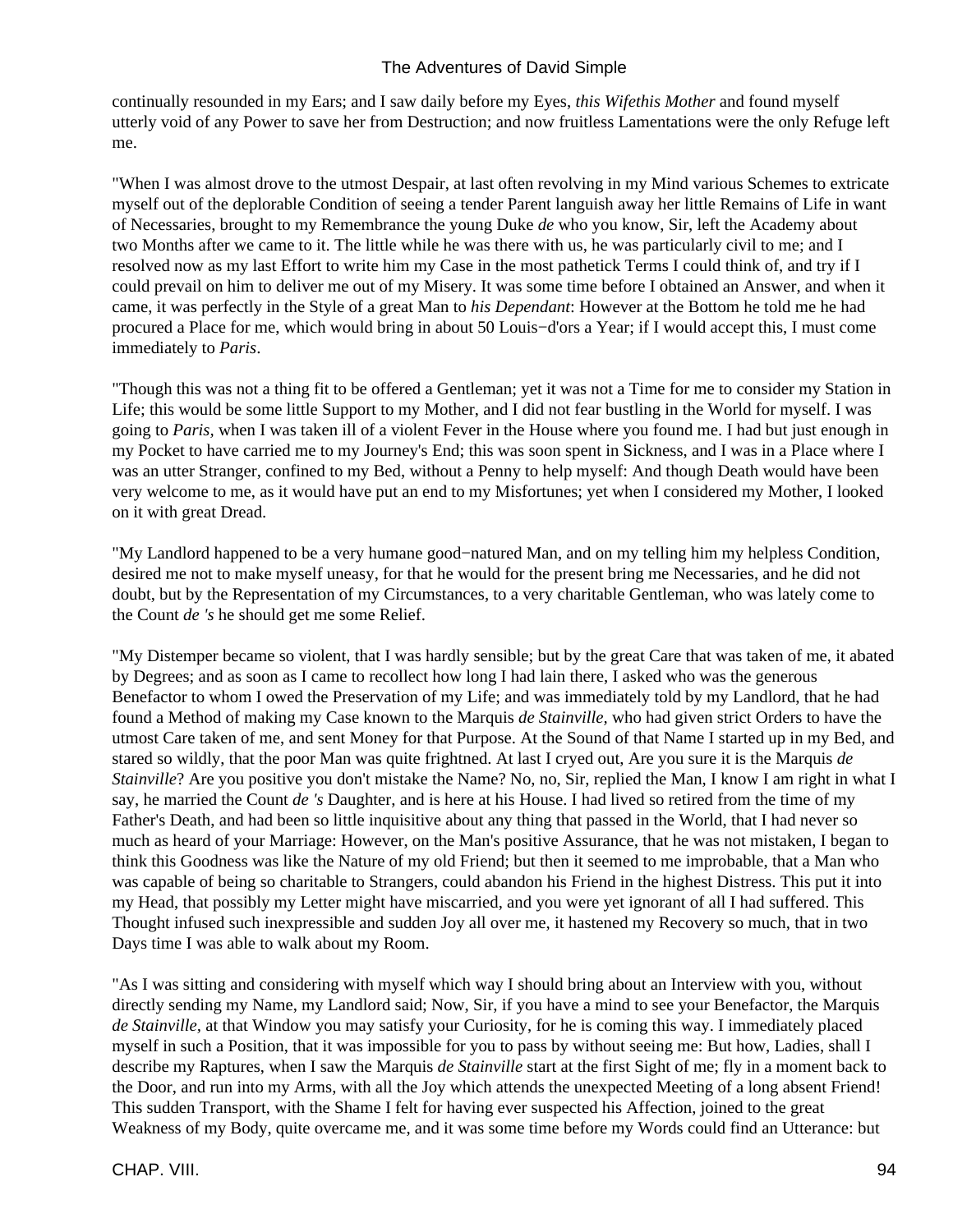as soon as I was able to speak, I asked him ten thousand Questions at once, talked confusedly of a Letter; in short, we could not presently understand one another: but at last I found out, that all I had endured was owing to accidentally directing my Letter to the Marquis at *Paris,* when he was at his Father's Villa, which occasioned its being lost; nor did I ever receive that my Friend wrote to me at the Academy, having left that Place, as I at first told you, the Day after we were separated."

Here my Brother interrupted the Chevalier *Dumont,* and said, there had nothing more happened worth mentioning, till they met us in the Garden; but we were so pleased with this happy Meeting of the two Friends, that we begged to know every thing that had passed between them; and, on our Request, the Chevalier proceeded.

"It is the Marquis's Generosity, Ladies, which makes him willing that I should stop here, as what remains is a Proof that I owe him the greatest Obligation imaginable. In our Walk home, altho', as he saw me weak, he would not enquire into more Particulars, than he thought necessary to find out in what manner he could best serve me; yet his Impatience, to prove by all ways how much he was my Friend, led him to ask me by what means I could have been brought into such a Condition; and I in broken Sentences explained myself so far to him, that, with his Penetration, he found out, that to send an immediate Relief to my Mother, was the only thing that could give me Ease. This he has already done."

The Marquis would by no means admit him to go any farther; but said, I beg, my dear *Dumont,* you will talk no more of such Trifles, you shall share my Fortune with me; and, from this time forward, the only Favour I beg of you, is to make my House your own, nor shall you accept of that pitiful thing the Duke *de* designed for you.

The Chevalier's Heart was too full to make any Answer, and my Brother artfully turned the Conversation another way. Politeness and Good−humour reigned throughout this our little Company, and the agreeable and lively manner in which we spent our Time, joined to his being convinced of the Sincerity of his Friend, had such an immediate Effect on the tender−hearted *Dumont,* that it is almost incredible how soon he was restored to perfect Health. This was by much the happiest Part of my Life, and on this little Period of Time, I wish I could for ever fix my Thoughts: but our Tranquility was soon disturbed, by an Accident which I must pause, and take breath a while, before I relate.

In the mean time, *David* and *Valentine* both expressed their great Admiration of the Marquis *de Stainville* and the Chevalier *Dumont's* sincere and faithful Friendship, and by their Looks and Gestures plainly declared the inward Exultings of their Minds, at the Thought that they had met with the same Happiness in each other. But *Isabelle's* last Words had raised the Curiosity of the whole Company to such a degree, that she was resolved she would keep them no longer in suspense than was necessary to enable her to gratify them; and then proceeded, as will be seen in the next Chapter.

# **BOOK IV.**

# **CHAP. I.**

#### *A Continuation of the History of Isabelle.*

My Brother's great Fondness for *Dorimene* made him, and consequently the whole Family, unhappy at every the least Indisposition of hers. She had hitherto been in the main very healthy; but now she fell into the Distemper the most shocking of all to see our Friends in: I know not by what Name to call it; but it was such a Dejection on her Spirits, that it made her grow perfectly childish. She could not speak without shedding Tears; nor sit a Moment without Sighing, as if some terrible Misfortune had befallen her. You may imagine the Condition my poor Brother was in, at seeing her thus suddenly changed; for from being of the most chearful Disposition that could be, she was become perfectly melancholy. He sent for the most celebrated Physicians in *France,* and she, to comply with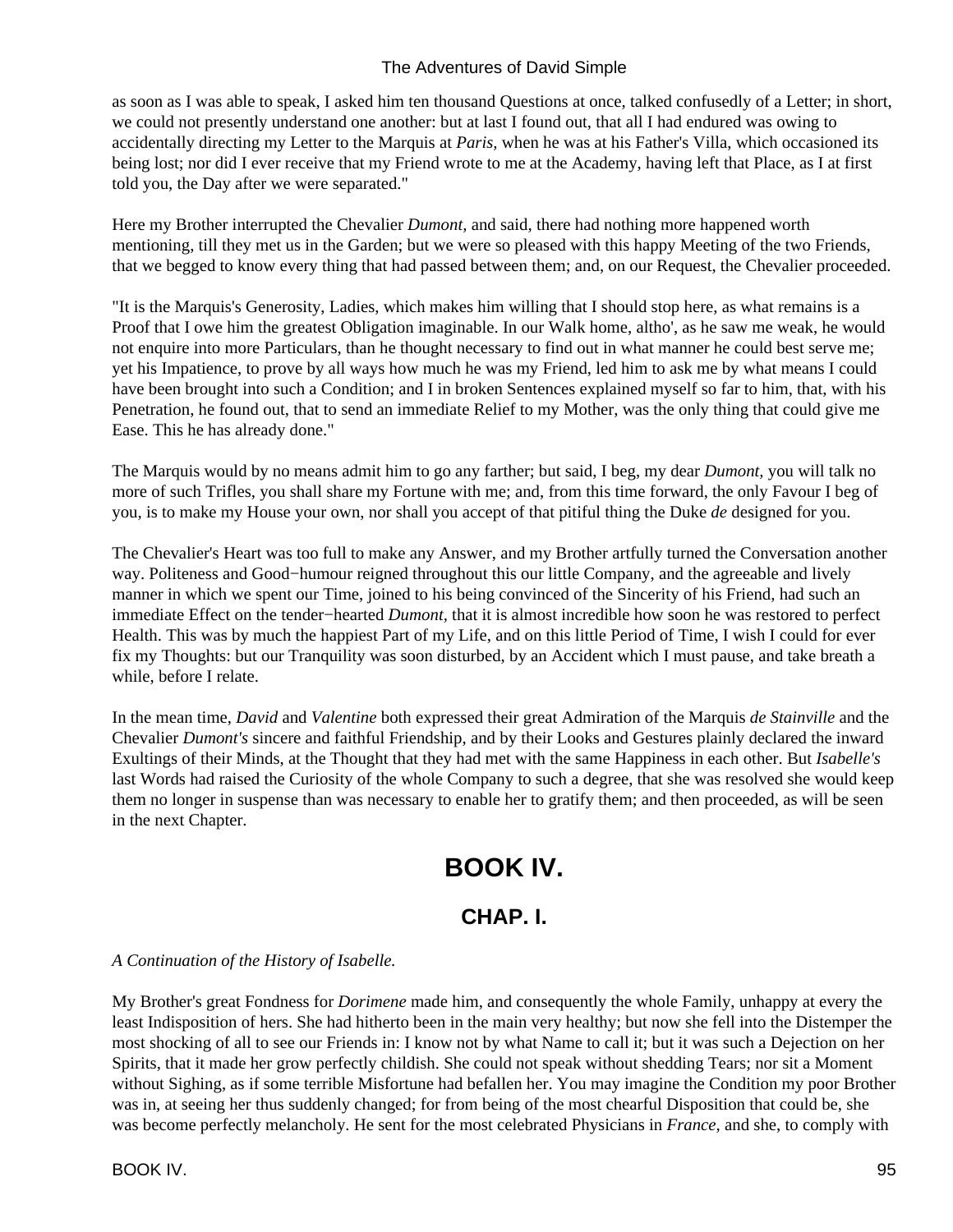his Request, took whatever they ordered: But all Medicines proved vain, and rather increased, than abated her Distemper.

We all three endeavoured to the utmost of our power to divert and amuse her; but sometimes she insisted so strongly on being left alone, that as we found the contradicting her made her worse, we were obliged to comply with her Desire.

My Brother was so anxious about his Wife, that when she would not suffer him to be with her; as he hated to burden his Friends with his Afflictions, he used in a manner to escape from us, that he might be at liberty to indulge his own uneasy Thoughts, without having any Witnesses of them. By this means the Chevalier *Dumont* had often an Opportunity of entertaining me apart.

He at first treated me with an easy agreeable Air of Gallantry and Address; which, as it seemed to tend to no Consequence that could give me a serious Thought, gave me great Pleasure. But this did not last long; for his Behaviour was soon turned into that awful Respect, which seemed to arise from both Esteem and Fear. Whenever we were together alone, his Thoughts appeared so fixed, that as he was fearful of saying too much, he remained in silence; and when he approached me, it was with such a Confusion in his Looks, as plainly indicated the great Agitation of his Mind. I have observed him when he has been coming towards me, suddenly turn back, and hasten away, as if he was resolved to shun me in spite of any Inclination he might have to converse with me: in short, in his Eyes, in his whole Conduct, I plainly read his Love and his great Generosity in being thus fearful of disclosing it. For he thought in his Circumstances to indulge a Passion for me, and endeavour to make me sensible of it, would be but an ill Return to his Friend for all his Goodness. But this Gratitude and Honour, with which his whole Soul was filled, effected that for him, which they forbid him to attempt; for I caught the Infection, and added Inclination to the great Esteem *his Character* alone had inspired me with before I knew him: but the great Care we took on both sides to conceal our Love, made it only the more visible to every judicious Eye. Now *Dorimene* said, she found herself something better; and instead of wishing to be alone, she seemed always inclined to have us with her. The Marquis *de Stainville's* Joy was inexpressible at her least Appearance of Chearfulness, and for the present he could think of nothing else.

Whilst we were in this Situation, young *Vieuville, Dorimene's* Brother, having heard of her ill State of Health, came to pay her a Visit; he was as handsome for a Man, as his Sister was for a Woman, had a remarkable good Understanding, and a lively Wit; all which rendered him perfectly agreeable, and I think it would have been very difficult for any Woman disengaged in her Affections to have resisted his Love. *Dorimene* was so pleased with her Brother's Company, that her Distemper abated every day; and her fond Husband, seeing how much he contributed to her Amusement, prevailed with him to stay there some time. *Vieuville,* although he loved his Sister very well, and would willingly have done any thing in his power to have served her; yet in this Case had another strong Reason to induce him to yield to the Marquis's Request: for from the first Day of his Arrival, the Effect I had on him was very apparent; he was seized with as sudden and violent a Passion for me, as the Marquis had been for his Sister. This was an unexpected Blow; poor *Dumont* saw it, and yet such was the Force of his unconquerable Virtue, that even the Thoughts of such a Rival could not provoke him to be guilty of so great a Breach of Friendship, as the endeavouring to gain my Affection, and prevent my being better married. I was so miserable to think what he would feel if I took any notice of *Vieuville,* that I could hardly prevail with myself to be commonly civil to him, but shunned him with the greatest Assiduity in my power.

Although my Brother did not at first seem at all displeased at seeing me resolutely bent not to hearken to *Vieuville,* and often dropt Words, how little Fortune should be valued in any tender Engagements; insomuch, that I sometimes fancied he saw and approved *Dumont's* Love: yet I was not left at liberty to act as I pleased in this Case; for *Dorimene* said, her Brother's Complaints at my avoiding him, peirced her Heart so deeply, that unless I could contrive some Method of making him easy, it would occasion her relapsing into all her former Illness: for that while she saw *Vieuville* so miserable, it was impossible for her ever to recover. She took all Opportunities of leaving us together; but notwithstanding his Agreeableness, it was Persecution to me to hear him talk of Love; nor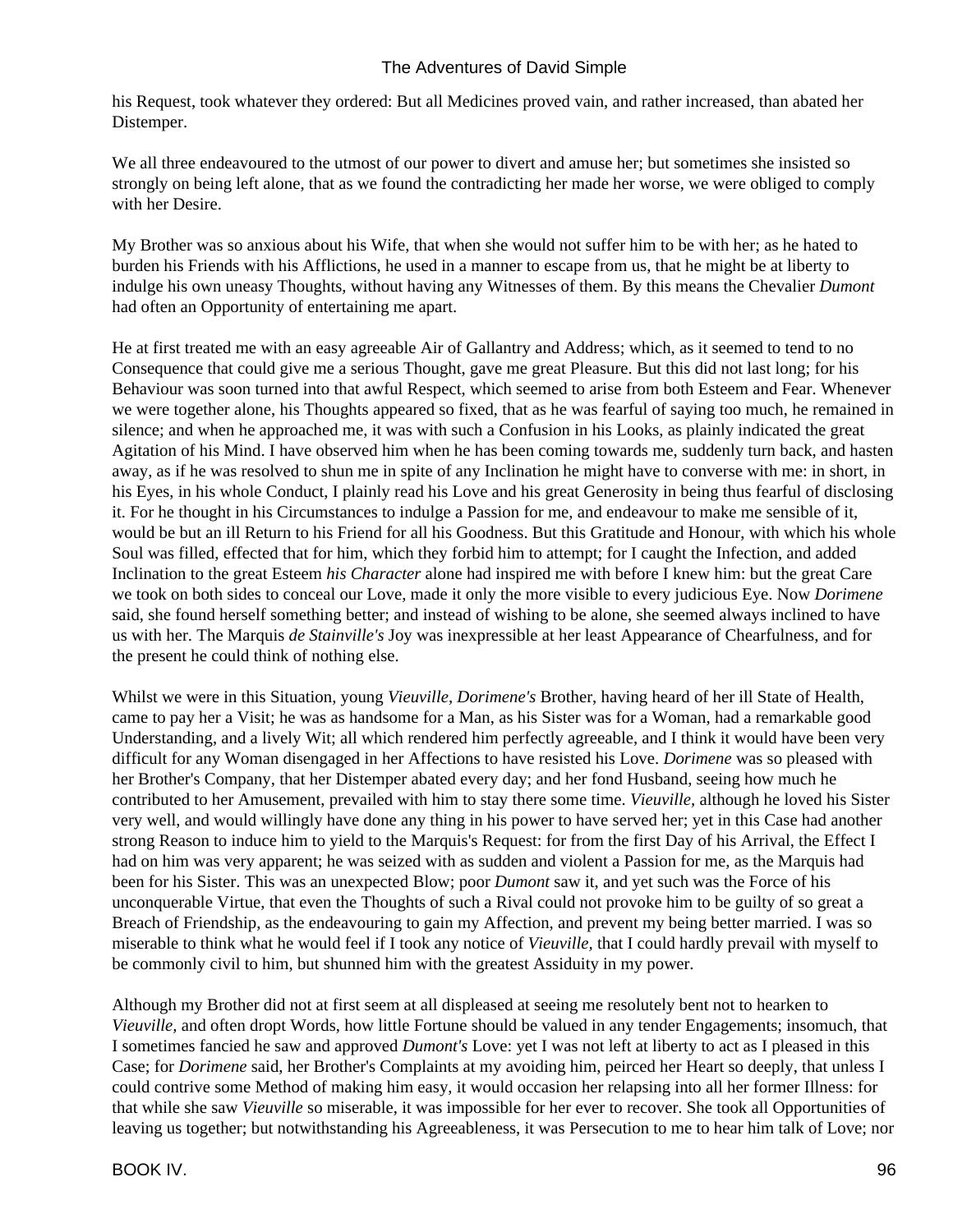could I think of any thing, but what the Chevalier must necessarily suffer whenever he knew we were together. I often condemned myself for not having before confessed my Love for *Dumont* to my Brother, and asked his Consent to have been for ever joined to his Friend. I had no Reason to suspect he would not have granted it; for I had had Experience enough of him, to know he was not of a Temper to have made us both unhappy for any Gratification of his own Vanity: but I could never bring myself to it, unless *Dumont* had made some open Declaration of his Love. I knew it was now in vain; for the Marquis *de Stainville* was so excessively fond of his Wife, that to have given me to another in open Defiance of her Brother, while she persisted in saying it would make her miserable, was utterly impossible for him ever to consent to.

*DUMONT's* great Modesty, and bad Opinion of himself, blinded him so far, that he did not even see how much I preferred him in my Choice to *Vieuville*. He sometimes indeed fancied I saw his Love, and pitied him; but as it is usual for most Men to have a good Opinion of the Woman they like, he only imputed it to the general Compassion of my Temper. In short, he could not bear to be a Witness of my consenting to be another's; and yet when he looked at my Lover, or heard his Conversation, he did not doubt but that must be the Case: He therefore resolved to quit the Place where he soon expected to see his Misery compleated.

He made an Excuse to the Marquis, that he had a Mind to visit his Mother, and with his Consent (for he never pretended a Right to contradict his Friends, because they were obliged to him) set out in three Days. I shall never forget the Look he gave me when we parted; Good−nature Tendernessand yet a Fear of Displeasingwere all so mixed, that had I not seen it, I should have thought it impossible for any Person in one Moment to have expressed such various Thoughts.

When he was gone, I could not command myself enough to sit in Company, but got away by myself into a solitary Walk, where I might be at liberty to give a Vent to my Sorrows, and reflect in what manner I should act to extricate myself out of these Difficulties. I resolved, let what would be the Consequence, absolutely to refuse *Vieuville* ; but then I feared, if he should persist in his Love, what my Brother would suffer in his Wife's continual Importunities. At last it came into my head to try if he was generous enough to conquer his own Passion, rather than be the Cause of my being unhappy.

I accordingly took the first Opportunity that offered of speaking to *Vieuville* alone, and told him, as he had often professed a great Love for me, it was now in his power to prove whether those Professions were real, or only the Flights of Youth, and the Effect of a warm Imagination; for that my Happiness and Misery depended on his Conduct. He began to swear, "That he would fly to obey my Commands, and should think it the greatest Pleasure he was capable of enjoying, to be honoured with them." I desired him to hear me out, and told him, that for Reasons I could not then inform him, it was impossible for me ever to marry him, without making myself the most wretched of all Mortals; and altho' it was indeed in my own power to refuse him, yet in Consideration of his being *Dorimene's* Brother, and that the seeing him uneasy made her so, I intreated it as the greatest Favour of him, immediately to leave me, and return to his Father's, which would be the only Means of preventing the whole Family from being miserable.

He looked some time stedfastly on me, and then asked, "If I thought his Love had no stronger a Foundation than to give me up so easily." As soon as he had spoke these few Words, he left me without waiting for a Reply, with an Indignation in his Countenance, which plainly shewed I had not succeeded in my Scheme; and indeed the Event proved how much I was mistaken, when I had flattered myself with the vain Hope of meeting with any Greatness of Mind from him.

As he saw the only thing which in the least staggered my Resolution was, the Fear of making his Sister uneasy; he went directly to her, and instead of acting as I had desired him, he increased his Complaints, and swore, "He could never have the least Enjoyment in Life, unless she could prevail on me to be less cruel to him." In short, I was his present Passion, and he was very careless what the Consequence of it was to me, provided he could gratify himself. Had I before had any Inclination for him, this would entirely have conquered it; for the Contrast was so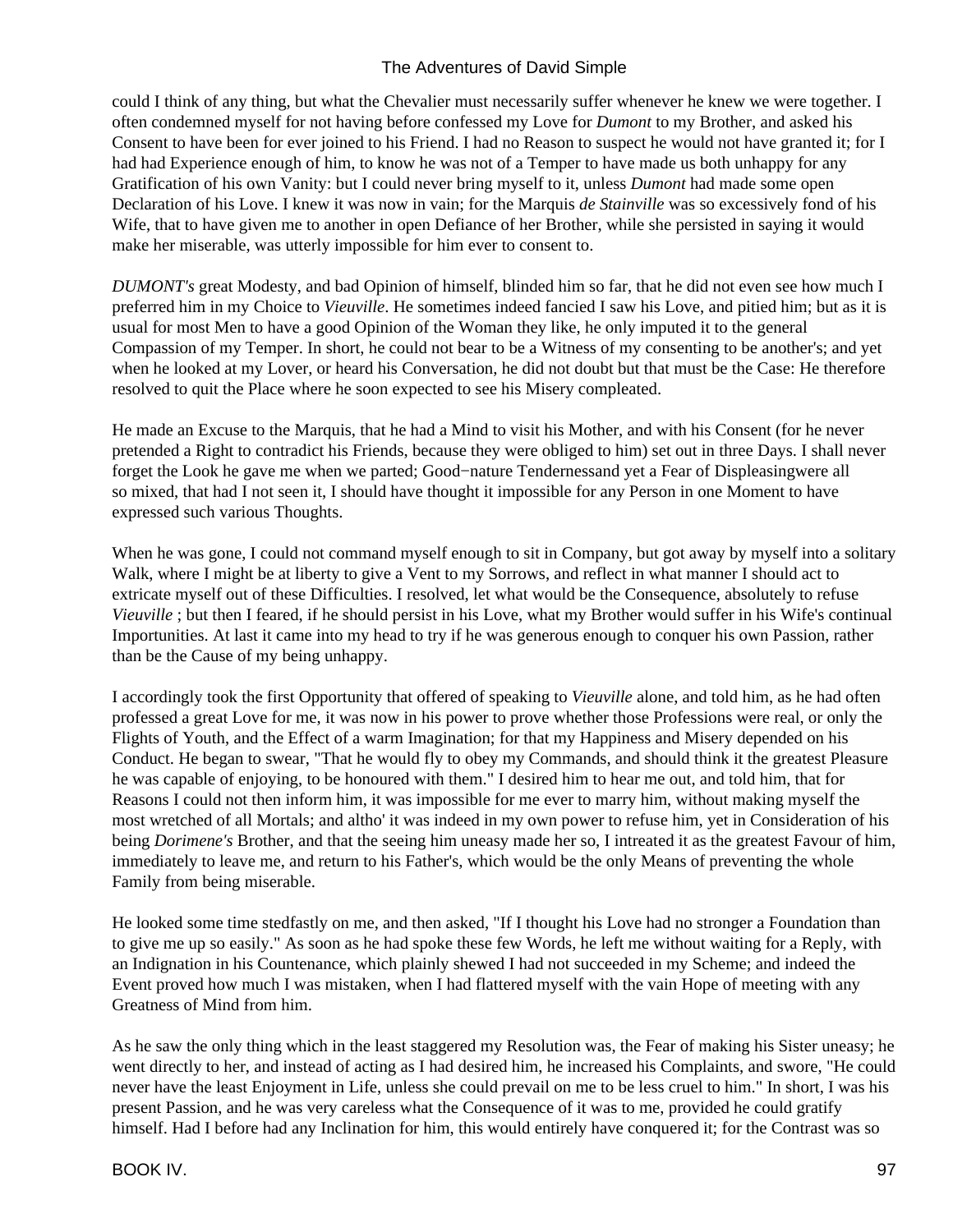great between his Behaviour and that of the generous *Dumont,* who visibly sacrificed his own Peace to his Love for me, and his Friendship for my Brother, that my Love for the latter increased equally with my Detestation of the former.

As I was sitting in my Chamber, the next Morning, musing and reflecting on my own hard Fate; that when I seemed so near my Happiness, such an Accident as this should intervene to throw down all my Hopes, and make me more wretched than ever; my Brother suddenly entered the Room, and seeming eager to speak to me, began by saying "Oh *Isabelle Vieuville*" I had not Patience to let him go on, but interrupted him, crying out, that I would sacrifice my Life at any time for his Service; but if he was come to intercede with me to spend my whole time with a Man whom I must always despise, I could not consent to it. He replied, that this Accident had thrown him into a Dilemma, in which he knew not how to act; that he was going to say, when I interrupted him, that *Vieuville* had destroyed all the fancied Scenes of Pleasure he once imagined he should enjoy, in the Love and Unity of his little Family, for he saw the Aversion I had to *this Lover*; and yet his *Dorimene* (whose every Tear pierced his Soul) seemed so resolute to abandon herself to Despair, if her Brother was made unhappy, that either way it was impossible for him to avoid being miserable.

I fancied by the Emphasis he laid on some of his Words, that he knew the whole Truth, and was therefore resolved to take this Opportunity of disclosing my Mind to him; and yet a kind of Shame withheld my Tongue; and it was with difficulty, and in broken Accents, I at last pronounced the Word *Dumont*. He stopped me short, and told me there was no occasion for saying any more, for that from the very first, he with pleasure saw our growing Love: That he had always wished to see me married to the only Man he really esteemed: That indeed just before the Arrival of *Vieuville,* his Wife's Illness had employed most of his Thoughts; besides, he artfully intended to let his Friend's Passion come to the height, that he might increase his Happiness, by gratifying him when he least expected it: You know, *Isabelle,* continued he, your Fortune of itself is enough to make the Man you love happy; besides, I always intended one House should hold us, and my Estate be in common amongst us: but this Misfortune of *Vieuville's* being your Lover, has disconcerted all my Schemes. I was quite overwhelmed with my Brother's Goodness, and almost ready to sacrifice my self to his Wife's Humour, rather than he should bear a Moment's Pain. However, we separated for that time, and said we would consider and talk farther of it another Day.

But Accident soon delivered us out of all our Perplexities, for such sort of Love as *Vieuville's* is seldom so fixed, but every new Object is capable of changing it; and I verily believe he had lately persisted more, because his Pride was piqued at being refused, than from any Continuance of his Inclination towards me. I shall not dwell long on this Circumstance, but only tell you, there came a young Lady one day to dine with *Dorimene,* who was really one of the greatest Beauties I ever saw; *Vieuville* was in a moment struck with her Charms, and she presently made a Conquest of his Heart: she lived very near us, and soon became as enamoured of her new Lover, as he could possibly be of her. She had a great Fortune, which was at her own disposal, and they only defer'd the Celebration of their Nuptials, till he had an Answer to a Letter he wrote his Father: He soon carried his Wife home, and I am certain, he could not have more Joy in the Possession of one of the finest Women that ever was seen, than I had in being rid of his troublesome Importunities.

Now all my Hopes began to revive again, and there seemed to be no Bar to my Happiness; I pleased my self with the Thoughts of the Raptures *Dumont* would be inspired with, when he found his dear *Stainville* approved his Love. It was not long before my Brother shewed me a Letter from the Chevalier, which I found was written in Answer to one from him just after *Vieuville's* Marriage and Departure, which he had acquainted him with, only as a Piece of News. He expressed himself with great thankfulness for his pressing Invitation to return, and concluded with−saying, he should be with him the beginning of the next Week.

When I gave my Brother back his Letter, Words would have been unnecessary, for my Looks sufficiently shewed how much I thought my self obliged to him for thus taking care of my Happiness: we never kept any thing a Secret from *Dorimene,* and the Marquis talked before her of his Intention concerning me and *Dumont,* just as if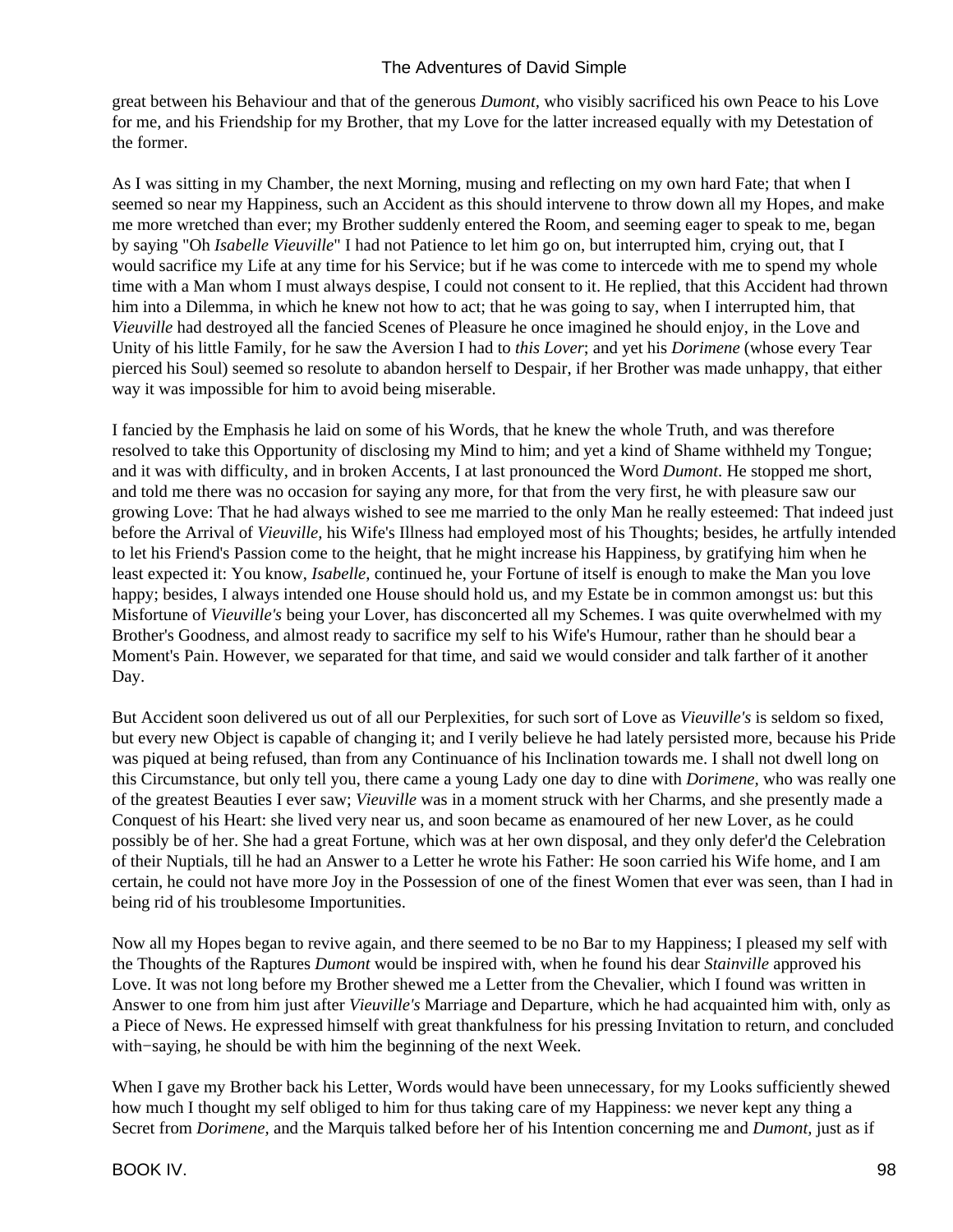we had been alone. But I observed she changed Colour, and looking at me with an Air quite different from what she used to have, (for we had always lived together in great Friendship) she at last said, "She supposed this was the reason her Brother had been treated with such Contempt." I thought this might arise from her Pride, because I had refused *Vieuville,* and said all I could to mollify, rather than exasperate her.

I was now perfectly easy in my Mind; I had no manner of Fear, but that my Brother's Goodness would accomplish all my Wishes, without my appearing in it. At the appointed day *Dumont* arrived; the Mourning was out for his Father, he was dressed very gay, and his Person appeared with all the Advantages in which Nature had adorned him; for altho' he could not be said to be a regular Beauty, yet the mixture of Softness and Manliness, which were displayed in his Countenance, joined to his great Genteelness, justly made him the Object of Admiration.

When he dismounted, my Brother received him at the Gate, and *Dorimene* and I waited for him in the Parlour: he made his Compliments to her with great Respect; but when he came to speak to me, we were both in such Confusion, we could not utter our Words. But our common Friend, the Marquis, on seeing the same Passion, and the same Resolution to conceal it, continue in the Chevalier, would not leave us long in this anxious Situation; but two Days after *Dumont's* Arrival, took him into a Room by himself, and told him, "He was no Stranger to his Love for his Sister." On which the other, without giving him leave to proceed, replied, "He could not imagine by what Accident he had discovered it, for he would defy any one to say he had ever dropped the least Complaint, notwithstanding all the Misery he had suffered; nor could even the daily, nay hourly Sight of a Person he then thought his successful Rival, extort from him a Confession, which his Gratitude to *such* a *Friend* forbid him ever to make." My Brother begged him to hear him out, and then said, "My dear *Dumont,* I am so far from accusing you, that had not your Honour been fixed in my Opinion as stedfastly as possible before, your Behaviour on this occasion would have been the most convincing Proof imaginable, that altho' our Friendship commenced in our Youth, yet nothing can ever shake or remove it. And, by my own Experience, I am so certain there cannot be any Enjoyment equal to that of living with a Person one loves; that I bless my good Fortune, which has put it in my power to bestow that Happiness on my Sister, and on my Friend. In short, *Isabelle* shall be your's, and I shall have the inexpressible Pleasure of calling you Brother."

*DUMONT* stood for some time like a Statue, no Words could express his Thoughts, nor would the Emotions of his Mind give him leave to speak. The first Signs he shewed of any remaining Life was, when Love, Gratitude, and Joy worked too strongly in his Soul to be contained, and forced their way in gushing Tears. He at last ran and embraced the Marquis, crying out, "You must imagine my Thanks, for I cannot utter them."

After a little more Conversation between the two Friends, my Brother called me down; and as soon as I entered the Room, taking me by the Hand, he led me to the Chevalier, saying, "Here, my Friend, in *Isabelle* I make you a Present which you only are worthy of, and to your Merit I am obliged for the great Pleasure I enjoy, in thinking I have bestowed her, where it is impossible I should ever have any reason to repent my Choice."

It was no Force upon me to give my Hand to *Dumont*; and I did it in such a manner, that he easily perceived my Brother had not disposed of me against my Inclinations. I shall not pretend to describe the Chevalier's Transports, nor repeat all he said on this Occasion; it is sufficient to say, that his whole Behaviour, and every Word he spoke, was yet a stronger Proof of both his Gratitude and Love.

We now both looked on ourselves as in the Possession of our utmost Wishes; all Obstacles to our Happiness seemed to be removed, and the Prospect of passing the rest of my Life with such a Companion, and such a Friend as the Chevalier *Dumont,* indulged me in all the pleasing Ideas imaginable. *Dorimene* heard from her Husband what he had done, seemed to have forgot my Usage of her Brother, and congratulated us with more than usual Softness on the occasion.

The Marquis was impatient to compleat his Friend's Happiness, and appointed a Day for our Marriage. But, in the mean time, *Dorimene* was taken so violently ill of a Fever, that her Life was despaired of. My Brother's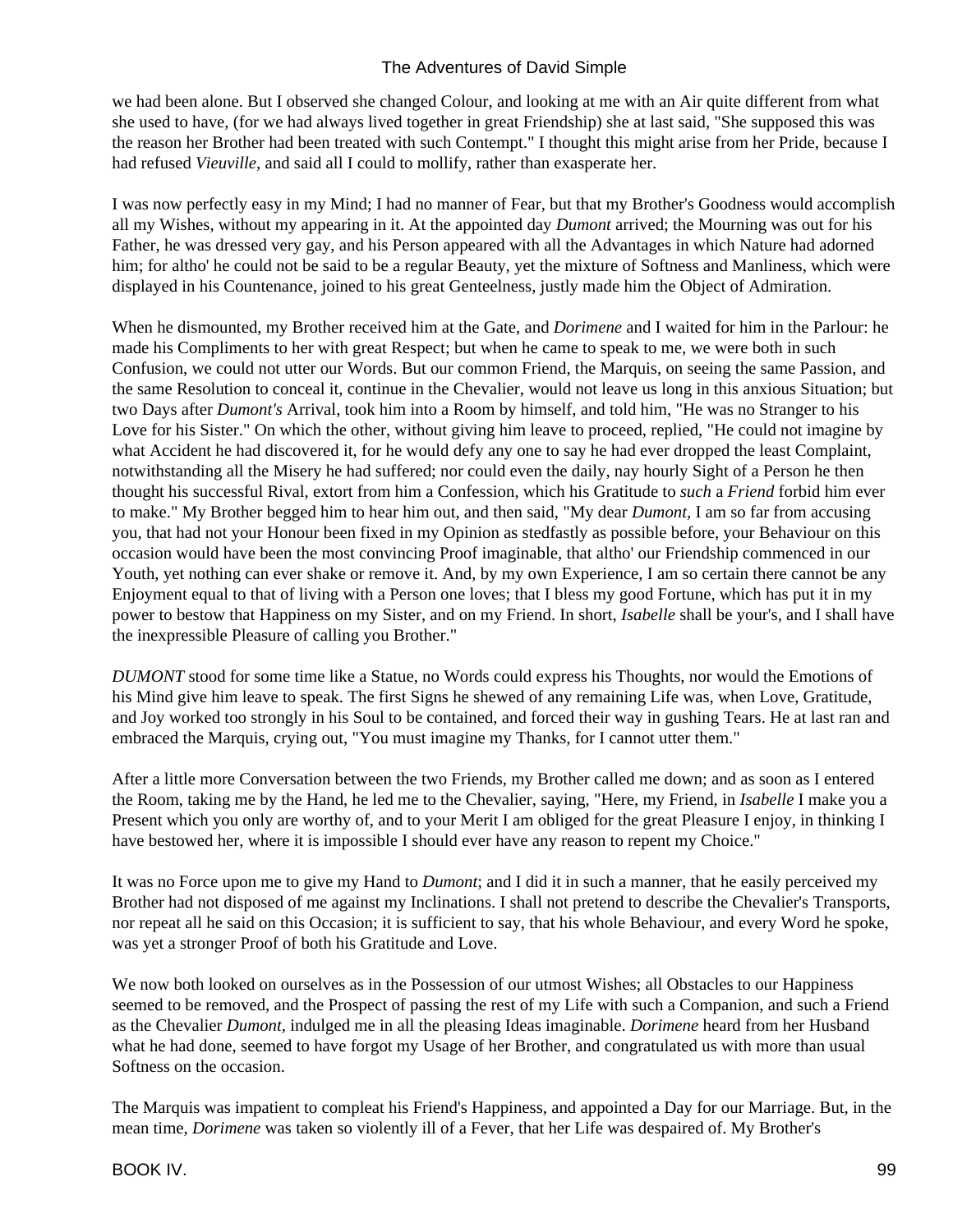Distraction on this account, banished from our Minds all other Thoughts, but how to comfort him: *Dumont* had too much Delicacy, and too sincere a regard for his Friend, to think it a proper time to talk of Love while he was in such Affliction.

This Grief, however, was soon dissipated, and Joy succeeded by the Recovery of *Dorimene*. The Day was again appointed for the Celebration of our Nuptials, when, on a sudden, the whole Face of Affairs was changed, all *Dumont's* Joy and Chearfulness was vanished, a fixed Melancholy seemed to overspread his Countenance; and now, instead of embracing every Opportunity to converse with me, he shunned me with great Assiduity; and if I unavoidably fell in his way, he fixed his Eyes on mine with such Horror, as perfectly frightened me. He himself, on some trifling Excuse, put off our Wedding. *Dorimene* was often in Tears, and seemed relapsing into her former Distemper. This indeed we imputed to the Weakness her Fever had left upon her; but my Brother too soon caught the Infection, and his Mind seemed to labour with some Grief, which he could neither perfectly stifle, and yet was unwilling to reveal. I observed he went abroad more than usual, and I was often left in the House with only Servants.

One Evening when I came into my Chamber, I found a Letter on my Table in an unknown Hand; but how was I surprized to read these Words! "Whatever you do, *Isabelle,* avoid *Dumont*; for the marrying him will certainly prove fatal to you both." Guess, Ladies, what I must feel to have all my Happiness thus suddenly destroyed, and, in its place, to see this dreadful Scene of Confusion. Conjectures would have been endless, I could not bring myself to suspect the Chevalier's Honour; besides, what I saw him daily suffer, convinced me there was something very extraordinary at the bottom, which it was impossible for me to fathom. But now, in order to make you understand the remaining Part of my Story, I must go back, and let you into the Cause of this terrible Alteration in our Family, which I afterwards learned from the Mouth of the Person who was the occasion of it. But this I shall defer till to−morrow: For altho' my Resolution has hitherto kept up my Spirits, so as not to interrupt the Narration, and trouble you with what I feel, yet am I often so racked with the Remembrance of past Scenes, that I really grow faint, and am able to proceed no farther at present. *Isabelle* retired for that Evening, with a Promise of coming to them again the next Morning.

She left the whole Company very anxious to know the Event of all the Disorder she had described in her Family: Poor *David* was so affected with it, he could sleep but little that Night, but waited with great Impatience till *Isabelle* could resume her Story. And as soon as she had breakfasted the next Day, she gratified his Curiosity, by proceeding, as follows:

# **CHAP. II.**

#### *The Continuation of the History of Isabelle.*

I informed you at first, that *Dorimene's* having no other Engagement, the Advantage of the Match, and her Father's Commands, were the Reasons which induced her to give her Hand to the Marquis *de Stainville*; his excessive Fondness for her, and making it his whole Study to promote her Happiness, worked so strongly on her Mind, that in return she did every thing in her power to oblige him, and he flattered himself, that all her Affections were centered in him; nor indeed did she ever seem so much inclined to be pleased with the Admiration of other Men, as the Custom of *France* would even allow her without Censure. But when the Chevalier *Dumont* first told us his Story, she was affected with it to an incredible degree; whole Days and Nights passed, and she could fix her Thoughts on no other Subject.

The Tenderness he expressed for his Mother, his justifying his Father, notwithstanding all he suffered by his Conduct, with his sincere Friendship for the Marquis her Husband, worked so strongly on her Imagination, that she thought giving way to the highest Esteem for him would be the greatest Proof imaginable of her Virtue: but it was not long before she was undeceived, for she found her Inclination for the Chevalier was built rather on what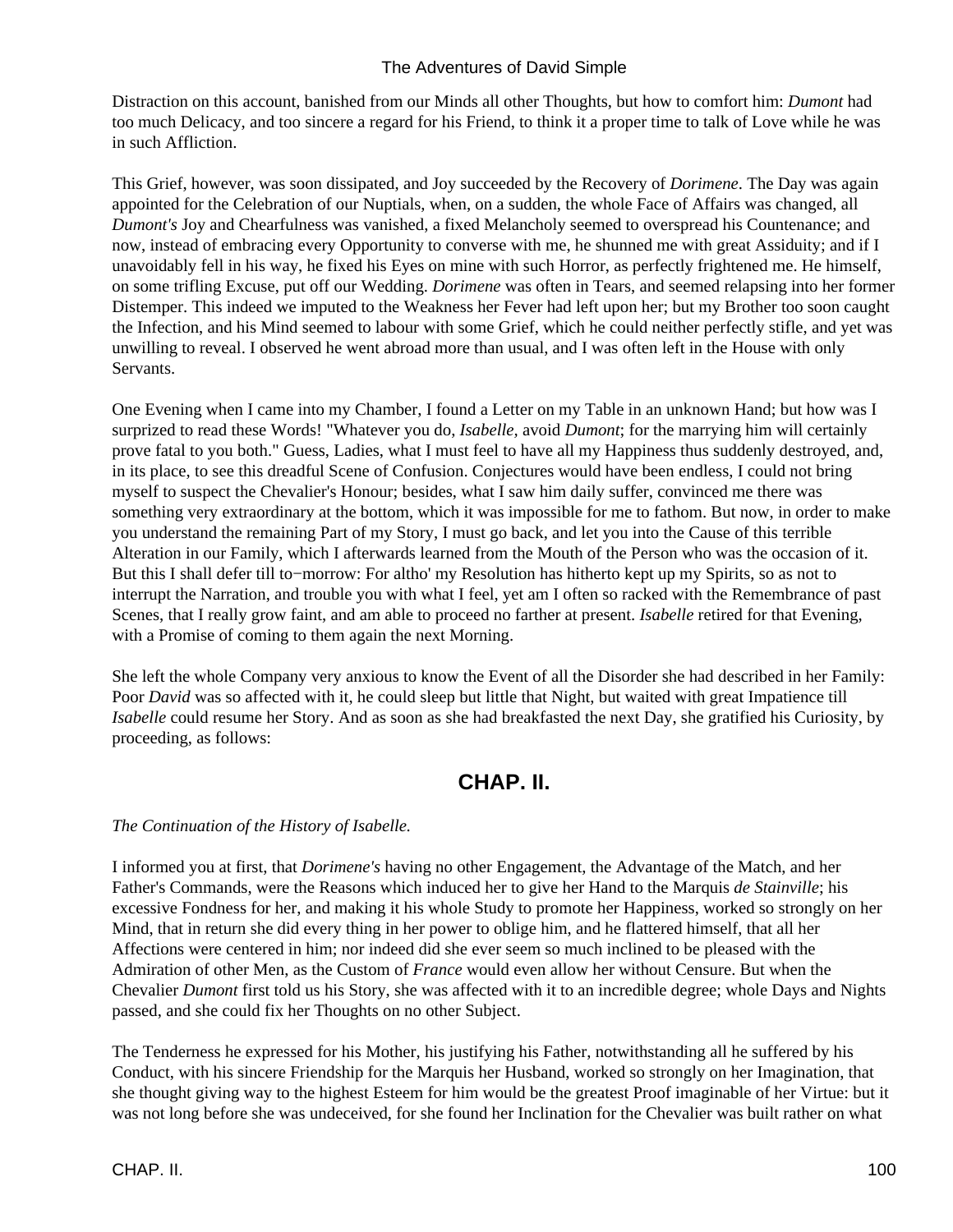we call Taste, (because we want a Word to express it by) than any Approbation of his Conduct. The great Agitations of her Mind, between her Endeavours to conquer her Passion, and the continual Fright she was in, lest by any Accident she should discover it, threw her into that lingering Illness which I have before mentioned.

The Good−nature of the Chevalier *Dumont,* with his Friendship for the Marquis *de Stainville,* led him to use his utmost Endeavours to amuse and divert her; besides, there is always a higher Respect paid by every Man to such Beauty as *Dorimene's,* than what other Women meet with. This, with the Melancholy which then possessed him on my account, sometimes inclined her to flatter herself that their Passion was reciprocal; but then, in a moment, the utmost Horror succeeded, and she resolved rather to die than sacrifice her Virtue, or be guilty of the least Treachery to *such a Husband*. This was the Reason she so often intreated to be alone; for every fresh View of *Dumont* served only to increase her Agony, and at that time she heartily wished to fly the Sight of him for ever.

All my Brother's assiduous Cares to please her, only aggravated her Sorrows, as they continually loaded her with Reproaches, for not returning such uncommon, such *tender Love*. However, while she remained often alone, and her Resolution enabled her to deny herself the Pleasure of seeing the Chevalier, as much as was possible without being rude, she fancied whatever she suffered, she should command herself enough not to transgress the Bounds of Decency, or the Laws of Virtue.

But one Evening, when the Marquis prevailed on her by great Entreaties to suffer us all to stay with her, hoping by that means to dissipate her Melancholy, and make her more chearful; her watchful Eyes (altho' we had never any otherwise than by our Looks disclosed it to each other) found out the Secret of our Love. This overset all her Resolutions, and from that moment her Torment was so great, whenever she thought we had an Opportunity of being alone, that she resolved to pretend an Amendment in her Health, and put on a Chearfulness, (which was far from her Heart) in order to make it probable, that Company was now agreeable to her, and keep us always in her Apartment.

But her Passions were too violent to be artful, and she could not have continued this long, had not her Brother's Arrival given a new Turn to all our Affairs.

The suddenness of her Recovery, which the Marquis thought was owing to *Vieuville's* lively Conversation, was really the result of her seeing the Passion I had inspired him with; she was quite enlivened with the Imagination that this new Lover would make me forget *Dumont* ; and thought her Virtue could stand any Test, but that of seeing him another's. This was the reason she appeared so eager for me to marry *Vieuville*; and indeed she spoke Truth, when she so often declared, that her own Happiness depended on my returning her Brother's Love. *Dumont's* leaving us at that time still contributed to the fully persuading her that it would be impossible for me to resist the Charms of the young and beautiful *Vieuville*: My obstinately refusing him was such a Disappointment to her Hopes, that at first she could hardly forbear giving vent to her Passions, and quarrelling with me on that account; but after he was irretrievably married, and she knew it was impossible ever to bring about that Scheme, *Dumont's* Absence, and her own returning Health, enabled her seriously to set about the conquering her Passion; which in a little time she thought she had so effectually got the better of, that she fancied she could even converse with the Chevalier with great Indifference. My Brother's Extacies on her Recovery were not to be expressed, and he now thought of nothing but compleating his own Happiness, by contributing to that of his Friend's, and letting him experience the Pleasures that arise from delicate and successful Love.

When first *Dorimene* heard of this Design she was a little ruffled, and could not forbear making the Answer I have already related to you; *i. e.* that she supposed this was the reason her Brother was treated with such Contempt. But however, she carried her Resolution so far, that at last she thought she could bear to see us married with tolerable Patience: and, when every thing was concluded on, the Fear lest she should reveal her real Thoughts, made her force herself to congratulate us with more Good−humour than I had seen her shew from the time I had refused *Vieuville*. But in that very Instant *Dumont's* Look, and the Return he made to her obliging Compliment, on the Subject his Soul most delighted in the Thoughts of, awakened all her former Passion; and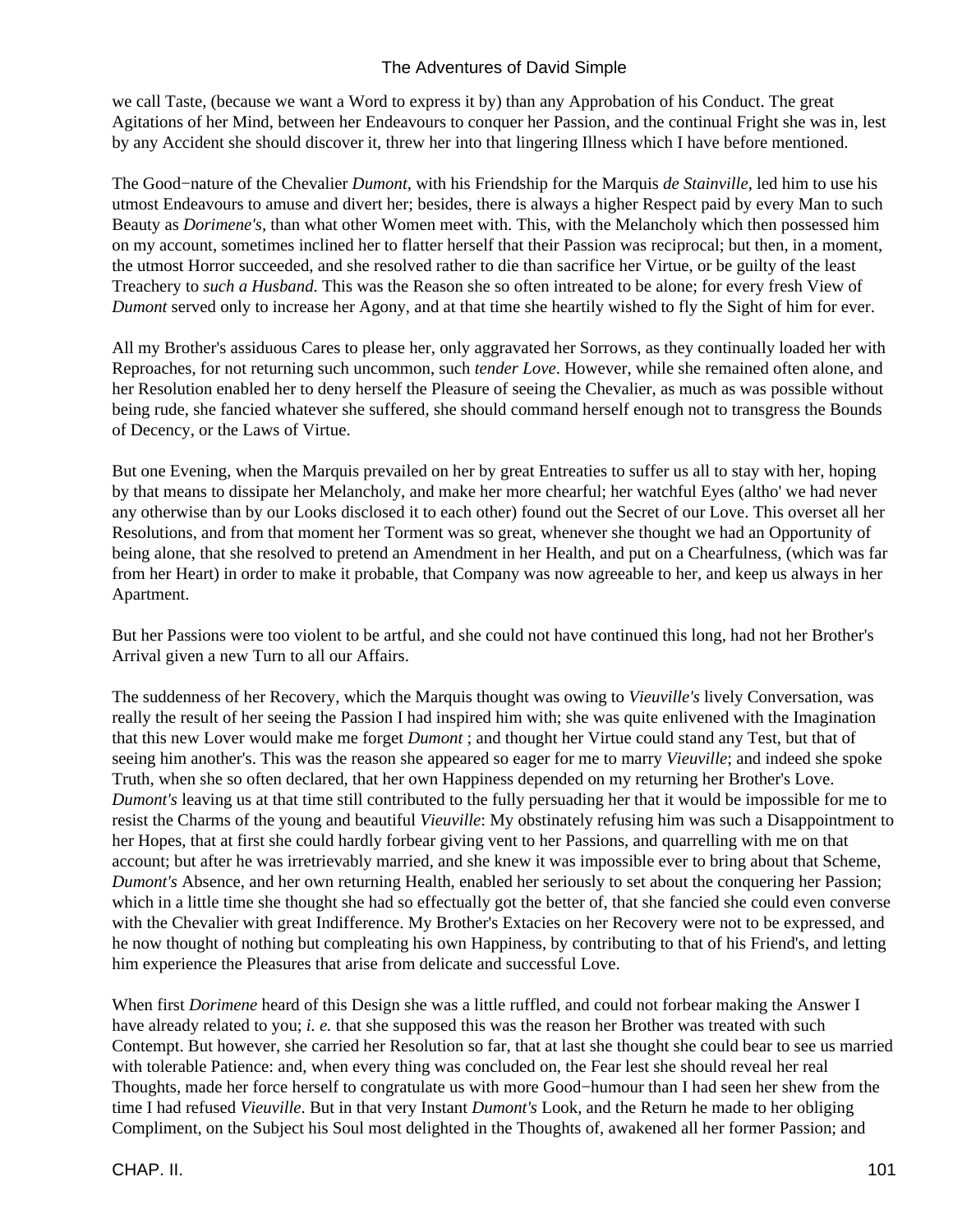dreadful Experience taught her, that to his Absence alone she owed all her boasted Philosophy.

That very Evening she took to her Bed, and the violent Agitations of her Mind threw her into that Fever, which gave us all so much Affliction, and had like to have cost her her Life; but she recovered of that Distemper of her Body, only to feel that much more terrible one of her Mind. She began to think she had sacrificed enough to Virtue, in what she had already suffered; and when the Idea of *Dumont's* being going to be given to another, forced itself on her Fancy, Rage and Madness succeeded, and all the most desperate Actions appeared as Trifles to her, in comparison of seeing that fatal Day. Sometimes she resolved to tell him of her Love; but then the Sense of Shame worked so strongly on her, that she abandoned that Thought, and fancied she could suffer the utmost Misery, rather than submit to so infamous an Action. The Remembrance of the Marquis *de Stainville's* unparallel'd Love for her, and the Sense of her Duty to him, for a moment enabled her to form Resolutions of preferring Death, or, what is yet worse, a Life of Torment, to the wronging her Husband.

But then immediately *Dumont's* Image presented itself to her Imagination, soften'd her a little into a Sense of Pleasure, and banished every other Thought from her Mind; but this lasted not long, before the Idea that he must be another's, spitefully intruded itself on her Memory, Horror and Confusion took place of the pleasing Scenes with which she had just before been indulging her Fancy: and then, instead of thinking on Arguments to calm her Passion, she turned all her Endeavours to find out what would best excuse it; and pleaded to herself, that she might have been married when first my Brother saw her; nay, she might have happened to have been Wife to his best Friend; and that then, perhaps, he would have found it as difficult to resist the Torrent of his Inclinations, as she now did to subdue her's. The thought of being his Friend's Wife quite overcame her, and Sighs−−and−−Tears were her only Relief from these agonizing Reflections.

She endured several of these Conflicts within her own Bosom, without any other Consequence attending them, than the Pain she suffered: But when the Day was again fixed for our Marriage, her Passion grew outragious, overleap'd all Bounds, and Honour, Virtue Duty were found but shallow Banks, which immediately gave way to the overflowing of the mighty Torrent. Something she was resolved to do, to prevent my marrying *Dumont,* altho' her ownher Husband nay, even the Chevalier's Perdition should be the Consequence of the Attempt.

One Morning, when the Marquis *de Stainville* was gone out, and I happened to be in my own Chamber, she saw *Dumont* from her Window walking towards that very Grotto, where she had at first beheld him: she stayed till she thought he was seated there, and then followed him; but such was the Agitation of her Mind, that her Limbs had hardly Strength to carry her. As soon as she was come near enough for him to see her, he got up, made her a respectful Bow, and walked towards her. He began to talk to her on some indifferent Subject; but she did not seem to hear what he said: on the contrary, she suddenly made a full Stop, and stared so wildly round her, that poor *Dumont* began to be frightened, and asked her, if she was ill? She made him no Answer, but fixed her Eyes on the Ground, as if she had not the Power to move them; like a Criminal, all pale,–– trembling––and confused,−−she stood before him. It was in vain for her to endeavour to give her Thoughts a Vent, for her Body was too weak to bear the violent Combustion of her Mind, and she fainted away at his Feet. He immediately catched her up in his Arms, and called out for Help; but the House was so far distant, that before he could be heard, she came to herself again, and in a weak, low Voice begged him to carry her to the Grotto; where, as soon as she was seated, for want of Strength to speak, she burst into Tears. The good−natured *Dumont* saw her Mind was labouring with something too big for Utterance, and intreated her to tell him if she had any Affliction that he could be so happy as to remove; for that the Marquis *de Stainville's* Lady might command him to the utmost of his power; nor should he think his Life too great a Sacrifice, to serve the Woman, in whom all the Happiness of his Friend was center'd.

*DORIMENE* now had gone so far, she was resolved, whatever it cost her, to lay open all her Grief to the Chevalier; and after a little Pause replied, "Oh! take care what you say; for to remove the Torment I now daily endure, and ease me of all those Agonies which work me to Distraction, you must sacrifice what, perhaps, is dearer to you than you Life; you must give up *Isabelle*−−you must forget the Marquis *de Stainville* was ever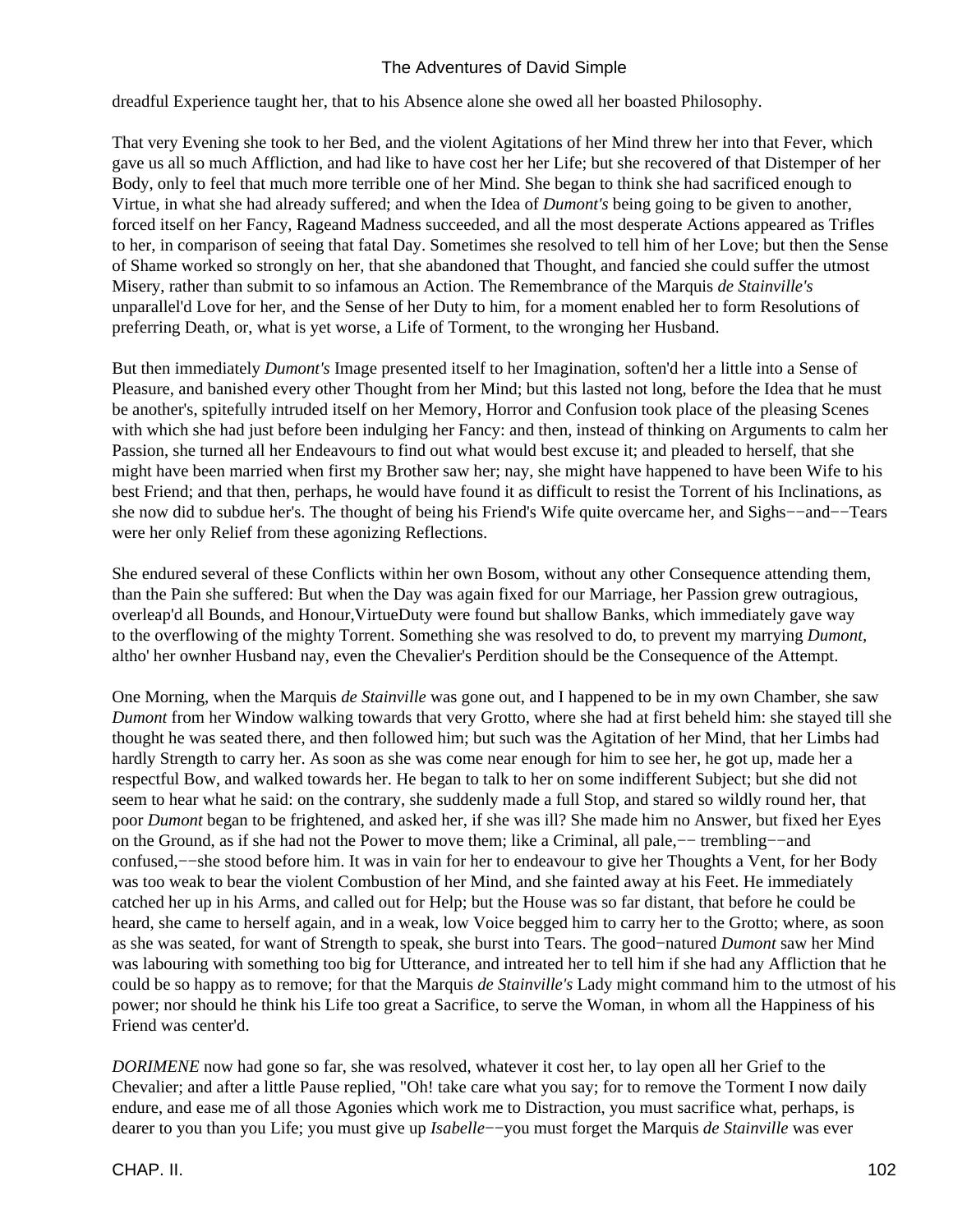Friend And, Oh! how shall I have Strength to utter it? my Interest in *Dumont* must be on my own account." When she had pronounced these Words, Shame glowed in Blushes all over her Face, nor did she dare to look up to see in what manner they were received.

*DUMONT* was struck with Horror and Amazement at what he had heard, he could not persuade himself he was awake. The Words, "You must give up *Isabelle* and forget the Marquis *de Stainville* was ever your Friend," resounded in his Ears, and filled him with such Astonishment, that he had no Force to answer them, and they both remained for some time in Silence. At last the Chevalier threw himself on his Knees before *Dorimene,* and said, "He could not pretend to be ignorant of the Meaning of her Words, for they were but too plain; and he could curse himself for being the Cause (tho' innocently) of her suffering a Moment's Pain: But, continued he, I conjure you, Madam, by all the Ties of Virtue and of Honour, to collect all your Force, make use of that Strength of Reason Nature has given you, gloriously to conquer this unfortunate Passion which has seized you, and which, if indulged, must inevitably end in the Destruction of us all. To wrong my Friend I shudder at the very Thought of it; and to forego *Isabelle,* just when I was on the point of possessing her for ever, it is utterly impossible. Oh! *Dorimene,* recall those wild Commands, return again to your own Virtue, and do not think of sacrificing all your future Peace, to Hopes so guilty, and so extravagant."

She was all Attention while he was speaking; but every Argument he used, and every Word he spoke, did but inflame her the more, for it was the Pleasure she received from hearing him talk, and the seeing him thus humbly supplicating at her Feet, and not what he said, that made her listen so attentively to him in disclosing her Mind. She had got over the first, and consequently the most difficult Step. She grew every Minute more emboldened, and more lost to all Sense of Shame; and *Dumont's* unfortunately mentioning my Name with such Tenderness, and such a Resolution not to forsake me, enraged her to Madness, and turned her into a perfect Fury. She told him, "That his *Pretence* to *Virtue* and *Faithfulness* to *his Friend* could not impose on her, for she saw the Consideration which stuck deepest with him, was his Love of *Isabelle*. But, continued she, I swear by all that's sacred, the Day you marry her shall be her last; for with my own Hands I will destroy her, altho' the Destruction of Mankind was to be the Consequence of her Death. Don't imagine I speak in a Passion what I will not execute, for my Resolution that *Isabelle* shall never live with you as your Wife, is as strong, and as much fixed, as the Torments I now feel, and have felt, ever since I first knew you. Had not I seen your Affection placed on another, you had never known my Love; for till that Misery was added to the rest, I struggled with my Passion, and was resolved to conceal it for ever within my own Bosom: But now you know it; and I would advise you to dread the Rage of a Woman, whose Passions have got so much the better of her, as to enable her to break through all the strongest Ties imaginable, and sacrifice every thing that is most dear to her, to the Impossibility she finds of resisting her Inclinations. Consider with yourself, whether or no you can bear to be the Cause of *Isabelle's* Death; for my Resolution is unalterably fixed, and it is not in the power of all Mankind to divert my Purpose." As soon as she had spoke these Words, she got up, and walked hastily from him.

But imagine the horrible Situation she left the Chevalier in. Ten thousand various Thoughts at once possessed him, Confusion reigned within his Breast, and whichever way he turned himself, the dismal Prospect almost distracted him, with a Heart bursting with Gratitude towards his Friend, filled with the softest and faithfullest Passion for the Woman he but an Hour before flattered himself he was just upon the point of receiving from the Hands of the Man, who made *his* Happiness necessary to his ownwith a Mind which startled at the least thought of acting against the strictest Rules of Honour: He suddenly found that the Passion his Friend's Wife was possessed of for him, was too violent to be restrained, and too dangerous to be dallied with: he could not perceive any Method to extricate himself out of the Dilemma he was thus unexpectedlyunfortunatelyinvolved in.

The first thing he resolved on, was, whatever happened to him, never to disclose the Secret of *Dorimene's* Love; but then to give me up to abandon all his Hopes, and at the same time in appearance be ungrateful to my Love, and slight the Marquis's proffered and generous Kindness, was what he could not bear: and yet such were his anxious Cares for my Safety, that he fixed it in his Mind, rather to suffer all the most dreadful Torments which human Nature is capable of feeling, than run the least Venture of my Life. Sometimes he flattered himself with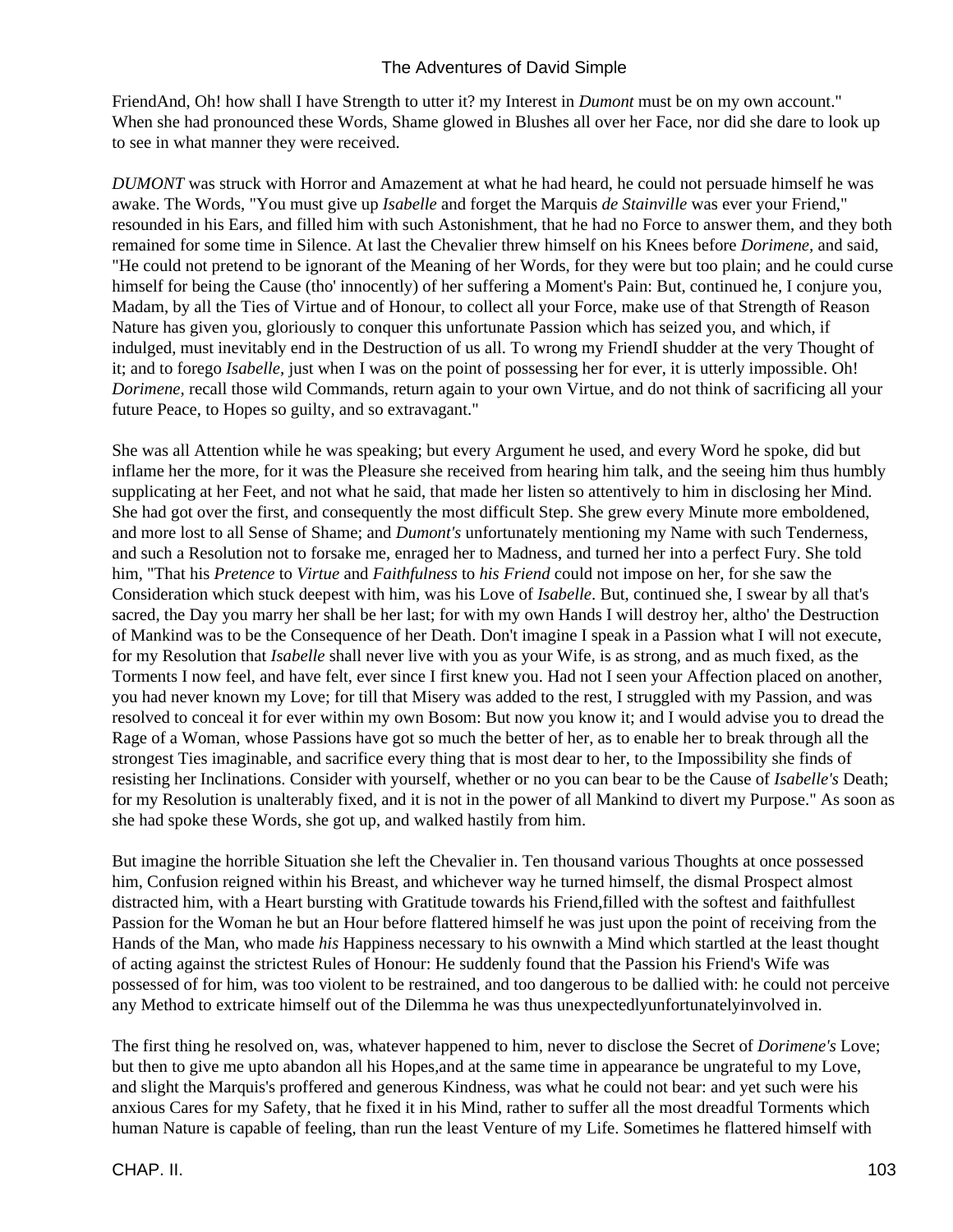the Thoughts that Time and Reason would turn *Dorimene* from her horrid Purpose, and enable her to conquer this unreasonable Passion.

This Secret, which I was then a Stranger to, was the Cause of poor *Dumont's* sudden Alteration, and fix'd that Melancholy on him, which I could not then account for.

*DORIMENE,* now the Chevalier was not ignorant of her Love, threw off all Restraint; she contrived all the Methods possible of sending the Marquis out of the way, and only sought the Means of meeting *Dumont* alone. It was in vain for him to seek new Walks and Bye−paths in the Labyrinths of a Wood just by our *Villa,* for her watchful Eyes continually found him; he still persisted in using new Arguments to prevail with her to return her Husband's faithful Love, and change the dreadful Design her Soul was fraught with; and she on her side was as obstinately bent never to give it up, but with her Life.

In the mean time *Pandolph,* who had formerly been a Servant to my Father, and now he was old and past his Labour, was still retained in my Brother's Family, perceived these Meetings of *Dumont* and *Dorimene* in the Wood, and observed they generally happened when his Master was gone out: He was at first very much surprized at it, but was resolved to watch them; and sometimes he would hide himself near enough to observe they were earnest in Discourse; but old Age had taken from him the quick Sense of Hearing, and he could not make much of what they said; only he confusedly heard the words Love Passion the Marquis *de Stainville Isabelle* and by what he could gather, he fancied he had very convincing Proofs that there was an Intrigue carrying on between them.

This poor *Pandolph* foolishly imagined, that officiously to discover to his Master all he had seen, would be at once the most faithful Service he could do him, and the most grateful Return in his power to make him for his kindness in keeping him in his Family, now he was unable to take any Care of himself. He eagerly embraced the first Opportunity of doing his Master such a *piece of Service,* and minutely told my Brother all that he had seen and heard: and certainly if any Person was ever justly the Object of Compassion, it was the Marquis *de Stainville* at that Instant. His Passions were naturally very violent, and although from the time the giving way to them had like to have caused a fatal Accident between him and his Friend, he had taken great pains to keep himself calm, and prevent its being in the power of any Appearances to make him suddenly give way to Suspicion: yet in this Case, the very Name of his beloved *Dorimene* joined to the Idea of Falshood, raised such a Tumult in his Breast, and filled his Mind with such Confusion, that all Reason gave way to the present Horror that possessed his Soul; which was greater than Words can describe, or Fancy paint.

He threw himself on a Bed like one distracted; repeated the Names of *Dumont* and *Dorimene,* a thousand times; then started up, and swore they must be innocent, that *Pandolph* had belyed them, and he would sacrifice him, for thus disturbing all his Peace, and enraging him to Madness. But then he recollected that *Dumont* had once already on a frivolous Excuse put off *our* Marriage, that his Wife had lately seemed artfully to contrive to send him out of the way, and ten thousand Circumstances which had passed unheeded at the time of their happening; such as her sudden and strange Melancholy a little after the Chevalier's Arrival, her vast Eagerness to marry me to *Vieuville,* rushed at once into his Memory, and corresponded so exactly with what *Pandolph* had told him, that he began to be worked into a Belief, it was but too fatally true: and when he had given his Passion some Vent, he at last resolved to stifle, if possible, for the present, any Appearance of his Jealousy, and ordered the old Man to continue to observe all their Motions, and inform him of what he discovered; who, as soon as he had received his Commands, left him.

Such a variety of Thoughts crouded into the Marquis's Mind the moment he found himself alone, that his Perplexity was too great to suffer him to come to any certain Determination. At last he concluded, that if the Chevalier again endeavoured to put off the Marriage, it would be a convincing Proof of the Truth of his Suspicions. And just as he had fixed this Idea in his Thoughts, *Dumont* unfortunately entered the Room for that very Purpose; which was thus to make him appear guilty in his Friend's Eyes, of the most monstrous Ingratitude,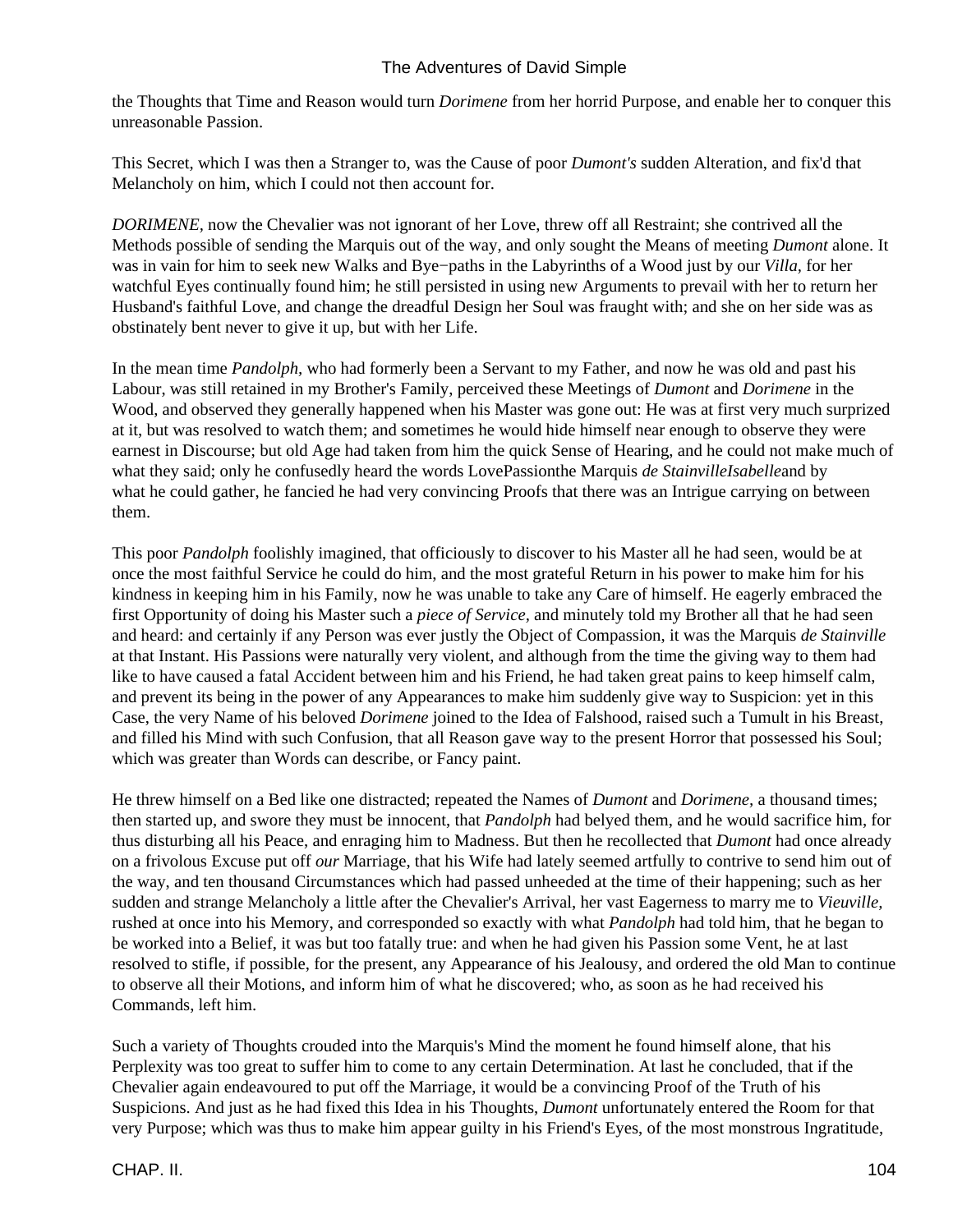and the blackest Treachery imaginable. His manner of Speaking was something so confused, and his Mind seemed so disturbed, that indeed it was no wonder, as things then appeared, my Brother's Jealousy should be increased by his Behaviour. He had not spoke three Words before the Marquis, who perceived his Drift, was so inflamed; that he could hear no more, and interrupting him, hastily said, "there was no occasion for any Excuses, for that he should by no means force him to marry his Sister against his Inclinations." After which, without waiting for any Reply, he passed by him; looked at him with so, fierce an Air, that his Anger was but too plain, and walked out of the Chamber.

Poor *Dumont* was sensible of his Friend's Resentment, but did not guess the true Cause; for he imputed it to the Indignity the Marquis must unavoidably think he treated him with, in thus slighting the generous Offer he made him of his Sister. But what must such a Heart as his feel in these unhappy Circumstances! For although his whole Soul was filled with Gratitude, and nothing could be a greater Torture to him than his Friend's even thinking he had the least Cause to complain of him; yet in this Case he thought it was impossible to undeceive him without a Breach of his own Honour, and destroying all the Marquis's Happiness, which visibly depended on the continuing his good Opinion of his Wife. Sometimes he resolved to fly the Place where he unfortunately caused so much Misery, and give up all his future Hopes of Pleasure in possessing the Woman he loved, sacrifice all the Joys of mutual Friendship, and even suffer my Brother to have an ill Opinion of his Honour, in hopes by that means to prevent his being made miserable; but then the Condition he thought he must leave me in, at being thus neglected and abandoned by the Man I had even gone so far as to confess my Love for, softned his whole Soul, and all his Resolution was lost in Tenderness. In short, Love Gratitude Honour Friendship−−and every thing that is most valuable in the Human Mind, contended which should have the greatest power over him, and by turns exerted themselves in his generous Breast. But he was involved in such a perplexing Labyrinth, that every way he turned his Thoughts he met with fresh Difficulties and new Torments. He found it was impossible for him ever to pretend another Excuse to delay our Marriage; and yet when he considered *Dorimene's* furious Menaces, his Fears for my Safety would not suffer him to think of it.

At last it came into his head, that he must contrive some Method of making the future delaying it, come from me; and for that purpose disguising his Hand in such a manner, that it could not be known, he wrote the Note, which I have already told you I found on my Table. I knew not what to make of it, and was filled with Horror when I read it; however, it had the desired Effect, for I resolved never to marry the Chevalier *Dumont,* till I was acquainted with the Cause of this sudden, strange Alteration in our Family, and let into the Secret why he now tried, by all ways possible, to shun me.

I accordingly told my Brother, that I had changed my Mind, and for the present, at least, would put off all thoughts of marrying his Friend. He looked stedfastly at me, and said, if I knew any reason, which concerned him, for altering a Design in which I had appeared so fixed, it was neither acting like a Sister, nor as he deserved from me, to conceal it from him. But before I had time to make him any Answer, *Dorimene* entered the Room, and put an end to our Discourse.

I gladly retired, for I was impatient to be by my self, that I might be at full liberty to make what Reflections I pleased; but when I came to consider, seriously, my Brother's Words, it was impossible for me not to find out that they imported a Suspicion of his Wife and *Dumont* . I presently caught the Infection, and so many glaring Proofs, of the Justice of that Suspicion, immediately presented themselves to my Imagination, that I could hardly refrain going directly to the Chevalier, and upbraiding him with his Treachery; every new Thought was a fresh Disturber of my Peace, and helped to rack my Mind. However, like my Brother, I resolved, if possible, to wait till I was quite convinced, before I would mention what I suspected.

What I had told my Brother, had a violent Effect both on him and *Dumont*; for to the former it was the strongest Indication imaginable, that I had found out what *Pandolph* had told him to be true; and though the latter had wrote the Letter himself, which determined me to act in that manner, yet such was the Delicacy of *his Love,* that he could not forbear suspecting my Affections were altered; and the fear that I was disobliged by his late Behaviour,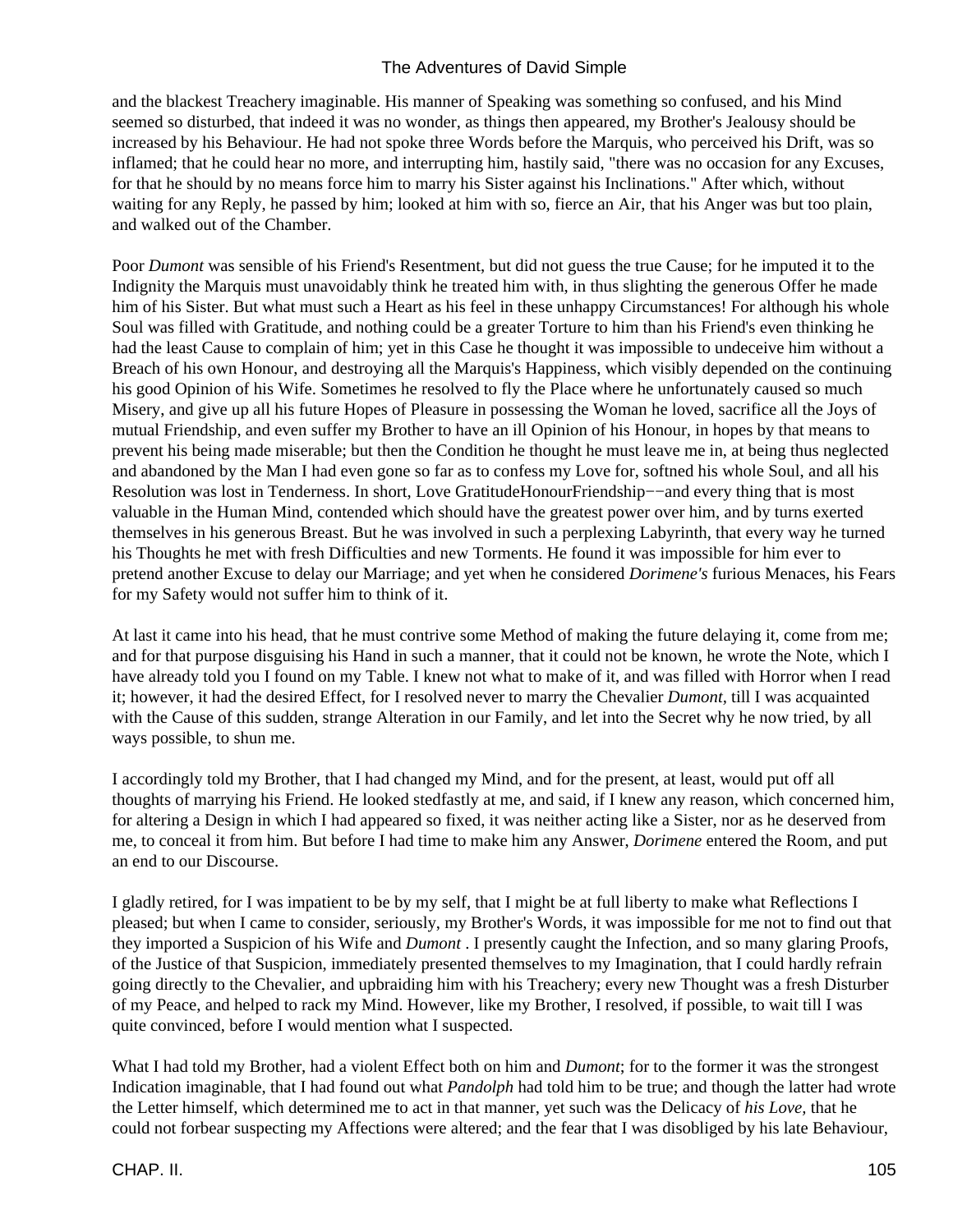was still a greater Torment than he had yet endured: The thoughts of losing me for ever, caused too strong an Agony for *even his Mind* to bear, and that Idea appeared so very horrible, that the Dread of all Consequences fled before it, and he resolved to secure himself from that Fear by any means whatever, (the forfeiture of his Honour excepted.)

For this purpose he went the next Morning into a Chamber, where he knew the Marquis *de Stainville* was alone, and told him he had received a Letter from his Mother, in which she complained of an ill State of Health, and begged him, as the only Comfort she could hope for in this World, that he would bring his Wife, as soon as he was married, to see her; for continued he, I have already informed her, of the Honour you intend me in giving me *Isabelle*. I have never in my Life disobeyed my Mother, therefore if you will give me leave to marry your Sister to−morrow, and carry her immediately home for a little time, it will make me the happiest Man in the World.

My Brother was at first surprized; but tho' he did not intend this should really happen, yet he in appearance assented, because he had a Purpose to work out of it. *Dumont* eagerly embraced him, and thanked him with Tears in his Eyes, for thus indulging him in all his Wishes. The Marquis's struggling Passions made it almost impossible for him to conceal his Thoughts, and on some pretence of Business he soon left the Chevalier by himself.

Now returning Hope began to cheer his Spirits, and he fancied by this Scheme he should secure me from *Dorimene's* Fury. Nay, he even flattered himself, that Time and his Absence would efface those Impressions he had made on her unguarded Heart, and that returning Reason would bring her to a Sense of her Duty, and his Friend might still be happy. He was shocked at perceiving the Marquis's Coldness to him; but this he imputed to the Suspicion he lately might reasonably have, of his neglecting his Sister; and did not doubt but his future Behaviour to me would soon regain him his Esteem. While he was revolving these things in his Mind, I accidentally enter'd the Room. I started back at the sight of him; for from the time I had suspected his Honour, I had avoided all Commerce with him. But he cried out, "Oh *Isabelle* don't fly me thus; but condescend to spend a few Moments in making me happy by your Conversation." He spoke these Words with such an Air of Tenderness, that in one Instant he renewed all my former Sentiments for him, and baffled every Resolution I had formed not to hearken any more to his Love. I sat down by him, without knowing what I did, or where this unseasonable Complaisance would carry me. He seemed as much confused as I was, but at last he told me what he had just concluded with my Brother. This again roused all my Resentment; Love gave way to Jealousy, and I hastily replied, Whatever he had agreed on with my Brother, I was resolved never to consent to be his Wife, unless he could clear up his late unaccountable Behaviour; and that I thought after his so long endeavouring to shew his Indifference to me, I ought to have been the first Person acquainted with this new Alteration of his Schemes. He paused a moment, continued to fix his Eyes on mine, with a Look which expressed ten thousand different Sentiments at once; and then cried out, "Oh! don't let *Isabelle* doubt my Love: Could you but know what Torments I have gone through whilst you had Reason from Appearances to think me guilty. I am sure your tender Nature would pity rather than condemn me. But−−Oh! *Dorimene*!" The moment that Name had broke from his Lips, he started appeared frightned at what he had said, and flew from me with great precipitation.

He was no sooner gone than my Brother succeeded in his Place; but he staid no longer than while he could say, "*Isabelle*hearken no more to the Chevalier *Dumont,* resolve not to marry him; Time shall unfold to you the Reasons of this Request." And then he also fled my Sight as hastily as *Dumont* had done the Minute before.

What a Condition was I inwhat could I think! My Brother−− *Dorimene−− Dumont*all seemed involved in one common Madness; and I knew not to whom to go to disclose my Griefs: However I was resolved for the present of all things to avoid the marrying *Dumont*; and as I met him again alone that Evening, told him he must entirely give up that Design for the present, or he would force me to take a Resolution never to see him more.

As soon as my Brother had left *Dumont,* he went to his Wife, and told her, "that to−morrow he was to compleat his Friend's Happiness, by for ever joining him to *Isabelle*." This he did to see in what manner she would behave on such a trying Occasion.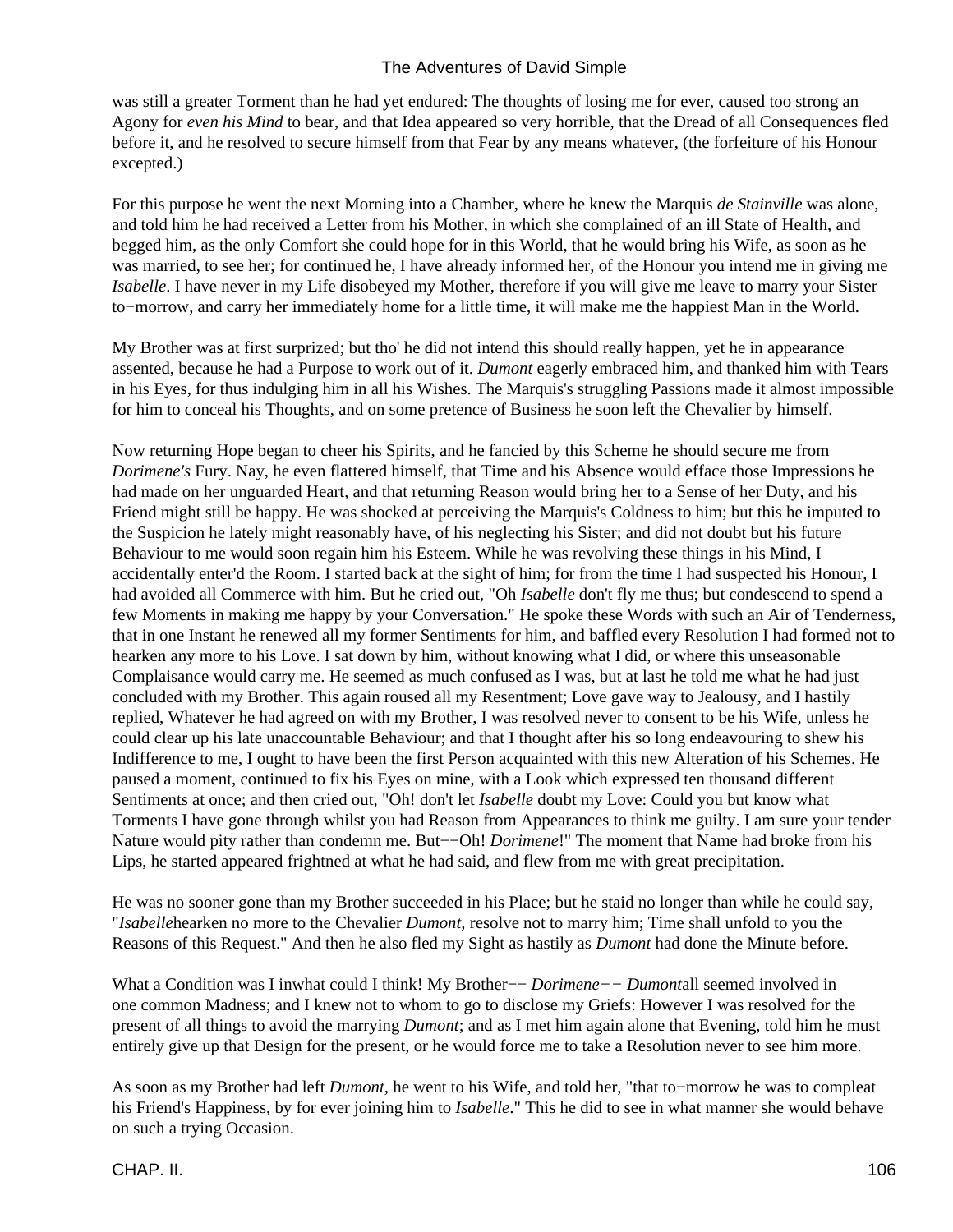*DORIMENE,* who was all Passion, and who really had but little Art, easily swallowed the Bait, and told him, "she thought he ought to consult his own Honour, and not dispose of his Sister so rashly, to a Man who had visibly slighted her."

The Marquis was all on fire, to see in what manner she took it, and could not forbear saying, "that in all likelihood her *own Inclination* might be satisfied in the *Separation* of *Isabelle* from *Dumont*." And he then came directly to me, and uttered the Words I have already repeated to you.

But so intoxicated was *Dorimene* with the Violence of her Passion, that she at present gave but little Attention to any thing her Husband said; nor did she need the Information he had given her concerning our Marriage: for she so narrowly watched *Dumont,* that she was never ignorant of any one step he took, and by hearkening at the Door had overheard all the last Conversation between him and the Marquis *de Stainville*. She hid herself when he quitted the Room; but again replaced herself within hearing, when I entered it: But it is impossible to describe her Rage, when she fancied she heard him say enough to let me into a Secret which she had extorted a Promise from him never to reveal.

From the time my Brother had first suspected his Wife, he had never lain at home; but pretending that Change of Air was conducive to His Health, said, "he lay at a Tenant's about two Miles off; but indeed he was always within such a Distance, that *Pandolph* could bring him home in ten Minutes." He set him to watch all his Wife's Motions; but he hitherto could never give him any farther account, but that she continued still at times to meet the Chevalier in the Wood.

But this Evening, as soon as he was gone from the Door, and as *Dumont's* uneasy Reflections on what I had said, together with his Resolution of avoiding *Dorimene,* made him resolve to confine himself to his Chamber: she grew perfectly past all Sense of Shame, and was resolved to follow him even thither, rather than not speak to him that Night, and inform him that she was not ignorant of his Purpose, nor should he execute it without her fulfilling hers.

The Agitations of my Mind made me feign Sickness for an Excuse to retire early into my own Room, so that there was no Obstacle in her way to obstruct her Designs. Every Step she took added new Horror to her Thoughts, and increased her Torment; and yet such was the Force of her irresistible Passion, that she was led on in spite of all the Remonstrances of her Reason to the contrary.

The watchful *Pandolph,* the moment he saw her open *Dumont's* Chamber−door, ran to inform his Master. The Marquis flew on the Wings of Rage and Jealousy, and in less time than could be thought possible for the Distance of the Place to allow, he was struck with the sight of *Dorimene* drowned in Tears, sitting by the Chevalier on his Bed. This was no time for Reason to bear any sway; ten thousand tumultuous Passions at once possessed his Soul, and he obeyed the Dictates of his Rage, by suddenly drawing his Sword and burying it in the Body of the *poor−− unhappy−−injured Dumont*.

The Action was so quick, that *Dorimene* did not perceive her Husband's fatal Purpose before he had executed it: But when she saw *Dumont's* gushing Blood, her Horror,–−and Despair took from her all Solicitude for her own Safety; and she immediately cryed out, "Oh! *Stainville*what have you done! you have murdered the faithfullest Friend that ever Man was blessed with. *Dumont* is innocent and I am the only guilty Person; I have persecuted him with my Love, my furious Threats of *Isabelle's* Life, have caused all the appearance of his neglecting her; but no Temptation could make him once think of wronging his Friend. If any remaining Rage yet possesses you, point it at her who only deserves it; but if Pity succeeds the Fury in your Breast, let that induce you to shorten my Torments by ending my Life, and let me not linger in the Hell, which at this Instant I feel."

The moment she had said enough to open my Brother's Eyes on *Dumont's* Innocence, he turned all his Thoughts on him, and let his Wife talk on unheeded. He threw himself on his Knees at the Chevalier's Bed−side, and gave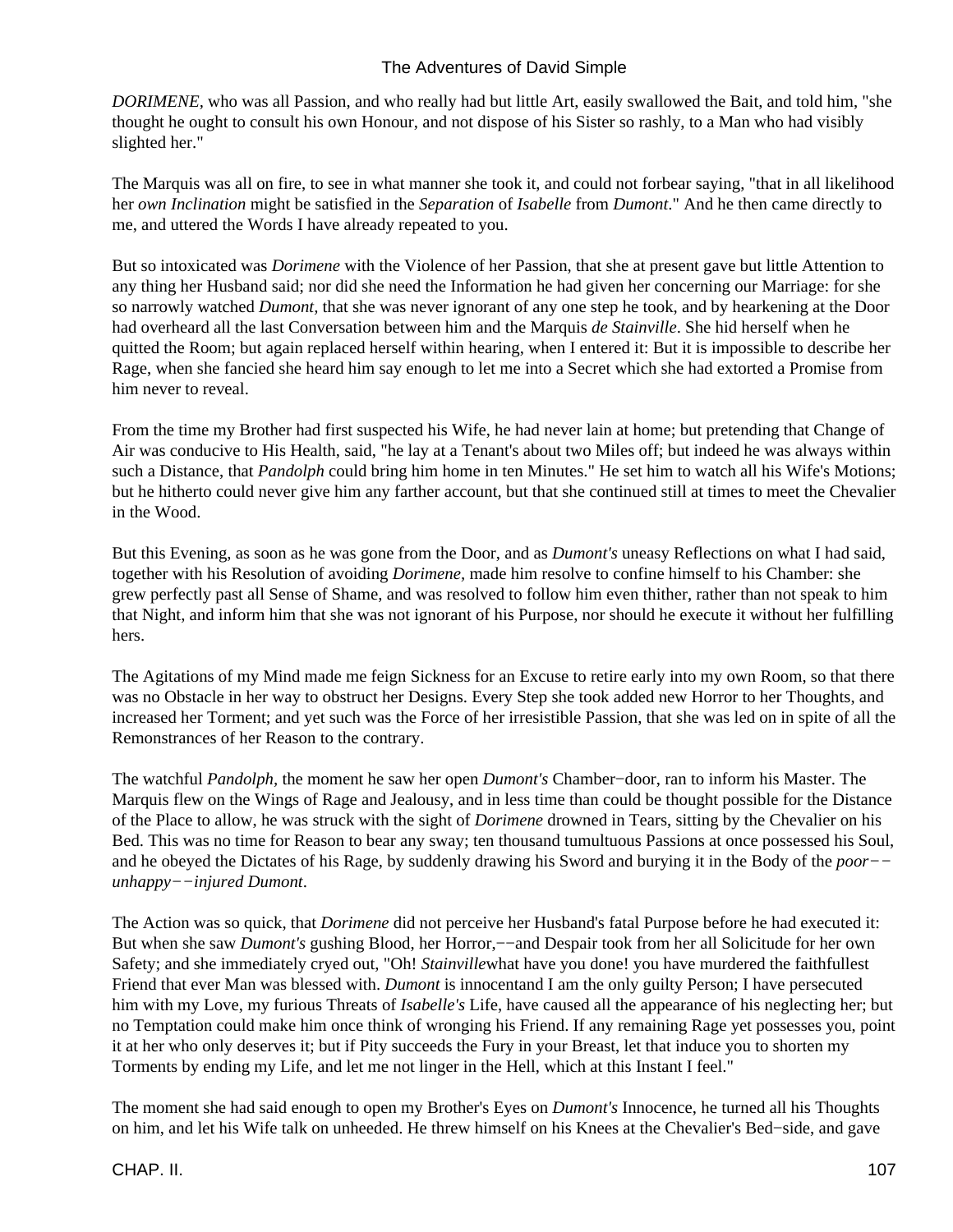him such a Look, as would have pierced a Heart of Stone. *Dumont* in his Eyes read his Repentance, saw all the inward Terrors that struggled in his Soul; and reaching out his Hand to him, said, "My Friend, I die well pleased, if you are convinced that even *Dorimene's* Beauty could not tempt me to wrong your generous Friendship. But I grow faint; indulge me in one last View of my *Isabelle*." *Stainville* started up at the Word *faint,* flew to send for a Surgeon−− ordered the Servants to force *Dorimene,* who was raving like a mad Woman, to her Chamber; then ran to me, and trembling with Horror, said, "Come, *Isabelle,* view your Lover at his last Gasp, and behold the guilty Hands which have executed the dreadful Dictates of Rage and Jealousy."

I followed him, not knowing whether I trod on Earth or Air, (for we ran so swiftly, that we seemed to fly) till we came to the Place where I was to be shocked with a Spectacle that surpasses all Imagination, and be only convinced of *Dumont's* Fidelity, at a time when I was just going to lose him for ever. All the Methods we could try to stop the Blood, proved ineffectual. I could not speak, but sat down by him dissolved in Tears, and almost choaked with my swelling Grief.

My Brother continued to beg Forgiveness of the Chevalier; and, in broken Accents, told us how *Pandolph* had raised his Jealousy, and by what Steps it had been brought to such a height as to deprive him of his Reason, and tempt him to an Action he would now give the World to recall, and with pleasure sacrifice his own Life, could he but prolong his Friend's for one Hour. Poor *Dumont* was so weak he could not speak much; but yet he would exert himself to tell me on what account he himself had written the fore−mentioned Letter, with the Effect my Behaviour had on his Mind; and then cried out, "Oh! *Isabelle*, cherish my Memory! And you, my dear *Stainville* forgive yourself as heartily as I do: Consider, the Appearances of my Guilt were so very strong, that it was impossible for you to avoid this fatal Jealousy. I am too weak to utter more; altho' to see you both look on me with such Tenderness, would make me wish to prolong this Moment to Eternity." Here his Strength fail'd him, and with his Eyes fix'd on us, and with the Words *Stainville*and *Isabelle* −− lingering on his dying Lips, he expired in our Arms; and left us, for the present, almost in the same Condition with himself. But he was for ever past all Sense of his Misfortunes; whilst returning Life brought us back to the Remembrance of all our Miseries. My Brother embraced the dead Body of his Friend, swore he would never part from it, and at last started up, like one distracted, catch'd hold of his Sword, and cried out, "Thou fatal Instrument of hellish Jealousy, which hast made this dreadful Havock in *Dumont's* faithful Breast, now end my Torments, and revenge my Friend." In saying this, he fell on his Sword, whilst I was vainly running to prevent him. The Blow miss'd his Heart; but the Effusion of Blood was so great, that he instantly fainted, and I thought him dead.

In that dreadful Moment a Servant, who had lived with me from my Infancy, from the Noise and Hurry which was in the House upon *Dorimene's* being carried by Force into her Apartment, and the sending for a Surgeon, fearing what might have happened, was coming to seek me. She entered the Room just as my Brother fell on his Sword, saw me fall down by him, immediately called for Help; and carried me senseless, and seemingly dead, from this Scene of Horror. I fell from one fainting Fit to another for the whole Night; and, in every short Interval, resolved not to survive this double Loss, as I then apprehended it, of my Brother and *Dumont* at once.

Early in the Morning *Dorimene's* Woman came into my Chamber, and begg'd me, in all the most persuasive Terms she could think on, to come to see her Mistress, who appear'd in all the Agonies of Death, and incessantly called on my Name. I was so weak I could hardly walk, and had such an Indignation against the Woman who had caused this terrible Catastrophe, that I at first thought nothing should prevail on me ever to see her more: But at last, when I was told she seem'd very eager to impart to me something of great Importance, I suffered them to lead me into her Apartment. She desired me to sit down but for a few Moments, for that she had already revenged me on herself, by swallowing the very Poison she had before prepared for me. She then told me the whole Story of her irresistible Passion, and concluded with saying, "I don't expect, *Isabelle,* you should forgive me; for it is impossible you should ever forget the irreparable Injury I have done you: But yet give me Leave to say, that, notwithstanding all you feel, it is impossible for you, who are innocent, to have any Idea adequate to my Torments, who have the intolerable Load of Guilt added to all my other Afflictions." The word *Guilt* fill'd her with such Horror, that I had no Opportunity of making her any Reply; for, from that Instant, she was insensible of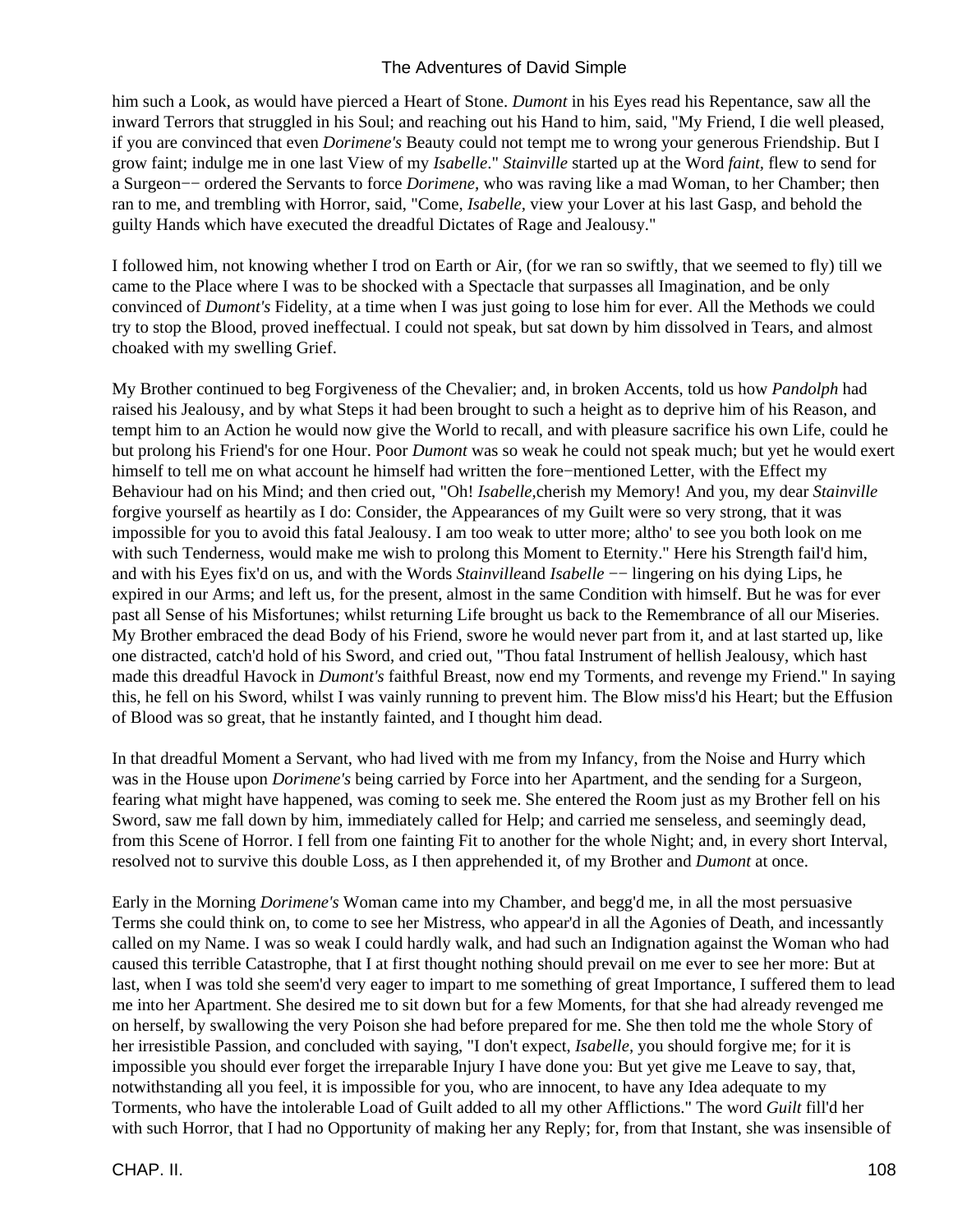every thing that was said to her, and died in three Hours.

The Surgeon that had been sent for by my Brother, in hopes of his helping *Dumont,* came soon enough to give *Him* that Assistance, which the poor Chevalier could not receive. The Wound he had given himself was not a mortal one, tho' very dangerous; but the great Difficulty was to get him to think of suffering Life, and to quiet the Agony his Mind was in. This surpassed the Surgeon's Art; but Religion did that, which no human Help could have done. An Ecclesiastick of uncommon Piety, who had been long my Brother's Confessor, came to attend him upon this Occasion. He so strongly represented to him the Danger his Soul would be in, if, to the other unfortunate Effects of his Passion, he added Self−murder: he so pathetically enforced to him the Duty of composing his Thoughts, in order to turn them to Heaven, and of assisting his Cure as much as lay in his own power, that he might live to atone, by Repentance and Virtue, for the rash Action he had committed; that these pious Arguments brought him to a calmer Temper of Mind; and, being naturally of a strong Constitution, he was by degrees entirely recover'd. The Tenderness he felt for me, contributed also to the saving his Life; for as soon as I knew there were any Hopes of him, (which was not till after I had taken my last Farewell of his wretched Wife) I flew to his Chamber, and never left his Bed−side during his Illness; tho' my Grief for *Dumont* was so violent, that nothing less than my Care for my Brother's Life could have supported my Spirits under such an Affliction, or have hindered my following him to the Grave. And, indeed, the Day he was buried, I had like to have died: But it pleased God to preserve me beyond my own Strength, and to make me a Means of preserving the unfortunate *Stainville*.

We had some great Friends at Court, to whom I applied so effectually, setting forth the strong Appearances by which he had been deceived, that they obtained his Grace of the King; no Friend of *Dumont's* having appeared to sollicit against me: For, in truth, my Brother was so much an Object of Compassion to all Men, that none could think of desiring to punish him more than he had punished himself.

I durst not acquaint him with the tragical End of his Wife, till his Health seemed to be fully restored; and, even then, I would have conceal'd from him the shocking Circumstance of her having poisoned herself, but he was unluckily told it by her Servant. This extremely affected him, and, joined to the Horror he felt for the Death of *Dumont,* threw him into so deep a Melancholy, that he talked of nothing, but renouncing the Pardon we had obtain'd for him, delivering himself up to all the Rigour of the Law, and dying upon a Scaffold, the better to expiate the Death of his Friend. But, at last, the religious Impressions his Mind had received, got the better of all other Sentiments: He took a sudden Resolution to quit the World, and turn *Carthusian,* having first made over all his Estate, in equal Proportions, to me and the Mother of poor *Dumont*.

I would have also gone into a Nunnery, and resigned the Whole to her; but all my Relations were so averse to it, and begged me so earnestly to continue among them, that I gave way to their Sollicitations. One of them, who was my Aunt by the Mother's Side, had some of her Husband's Family settled in *England*: She proposed to carry me thither, that I might remove from the Scene of my Misfortunes. I went with her; but my ill Fate pursued me: We had not been in *London* a Week, before she caught the Small−pox and died. Having myself never had that Distemper, I was obliged to quit the House she was in, and came to lodge here.

As soon as I have settled some Affairs, which she had in this Country, I shall return into *France,* and execute my former Intention of taking the Veil; a religious Life being the only Relief to such Sorrows as mine.

Here *Isabelle* ceased, and it was some time before any of the Company could make her an Answer: At last *David* cried out, "How unhappy am I to meet with a Person of so much Merit under a Sorrow, in which it is impossible for me to hope to afford her the least Consolation!" *Cynthia,* and the rest of the Company, thanked *Isabelle* for informing them of her Story; and said, if they had thought what her Griefs were, they would not have asked her to have put herself to the pain, her obliging them must unavoidably have cost her.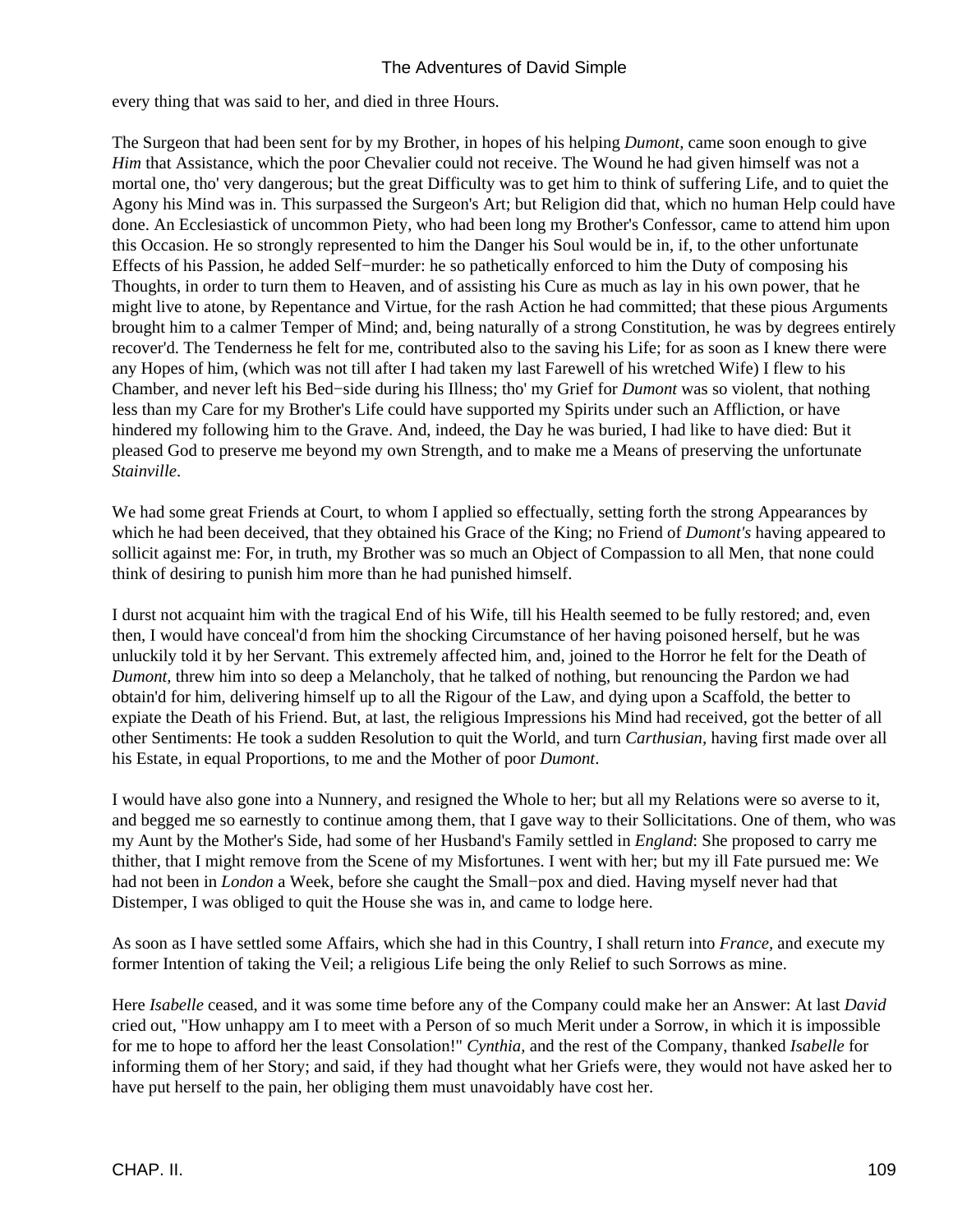"Alas, replied *Isabelle,* had my Sorrows been less piercing, perhaps, I should not have had Resolution enough to have related them; but the Excess of my Affliction has made me so intirely give up the World, that the Despair of any future Enjoyments, and the very Impossibility I find of ever meeting with any Consolation, has in some measure calmed me, and prevents those violent Agitations of the Mind, which, whatever People may fancy, are always owing to some latent Hope of Happiness."

This whole Company were so sensible that *Isabelle* was in the right, in her Resolutions of retiring from a World, in which it was impossible for her to meet with any thing worth her Regard, after what she had lost, that they did not attempt to dissuade her from it. And as soon as she had settled her Aunt's Affairs as she thought necessary, she took her Leave of them, and returned to *France*.

This tragical Story left very melancholy Impressions on all their Minds, and was continually the Subject of their Conversation. And a Day or two after *Isabelle's* Departure, the Weather being fine, and their Minds in a Humour to enjoy the being on the Water, they proposed spending a Day there for their Amusement. But these Adventures must be reserved for another Chapter.

## **CHAP. III.**

#### *Containing such a Variety, as makes it impossible to draw up a Bill of Fare, but all the Guests are heartily welcome; and I am in hopes every one will find something to please his Palate.*

The next fine Day was embraced by *David* and his Companions, to execute their Purpose of going upon the River: And the Water, "ever Friend to Thought," with the Dashing of the Oars, and the quick Change of Prospect, from where the Houses, at a little distance, seem, by their Number and Thickness, to be built on each other, to the Fields and rural Scenes, naturally threw them into a Humour to reflect on their past Lives; and they fell into a Conversation on the Miseries of Human Kind, most of which arise from the Envy and Malignity of Mankind; from whence arose a Debate amongst them, which had suffered the most. The two Gentlemen agreed, that *Cynthia* and *Camilla's* Sufferings had exceeded theirs; but *David* said, "He thought *Camilla's* were infinitely beyond any thing he had ever heard." *Lysander* replied, "That, indeed, he could not but own her Afflictions were in some respects more violent than *Cynthia's*; but then, she had enjoyed some Pleasures in her Life: for, till she was Eighteen, she was happy; whilst poor *Cynthia* had been *teazed* and *vexed* ever since she was born: And he thought it much worse to live continually on the Fret, than to meet with one great Misfortune; for the Mind generally exerts all its Force, and rises against things of Consequence, while it is apt, by the Neglect of what we think more trifling, to give way, and be overcome." *Cynthia* and *Camilla* said, "That, indeed, they had always thought their *own Misfortunes* as great as human Nature could bear, till they had heard poor *Isabelle's* Story."

As they were thus engaged in this Discourse, they perceived, at a little distance from them, the River was all covered with Barges, and Boats of various Sizes; and, on Enquiry, found the Cause of it was, to see six Watermen, who were rowing to *Putney* for a Coat and Badge. Minds, so philosophical as their's, immediately reflected, how strong a Picture this Contention of the six Boys is of human Life; the Eagerness with which each of them strove to attain this great Reward, is a lively Representation of the Toils and Labours Men voluntarily submit to, for the Gratification of whatever Passion has the Predominancy over them. "But these poor Fellows, said *Cynthia,* have in view what they really want, and justly think of the Value of the Prize, which will be of real use to them; whilst most of the things we see People so eager in the pursuit of, have no other Good in them, but what, consists chiefly in Fancy."

"Could the ambitious Man succeed in all his Schemes, if he would seriously consider the many Toils and Hazards he has gone through to come at this beloved Height and Grandeur, he certainly must conclude, the Trouble greatly overweighed the Gain: For the Top of the Pinnacle, to attain which he has spent all his Time, and watched so many anxious Nights, is so narrow, and has so small a Footing, that he stands in continual Danger, and Fear of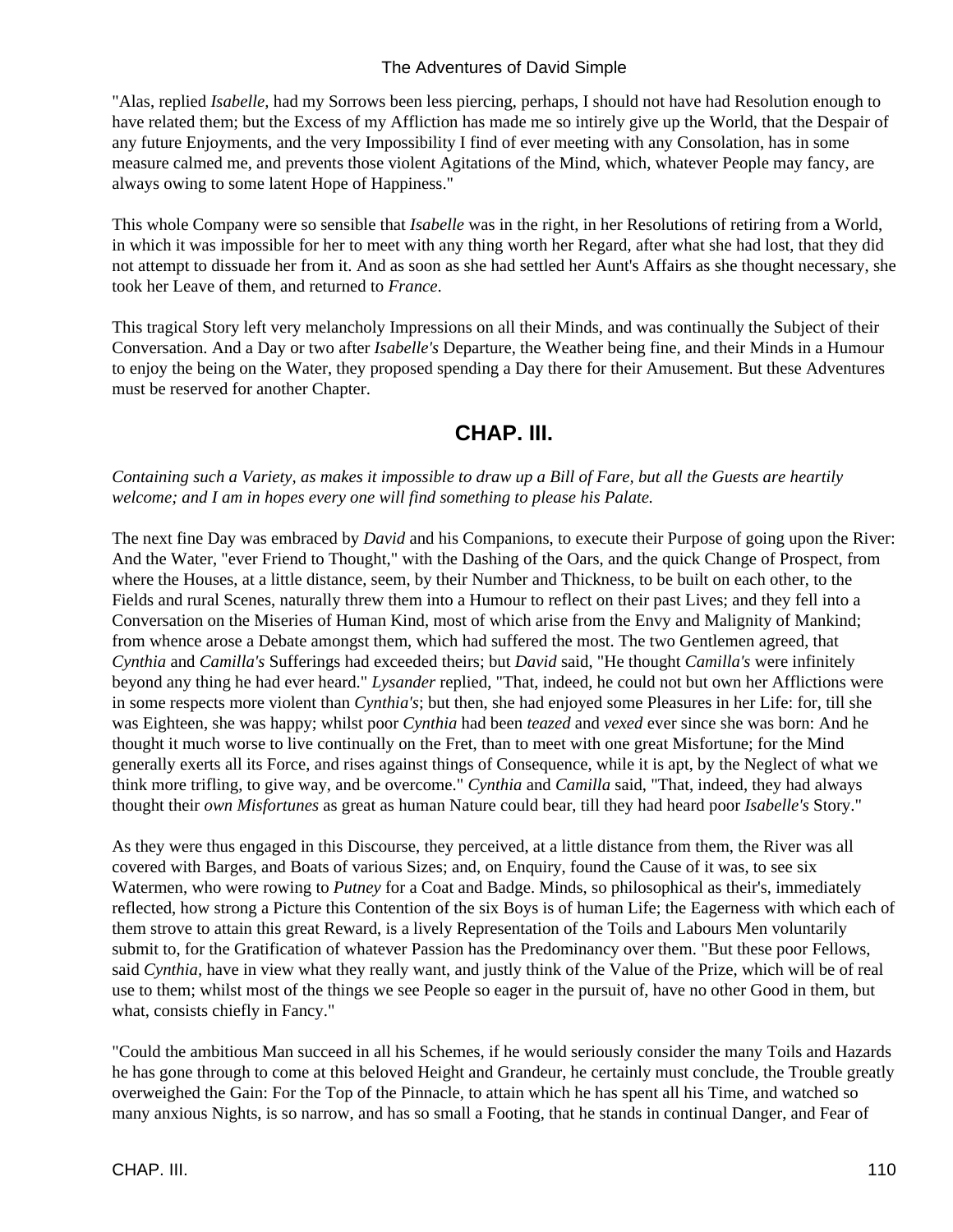falling: for thousands of others, who are just as *wise as himself*, and imagine the Place he stands in the only one they can be happy in, are daily leaving their own firm Footing, *climbing* and *catching* to pull him down, in order to place themselves in his *tottering,*and, in my Opinion, dreadful Situation. Or when the avaricious Man has heaped up more Money than an Arithmetician can easily count, if he would own his restless State of Mind to gain yet more, and the Perturbation of his Thoughts, for fear of losing what he has attained, I believe no poor Man in his Senses would change his Situation with him. But I fear I am growing too serious." On which *Valentine* replied, "It was impossible but what she said must be pleasing to all the Company." And *David* with a Sigh said, "He wish'd all the World would imitate these *Watermen,* and fairly own when they were rowing against each other's Interest, and not treacherously pretend to have an equal Desire of promoting others Good with their own, while they are under−hand acting to destroy it."

As they were talking, on a sudden a Boat which passed hastily by them splashed them in such a manner, they were obliged to get into a House, in order to refresh and dry themselves; and during their Stay there, they heard a doleful Crying, and dismal Lamentation in the next Chamber; sometimes they thought they heard the Sound of Blows.  *David,* according to his usual Method, could not be easy, without inquiring what could be the Cause of this Complaint. *Valentine* and the rest were also desirous to be informed. On which they agreed to go into the Room whence the Noise came.

There sate at one Corner of the Room a middle−aged Woman, who looked as if she had been very handsome, but her Eyes were then swelled with crying. By her stood a Man, looking in the utmost Rage, clinching his *Fist* at her, as if he was ready every moment to strike her down. *Camilla,* at *David's* Request, presently went up to her, and desired to know of her what it was that had put the Man into such a Passion with her. The Woman, in the softest Voice, and mildest Tone imaginable, replied, as follows: "You are very good, Madam, to take so much Notice of the Miseries of such a *poor Wretch* as I am; but I really cannot tell what it is that continually throws my Husband (for so that Man is) into such violent Rages and Passions with me. I have been married to him ten Years, and till within this half Year, we always lived together very happily; but now I dare not speak a Word, but he beats and abuses me, and his only Pleasure seems to be the contradicting me in every thing he knows I like. What this Usage proceeds from, or how I have displeased him, I cannot find out, for I make it my whole Study to obey him."

*DAVID* immediately turned to the Man, and begged him not to abuse his Wife in such a manner. If he had taken any thing ill of her, it would be better to let her know it, and then he did not doubt, but she would behave otherwise. But he could get no other Answer from the Man, than that he was resolved not to be made such *a Fool of,* as Neighbour Such–a–one was by his Wife: for tho' perhaps he had not so much Sense as he had in some respects, yet he was not so great *a Fool,* as to give way to a *silly Woman's Humours neither,* but could tell how to govern *his Wife*. *Cynthia* and the rest of the Company joined in intreating the Man to use his Wife better; but as they found all Endeavours vain, for that the Man *abused* her only because he would not be made *a Fool of,*they left them.

As they were going home, *David* could not help talking of this last Scene; and trying if any of the Company could find out any Reason for this Fellow's Behaviour. *Camilla* said, "She fancied she guess'd the Cause of it; for she remembered, when she lived at home with her Father, a Gentleman who used to come often to their House, and made a very good Husband, from the time he saw her Father's extravagant Passion for his Wife, rejoiced in the Thought that he had found out a Weakness in him, and therefore took a Resolution to have a Superiority over him, at least in one *Point,* and grew so *morose,*so *sour* to his Wife,that he contradicted her in every thing she said, or did; saying, she should not make such *a Fool* of him as *Livia* did of her Husband. Now, continued she, I think this Instance something like this Fellow's Behaviour. On the other hand, I knew several others who imitated my Father, and by aukward Pretences to a Passion they were not susceptible of, made the most ridiculous Figures imaginable. I never shall forget one Man, who was but in a middling Station in Life, but, however, in the Country, he and his Wife often dined and supped at our House; they lived together without any Quarrels or Disputes, and each performed their separate Business with Cheerfulness and Good Humour, and they were what the World calls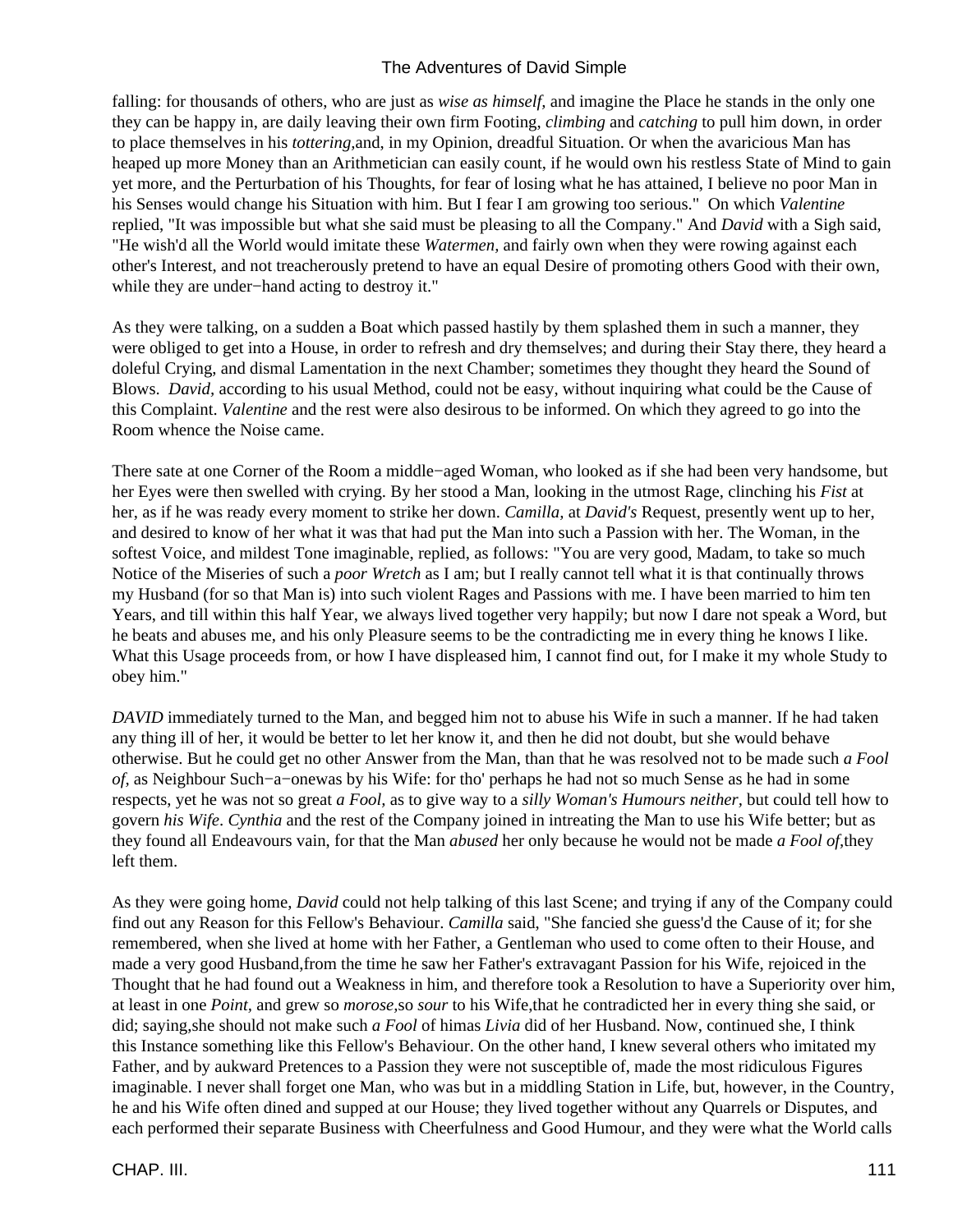a *happy Couple*. But after my Father brought *Livia* home, and behaved to her in the manner before−related, this Man took it into his head that he also must be the *fond Husband,*and consequently *humoured* his Wife in every thing, till he made her perfectly *miserable*; for she grew too *delicate* to be happy, and was so whimsical, it was impossible to please her. For I have always observed, it requires a very good Understanding to bear great Indulgence, or great Prosperity, without behaving ill, and being ridiculous: for grown up People, as well as Children, when they are too much humoured, cry and are *miserable*, because they don't know what they would have."

*CYNTHIA* smiled at *Camilla's* Account of this fond Husband, and said, "She could easily believe, that a strong Affectation of Sense, and a Desire to be thought wise, might lead People into the most preposterous Actions in the World: For, continued he, I once knew a Woman, whose Understanding was full good enough to conduct her through all the Parts she had to act in Life, and who was naturally of so calm a Disposition, that, while she was young, I thought her formed to be the happiest Creature in the World. And yet this Woman was continually unhappy, for she accidentally met with those two Lines of *Congreve's* in the *Double Dealer*:

#### *"If Happiness in Self−content is plac'd, "The Wise are wretched, and Fools only bless'd.*

"And from that Moment took up a Resolution of never being *contented* with any thing: And I have really known her when any trifling thing has gone otherwise than she would have it, strut about the Room like a Heroine in a *Tragedy,* repeating the forementioned Lines, and then set herself down perfectly satisfied with her own *Parts,* because she found she could with *Art* raise an Uneasiness, and Vexation in her own Mind. For as People who really have Sense, employ their Time in lowering all Sensations which they find give them Pain; so Persons who are so *wise,* as to think all Happiness depends on the *Reputation* of having an *Understanding,* often pay even the Price of continual *Fretting,* in order to obtain this their *imaginary Good*. And the human Mind is so framed, that I believe no Person is so void of Passion, or so perfectly exempt from being subject to be uneasy at Disappointments, but by frequently giving way to being discomposed at Trifles, they may at last bring themselves to such a Habitude of teazing and vexing themselves, as will in the end appear perfectly natural."

*VALENTINE* hearkened with the utmost Joy and Attention to every word *Cynthia* uttered. *Camilla* perfectly agreed with her in her Sentiments, and *David* could not forbear expressing a great Uneasiness that Mankind should think any thing worthy their serious Regard, but real Goodness. Nothing more worth remarking happened to them that Day; they spent the Evening in a Conversation on *Isabelle's* Misfortunes, which dwelt strongly on poor *David's* Mind; and the next, being very wet Weather, they resolved to stay at home.

*CYNTHIA,* who always employed her Thoughts in what manner she could best amuse her Company, proposed the telling them a Story she knew of two young Ladies while she was abroad. And as every Person of this Party delighted in hearing her talk, and expressed their great Desire she would relate it, she without any Ceremony began what will be seen in the next Chapter.

## **CHAP. IV.**

*Containing some small Hints, that Mens Characters in the World are not always suited to their Merit, notwithstanding the great Penetration and Candour of Mankind.*

There were two young *English* Ladies at *Paris,* with a married Lady of their Acquaintance, who were celebrated for their Beauty throughout the whole Town; one of them was named *Corinna,* and the other *Sacharissa*: and notwithstanding they were Sisters, yet were they as perfectly different in both Person and Temper, as if they had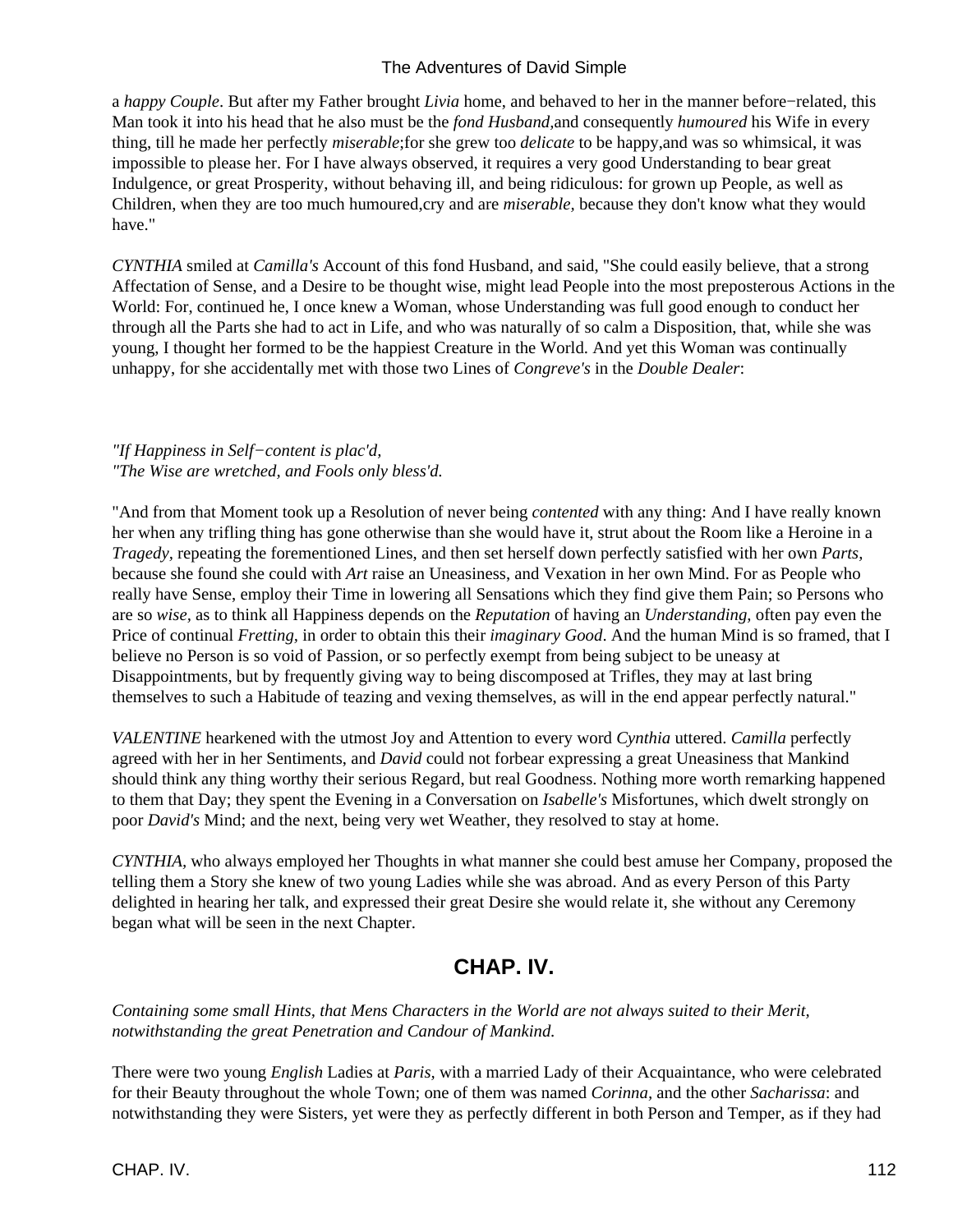been no way related. *Corinna* was tall,well proportioned,and had a Majesty in her Person, and a Lustre in her Countenance, which at once surprized and charmed all her Beholders. Her Eyes were naturally full of Fire; and yet she had got such a Command of them, that she could lower their Fierceness, and turn them into the greatest Softness imaginable whenever she thought it proper: She spoke in so many different Turns of Voice, according to what she had a mind to express, and had such various Gestures in her Person, that it might truly be said, in her was found "Variety in one." In short, the constant Flow of Spirits, which the Consciousness of an unlimited Power of pleasing supplied her with, enabled her in the most ample manner to execute that Power.

*SACHARISSA's* Person was very well made, and in her Countenance was a great Sweetness; she spoke but seldom, but what she said was always a Proof of her good Understanding. Her manner was grave, and reserved, and her Behaviour had something of that kind of Quietness, and *Stillness* in it, which is often imputed by the Injudicious to a *want of Spirit*. In short, notwithstanding her Beauty and Good−sense, she wanted those little ways of setting off her Charms to the best advantage, which *Corinna* had to the greatest perfection; and, quite contrary to her Sister, from her great Modesty and fear of displeasing, often lost Opportuunities of gaining Lovers, which she otherwise might have had.

These two Ladies set out in the World with very different Maxims: *Corinna's* whole Delight was in *Admiration*; she proposed no other Pleasure, but in first gaining, and then keeping her Conquests; and she laid it down as a certain Rule, that few Mens Affections were to be kept by any other Method, than that of sometimes endeavouring to vex and hurt them: for that Difficulty and Disappointments in the Pursuit were the only things that made any Blessing sweet, and gave a Relish to all the Enjoyments of Life.

Her Conversation, when she was only amongst Women, continually ran on this Subject; she used to try to prove her Assertion, by every thing she met with: if she went into a Room adorned with all the different Arts invented by Mankind, such as *Painting,−−Sculpture,* −−&c.she would always ask her Sister, "whether she thought if that Room was her own Property, and she might make use of it whenever she pleased, it would not become perfectly indifferent to her; the Beauties of it fade in her Eyes,—– and all the Pleasure be lost in the Custom of seeing it?" Nay, she said, "She believed Variety would make the plainest Building, or the homeliest Cottage sometimes a more agreeable Sight."

*SACHARISSA* could not help agreeing with her in this, and then *Corinna* had all she wanted. "Why then, said she, should we expect Men to go from the common Rule of Nature in our favour; and if we will satiate them with our Kindness, how can we blame them for the natural Consequence of it, *viz.* their being tired of us? Health itself loses its Relish to a Man, who knows not what it is to be sick,— and Wealth is never so much enjoyed, as by the Man who has known what it is to be poor; all the Pleasures of Life are heightened by sometimes experiencing their contrary. Even *Fewel* burns the stronger for being dashed with *cold Water*. But then indeed we ought to have Judgment enough not to throw *too much,* lest we extinguish instead of increasing the *Flame*; we must examine the different Tempers of Men, and see how much they will bear, before we attempt the dealing with them at all."

In this manner would she run on for an Hour together. On the other hand *Sacharissa* had no Levity in her Temper, and consequently no Vanity in having Variety of Lovers. The only Pleasure she proposed in Life, was that of making a good Wife to the Man she liked, by which means she did not doubt, but she should make a good Husband of him; and used often to say, "that as she did not value having many Admirers, she did not fear, but an honest plain Behaviour, would fix the Affections of one worthy Man. But if her Sister was in the right, and no Man was to be dealt with, but by using Art, and playing Tricks, she could content herself very well to live all her Life−time a single Woman: for she thought the Love of a Man which was to be kept that way, was not worth having. Nay, she resolved to make that Trial of a Man's Goodness, that whenever she liked him, she would tell him of it; and if he grew cold upon it, she should think she was happily delivered of such a Lover." *Corinna* laughedand told her, "she might tell a Man she liked him, provided she would but now and then be *cold enough* to him, to give him a small Suspicion and Fear of losing her."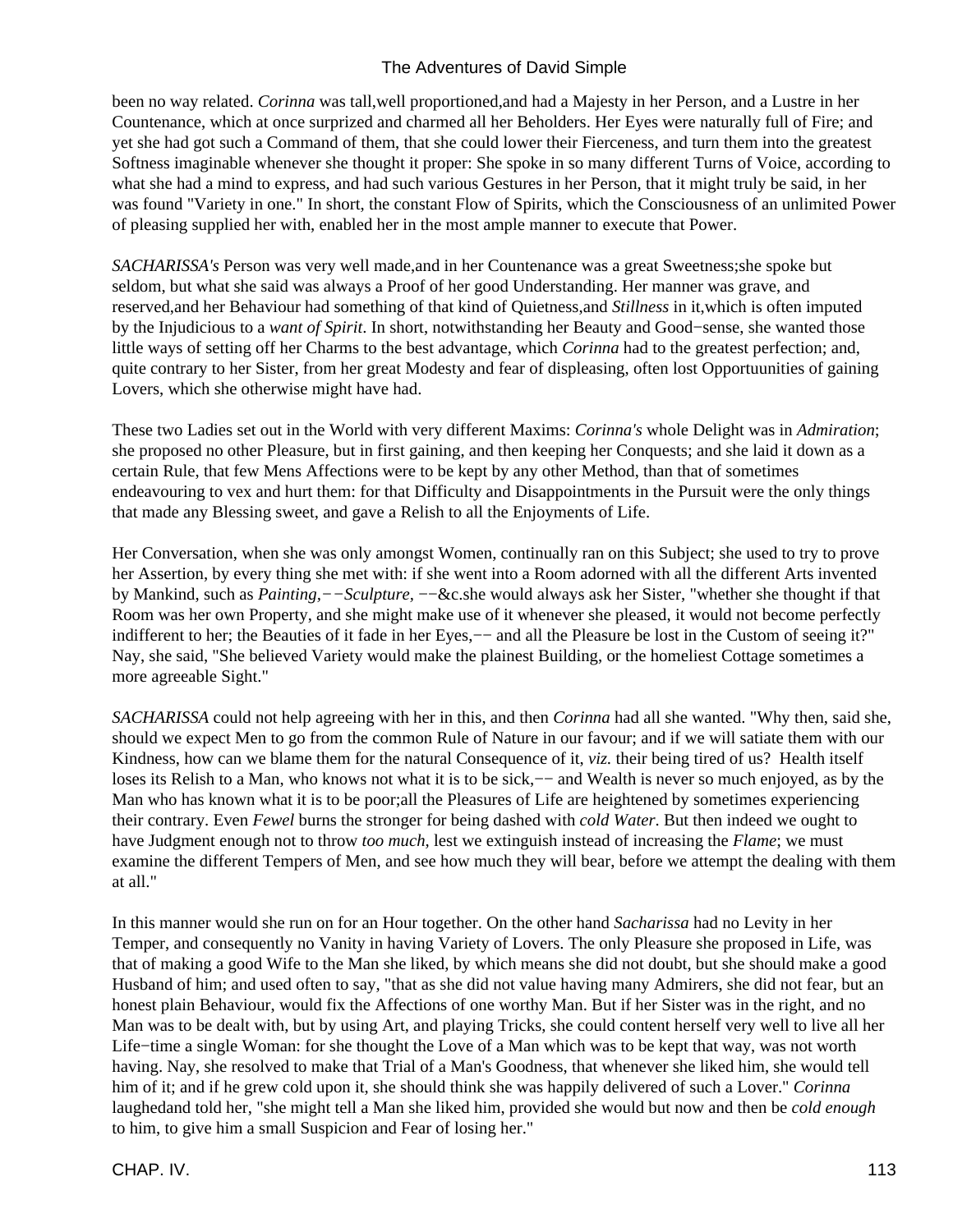*SACHARISSA* was as much talked of for her Beauty, by those who had only seen them in publick, as her Sister; but amongst the Men who visited them, *Corinna* had almost all the Lovers: she had six in a Set of *English* Gentlemen, who generally kept together the whole time they were at *Paris*; whose Characters, as every two of them were a perfect Contrast to each other, I will give you before I go any farther.

The Gentleman whose Character I shall begin with, had the Reputation amongst all his Acquaintance of being the most *artful Man* alive; he had very good Sense, and talked with great Judgment on every Subject he happened to fall upon: but he had not learned that most *useful Lesson* of reducing his Knowledge to Practice; and whilst every body was suspecting him, and guarding against those very *deep Designs* they fancied he was *forming*he who in reality was very credulous, constantly fell into the Snares of People who had not half his Understanding. He could not do the most indifferent Action, but all the *wise Heads,* who fancy they prove their *Judgments* by being *suspicious,* saw something couched under that apparent Simplicity, which they said was hid from the *injudicious* and unwary Eye. I have really seen People when they have been repeating some Saying −−or talking of a Transaction of his Humand Hafor half an Hour, putting on that Look, which some People are *spightful* enough to call *dull*;whilst others are so excessively *good−natured,* as to give it the Term of *serious,*only to consider what great Mystery was concealed under such his *Words* or Actions.

The poor Man led a miserable Life from being thus reputed to have *Art*: That open Generosity of Temper, which for my part I thought very apparent in him, was generally esteemed only to be put on, in order to cover those cunning Views he had continually before his Eyes−− Thus, because he did not talk *like a Fool,*−− he must act like *a Villain,*−−which in my Opinion is the falsest Conclusion imaginable; and as a Proof of it, I will let you into the Character of a Man, who was in every respect perfectly opposite to the other.

This Person's Understanding was but very small; the best things he said were *trite*and such as he had picked up from othershe had the Reputation in the World of a very *silly Fellow* but of one who had *no harm* in him. Whereas in reality he spent his whole time in laying *Plots* which way he might do the most *Mischief*. And as things in this World, even of the greatest Consequence, sometimes turn on very small Hinges, and his Capacity was exactly suited to the Comprehension and Management of *Trifles*; he often succeeded in his pernicious Schemes better than a Man of Sense, whose Ideas were more enlarged, and his Thoughts so much fixed on great Affairs, that small ones escaped his Notice, would have done.

I look upon the difference between a Man who has a real Understanding, and one who has a little low Cunning, to be just as great as that between a Man who sees clearly, and one who is purblind. The Man whom Nature has been so kind to, as to enable him to extend his Views afar off, often employs his Thoughts and raises his Imagination with a beautiful distant Prospect, and perhaps he overlooks the *Shrubs* and *Rubbish* that lie just before him; which notwithstanding is capable of throwing him down and doing him an Injury: whilst the Man who is *purblind*, from the Impossibility he finds of seeing farther, is in a manner forced to fix his Eyes on nearer Objects, and by that means often escapes the Falls, which those who neglect the little Stumbling−blocks in their way are subject to. In this case I fancy it would be thought very ridiculous, if the Man who walked steadily, because he can only see what is just under his Feet, should swear the other has no Eyes, because he sometimes makes a false step, while he is wandering over, and delighting himself with the Beauties of the Creation.

But let Mankind divide Understanding or Sense(or whatever they please to call it) into ever so many Parts, or give it ten thousand different Names, that every one may catch hold of something to flatter themselves with and strut and look big in the fancied Possession of; I can never believe but the Man who has the quickest Apprehension, and the greatest Comprehension, will always judge best of every thing he attends to. But the Mind's Eye (as *Shakespear* calls it) is not formed to take in many Ideas, no more than the Body's many Objects at once; and therefore I should not at all wonder to see a Man, who was admiring the Beauties of the rising Sun, and greedily devouring the various Prospect of Hills and Valleys Woods and Water, fall over a Cabbage–stump, which he thought unworthy his Notice.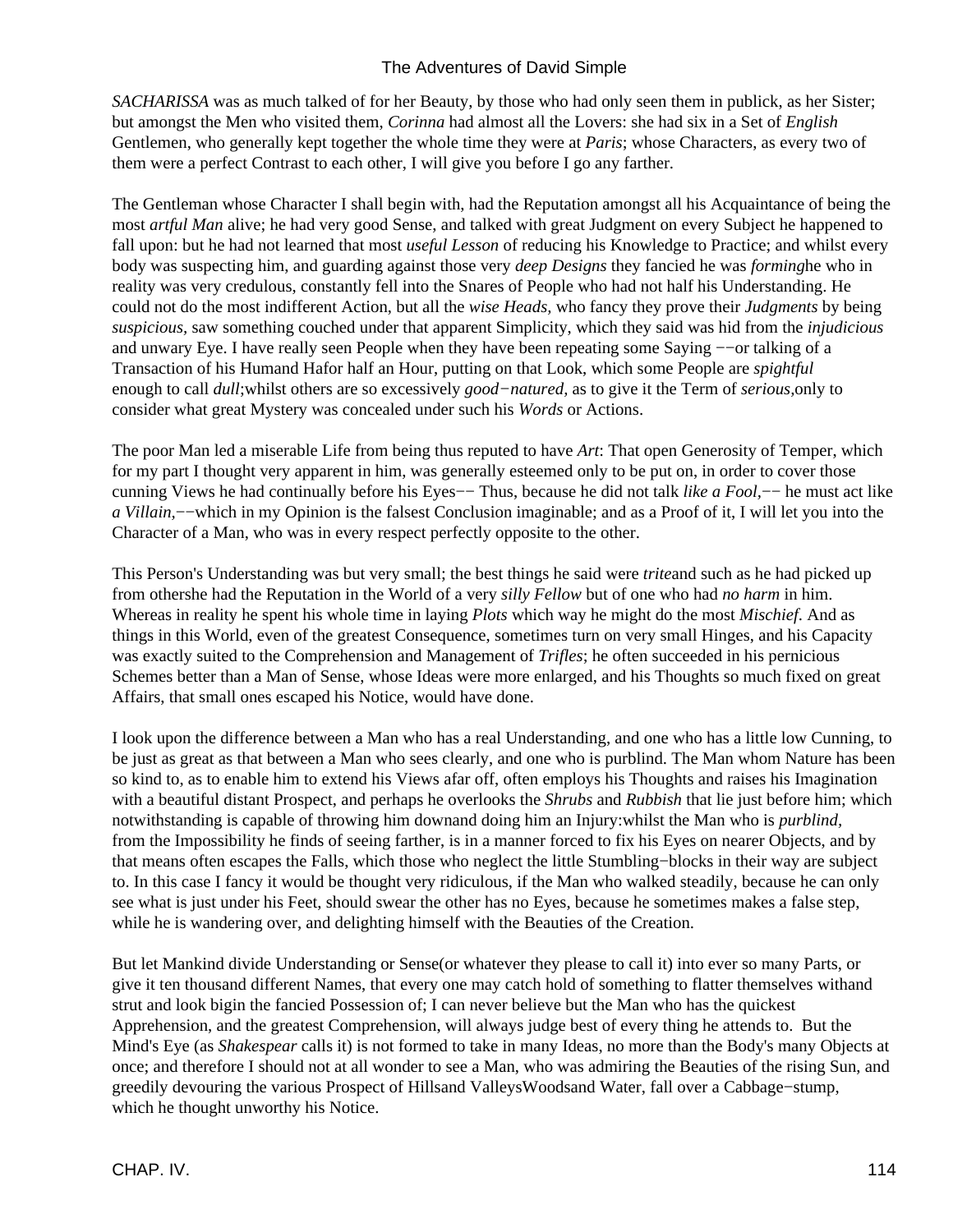But to return to my Gentleman; I actually knew several Instances of his deceiving, and imposing on People in the most egregious manner, only because they could not suspect *such a Head* as his of forming any Schemes; but if ever there was a visible Proof that he had done any *Mischief,* then the *artful Man* (tho' perhaps he had never known any thing of the matter) had set him on and it was a thousand *Pities* the poor *innocent Creature* should thus be made a *Tool* of another's *Villainy*for he certainly would never have thought of it himself. I could not help laughing sometimes, to see how much this Man endeavoured at the Reputation of Art, (foolishly thinking it a Sign of Sense) without being able to attain it; while the other, with full as ill Success, did all he could to get rid of it, that he might converse with Mankind without their being afraid of him.

The third Gentleman of this Community passed for the *best−natured* Man in the Worldhe never heard of another's Misfortune, but he shrugged up his Shouldersexpressing a great deal of Sorrow for them, altho' he never thought of them afterwards: the real Truth was, he had not Tenderness enough in his Disposition to love any body, and therefore kept up a continual Chearfulness, as he never felt the Disappointments the Torments of Mind those People feel who are ill used by the Person they have set their Affections on. He was beloved, that is, he was liked by all who conversed with him; for, as he was seldom vexed, he had that sort of Complaisance, which makes People ready to *dance play* or do *any thing* they are desired; and I believe such sort of Reasons as *Shakespear* puts in *Falstaff's* Mouth, for Prince *Harry's* loving *Pointz* , are the Grounds of most of the Friendships professed in the World, and that makes them so lasting as they are. Whoever can accompany another in his Diversions and be like him in his Taste of Pleasures will be more loved, and better thought on by him, than a Man of much more Merit, and from whom he received many more real Kindnesses, will be.

But I now proceed to the Contrast of this *Good−natured Man,* whose Reputation was quite contrary; for whoever mentioned him, was sure to hear he was the *Worst−natured*most *moroseCreature* livingand yet this Man did all the benevolent Actions that were in his power; but he had so much Tenderness in him, that he was continually *hurt* and consequently out of humour: His Love of Mankind was the Cause that he appeared to hate them; for often, when his Heart was torn to pieces, and ready to burst, at either ill Usage from his Friendsor some particular Misfortune that had befallen them, which he was incapable of removing, he cared so little what came of the World, that he could hear a pitiful Story without any Emotion, and perhaps shewed a Carelessness at it, which made the Relater go away with a fixed Opinion of his *Brutality*and *Ill−nature*.

But there is nothing so false as the Characters which are given to most People; and I am afraid this is not owing so much to Men's Ignorance as their *Malignity*: for whenever one Man is envious of another, he endeavours to take from him what he really has, and gives him something else in the room of it, which he knows he has not: He leaves it to the World to find out his Deficiency in that Point; if he can but hide from Men's Eyes whatever it is he envys him for, he is satisfied.

The next Character I am to give you, is that of a Man, who has such strong Sensations of every thing, that he is "tremblingly alive all o'er. " His Inclinations hurry him away, and his Resolution is too weak ever to resist them. When he is with any one he loves, and Tenderness is uppermost, he is melted into a Softness equal to that of a fond Mother, with her smiling Infant at her Breast. On the other hand, if he either has, or fancies he has the least Cause for Anger, he is, for the present, perfectly furious, and values not what he says or does to the Person he imagines his Enemy; but the moment this Passion subsides, the least Submission entirely blots the Offence from his Memory.

He is of a very forgiving Temper; but the worst is, he *forgives himself* with full as much ease as he does another, which makes him have too little Guard over his Actions. He designs no ill, and wishes to be virtuous; but if any Virtue interferes with his Inclinations, he is over−born by the Torrent, and does not deliberate a Moment which to chuse.

Confer an Obligation on him, and he is overwhelmed with Thankfulness, and Gratitude; and this not at all owing to Dissimulation: for he does not express half he feels. But this Idea soon gives place to others, and then do any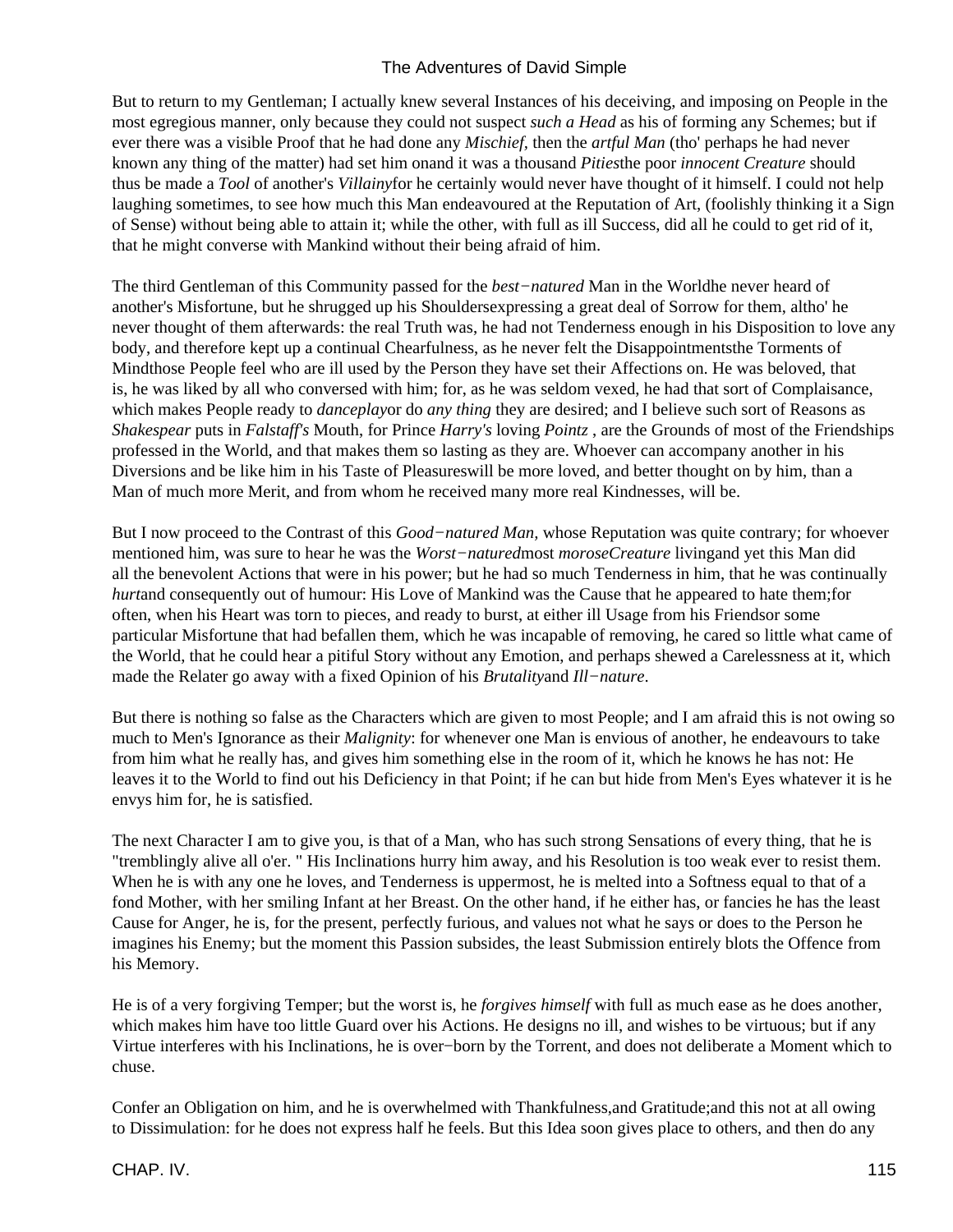thing which is in the least disagreeable to him, and he immediately sets his Imagination (which is very strong) to work, to lessen all you have done for him; and his whole Mind is possessed by what he thinks your present ill Behaviour.

He has often put me in mind of a Story I once heard of a Fellow, who accidentally falling into the *Thames,* and not knowing how to swim, had like to have been drowned; when a Gentleman, who stood by, jumped into the River and saved him. The Man fell on his Knees, was ready to adore him for thus delivering him, and said, he would joyfully sacrifice the Life he had saved, at any time, on his least Command. The next day the Gentleman met him again, and asked him how he did after his Fright? When the Man, instead of being any longer thankful for his Safety, upbraided him for pulling *him by the Ear in such a manner, that it had pained him ever since*. Thus that trifling Inconvenience, in twenty−four Hours, had intirely swallowed up the Remembrance that his Life was owing to it. Just so doth the Gentleman, I am speaking of, act by all the World.

He has the greatest Aversion imaginable to see another in Pain and Uneasiness; and therefore, while any one is with him, he has not Resolution enough to refuse them any thing, be it ever so unreasonable: Importunity makes him uneasy, and therefore he cannot withstand it. But when they are absent from him, he gives himself no trouble what they suffer; let him not see it, and he cares not: He would not interrupt a Moment of his own Pleasure on any account whatever. He never considers what is *right* or *wrong,* but pursues the Gratification of every Inclination with the utmost Vigour; and all the pains he takes, is not in examining his Actions, either before or after he has done them, but in proving to himself, that what he likes is *best*: And he has the Art of doing this in such a manner, that, while People are with him, it is very difficult to prevent being imposed on by his fallacious Way of Arguing. And yet tell him a Story of another's Actions, and no one can judge better, only I think rather too rigidly; for, as he doth not feel their Inclinations, he can see all their *Folly,*and cannot find out any Reason for their giving way to *their Passions*.

He has great Parts, and, when he is in good Humour, and nothing ruffles him, is one of the agreeablest Men I ever knew; but it is in the power of every the *least* Disappointment to discompose and shake his whole Frame, and then he is much more *offensive* and *disagreeable* than the most insignificant Creature in the World. He never considers the Consequences of any thing before he does it. He ruined his Sister by his wrong−placed Pride: for she had a Lover, who was greatly her Superior in point of Fortune; but there were some Circumstances in his Affairs, which made it very inconvenient for him to marry her immediately. The Brother took it into his head he was designing to *dishonour his Family,* and challenged him. The Gentleman overcame him, and gave him his Life; but resolved never to speak to his Sister more: for he said it should not be reported of him, that he was compelled to marry her. The poor young Creature, who had fixed her Affections on him, had a Slur cast on her Reputation, and has been miserable ever since. He is not so ill−natured, but that seeing her so makes him uneasy; and therefore the Remedy he takes is not to see her at all, but to live at a distance from her: And he comforts himself, that it was his Love for her made him act in such a manner. Had it been another Man's Case, he would have soon found out, that it was not *Tenderness* for a Sister, but *Pride* and *Vanity,* that caused so rash an Action.

One thing is very diverting in him, and has often made me laugh; for it is very easy to know whether the last Action he has done is good or bad, by what he himself says: For when Benevolence has prevailed in his Mind, and he has done what he thinks right, then he employs all his Wit and Eloquence to prove the great *Goodness of Human Nature*. But when giving way to Pride, Anger, or any other Passion, has drove him to be guilty of any Action, which he cannot perfectly approve, he then immediately falls on the great *Wickedness of all Mankind,* and sets himself to work to argue every Virtue out of the World. The Inconsistence of his Behaviour makes his Character in the World very various: for People, who have been Witnesses of some Parts of his Conduct, take him for the best of Creatures; whilst others, who have known some other of his Actions, think him the worst. It is not to be wondered at, he should be thus inconsistent with himself,—− for he has no fixed Principles to act by: He gives way to every Inclination that happens to be uppermost; and as it is natural for People to love to justify themselves, his Conversation turns greatly on the Irresistibleness of human Passions, and an Endeavour to prove, that all Men act by them. But People, who have the Reputation of Wit, or Sense, should take great care what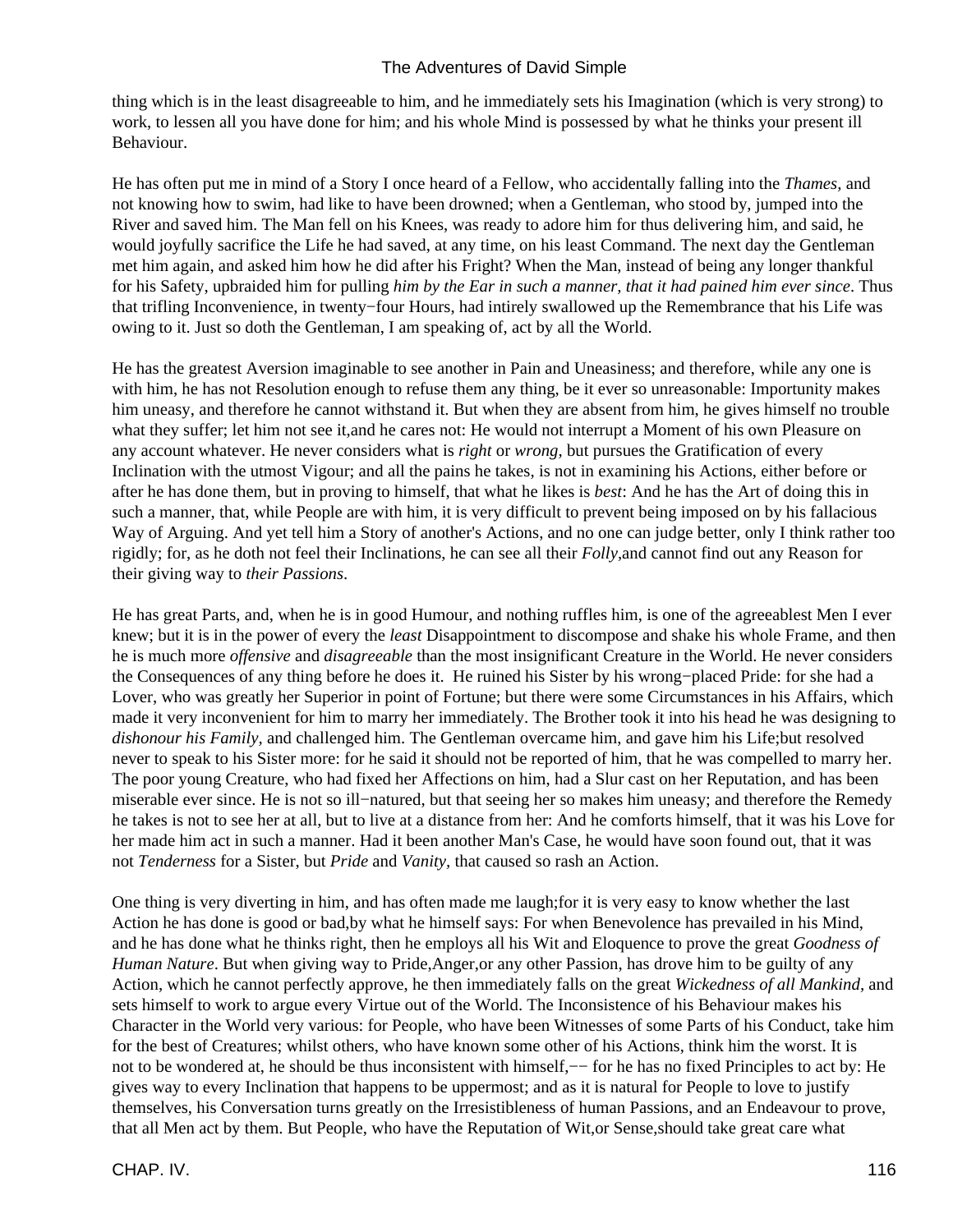they say, or do, for the sake of others, who are apt to be influenced by their Example, and form their Sentiments by their Precepts.

The last of the six Characters I promised to give you, and the Contrast to this Gentleman, is a very odd one. His Understanding is very indifferent; but he has a strong Inclination to be thought both *witty* and *wise*: He envies the other, because he finds, that, with all *his Faults,* his Company is more coveted than *his* ;−− and therefore, as he finds he cannot equal him in Wit, and Entertainment, he fixes on *Wisdom and Discretion,*and exults in the Superiority he imagines this gives him; so that instead of being like the other, hurried into Actions by his own Inclinations, he *deliberates* so long, and *weighs* so nicely every Circumstance that may attend whatever is proposed to him, that he puzzles his *Brain,*and *bewilders himself,*−−in his *own Wisdom,* −−till he does not know how to act at all; and often, by that means, loses Opportunities of doing things that would be very much for his Advantage, while he is considering whether he should do them or no. And it is not only in things of moment he is thus considerate, but also in the most trifling Affairs in Life: He will not go even to a Party of Pleasure, till he has confused himself so long, whether it will be discreet for him to do it, or no,−−that he can have no Enjoyment in it.

I remember once, while we were at *Paris,* this Knot of Gentlemen,my Lady,−−myself, in the Character of a *Toad−Eater,* and some more Ladies, proposed spending a Week at *Versailles*: This Gentleman could not find out whether it would give him most Pleasure or Pain to accompany us; and was so long in deliberating, that at last Monsieur *Le Vive* (which was the Name the Gentleman who was so whimsically guided by his *Passions,* always went by, while he was at *Paris*) swore he would stay no longer, and we drove away, leaving him at the Gate in as thoughtful a Posture, as if he had been endeavouring to find out the most difficult Problem in the *Mathematicks*.

He pretends to a great Affection for *Le Vive*; but I verily believe he hates him in his Heart: for, when he is absent from him, his whole Discourse turns on his *Indiscretions,* which, indeed, he expresses great Sorrow for: But, in my Opinion, he only affects to *pity* him, for an Excuse to fix People's Minds on his Faults, and to make them see his own *imagined Superiority*. I have known several of *these Friends,* who go about *lamenting* every wrong thing done by the Person they falsly pretend a *Friendship* for; but to me they cannot give a stronger Proof, that they hate and envy them.

For a Man, who is really concerned for another's Frailties, will keep them as much as possible even from his own Thoughts, as well as endeavour to hide them from the rest of the World: And whenever I hear one of *these Lamenters* cry, "It is pity *such−a−one* has such *Failings*; for otherwise he would be a *charming Creature* ;"−−and then reckon them all up, without forgetting one *Circumstance* : I cannot forbear telling them, that I think this would better become an *Enemy* than a *Friend*. This Man got the Nick−name of the *Balancer,* and was the Diversion of all who knew him.

Many other silly Fellows, who conversed with *Le Vive,* acted quite contrary to the *Balancer,* and affected to imitate him. It was a common thing with him to say, that People of the greatest Understandings had generally the strongest Sensations: For which Reason, I really knew two Men, who were naturally of *cold phlegmatick Dispositions,* throw themselves into continual Passions,—–in order to prove *their Sense*. They could not come up to *Le Vive* in their Conversation, and therefore, with great *Penetration,* they found out an easier way to be *like him,* and were so very humble as to imitate him in his Failings.

I visited the Wife of one of them, and was sitting with her one day when he came in. She happened accidentally to say something he did not like; on which he, in Appearance, threw himself into a violent *Agony,*−−swore,−−and stampt about the Room like a Madman; and at last catched up a great Stick, with which he broke one of the finest Sets of *China* I ever saw. The poor Woman, who was really frighted, stood staring, and knew not what to say; but when his *Passion* had continued just as long as he thought necessary to prove *his Wisdom,*−−he grew calm again; and then asked his Wife ten thousand Pardons for what he had done;—−said, he was very sorry he was so passionate;−−but all People acted by *their Passions,* and he could not help *his Nature*; −−it was a Misfortune often attended Persons of very *good Sense*;and, as an Instance of it, named *Le Vive*. I saw thro' the whole thing,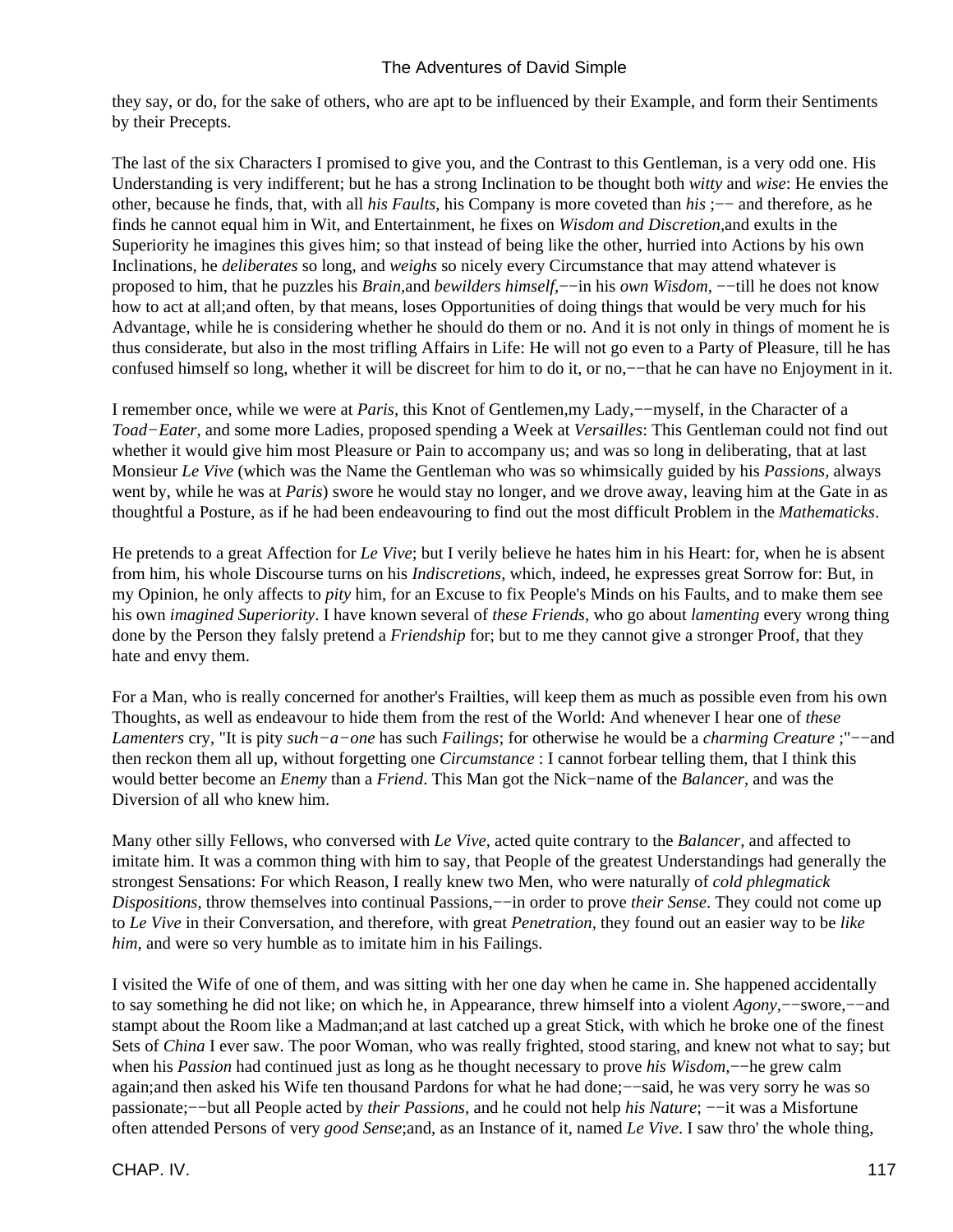and could hardly keep my Countenance; but immediately took my leave, that I might have the liberty to make my own Reflections, without being observed; for *nothing is so captious as a Man who is acting a Part, it being very natural for him to be in a continual Fear of being found out*.

*CORINNA* had another Lover, who was a *Frenchman,* in a very high Station. His Mind was cast much in the same Mould with hers:  $-−$ Vanity was the chief Motive of all his Actions, and the Gratification of that Vanity was the sole End of all his Designs. He delighted in all manner of fine things; that is, he was pleased to call them his own: for the finest Picture that ever *Michael Angelo* drew, would have given him no Pleasure, unless the World had known he was in possession of it. And what is yet more strange, the most beautiful Woman was only preferred to the rest by him, that it might be said *his Charms* had made a Conquest of the Person *others sighed for in vain*. It was for this Reason he followed *Corinna*; every new Lover she got, increased his Affections;−the greater Croud of Admirers she had, the better he was pleased; provided she would but shew to the World, that she only kept them in her Train, whilst he was permitted to lead her by the Hand.

Here *Cynthia* said she was tired, and would reserve the Remainder of her Story till the Afternoon. They spent the Interval, till she thought proper to begin again, in general Conversation, and Remarks on the Characters she had given them. As soon as *Valentine* thought she had rested long enough, to make it agreeable to her to tell them the rest of the Story, he begged her to go on with it; and she, who never wanted to be asked twice to oblige any of that Company, proceeded as will be seen in the next Chapter.

## **CHAP. V.**

#### *The Continuation of the Story of Corinna.*

*Corinna's* manner of dealing with these various Characters, was really very diverting. For to the Man of Sense, who had the Reputation of being an *artful Man,* and who always treated her with very great Respect, yet told her his Love in a plain unaffected manner, (for he had not been much used to Gallantry) and always dealt with every body with Simplicity; she softened her Looks to such a degree, as gave him some distant Hopes that he might be her Choice. And as a Coquet was the Character he most despised, it would have been impossible to have persuaded him, *that she had any sort of Coquetry* in her. She plainly saw how much his real Character was mistaken; and that the other Gentleman, who was reputed to be *perfectly artless,* employed his whole Time and Thoughts in endeavouring to undermine her by his *Cunning*. To him therefore she was more reserved, and, by continually counterplotting him, at last gave him the most consummate Opinion of *her Wisdom*: for as he look'd on *Art* and *Sense* to be the same thing, he thought a Woman, who could equal him in the former, must be the most extraordinary Creature in the World.

The Man whom the World esteemed to be *ill−natured,* only because he was capable of being touched with either, the *Afflictions,* or *Behaviour* of his Friends; she worked *backward* and *forward* in such a manner, as made him one Moment curse her,−−and the next adore her;by that means keeping his Thoughts continually on the Stretch, and giving him no time to recollect himself enough to forsake her. The thing in the World he valued in a Woman, was having the same Sensations with himself; therefore, whenever she found she had gone far enough to hurt him thoroughly, she pick'd up some Trifle he had done, and told him it was the Suspicion of his slighting her, that had made her so *uneasy* she could not command *herself*: By this means he was perfectly convinced that she had no Fault, but what arose from the Strength of her *Good−nature*.

As to the Gentleman who was always pleased, she had no great Trouble with him; and only danced and sung with him; and he was perfectly satisfied she was the *best−humoured Woman* in the World, which was the *Quality he most admired*.

The *Balancer* never told her he liked her in his Life; for he did not dare to go so far, lest he should not be able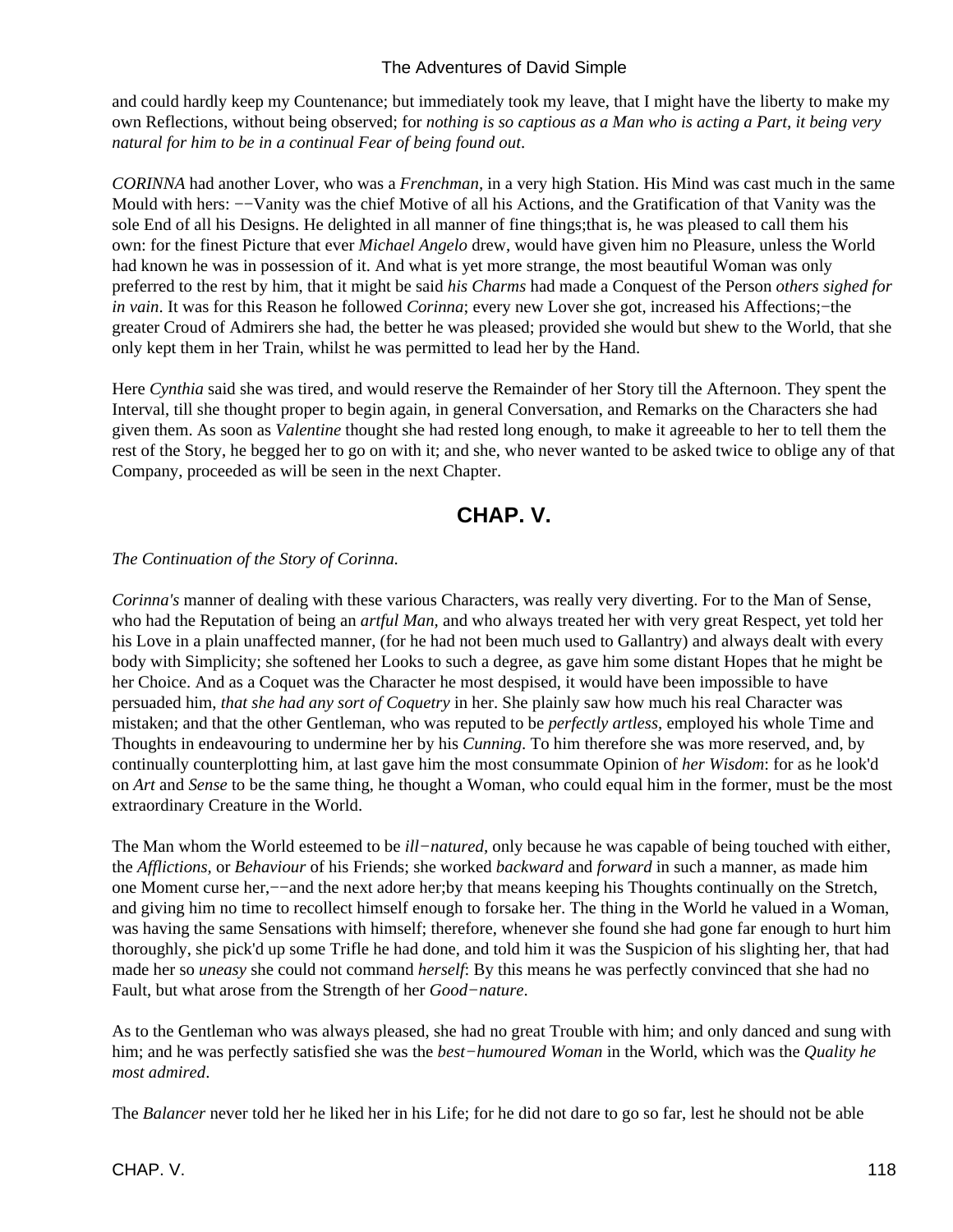afterwards to disengage himself. He sat whole Hours, and looked at her with Wonder and Admiration, considering with himself whether it would be *wise* for him to make Love to her or no. She saw she had him sure enough; but did not let it appear to him that she understood his Looks: She flattered him in his *own Way,* asking his Advice about every Trifle, pretending she was deliberating about things she never had a serious Thought of; he therefore believed her *a Miracle of Discretion* .

Her hardest Task was how to manage *Le Vive*; for the Impetuosity of his Inclinations would not bear being dallied with, and she found, with all her *Art*, it was impossible to keep him long, without consenting to marry him. But as he was always apt to believe whatever his Inclinations suggested to him, she contrived to make him think, that she had no other Reason for not immediately complying with his Desire, but Delicacy; for that she thought a Woman must be a strange Creature, who did not expect some Gallantry from a Man, before he could obtain her Love. And as *Le Vive* had really a very delicate Turn in his own Mind, it was what he most admired in a Woman; and consequently he was the more charmed with her, for thinking she had so large a *Share of it*. She was obliged to be denied to all the rest, whenever he came to see her; for she could not so easily impose on him as on the others, and the least Suspicion would have excited him to the highest degree of Rage. She durst not play many Tricks with him, only she would now and then just teaze him enough to make his Passion return with the greater Violence.

As to the vain Man, he easily believed she preferred him to all Mankind; and it is incredible the vast Pleasure he took in reflecting on the Joys he should feel, in being *reputed* to have the handsomest Wife in all *France*. The Possession of so fine a Woman was the least thing in his Consideration; for if he had been obliged to have lived a recluse Life with her, all her Charms would have immediately vanished, and his Relish would have been totally lost for them: but whilst his *Vanity* was gratified, he thought her possessed of every *Accomplishment* any Woman could be adorned with. Thus Mankind go farther than *Pigmalion* in the Fable; for he, indeed, fell in love with a Statue, but still kept his Senses enough, only to pray to the Gods to give her Life and Motion: But they, if once a Woman's Form *pleases* them, not only wish her possessed of every thing else, but *believe* and *swear* she is so.

I once visited *Corinna,* when all her Lovers happened to be there together. I suppose *Le Vive* was let in by some Accident she could not avoid. The grave Man of Sense appeared diffident of himself, and seemed afraid to speak to her. The artful Man sat silent, and seemed to be laying some very *deep Plot*. The Man who was so apt to be hurt by the Behaviour of others, could hardly forbear breaking out in Reproaches. The gay good−humoured Spark *caper'd* and *sung,*−−and was never better pleased in his Life. The Balancer attempted to speak several times, but broke off with half a Sentence, as not having considered enough whether he was going to speak *wisely* or no. −*Le Vive* had no patience, and could hardly be civil to her;−−but perfectly stormed at her, and left the Room in a violent Passion. But the vain Man was all *Joy* and *Rapture*; for, on some particular Civilities she shewed him, he concluded he was the *happy Man*. And indeed, whether the Sympathy there was in their Minds (for both their Pleasures lay in gratifying their Vanity) influenced her, or whether his having a great Fortune swayed her, I cannot tell; but she certainly did give him the preference before all her other Lovers.

After this meeting of them all together, as she found it impossible any longer to keep them all as *Danglers,* she began to think seriously of marrying the vain Man. She considered, that if she led this Life much longer, she should get the Reputation of a *finished Coquette,* and consequently lose all her Power; whereas by marrying, she might have the liberty of conversing with all her *Husband's Acquaintance,* without being much censured. Besides, she knew enough of his Temper, not to be ignorant, that he would bring her home all the Admirers he could, in order to indulge himself in the Thoughts that he had *gained* the Woman so much *liked* by others. She was very sure she could not be particularly fond of him, nor any other Man; and always laid it down as a Maxim, that it was too much Love on the Women's side, that was generally the Cause of their losing their Husband's Affections. In short, these and several other Considerations induced her, at last, to give her Hand to the vain Man.

They were married three Months before I came from *Paris,* and were generally esteemed a very fond Couple. She coquettes it just enough to shew him, that, if he does not take care of his Behaviour, he is in danger of losing her: And he indulges her in every thing she can wish, and still keeps up the Lover, for fear of the Disgrace of her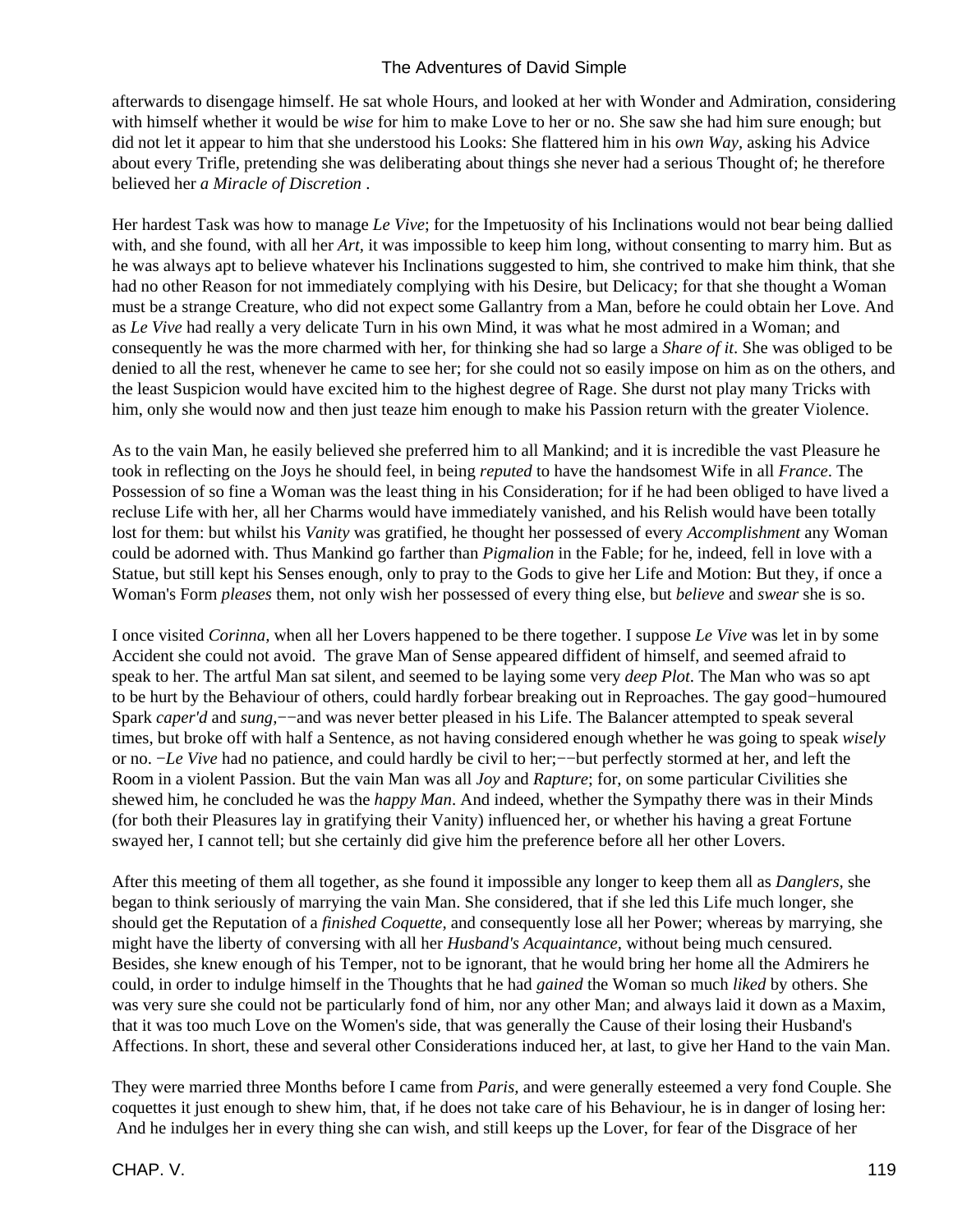liking any body else. *Sacharissa,* with whom I conversed as often as I could get liberty, told me, that *Corinna* often asked her, "How long she thought she should reign thus *absolute*in her Husband's House,if she made an *humble fond Wife,*and did not continually shew him how much he was *obliged to her* for *chusing him*?" I will relate to you one Scene that passed between them, Word for Word, as *Sacharissa* told it me.

There was a young Gentleman dined with them one day, with whom *Corinna* was more gay, and went farther in her Coquettry than usual; insomuch, that at last her Husband grew quite out of humour: She perceived it, but did not at all alter her Behaviour on that account. There was a great deal of Company at the Table, and *Corinna* was in the highest Raptures to see the Joy which sparkled in the Eyes of the Man she took most notice of; the envious uneasy Looks of all the others, and her Husband's Discontent. This might be called the Wantonness of Power, and she was resolved to indulge herself in the full Enjoyment of it. When the Company were gone, her Husband sat sullen, and out of humour, and would not speak one word. It was her usual Method, whenever he thought proper to be in this Temper, to let him come to himself again as he pleased; for she never said any thing to him, to endeavour to bring him out of it. I cannot say I much pitied him, as all his Uneasiness arose from Vanity; but had the greatest Tenderness for her been the Cause of it, she would have acted just in the same manner: for it was one of her *political Maxims,* That whatever Woman troubled her head whether her Husband was pleased or no, would find Employment enough to keep him in Temper; but if she could have so strong a Resolution as to hold out, if he either *loved her*−−or *a quiet Life,*he would certainly submit in the end; and the Difficulty he found in being reconciled to her, would make him afraid of offending her.

However, this passed on three or four Days, and neither of them spoke. *Corinna* dressed, and went abroad with as much Chearfulness as usual; till he held out so long that she began to be frighted, lest he should be meditating some Design of parting with her, and by that means bring a Disgrace upon her. Her Pride would not suffer her to think of a Submission; besides, she knew that Method would be totally ineffectual with a Man of her Husband's Temper.

*SACHARISSA,* although she could not approve her Behaviour, had so much Good−nature, she would willingly have assisted her in bringing about a Reconciliation; but her Mind was so perfectly free from all Art, and every Word she spoke, nay, her very Looks so plainly shewed her Thoughts, that it was impossible for her to hit on any Scheme for her Sister's Advantage. *Corinna,* after much Deliberation, as her last Effort, engaged a Lady of her Acquaintance to invite her and her Husband to Dinner; where, as by Accident, they were to meet the Gentleman who was the first Occasion of their Quarrel; who, the moment he saw *Corinna,* began to behave to her with all the Assurance a Man, who fancies himself the Object of Admiration, can be inspired with. But she had now another Scheme in view; and as she had before indulged her own Vanity at the Expence of her Husband's, she thought it necessary, in order to bring about her present Designs, to turn the Man into Ridicule, who, from her own Behaviour, had fed himself with the Hopes of obtaining her Favour: --And whilst she play'd him off with all the Liveliness and Wit she was mistress of, by the whole Company's plainly perceiving the great Preference she gave her Husband, he was by degrees work'd into Raptures he never felt for her before; and when they came home, was visibly more her Slave than ever.

Thus by following the Maxim she had lain down from her Youth, of never shewing too much Love to the Man she had a mind to govern, she so far succeeded in all her Schemes, that if ever any Dispute arose between them after this Scene, it was not without the most servile Submissions on her Husband's side, and her exerting all the most haughty Airs she could think on, that he could ever obtain a Reconciliation with her: nor did she think herself at all to blame for such a Conduct, but often asserted, that notwithstanding all the Complaints of Women's *Levity* and Coquettry, yet, that she thought the Man who gives up all his Ease, and sacrifices all his Time to the satisfying a restless Ambition, and the grasping of Power, was just on the same footing with the Woman who makes it her Study to display and set off her Charms, in order to gain a general Admiration; that the same Love of Power was the Motive of both their Actions; and consequently that she could not see, if there is so much Folly as is said to be in the one,how the other could be exempted from the same Imputation.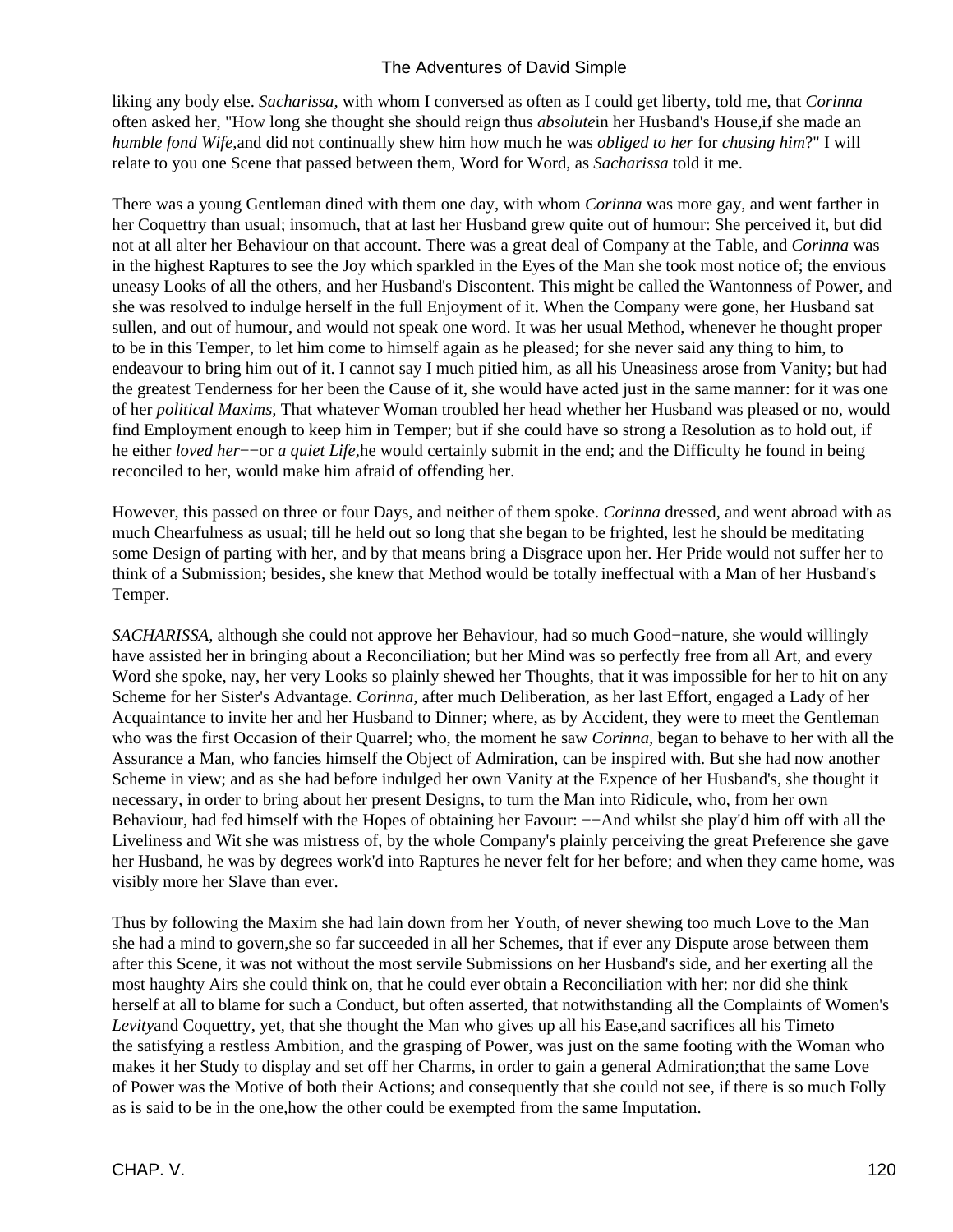But here I will leave her, and go back to *Sacharissa*. Her Taste was too good, altho' she had a great Softness in her Temper, for her easily to fix her Affections; but the Man of Sense, whom I have already mentioned to you as a Lover of *Corinna's,* touched her Heart. She took care to conceal it, because she well knew *Corinna* would be uneasy at parting with *one Admirer,* altho' her Dislike to him was ever so great. But when *Corinna* was married, and this Gentleman considered her Usage of all her Lovers, with *Sacharissa's* modest, and good−natured Behaviour, he fixed his Love on the Woman who now appeared so much the most deserving. The Courtship did not last long; for as she had made it a Rule never to conceal her Affections from the Man she loved, longer than she doubted of his Decency was the only thing considered by her; and they were married about a Month before I left *Paris*. I never saw a greater Prospect of Happiness in my Life, for their Love was reciprocal, and they highly esteemed each other.

*CYNTHIA* had the Thanks of the whole Company for her Relation, particularly *Valentine's,* who expressed the greatest Admiration at her manner of telling it. They spent the rest of the Evening in Remarks on *Cynthia's* Story; and *David* said, he did not think there could have been such a Character as *Corinna's* in the World; that he began to be in great Anxiety to see a Woman painted in such a Light; but *Sacharissa's* Tenderness and Good−nature had reviv'd his Spirits, in shewing him the Blessing a Man possessed, when he could gain the Affections of a Person whose Heart was faithful, and whose Mind was replete with Goodness. In saying this, he fix'd his Eyes stedfastly on *Camilla,* till he saw her blush, and seem out of countenance, which made him immediately turn the Discourse: and when they separated to go to bed, *Valentine* followed his Sister into her Room, and seemed almost choaked for want of Power to utter his Thoughts.

*CAMILLA* was not ignorant what Subject he wanted to talk on, and immediately began a Discourse on *Cynthia*. At last she brought him to say,"Oh! *Camilla,*how happy must that Man bewho can touch the Heart of *Cynthia*! there is no Hopes for your unfortunate Brother; for *even* if she could condescend to look on me, my Circumstances are such, I dare not own my Love to her. Mr. *Simple's* Generosity and Goodness to us, makes it utterly impossible I should ever think of loading him with more Burdens. No;I must for ever banish from my Thoughts the only Woman who is capable of raising my Love and Esteem. You may remember in our very youthful Days, when I hardly knew why I *liked* her, how fond I was of being with *Cynthia*; and notwithstanding our Separation, I have never thought of any other Woman with any great Affection." He then went on with Extacies on *Cynthia's* Wit and Charms.

*CAMILLA* heard him out, and then told him, she would do any thing in her power to serve him; but advised him, if possible, to try to conquer his Passion. At these Words he turned pale, and looked in the utmost Agonies;which his Sister perceiving, she told him, if his Love was so fixed, that he could not enjoy himself without *Cynthia*, she hoped, and did not at all doubt, but he might gain her Affections, for that before she went abroad, she had observed much more than a common Complaisance in her Behaviour towards him; which she found was rather increased than abated since this last Meeting; and he must wait with patience, till Time, perhaps, might put it in his power to be as happy as he could wish.

*VALENTINE* was vastly comforted in the Thoughts of *Cynthia's* approving his Love, and for that Moment quite forgot all the Consequences that might attend indulging his Passion; he begged his Sister to observe all *Cynthia's* Words and Actions.  $-$ -And then retired to Rest. Poor *Camilla* could have sighed as well as her Brother; but I don't know how it was; *She could not so easily unfold Griefs of that kind to* Valentine, *as he could to her*.

# **CHAP. VI.**

*In which our Hero began again to despair of ever meeting with any thing but Disappointments.*

Poor *David* had no Person to tell his Griefs to: he loved *Camilla* so sincerely, that whatever Resolutions he made to declare it to her, the great Awe with which he was seized whenever he approached her, took from him the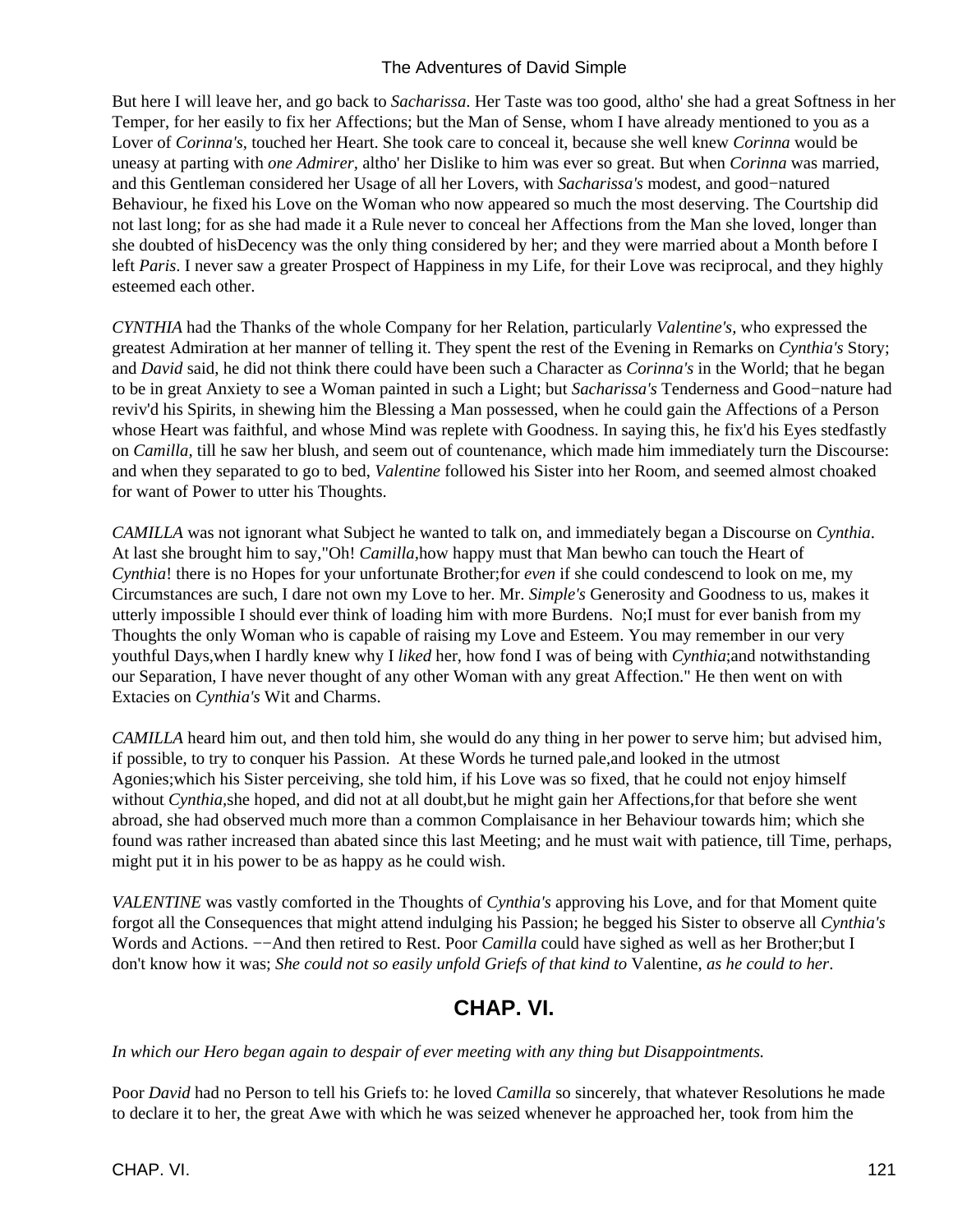Power of speaking. And he was afraid to mention it to her Brother first, lest she should be offended, and think he was *mean* enough to expect a Compliance from them both, on account of the Obligations they owed him.

Sometimes his Imagination would indulge him with the Thoughts of the Happiness he should enjoy, if he could be beloved by, and lead his Life with *Camilla*. He was sure she had every good Quality human Nature is capable of possessing. He ran over every Virtue in his own Mind, and gave them her all, without any Exception. Then he reflected on every Vice; and, exulted in the Thought that she was quite free from them. Sometimes he was in despair of ever engaging her to return his Love, and then in a moment succeeded Hopes and Raptures, and all this without any intervening Action of her's to give him the least Reason to believe either one way or the other.

In short, both *David* and *Valentine* were afraid of explaining themselves too far, lest they should disoblige *Camilla* and *Cynthia*; and they, on the other hand, had no Fear, but that their Lovers meant no more than they expressed. Miss *Johnson's* Behaviour, in spight of himself, would often force itself on *David's* Memory; for that is one of the Curses which attend the having ever been disappointed in our Opinion of a Person we have esteemed: It is an Alloy to all our future Pleasures; we cannot help remembering, while we are indulging ourselves in any new Engagement, that once we thought as well of another, who, with the same seeming Innocence deceived us; and we dread the same thing may happen over again. But these Thoughts only took place in *Camilla's* Absence: The moment she appeared, all disagreeable Ideas vanished, and the most pleasing ones imaginable succeeded.

*VALENTINE* and *Camilla* often sighed at the Remembrance of their Father's Usage; but they cautiously hid from their *generous Benefactor,* that any uneasy Thoughts ever intruded on their Minds: He fancied them entirely happy, and that their Happiness was owing to him. None but Minds like *David's* can imagine the Pleasure this Consideration gave him. *Cynthia* saw through *Valentine's* Behaviour; and yet sometimes she could not help fearing that his Thoughtfulness might arise from some other Cause than what she would have it, and her great Anxiety concerning it, naturally produced Suspicion.

As this little Company were sitting and comparing their present Situation with that they had formerly been in, they heard so violent a Rap at the next Door: They could not help having Curiosity enough to run to the Window, and saw it was occasioned by the Arrival of a gilt Chariot, in which was a Person, in whose Looks was plainly to be perceived, that he was perfectly *satisfied with himself*; and, *conscious* that he made a *good Figure*;that is, he was very well dressed, and his Equipage such as no Nobleman would have had any reason to have been ashamed of. While the Door was opening, he happened to cast his Eyes on *Camilla,* and fixed them with such Attention, that as he was entering the House, his Foot slipt, and he fell down. *David,* who was always ready to give Assistance where it was wanted, ran down stairs to see if he could be of any service to him. The Gentleman had struck his Face against an Iron at the Side of the Door, and felt a good deal of Pain; but the moment he saw *David,* he begged he would be so good as to carry him into the House where he had seen him at a Window with a young Lady, whom he was very desirous of speaking to; because he had something to tell her, which, he believed would prove to her advantage. That Consideration was enough for *David,* and without any farther Hesitation, he introduced him into the Room to *Camilla*. The moment she saw him, it was visible by her Countenance he was not a perfect Stranger to her; for she alternately blushed, turned pale, and seemed to be in the greatest Agitation of Spirits imaginable. The Gentleman begged the liberty of being one half Hour alone with her; as what he had to communicate concerned only her, and was of such a nature, that it required the utmost Privacy.

*CAMILLA,* who did indeed know him to be my Lord . . . . an intimate Acquaintance of her Father's, fancied he had something to say to her from him; and that Thought made her so sollicitous to know what it was, that without thinking of any farther Consequence, she begged the rest of the Company to retire a little, while she heard what my Lord had to say; which, as they none of them ever refused her any thing she desired, was immediately complied with.

*VALENTINE* was a Stranger to this noble Lord, as he was gone abroad, before he came from his Studies to live with his Father; however, he thought the Alteration of *Camilla's* Countenance at the sight of him, was owing to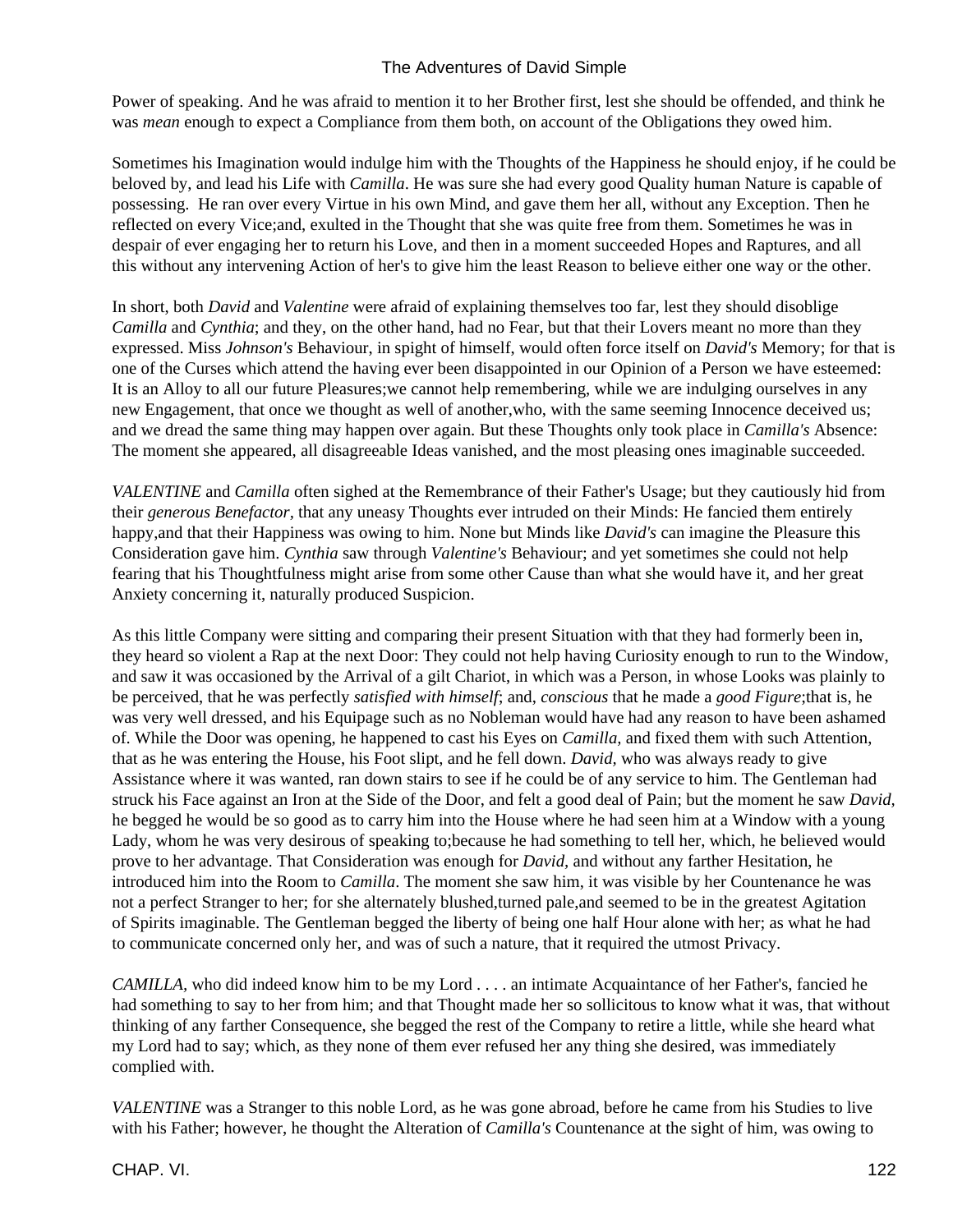the Shame of seeing a Person she knew whilst she lived in Reputation with her Father, now that she was certain he must have heard an infamous Story of her. But *David* could not help fearing she felt something more at the sight of him than merely Shame. Miss *Johnson* forced herself again on his Memory,and when he considered the *fine Equipage*, and the Title of a Lord he was in the utmost Consternation what would be the Event of this Affair.

This Lord was one of those Men, who lay it down as a Maxim, that a Woman, who has lost her Virtue from *Fondness to one Man*is ever afterwards to be *purchased by the best Bidder*. He had always liked *Camilla,* but as she lived in a Station that he could not think of her on any other Terms than Marriage, and he knew her Father could not give her as much Fortune as was necessary to pay off a Mortgage there was on his Estate, he had never said any thing to her, farther than common Gallantry; but when he heard that she was run away in such an infamous manner with her Brother, he concluded, Money would be so acceptable to her, that he could not fail obtaining her by that means. He had often enquired privately after her, but always in vain till he accidentally saw her at that Window.

The Moment they were alone, *Camilla* inquired with great Eagerness if he had any thing to say to her from her Father, or could tell her any News of him. On which he replied, "That all he knew of her Father was, that he and his Wife lived on in the same House in which she had left them; but *his Business* was of another *kind,* in which *he himself* was only concerned." Then with a heap of those *fulsome Compliments,* which only prove the strongest Contempt for the Person they are made to;he *modestly* proposed her living with him as a *Mistress*; said, "she should command his Fortune, that he would get her Brother a Commission in the Army to go abroad,and her Father should never know by whose Interest he had obtained it."

*CAMILLA,* whose Virtue was not of that *outragious kind,* which breaks out in a *Noise like Thunder* on such Occasions, very calmly answered him as follows: "My Lord, notwithstanding what you have heard of me, I am as innocent now as when you first knew me;—− and though Malice has contrived to make me infamous, it never shall make me guilty; nor is it in the power of all your Fortune to bribe me to do a criminal or a mean Action: and if your *Lordship* has no other Business with me, I must beg Leave to desire my Brother, and the Man on Earth I most esteem, to walk in again." He had too much Confidence in his own Charms to take an immediate Denial; and as to her talking of the Man she esteemed, he fancied she was grown weary of her Brother, and had got a new Gallant, −−which he thought looked well on his side. He used the most pressing Arguments he could think on, to make her comply, but all in vain: He imagined her not calling to her Brother was an Encouragement to him to proceed; but she was really afraid to let him know any thing of the matter, dreading what might be the Consequence. At last, when my Lord found all his *Promises* −−and *fine Speeches*−− made no Impression on her, he took his Leave.

The moment he was gone, *David, Valentine,* and *Cynthia* flew into the Room, and found *Camilla* in the utmost Confusion, −−she knew not which way to act,−− had not an Instant to consider,−−and could not resolve whether it was best for her to inform them of what had passed or no. *Valentine* hastily inquired, "if she had heard any thing from their Father; for he said he supposed she must know that Lord--while she lived at home." -− She replied, "No, she had heard nothing, but that he lived in the same Place where *they* left him." −−She stammered −−and seemed to wish they would ask no more Questions; but this put *David* on the rack, and he could not forbear being so inquisitive, that at last she was forced to tell them the whole Truth, with the Reserve only of the Lord's Title.

*VALENTINE* flew into a violent Passion, vowed he would find out who he was, and let him know, no Station should screen a Man from his Resentment, who durst affront his Sister. Poor *Cynthia* was quite frighted, and urged all the Reasons she could think on to make him change his Purpose;and *Camilla* told him, he should consider that her unhappy Circumstances, and her being infamous had thrown her so low, that a Man might be more excusable for talking to her in that Strain than to any other Woman. What she said to pacify *Valentine,* made *David* almost mad, and threw him so off his Guard, he could not help saying, "he thought she *pleaded very well in the Defence of her Lover*." On which he left the Room, and retired to his own Chamber. When he was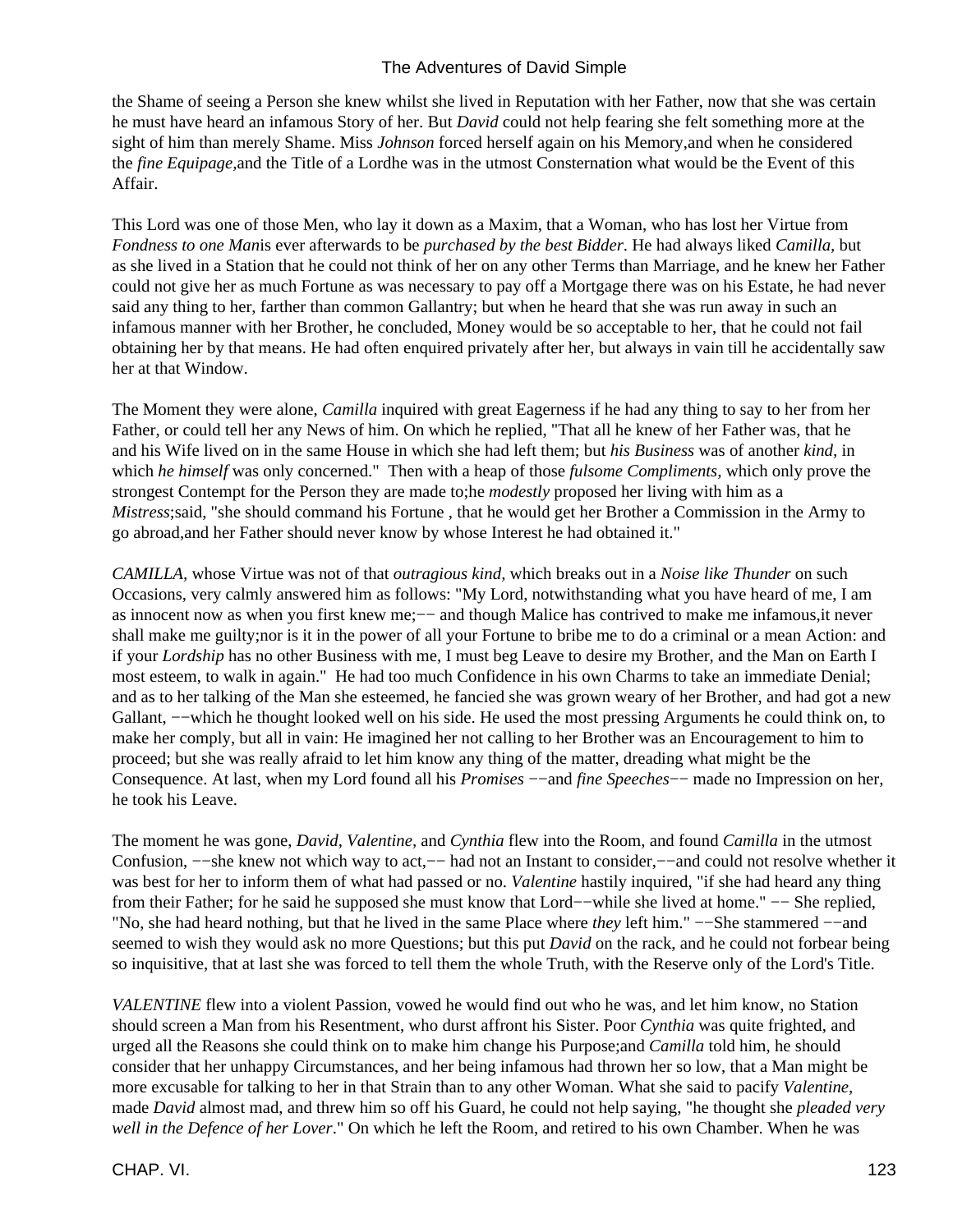gone, *Cynthia* employed all her Thoughts in endeavouring to calm *Valentine*.

Poor *Camilla* knew not which way to act: she saw *David's* Uneasiness; it was not her *Pride* which prevented her following him, and endeavouring to make him easy.  $-$ But as he had never seriously declared more than a great Friendship for her,−−she knew not which way to treat so delicate a Passion as Jealousy, whilst she must not own she saw it. She sate some time silent; but at last found the Agitation of her Mind was so great, it would be impossible for her to conceal her Thoughts; and therefore on the Pretence of Indisposition, retired to her own Chamber, where she spent the whole Night in greater Anxiety than I can express. She did not feel one pleasing Sensation from the Idea that the *Man who loved her,* was in *Torment* on her account;−−but on the contrary, was melted into Tenderness and Grief at the Thoughts of every Pang he felt, and nothing but the most invincible Regard to Decency could have prevented her flying to him, and telling him the whole Truth in order to ease him of his Pain.

As to *David,* the Thoughts of *Camilla's* having ever liked another, quite overcame him; he knew not whether he was awake,−−or in a Dream. −−But notwithstanding all the raging Passions which warred in his Mind, he could not but reflect, that he had nothing to accuse *Camilla* of; for that she was under no sort of Engagement to him, and at full liberty to like whom she pleased; yet, when he fancied any other Man was the Object of her Love,−−he could not help thinking she had not *half those Virtues* he before thought her possessed of. −−For an Instant, he felt a Passion which he had before never conceived for her, nor indeed for any other; and which I should not scruple to call Hatred, had it not been one of those abortive Thoughts which are the first Sallies of our Passions, and which immediately vanish on Reflection; for as it was impossible for him to hate a Creature who had never injured him, that Consideration absolutely removed what seemed alone to promise him Comfort, and he saw *Camilla* in the same amiable light in which he had ever beheld her, with the Addition only of a Despair, which at once heightened all her Beauties, and made them fatal to his Repose.

*VALENTINE* and *Cynthia,* from seeing their Distress, had both endeavoured to bring them together in the Evening; but they pleaded ill Health, and begged to stay in their separate Apartments. The next Morning they found such Misery, in not seeing each other, that they both came to Breakfast with their Companions: They entered the Room at different Doors, at the same Instant, the Wanness of their Looks, (for it is incredible how much one Night's Perturbation of Mind will alter People, who have strong and delicate Sensations) and the faultring of their Voices, more strongly pointed out their Thoughts than the most laboured Eloquence could possibly have done. Neither of them could bring themselves to speak first; for as *David* had never made any actual Addresses to *Camilla,* it was impossible for him to charge her with any Crime, or even to mention the Affair to her, which gave him so much Uneasiness. She, on the other hand, (tho' her Mind had been totally void of Pride of which she had very little or of Modesty of which she was the most exact Pattern) could not have begun to excuse a Crime of which she was entirely innocent, to a Man who neither didnor had any Right to censure her. As for *Valentine,* he was in a Dilemma no less perplexing; for tho' he was sensible of *David's Jealousy,* and confident of his *Camilla's* Innocence, yet in *their* present Situation, he could by no means persuade himself to say any thing which might have been construed as a direct Offer of his Sister to a Man to whom they both were so greatly obliged; and who at that time appeared in the *Light of Fortune(the only Light by which some People's Eyes can see* ) so highly their Superior.

As for *Cynthia,* she knew too much of the World, and was too well bred, to intermeddle officiously in so delicate an Affair.

Under these Circumstances were this little Company, when by lucky Accident, rather than good Design, did the Author of all this Mischief unravel the Perplexity he had occasioned, by means of a Letter which a Servant now delivered to *Camilla*. She opened it hastily, wondering what Corner of the Earth could produce a Correspondent for her at this time. *David* watched her Looks, and observing she blush'dand chang'd Colour was in the utmost Anxiety in which she left him no longer than while she read the Letter; when she sent the Servant out of the Room, and gave it into his Hand; saying, she thought every one in that Company had a Right to know all that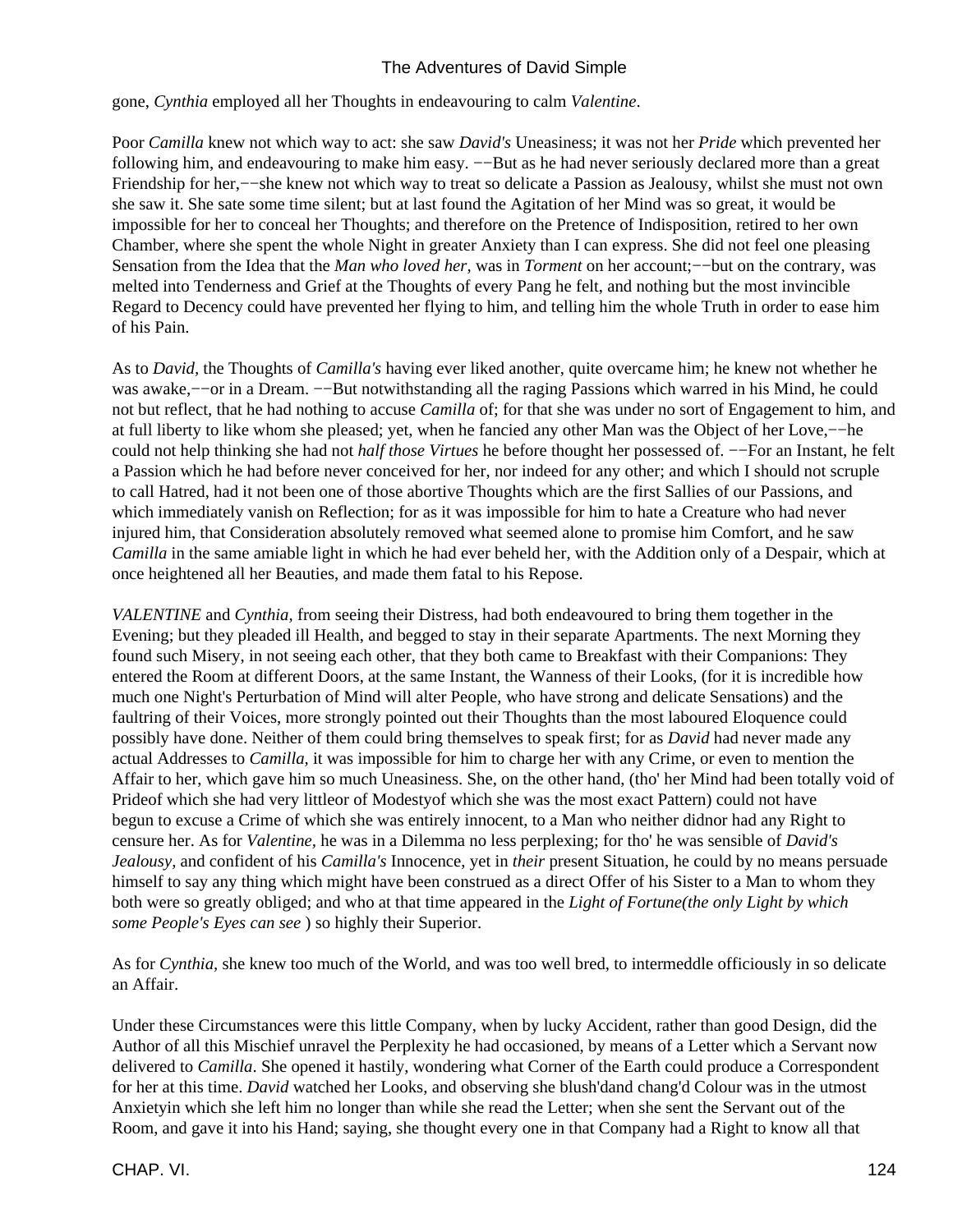concerned her, as she was convinced they were her sincere Friends.  *David* read it aloud to *Valentine* and *Cynthia* but how much were they surprized, when they found the Contents were as follows!

#### *Madam,*

*I am really ashamed of my Conduct towards you yesterday; my Inclination for you makes it an easy matter for me to be convinced of your Innocencebut I would have you also clear in the Eyes of the World; and if you will come home again to your Father's, I will make it my whole Study to justify you, and find out the Author of this vile Report. As soon as that can be done, if you will consent to it, I will receive you of your Father as my Wife.*

I am, Madam, Your most Obedient, Humble Servant, *&c.*

They all sat for a moment staring at each other, as in Amazement. *Camilla* first broke silence, and looking at *David,* said, if they pleased, either *Valentine* or he should dictate an Answer to this Letter. *David,* instead of being pleased at this, turned palehe remembered he had over−heard Miss *Johnson* say, she was in hopes he would be too much afraid of making her unhappy, to press her to refuse a good Offer for *him*and he now began to fear *Camilla* had the same way of thinking, and only said this to pique his Generosity, to desire her to accept of such a Match:−−he therefore told her, he thought she was the best Judge what to answer for as the Happiness of a reasonable Creature did by no means depend on Grandeur, he did not think himself obliged to persuade her to consent to my Lord ...'s Proposal. When *Camilla* found which way he took what she had said−−she *pitied him,* because she *saw he was uneasy*−−imputed it to the Delicacy of his Love for herand acted quite contrary *to what* some *good−natured Women* do, *who, when they see a Man vexed on their account, take that Opportunity of teazing him*. She told him, he had perfectly mistaken her Meaning, as she would immediately convince him; on which she called for a Pen and Ink, and wrote the following Letter.

#### *My Lord,*

*I now think myself as much obliged to you, as I thought the contrary yesterday: I have some very strong Reasons, which make it impossible for me to accept the Honour you intend me; and as to my returning to my Father's House, the Usage I have already met with there, has determined me never to subject myself to the like again; which I am certain must always be the Case, whilst Livia is Mistress of it. I am, my Lord, with the most grateful Sense of the Favour you designed me,*

Your Lordship's most Obliged, Obedient Humble Servant, Camilla.

It is utterly impossible to describe the Agitations of *David's* Mind, while she was writingor his Raptures when he heard what she had written. *Valentine* highly approved of her Proceedings; for as she had kept her Word in informing him of every thing that passed between her and *David*; he was not ignorant how much he would have suffered had she accepted of my Lord. And *Cynthia* admired her Resolution and Greatness of Mind to so great a degree, she could not forbear expressing to her Friend, with what an additional Esteem that one Action had inspired her.

They were all surprized what could have altered my Lord .... so much in one Day; but his Lordship, when he left *Camilla,* could not believe he was awake: so impossible it appeared to him, that any Woman could resist both his *Person* and *Fortune*; his *Pride* was *piqued* at it and besides, his Inclination was heightened by the difficulty he found in the gratifying it.

He now began to believe all the Stories he had heard of *Camilla* were false, for he was very certain the Woman who could *withstand him must be virtuous*. In short, he found himself so uneasy without her, that he thought if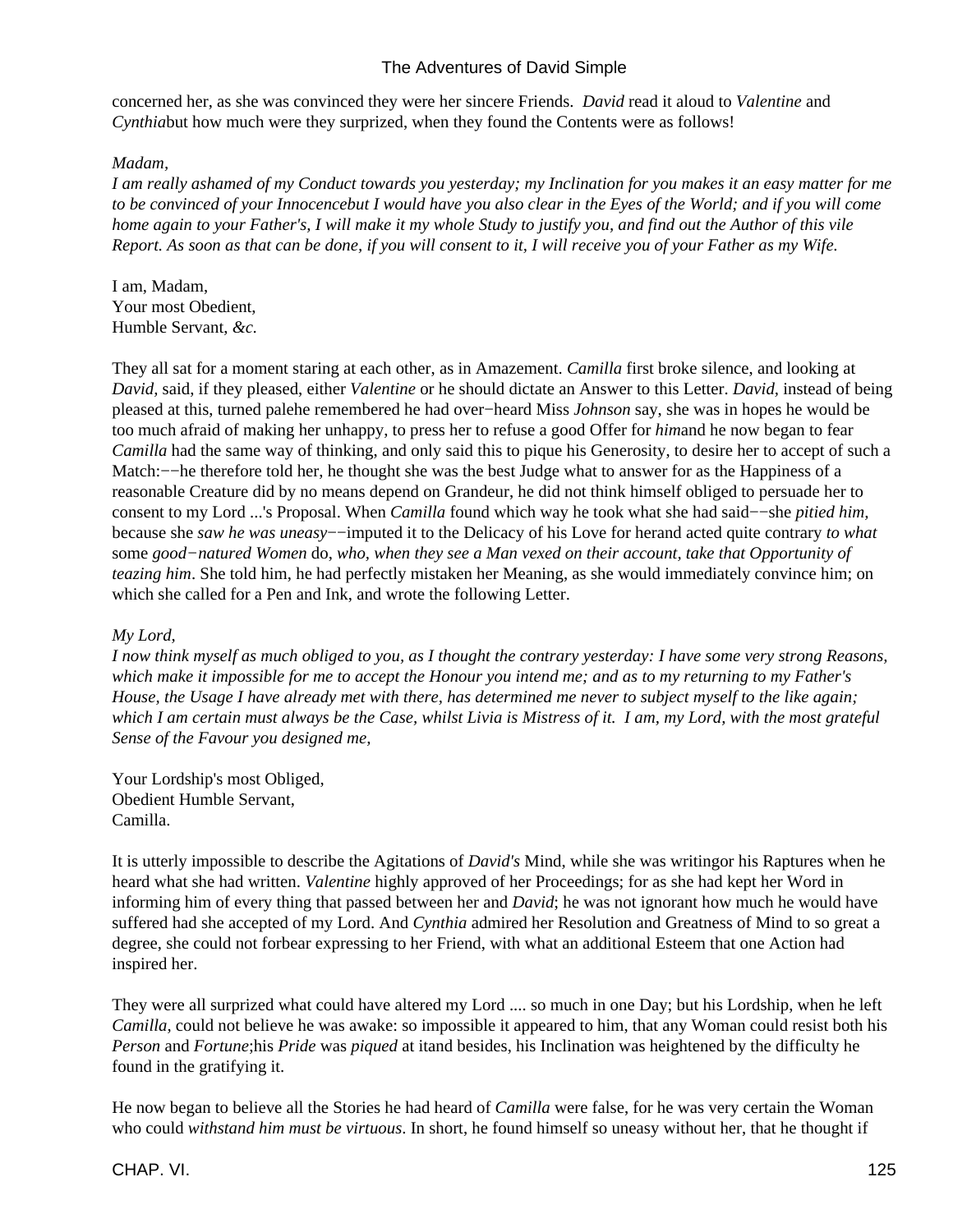there could be any Method found of regaining her Reputation, he could be contented to marry her a strong Proof of the strange Inconsistency of the human Mind! For whilst there was no other Objection but her want of Fortune and he might have received her with Honour at her Father's hands, he could command his Passion; but when there was the Addition of many other Objections to prevent his indulging it, he was willing to overcome them all−− The truth was, while she lived with her Father, he had never given himself leave to have the smallest Hopes of her in one wayand as he thought it imprudent to think on her in the other, his Desires were curbed by the apparent Impossibility of gratifying them: but when he thought her both *infamous* and *poor* he had made himself so certain of obtaining her, he could not bear the Disappointment of being refused; and perplexed himself so long about it, that at last, like *Heartfree* in the Play of the *Old Batchelor,* "He ran into the Danger, to avoid the Apprehension;" and wrote the foregoing Letter.

*DAVID* now was perfectly easy, and there was a general Chearfulness throughout the whole Company for the Evening; and when they retired to Rest, it was with that Calmness which is always the Companion of Innocence and Health. The Adventures of the next Day shall be reserved for another Chapter.

## **CHAP. VII.**

#### *In which is related the Life of an Atheist.*

In the Morning they all met, with the utmost Good−humour; and it being *Sunday, David* proposed the going to Church; for he said he had great reason to thank his *Creator,* for giving him so much Happiness as he had found in that Company. The other three heartily consented to it and said, they were sure the meeting with him, and the being delivered from their Afflictions and Distress, was so signal a Mark of divine Providence, that they could never be thankful enough for it. This naturally led *Cynthia* to give some Account of the Conversation she met with in her Journey to Town. She had mentioned it slightly before, but now she told them all the ridiculous Arguments the Atheist made use of to prove there was no *Deity*.

*DAVID* could not forbear crying out, "Good God! is it possible there can be a Creature in the World so much an Enemy to himself, and to all Mankind, as to endeavour to take from Men's Minds the greatest Comfort they can possibly enjoy!" They all admired the *Clergyman's* Behaviour, and *David* said, he heartily wished he was acquainted with him. Now it happened, by great Accident, that this very *Clergyman* preached at the Church they went to; and, as soon as *Cynthia* saw him, she informed her Company who he was. They were all rejoiced at it, and *David* was charm'd with his Discourse, and meditated some Method, by *Cynthia's* means, of introducing himself to *him*. When Church was done, it rained so violently, that no Coach being to be had, they were forced to stay; and in the mean time the *Clergyman* brought about *David's* Wish, without any trouble of hisfor he presently came and spoke to *Cynthia* she told him that *Gentleman* longed for his Acquaintance. *David* begged the favour of him to dine with them; he civilly accepted the Invitation, and they all went home together.

*CYNTHIA,* as soon as she had an Opportunity, asked him if he had ever heard any thing of the *Atheist*; to which the *Clergyman* reply'd, that having some Business that way, he called at the Apothecary's to inquire what was become of him and heard he was dead; for he would drink hard in spight of any Persuasions to the contrary, which, with the Pain, threw him into a Fever that kill'd him. But, continued this good Man, I was moved with Compassion when I heard, that, as soon as he found he must die, all his fancied Infidelity vanished into nothing, and in its room succeeded Horrors impossible to be described. He begged the Apothecary to send to a neighbouring Clergyman, and before them both dictated the ensuing Account of the Life he had led, which they writ down, and at my Request gave me a Copy of it.

"When I was a young Fellow, I took a delight in reading all those sort of Books which best suited my own Inclinations, by endeavouring to prove all *Pleasure* lay in *Vice*;−−and that the *wisest thing* a Man could do, was to give a Loose to all his *Passions,* and take hold of the present Moment for Pleasure, without depending on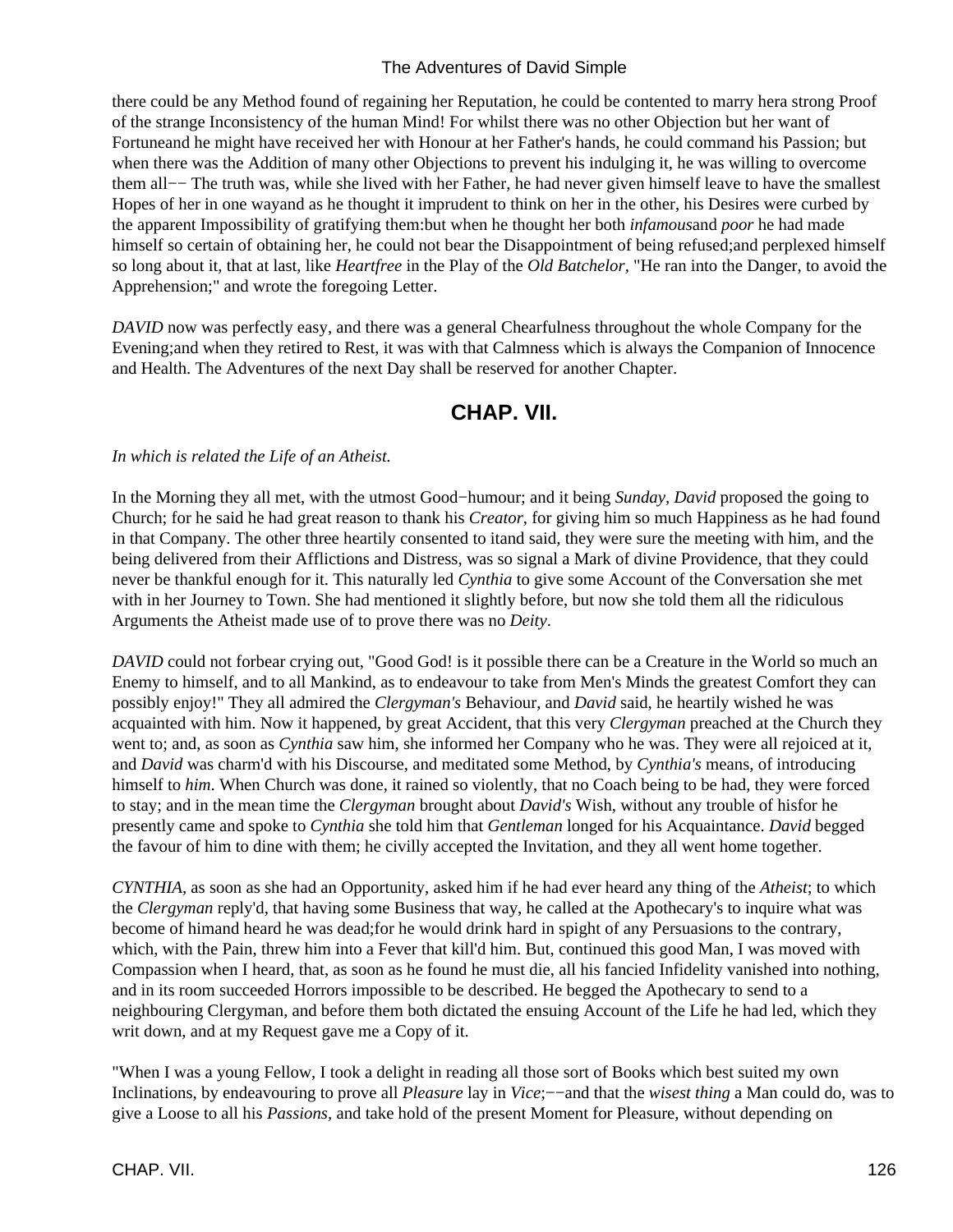*uncertain Futurity*. As I had but little Money, I got in with a Set of *Sharpers,* and, by consenting to play all *the Game* with them, was admitted to *share* some Part of the *Booty*. Whenever I had any Success that way, I immediately spent it on *Wine* and *Women*. As to the latter, I had never any sort of Affection for them, farther than their *Persons,*and consequently was never much disappointed by any Refusal from them: for I went from one to another; and as I was always certain of succeeding with some of them, I was very well satisfied. *Promises* cost me nothing; −−for I was full as liberal of *them,* as I was sparing in the *Performance*: And whenever I had by any means gained a Woman, as soon as I grew tired of her, I made no manner of Scruple of leaving her to *Infamy* and *Poverty,* without any Consideration what became of her.

"As soon as I had spent all my Money, I generally returned to the *Gaming−Table*. But at last my Companions, whom I only trusted because I could not avoid it, on finding out one Evening that I had defrauded them of their Share, all combined to disgrace me; and the next time I came, watch'd narrowly, till they saw me slip some *false Dice* out of my Pocket, and discovered me to the whole Table. It was in vain for me to protest *my Innocence,* and complain of the others, for I could not be heard; and the Gentleman, whom I had endeavoured to cheat, held me till I was stript of all I had about me, which I had won that Night, and then kicked me out of the Room. Besides the Loss,I had Pride enough to be hurt to the quick by such Usage, and yet I had not Courage enough to resent it. Thus this Scheme proved abortive, and I was obliged to have done with it.

"I had an Acquaintance, who, when I was in the utmost Distress, used to relieve me; but then that was only enough perhaps to pay some Debt, just to keep me from a Jail; but was nothing to what I wanted to squander in Extravagance.

"The next Scheme I took into my head was to follow Women, for their *Money*instead of their *Persons*:and it was a Rule with me, generally to go amongst those that had but small Fortunes; for as to those who had great ones, I thought I should have my *mercenary Designs* found out, if I pursued them. But by following such as had but a small matter, they easily concluded I could have no Views upon their *Money,*and that therefore my Professions must be sincere: by which means I got away every Farthing they were worth, and then left them to bemoan *their Folly, hugging myself in my own Ingenuity*. My Method was, when first I got acquainted with any one, to pretend that all Fortune was equal between us; and if ever they wanted Money, I lent it them, (that is, when I had it.) Thus I passed upon them for the most *generous Creature in the World,* till I had got from them what I wanted. But at last I was catched in my own Snare; for I met with a Woman, who was cunning enough to penetrate my Scheme; and when she had got from me all the Money I had, she would never see me more. Another Woman, from whom I had got 500 *l*. in this treacherous manner, happened to have a Brother, who loved her so sincerely, that she was never *afraid to let him know even her own Indiscretions*: He pulled me by the Nose in a publick *Coffee−house,* and swore,till I had returned his Sister every Farthing I owed her, he would use me in that manner, wherever he met with me. As it was impossible for me to raise the Money, I was forced to lurk about in Corners, that I might avoid him. These two *Disappointments* made me weary of this *Project*.

"The next Scheme I formed was to go *Canting* amongst the Men, of the Value of *real Friendship,* to try if by that means I could draw any Person into *my Net,* in order to make a Prey of them. Here too I followed my old Maxim, of frequenting those Companies where Fortune had not been lavish of her Favours; for I always found, that those People who had but little, were most ready to *part with their Money*. Here I *flourished* for a small time; but as I took care always to leave the Persons I had *fleeced,* and converse no longer with them than I could gain by them, I soon became very scandalous: And as I happened to meet with some Gentlemen, who did not at all relish such Treatment, I got two or three good *Beatings,* and could shew my Head no longer in that Neighbourhood.

"Thus was I both *poor*and *infamous*; and yet I was so *bewitched* with the Fancy of my *own Wisdom,* that even these Miseries did not open my Eyes enough, to make me engage in an honester Way of Life.

"I took another Lodging, with a Design of laying some new Plot to get Money by; and the next Scheme I pursued was to talk very religiously, and try what that sort of Hypocrisy would do. Now I chiefly frequented *old*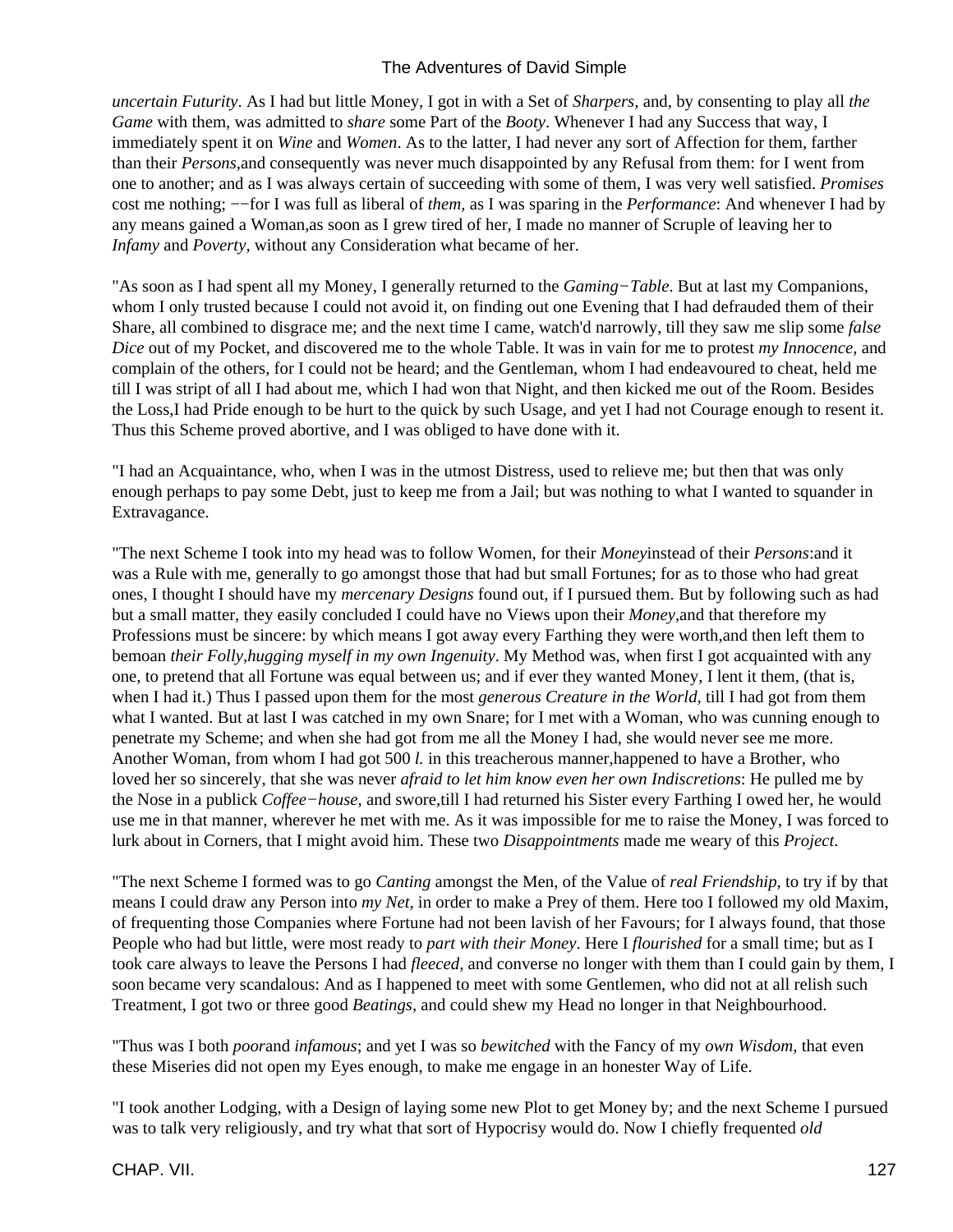*Women,*as I thought keeping Company with the young ones would be an Injury to the Character I then *affected*. I got some small matter, which was given me by People who were really charitable, to dispose of to poor Families, which I made up dismal Stories on, and this Money I put in my own Pocket. But this did not last long; for my Propensity to all manner of Vice was so strong, it broke out on all Occasions: And as I could not forbear my Bottle, which sometimes brought out Truth in spite of me, I was soon found out; and then there was so general an Outcry set up against me, I was obliged to fly from the Clamour.

"The next Character I appeared in, was that of a Moralist; that is, I cried down all *Religion,*calling it *Superstition,* in order to set up *Morality*. By this means I imposed on several ignorant People, who were so glad to catch hold on any thing that they thought could give them any Reputation of Sense, that they were quite happy in this Distinction. There was a Set of us used to meet every Night at a Tavern, where, when we were half drunk, we all displayed out Parts on the great Beauties of *Morality,* and in *Contempt* of the *Clergy*; for we were sure we could be very good without any of *their Teaching*. And then we raked together all the Stories which reflected Scandal on their Order. My Conversation turned chiefly on the great Meanness of *Treachery*; and that all Men should have that *Honour* in their Dealings towards each other, that their Words should be as good as their Bonds. By this means there was not one of the Company whose Purse was not intirely at my Command; and had their Money lasted, I should not have been found out a great while: But when I had drained them all as much as I could, their seeing me spend what I had got from them, in my own Extravagance, whilst I would not return them one Farthing, even tho' they really wanted it, opened their Eyes, and they discovered whence arose all my *boasted Morality*. They had taken no Security of me, and had no way to redress themselves; but one of them happened accidentally to be acquainted with a Tradesman, (in whose debt I was to the Value of 50*l.*) to whom he told the Story; and, just as all I had trick'd the others of was spent, he arrested me.

"Now I knew not what to do: I thought the Person I mentioned to you, who used sometimes to supply me with Money in my last Necessities, would grow weary of doing it; and yet I had no other Refuge but to send to him. He said, he would pay the Money, if I would promise to go into the Country, and live upon a small Income, which he paid me quarterly; otherwise he would let me go to Jail, and never take any farther notice of me. Hard as these Terms appeared, I was obliged to consent to them; on which the Gentleman freed me from my Confinement, gave me Money enough to go into the Country, and paid me as usual, to maintain me there.

"Now again, if I had not been utterly abandoned to all the Sentiments of Humanity, or the true Knowledge of my own Interest, I had an Opportunity of recovering my lost Constitution, which I had *racked* out in such a manner, that tho' in reality I was but a young Man, I had all the Infirmities and Diseases incident to old Age. But instead of reflecting how much I had all my Life−time been a Dupe to my own mistaken *Maxims,* and deceived myself, whilst I fancied I was cheating others; I grew desperate at being obliged to retire into the Country, left off all my Schemes,and gave myself up so intirely to the Bottle, that I was seldom Master of even that small Share of Understanding my *worn−out Health* and *Strength* had left me; and began to curse the Author of my Being, for all those Misfortunes I had brought upon myself: Till at last Ill−humour,and the Fear of believing there was a *Deity,* made me turn Atheist; or at least my own Desire of being so, flattered me into a fixed Opinion, that I was one. In Drinkand Debauchery, I spent my Quarter's Income in a Month, with only a Reserve of enough to bring me to Town; whither I was returning with a Resolution of doing any thing ever so desperate, even robbing on the Highway, rather than deny myself the Indulgence of any vicious Passion that was uppermost. I was travelling to *London* when the Misfortune happened to me, which I believe will bring me to my End. I cannot say I ever enjoyed any real Happiness in my Life; for the Anxiety about the Success of my Schemes, the Fear of being found out, and the Disappointment which always attended me in the End, joined to the Envy which continually preyed on my Heart, at the good Fortune of others, has made me, ever since I came into the World, the most *wretched* of all Mortals. To this Conduct I owe my Ruin." Here he stopt, and was so tired with having talked so long, that he insensibly fell into a sound Sleep."

The Dinner coming then upon the Table, the Clergyman deferred the Remainder of what he had to tell them till the Afternoon. And here I think it right to give them time to refresh themselves, and conclude this Chapter.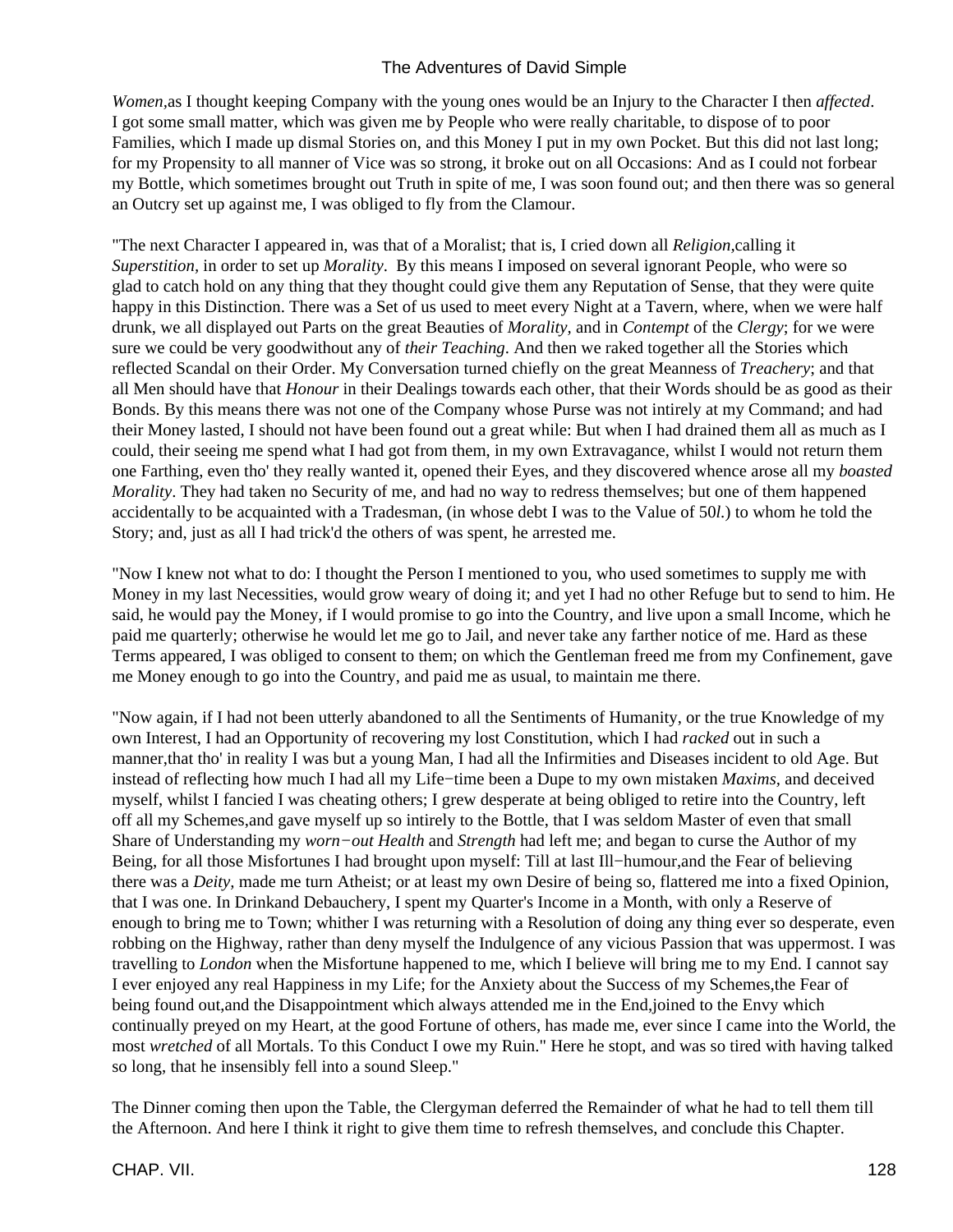# **CHAP. VIII.**

*Which proves the great Difference of those wrong Actions which arise from violent Passions, and those which have their Source in the Malignity of a rancorous Heart.*

The Dinner passed in Observations on the *Atheist's* Story; but as soon as the Company thought the Clergyman had recruited his Spirits enough to make it agreeable to him to relate what remained, they desired him to proceed, which he immediately complied with.

The *Atheist* waked very light−headed, and raved on nothing but his Brother; talked of his having concealed from them the main Part of his Story, only from Shame. But the Apothecary, by applying proper Remedies, at last brought him to his Senses, and then begged him, if there was any thing lay on his Conscience which he had not yet disclosed, he would do it: On which he desired him to send for the *Clergyman* again: And as soon as he came, he told him, he could not be easy in his Mind till he had discovered to them the most wicked Part of his Life, which, from some small Hopes of recovering, he had not yet disclosed. "But, continued he, since I find it is impossible for me to live, I will no longer conceal it from you.

"Know then, altho' I was never told it, I am sensible the Relief I told you I often received in my greatest Distresses, was owing to the *best of Brothers*: But I, instead of having my Mind overflowing with Gratitude for his Goodness, in my own Thoughts only despised his *Folly*; for when we were young, from a Desire of engrossing to myself all my Father was worth, I contrived, while he lay on his Death−bed, to burn his real Will, and forge a new one in my own favour, in order to cheat my *fond good* Brother of his Share of his Father's Patrimony."

Whilst the *Clergyman* was repeating this last Incident, *David* by degrees was worked up into so great an Agony, and so often changed Colour, that the whole Company fixed their Eyes on him; and *Valentine* begged to know what it was could have caused so sudden an Alteration in him. "Alas, Sir!" replied *David,* with a faultering Voice, and trembling all over, "the poor Wretch, whose Story I have just heard, I know, by some Circumstances, was my own *Brother* . I once fondly loved him; and, notwithstanding his Behaviour, cannot hear of his Misery without the greatest Affliction. I did, indeed, support him underhand,and was in hopes to have heard, while he was yet living, that he was brought to a Sense of his own Misconduct; but had I known, at last, that he had repented of his past Life,−− I would have flown to have seen and *forgiven* him before he died. I cannot forbear paying some Tears to his Memory." In saying this, he clapp'd his Handkerchief before his Eyes.

*CAMILLA,* who was charmed with *David's* Goodness to *such* a *Brother,* and yet torn to pieces by seeing him so affected,had not power to speak; but turned so very pale, that *Cynthia* desired *Valentine* to run for a Glass of Water, for she was afraid his Sister would faint away. These Words roused *David,* and he immediately lost all Thoughts but for *Camilla* . His seeming to recover, and the Water they gave her, prevented her fainting. *Cynthia* and *Valentine* did all they could to comfort *David*; and the *Clergyman* was very much grieved, that he had accidentally been the Occasion of all this Confusion.

Whilst they were in this Situation, a Servant came up, and told *Camilla* there was an old Gentleman below, who begg'd to speak with her. She ran down stairs with such precipitation as amazed them all; but they were much more surprized when they heard her scream out, as if some terrible Accident had happened to her. They did not lose a moment before they flew to her Relief: They met an old Gentleman bringing her up in his Arms, and crying out, "Oh! give me way, for in finding my ChildI have for ever lost her: But, dead or alive,I will hold her in my Arms, and never part with her more."

*CYNTHIA* and *Valentine* presently knew him to be her Father;and what he said, convinced *David* it could be no other. They conducted him into a Chamber, where he gently laid *Camilla* on the Bed. Their present Thoughts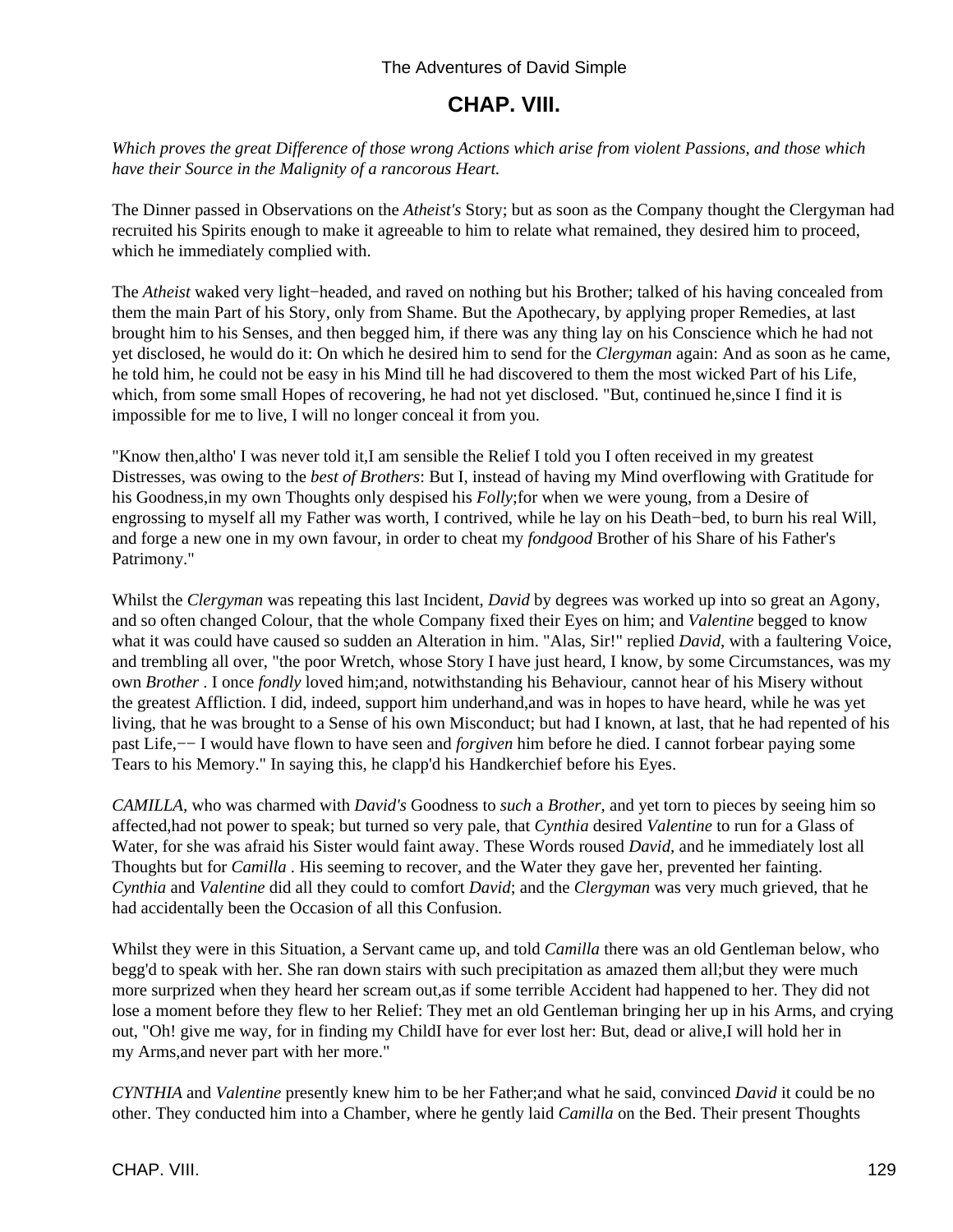were all taken up in bringing her to herself: But the moment she opened her Eyes, she fixed them on her Father for some time, without being able to utter her Words. At last she burst into a Flood of Tears, which gave her some Relief, and enabled her to say, "Am I then, at last, so happy-− that my Father thinks me worthy his Regard? And could you be so good, Sir, to come to look for me?"  *Valentine* took hold of the first Opportunity to throw himself at his Father's Feet, and begged he would condescend to look on *him*. He tenderly raised him, and embracing him, said, "Oh my Son!—– nothing but the Condition I saw your Sister in, could have prevented my speaking to you before." He then flew from him to *Camilla,*and then back to him again, for the space of some Minutes. At last, in his Extacy, he fell on his Knees, and said, "My dearest Children, if you can forgive me, (for Guilt has render'd me unworthy of such a Son and Daughter) every Minute of my future Life shall be employed to promote your Pleasure and Happiness." They both, almost by force, got him up from the Ground, and assured him, if he would be so good to restore them to his Love, having whole Worlds at their Command could not afford them half the Comfort. In short, to describe this Scene, and all the Grief which the poor old Gentleman (who had no Fault, but that of having been misled by a too violent Passion) and his Children felt, requires a *Shakespear's* Pen; therefore I am willing to close it as soon as possible, being quite unequal to the Task. *David* and *Cynthia* felt all the Tenderness and Pleasure of their Friends;and the *Clergyman* rejoiced in having found a Company where so much Goodness reigned. He took his Leave for the present, thinking at this Juncture he might be troublesome, with a Promise of returning again in a Day or two to see them.

The poor old Gentleman was so much overcome by the violent Agitation of his Spirits, that he could hardly bring himself that Evening to speak one coherent Sentence. All they could get from him was, that *Livia* was dead, and a Promise to tell them all another time. But his Childrens Goodness, and the Joy of seeing them after so long a Separation, was more than he could bear, and almost deprived him of the Power of Speech. To say the truth, this good Man was so entirely overcome with Extacy at the Sight and Behaviour of his Children, that he was that Night incapable of enquiring what Methods they had taken to procure Subsistance from the time he had lost them. But by the little he could gather, his Heart was inflamed with the warmest Gratitude to *David*.

*CAMILLA,* seeing how much her Father was affected, prevailed on him to retire to Rest. *David* was now resolved, as *Camilla* had found her only surviving Parent, that very Night to obtain her Consent to his asking her Father's Approbation of his Love, and desired the Liberty of entertaining her one Hour alone.

I shall not dwell minutely on this Part of my Hero's Life, as I have too much Regard for my Readers to make them *third Persons to Lovers*; and shall only inform the Curious, that *Camilla*, on the Consideration that she had already received such strong Proofs of *David's* sincere Affection, thought proper to abate something of the *Ceremonies* prescribed to Lovers, before they can find out whether their Mistresses like them, or no. And as she was convinced every Word of her's was capable of giving him either the greatest *Pleasure,* or the utmost *Pain,* her Tenderness and Softness prevented her making use of any of that *Coquettry* which is very prevalent in some Part of her Sex. She was not ashamed to own she loved him, and that if her Father consented, the greatest Happiness she could propose in this World was, to imploy that Life he had so generously saved, in endeavouring to make him happy.

And now, Reader, if you are inclined to have an adequate Idea of *David's* Raptures on that Confession, think what Pretty Miss feels when her Parents wisely prefer her in their Applause to all her Brothers and Sisters; Observe her yet a little older, when she is pinning on her first Manteau and Petticoat; then follow her to the Ball, and view her Eyes sparkle, and the convulsive Tosses of her Person on the first Compliment she receives: But don't lose sight of her, till you place her in a Room full of Company, where she hears her Rival condemned for *Indiscretion,* and exults in her *Loss of Reputation*. No matter whether she rivals her in my Lord the Captain, or the 'Squire, &c. &c. For as she is equally desirous of engrossing the Admiration of all, her Enmity is equal towards the Woman who deprives her of *such great Blessings* which−ever she robs her of. Imagine the Joys of an ambitious Man, who has just supplanted his Enemy, and is got into his Place; imagine, what a young Lawyer feels the first Cause he has gained, or a young Officer the first time he mounts Guard. But imagine what you will, unless you have experienced what it is to be both a sincere and successful Lover, you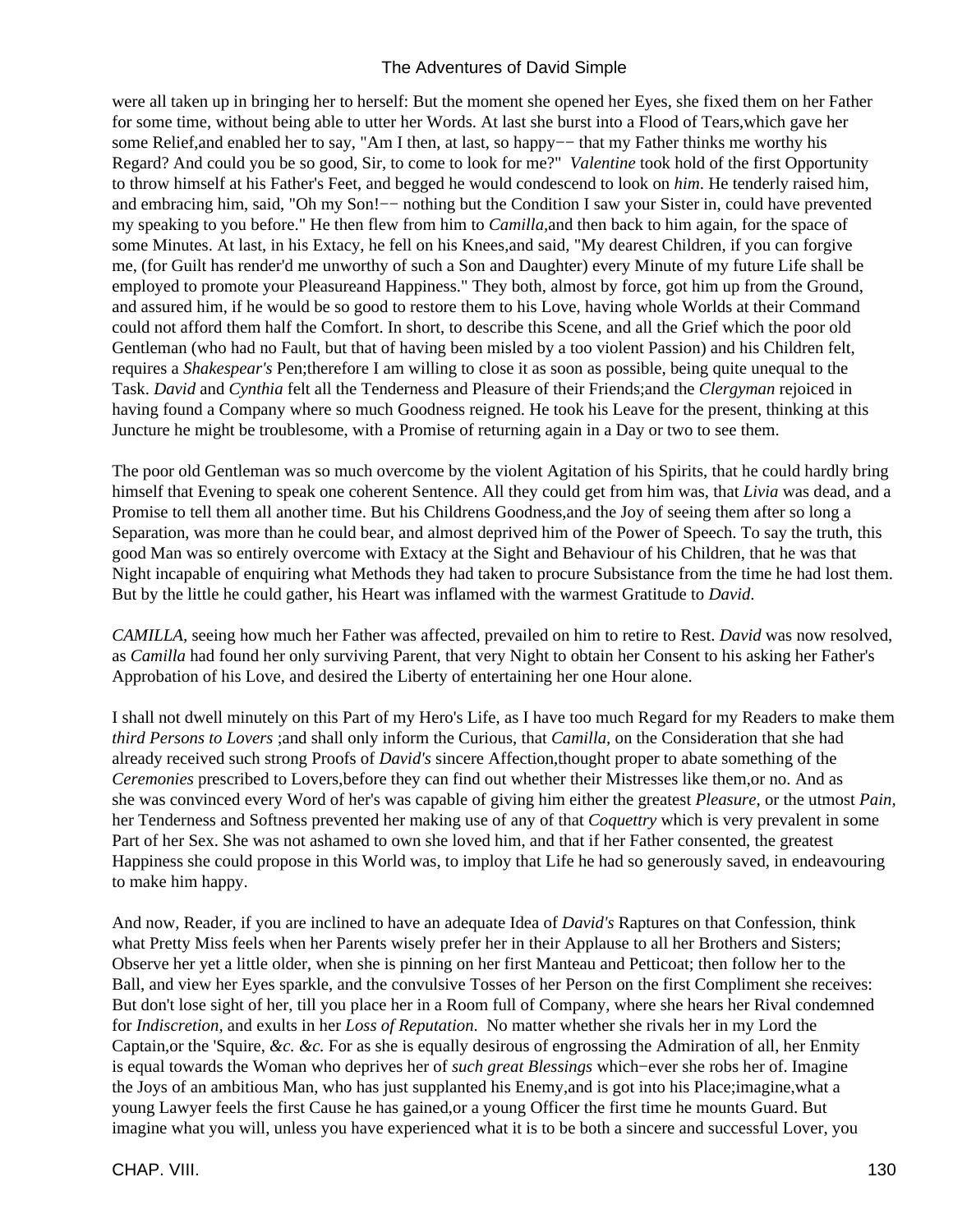never can imagine any thing equal to what *David* felt.

The Conversation between him and *Camilla* was of the delicatest, –tenderest kind; and he told her with the greatest Joy, that she had delivered him from the utmost Despair of ever meeting with any Happiness in this World: −−For that when he had the good Fortune to meet with her, his Condition was so unhappy, that he began seriously to think of getting into some Corner of the Earth, where he might never see the Face of a human Creature: for to be always in the midst of People, who, by their Behaviour, forc'd him to despise them,−−was to him the greatest of all Curses. --"To you therefore, Madam, said he, I owe that delicate Pleasure of having my Taste approved by my Judgment. You know, I made an Offer to *Cynthia,* for I never desired to conceal any thing from you. I thought indeed, that in her I had met with what I was in search of, a Woman I could esteem. −This made me admire her; but you alone truly touched my Heart."

*CAMILLA* exulted as much in having gain'd so generous, so good a Man as *David*, and had now no farther Thoughts of his Love for *Cynthia*: But the mentioning her, put her in mind of *Valentine*; and as she was not amongst that number of People who can be very happy *themselves,*let their *Friends* be ever so *miserable,* she could not help *Sighing* at the Reflection, how difficult it would be for *Valentine* to bring about a Marriage with *Cynthia*.

*DAVID* immediately guessed the Cause of her suddenly growing melancholy, and told her, he should not deserve the good Opinion she had expressed of him, if he could enjoy any one Pleasure in Life, while her Brother was unhappy; −−that the Death of the poor Creature, whose Story the *Clergyman* had related, −−added something to his Income, and he thought he had enough to make her and all her Family easy in a private retired Way of Life; and as to his part, that was all he desired. *Camilla* was every Minute more and more charmed with his Goodness;−−and as she was certain, he delighted in no other Expence but assisting his Friends, and that she herself could be contented in any Way of Life,—–provided every one she lived with was easy; she thought it more Greatness of Mind to let *David* fully satisfy his *Darling Passion* of *doing good,*−−and to live lower herself in order to serve her Brother, than to refuse her Lover's Offer, under the pretence of thinking she ought not to burden him, only that she might have more Opportunities of indulging herself.

They went together to see for *Valentine* and *Cynthia*; and found them both sitting in the most pensive manner, as if they were quite uneasy: and upon Inquiry found that *Cynthia* had fixed a Resolution on *Valentine's* begging her Leave, now he had found his Father, to ask his Consent to marry her of leaving them the next Day; for she insisted on it, that she would not come into a Family to be any Disadvantage to it. She owned, if she had a Fortune, she should think herself happy in giving it to *Valentine*; for that from her Youth he was the only Man she had ever thought on: but in her present Circumstances she could have no other Prospect, but to be a Burden to him as long as she lived, and was resolved she would suffer any thing rather than that should ever be the Case.

*DAVID* begged her to consider, that in *Valentine's* Happiness she would increase, instead of diminish that of the whole Family; in short, they all used so many Arguments with her, that at last she found her Resolution began to stagger, and therefore got up and insisted on going to bed,−−saying, she would consider farther of it. *Valentine* could not but approve of *Cynthia's* Conduct, and the very Method she took to prevail on him, to get the better of his Inclination, only increased it so much the more. *David* and *Camilla* sat up with him some time, for he was so uneasy he could not presently compose himself to rest. His Passion for *Cynthia* had got so much the better of him, that it was not in his power to command it; and yet he could not help condemning the Thoughts of indulging himself at the Expence of so *great,* and *good* a Friend as *David*.

The next Morning, as soon as *Valentine* and *Camilla* heard their Father was awake, they went to pay their Duty to him. Excessive was the Joy they felt at thus having an Opportunity of again renewing what had been their greatest Pleasure from their Infancy. The poor old Gentleman, even the Day he was married to his *beloved Livia,* never experienced half the Raptures the Sight of his long−lost Children gave him. As soon as he was up, and they had all breakfasted together, *Camilla* begged her Father, if it would not be troublesome to him, to relate how *Livia*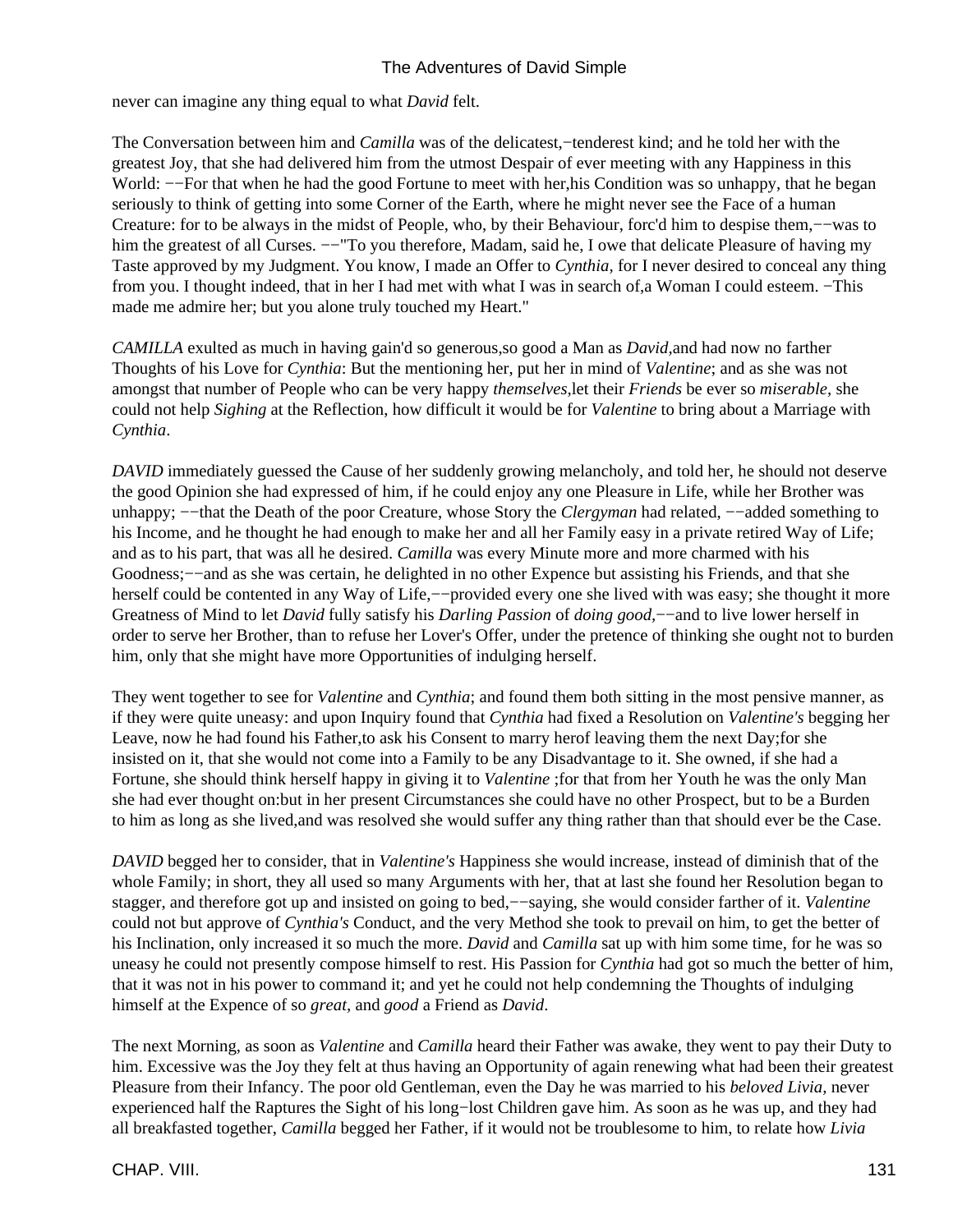died, and what had happened since their unfortunate Separation; saying, he might speak any thing before all that Company; for that *Cynthia* was no Stranger to him, and she was sure the Man who by his Goodness had saved both hers and her Brother's Life, and been their only Support, would be always esteemed by him as his Friend. Her Father, who was now restored again to his former Self, followed his usual Method of not delaying a moment before he complied with what she desired, and began as follows:

"I must take shame to myself, that at my Age, and having two such Children to be my Comfort, I suffered an unreasonable Passion to overcome meto their disadvantage. Which way shall I be able to thank the Man who has preserved them to bless me again with their Sight? ––From the time you left me, and I was persuaded of your Infamy,I was every day more and more taken up with my Admiration of *Livia* . She turned and wound me just according to her own Inclinations; my Thoughts were almost all swallowed up in the Contemplation of her Charms, and my Desires wholly centered in her Happiness; and yet in spite of all my Fondness, a Sigh would sometimes steal from my Breast, when the Idea of my Children forced itself on my Fancy. I made no scruple of disclosing whatever I felt to *Livia*: But whenever I spoke of you, she constantly grew *melancholy,* took care to drop Expressions, (and they appeared to flow from the height of her Love) as if no *Behaviour* of hers could fix my whole Affections;but that she found even *Undutifulness to me,* and the most *abandoned Actions*−−could not erase from my Mind, the *Persons* I loved so much *better than her*. In short,−−it is impossible to describe half the *Arts* she made use of,−−that I might never *mention* or *think of you*.  *FitsTears* and *Good−humour*were play'd upon me each in their turn,−− till I was almost out of my Senses; but if ever her Behaviour provoked me to be the least suspicious of her, the next Moment her *Smiles* threw my Soul into Raptures, and every other Thought gave way to the Delight and Joy she inspired me with.

"All the Money I could get, she spent in her Extravagance, till at last I found I could support it no longer, and was obliged to keep in my own House, for fear of my Creditors. I durst not so much as mention you, for fear of shocking *Livia*;and all this, I was blind enough to impute to her great *Tenderness for me*. But Poverty, the continual Fear of seeing her miserable, and the horrible Thought which sometimes forced itself upon me, of what could become of my Children, had such an Effect on me, that it threw me into violent Disorders, and made me quite unhealthy. I was in the utmost Despair, how to support her,−−or myself.

"Whilst I was in this unhappy Situation, *Livia's* Brother died; and as he had before lost his Wife and Children, and *Livia* was his nearest Relation, in Consideration of my Kindness to her, and knowing her extravagant Temper, he left me in full Possession of all his Fortune, which amounted to twenty thousand Pounds. This was a very seasonable Relief to me; but yet it was some time before I could in the least recover my Constitution, during which time she nursed me with all the Assiduity of the most tender Wife in the World, in hopes of getting this new Fortune from me. She sat up with me whole Nights; and as she was always with me, her Flattery at last got such an Ascendant over me, that I was besotted to her Love,—– and forgot I had ever been a Father. Thus getting rid of my most painful Thought, and in possession of a plentiful Fortune, I soon grew well and strong again. But *Livia's* Dissimulation cost her her Life; for the Delicacy of her Frame could not support the Fatigue she had undergone during my Illness, and she fell into a nervous Fever, of which she died.

"That Distemper naturally inclines People to all manner of horrible Thoughts, and as her Crimes were such, as greatly heightned all the Terrors of it; she was at last, by the Perturbation of her own Mind, forced to confess to me all the Arts she had used, to make me have an ill Opinion of you while you lived with me; and that she had afterwards falsely accused you of a Crime, she had no manner of reason to suspect you of, in order to prevent any Means of a Reconciliation between us.

"Imagine now, my dear Children−− what I felt, when the Consideration of this Woman's Perfidiousness brought back to my Memory all your Goodness; and when I considered what Miseries you must have been exposed to in being abandoned to the wide World without any Support,—–I thought I should have gone distracted. I asked her, what could have tempted her thus to ruin the Man who doated on her,−−and whose every Wish was centered in her Happiness. All the Reason I could get from her was, that she thought her *Interest* and yours was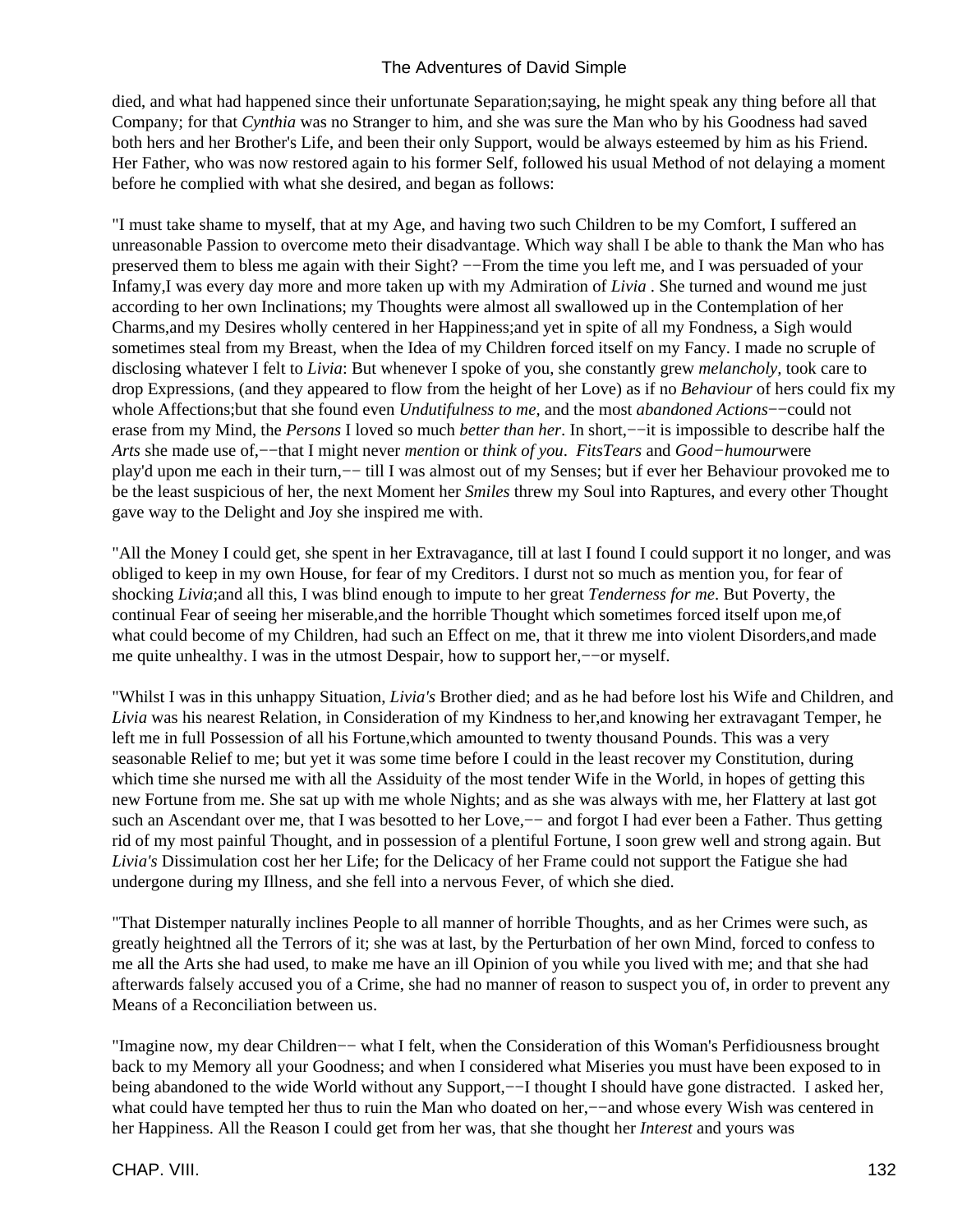incompatible; for the more I did for you, the less she could have for herself: −That she soon perceived your Discontent at the Alteration of my Behaviour to you;—−and as she was your Enemy, she concluded you must be hers. This she said made her go greater Lengths than she at first intended. Soon after this Confession she died, and left me in a Condition impossible to express. And as I am now convinced of your Love and Tenderness for me, I will not shock you with the Repetition of it.

"The next day while I was revolving in my Mind what Method I should take to find you again, my Lord . . . . came to see me. At first my Servant denied me, and said I saw no Company; but he insisted on coming up, saying, he had something of the greatest Consequence to impart to me. And the moment he entered the Room, informed me, that by Accident he had met with you and *Valentine*. This sudden Transport of Joy almost deprived me of my Senses; I asked him a thousand Questions before I gave him time to answer one: −−At last, as soon as he could speak, he told me, he was convinced by your Behaviour, you was intirely innocent; and if I would send for you home, and clear up your Reputation, he should be very glad to receive you as his Wife. I was quite astonished at this Discourse, but however would not stay with him a Minute longer, than to thank him for his good News and kind Offer, took a Direction where to find you, and flew once more to have the Happiness of embracing my dear Children.

"I have but fifteen thousand Pounds left out of the twenty; divide it between you: and for the rest of my Life, all I desire is to see you both happy." And then addressing himself to *David,* he said, "Are there any Words, Sir, capable of expressing the Gratitude I owe you, for your supporting so generously these two young Creatures?"

*DAVID,* who had trembled from the time he had mentioned my Lord . . . now thought he had an Opportunity to speak; and immediately replied, "If, Sir, you think you have any Obligations to me, which I assure you I do not, as I am fully paid by having served Persons of such worth as *Valentine* and *Camilla*;−− it is in your power to give me all my Soul holds dear:  $-$ Consent to my having a Title to call you Father, by being joined for ever to *Camilla,* and the World cannot produce a Man so happy as myself." *Camilla* added, that it was what she wished, and related in what manner she had already refused my Lord . . .; on which the old Gentleman immediately joined their Hands, assuring *David,* he had rather see his Daughter married to the Man, whose Actions had so strongly proved his real Love for her, than to any Estate or Title in *Europe* .

*CAMILLA* saw *Valentine* was afraid to speak, as *Cynthia* had not yet given him Permission; and therefore undertook it herself, as she was resolved to make her own Happiness compleat by adding that of her Brother's to it. She told her Father, that to compleat the general Joy, there was yet wanting his Consent to her Brother's taking *Cynthia* for a Wife. On this *Valentine* fell on his Knees, and said, his Sister had asked the only thing could make him happy. His Desires were no sooner known than complied with, by his now once−more fond Father.

*CYNTHIA,* on hearing that he might be able to live with her in a decent, though plain Way, thought she had now no longer any Reason to refuse him the Happiness of being her Support and Protector, and inwardly enjoyed the Thought of the Pleasure a Man of his Temper must have, in finding it in his power to be so. *David* insisted, that what Fortune was amongst them might be shared in common; and they all joined in intreating the good old Gentleman to *spend* the rest of his Days with them, assuring him, his Will should be a Law to them all. And now I believe it is impossible for the most lively Imagination to form an Idea of greater Happiness than was enjoyed by this whole Company. That very Evening the *Clergyman* before mentioned came to see them; and although he really liked *Cynthia,* yet had he so little Selfishness in him, he heartily congratulated them all on their Happiness; and the next Morning was appointed by the Consent of all Parties for the performing the Ceremony.

# **CHAP. IX.**

*Containing two Weddings, and consequently the Conclusion of the Book.*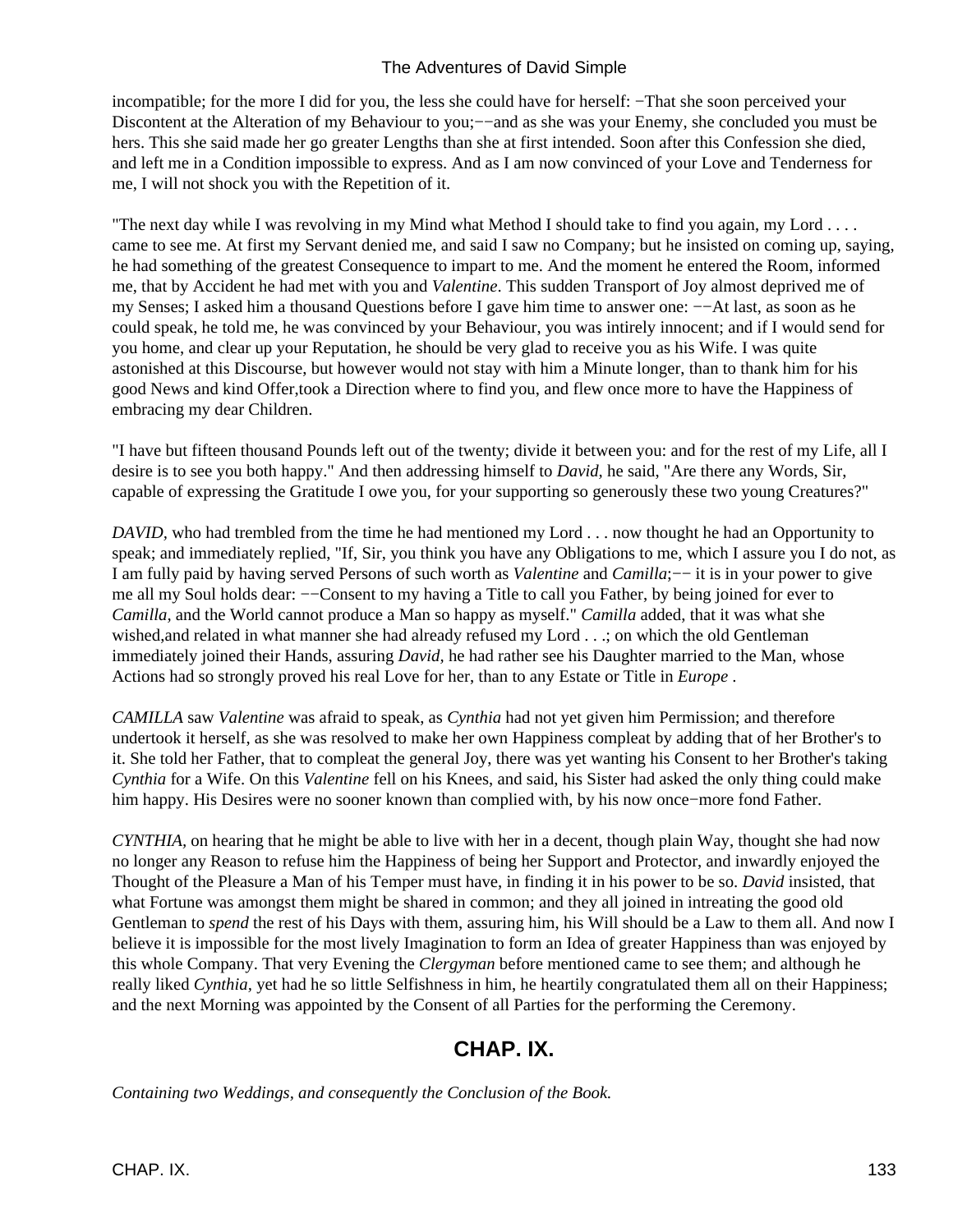The next Morning, as soon as *Camilla* rose, she went into *Cynthia's* Chamberwhere they mutually congratulated each other, on the Happiness they had now so near a Prospect of enjoying for the rest of their Lives, after all the Scenes of Misery they had gone through, in being for ever joined to the only Men they could really like or esteem. *Camilla,* with a Smile, related to her Friend what Pain *David's* having once liked her had formerly given her; and *Cynthia,* according to her usual obliging manner, replied, that *David* indeed did her the honour to esteem her, and she believed the Condition in which he first found her raised compassion enough in a Heart like histo make him imagine he loved her: But, continued she, with Joy I perceive, that you, *my Camilla* whom for the future I am to have the Pleasure of calling Sisterare the only Person who could truly touch his Heart. *Camilla* blushed, and felt at that Moment (if possible) more Tenderness for *Cynthia* than ever. But before she had time to make any Answer, a Message was brought from her Father, that he desired them both to walk into another Apartment, where *David Valentine* and the Clergyman waited for them. From thence they proceeded to the Church, where the Ceremony was performed. To attempt to describe *David's* and *Valentine's* Raptures, is utterly impossible;*Camilla*and *Cynthia* without Reluctance, gave their Hands where their Hearts were already united with so much Sincerity.

The old Gentleman wept for Joy, that all *Livia's* Deceitand Cunning and his own extravagant Passion for her, could not prevent his enjoying the excessive Happiness of thus blessing his Children, and having such a Prospect of their Prosperity. And the *Clergyman's* real Goodness made him partake of all their Pleasures.

Perhaps it may be here expected I should give some Description of the Persons of my favourite Characters; but as the Writers of Novels and Romances have already exhausted all the Beauties of Nature to adorn their Heroes and Heroines, I shall leave it to my Readers Imagination to form them just as they like best: It is their Minds I have taken most pains to bring them acquainted with, and from that Acquaintance it will be easy to judge what Scheme of Life was followed by this whole Company.

*DAVID's* Travels were now at an end, and he thought himself overpaid in *Camilla's* Goodness for all his Troubles and Disappointments. On the other side, her Happiness was compleat, in having it in her power to give *David* pleasure; in seeing her Brother, instead of the miserable Condition he was once innow in the possession of all he desired; in having her Friend for her Companion, and in her Father's returning and growing Fondness.

*VALENTINE* and *Cynthia* had not a Wish beyond what they enjoyed; and the Father had all the Comfort his Age would admit of, in the dutiful and affectionate Behaviour of all his Children towards him.

Every little Incident in Life was turned into some delicate Pleasure to the whole Company, by each of them endeavouring to make every thing contribute to the Happiness of the others. The very Infirmities, which it is impossible for human Nature to escape, such as Pain Sickness, *&c.*were by their Contrivance not only made supportable, but fully compensated in the fresh Opportunities they gave each Individual of testifying their Tenderness and Care for the whole. In short, it is impossible for the most lively Imagination to form an Idea more pleasing than what this little Society enjoyed, in the true Proofs of each other's Love: And, as strong a Picture as this is of real Happiness, it is in the power of every Community to attain it, if every Member of it would perform the Part allotted him by *Nature,* or his *Station in Life,* with a sincere Regard to the Interest and Pleasure of the whole. Let every Man, instead of bursting with Rage and Envyat the Advantages of Nature, or Station, another has over him, extend his Views far enough to consider, that if he acts his Part well, he deserves as much *Applause* and is as useful a Member of Society as any other Man whatever: for in every Machine, the smallest Parts conduce as much to the keeping it together, and to regulate its Motions, as the greatest. That the Stage is a Picture of Life, has been observed by almost every body, *especially since* Shakespear's *Time*; and nothing can make the Metaphor more strong, than the observing every Theatrical Performance spoiled, by the great Desire *each Performer shews of playing the Top−part* In the Animal and Vegetable World there would be full as much Confusion as there is in human Life, was not every thing kept in its proper Place: